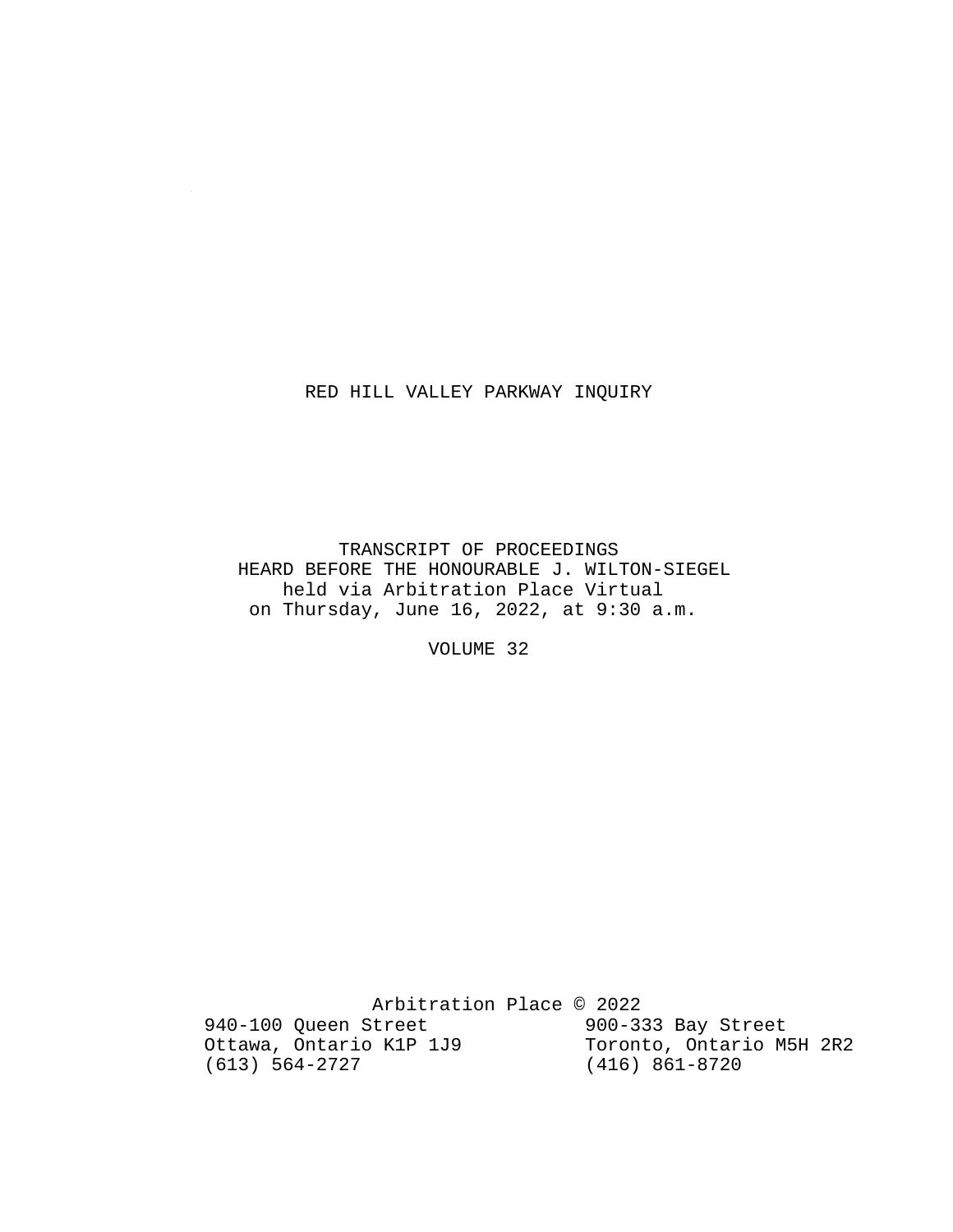### APPEARANCES:

| Andrew C. Lewis  | For Red Hill Valley       |
|------------------|---------------------------|
| Chloe Hendrie    | Parkway                   |
|                  |                           |
| Eli Lederman     | For City of Hamilton      |
| Delna Contractor |                           |
|                  |                           |
| Heather McIvor   | For Province of Ontario   |
| Colin Bourrier   |                           |
|                  |                           |
| Vincent Luciani  | For Dufferin Construction |
|                  |                           |
| Jennifer Roberts | For Golder Associates     |
| Nivi Ramaswamy   | Inc.                      |
| Fabiola Bassong  |                           |

Page 5641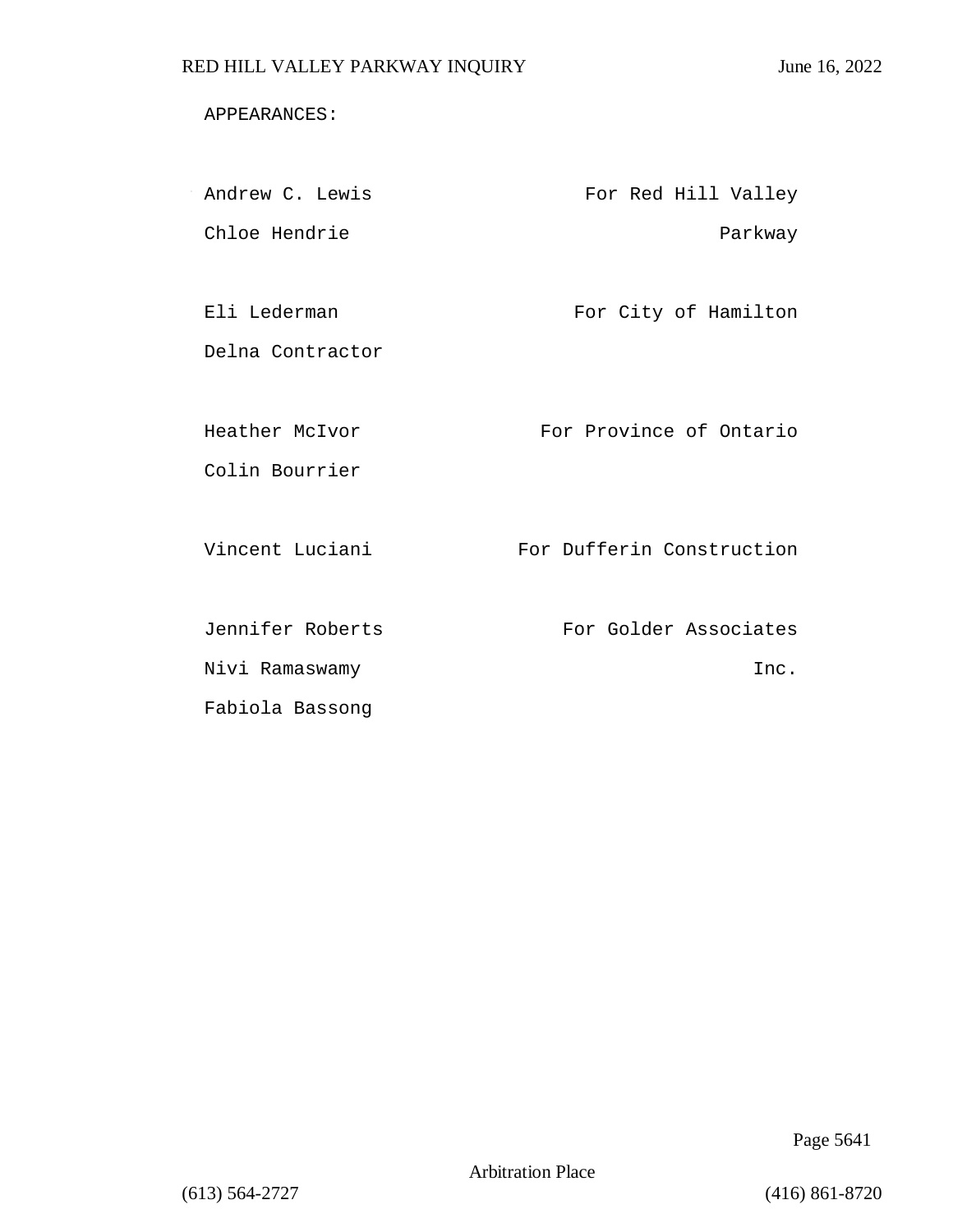$\sim 10^{-1}$ 

### INDEX

PAGE

| LUDOMIR UZAROWSKI; RESUMED         |  | 5644 |  |
|------------------------------------|--|------|--|
| CONTINUED EXAMINATION BY MR. LEWIS |  | 5644 |  |

Page 5642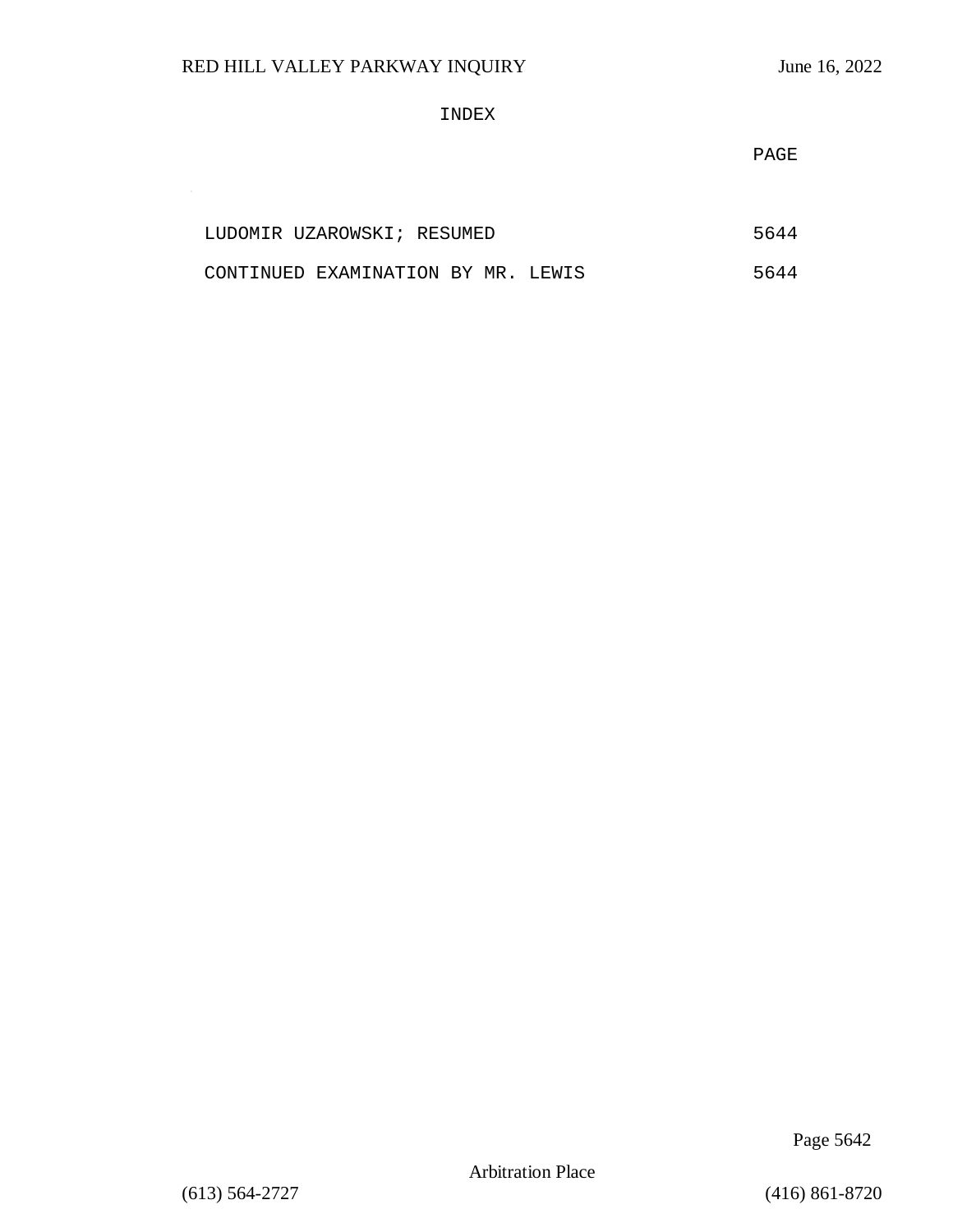$\sim$ 

### LIST OF EXHIBITS

| NO. | DESCRIPTION                                                                          | PAGE |
|-----|--------------------------------------------------------------------------------------|------|
| 78  | Document Excerpts Re: Tradewind<br>Results, RHV989.                                  | 5656 |
| 79  | E-mail from Becca Lane to Dr.<br>Uzarowski dated January 25, 2016,                   | 5763 |
| 80  | MT09526.                                                                             | 5763 |
|     | E-mail response from Dr. Uzarowski<br>to Becca Lane on January 25, 2016,<br>MT09528. |      |

 81 E-mail exchange, subject line "Red 5785 Hill Valley Parkway (CPMS 10986) - Rehabilitation Project," HAM63122.

Page 5643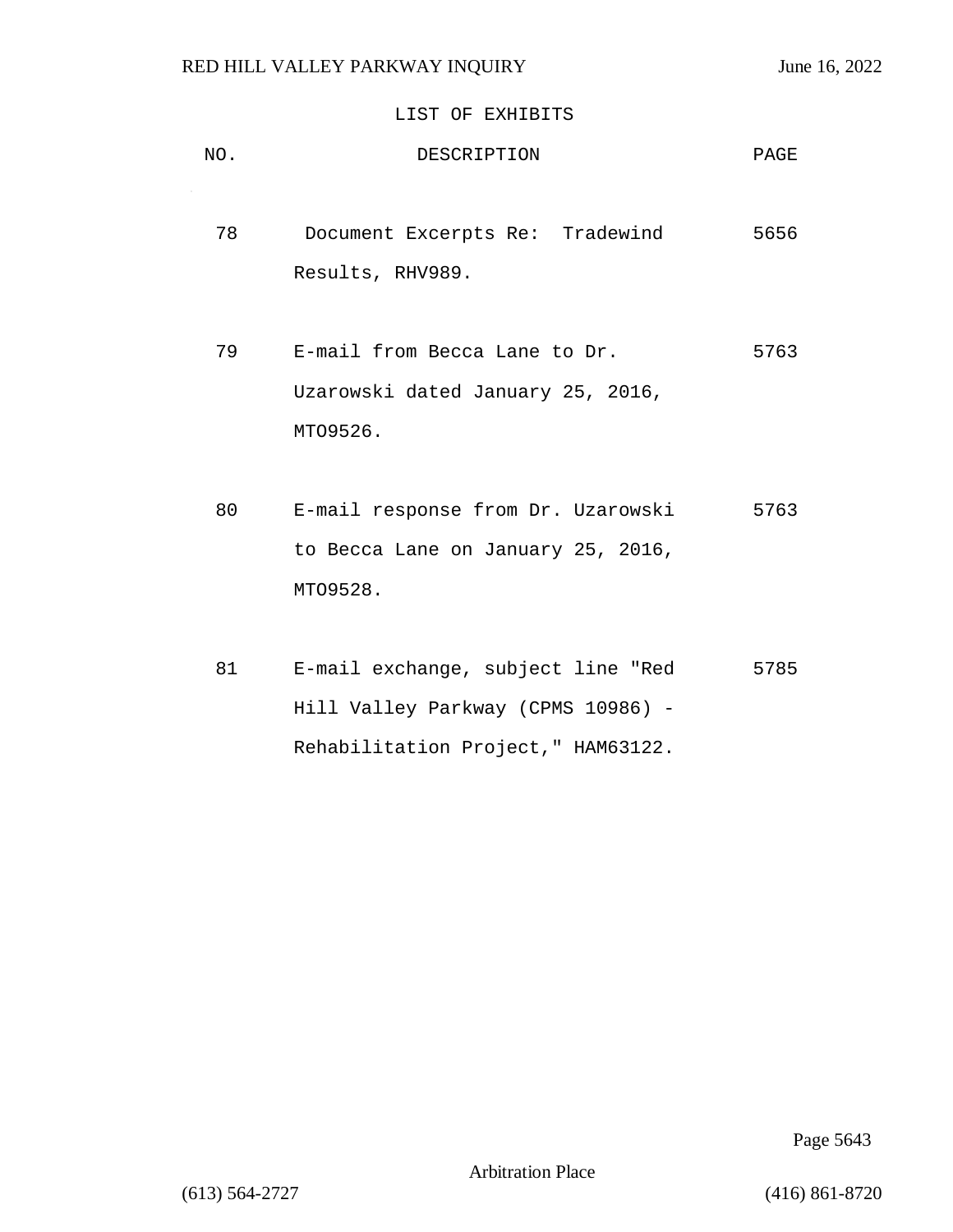1 Arbitration Place Virtual 2 --- Upon resuming on Thursday, June 16, 2022 3 at 9:30 a.m. 4 MR. LEWIS: Good morning, 5 Commissioner, counsel, Dr. Uzarowski. May I 6 proceed? 7 JUSTICE WILTON-SIEGEL: Please 8 proceed. 9 MR. LEWIS: Thank you. 10 LUDOMIR UZAROWSKI; RESUMED 11 CONTINUED EXAMINATION BY MR. LEWIS: 12 1 Q. So, Dr. Uzarowski, there 13 are a few things from the last part of our 14 discussion yesterday that I just wanted to 15 recapitulate before moving on further into the 16 Golder report and the Tradewind report. 17 And so, Registrar, if we can 18 pull up two things. The first is GOL2981 at 19 image 10, which is the draft Golder report, and 20 the second is Exhibit 77, which was the last 21 exhibit from yesterday. It doesn't have a -- I'm 22 not sure what the doc ID is. There we go, we've 23 got it. Thank you. 24 25 And so, in section 5, as we

Page 5644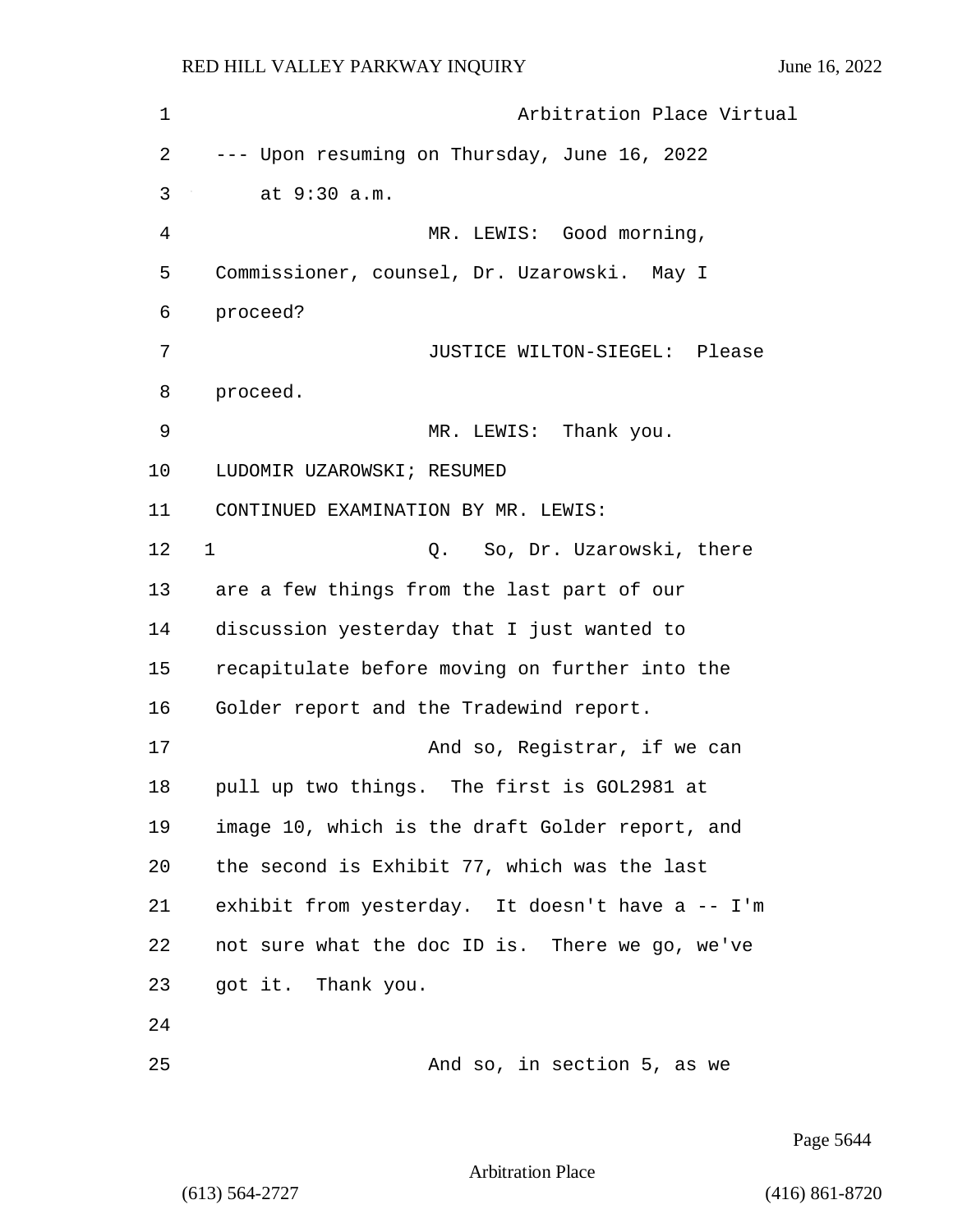| 1  | discussed yesterday, you indicated typically the   |
|----|----------------------------------------------------|
| 2  | FN value should be at least equal to or higher     |
| 3  | than 40 to be considered adequate, and I just      |
| 4  | wanted to make sure I understand what I think were |
| 5  | three sources from which you derived that adequate |
| 6  | number.                                            |
| 7  | And the first, if I understand                     |
| 8  | it correctly, is in the TAC guide on the right.    |
| 9  | And if we go to image 3 and this table 2.7, which  |
| 10 | is the British Columbia Department of Transport    |
| 11 | standard for investigatory levels based on the use |
| 12 | of the SCRIM testing machine at 50 kilometres an   |
| 13 | hour, and that gives you the 0.35 number for       |
| 14 | motorway or dual carriageway. Is that right?       |
| 15 | Α.<br>Yes.                                         |
| 16 | 2<br>Q.<br>Okay.                                   |
| 17 | Α.<br>It is.                                       |
| 18 | 3<br>And then the second part<br>Q.                |
| 19 | of that, if I understood you correctly, was the UK |
| 20 | PMS chart, which, again, converted that SCRIM      |
| 21 | number, 0.35, to 0.41. Is that right?              |
| 22 | A. Yes, it is.                                     |
| 23 | Q. Okay. And just for --<br>4                      |
| 24 | I'm going to come back to the TAC guide there,     |
| 25 | Registrar, but if we could go to Exhibit 13, which |

Page 5645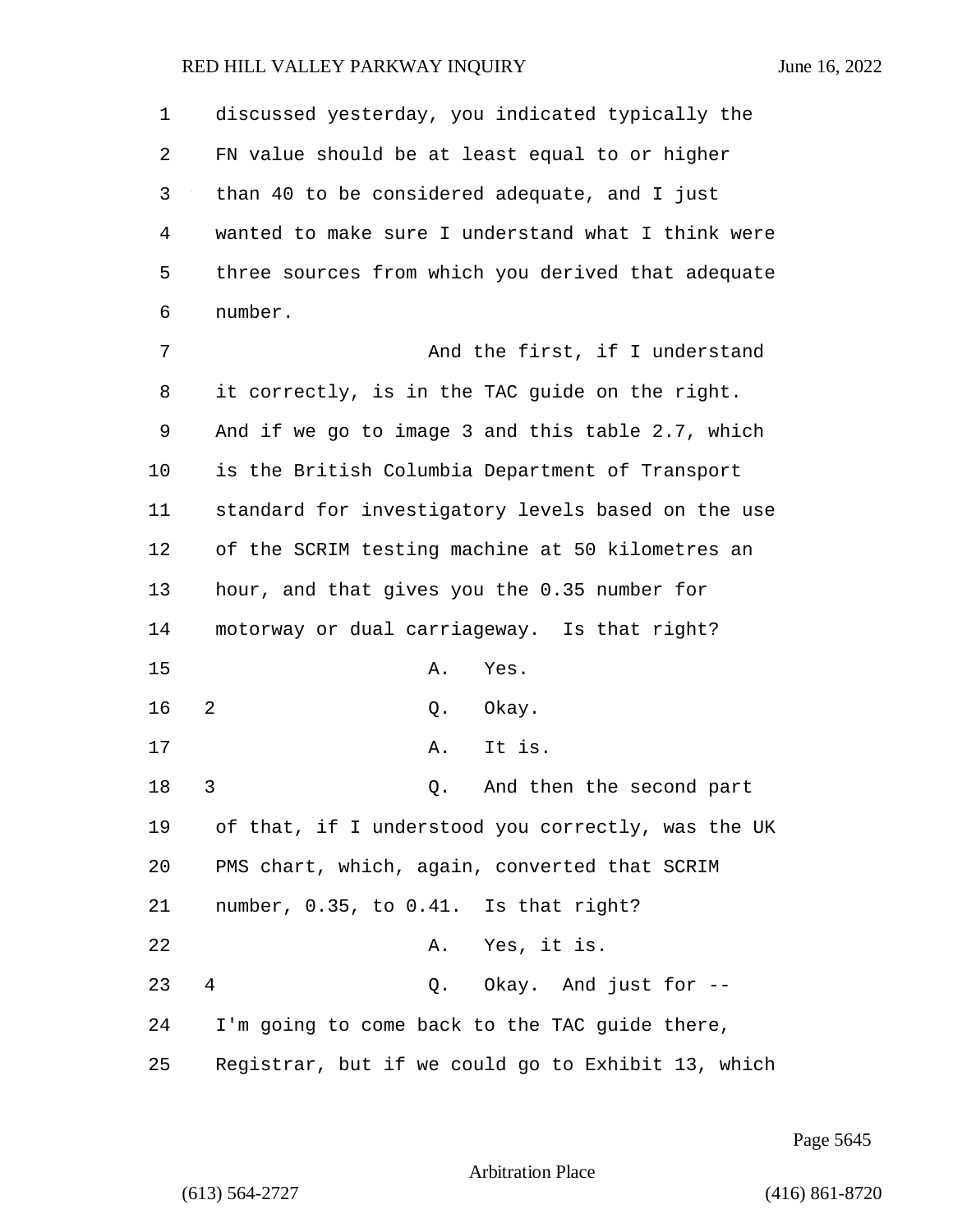1 is EXP189, and image 25. This is 2 Dr. Gerardo Flintsch's report. 3 And am I correct it was 4 something along these lines or the one, the UK PMS 5 chart, which converts the SCRIM number to grip 6 number -- 7 A. Sorry, I'll point it out. 8 Yes, it is. 9 5 2. Yes? Sorry, we were 10 talking over each other. Is that correct? Is 11 this the one you're talking about? 12 A. Yes, it is. I don't know 13 if it's UK PMS, but yes, this is exactly the -- 14 yeah, that's what I was thinking, yes, from 0.35 15 to 0.41 -- 16 6 C. Right. Okay. I mean, 17 this is a reproduction of that chart as opposed to 18 being the original source, but I just wanted to 19 make sure we were on the same page with that. 20 Okay. Thank you. 21 If you could take that down 22 and go back to the TAC guide, Registrar, 23 Exhibit 77, and go to image 2. 24 And table 2.6 you referred to, 25 which is an example of a Pennsylvania standard, as

Page 5646

Arbitration Place

(613) 564-2727 (416) 861-8720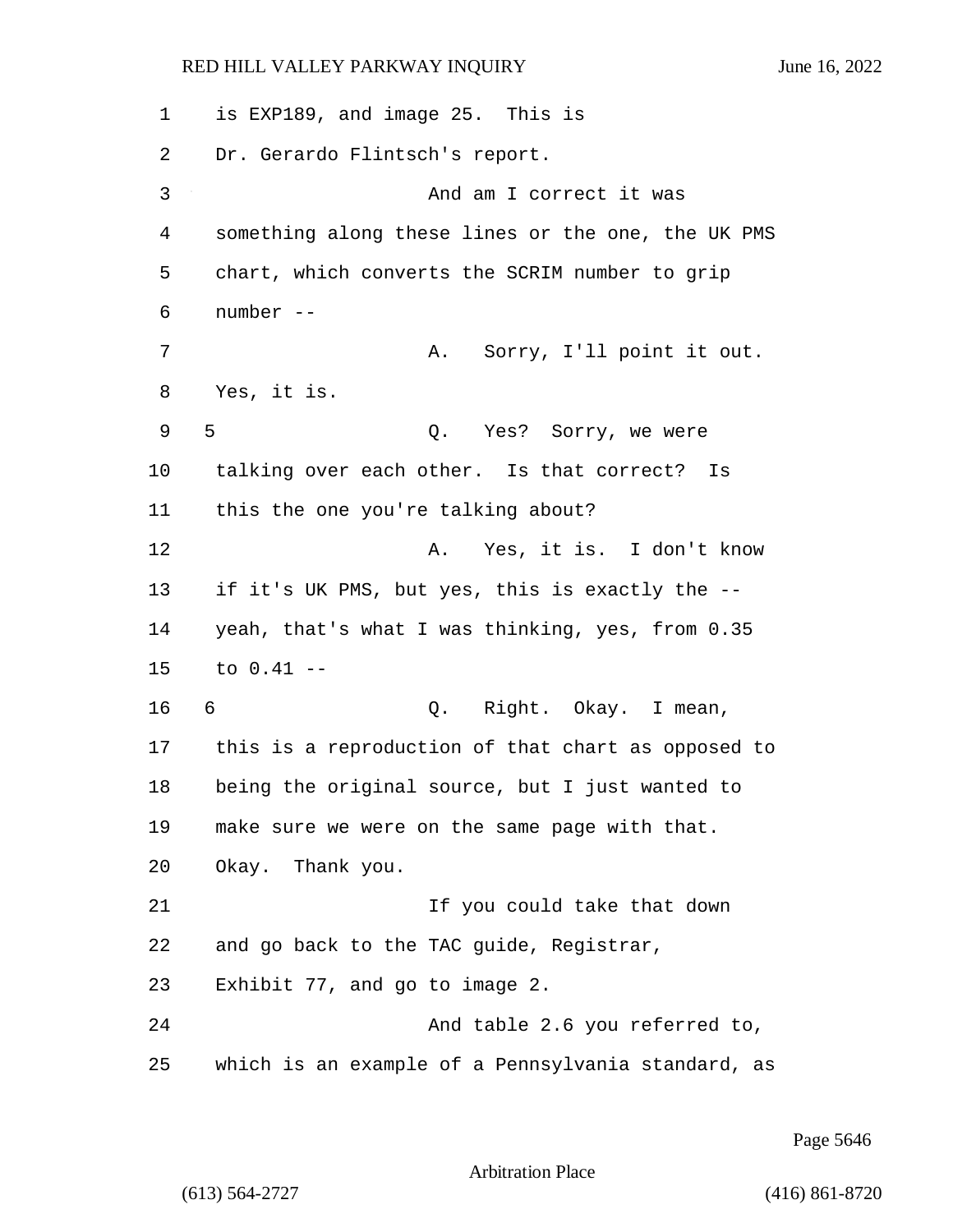| 1  | you mentioned, from the NCHRP83 paper, which it      |
|----|------------------------------------------------------|
| 2  | refers to in the upper right of that table 2.6.      |
| 3  | Is that correct?                                     |
| 4  | A. Yes, it is.                                       |
| 5  | 7<br>Okay. And it's then<br>Q.                       |
| 6  | greater than 40 is no further action required        |
| 7  | under category E. Right?                             |
| 8  | Under category E, yes.<br>Α.                         |
| 9  | It's greater than no action required.                |
| 10 | 8<br>Q. Okay. And so, do I                           |
| 11 | understand, then, correctly it was those three       |
| 12 | sources that you considered when deriving the FN     |
| 13 | 40 figure that you described as being adequate?      |
| 14 | Α.<br>Yes.                                           |
| 15 | 9<br>Q. Okay.                                        |
| 16 | A. Yes, they are.                                    |
| 17 | 10<br>Q.<br>Okay. And you can take                   |
| 18 | that down, then, Registrar. Thank you.               |
| 19 | And just to then recapitulate                        |
| 20 | what I understood you concluded with yesterday,      |
| 21 | was that you thought that the Tradewind results      |
| 22 | were not alarmingly low, but relatively low.<br>That |
| 23 | $was$ --                                             |
| 24 | Yes, yes, yes, yeah,<br>Α.                           |
| 25 | correct.                                             |

Page 5647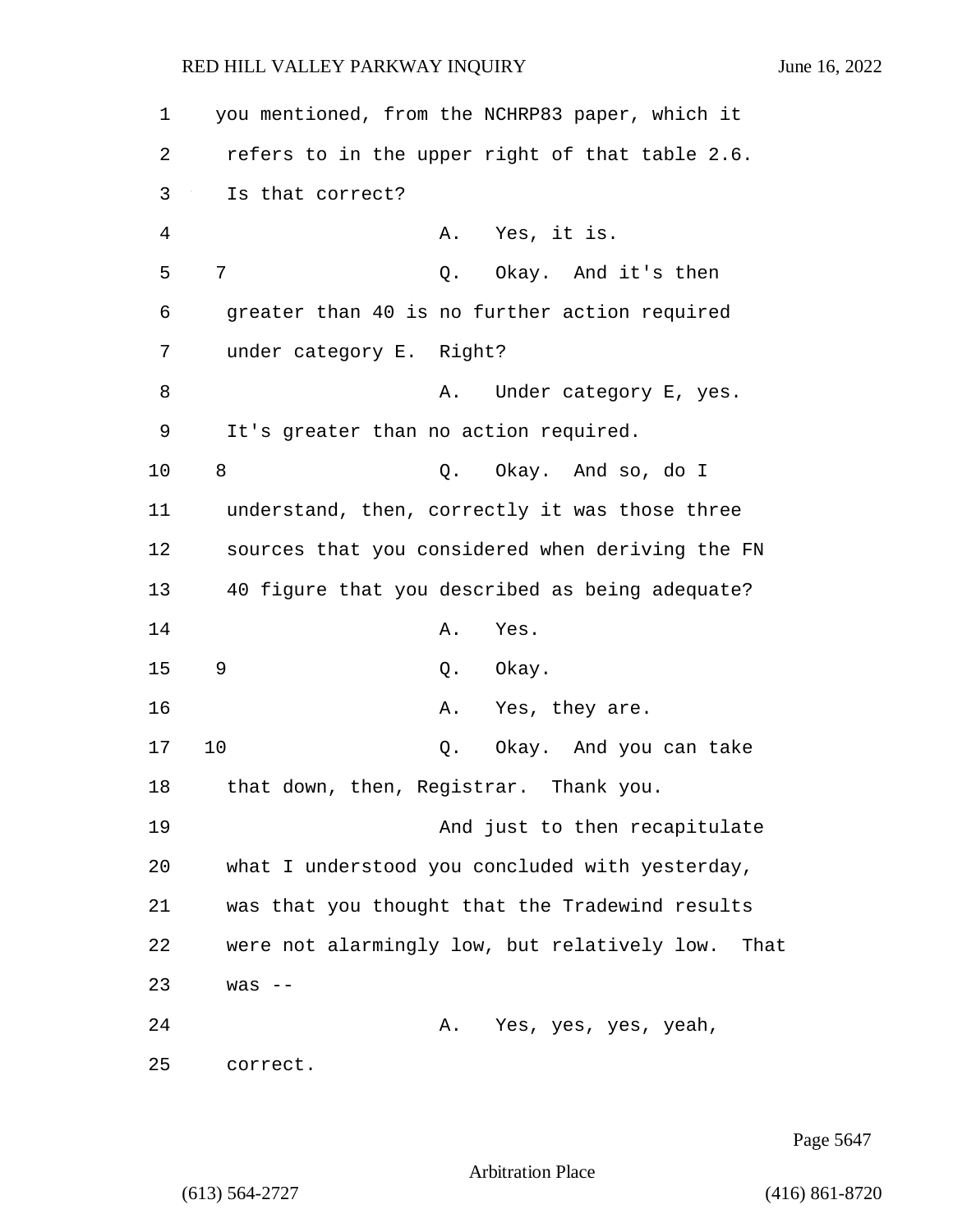1 11 0. And not a red flag but 2 not adequate either? 3 A. Correct. Exactly. 4 12 Q. And something had to be 5 done and the something you recommended was 6 improving the friction as described in section 6 7 of the Golder report in concert with addressing 8 the distress to the perpetual pavement, the 9 top-down cracking and potential delamination or 10 debonding between the top layer and the second 11 layer. Is that right? That was part of it -- 12 A. Yeah. If I can just 13 provide a quick comment, microsurfacing would not 14 address the lamination, so that's why for that 15 short section I recommended a mill and overlay, so 16 remove this. But for the rest, that 17 microsurfacing would address microcracking, 18 cracking, also at that time I called it, I think, 19 depressions or dips and bumps, so this was the 20 same thing. 21 13 Q. Right. And you were also 22 recommending on the part that you were not 23 recommending the mill and pave on, you were 24 recommending that before the microsurfacing, that 25 routing and sealing of cracks occur followed by

Page 5648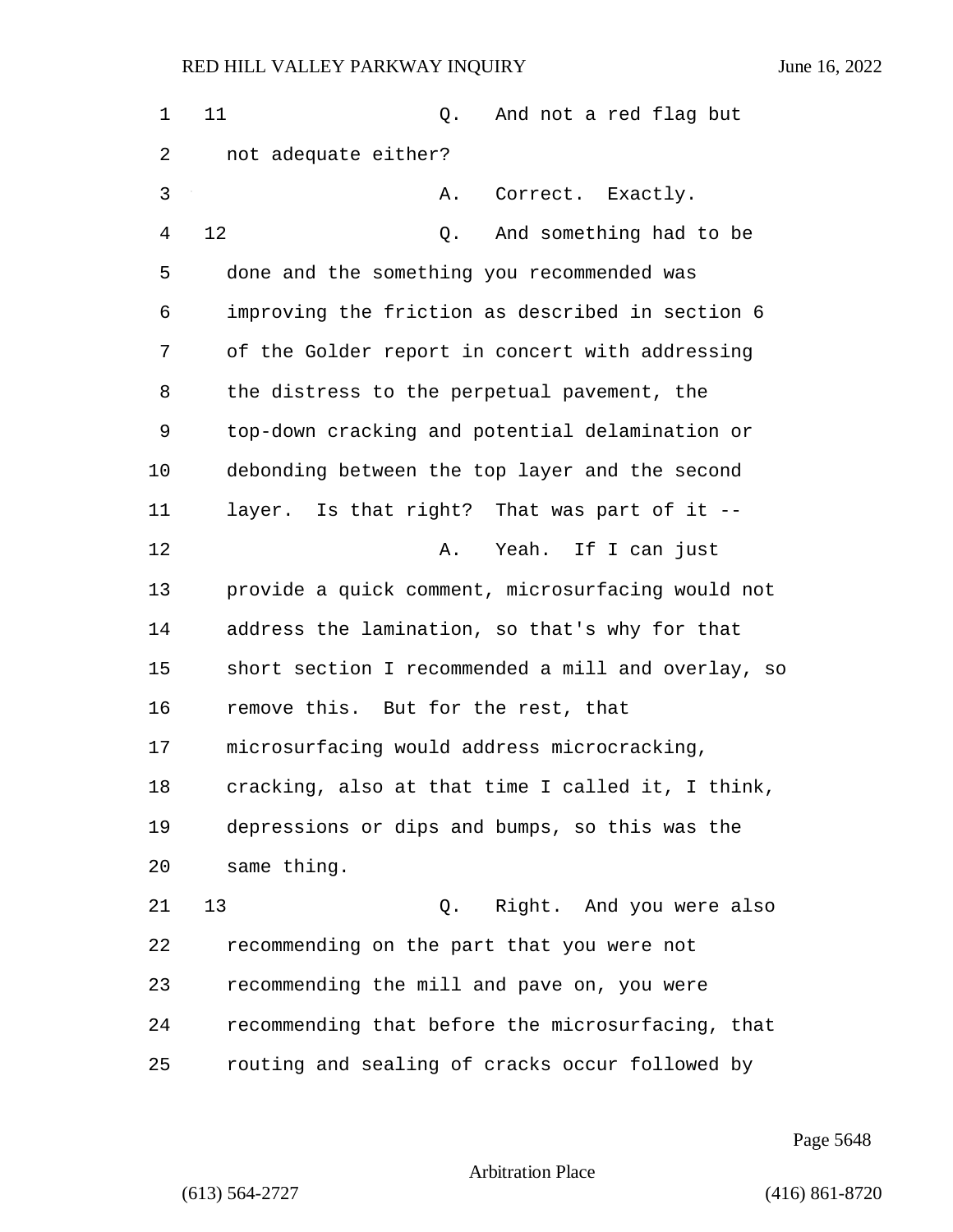| 1  | the microsurfacing. Right?                         |
|----|----------------------------------------------------|
| 2  | Yes. Yeah, exactly.<br>Α.                          |
| 3  | 14<br>Q. Okay. And the                             |
| 4  | combination of those two things would also deal    |
| 5  | with the relatively low friction issue?            |
| 6  | Yes, yes.<br>Α.                                    |
| 7  | 15<br>Q. Okay. And so, I think                     |
| 8  | it's fair to say from all of that that the         |
| 9  | recommendations are interrelated. The ones         |
| 10 | dealing with the friction are very much            |
| 11 | interrelated with the recommendations on how to    |
| 12 | deal with the cracking and deterioration           |
| 13 | generally. Is that a fair statement?               |
| 14 | Yeah, it's correct.<br>Α.                          |
| 15 | Yeah.                                              |
| 16 | 16<br>Q. Okay. Thank you. I want                   |
| 17 | to talk about the issue of the average numbers     |
| 18 | that are -- that you reported to Mr. Moore in your |
| 19 | January 24 e-mail and in the Golder report.        |
| 20 | So, Registrar, if we could go                      |
| 21 | back to the Golder report, which is GOL2981, at    |
| 22 | image 10, and in the same document could we pull   |
| 23 | up image 116. Okay.                                |
| 24 | Now, it's going to be a bit of                     |
| 25 | a challenge on the eyes, but I'll just describe    |

Page 5649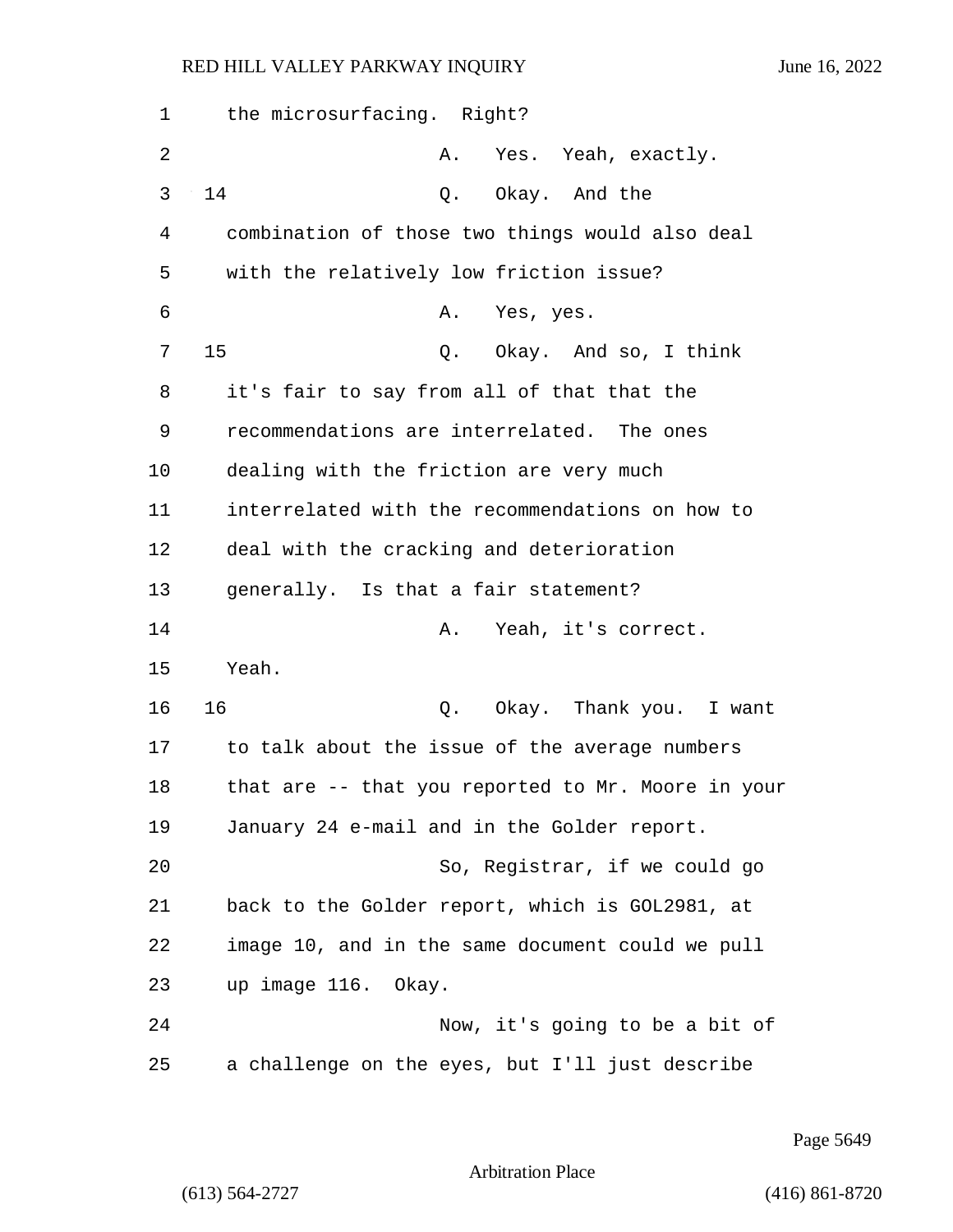1 this. Image 116 is the first page of the actual 2 data in the Tradewind report, which is attached to 3 the Golder report, starting with the LINC. Is 4 that correct? 5 A. Yes, it is correct. 6 Yeah. 7 17 Q. Okay. And then if we go 8 to -- well, we can see the lanes. There's the 9 columns are done out by chainage, by the number of 10 metres from the starting point, and then the lanes 11 are set out as eastbound right, eastbound left, 12 westbound right and westbound left and then the 13 centre reference lane. Correct? 14 A. Yes, correct. 15 18 Q. All right. And then if 16 we go to the next page, 118, unfortunately the 17 headings do not continue from the first page to 18 the second page, but at the bottom there we see 19 that average at the bottom of the screen, and 20 that's for the LINC. Right? 21 A. Correct. 22 19 Q. Okay. And then if we go 23 to the next page, 118, this is -- okay. These are 24 the Red Hill Valley Parkway results and they are 25 still -- the lanes are defined the same way, from

Page 5650

Arbitration Place

(613) 564-2727 (416) 861-8720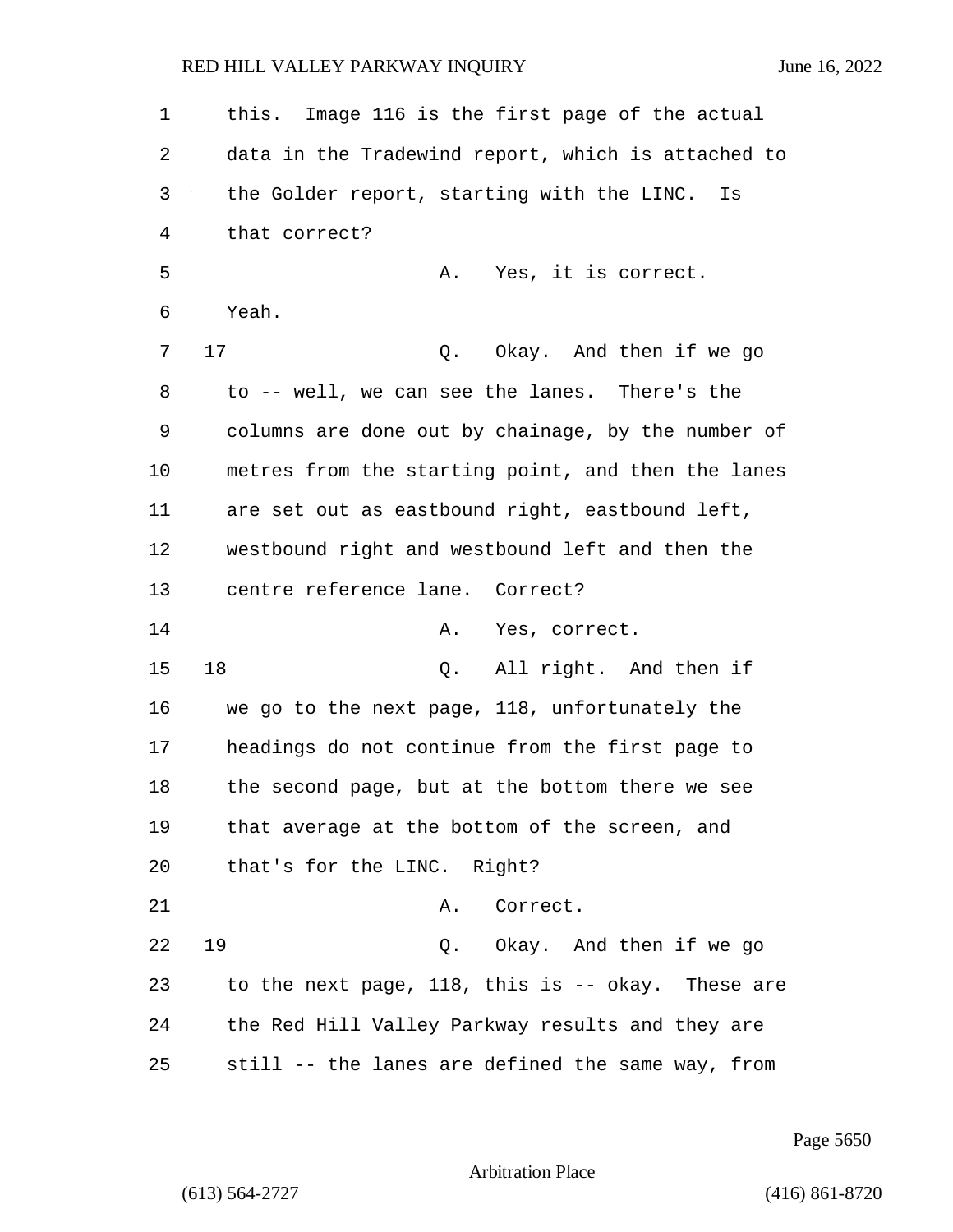| $\mathbf 1$    | eastbound right, eastbound left, westbound right,   |
|----------------|-----------------------------------------------------|
| 2              | westbound left, because it's a continuation of the  |
| 3              | testing from the LINC up to the Red Hill. Right?    |
| $\overline{4}$ | Yes, it is. Yeah.<br>Α.                             |
| 5              | 20<br>Q. Okay. And then at 119,                     |
| 6              | if we go to the next image, it has the averages     |
| 7              | again at the bottom for the Red Hill by lane.<br>Do |
| 8              | you see that?                                       |
| 9              | Α.<br>Yes, I can.                                   |
| 10             | 21<br>Q. Okay. And so, if we                        |
| 11             | could take that one -- I think the best thing is    |
| 12             | to take that down and bring up the document we      |
| 13             | provided to you yesterday, Registrar, which is      |
| 14             | titled "Document Excerpts Re: Tradewind Results."   |
| 15             | And we provided this to participants' counsel and   |
| 16             | this, Commissioner, document is a compilation, as   |
| 17             | you can see from the three bolded titles, it's a    |
| 18             | compilation of excerpts from Dr. Uzarowski's        |
| 19             | January 24, 2013 e-mail to Mr. Moore with the       |
| 20             | overview document paragraph reference OD 6,         |
| 21             | paragraph 233. Then second one is the Tradewind     |
| 22             | report attached to the Golder report that we were   |
| 23             | just looking at.                                    |
| 24             | From the top of image 118 and                       |
| 25             | the bottom of image 119 so that we have the lanes   |

Page 5651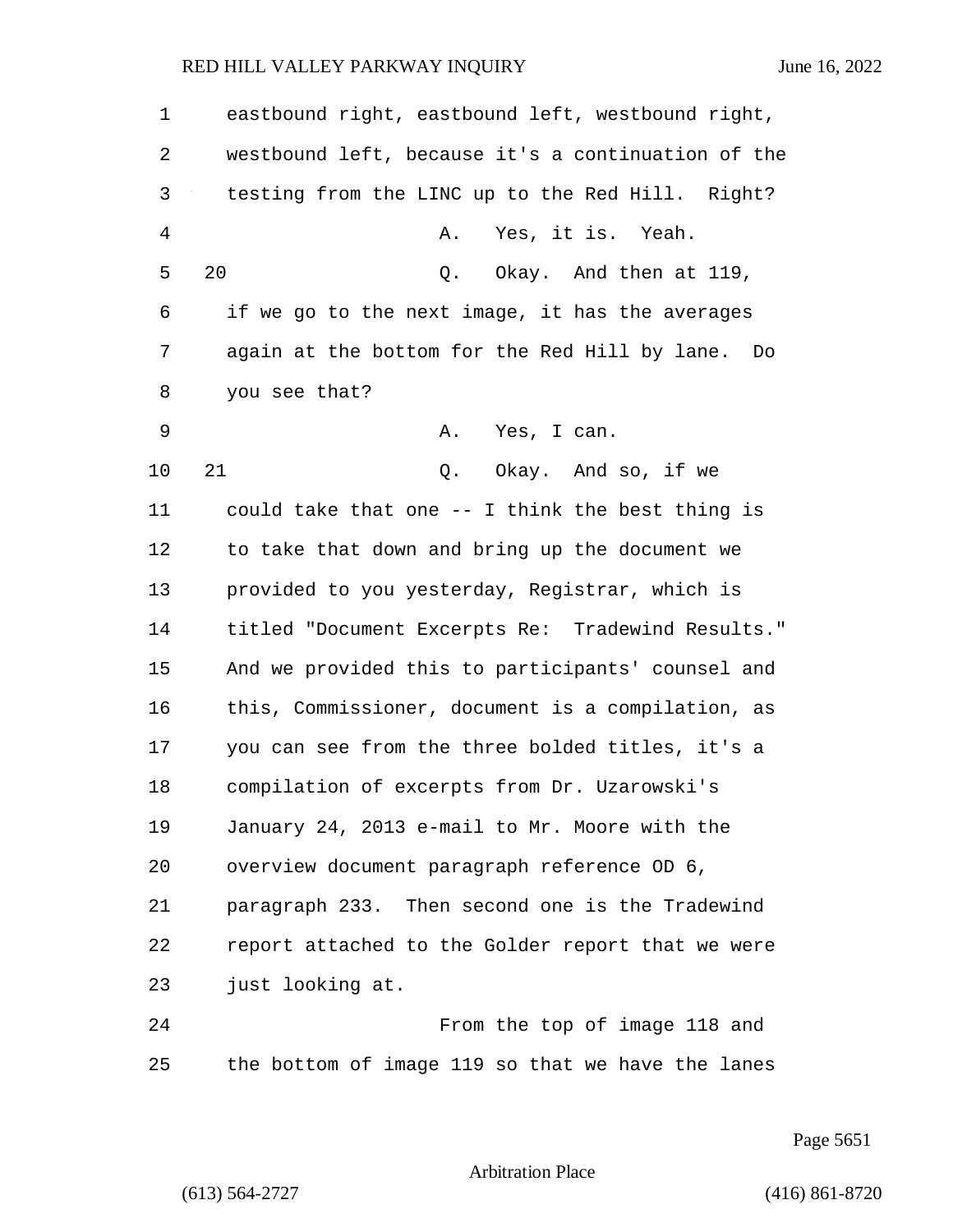| 1  | lined up, because, as mentioned, the lanes on the  |
|----|----------------------------------------------------|
| 2  | second page, the columns don't follow through so   |
| 3  | you can't see them on the same page. Then lastly   |
| 4  | from the same Golder report at image 10, which we  |
| 5  | have on the left. Now, I'm wondering, Registrar,   |
| 6  | if we only have this document up will that expand  |
| 7  | it for us, because it's still going to be a little |
| 8  | hard to read? If we take down the document on the  |
| 9  | left. Okay. So, maybe if we can expand just --     |
| 10 | could we expand the top half first, the top two    |
| 11 | documents. Yeah. Yeah. It's not super clear        |
| 12 | because they have been pasted, but hopefully they  |
| 13 | are legible.                                       |
| 14 | What I take from this,                             |
| 15 | Dr. Uzarowski, and you tell me if I'm right, is    |
| 16 | that in your e-mail to Mr. Moore on January 24,    |
| 17 | that the southbound lanes and the average numbers  |
| 18 | that you give there are in fact what would be the  |
| 19 | northbound lanes in the Tradewind report. Is that  |
| 20 | right?                                             |
| 21 | A. Yes, it's correct. There                        |
| 22 | was an error. Yes.                                 |
| 23 | Q. Okay. So, in the --<br>22                       |
| 24 | where it says -- in your e-mail where it says      |
| 25 | southbound right lane 35, that's actually, in the  |

Page 5652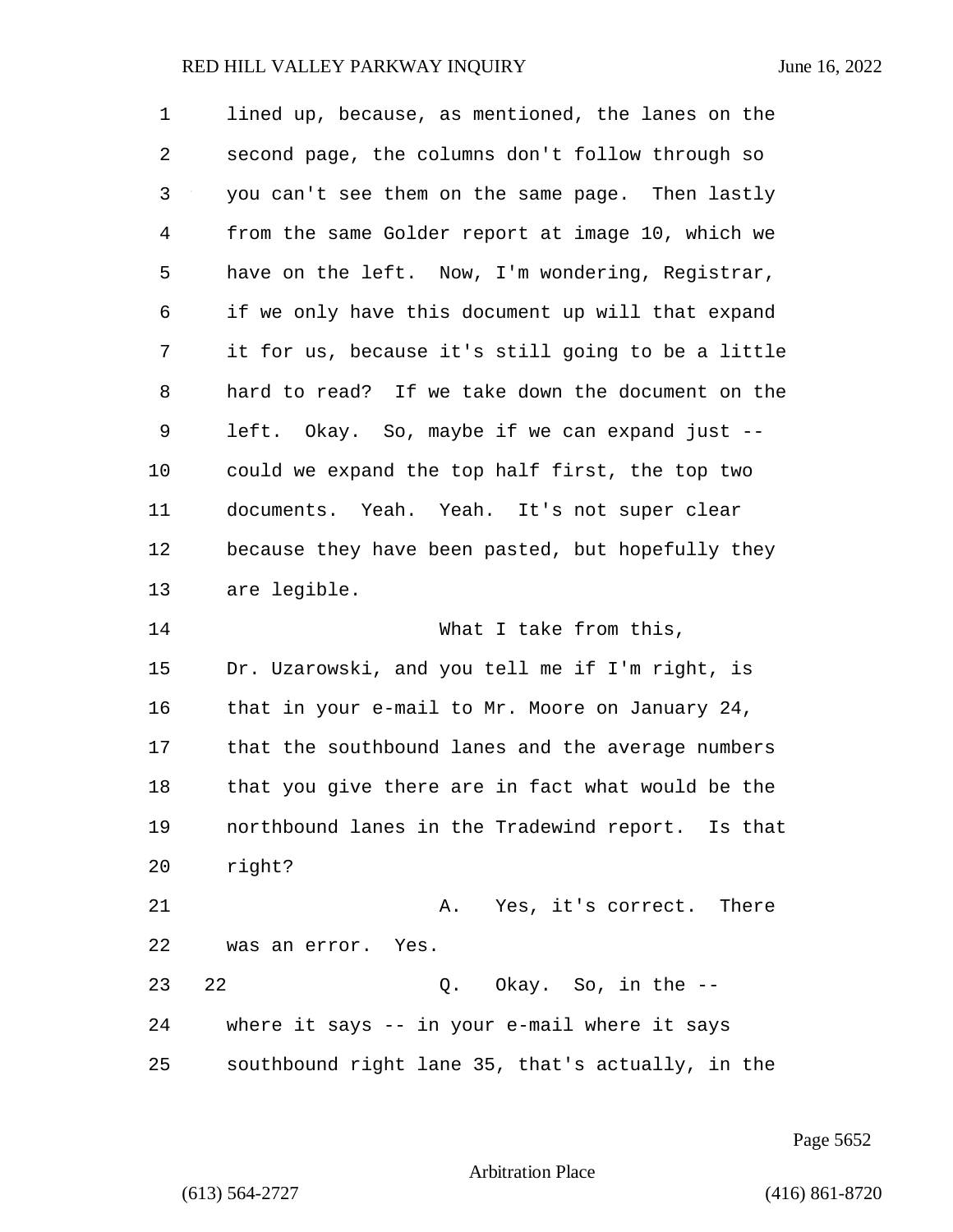| 1  | Tradewind report, the first column, eastbound      |
|----|----------------------------------------------------|
| 2  | right lane, which would be northbound right lane   |
| 3  | 35. Is that right?                                 |
| 4  | It would be, yes,<br>Α.                            |
| 5  | northbound -- it would be northbound right, which  |
| 6  | is lane 2. That's like --                          |
| 7  | 23<br>Yeah, the outside lane.<br>Q.                |
| 8  | Right?                                             |
| 9  | Α.<br>Outside lane, yes.                           |
| 10 | 24<br>Okay. And so -- and I<br>Q.                  |
| 11 | think, as I've read it, the lane 1 and two or the  |
| 12 | left lane and right lane, those aren't reserved.   |
| 13 | It's just the direction overall?                   |
| 14 | Yeah.<br>Α.                                        |
| 15 | 25<br>Q. Okay. So, if we were to                   |
| 16 | look at your e-mail, if we were just to reserve    |
| 17 | southbound and northbound, that would be the       |
| 18 | correct results. It should be northbound right     |
| 19 | lane is 35, northbound left lane is 34, southbound |
| 20 | right lane should be 36, southbound left lane, 39? |
| 21 | Yes, that's correct.<br>Α.                         |
| 22 | Yeah, it's correct. Yeah.                          |
| 23 | 26<br>Q. Okay. Thank you. And                      |
| 24 | then if you could take that down, Registrar, and   |
| 25 | then if we could expand the Golder report excerpt. |

Page 5653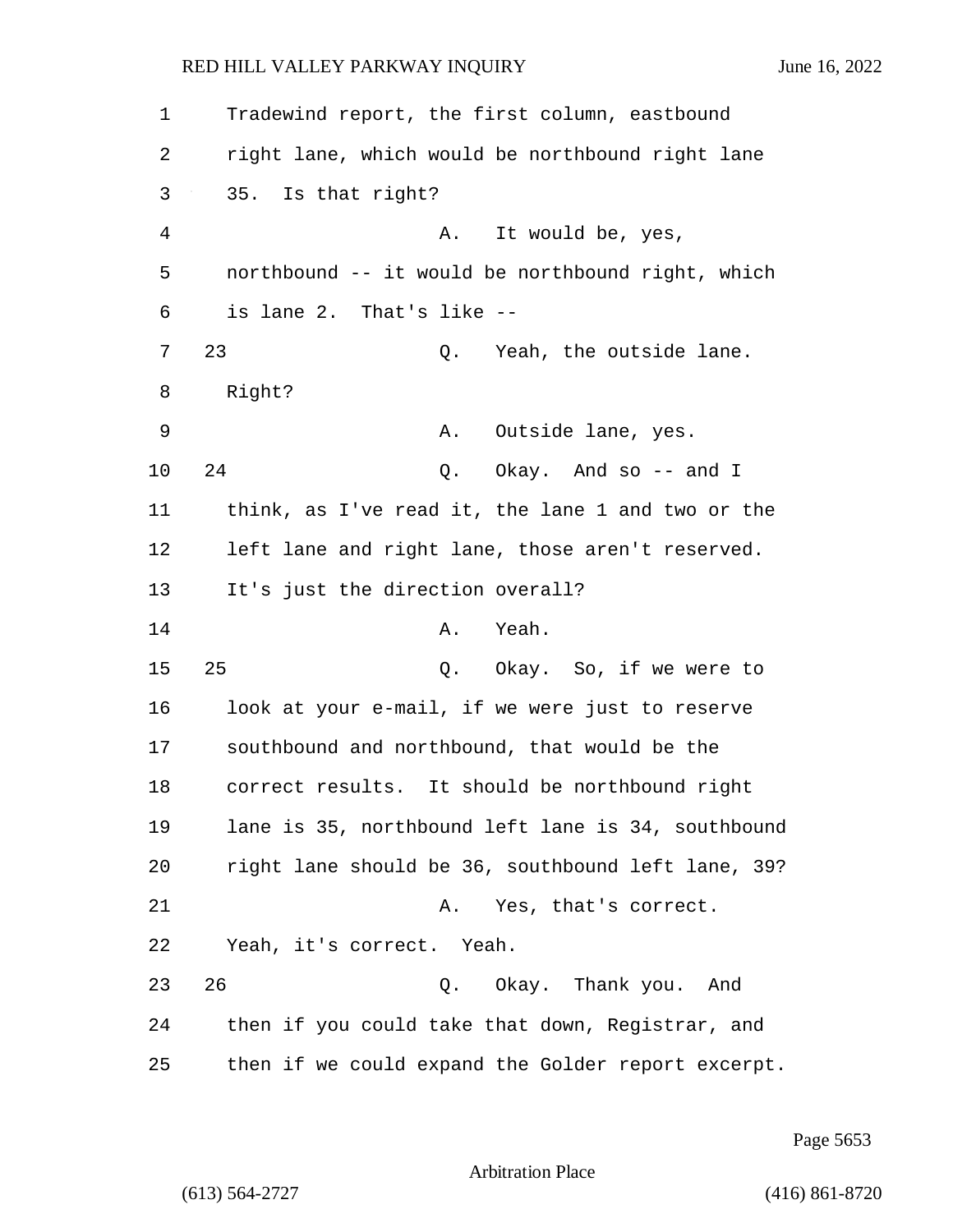1 These same numbers are then 2 transposed into the Golder report from your 3 e-mail. Is that right, although it refers to lane 4 1 and lane 2 rather than left and right. Is that 5 correct? 6 A. It's correct, yeah. 7 27 Q. And the same error is 8 continued through from the e-mail into the Golder 9 report? 10 A. Yes, it is. 11 28 Q. Okay. All right. If we 12 could take that down. So, leave this document up 13 for a moment, Registrar. Thank you. 14 And I asked you yesterday 15 about the conversation that you had on the 24th in 16 the morning with Rowan Taylor of Tradewind 17 following the message or communication from 18 Mr. Moore that he needed the results for a 19 management meeting, and then that morning and then 20 by noon, and then you provided it to him in the 21 January 24 e-mail. 22 Do you know, looking at this 23 now, how this error occurred? 24 A. No, I don't recall 25 exactly. I know that, you know, in the report

Page 5654

Arbitration Place

(613) 564-2727 (416) 861-8720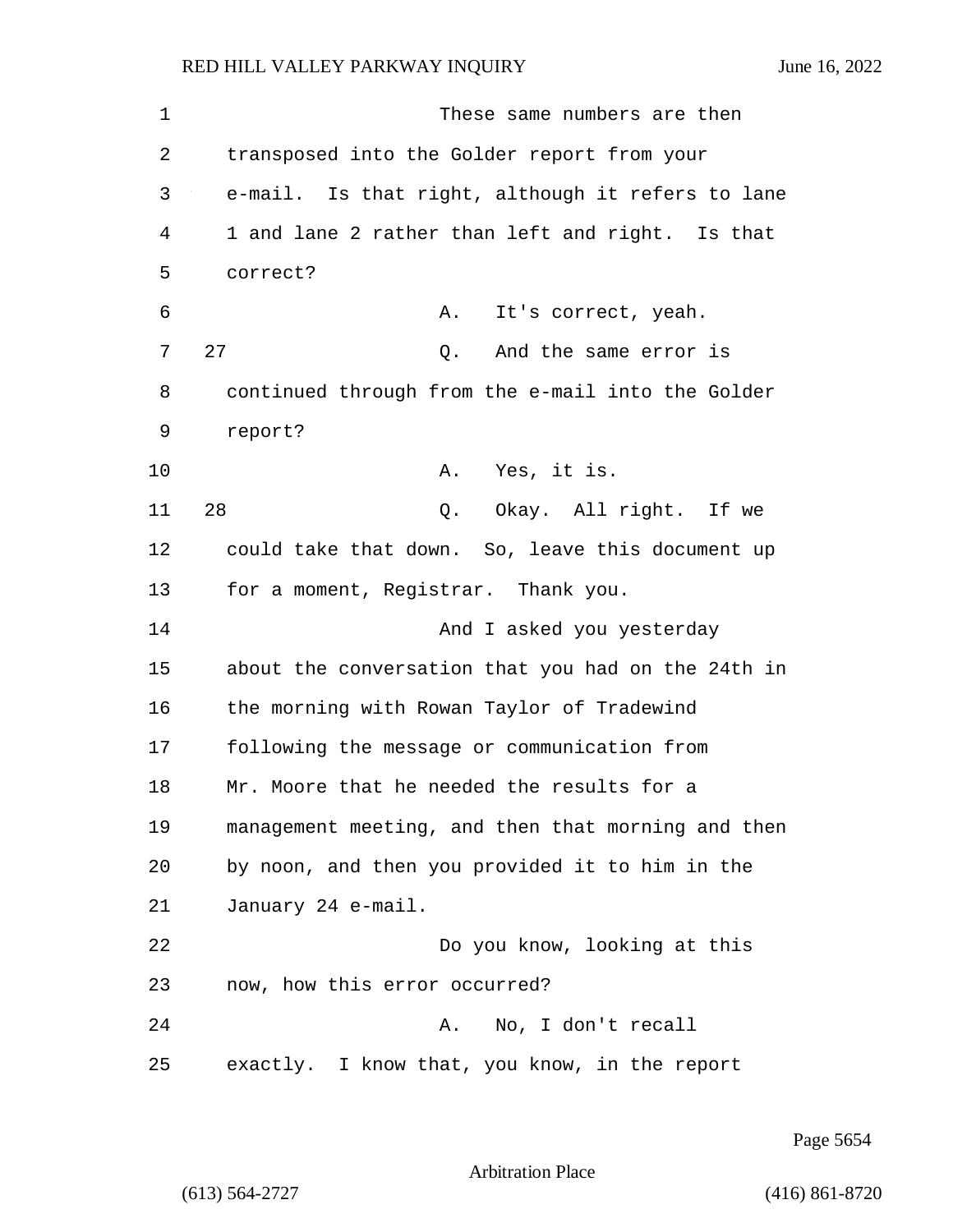1 there is, I think it's figure 1 or whatever, that 2 shows the LINC and Red Hill Valley Parkway. So, I 3 think I have everything prepared and I was just 4 waiting for the numbers, so this is when the error 5 occurred. I don't recall exactly how, how it 6 happened. You know, it just happened. 7 29 Q. So, the error starts with 8 the January 24 e-mail and -- 9 A. Yeah. 10 30 Q. Right? And so, it must 11 have happened at the time of those results being 12 communicated to you or when you put them into that 13 e-mail. Is that fair? 14 A. Yes, it is. 15 31 Q. Okay. Even though you 16 don't recall how Mr. Rowan Taylor conveyed the 17 results to you, whether he said eastbound and 18 westbound or northbound and southbound? 19 A. No, I don't have exact 20 recollection of that conversation. 21 32 Q. All right. And then in 22 terms of putting those numbers into the Golder 23 report, do you think you just took those same 24 numbers from your e-mail? 25 A. I think we just copied,

Page 5655

Arbitration Place

(613) 564-2727 (416) 861-8720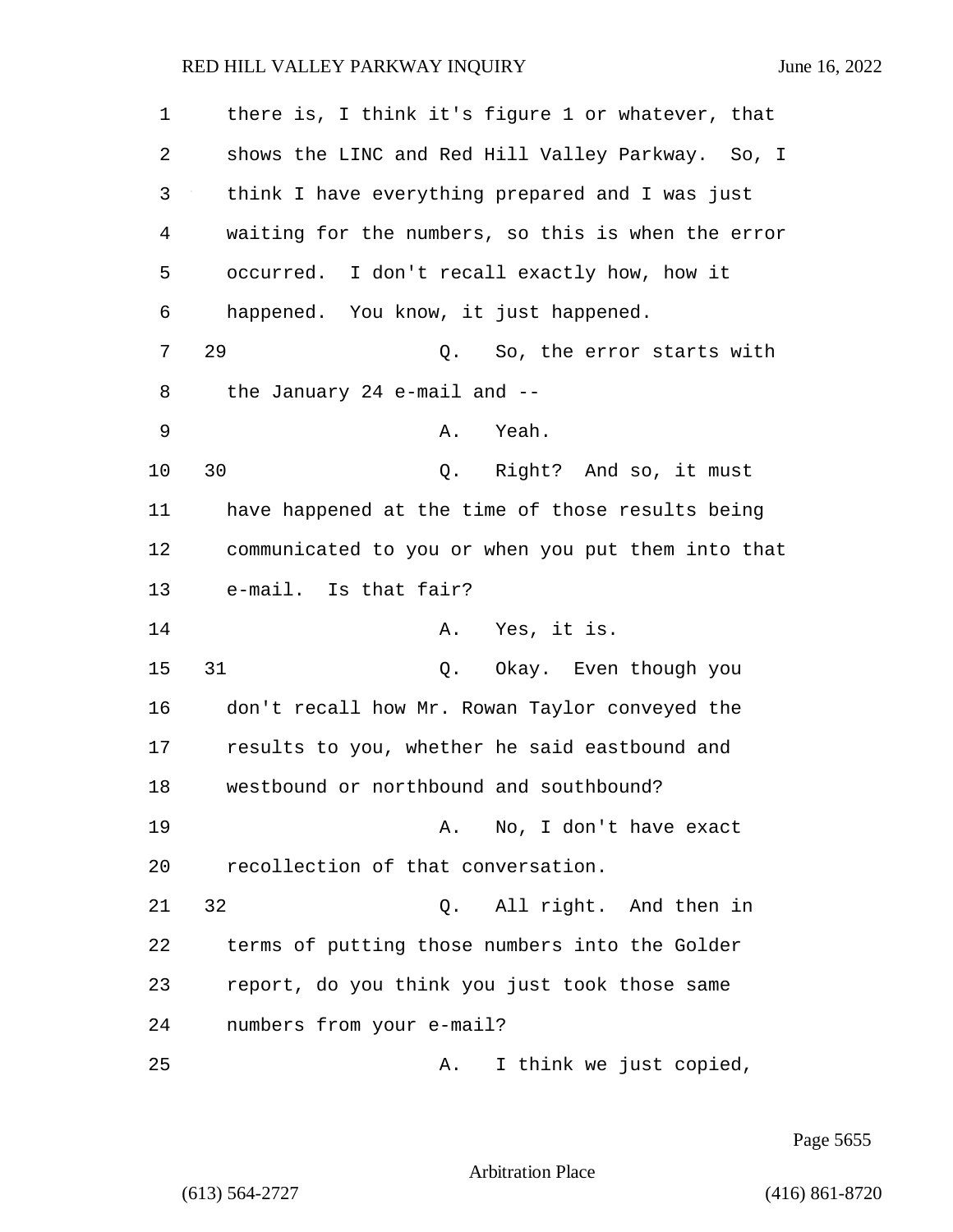| $\mathbf 1$ | yeah.                                          |       |                  |                                                  |
|-------------|------------------------------------------------|-------|------------------|--------------------------------------------------|
| 2           | 33                                             |       |                  | Q. Okay. Because it's not                        |
| 3           | an exact copy. Right?                          |       |                  |                                                  |
| 4           |                                                |       |                  | A. Yeah. Yeah, I know.                           |
| 5           | 34                                             |       | $Q.$ Because $-$ |                                                  |
| 6           |                                                |       | A. Yeah.         |                                                  |
| 7           | 35                                             |       | Q. Right?        |                                                  |
| 8           |                                                |       | A. Yes.          |                                                  |
| 9           | 36                                             |       |                  | Q. But the numbers                               |
| $10 \,$     | themselves -- okay.                            |       |                  |                                                  |
| 11          |                                                |       |                  | If we could make this document                   |
| 12          | Exhibit 78, Commissioner.                      |       |                  |                                                  |
| 13          |                                                |       |                  | JUSTICE WILTON-SIEGEL: Yes.                      |
| 14          |                                                |       |                  | THE REGISTRAR: Noted,                            |
| 15          | counsel. Thank you.                            |       |                  |                                                  |
| 16          |                                                |       |                  | EXHIBIT NO. 78: Document                         |
| 17          |                                                |       |                  | Excerpts Re: Tradewind                           |
| 18          |                                                |       |                  | Results, RHV989.                                 |
| 19          |                                                |       | BY MR. LEWIS:    |                                                  |
| 20          | 37                                             | $Q$ . |                  | If we could take you to                          |
| 21          | and pull back up GOL2981, images 10 and 11.    |       |                  |                                                  |
| 22          |                                                |       |                  | And so, again, this is                           |
| 23          | sections 5 and 6 of the Golder report and      |       |                  |                                                  |
| 24          |                                                |       |                  | section 5 mentions that the LINC was also tested |
| 25          | by Tradewind, but it doesn't say anything more |       |                  |                                                  |

Page 5656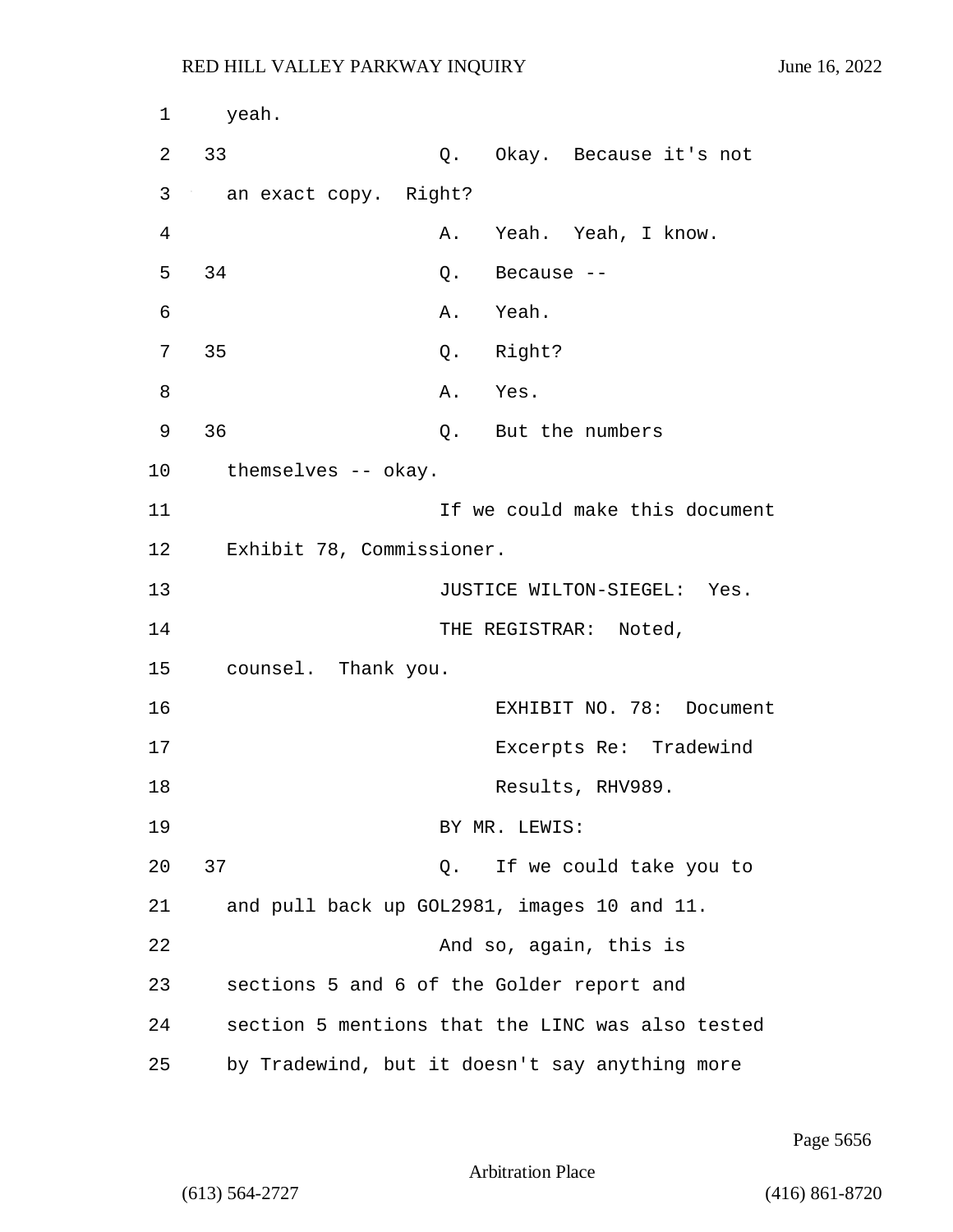1 than that and there's no reference in the Golder 2 report comparing the LINC results to the Red Hill 3 Valley Parkway results. Can you tell us why that 4 is? 5 A. Because, you know, the 6 subject of this was evaluation of the Red Hill 7 Valley Parkway after initial five and then six 8 years. But in my later note from the meeting, I 9 have -- the meeting and phone call, I talk about 10 both, the LINC and the Red Hill Valley, but no, 11 it's not in the report. 12 38 O. Okay. And we'll talk 13 about the call and the meeting, which I think were 14 on February 4 and February 7. We'll get to that 15 in a minute. 16 But in terms of the report 17 itself, do you recall why you -- appreciate that 18 this report is about the Red Hill Valley Parkway, 19 but, I mean, was that the only reason why you 20 didn't include the LINC results in there? I mean, 21 it is half of, if I can call it that, of the 22 Tradewind report. 23 A. We attached the Tradewind 24 report in the appendix, no, but here, we didn't 25 say -- yes, for the reasons that you have said.

Page 5657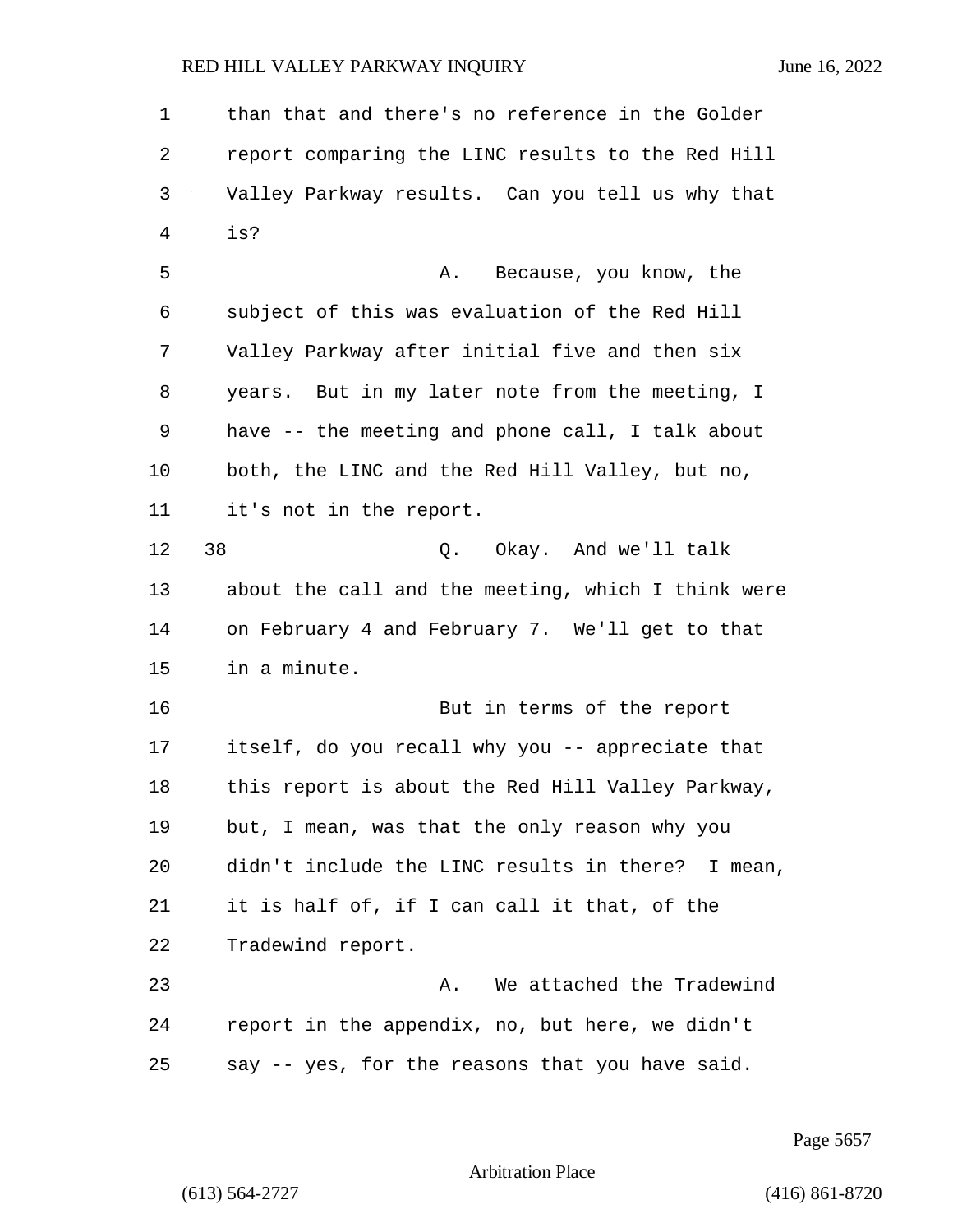| 1  | 39<br>And the Tradewind report<br>Q.               |
|----|----------------------------------------------------|
| 2  | says that the LINC was consistently between a grip |
| 3  | number of 52 to 60, with an overall average of 58, |
| 4  | except for -- whereas the Red Hill, except for one |
| 5  | approximately 600-metre area in the outside lanes  |
| 6  | where the Red Hill testing portion joined up with  |
| 7  | the LINC, that the Red Hill was in the range of 30 |
| 8  | to 40 with some as low as 27. Do you recall that?  |
| 9  | Yes, I do.<br>Α.                                   |
| 10 | 40<br>Okay. And so, that's,<br>Q.                  |
| 11 | you know, roughly a difference of 20 at the low    |
| 12 | end, 30 to 52, and at the high end, 40 versus 60.  |
| 13 | Would you agree that's a pretty substantial        |
| 14 | difference for a single continuous facility?       |
| 15 | Yes, I do.<br>Α.                                   |
| 16 | 41<br>And some might say that<br>Q.                |
| 17 | the difference between the results on the LINC and |
| 18 | the Red Hill is the most striking thing about the  |
| 19 | Tradewind report, given that it shows drastically  |
| 20 | different results on a continuous road, which were |
| 21 | paved at different times and using a different     |
| 22 | mix.                                               |
| 23 | But was that not a relevant                        |
| 24 | thing to mention and refer to, was this very       |
| 25 | significant difference?                            |

Page 5658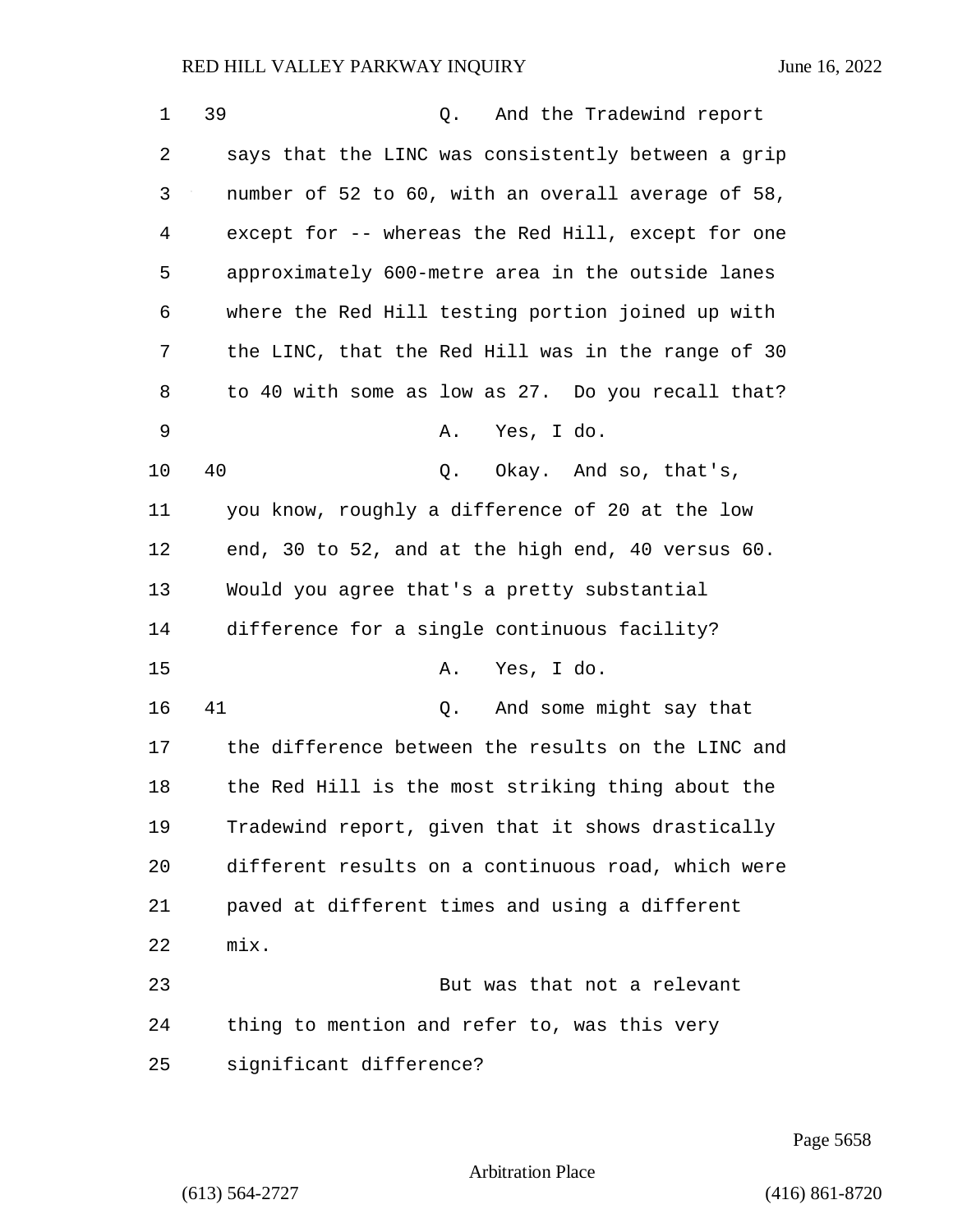1 A. I didn't mention, but if 2 my, our, recommendation was followed, 3 microsurfacing offers a very high friction number 4 that would be close to what was on the LINC. 5 42 Q. Right. 6 A. But it's not here in the 7 report. 8 43 Q. Okay. Now, internally at 9 Golder, you did mention this. If we go to 10 overview document -- maybe leave up one of these 11 pages, Registrar, and pull up overview document 6, 12 images 93 and -- actually, no, you'll have to do 13 93 and 94 and take down the other document. Thank 14 you. 15 So, after receiving the 16 Tradewind report but before sending it to 17 Mr. Moore on January 27, if you look at 18 paragraph 245, you e-mailed internally at Golder 19 to Michael Maher, Andrew Balasundaram, 20 Dr. Henderson and Ms. Rizvi about the Tradewind 21 results. 22 And if you could expand the 23 paragraphs on the bottom of that page and the top 24 of the next, and you start with: 25 "I hope this will be of

Page 5659

Arbitration Place

(613) 564-2727 (416) 861-8720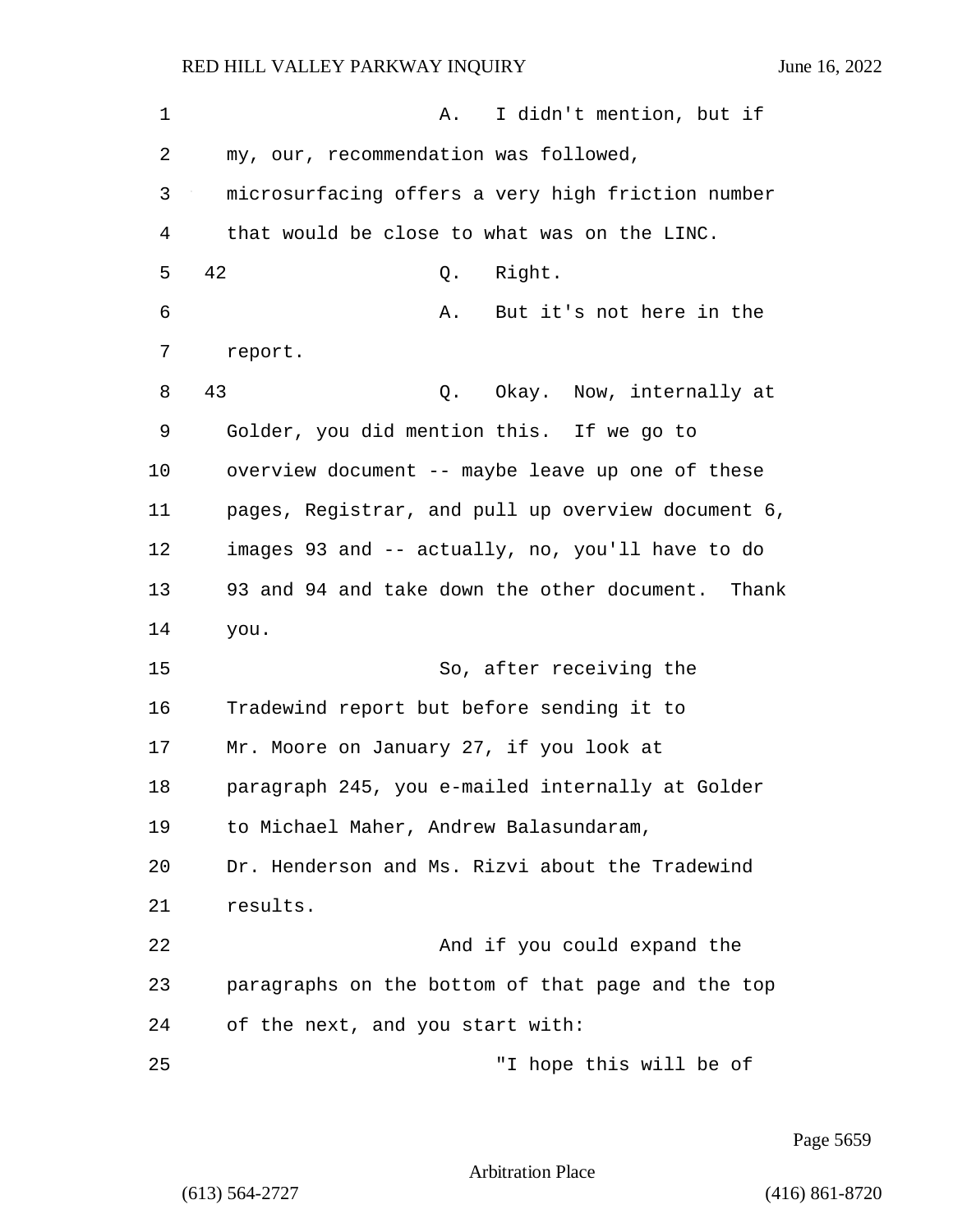| $\mathbf 1$ | interest to you."                                  |
|-------------|----------------------------------------------------|
| 2           | And you go on to describe the                      |
| 3           | FN results for the Red Hill and the LINC and the   |
| 4           | mixes used on the Red Hill, being the SMA and an   |
| 5           | SP 12.5 FC2 with Ontario Trap Rock and 10 RAP used |
| 6           | on the LINC.                                       |
| 7           | And then in the second                             |
| 8           | paragraph, you refer to the trap rock used on the  |
| 9           | RHVP meeting all the specified requirements. You   |
| 10          | go on to say:                                      |
| 11          | "We haven't tested                                 |
| 12          | polished stone value                               |
| 13          | (PSV) for any of the                               |
| 14          | aggregates. There is                               |
| 15          | also an interesting                                |
| 16          | question. Are the SN                               |
| 17          | numbers for the surface                            |
| 18          | on the LINC so much                                |
| 19          | better only because of                             |
| 20          | better trap rock or the                            |
| 21          | fact that there was                                |
| 22          | 10 percent RAP with much                           |
| 23          | softer limestone                                   |
| 24          | aggregate added to the                             |
| 25          | LINC mix, so a mixture of                          |

Page 5660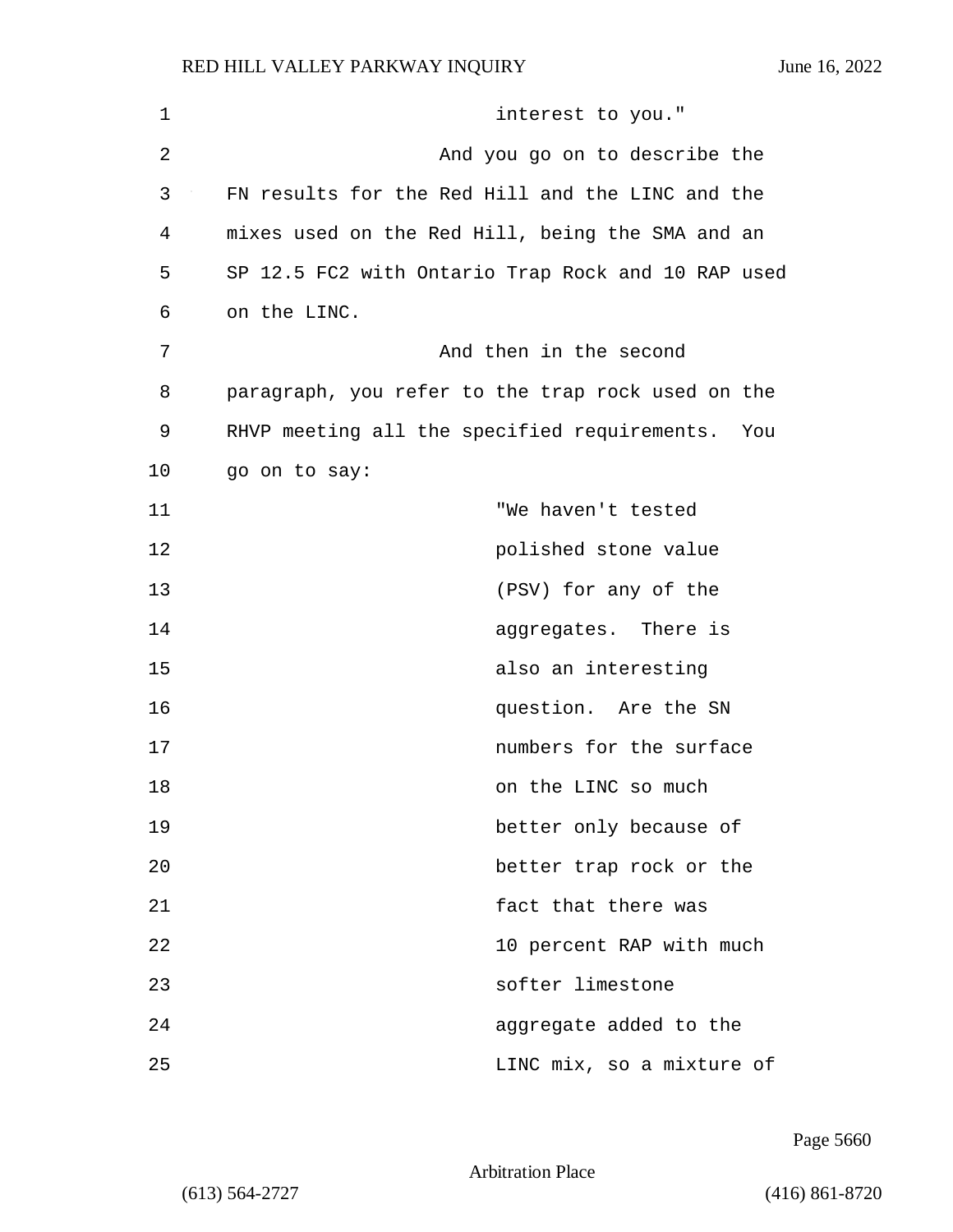| $\mathbf 1$ | hard and soft rock had a                           |
|-------------|----------------------------------------------------|
| 2           | big impact on the                                  |
| 3           | frictional                                         |
| 4           | characteristics?"                                  |
| 5           | And then you go on to indicate                     |
| 6           | that you're interested in buying PSV testing       |
| 7           | equipment, given the importance of frictional      |
| 8           | characteristics in pavements.                      |
| 9           | So, here you described it as                       |
| 10          | drastically better on the LINC as compared to the  |
| 11          | Red Hill. And, again, you thought this was         |
| 12          | worthwhile to mention internally at Golder. Can I  |
| 13          | ask you again why it was something that was not    |
| 14          | considered worthwhile to mention in the Golder     |
| 15          | report itself?                                     |
| 16          | Well, to me, it was a<br>Α.                        |
| 17          | technical question to discuss with my colleagues,  |
| 18          | because the values on the LINC were unusually high |
| 19          | and I thought that that was, in my opinion,        |
| 20          | because of the additional 10 percent of soft       |
| 21          | material and I read some papers, I think, about    |
| 22          | this. I also had some practical experience with    |
| 23          | one of the airports, that they observed something  |
| 24          | similar, so I thought that was interesting to      |
| 25          | bring to their attention and ask if it was worth,  |

Page 5661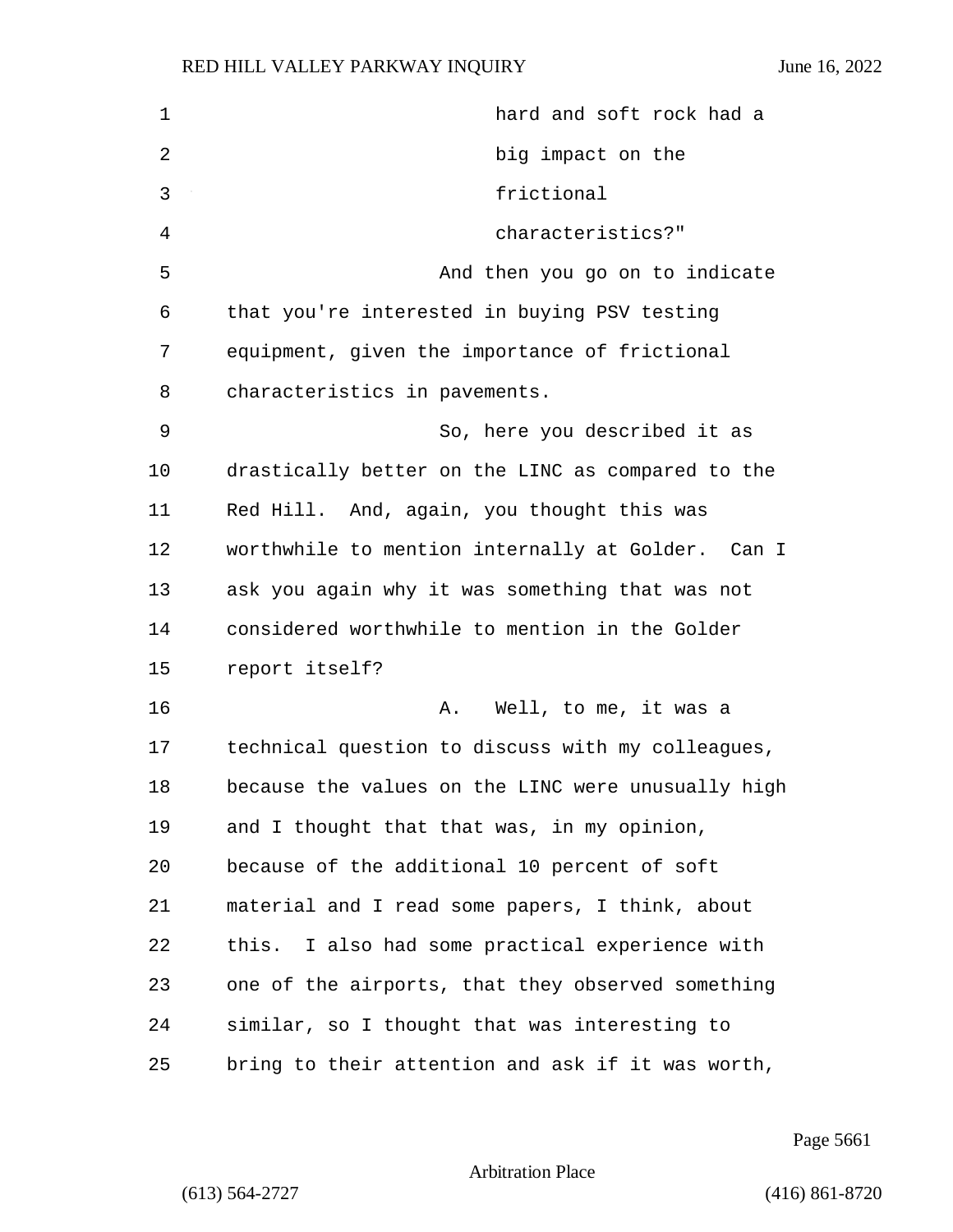1 you know, research and buying PSV equipment or 2 looking into this. 3 44 Q. Right. So, I understand 4 the final paragraph in that respect about what 5 Golder's interest might be in future testing on 6 other matters, but it's why, again, the 7 differential, which you describe as drastically 8 different, is not put into the Golder report. 9 You don't have any other 10 further insight on that, or do you? 11 A. You know, to me, the 12 values that were on the Red Hill Valley Parkway 13 were not lower than would be typically anticipated 14 on other roads, so, you know, even if, when I look 15 at that MTO, I think it was 2000, paper on ten 16 years of SMA and compared with DFC, so that was 17 not lower. For me, it was rather, you know, as I 18 say, you know, this interest of this technical 19 aspect of the difference. 20 45 Q. Okay. So, I'm having a 21 little bit of problem now. When you say that the 22 values on the Red Hill were not lower than would 23 be typically anticipated on other roads and yet 24 you've said that the results were not adequate,

25 how do you square that?

Page 5662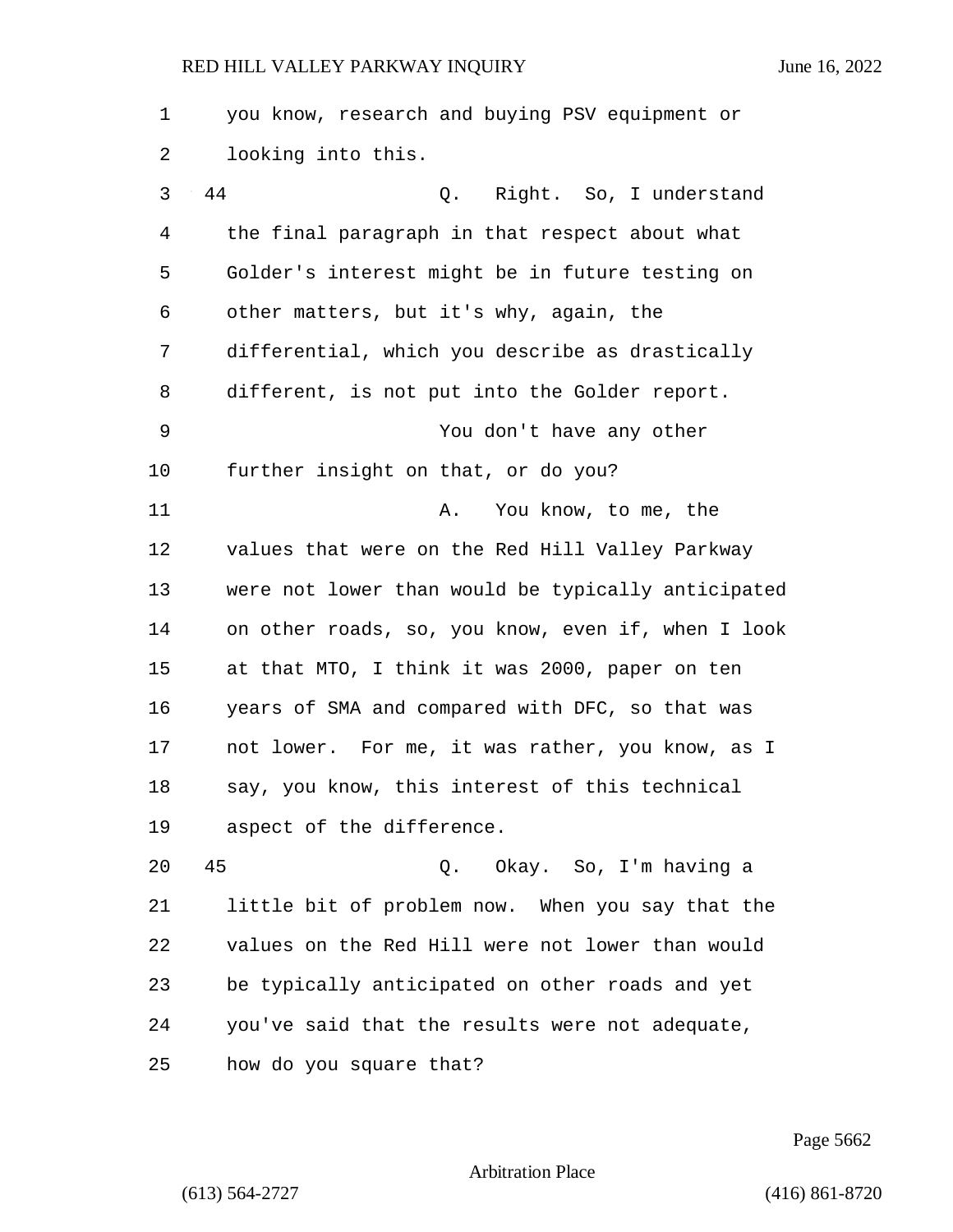1 A. Oh, you know, it is, you 2 know, friction numbers only one aspect of safety 3 and there's, you know, a large number of factors 4 and I mentioned that, you know, presentation by 5 John Emery, "Get a Grip," when he lists a number 6 of factors, friction numbers are only one line in 7 other factors, so that's what I had in mind. So, 8 those numbers, and even if you look at the MTO 9 paper, those values were pretty close to what was 10 observed on the 401 using not only SMA but also 11 DFC mixes, so they were not significantly lower 12 than that. They were, you know, typical values, 13 but there was a concern about safety, but, you 14 know, it should be look at, you know, wider than 15 just these numbers. So, that was -- 16 46 Q. Okay. So, when you refer 17 to MTO numbers, those are using the locked-wheel 18 tester at the posted speed, which is 100 19 kilometres per hour? 20 A. Yes. 21 47 Q. So, you're dealing with a 22 different measuring device at twice the speed. 23 Right? 24 A. Yes. 25 48 Q. Okay. So, when you refer

Page 5663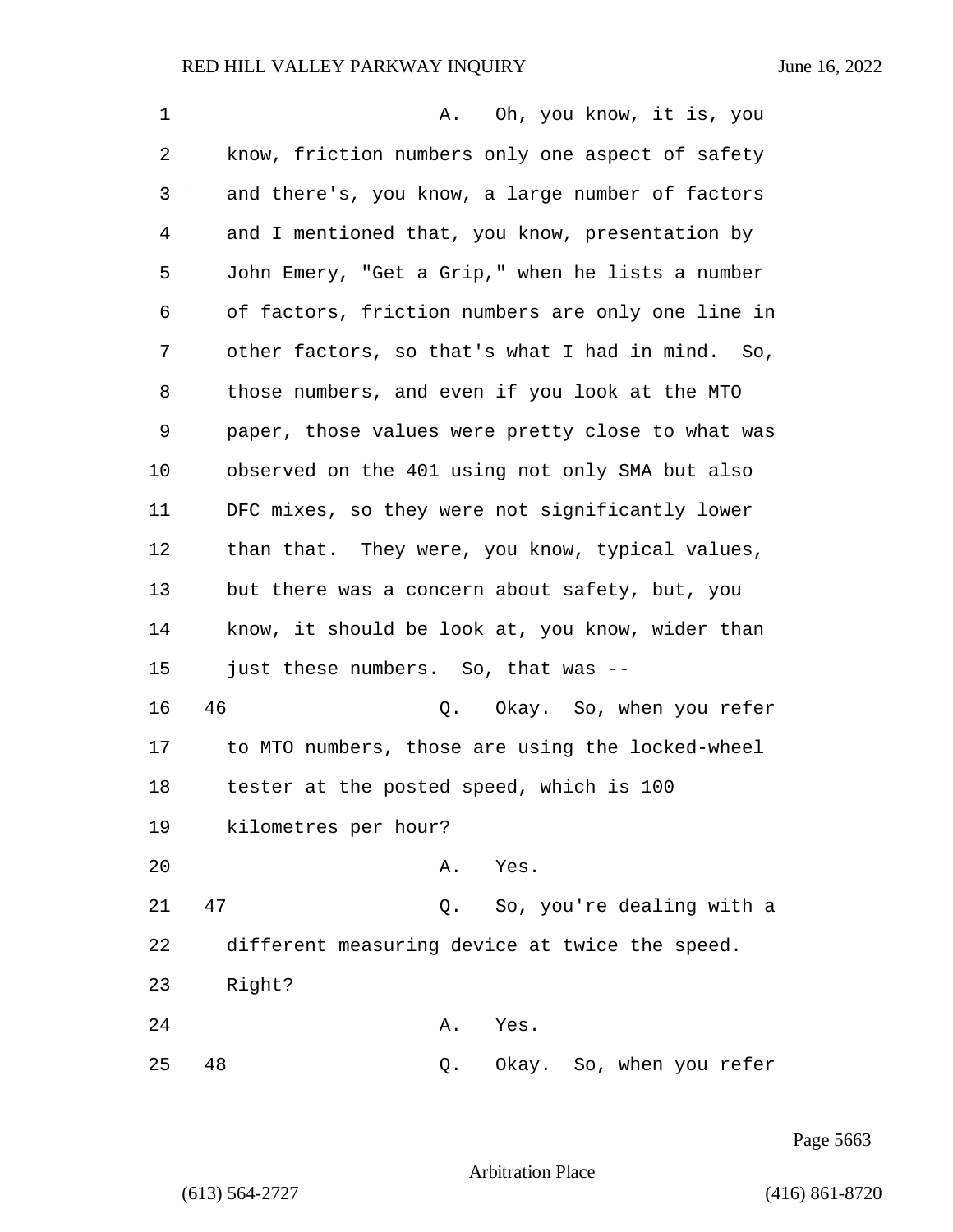| 1  | to it being comparable to those MTO numbers,       |
|----|----------------------------------------------------|
| 2  | you're dealing with a different measuring device   |
| 3  | at a different speed. Is that something that --    |
| 4  | I think, you know, all<br>Α.                       |
| 5  | these devices, they have the value. So, you know,  |
| 6  | whether it's locked-wheel or grip tester, you      |
| 7  | know, the lower -- the higher the number, the      |
| 8  | better the friction, the better it is. So, I       |
| 9  | think in my initial comparison I'm estimated that  |
| 10 | roughly the grip tester, grip tester, would be     |
| 11 | slightly higher, I think initially I think it was  |
| 12 | about 2.5 units, than the locked-wheel. So, you    |
| 13 | know, when I compare this, they would be similar.  |
| 14 | And as I mentioned later on,                       |
| 15 | later on I verified and compared EnGlobe are ARA   |
| 16 | and got some similar difference. So, there was     |
| 17 | some difference, but not drastic in my opinion.    |
| 18 | And $--$ yeah.                                     |
| 19 | 49<br>Q. All right. And so, you                    |
| 20 | referred to it being a wider issue than just the   |
| 21 | numbers. And so, is one of those issues you're     |
| 22 | talking about the geometry of the facility?        |
| 23 | Yes. So, you know, I<br>Α.                         |
| 24 | think, you know, I'm not a geometry consultant,    |
| 25 | but I remember that -- I worked for John Emery for |

Page 5664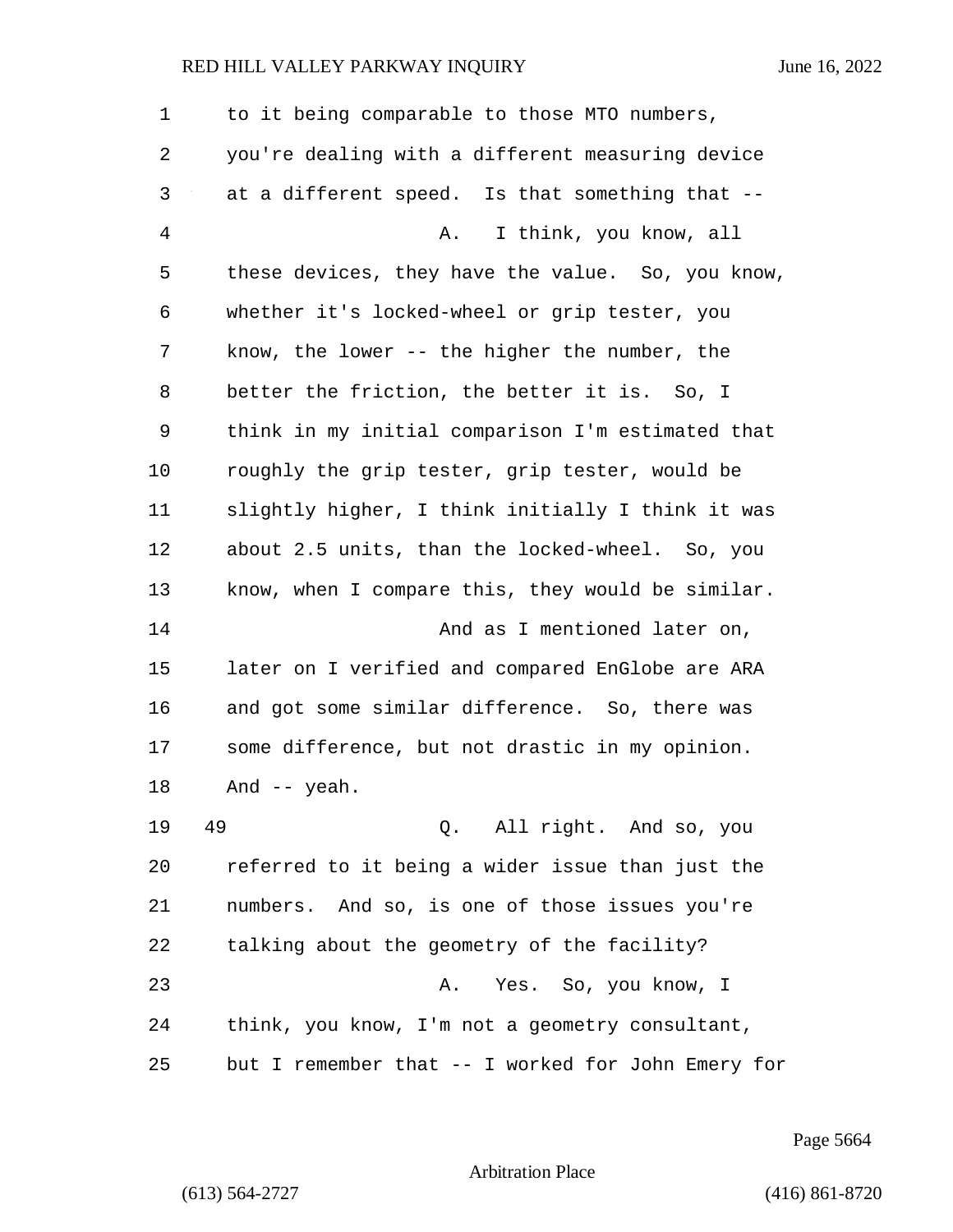| 1  | ten years, so I know that at one of Swift          |
|----|----------------------------------------------------|
| 2  | conferences, John had a presentation, "Get a       |
| 3  | Grip," and he listed number of factors and it's    |
| 4  | geometry, like, you know, aspects related to       |
| 5  | roadway. This includes geometry, also driveway     |
| 6  | and environment. You know, and, of course, you     |
| 7  | know, in my opinion speed is number one.           |
| 8  | 50<br>Q. Right. Okay. So, from                     |
| 9  | having worked extensively on the Red Hill for a    |
| 10 | period of years at this point and having driven    |
| 11 | the LINC and the Red Hill, you were aware at the   |
| 12 | time that the geometry of the LINC and the Red     |
| 13 | Hill were very different. Is that right?           |
| 14 | Oh, I didn't have any<br>Α.                        |
| 15 | details. I didn't have drawings, but I knew that   |
| 16 | the LINC was straight and the Red Hill Valley had  |
| 17 | a lot of turns. Yeah?                              |
| 18 | 51<br>Q. Right. Exactly. And the                   |
| 19 | LINC is straight vertically and horizontally and   |
| 20 | the Red Hill is not. It has vertical curves, the   |
| 21 | Red Hill, and horizontal curves. Right?            |
| 22 | Α.<br>Yes --                                       |
| 23 | 52<br>Q. Right. And, as well,                      |
| 24 | interchanges that are relatively close together is |
| 25 | another issue? Certainly Golder's counsel has      |

Page 5665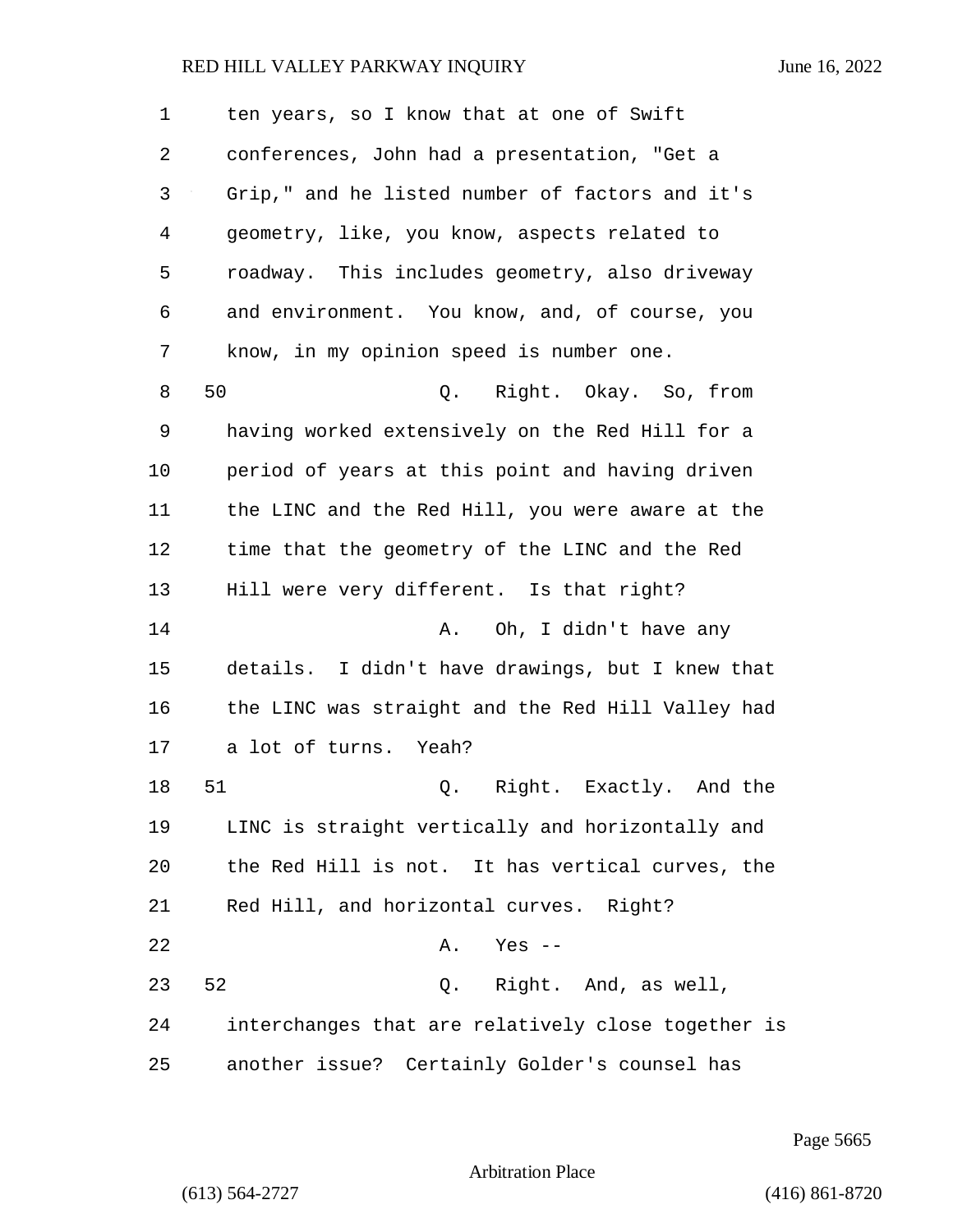| 1       | raised this many times. Is that something you      |  |
|---------|----------------------------------------------------|--|
| 2       | adverted to at the time?                           |  |
| 3       | No, not at the time.<br>Α.<br>You                  |  |
| 4       | know, I look at this during the inquiry --         |  |
| 5       | 53<br>Okay.<br>Q.                                  |  |
| 6       | -- and I look at MTO<br>Α.                         |  |
| 7       | guideline, but at the time I just knew from my     |  |
| 8       | practical experience driving. Mainly, you know, I  |  |
| 9       | had been mainly to the monitoring station, what it |  |
| $10 \,$ | was, and particularly the speed.                   |  |
| 11      | 54<br>Q. Okay. So, speed and the                   |  |
| 12      | curvy nature of the Red Hill, these are things     |  |
| 13      | which, what, you thought were also relevant        |  |
| 14      | factors to consider when looking at the frictional |  |
| 15      | qualities of the road. Is that what you're         |  |
| 16      | saying?                                            |  |
| 17      | I didn't think about --<br>Α.                      |  |
| 18      | you know, I didn't know the geometry. I'm not a    |  |
| 19      | geometry consultant. So, I was concerned about,    |  |
| 20      | you know, mainly about the speed on the Red Hill   |  |
| 21      | Valley Parkway, because it was -- we monitored the |  |
| 22      | speed and we delivered the report to the City, and |  |
| 23      | actually driving to the station was not -- how can |  |
| 24      | I say? -- not nice because of the speed.           |  |
| 25      | Actually, driving there was                        |  |

Page 5666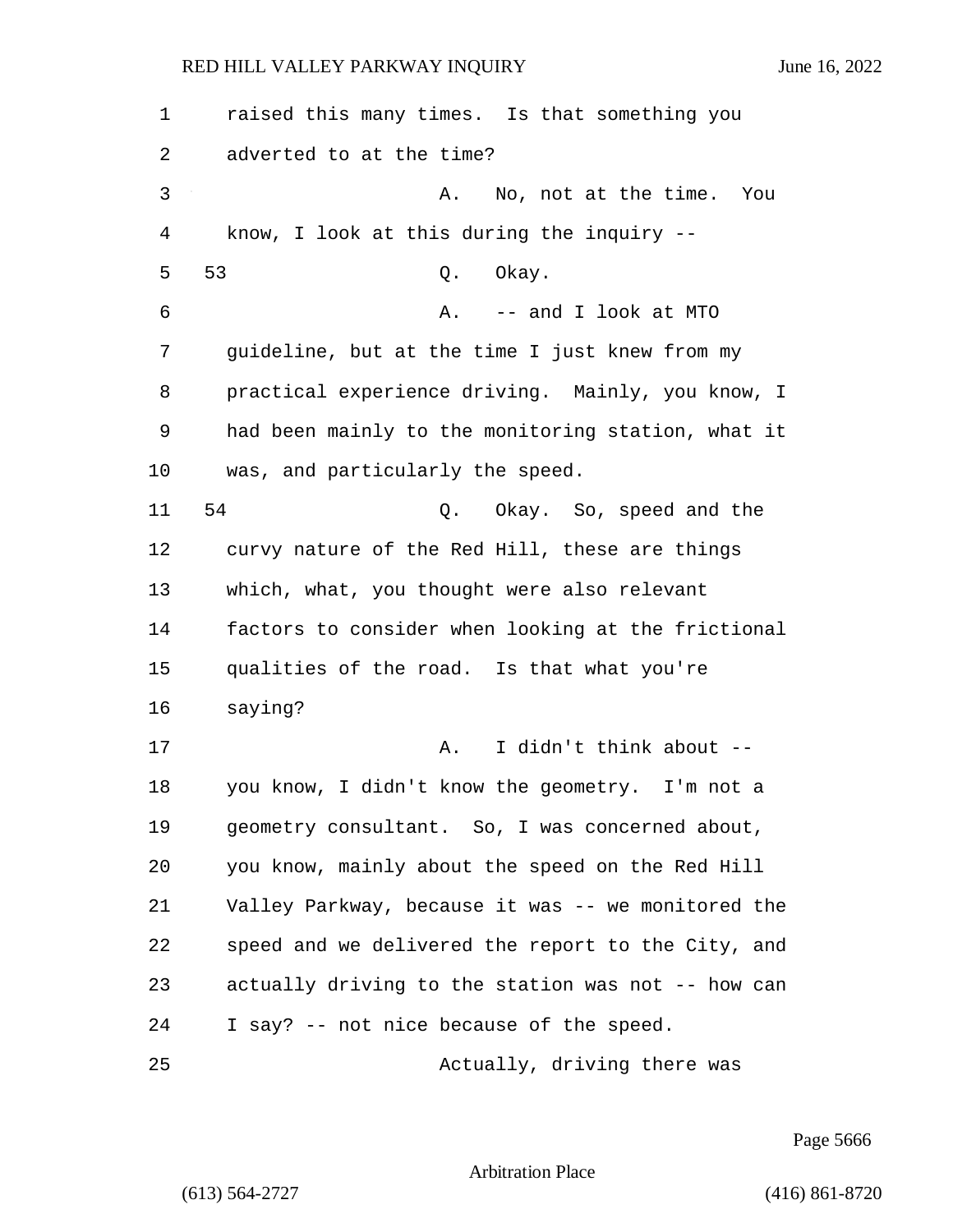1 not that bad and then, you know, we have to pull 2 over to the station, but merging was not nice 3 because of very high speed of the traffic there. 4 So, you had to step on gas and then merge the 5 traffic and often they will honk, so it wasn't 6 nice. I knew that this -- I didn't like the speed 7 on the parkway. 8 55 Q. Were those things that 9 were in your mind when you were assessing the need 10 for frictional remediation on the Red Hill? 11 A. Like, you know, such 12 aspect as speed, I think I didn't mention in the 13 report, but, you know, it was discussed with the 14 City. I discussed with the City. I also, in all 15 technical papers, we always stated that the speed 16 much exceeds the posted speed. I didn't know the 17 range, because the monitoring station was not very 18 accurate. It only said, you know, 120 plus. I 19 don't know what the maximum was. I could only see 20 what was in that station. 21 56 Q. I understand. I'm asking 22 whether or not that was something that informed 23 your recommendations in the Golder report? 24 **A.** Whether it impacted? I

25 think my main concern was that, you know, if

Page 5667

Arbitration Place

(613) 564-2727 (416) 861-8720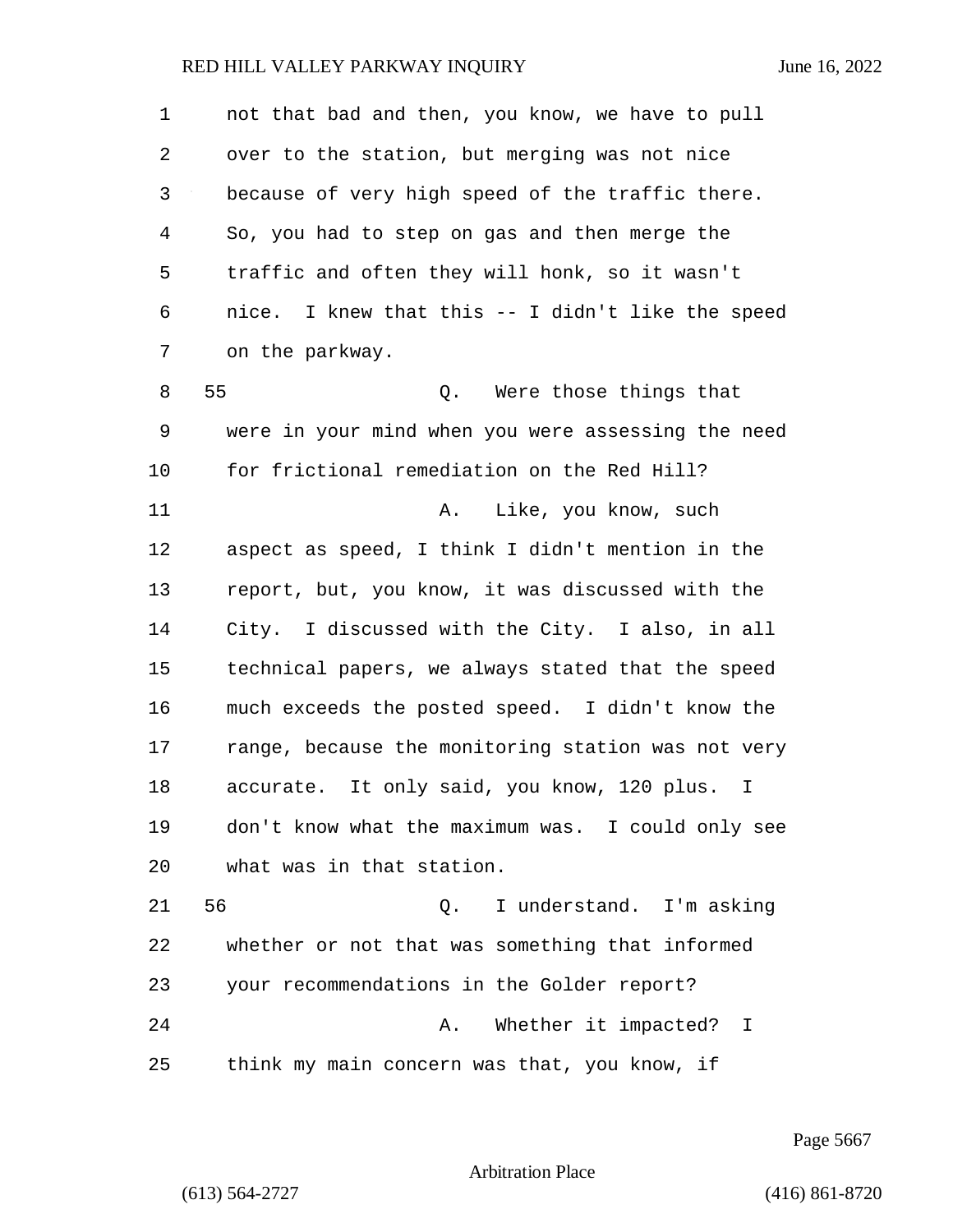1 police say it's slippery, then, you know, I think 2 you have to take action. You have to, you know, 3 consider this thing seriously. And there was 4 also, you know, in that chain of e-mails, there 5 was information that there was some collision. I 6 think at that point in time, the statement was 7 that there is nothing really significant, but 8 there were. As far as I'm aware, they said about 9 collision and slipperiness of the pavement, so it 10 was obviously concern for me. 11 57 Q. And several minutes ago 12 we were talking about the error in reporting the 13 average numbers, reversing the north and 14 southbound lanes. Had you understood and reported 15 that correctly, would it have caused you to change 16 your conclusions and recommendations in any way? 17 A. No. I think my 18 recommendations were final and I was comfortable 19 with them and, in my opinion, they were made both 20 aspects, friction and structural capacities, and 21 increase the number close to the LINC. So, no, 22 they would not. 23 58 Q. Okay. And what if you 24 had come to the conclusion on what you just 25 described as the structural capacity? So, there,

Page 5668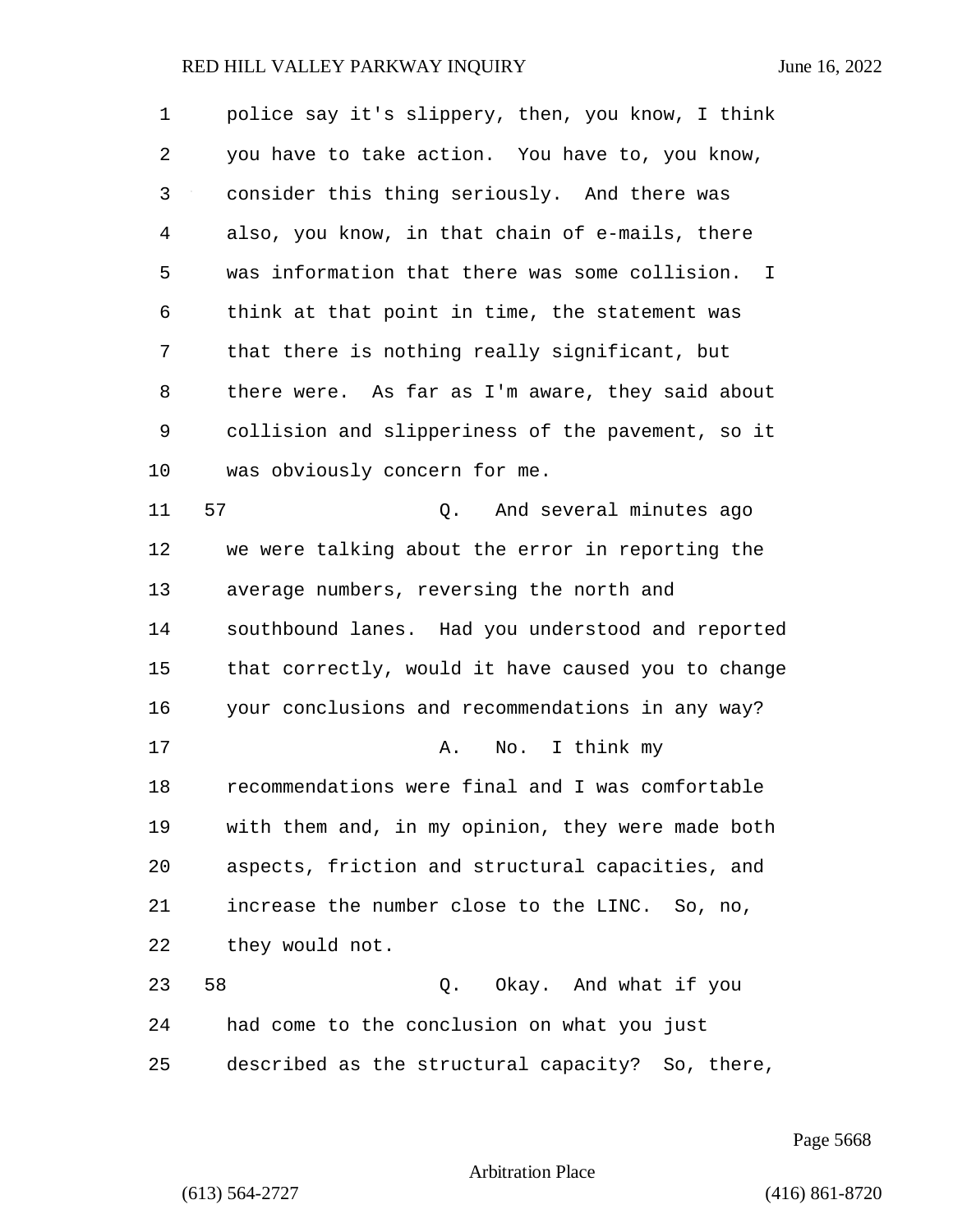| $\mathbf 1$ | you're talking about the cracking or the potential |
|-------------|----------------------------------------------------|
| 2           | delamination or debonding, the pavement            |
| 3           | deterioration issues. What if you had come to the  |
| 4           | conclusion that those did not require any action,  |
| 5           | that those were not as much as of problem or a     |
| 6           | problem, what would you have recommended with      |
| 7           | respect to the relatively low friction issue on    |
| 8           | its own in that situation?                         |
| 9           | So, you mean that the<br>Α.                        |
| 10          | structural capacity and pavement visual conditions |
| 11          | would be perfect with no distresses, so only       |
| 12          | friction aspect?                                   |
| 13          | 59<br>Yes. You said it's never<br>Q.               |
| 14          | been perfect before. Right?                        |
| 15          | Yeah.<br>Α.                                        |
| 16          | 60<br>It's not perfect but it<br>Q.                |
| 17          | didn't require any action on its own, what would   |
| 18          | your recommendation have been with regards to      |
| 19          | friction in that instance?                         |
| 20          | It would be the same. I<br>Α.                      |
| 21          | would still recommend microsurfacing.              |
| 22          | Right. You wouldn't<br>61<br>Q.                    |
| 23          | recommend, presumably, the mill and pave at that   |
| 24          | point, because that was -- rather, it would be a   |
| 25          | microsurfacing across the entire facility.<br>Is   |

Page 5669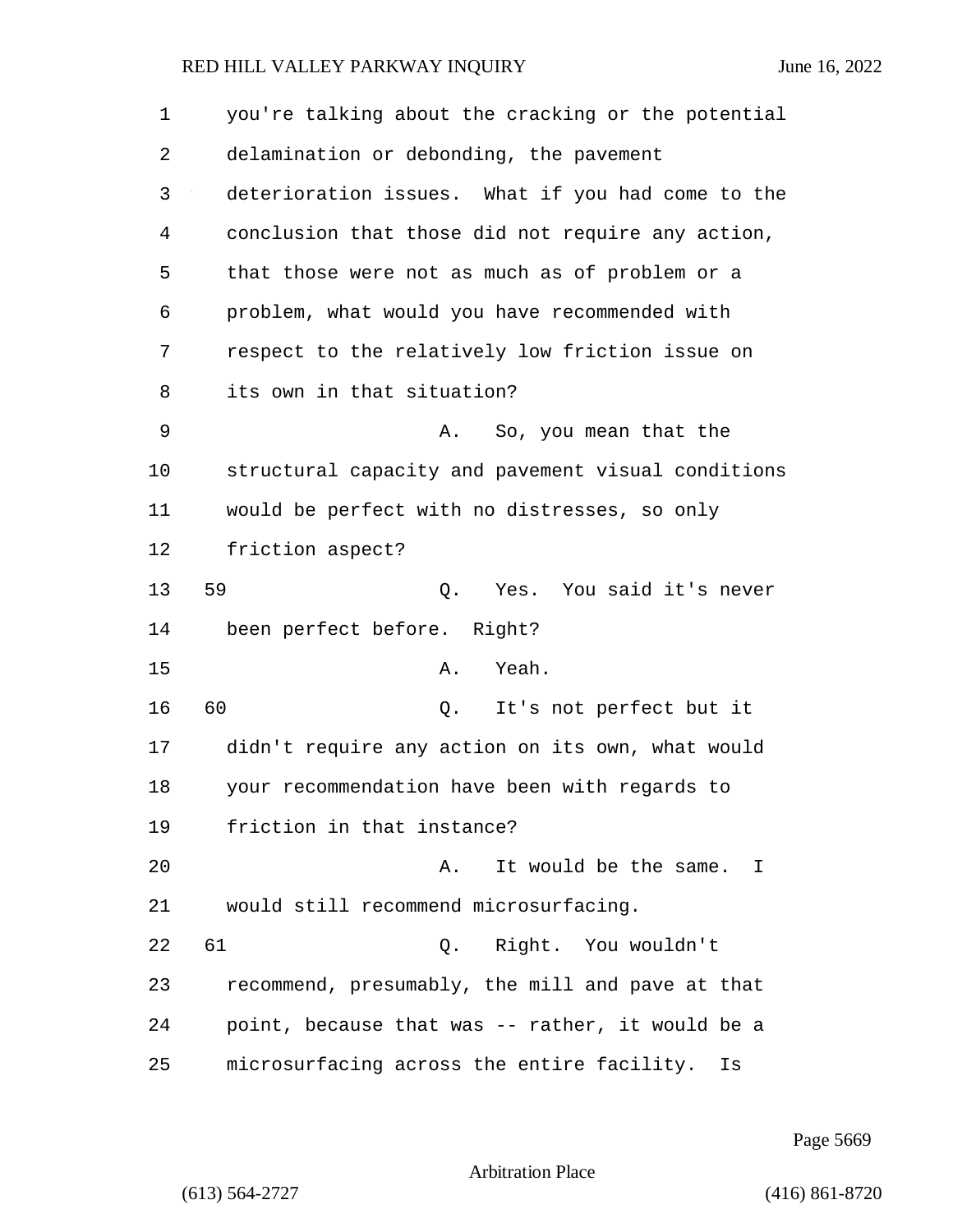| 1  | that right?                                       |  |
|----|---------------------------------------------------|--|
| 2  | So, yeah, you know,<br>Α.                         |  |
| 3  | obviously I would not recommend mill and pave. I  |  |
| 4  | would not recommend route and seal the cracks     |  |
| 5  | because they would not exist. But I might         |  |
| 6  | recommended microsurfacing.                       |  |
| 7  | 62<br>Q. Okay. At first you said                  |  |
| 8  | you would have and then you said I might have     |  |
| 9  | recommended microsurfacing. Would you have or     |  |
| 10 | might?                                            |  |
| 11 | No, I would. I would<br>Α.                        |  |
| 12 | recommend. I would recommend microsurfacing.      |  |
| 13 | 63<br>Q. Okay. All right.<br>Now,                 |  |
| 14 | if we can take that down, Registrar, and go to    |  |
| 15 | overview document 6, paragraphs 99 and 100.       |  |
| 16 | And earlier you referred to a                     |  |
| 17 | call and a meeting with Mr. Moore, and these      |  |
| 18 | paragraphs, 259 and 260, reflect your notes on    |  |
| 19 | February 3 and 4 and then on February 7. First,   |  |
| 20 | in paragraph 259, indicating just a reference to  |  |
| 21 | Mr. Moore on February 3, and then a subsequent    |  |
| 22 | note referencing a telephone call with him on     |  |
| 23 | February 4. Then, in paragraph 260, reflecting a  |  |
| 24 | meeting with Mr. Moore on February 7 at 8:00 a.m. |  |
| 25 | And do you recall first the                       |  |

Page 5670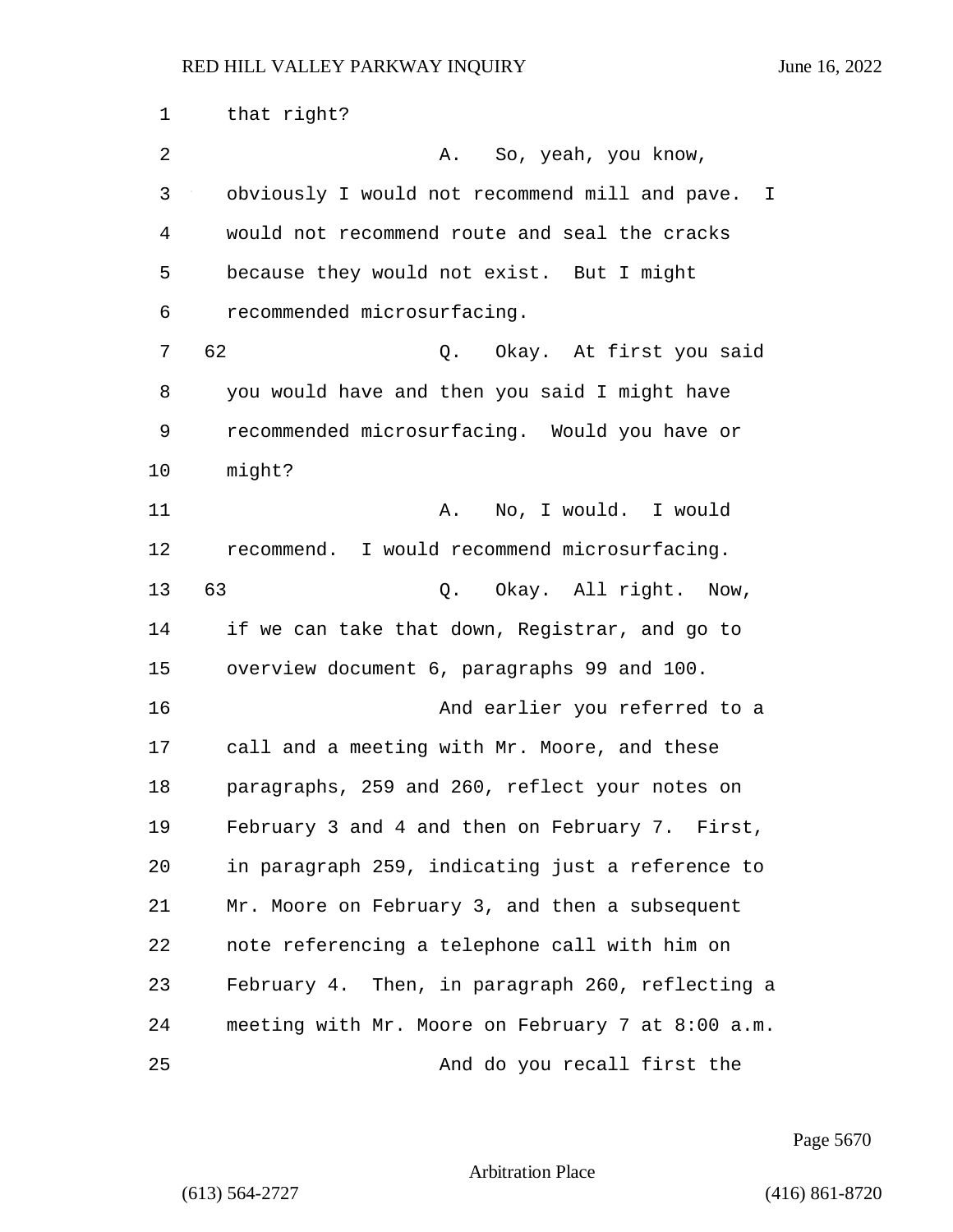1 call and the meeting on February 4 and 7 2 respectively? 3 A. I definitely remember the 4 meeting very well. The call, I think the call 5 was, you know, it was like -- the notes are so 6 tidy, so I must have prepared them before the 7 call. It was just to discuss with or request a 8 meeting with Mr. Moore and to cover the following 9 subjects. But, you know, it was just, you know, a 10 list of subjects that were discussed, so -- 11 64 Q. Right. Part of your 12 practice of doing notes in advance of an event? 13 A. Yes. So, that was only 14 for the call. And then before the meeting, I 15 also, you know, I prepared more items, more exact, 16 you know, what to discuss during the meeting. 17 65 Q. Okay. So, what about the 18 call? We can see what your notes say. Do you 19 recall what you discussed on the call? 20 A. I don't have exact 21 recollection of that call, no. But I think it was 22 probably I called him -- this is can we meet, you 23 know, on whatever, whenever Mr. Moore was 24 available, to discuss the following subjects? 25 66 Q. Okay. So, to set the

Page 5671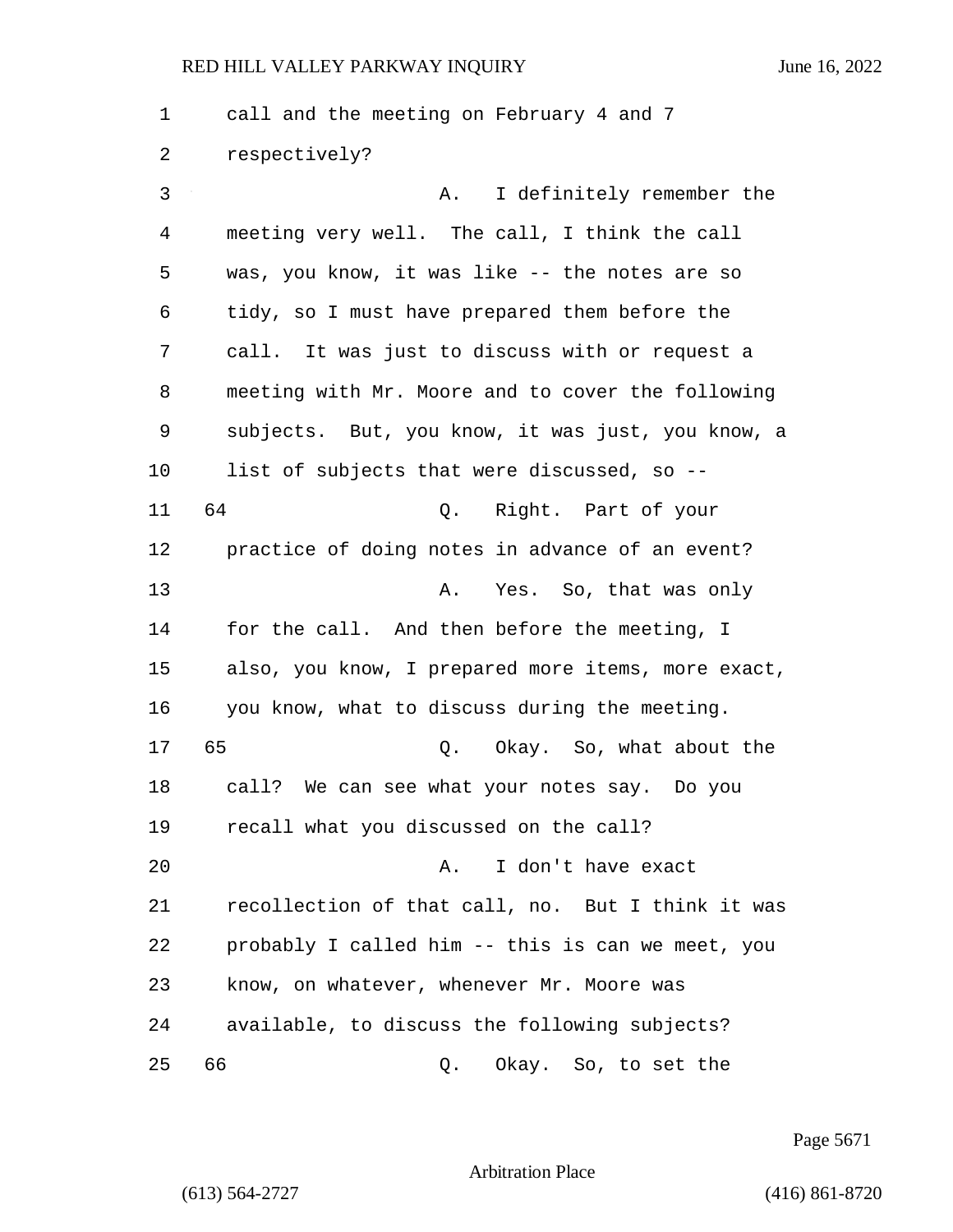1 agenda to let him know what you wanted to talk 2 about? 3 A. Yes, basically like the 4 initial agenda for, you know, what we could 5 discuss during the meeting. 6 67 Q. Okay. And so, in your 7 note in paragraph 259, it refers to a number of 8 things, but B is RHVP and LINC friction, then 9 instrumentation and then CTAA six years after, 10 then PMTR 3. That's, again, the third phase of 11 the PMTR? 12 A. Yes. 13 68 Q. Okay. And CTAA six years 14 after, is that coming back to the paper that you 15 had proposed way back in 2013? 16 A. So, in 2013, that was a 17 TAC -- abstract for a TAC paper. This was a CTAA, 18 Canadian Technical Asphalt Association, for me. 19 It would be a perfect subject for a CTAA paper. 20 So, you know, I like teaching, I like sharing the 21 knowledge. And I don't know if I can elaborate a 22 little bit. 23 69 Q. You were contemplating -- 24 at that point you wanted to raise the issue of 25 doing a paper again on the issue of the Red Hill

Page 5672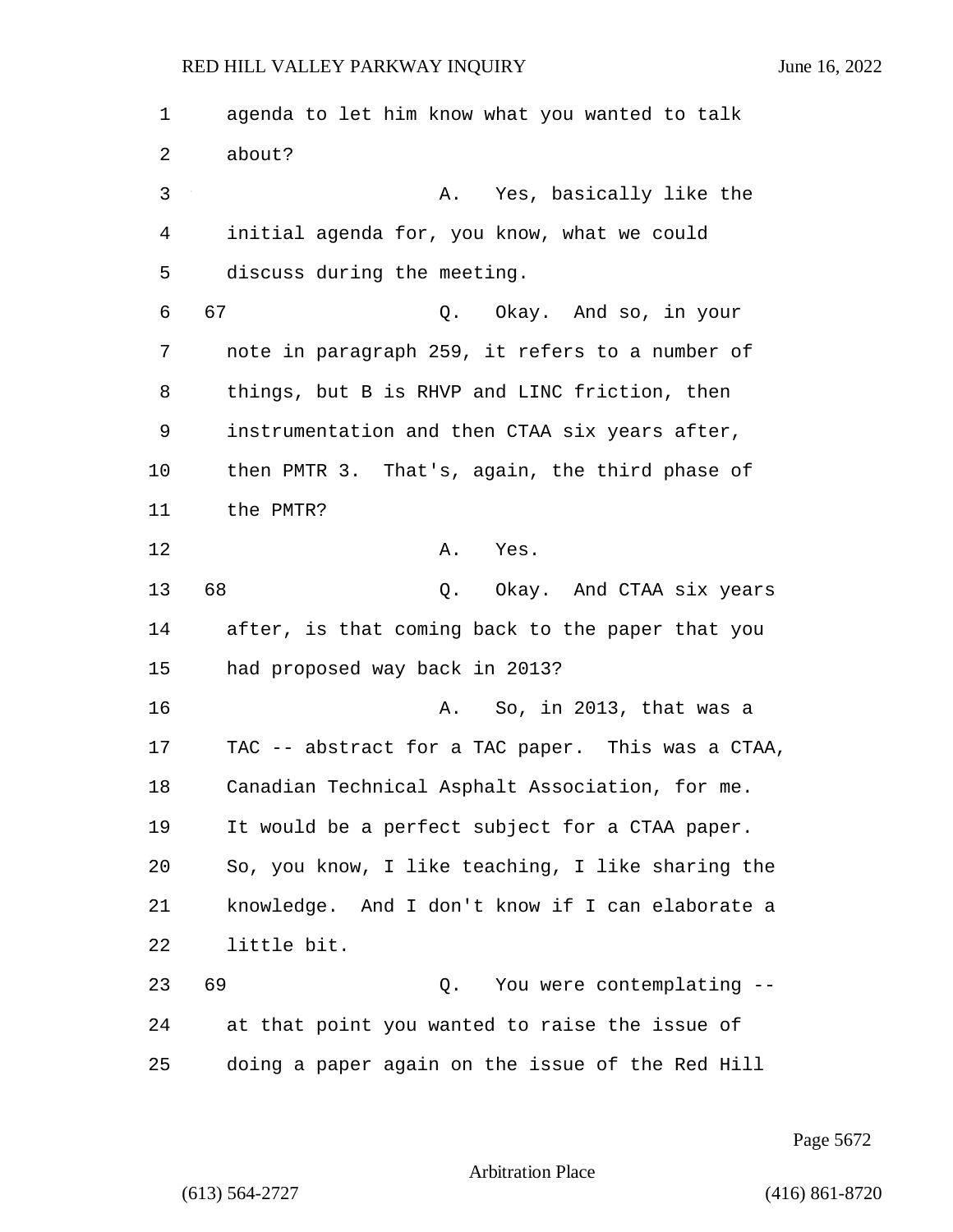1 six years after? 2 A. Yes, exactly. 3 70 Q. Okay. And then what 4 about the meeting itself on February 7? 5 A. So, the meeting --6 71 Q. Maybe we can expand 7 those, Registrar, the notes in 260. 8 While he is doing that, first 9 of all, it indicated that it was, I think, at 10 8:00. Is that typically when you would -- you 11 described that you would meet with him early in 12 the morning until he got too busy? 13 A. Yes. Typically I think 14 Mr. Moore started working at 7:30, but I would 15 meet with him at 8:00. I would come to the 16 office, I would give him a call, he would come to 17 the door, open the door and let me in, and then we 18 would -- typically would be one hour meeting, but 19 as I mentioned before, first half an hour was 20 productive, but then later on the phone started to 21 ring and then it would be difficult to discuss the 22 subject, so I had these items prepared that I knew 23 I had a short time to or half an hour or more to 24 cover those, the subjects.

25 72 Q. Okay. And do you recall

Page 5673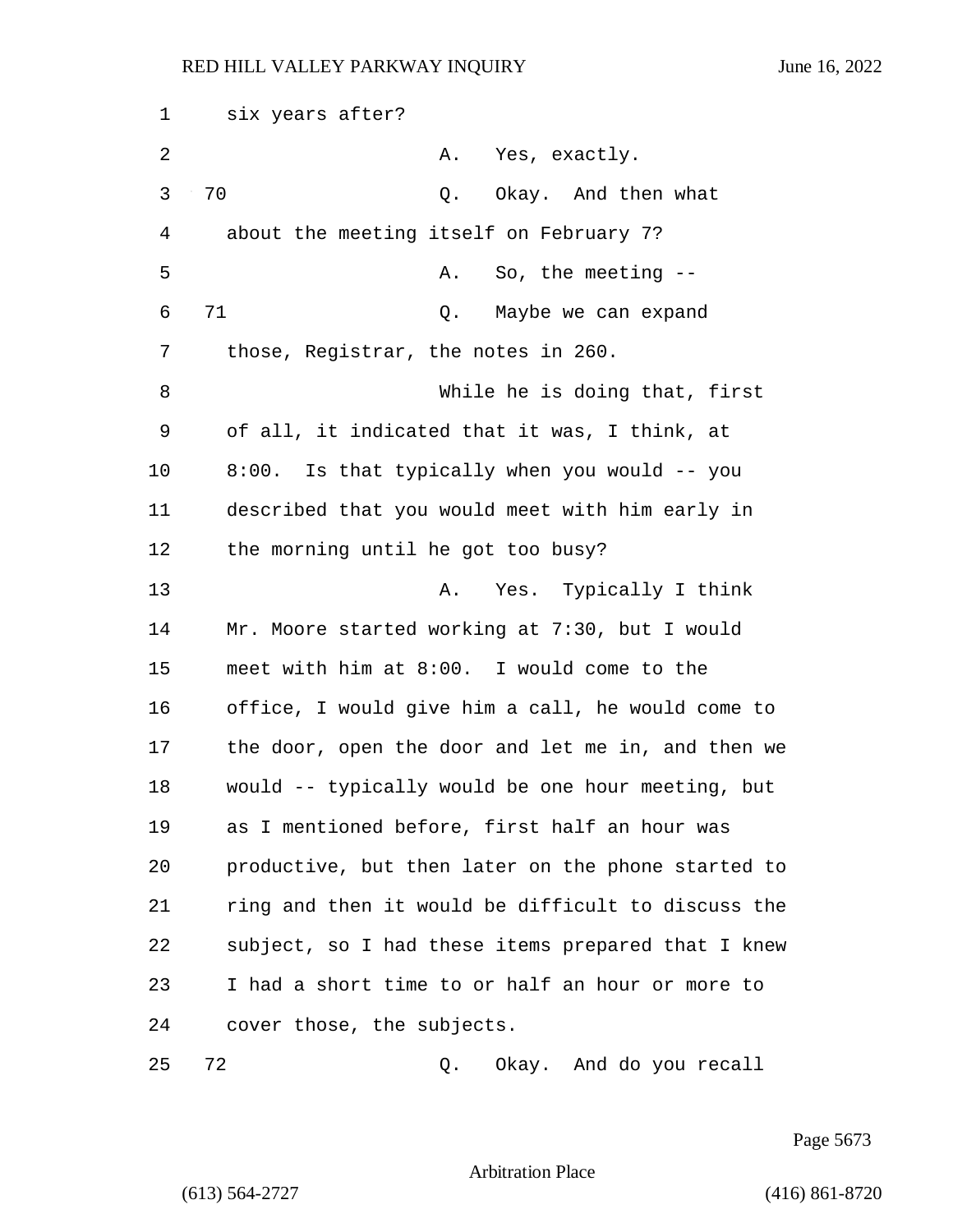| 1  | how long this meeting went for?             |                                                   |
|----|---------------------------------------------|---------------------------------------------------|
| 2  | Α.                                          | For an hour.                                      |
| 3  | 73<br>Q.                                    | This meeting took an                              |
| 4  | hour?                                       |                                                   |
| 5  | Α.                                          | It took an hour, yes.                             |
| 6  | 74<br>Q.                                    | Okay. And did you bring                           |
| 7  | a copy of the Golder report to the meeting? |                                                   |
| 8  | Α.                                          | I brought two copies of                           |
| 9  |                                             | the Golder report, one for Mr. Moore, one for,    |
| 10 |                                             | like, myself and that I could look at this. And,  |
| 11 | also, I believe that I brought a copy of a  |                                                   |
| 12 | brochure on microsurfacing that I got from  |                                                   |
| 13 |                                             | Mr. Trevor Moore from Miller. I don't have this   |
| 14 |                                             | in the notes, but I think I brought a copy of the |
| 15 | brochure.                                   |                                                   |
| 16 | 75<br>Q.                                    | And that's Trevor Moore                           |
| 17 | of Miller Paving?                           |                                                   |
| 18 | Α.                                          | Trevor Moore of Miller                            |
| 19 | Paving, yes.                                |                                                   |
| 20 | 76                                          | Q. Right. And we can get to                       |
| 21 | that, but a brochure about microsurfacing?  |                                                   |
| 22 | Α.                                          | About microsurfacing,                             |
| 23 | yes.                                        |                                                   |
| 24 | 77                                          | Q. Okay. So, we'll come                           |
| 25 | back to that. So, you had a hard copy for   |                                                   |

Page 5674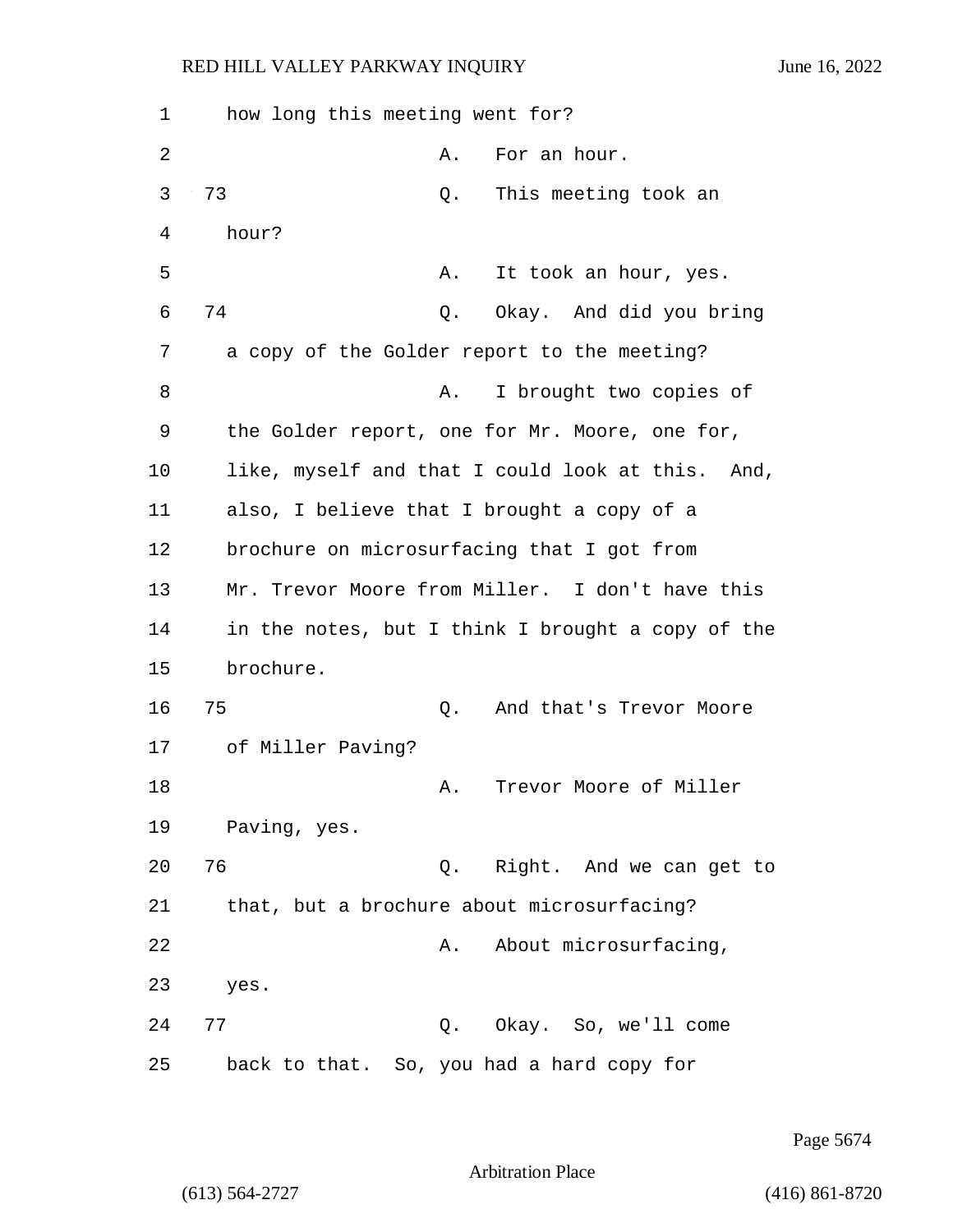| 1              | yourself and a hard copy for Mr. Moore of the      |
|----------------|----------------------------------------------------|
| 2              | Golder report, and did that include the Tradewind  |
| 3              | report as the appendix?                            |
| $\overline{4}$ | Yeah. It was a bulky, I<br>Α.                      |
| 5              | don't remember the total, like close to 200 pages  |
| 6              | or something. Everything was attached.             |
| 7              | 78<br>And you had already sent<br>Q.               |
| 8              | it to him by e-mail, so why are you bringing him a |
| 9              | hard copy?                                         |
| 10             | You know, I send it to<br>Α.                       |
| 11             | him just, you know, for his information, but, you  |
| 12             | know, this meeting and hard copy was, you know, in |
| 13             | order to discuss the subject, the subject that     |
| 14             | were listed and particularly the subject of Red    |
| 15             | Hill Valley Parkway and six years and friction and |
| 16             | LINC, these aspects.                               |
| 17             | 79<br>Did Mr. Moore have any<br>Q.                 |
| 18             | comment about hard copies and e-mailing reports?   |
| 19             | I recall that he wasn't<br>Α.                      |
| 20             | happy with me sending the e-mail to him. I think   |
| 21             | he said that I should bring a hard copy, not send  |
| 22             | an e-mail.                                         |
| 23             | 80<br>And is that -- did he say<br>Q.              |
| 24             | that to you in the meeting or at another time?     |
| 25             | No, in the meeting.<br>Α.                          |

Page 5675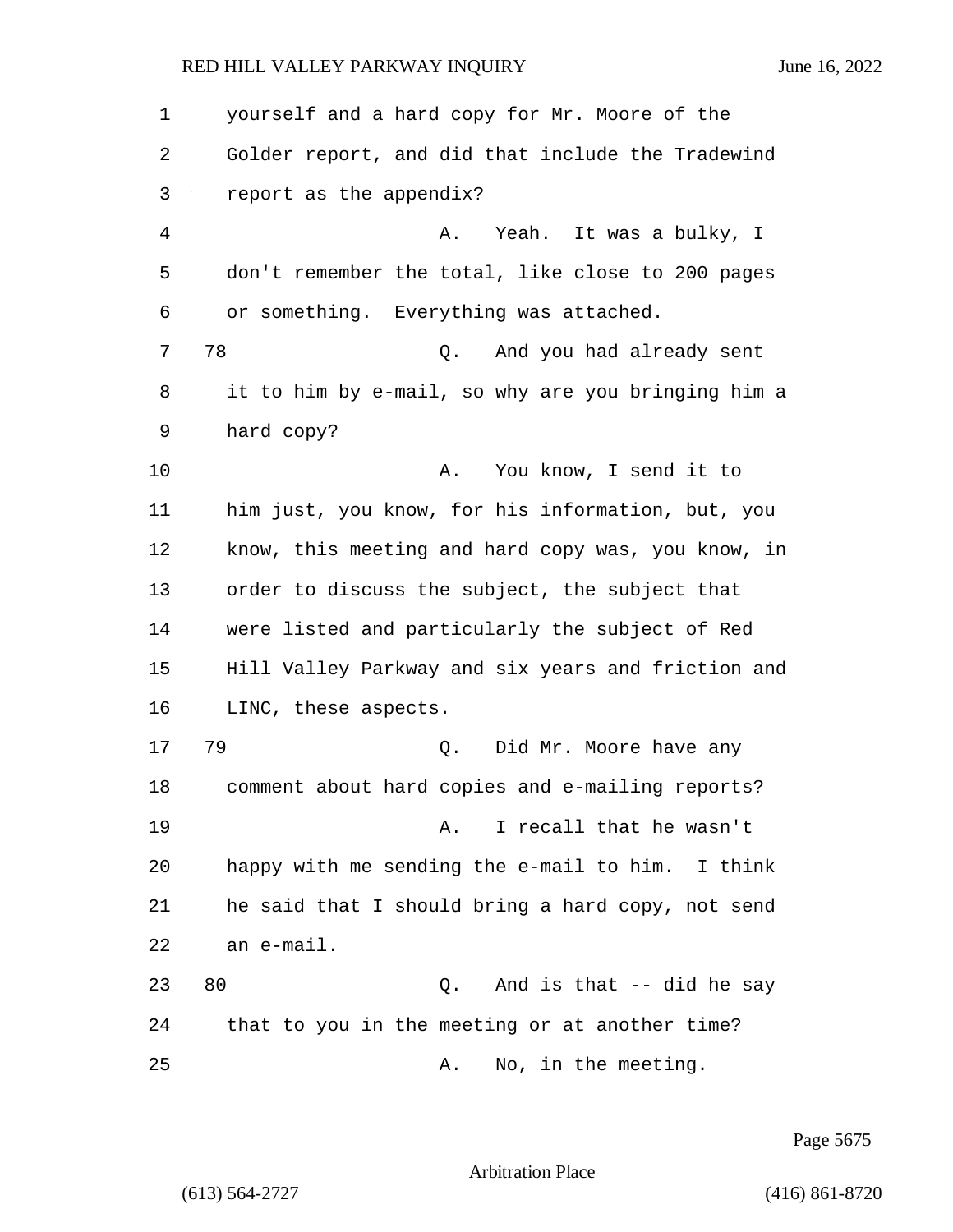| 1  | 81                                      | Q. | In the meeting?                                    |
|----|-----------------------------------------|----|----------------------------------------------------|
| 2  |                                         | Α. | Yes.                                               |
| 3  | 82                                      | Q. | So, that you should bring                          |
| 4  |                                         |    | a hard copy, not send an e-mail. You did bring a   |
| 5  |                                         |    | hard copy, so he was talking about your previously |
| 6  | having e-mailed him?                    |    |                                                    |
| 7  |                                         | Α. | Yes. A few days before,                            |
| 8  | I e-mailed him the entire report.       |    |                                                    |
| 9  | 83                                      | Q. | Right. Right. So, what                             |
| 10 |                                         |    | was his concern about e-mailing? Did he describe   |
| 11 | what that was?                          |    |                                                    |
| 12 |                                         | Α. | No, he didn't.                                     |
| 13 | 84                                      | Q. | What did you take him as                           |
| 14 | meaning?                                |    |                                                    |
| 15 |                                         | Α. | About this statement?                              |
| 16 | 85                                      | Q. | Yeah.                                              |
| 17 |                                         | Α. | I thought he was too                               |
| 18 |                                         |    | busy, you know, and it was, you know, a bulky      |
| 19 | report, 200 pages. So, at that time, my |    |                                                    |
| 20 |                                         |    | impression was that he was too busy. He wasn't     |
| 21 | happy with the e-mail.                  |    |                                                    |
| 22 | 86                                      |    | Q. But it was typically your                       |
| 23 |                                         |    | practice to e-mail him draft reports. Right?       |
| 24 |                                         | Α. | Typically, yes.                                    |
| 25 | 87                                      | Q. | Right. And did you                                 |

Page 5676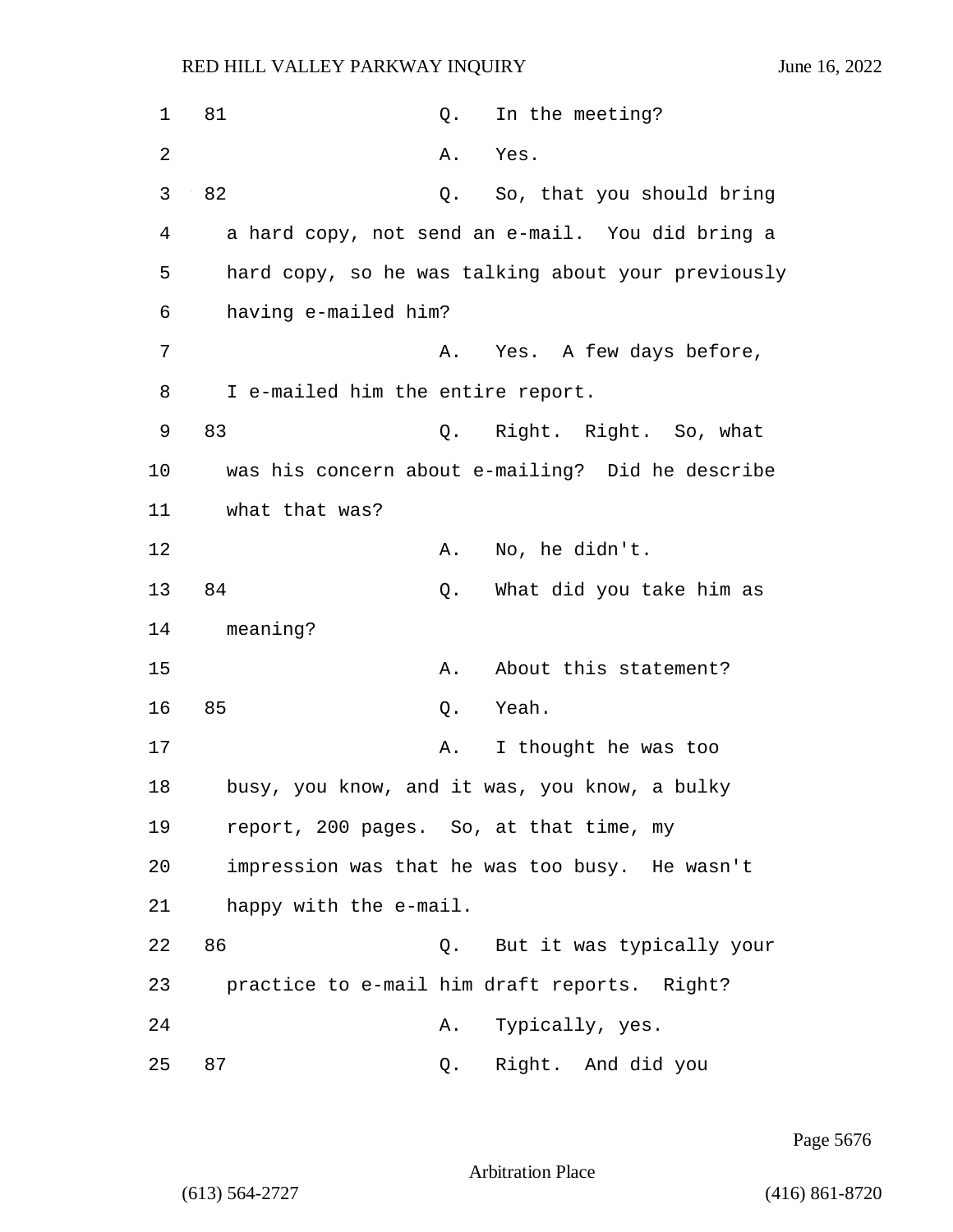1 subsequently send him reports by e-mail? 2 A. Yeah. I think, you know, 3 yes. I think so. 4 88 Q. Right. So, was it just 5 this report that he didn't want by e-mail? 6 A. I think that was this 7 particular one, yes. 8 89 Q. Okay. Do you recall 9 anything else he said around that? 10 A. No, not about this aspect 11 of e-mailing, no. Only what I said. 12 90 Q. Okay. All right. And 13 so, how did the meeting then proceed? 14 **A.** Oh, you know, as you see, 15 I had, you know, prepared the agenda quite well, 16 so I had these items. So, I, you know, was just 17 going I think probably in the order that I have 18 it, just item by item, to make sure that I would 19 cover everything within that hour. So, you know, 20 whatever was on the list, we discussed. You know, 21 discussed, we talk this about, whatever was in 22 this agenda. 23 91 Q. Okay. And how long did 24 you spend going through the Golder report and the 25 appended Tradewind report?

Page 5677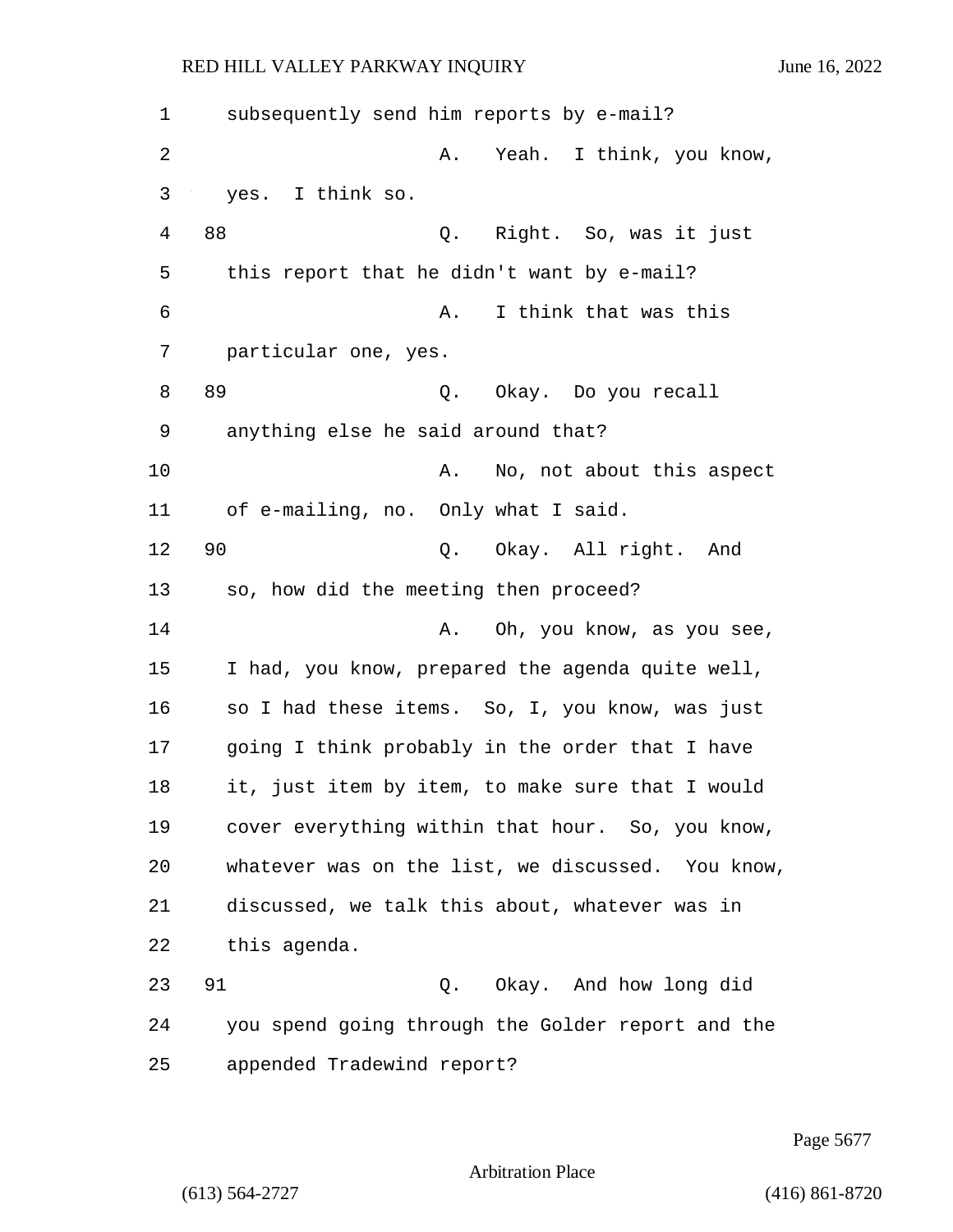| 1  | You know, time --<br>Α.                                    |
|----|------------------------------------------------------------|
| 2  | 92<br>Did you actually look at<br>Q.                       |
| 3  | individual pages in the report with him?                   |
| 4  | You know, probably maybe<br>Α.                             |
| 5  | not, you know, page by page because it was too             |
| 6  | much and the actual report itself is not that big.         |
| 7  | The appendices are huge with all this profile, et          |
| 8  | cetera, so it would just be just, you know, going          |
| 9  | through aspects, you know. Like, six years, that           |
| 10 | would be six years that would be structure                 |
| 11 | conditional, the pavement recommendations.<br>$\mathbf{I}$ |
| 12 | don't know if you want me to briefly go item by            |
| 13 | item.                                                      |
| 14 | 93<br>Well, before you go<br>Q.                            |
| 15 | item -- specifically with respect to the Golder            |
| 16 | report, whether you -- I think you just described          |
| 17 | you looked at sections 5 and 6, which were the             |
| 18 | conclusions and the recommendations, the friction          |
| 19 | thing and then the recommendations. Did you go             |
| 20 | through those with him?                                    |
| 21 | Oh, definitely 5 and 6,<br>Α.                              |
|    |                                                            |
| 22 | but also the structure condition, coring. I know           |
| 23 | that for us it was very important that it was              |
| 24 | perpetual pavement, so the cracking was top-down.          |

Page 5678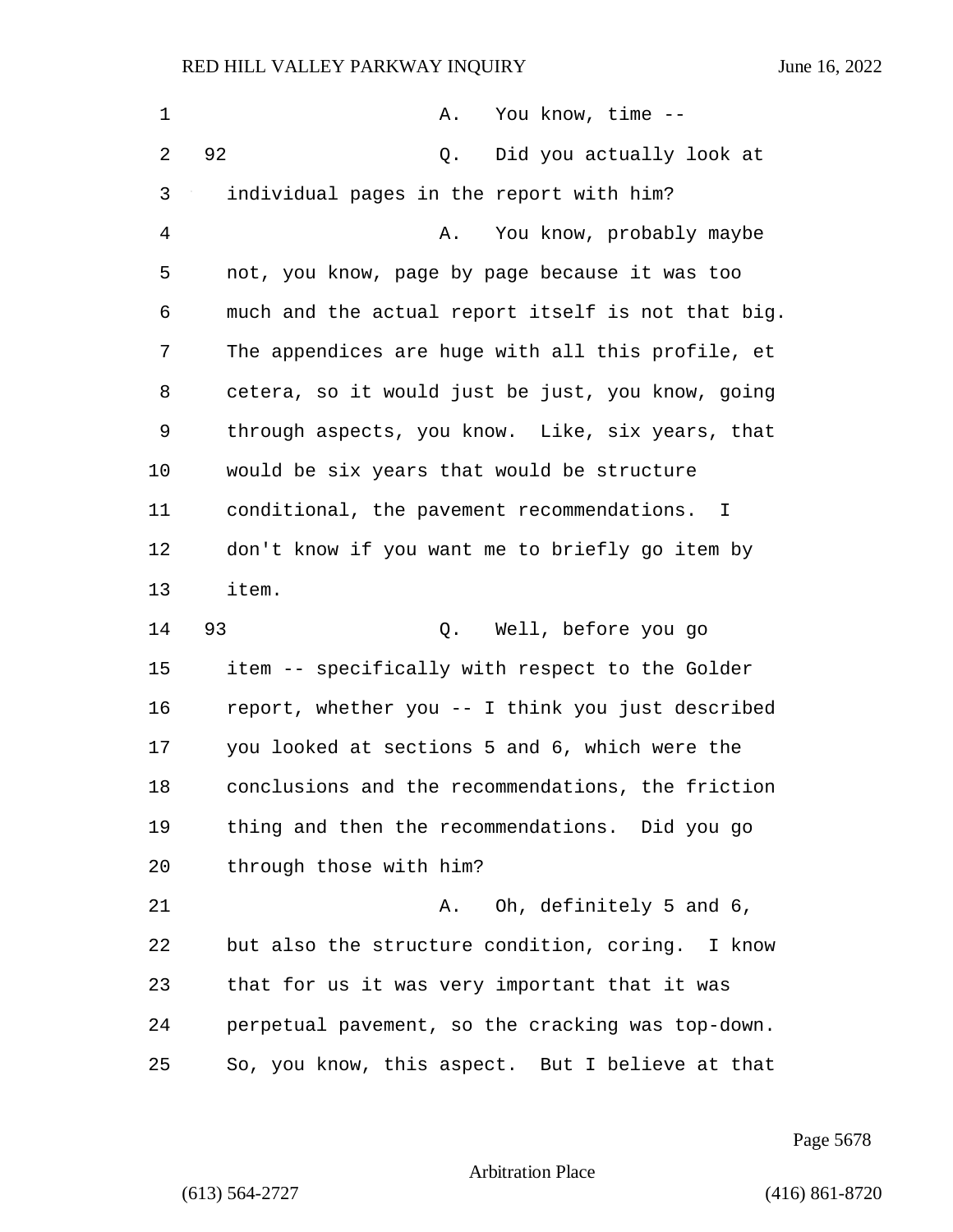| 1  | time mainly, you know, the report part of the     |
|----|---------------------------------------------------|
| 2  | entire document, yes.                             |
| 3  | 94<br>And did you actually walk<br>Q.             |
| 4  | through the Tradewind report in the appendix with |
| 5  | him?                                              |
| 6  | I don't think so. I told<br>Α.                    |
| 7  | him that, you know, it was attached in the        |
| 8  | appendix, but no, we $-$ I don't recall, like,    |
| 9  | going with him through the Tradewind appendix.    |
| 10 | 95<br>Okay. And did you have<br>Q.                |
| 11 | any sense one way or the other of whether         |
| 12 | Mr. Moore had read the Golder report and the      |
| 13 | Tradewind report prior to the meeting?            |
| 14 | In my opinion, he didn't.<br>Α.                   |
| 15 | 96<br>That he did not?<br>Q.                      |
| 16 | He did not.<br>Α.                                 |
| 17 | 97<br>Okay. So, you don't<br>Q.                   |
| 18 | know, but that was your impression from your      |
| 19 | discussion with him?                              |
| 20 | Yeah, that was -- yeah,<br>Α.                     |
| 21 | that was my impression during the conversation,   |
| 22 | during the meeting, that he didn't.               |
| 23 | 98<br>Okay. And so, how long<br>Q.                |
| 24 | did you think you spent going through the actual  |
| 25 | report with him?                                  |

Page 5679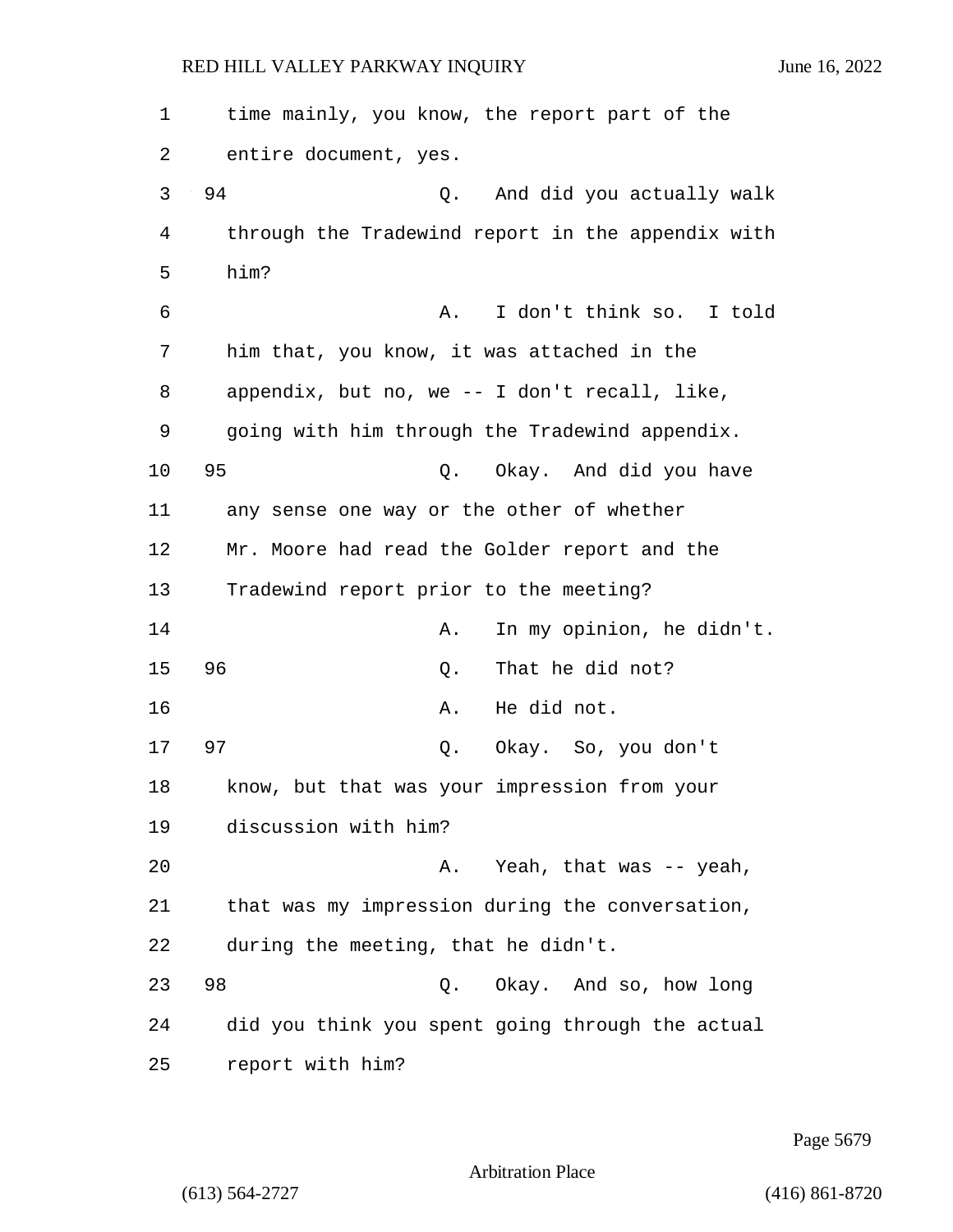1 A. Probably, you know, 2 number 1 and number 2, number 1 and number 2 would 3 probably be about, you know, 10, 15 minutes. 4 99 Q. So, that's the six years 5 and then the CTAA paper and then RHVP and LINC 6 friction report? 7 A. Yes. 8 100 Q. Okay. And did you 9 describe to him, since you didn't take him 10 physically through the Tradewind report, as you 11 mentioned, did you describe the differential 12 results between the Red Hill and the LINC? 13 A. Yes, I did. 14 101 Q. You have a specific 15 recollection of having done so? 16 A. No, I don't have detailed 17 recollection, but this is, like, you know, my 18 notes show exactly that I talk about Red Hill 19 Valley and LINC friction report, so I must have 20 talk about -- I'm positive I talk about, you know, 21 what was the, you know, opinion about the Red Hill 22 Valley Parkway and the LINC and the difference. 23 We talk about this. 24 102 Q. Okay. And did Mr. Moore 25 raise any concern with you about a UK standard

Page 5680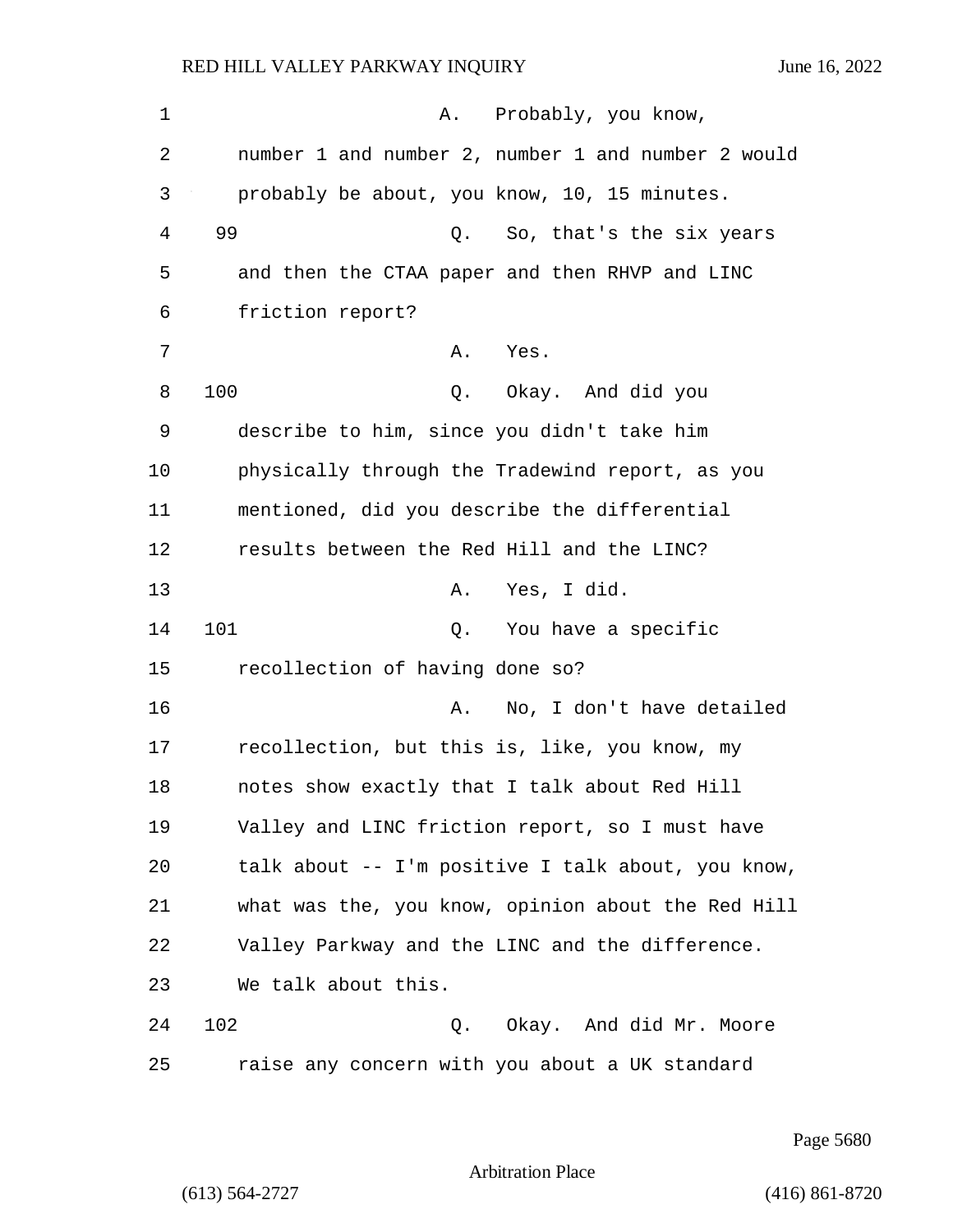1 being used in the Tradewind report? 2 A. No, he didn't. 3 103 Q. Do you recall if you 4 discussed that a UK standard had been used in the 5 Tradewind report? 6 A. In my, you know -- I 7 think I did. Maybe not too, you know, 8 extensively, but I think I mentioned what -- you 9 know, I talked to him what was in the report and 10 what he compared it to, but we didn't discuss this 11 thing, you know, broadly or over long period of 12 time. 13 104 Q. Did Mr. Moore instruct 14 you to contact Tradewind to obtain more 15 information about UK standards and how they 16 applied to Ontario? 17 A. No, no, not at that time. 18 105 Q. Okay. We'll get to a 19 later time, but not at this time? 20 A. No. 21 106 Q. All right. Do you recall 22 Mr. Moore's reaction to the Tradewind report and 23 the Golder report commentary on it? 24 A. You know, he just -- I 25 think my -- he accepted what I said, so he --

Page 5681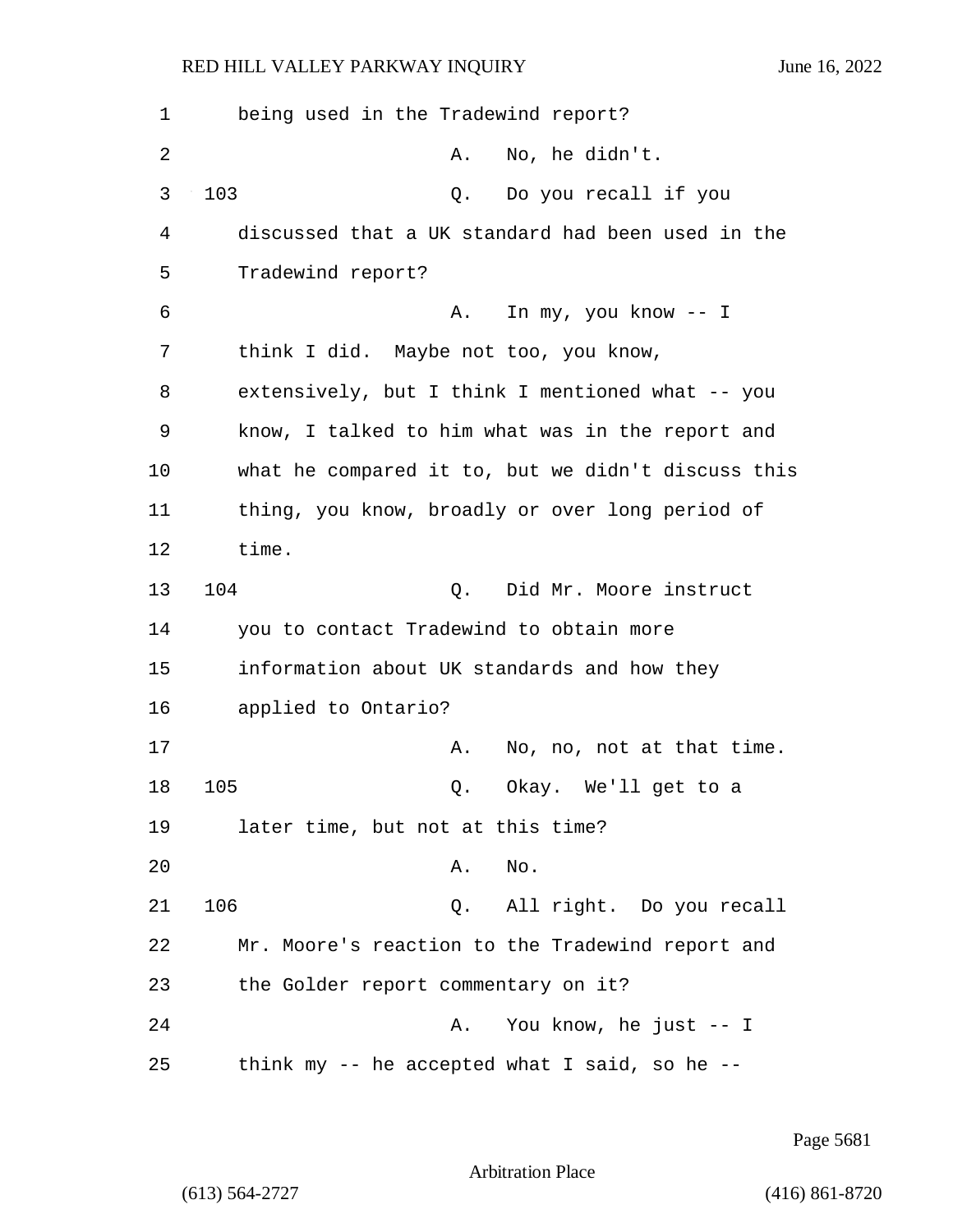| $\mathbf 1$ | okay, that was -- this is what the information    |
|-------------|---------------------------------------------------|
| 2           | that I provided. He understood and there wasn't   |
| 3           | any particular, you know, concern or -- about the |
| 4           | recommendations and the findings, no. It was just |
| 5           | me presenting what was there and he understood    |
| 6           | this thing.                                       |
| 7           | 107<br>Q. And how did you present                 |
| 8           | your recommendations? What did you say to him?    |
| 9           | Well, I think it's, you<br>Α.                     |
| 10          | know, and this is what's in my note, that I told  |
| 11          | him that we recommend -- not, like, you know, it  |
| 12          | wasn't not only microsurfacing for the friction,  |
| 13          | but because we talk obviously about the structure |
| 14          | of the stresses, et cetera, et cetera, so, you    |
| 15          | know, I think definitely I recommended            |
| 16          | microsurfacing, I provided the brochure, and that |
| 17          | would address both aspects, the friction and      |
| 18          | structure and visual condition of the pavement.   |
| 19          | So, in my opinion, you know, it was clear what we |
| 20          | recommended.                                      |
| 21          | 108<br>Q. And do you recall if                    |
| 22          | Mr. Moore described the Tradewind test results as |
| 23          | being inconclusive?                               |
| 24          | No, no, not $--$ no, I<br>Α.                      |
| 25          | don't -- no. No, I don't recall any inconclusive. |

Page 5682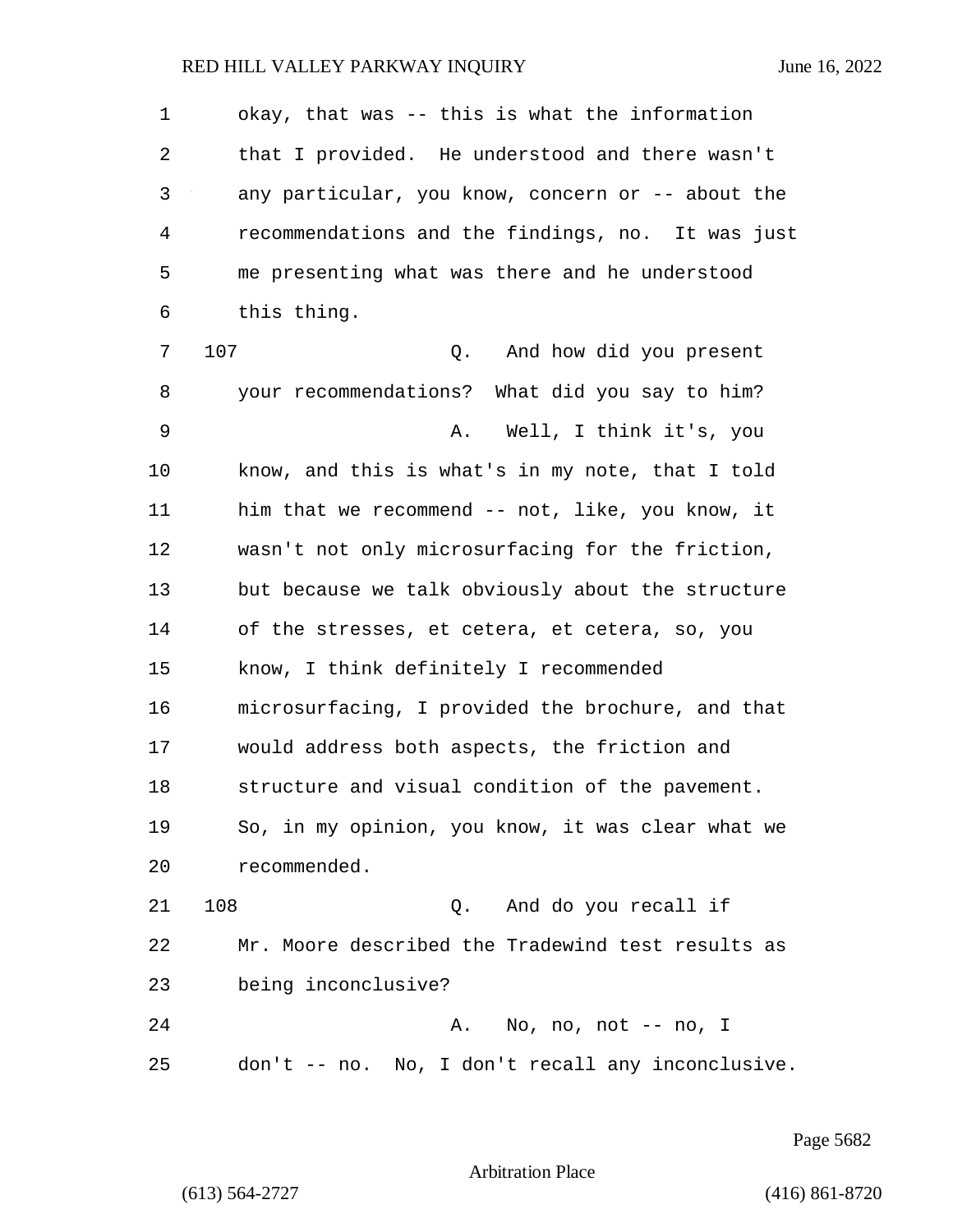| 1  | The results are what they are, so no, I don't      |
|----|----------------------------------------------------|
| 2  | recall any -- this sort of statement from him.     |
| 3  | 109<br>And was there any comment<br>Q.             |
| 4  | from Mr. Moore that the Golder report, whether its |
| 5  | reasoning or recommendations were, you know,       |
| 6  | invalid or incomplete or unclear? Was there any    |
| 7  | sort of negative commentary from him of that       |
| 8  | nature?                                            |
| 9  | No, I don't recall any<br>А.                       |
| 10 | these sort of comments. I think they were very     |
| 11 | clear.                                             |
| 12 | 110<br>Q. And you thought that                     |
| 13 | Mr. Moore understood your recommendations and the  |
| 14 | reasons for your recommendations?                  |
| 15 | I think he did.<br>Α.                              |
| 16 | Mr. Moore is a very good engineer and a very       |
| 17 | intelligent person, so I think he did.             |
| 18 | 111<br>Okay. There's a<br>Q.                       |
| 19 | reference at number 10 in your notes. It's says    |
| 20 | PSV-no. What is that referring to? I know it's     |
| 21 | polished stone value, but what was this about?     |
| 22 | So, PSV is a polished<br>Α.                        |
| 23 | stone value, so because of that, you know,         |
| 24 | friction aspect that we discussed on the Red Hill  |
| 25 | Valley Parkway, then I ask if he was interested in |

Page 5683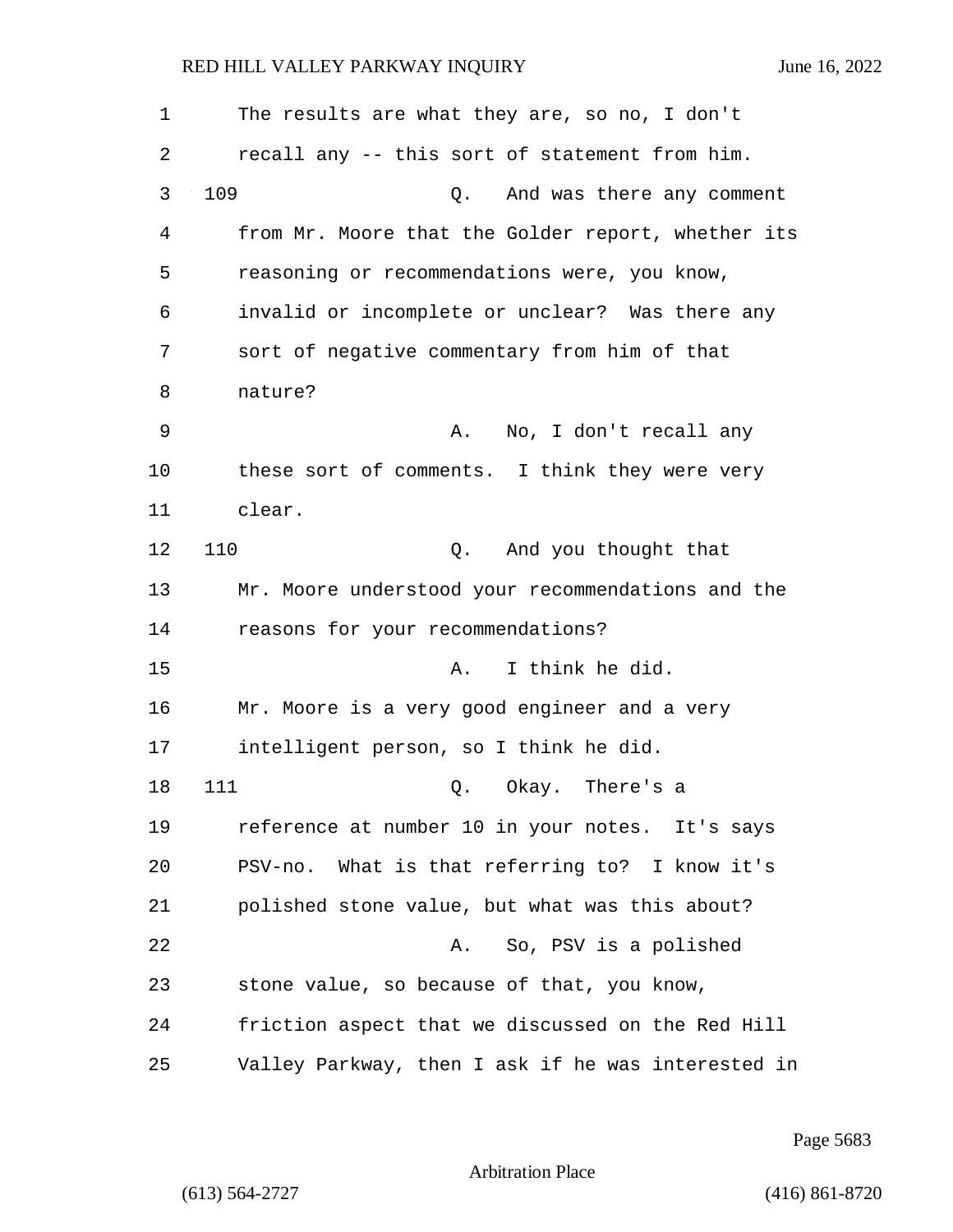| 1              | us, you know, testing PSV of that material.         |
|----------------|-----------------------------------------------------|
| $\overline{2}$ | At that time, I knew that the                       |
| 3              | mix quarry was on the DSM list, so, you know, the   |
| 4              | question was: Do you want us to test? But, you      |
| 5              | know, the answer was no, so we didn't $-$ - I don't |
| 6              | remember if I also was interested in testing PSV    |
| 7              | on the LINC material. That would be my other        |
| 8              | theory, but that was rather PSV of potential        |
| 9              | testing of PSV of recovered material from the Red   |
| 10             | Hill Valley Parkway. But no, there was -- the       |
| 11             | conclusion was no, don't test.                      |
| 12             | 112<br>Okay. So, just to back<br>Q.                 |
| 13             | up a bit, in the e-mail we looked at before dated   |
| 14             | January 27, internally at Golder, of course, you    |
| 15             | talked about PSV testing internally and you         |
| 16             | ruminated about whether the difference between the  |
| 17             | LINC and the Red Hill might be related to the       |
| 18             | aggregates being used and specifically the Demix    |
| 19             | aggregates being used in the SMA surface course on  |
| 20             | the Red Hill. Do you remember that? We just         |
| 21             | discussed it a few minutes ago.                     |
| 22             | Yes, I do.<br>Α.                                    |
| 23             | 113<br>Q. Okay. So, is it on that                   |
| 24             | sort of topic that you think you raised this with   |
| 25             | Mr. Moore?                                          |

Page 5684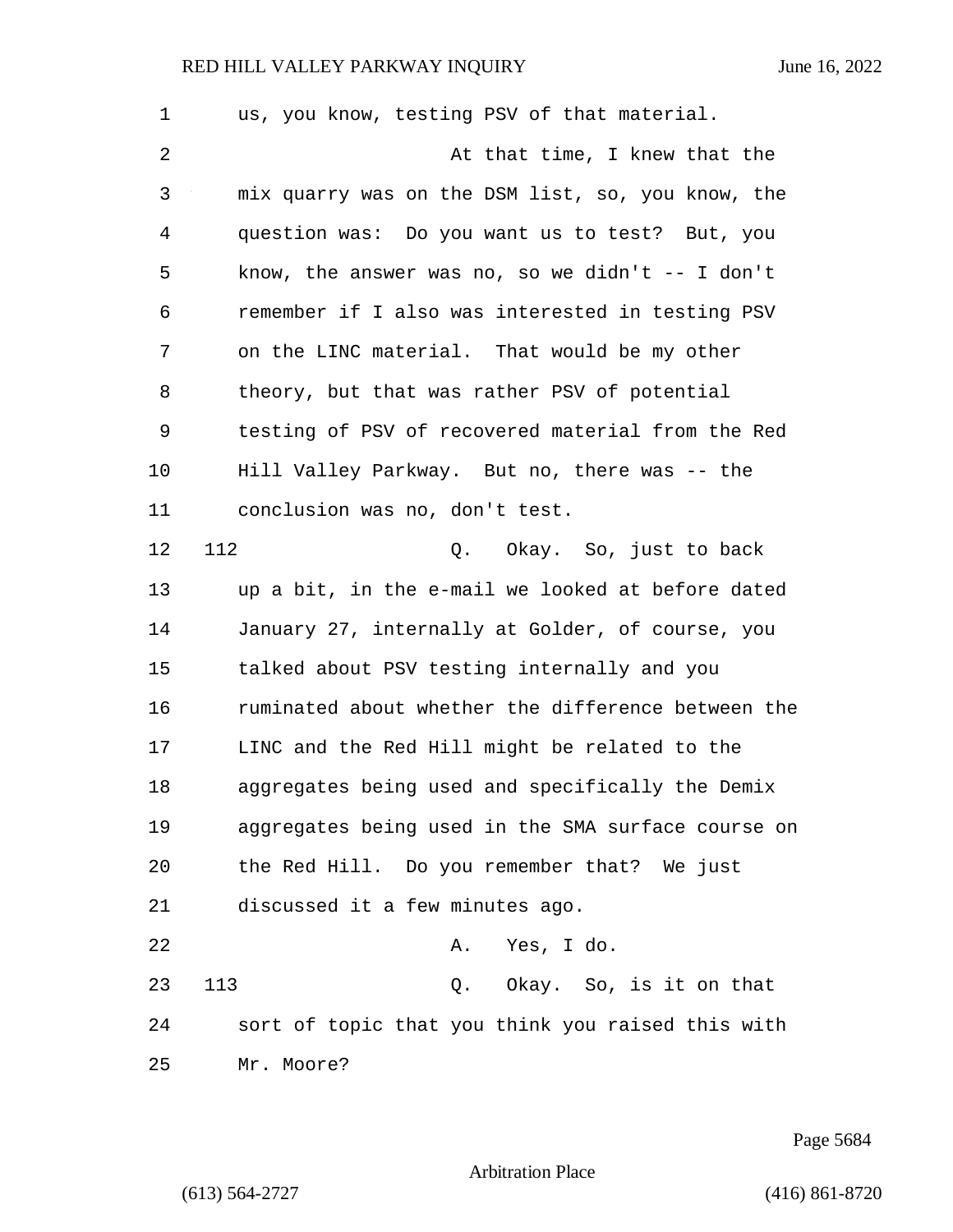| $\mathbf{1}$ | You know, I don't have a<br>Α.                     |
|--------------|----------------------------------------------------|
| 2            | detailed recollection whether we talk about the    |
| 3            | LINC. It is possible that because I mentioned it   |
| 4            | before why was the PSV value so high on the LINC.  |
| 5            | But I think the main thing was on the Red Hill     |
| 6            | Valley Parkway that, you know, it is on the DSM,   |
| 7            | don't test. I was interested, you know, in the     |
| 8            | LINC aggregate, but I don't recall details whether |
| 9            | I suggested to him to test it. I know it was Red   |
| 10           | Hill Valley.                                       |
| 11           | 114<br>So, to unpack what you<br>Q.                |
| 12           | said before about Demix aggregates, you knew it    |
| 13           | was on the Designated Sources for Materials, the   |
| 14           | DSM, of the MTO. You knew that quarry was on the   |
| 15           | DSM at that point. Right?                          |
| 16           | A. Yes. The quarry appeared                        |
| 17           | on the DSM list in 2009.                           |
| 18           | 115<br>Right. And from that,<br>Q.                 |
| 19           | you derived, because you knew what the             |
| 20           | requirements were for being listed on the DSM,     |
| 21           | that it had tested as having a PSV of 50 on        |
| 22           | average with no result being lower than 48.        |
| 23           | Right?                                             |
| 24           | Yes. So, it would have<br>Α.                       |
| 25           | to be not less than 50, yes.                       |

Page 5685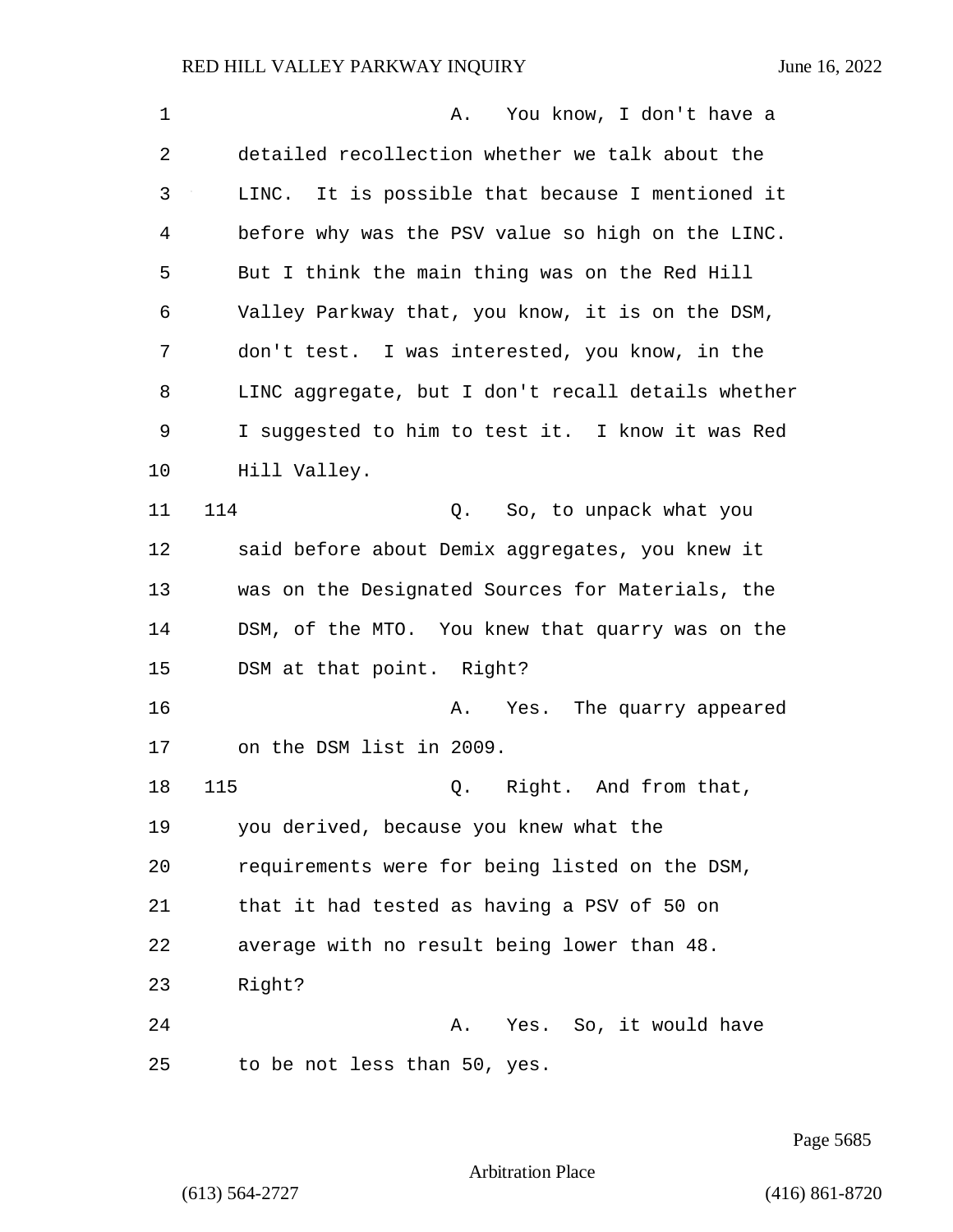| 1  | 116<br>Yeah. And so, why, then,<br>Q.                |
|----|------------------------------------------------------|
| 2  | the wanting to test it now, that being the case?     |
| 3  | Is that because of the friction testing results,     |
| 4  | which, as you described, were relatively low and     |
| 5  | you wanted to ascertain whether the polished stone   |
| 6  | value testing would verify that, that it would       |
| 7  | provide more evidence of that or something else?     |
| 8  | Just to get more<br>Α.                               |
| 9  | information about this because, you know, the        |
| 10 | aggregate was good because it was on the DSM list,   |
| 11 | but then police says it's slippery and, you know,    |
| 12 | those results were, you know, relatively low.<br>But |
| 13 | then the police saying that it was slippery, so      |
| 14 | just, you know, in my opinion the aggregate          |
| 15 | characteristics change when the pavement is in       |
| 16 | service. So, just I was thinking about verifying     |
| 17 | this thing.                                          |
| 18 | 117<br>Right. Verifying the<br>Q.                    |
| 19 | friction results, the test results, by Tradewind?    |
| 20 | I appreciate it's a different test, but it's --      |
| 21 | Yeah. So, you know,<br>Α.                            |
| 22 | verifying, you know, the characteristics of the      |
| 23 | aggregate, you know, this PSV is recovered, what     |
| 24 | would it be? Would it be higher than 50 or not?      |
| 25 | I didn't know what the test results were, so just    |

Page 5686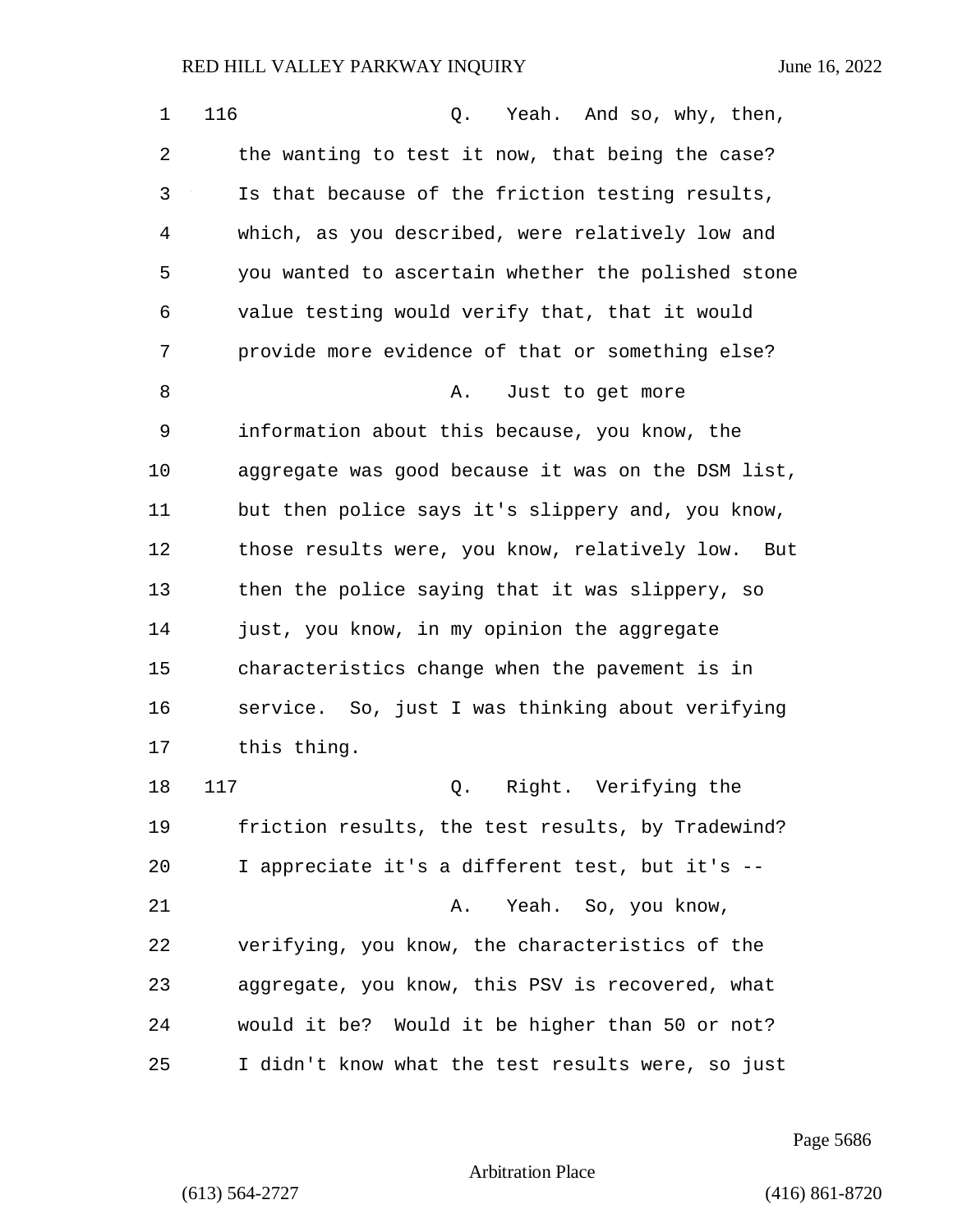| 1  | to verify whether it's an aggregate issue or not.  |
|----|----------------------------------------------------|
| 2  | 118<br>Right. And when you say<br>Q.               |
| 3  | to verify if it's an aggregate issue, to see if    |
| 4  | PSV was unduly low, that you would have concern    |
| 5  | that the low frictional or relatively low          |
| 6  | frictional quality was related to the aggregate.   |
| 7  | Is that fair?                                      |
| 8  | Yes, it is.<br>Α.                                  |
| 9  | 119<br>And then in the same note<br>Q.             |
| 10 | here under 13, it says "micro, blasting." And      |
| 11 | actually, I'm sorry, before we get on to that.     |
| 12 | You recall that Mr. Moore said                     |
| 13 | no to PSV testing. Right?                          |
| 14 | Yes, no to PSV testing.<br>Α.                      |
| 15 | 120<br>Okay. Did he give a<br>Q.                   |
| 16 | reason?                                            |
| 17 | Because it was on the DSM<br>Α.                    |
| 18 | list.                                              |
| 19 | 121<br>Q. Okay. So, you told him                   |
| 20 | it was on the DSM list as part of your             |
| 21 | conversation and he said no, we don't need to test |
| 22 | it as a result of that?                            |
| 23 | Yeah. So, that would be<br>Α.                      |
| 24 | like, you know, I don't remember the detailed      |
| 25 | words what we said, but that was the conclusion.   |

Page 5687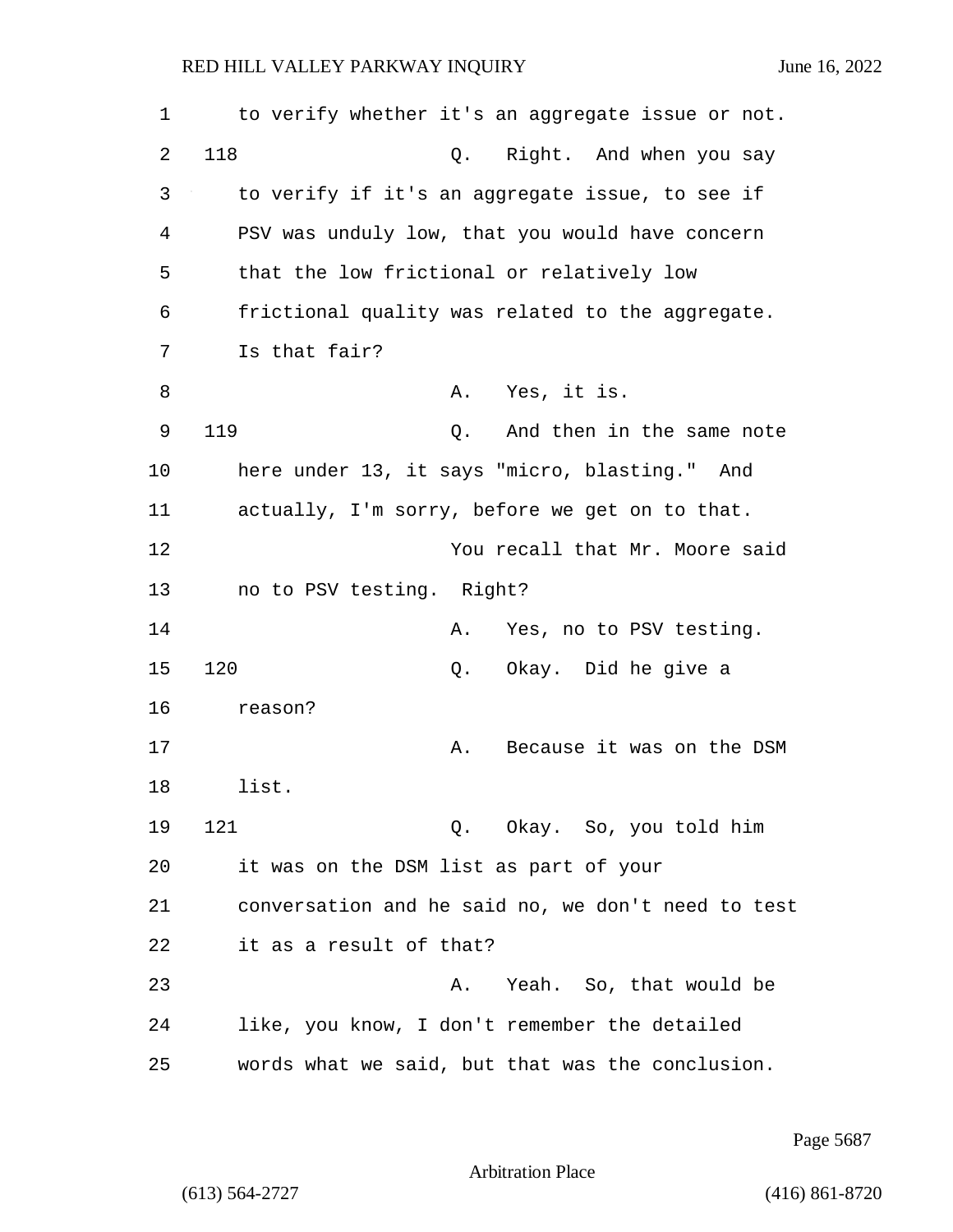1 No, it's on the DSM list. This was six-year -- 2 was it? 2007. It's six years, old pavement, so 3 no, we don't need to test it. 4 122 Q. All right. So, here, it 5 says micro and blasting. Is that referring to 6 microsurfacing and shot blasting? 7 A. Definitely microsurfacing 8 and blasting is probably more than shot blasting 9 because, you know, I used the word blasting but I 10 think skidabrading, shot blasting, there are a 11 number of terms, but I simplified to the word 12 blasting. 13 123 Q. Okay. Because 14 skidabrading is a type of shot blasting. Right? 15 A. Yes, skidabrading is a 16 type of shot blasting. Yes, it is. 17 124 Q. All right. And you 18 talked about the information you had obtained from 19 Trevor Moore of Miller Paving, and so we'll come 20 to that, but what did you describe to Mr. Moore 21 here? What was your discussion around those 22 topics? 23 A. So, microsurfacing, you 24 know, as I mentioned, in my opinion it was perfect 25 solution. Trevor gave me the -- Trevor was from

Page 5688

Arbitration Place

(613) 564-2727 (416) 861-8720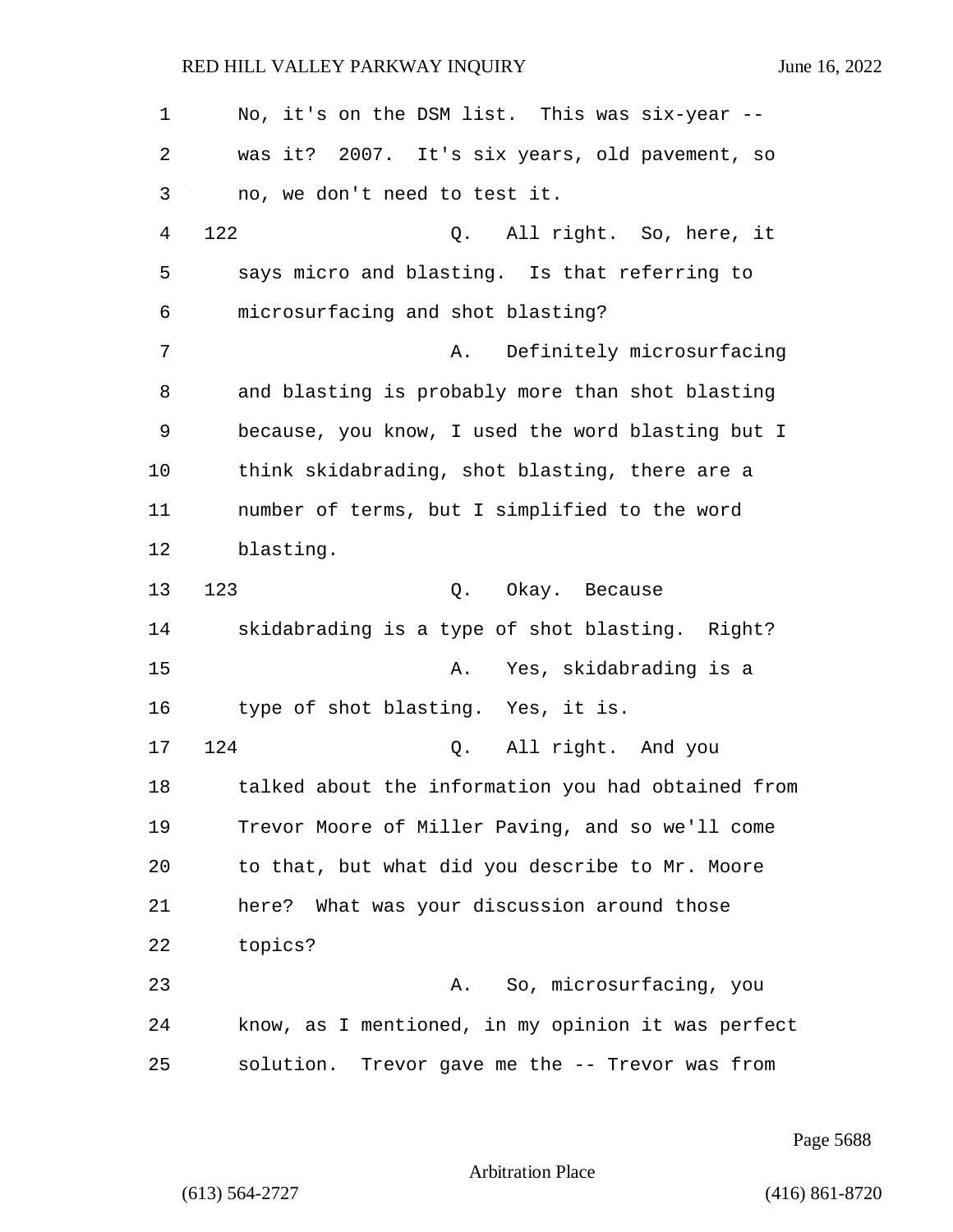| $\mathbf 1$ | Miller Paving which, in my opinion, was the best,  |
|-------------|----------------------------------------------------|
| 2           | not to offend other contractors, you know, but the |
| 3           | experts in this type of treatment and he provided  |
| 4           | me with the price, \$3.5 per metre squared. You    |
| 5           | know, it's always important to know the price of   |
| 6           | this sort of treatment.                            |
| 7           | And, you know, just to                             |
| 8           | present, yes, this is the technology, this is the  |
| 9           | contractor who can do it and this is the price of  |
| 10          | application, yes. So, that was for micro.          |
| 11          | Do you also want me talk about                     |
| 12          | blasting?                                          |
| 13          | 125<br>Yes, what you told him.<br>Q.               |
| 14          | So, blasting is like, you<br>Α.                    |
| 15          | know, like, a cheap version of friction numbers    |
| 16          | improvement. A cheap, I mean it's not cheap in     |
| 17          | terms of quality, but it's lower cost and it's     |
| $18\,$      | very quick.                                        |
| 19          | Now, I think I told him at                         |
| 20          | that time that airports, because I do a lot of     |
| 21          | airport work, airports used skidabrading and shot  |
| 22          | blasting for rubber removal first of all and also  |
| 23          | to improve friction, so they a call it texture.    |
| 24          | And it's very quick, very cost effective, doesn't  |
| 25          | change the appearance of the pavement, but it      |

Page 5689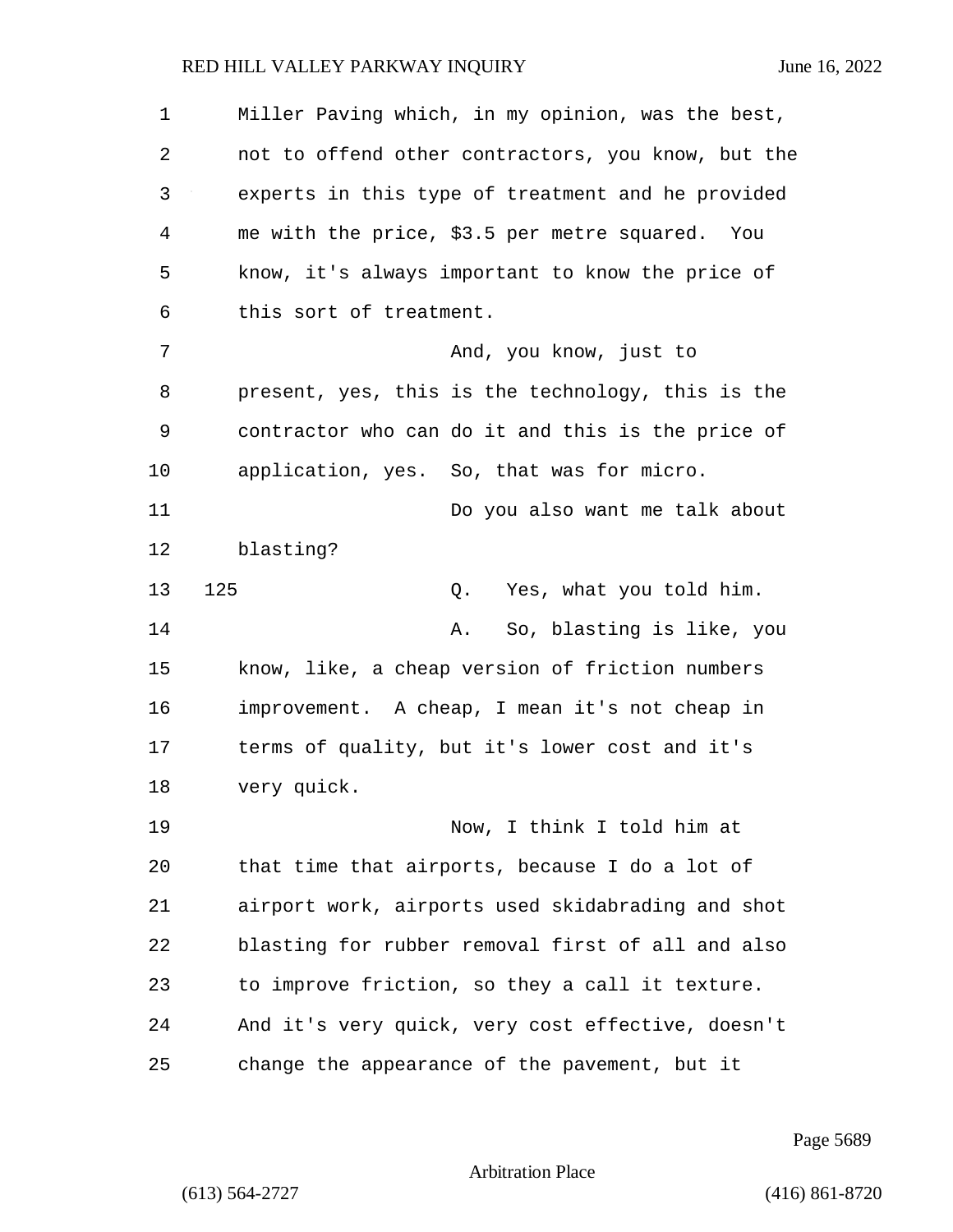| 1  | improves micro and macrotexture of the pavement.   |
|----|----------------------------------------------------|
| 2  | 126<br>And you referred to<br>Q.                   |
| 3  | Trevor Moore having sent you a brochure. I think   |
| 4  | you indicated that you believed you gave a copy of |
| 5  | the brochure to Mr. Moore, to Gary Moore?          |
| 6  | I believe I did. I don't<br>Α.                     |
| 7  | have this thing in my note, but I think this --    |
| 8  | you know, he sent me -- a few days before this     |
| 9  | meeting, he send me a brochure, so I believe I     |
| 10 | would give him, I gave him, a copy of the          |
| 11 | brochure.                                          |
| 12 | 127<br>Q. Okay. So, if we could                    |
| 13 | take that down but keep image 100 up and if we     |
| 14 | could go to image 82 as well.                      |
| 15 | We know that in paragraph 212,                     |
| 16 | you see there's a reference on December 20 that    |
| 17 | Trevor Moore e-mailed you, attaching various       |
| 18 | brochures and guidelines related to microsurfacing |
| 19 | and slurry seal. Is that what you're referring     |
| 20 | to?                                                |
| 21 | Yes. Yes, it is. At<br>Α.                          |
| 22 | that time, I don't think I sent -- I gave him the  |
| 23 | slurry seal because it was no -- I was no -- I     |
| 24 | didn't consider this slurry seal to be applicable. |
| 25 | But microsurfacing, yes, this is the brochure that |

Page 5690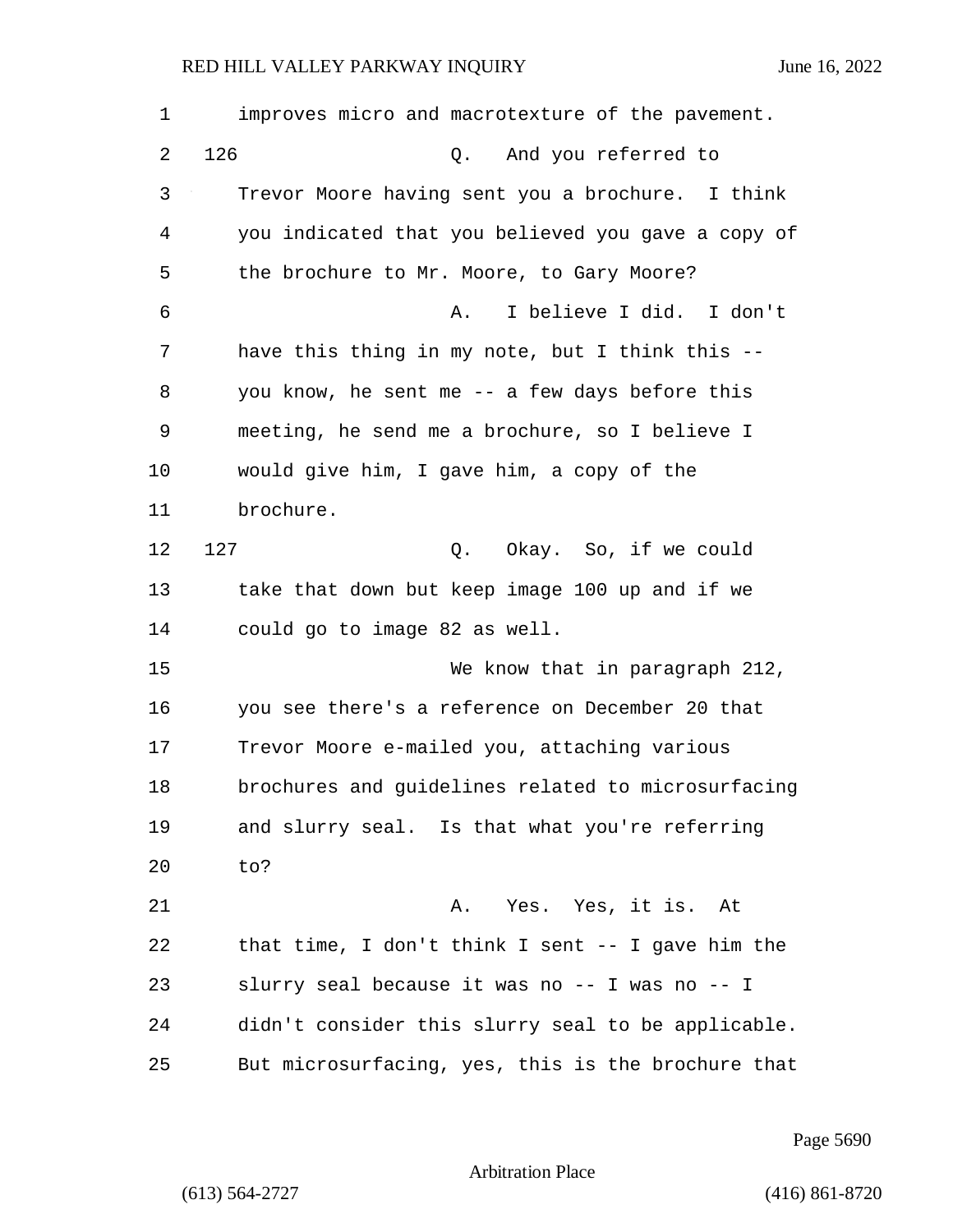1 I got from Trevor. 2 128 Q. We can take that down and 3 go back to the notes, please. If you could expand 4 the notes. Thank you. 5 So, what was Mr. Moore's 6 reaction to the microsurfacing and shot blasting 7 that you raised? 8 A. You know, the reaction 9 was, okay, you know. You know, I gave him the 10 brochure and then, you know, talk about the 11 technology and he just -- in my opinion, I would 12 say he, you know, acknowledged that he received 13 this information. 14 129 Q. Did he give an indication 15 of whether he was inclined to accept your 16 recommendations or no? 17 A. No, he didn't. 18 130 Q. Like, not one way or the 19 other? 20 A. No, no. I don't recall, 21 no. 22 131 Q. And what about the 23 resurfacing of -- the shave and pave of 24 approximately 2.5 kilometres of the Red Hill? 25 What about that? He received it. Did he give an

Page 5691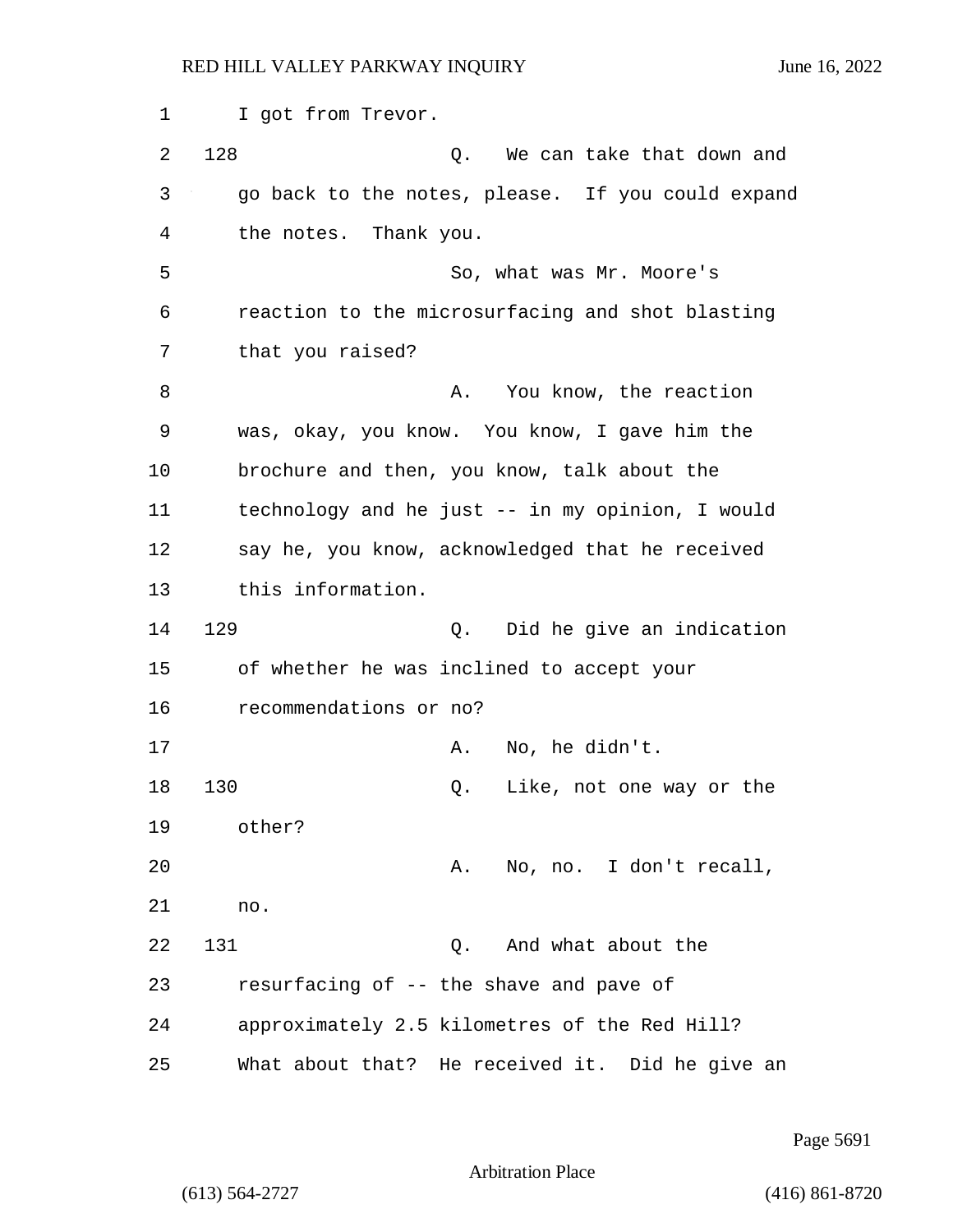1 indication as to what his viewpoint was on it? 2 A. I don't recall. I know, 3 like, you know, microsurfacing, I knew that I 4 described, you know, microsurfacing, also in terms 5 of dips. I think at that time I told him that, 6 you know, for -- sorry, you know. I think I told 7 him that, you know, the dips and depressions, you 8 can put a scratch coat and then the surface coat, 9 so that was, for me, an attractive alternative for 10 addressing this thing quickly. 11 When it comes to this mill and 12 overlay of that short section, I don't recall any, 13 you know, what he said about this. To me, it was 14 obvious it had to be done on a perpetual pavement, 15 but I don't recall what he said, no. I don't 16 recall details of what his response was. 17 132 Q. There's a reference in 18 your note, number 3, to crosswalks and friction 19 and BPN. And we know that one of the things that 20 Golder asked Tradewind to do at Mr. Moore's 21 request was to test some painted crosswalks. Am I 22 correct that that's what this is about? 23 A. Yes, it is. 24 133 Q. Okay. And Tradewind 25 wasn't able to do it. It wasn't the proper

Page 5692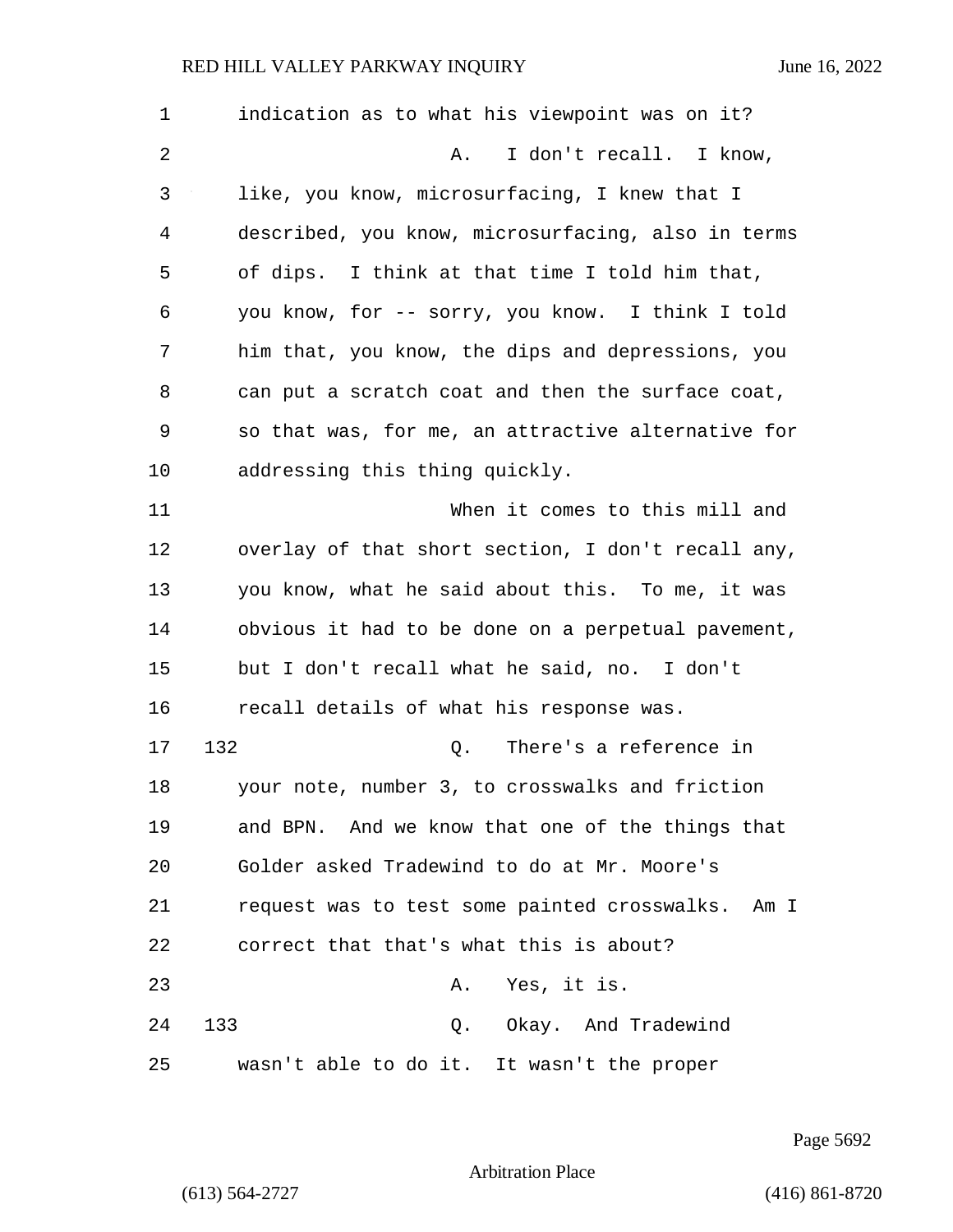| 1  | equipment, so am I correct you're suggesting here  |
|----|----------------------------------------------------|
| 2  | that potentially it could have been done using the |
| 3  | British pendulum?                                  |
| 4  | Yes. I think Tradewind<br>Α.                       |
| 5  | tried but they didn't get any reasonable numbers,  |
| 6  | so, you know, the only solution would be to use    |
| 7  | BPN.                                               |
| 8  | 134<br>Okay. And that's an<br>Q.                   |
| 9  | independent issue, am I correct, from the Red      |
| 10 | Hill? It's a separate point?                       |
| 11 | It's not on the Red Hill.<br>Α.                    |
| 12 | No, it's not.                                      |
| 13 | 135<br>Well, no crosswalks on<br>Q.                |
| 14 | the Red Hill itself?                               |
| 15 | Α.<br>No.                                          |
| 16 | 136<br>Okay.<br>Q.                                 |
| 17 | Α.<br>No.                                          |
| 18 | 137<br>All right. And so, the<br>Q.                |
| 19 | issue with the crosswalks, was that anything that  |
| 20 | would have prevented the Golder report from being  |
| 21 | finalized? It was currently in draft form.<br>But  |
| 22 | would that prevent it from being finalized?        |
| 23 | No. No, that had nothing<br>Α.                     |
| 24 | to do with the Red Hill Valley Parkway. No, it     |
| 25 | didn't.                                            |

Page 5693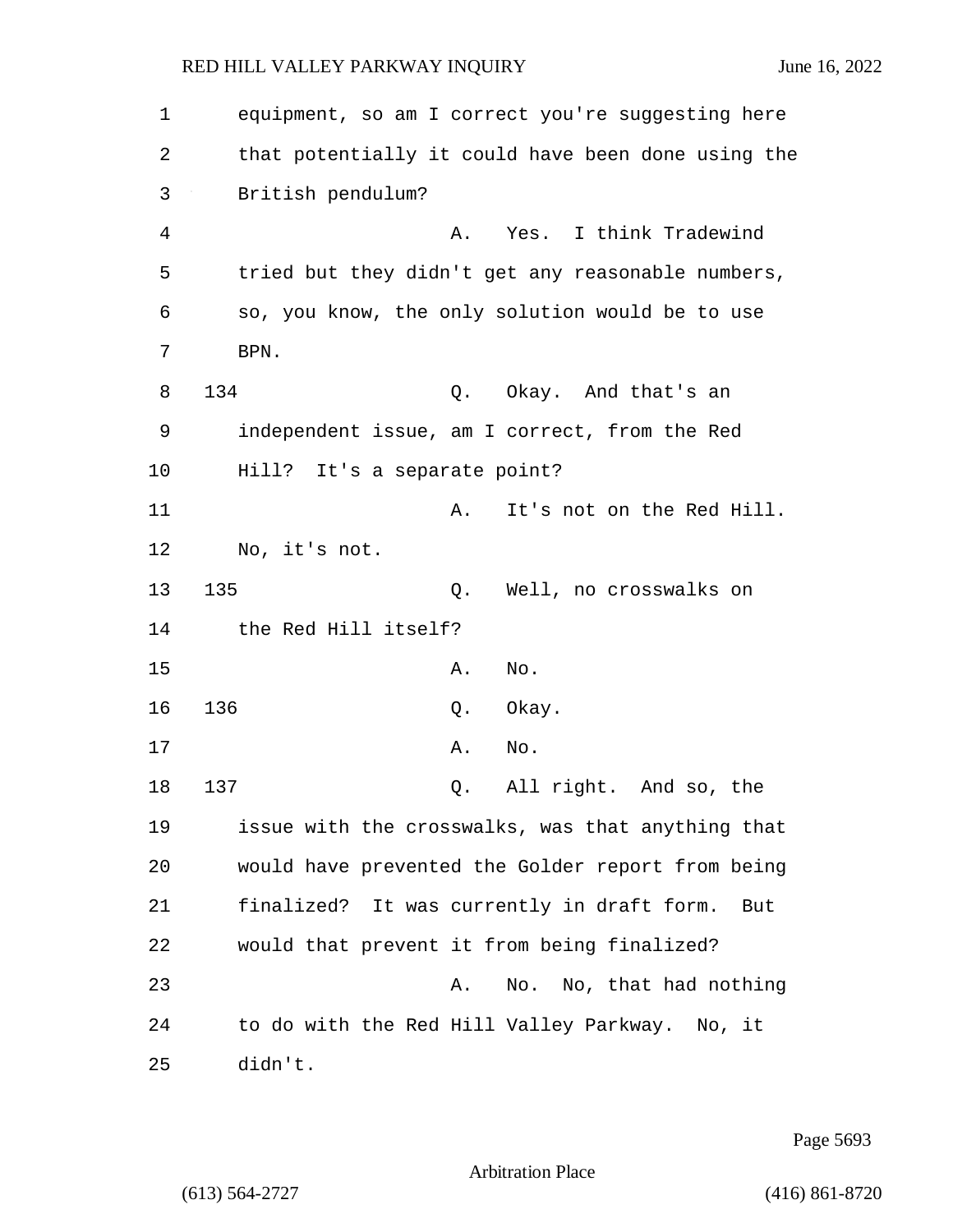1 138 0. All right. And were 2 there any action items or followup respecting the 3 Red Hill Valley Parkway or the Golder report or 4 the Tradewind report following from this meeting? 5 A. No. You know, I think it 6 was, you know, our analysis and recommendations 7 were final and presented to the client. No, there 8 wasn't any action requested by Mr. Moore. No. 9 139 Q. And did Mr. Moore ever 10 provide you with comments on the Golder report? 11 a. No, he didn't. Like, 12 about two years later he went by, but no, he 13 didn't. No, he didn't. 14 140 Q. And, again, we'll get to 15 that, but certainly not at this time? 16 A. No. 17 141 Q. And did Mr. Moore ever 18 ask you to finalize the Golder report? 19 A. No, he didn't. 20 142 Q. Did he ever tell you not 21 to finalize the Golder report? 22 A. No, he didn't. 23 143 Q. Why did you not finalize 24 it following this meeting? 25 A. You know, you know, it

Page 5694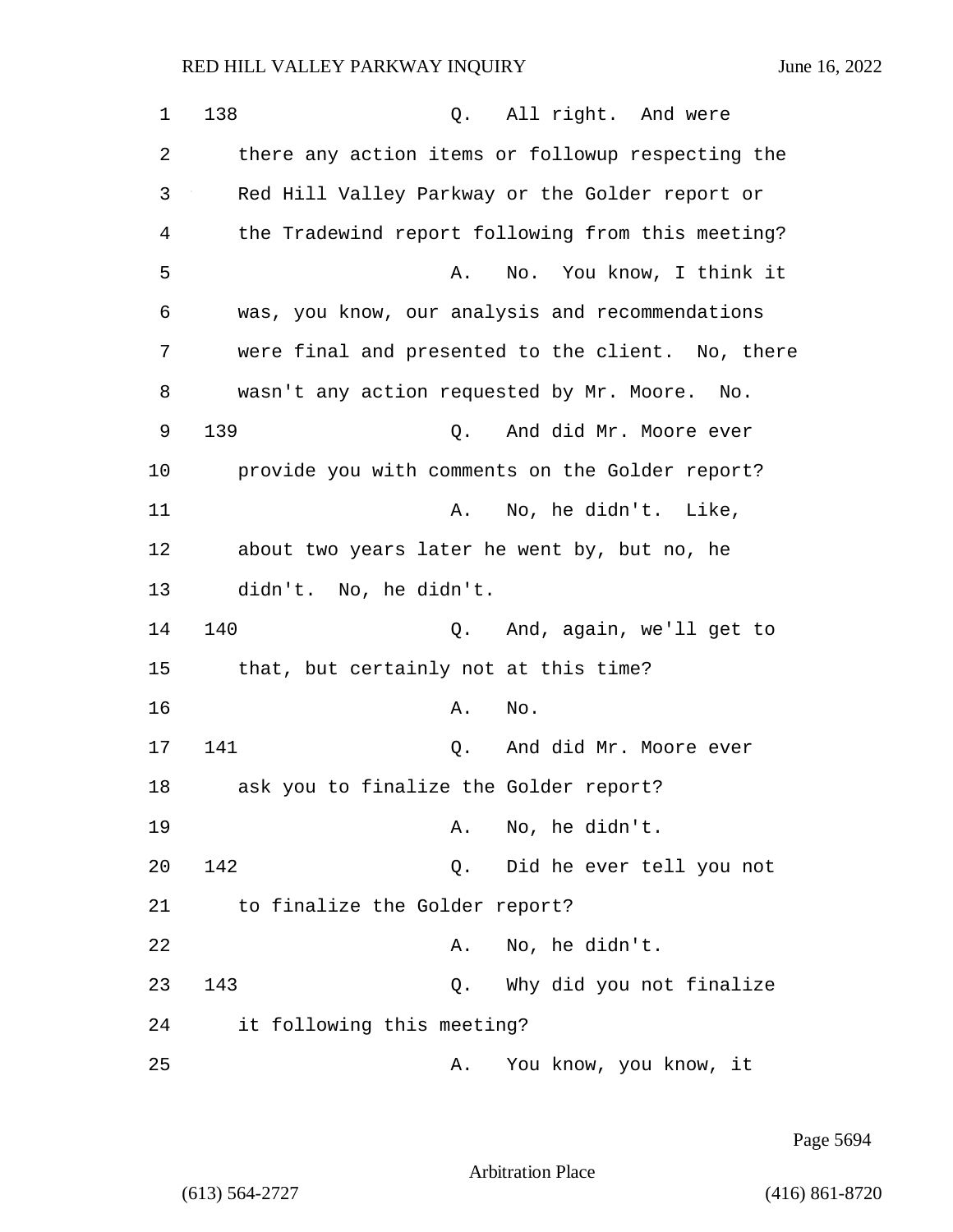| 1  | was, like -- well, Mr. Moore often, he didn't care |
|----|----------------------------------------------------|
| 2  | about finalizing. He just wanted the information.  |
| 3  | He wanted the numbers and move ahead. That was     |
| 4  | his attitude. And, you know, for me, it was, you   |
| 5  | know, the analysis were final, recommendations     |
| 6  | were final and there was no request. I ask him     |
| 7  | even in the e-mail if, you know, there was any     |
| 8  | comment to provide. Nothing was provided, so       |
| 9  | 144<br>Q. So, you mean in the                      |
| 10 | e-mail when you e-mailed the report to him on      |
| 11 | January 31, 2014, when you asked him if he had any |
| 12 | comments?                                          |
| 13 | Α.<br>Yes.                                         |
| 14 | 145<br>And is that unusual or is<br>Q.             |
| 15 | that usual? Not with just with respect to the      |
| 16 | City of Hamilton or Mr. Moore, but you had been    |
| 17 | retained to conduct a project, you write a report  |
| 18 | and are not asked to finalize it?                  |
| 19 | A. Well, our practice would                        |
| 20 | be to submit draft report to the client, discuss   |
| 21 | or sometimes, you know, even discussion, get their |
| 22 | comments and finalize. Typically, you know, the    |
| 23 | request could come from the client, please         |
| 24 | finalize the report, here are the comments or we   |
| 25 | have no comments. So, that was our practice.       |

Page 5695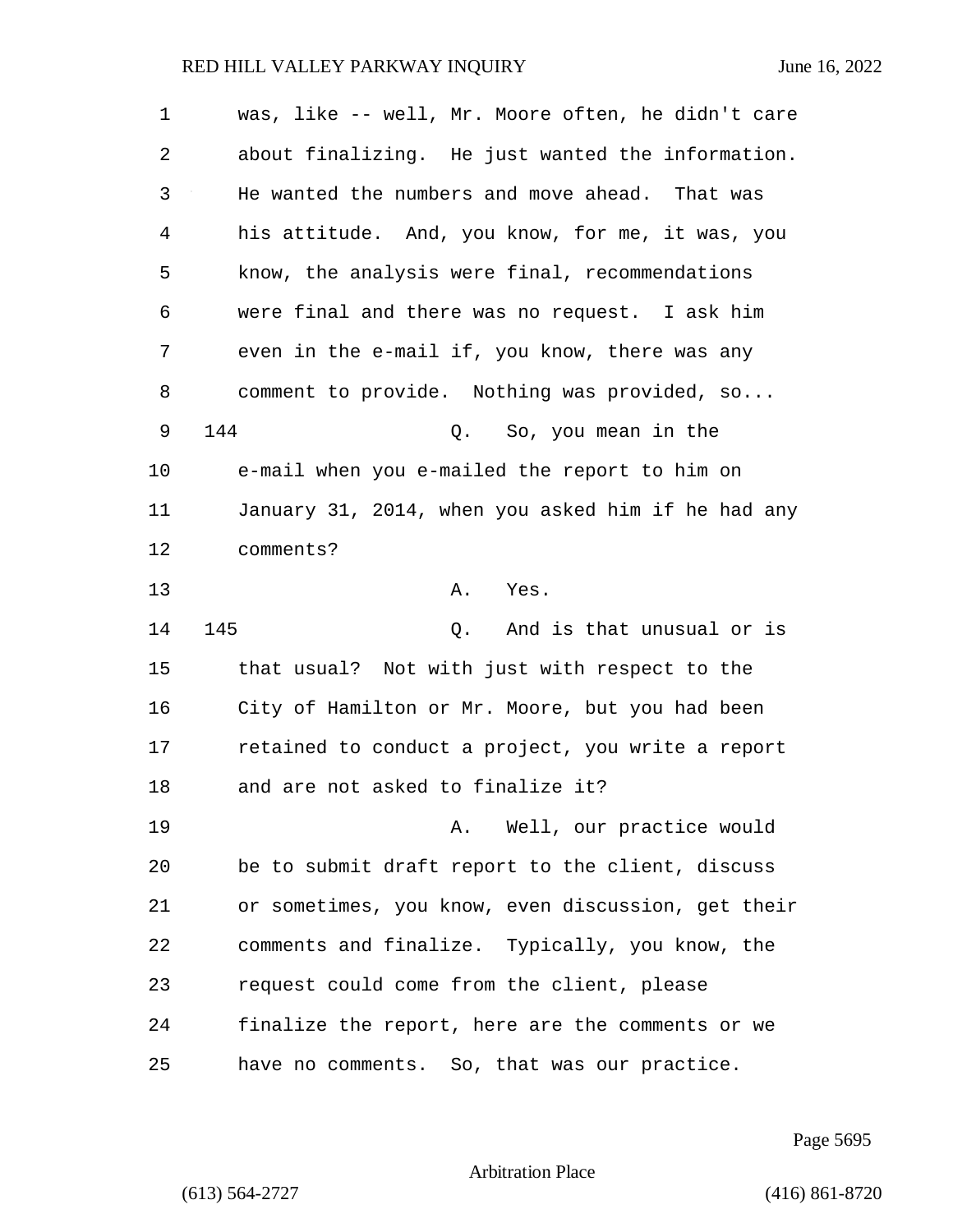1 146 Q. Right. And so, am I 2 correct, then, that it was unusual for you it not 3 finalize a report once you'd submitted a draft to 4 a client? 5 A. Yeah, so typically we 6 would finalize after we got comments and requests 7 from the client, please finalize these, here are 8 the comments or no comments, yeah. 9 147 Q. Right. And if you 10 haven't heard back from a client respecting a 11 draft report, would you typically follow up to ask 12 them if they would like it to be finalized? 13 A. Yeah. In some cases, we 14 could. But, you know, typically, you know, 15 Mr. Moore didn't care about this. He always 16 wanted to move ahead, so he didn't care about it. 17 He just wanted to get the information, get the 18 numbers and move ahead. 19 148 Q. Were there other 20 instances with Mr. Moore where you didn't finalize 21 a report? 22 A. You know, so, for 23 instance, when we got the dips, and the dips were 24 in 2016, he didn't want anything. He just wanted 25 the numbers, you know, Excel spreadsheet and maps

Page 5696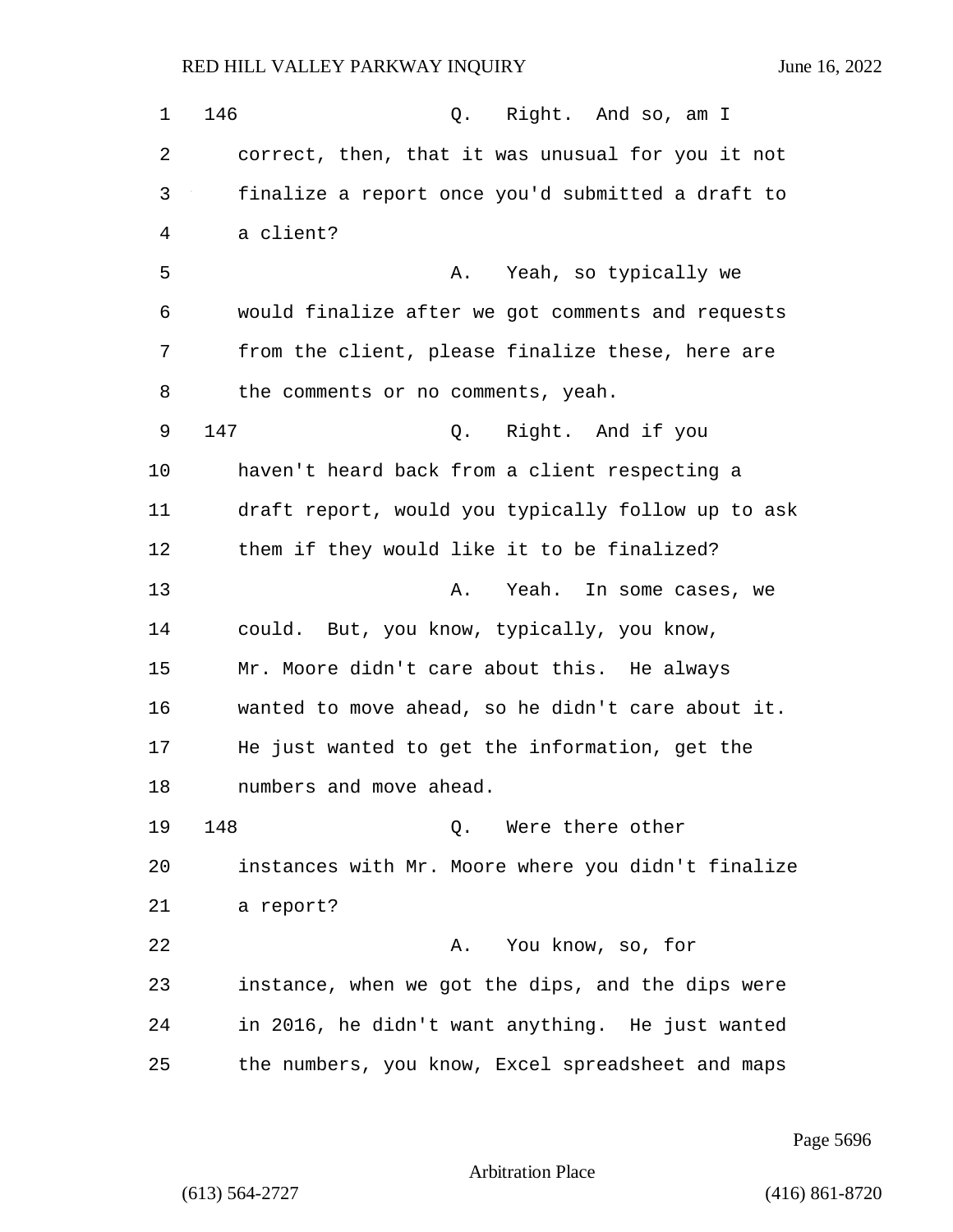| 1      | and he wanted to move ahead. He didn't want any    |
|--------|----------------------------------------------------|
| 2      | report. He wanted the numbers, decide what to do   |
| 3      | and move ahead.                                    |
| 4      | 149<br>Q. Right. And we'll get to                  |
| 5      | that, but, again, that wasn't a report itself. It  |
| 6      | was just the numbers. You went out, did inertial   |
| 7      | profile testing, I believe, but there wasn't a     |
| 8      | draft report. Correct?                             |
| 9      | No, there wasn't any.<br>Α.                        |
| 10     | Yeah, you know, I think in 2006 when we did -- we  |
| 11     | finalized the feasibility study, but the design,   |
| 12     | he just wanted to move ahead. We didn't. So, you   |
| 13     | know, I think it was his attitude or his approach, |
| 14     | that he just wanted to move ahead.                 |
| 15     | 150<br>Q. Okay. And, at this time,                 |
| 16     | were you waiting for any other information from    |
| 17     | Tradewind in order to finalize the Golder report?  |
| $18\,$ | No, I didn't.<br>Α.                                |
| 19     | 151<br>And were your, Golder's,<br>Q.              |
| 20     | analysis and recommendations complete?             |
| 21     | Yes, they were.<br>Α.                              |
| 22     | 152<br>In your experience, if<br>Q.                |
| 23     | Mr. Moore wanted more steps to be taken or wanted  |
| 24     | more work to be done to complete a draft report,   |
| 25     | how long after delivery of the draft would he      |

Page 5697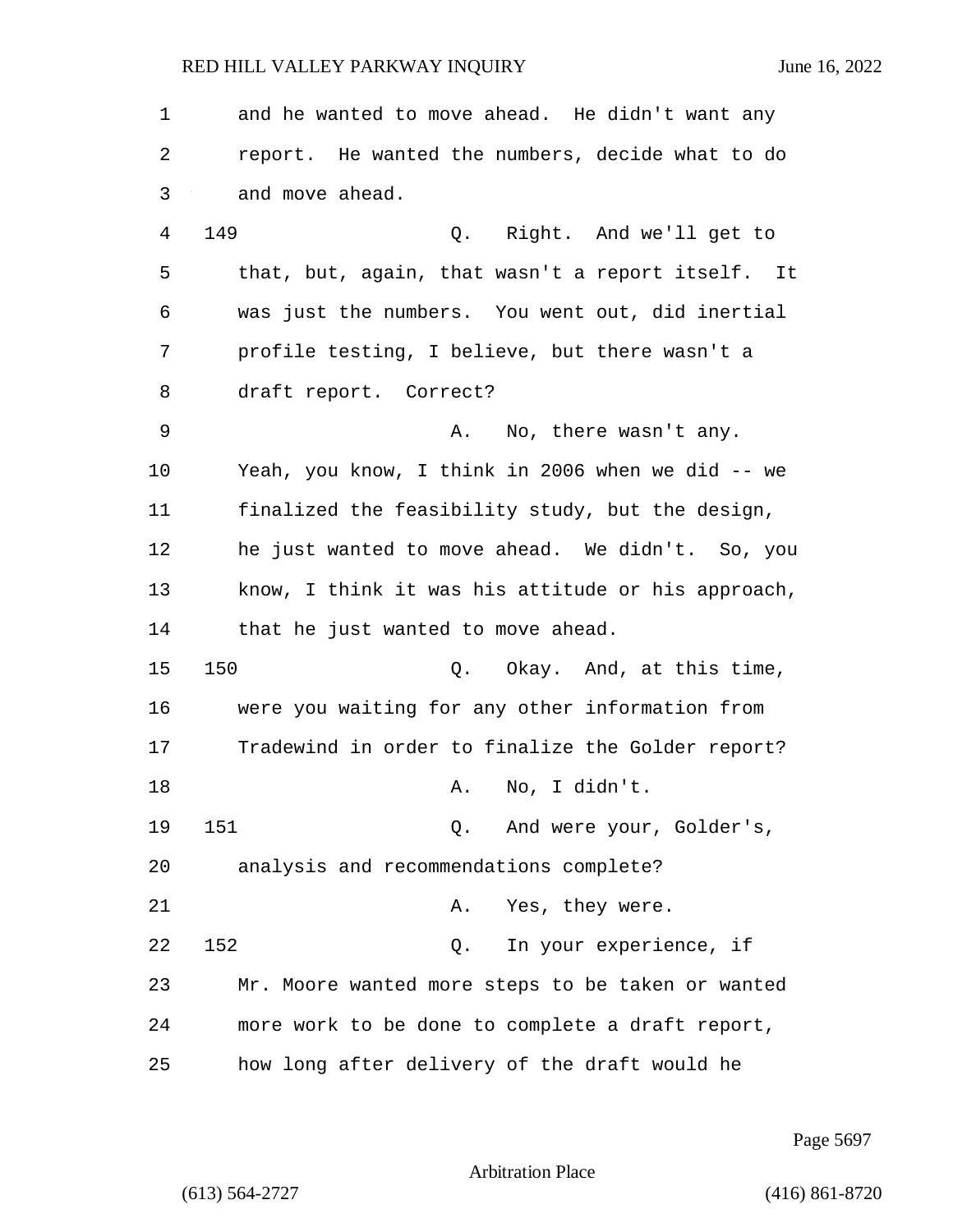| $\mathbf 1$ | provided those instructions?                                  |
|-------------|---------------------------------------------------------------|
| 2           | Oh, Mr. Moore respond<br>Α.                                   |
| 3           | promptly. He responded -- typically he responded              |
| 4           | right away or always, you know, within a day or               |
| 5           | He would respond immediately.<br>two.                         |
| 6           | 153<br>And before we leave the<br>Q.                          |
| 7           | meeting on the 7th, did you and Mr. Moore talk                |
| 8           | about the complaints from the police or                       |
| 9           | slipperiness? Was that something that you                     |
| 10          | specifically discussed with him at the meeting?               |
| 11          | I don't recall<br>Α.<br>No.                                   |
| 12          | details. Obviously I knew why they wanted us to               |
| 13          | do this thing from his initial request, but I                 |
| 14          | don't recall any discussion about, you know,                  |
| 15          | police complaints or -- no. No, I don't recall                |
| 16          | anything during the meeting.                                  |
| 17          | 154<br>Number 9 in your notes<br>Q.                           |
| 18          | refers to HIR fibre projects that we sampled.                 |
| 19          | What's that a reference to?                                   |
| 20          | Hot in-place recycling<br>Α.                                  |
| 21          | fibre project that we sampled. That was 2014.<br>$\mathbf{I}$ |
| 22          | believe that the City of Hamilton was the leader              |
| 23          | in using hot in-place recycling years ago, before.            |
| 24          | I had a list of a larger number of projects where             |
| 25          | they used hot in-place recycling.                             |

Page 5698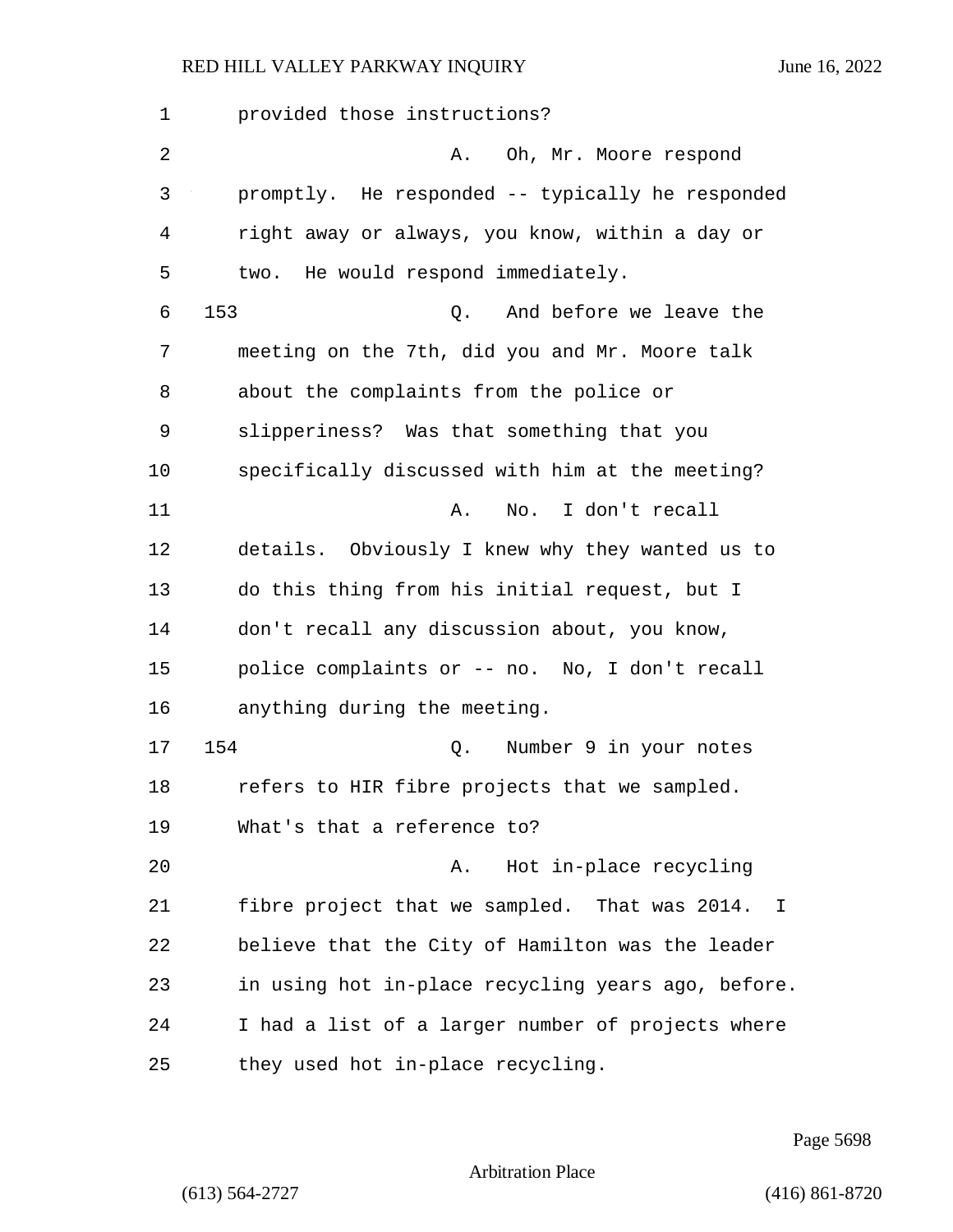| 1  | Now, they were interested in                       |
|----|----------------------------------------------------|
| 2  | bringing this technology back, because it was very |
| 3  | cost effective and considered to be                |
| 4  | environmentally friendly because you didn't have   |
| 5  | to -- you know, when you mill, overlay, you have   |
| 6  | to (indiscernible) the material. In this case,     |
| 7  | you just reuse existing material. So, they were    |
| 8  | very interested in bringing back the hot in-place  |
| 9  | recycling technology.                              |
| 10 | Fibre, fibre, fibre project.                       |
| 11 | I don't recall what is this fibre. I know that I   |
| 12 | consider fibre for microsurfacing for steel slag.  |
| 13 | Maybe this is -- maybe it's like this. Hot         |
| 14 | in-place recycling -- oh, yeah, I think now it     |
| 15 | makes -- so, Rick Andoga was to look at sections   |
| 16 | for hot in-place recycling. Fibre was for          |
| 17 | sections from steel slag. Fibre, that would be     |
| 18 | what I said I think yesterday. Microsurfacing      |
| 19 | with the addition of fibre reinforcement is the    |
| 20 | treatment for old pavement that incorporated old   |
| 21 | poor quality steel slag and cracked.               |
| 22 | And project that we sampled                        |
| 23 | asphalt cement, I don't have a detailed            |
| 24 | recollection of the last project --                |
| 25 | 155<br>At this point in time, at<br>Q.             |

Page 5699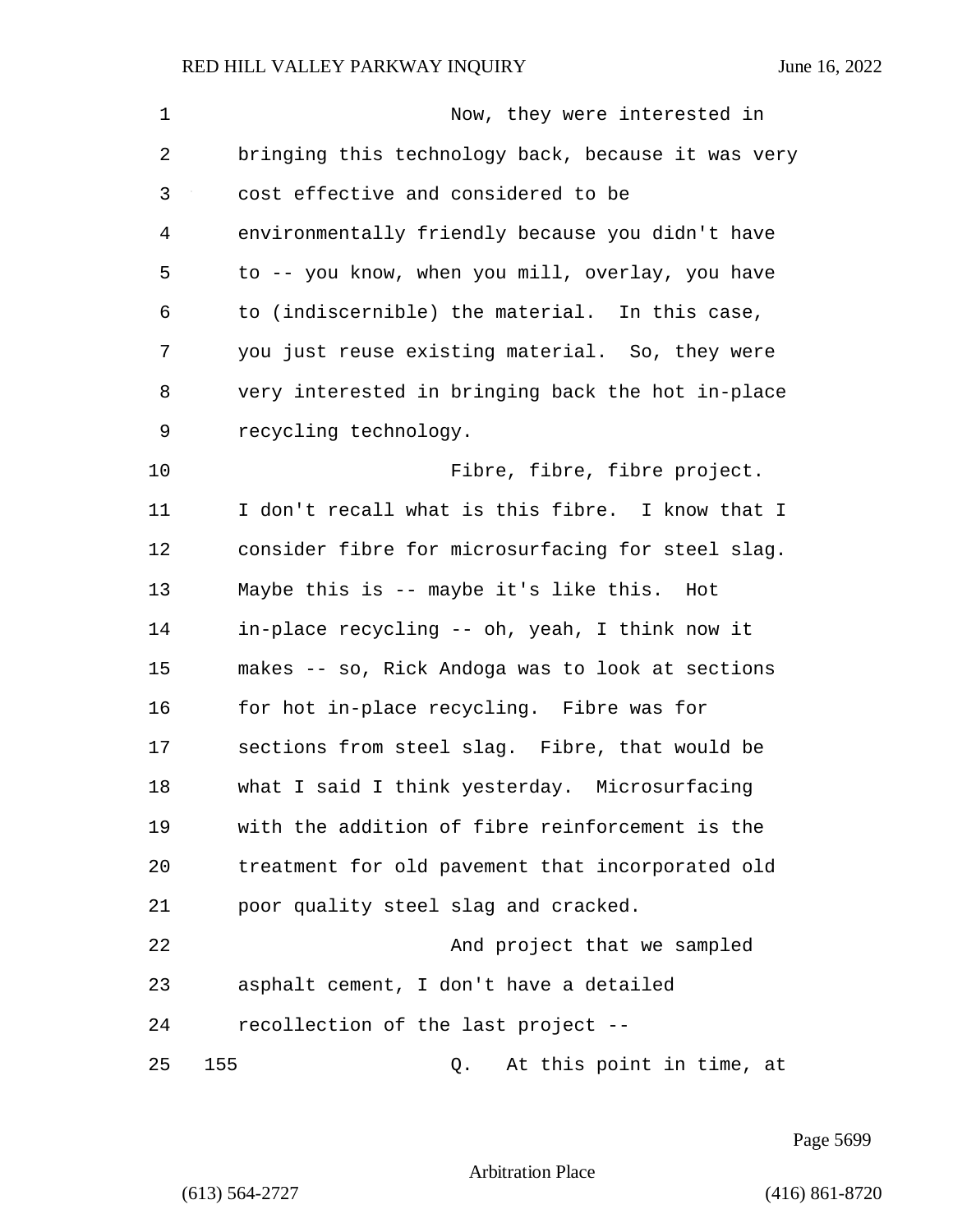1 this meeting, is that then, do I understand you 2 correctly, is talking about hot in-place recycling 3 on City roads as opposed to on the Red Hill Valley 4 Parkway? 5 A. On City roads only, yes. 6 156 Q. Okay. So, those 7 references do not pertain to the part of the 8 conversation with Mr. Moore about the Red Hill 9 Valley Parkway. Is that right? 10 A. Oh, that was much later. 11 No. No, they don't. 12 157 Q. Okay. All right. And 13 then you referred to, when I asked you about 14 whether Mr. Moore asked you to do anything arising 15 out of this meeting and out of the Golder report, 16 and you said, no, no, it was not until a couple of 17 years later. 18 So, if we could jump ahead 19 almost a couple of years and if we could go to 20 overview document 7, image 81, and I just want to 21 use this to place it in time. 22 On December 17, 2015 -- sorry, 23 this is 22 odd months later -- at 8:47 a.m., 24 Mr. Moore e-mailed Dr. Uzarowski under the subject 25 line FW, forward, Red Hill SMA, and he gives us --

Page 5700

Arbitration Place

(613) 564-2727 (416) 861-8720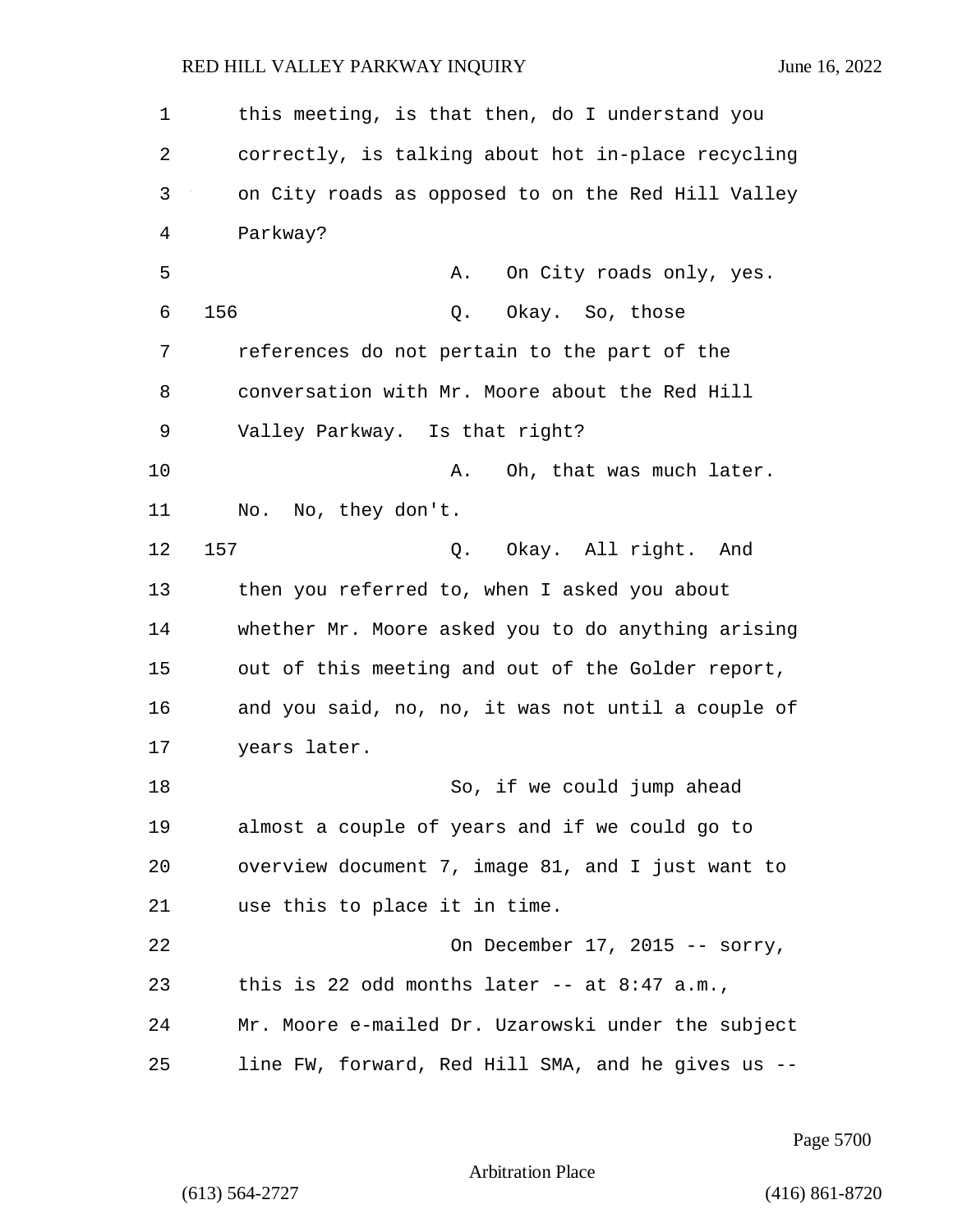1 he says: 2 "Here's a summary of the 3 skid resistance tests." 4 And then we see the language 5 that we saw from your e-mail to Mr. Moore on 6 January 24, 2014. 7 And so, the inquiry doesn't 8 have any written communications that have been 9 provided to us between your meeting on February 7, 10 2014 and this e-mail from Mr. Moore on 11 December 17, 2015 with respect to the Tradewind 12 report and the Tradewind friction test results. 13 Do you recall having any 14 communications with Mr. Moore on that topic 15 between February 7, 2014 and December 2015? 16 **A.** No, there was nothing, 17 nothing between those two dates. Nothing. No 18 communication. 19 158 Q. And do you know why 20 Mr. Moore sent you this e-mail on December 17, 21 2015? 22 A. No, I don't. I think I 23 said it was like out of the blue. It surprised 24 me. That was edited version of my e-mail. No, I 25 don't know. And it was 8:47, very early. I don't

Page 5701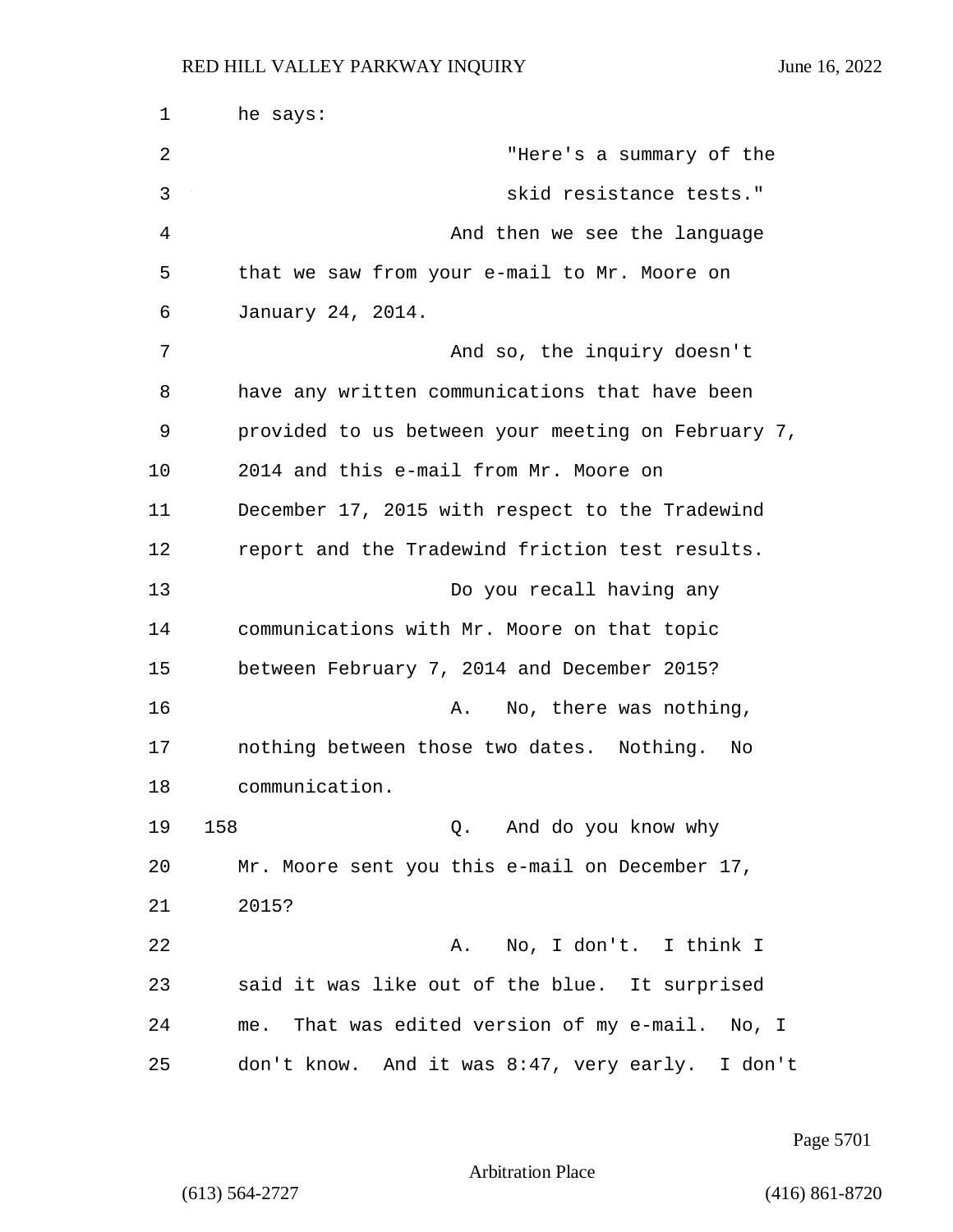| $\mathbf 1$ | know.   |                                                   |
|-------------|---------|---------------------------------------------------|
| 2           | 159     | Q. Okay. So, then to place                        |
| 3           |         | it in time, I'm just going to go back to a couple |
| 4           |         | of note references and other communications in    |
| 5           |         | that interim period between your meeting in       |
| 6           |         | February 2007 and receipt of this e-mail.         |
| 7           |         | So, if we could now go back to                    |
| 8           |         | overview document 6, Registrar, and images 137 to |
| 9           |         | 138. And it's paragraph 398, which covers both    |
| 10          | images. |                                                   |
| 11          |         | It says:                                          |
| 12          |         | "On January 22, 2015,                             |
| 13          |         | Mr. Moore left                                    |
| 14          |         | Dr. Uzarowski a                                   |
| 15          |         | voicemail. And the                                |
| 16          |         | message did not provide                           |
| 17          |         | context regarding the                             |
| 18          |         | intended purpose of the                           |
| 19          |         | call. Dr. Uzarowski's                             |
| 20          |         | notebook contains an                              |
| 21          |         | entry for the same date                           |
| 22          |         | which lists 2) Gary                               |
| 23          |         | Moore-RHVP, six years                             |
| 24          |         | later."                                           |
| 25          |         | Do you recall what this was                       |

Page 5702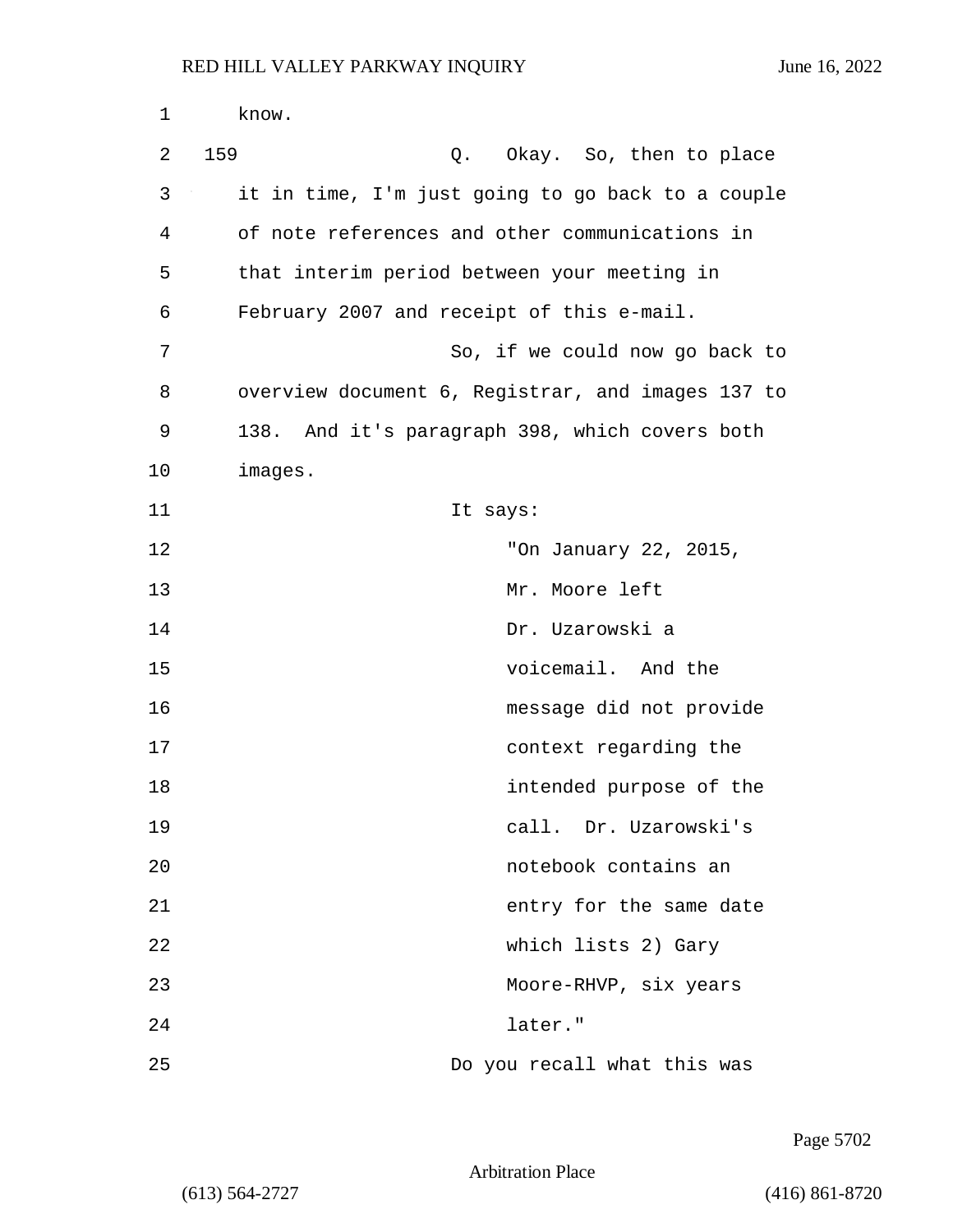| 1  | about?                                             |
|----|----------------------------------------------------|
| 2  | No, I don't recall. I<br>Α.                        |
| 3  | think it definitely was -- it was -- it must have  |
| 4  | been about our pavement evaluation six years       |
| 5  | after, but I don't have any recollection of that,  |
| 6  | of that call, what was discussed. I don't.         |
| 7  | 160<br>Q. Do you recall having a                   |
| 8  | conversation with him around about that time, even |
| 9  | if you don't recall specifics, about the RHVP six  |
| 10 | years later, which does appear to be a reference   |
| 11 | to the Golder report and its investigations?       |
| 12 | I don't -- you know, if<br>Α.                      |
| 13 | it's in my notes, then, you know, we must have     |
| 14 | talked about this. I don't recall. It could be     |
| 15 | about dips because I know he was interested in,    |
| 16 | always interested in, dips and bumps, but no, I    |
| 17 | don't have -- I don't want to speculate. I don't   |
| 18 | recall.                                            |
| 19 | 161<br>Q. Okay. You can take that                  |
| 20 | down, Registrar.                                   |
| 21 | And we know that in 2015, the                      |
| 22 | City retained CIMA again to conduct a safety       |
| 23 | assessment of the Red Hill Valley Parkway.<br>Were |
| 24 | you aware of that in 2015?                         |
| 25 | No, not in 2015.<br>Α.                             |

Page 5703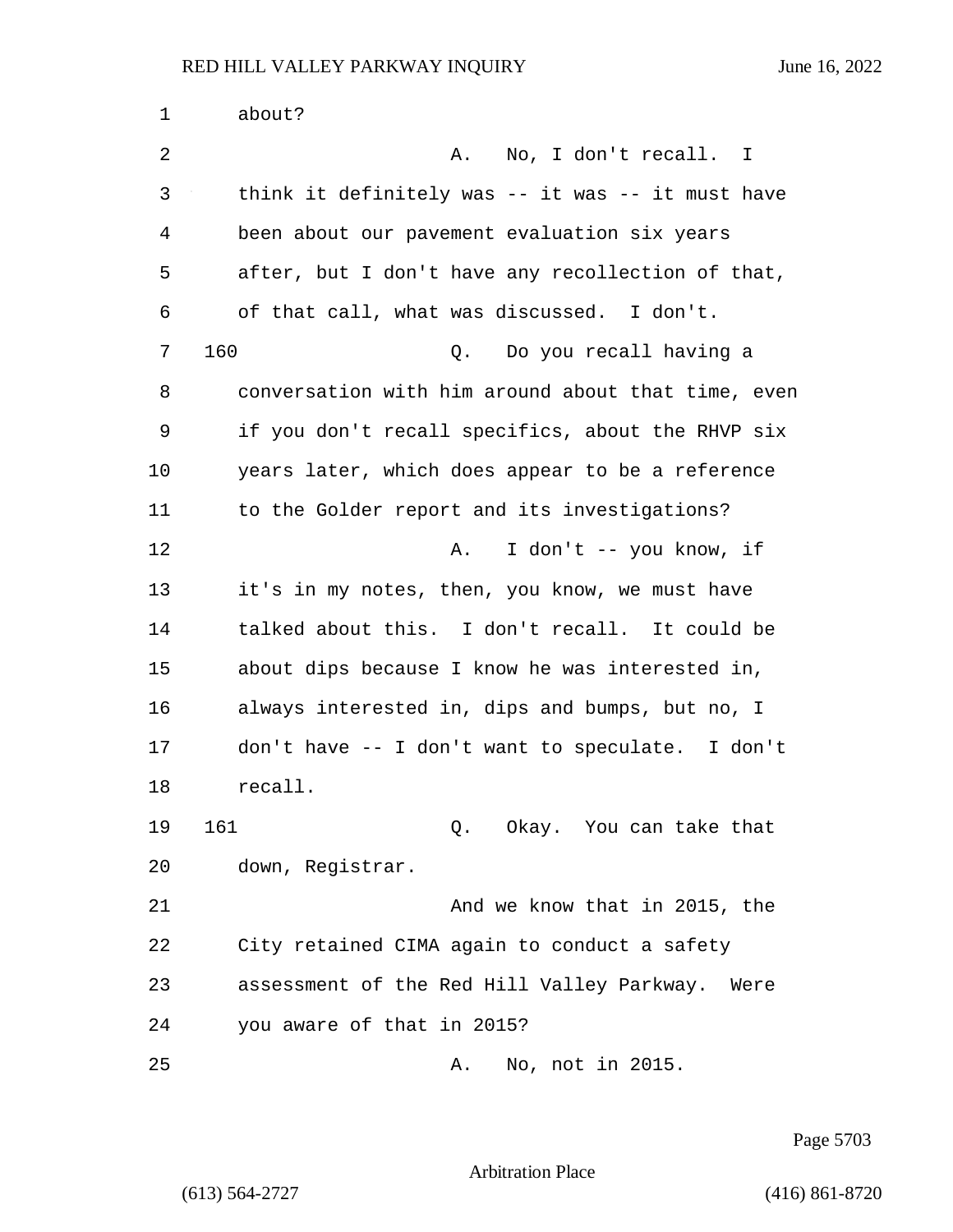| 1  | 162<br>Yesterday you talked<br>Q.                |
|----|--------------------------------------------------|
| 2  | about not being aware of CIMA's involved with    |
| 3  | respect to the Red Hill until much later,        |
| 4  | December 2018. Is it the same with respect to    |
| 5  | this report or this safety assessment in 2015?   |
| 6  | That's correct.<br>Α.                            |
| 7  | 163<br>All right. If we could<br>Q.              |
| 8  | go to overview document 7, Registrar, images 36  |
| 9  | and 37.                                          |
| 10 | And this is not an e-mail that                   |
| 11 | you're copied on, but in paragraphs 106 and 107, |
| 12 | it's indicating that Mr. Moore forwarded your    |
| 13 | January 24, 2014 e-mail to Brian Malone at CIMA  |
| 14 | and it contains the same transposed right        |
| 15 | lane-left lane reversal. Do you see that?        |
| 16 | Yes, I can.<br>Α.                                |
| 17 | 164<br>Sorry, not right<br>Q.                    |
| 18 | lane-left lane. Southbound and northbound        |
| 19 | transposition. I apologize.                      |
| 20 | $Mm-hmm$ .<br>Α.                                 |
| 21 | 165<br>Q. Okay. And do you have                  |
| 22 | any awareness of Mr. Moore sending this to       |
| 23 | Mr. Malone at that time?                         |
| 24 | No, I don't.<br>A.                               |
| 25 | 166<br>Was it just -- sorry, you<br>Q.           |

Page 5704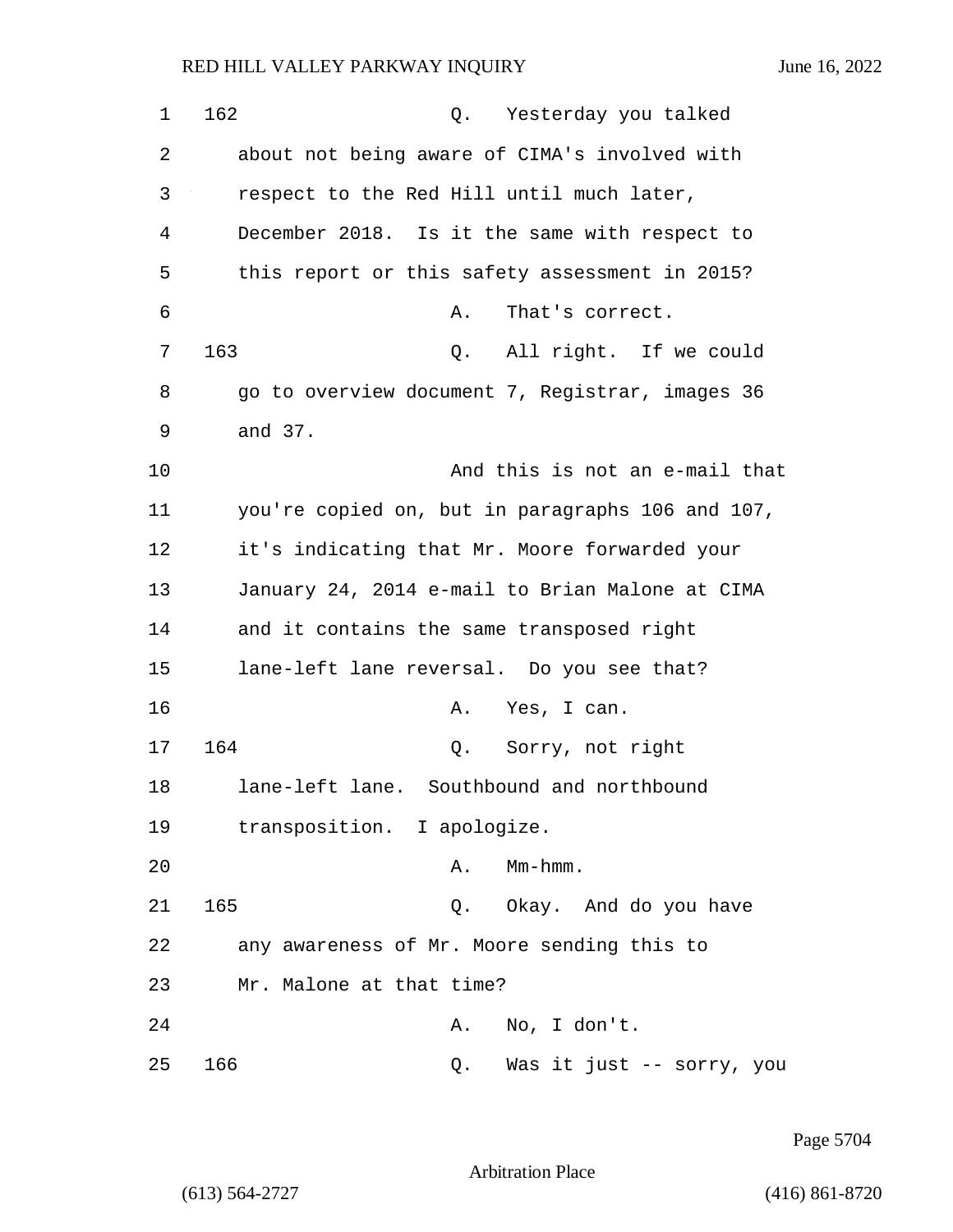1 didn't at that time? 2 A. No, I didn't know 3 anything about this. 4 167 Q. Okay. And when did you 5 become aware of that? 6 **6** A. I became aware of CIMA 7 involvement when I met with Mr. Gord McGuire on 8 December 18, 2018, and then during this inquiry I 9 look at the documents. 10 168 Q. This specific document 11 you were aware of in the context of this inquiry? 12 **A.** Of this inquiry, yes. 13 169 Q. Okay. Thank you. If you 14 could go, Registrar, to overview document 7, 15 images 77 to 78. 16 And there's a number of 17 paragraphs here beginning at 246 and 247 and it 18 guess on to the next image. And I'll just 19 summarize it for you. It's a community group 20 called the Lakewood Beach community council who 21 e-mailed the mayor and council on December 9, 22 2015, so now we're shortly before the e-mail I 23 took you to from Mr. Moore on December 17. And 24 they're asking questions about friction testing on 25 the Red Hill Valley Parkway. There's a response,

Page 5705

Arbitration Place

(613) 564-2727 (416) 861-8720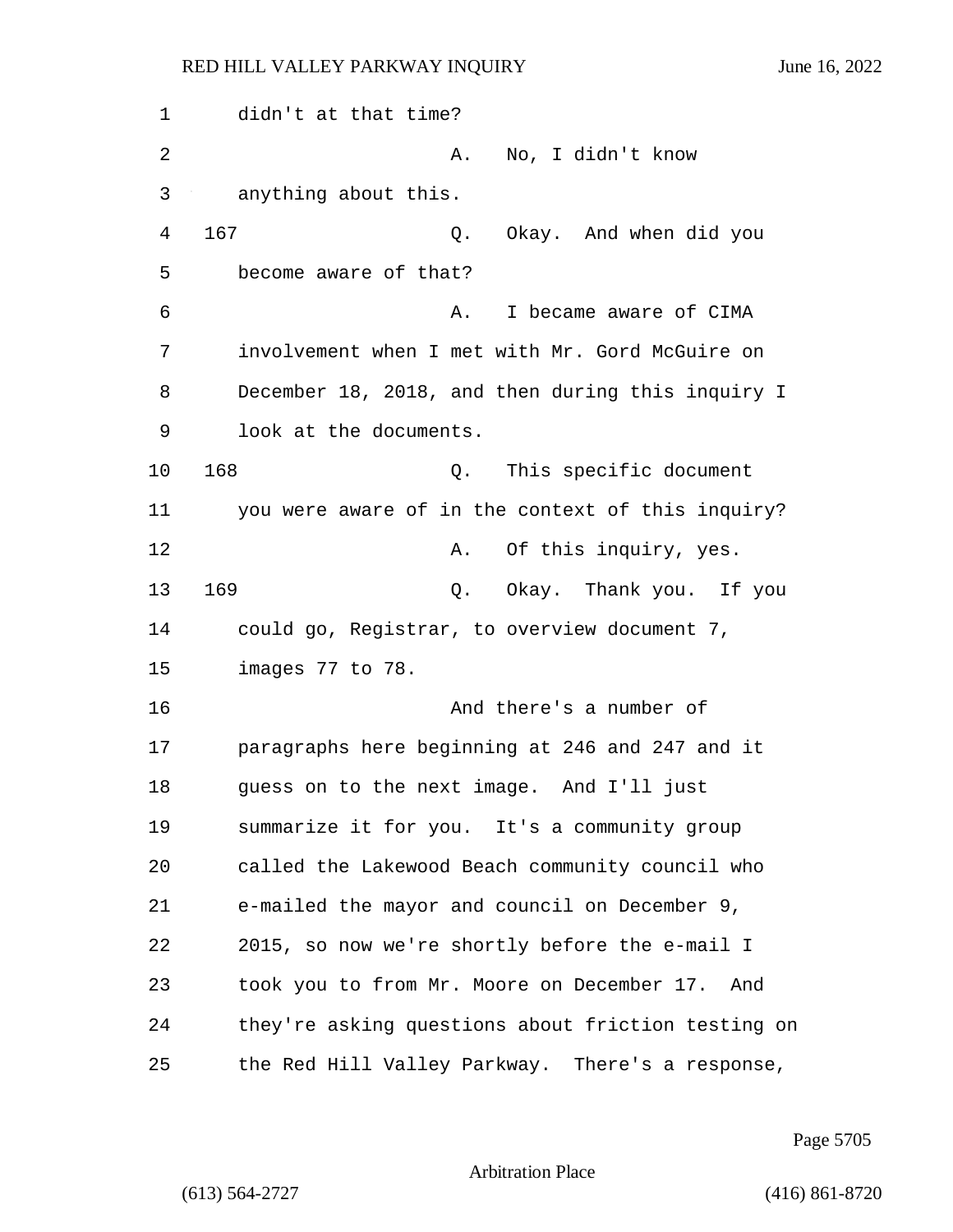| 1  | as you'll see in paragraph 247, on December 10   |
|----|--------------------------------------------------|
| 2  | from Councillor Jackson to the Lakewood Beach    |
| 3  | community council, copied to a number of people, |
| 4  | including Mr. Moore.                             |
| 5  | And then just go to the next                     |
| 6  | image, Registrar.                                |
| 7  | Paragraphs 248 and 249 are                       |
| 8  | just, again, further communications between the  |
| 9  | community council and Councillor Jackson with    |
| 10 | other individuals copied.                        |
| 11 | Did Mr. Moore ever tell you                      |
| 12 | that a community group was asking questions      |
| 13 | related to friction testing?                     |
| 14 | No, he didn't.<br>Α.                             |
| 15 | 170<br>Were you aware of it at<br>Q.             |
| 16 | that time?                                       |
| 17 | About this e-mail and<br>Α.                      |
| 18 | request? No, I was not.                          |
| 19 | 171<br>Q. Okay. Did Mr. Moore ever               |
| 20 | mention that group, the Lakewood Beach community |
| 21 | council?                                         |
| 22 | I don't recall him<br>Α.<br>No.                  |
| 23 | mentioning this thing to me, no.                 |
| 24 | 172<br>Okay. All right. And<br>Q.                |
| 25 | then if we go to image 80, and in paragraph 253, |

Page 5706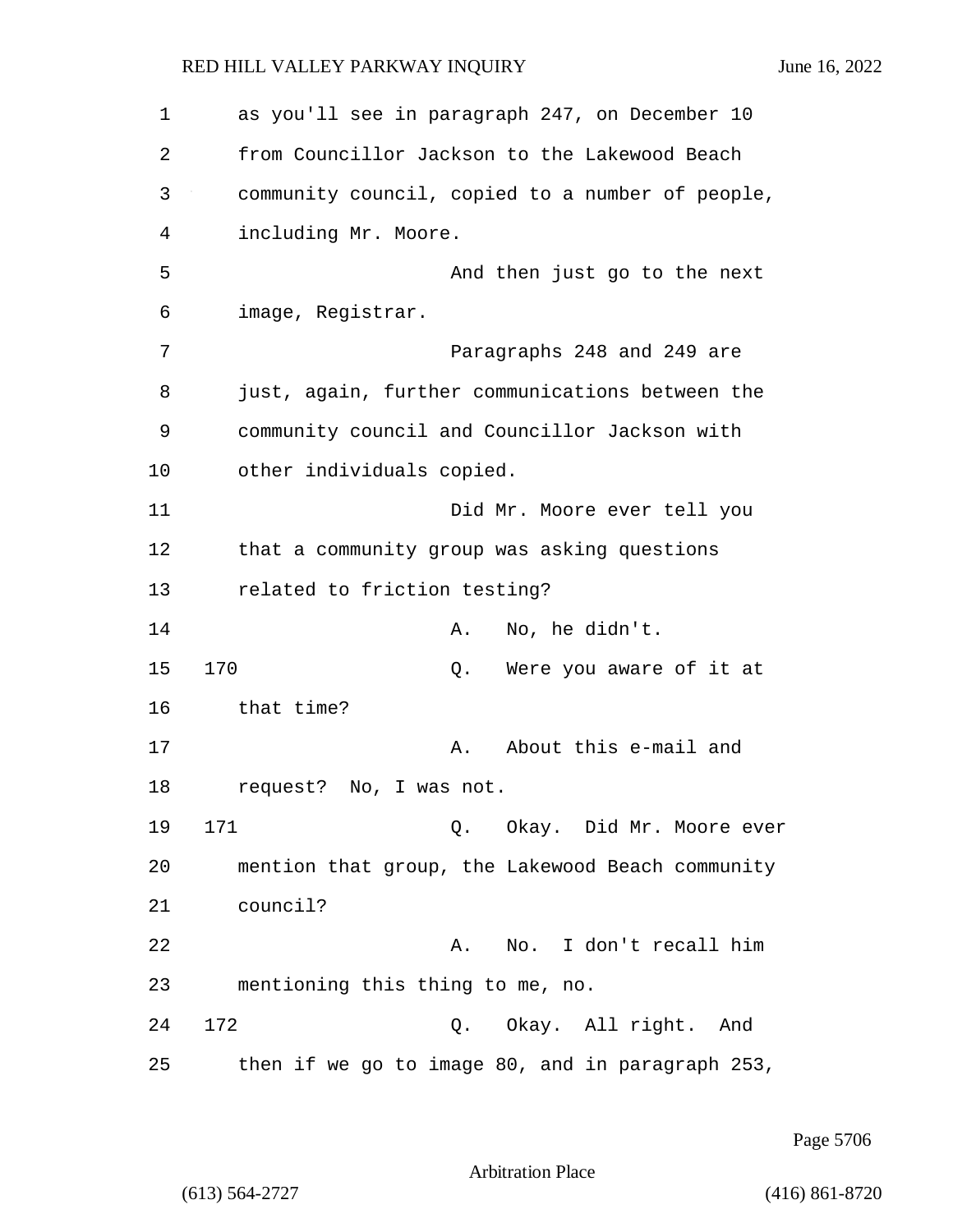1 if you could call that up, Registrar, so there's a 2 number of notes you have with just Hamilton in it. 3 So, on November 19, 2015 your notebook indicates 4 "talk to Gary Moore," and then you wrote 5 "Hamilton" in your notebook on November 20, 27, 6 30, and again on December 7, 2015. 7 Do you recall if you and 8 Mr. Moore spoke about the Tradewind report or 9 friction testing on the Red Hill on or about those 10 dates, before Mr. Moore sends you the e-mail on 11 December 17? 12 A. No. No, I don't recall 13 any. 14 173 Q. All right. And then if 15 we could go to the next image, 81 and 82, please. 16 And so, at paragraph 254 and 17 255, 255 is the e-mail from the 17th of December 18 that we already briefly looked at from Mr. Moore 19 to you. 20 And above that, in 254, if you 21 could call that up, please, Registrar. 22 It's a December 17 note in 23 your notebook, same day as the e-mail from 24 Mr. Moore sent to you in the morning. Do you

25 recall if you had a discussion with him that same

Page 5707

Arbitration Place

(613) 564-2727 (416) 861-8720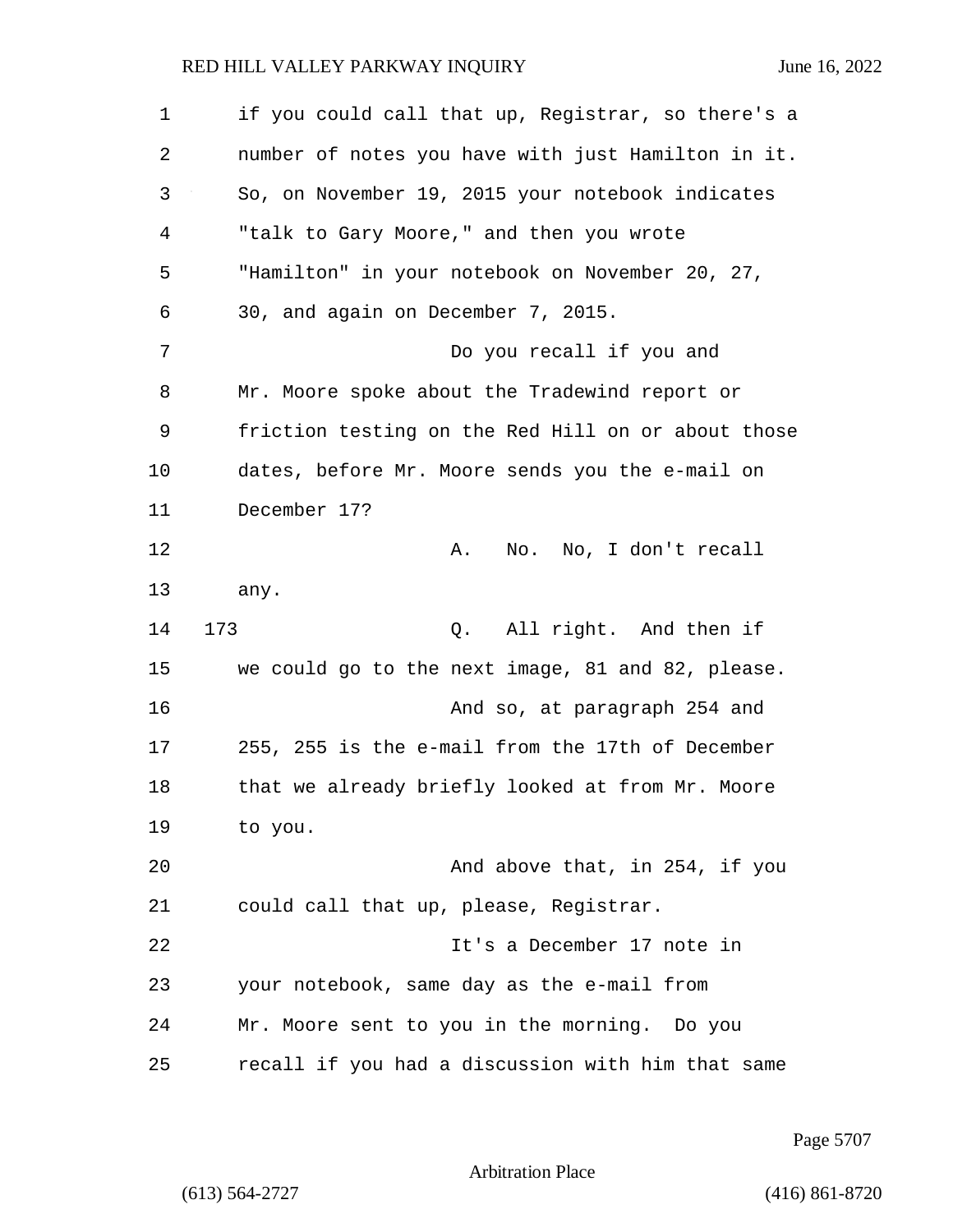| 1  | day?                                               |
|----|----------------------------------------------------|
| 2  | A. Definitely, like, you                           |
| 3  | know, I rely a lot on my notes and I must have had |
| 4  | a discussion with him. But I think this was        |
| 5  | probably, this number 254, was after 255, because  |
| 6  | he send that e-mail so early to me that I believe  |
| 7  | he sent me an e-mail and then we talk about this.  |
| 8  | We definitely talk about this because it's in my   |
| 9  | notes.                                             |
| 10 | 174<br>Q. Okay. And so, do I                       |
| 11 | understand correctly you're saying that although   |
| 12 | you don't specifically recall, you think Mr. Moore |
| 13 | sent you the e-mail first in the morning on        |
| 14 | December 17 and then you had a discussion with     |
| 15 | him?                                               |
| 16 | Yes. Yeah, that's<br>Α.                            |
| 17 | correct.                                           |
| 18 | Q. Okay. And do you recall<br>175                  |
| 19 | the discussion or is it just the notes that you    |
| 20 | have?                                              |
| 21 | You know, like, you know,<br>Α.                    |
| 22 | I can see, you know, the subjects, dips. Yeah,     |
| 23 | so, you know, I would have to rely on my notes     |
| 24 | because this is definitely what we covered in our  |
| 25 | discussion, but I don't have, like, a detailed     |

Page 5708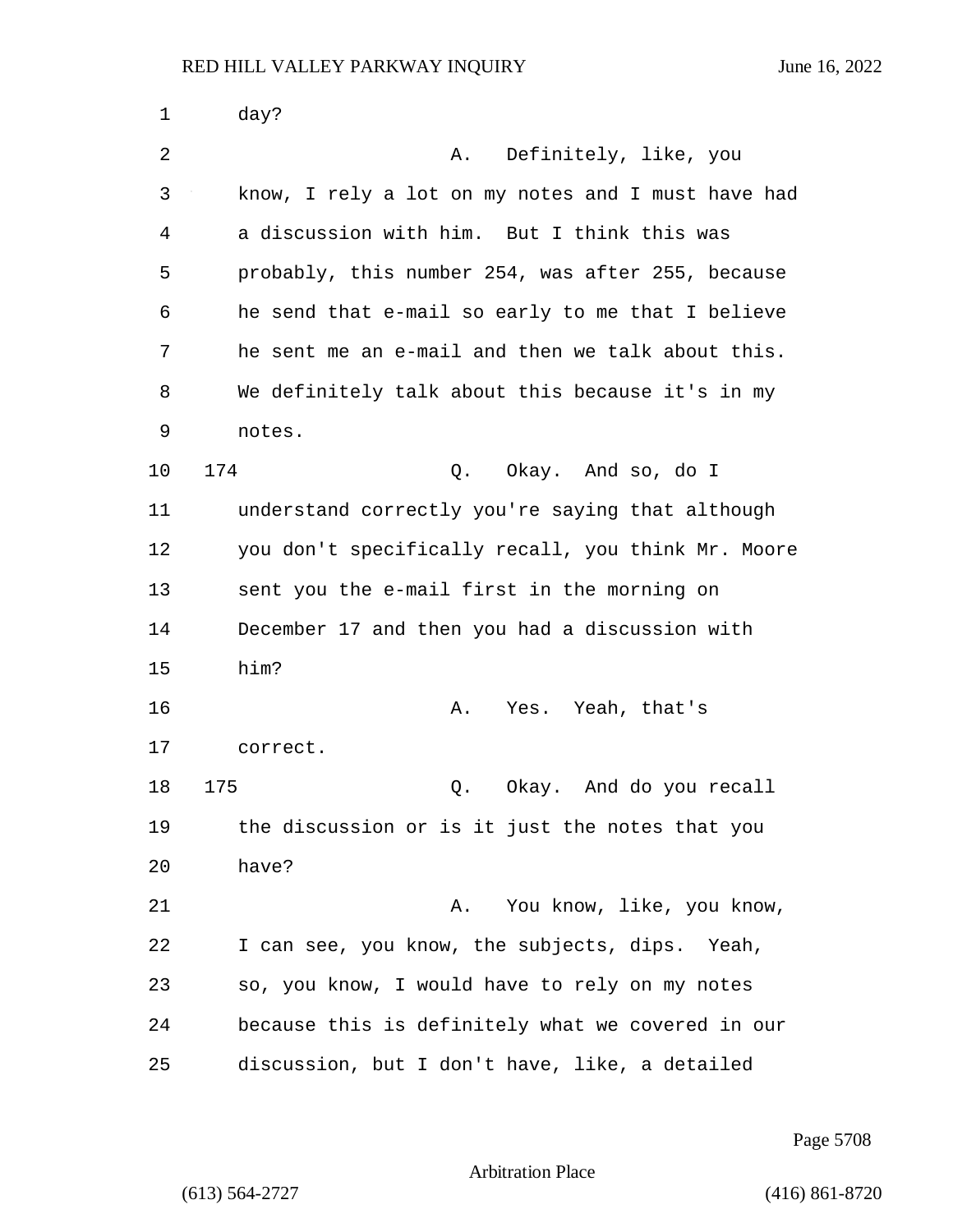| 1  | recollection of our conversation.                 |
|----|---------------------------------------------------|
| 2  | 176<br>Q. Okay. What is your                      |
| 3  | recollection? If it's not detailed, what is your  |
| 4  | recollection of your discussion with him?         |
| 5  | So, you know, it's like<br>Α.                     |
| 6  | it says, asphalt cement, asphalt cement. I think  |
| 7  | roughly about that time he -- okay. I don't know  |
| 8  | how much you can talk, you want me to talk about  |
| 9  | it. Asphalt cement there was a big issue later to |
| 10 | asphalt cement in the entire province, so, you    |
| 11 | know, and the $-$ -                               |
| 12 | 177<br>So, is this related to<br>Q.               |
| 13 | the Red Hill?                                     |
| 14 | Α.<br>No.                                         |
| 15 | 178<br>Okay. What parts of<br>Q.                  |
| 16 | these are related to the Red Hill?                |
| 17 | That would be definitely<br>Α.                    |
| 18 | not the first three:                              |
| 19 | $" - AC.$                                         |
| 20 | - a survey by Sandy                               |
| 21 | - specification."                                 |
| 22 | That wasn't. "Results                             |
| 23 | review," no, I don't think. So, that would be     |
| 24 | item, "LINC, Red Hill Valley." LINC, Red Hill     |
| 25 | Valley, that would be. And then the last one,     |

Page 5709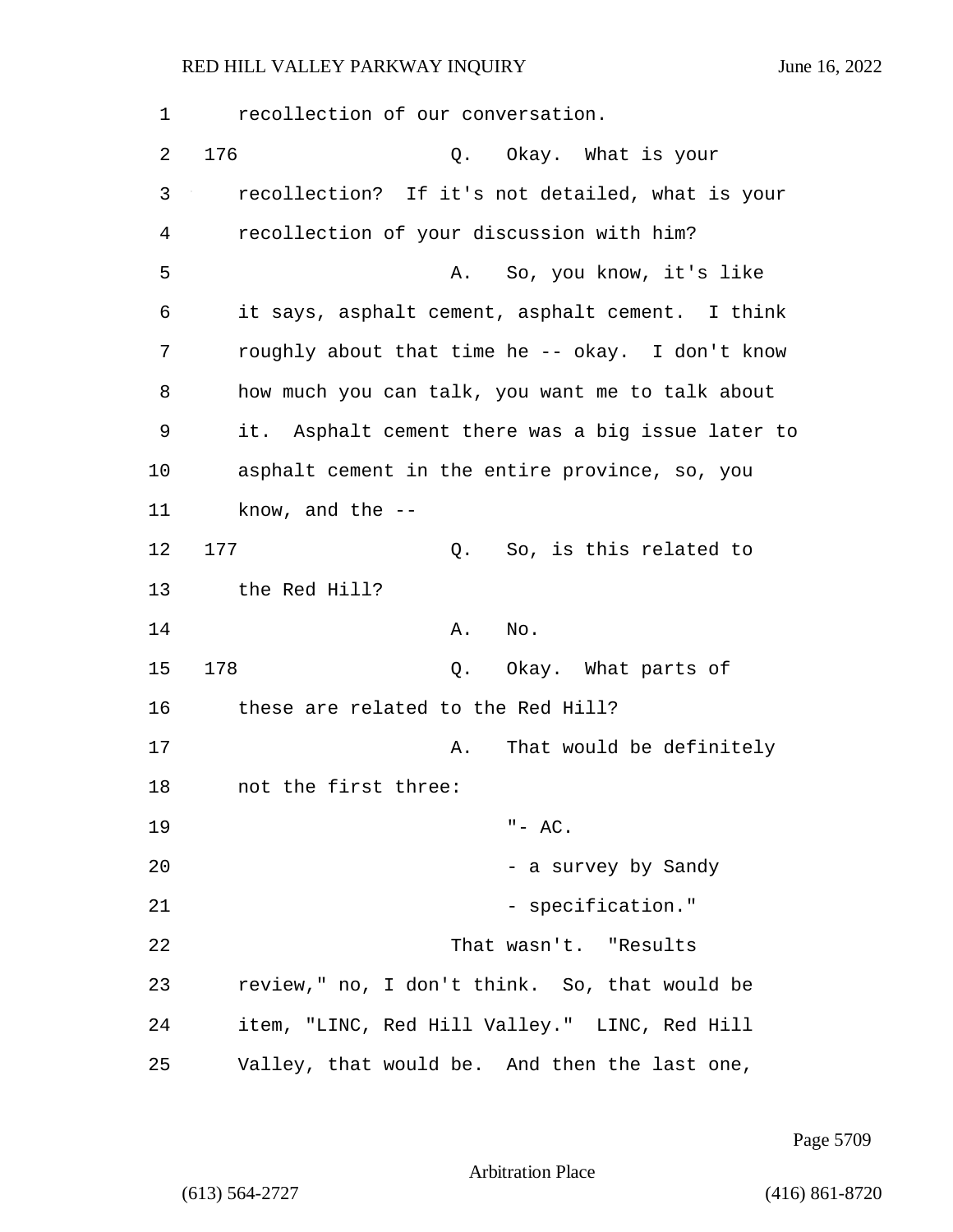| 1  | "dips." So, those two items, LINC, Red Hill, and    |
|----|-----------------------------------------------------|
| 2  | dips, those were related to the Red Hill Valley     |
| 3  | Parkway and LINC.                                   |
| 4  | 179<br>And what did you discuss<br>Q.               |
| 5  | about it? Do you recall?                            |
| 6  | Oh, that was, you know,<br>Α.                       |
| 7  | after receiving that e-mail from Mr. Moore --       |
| 8  | 180<br>Take that down,<br>Q.                        |
| 9  | Registrar, so we can see the e-mail. Thank you.     |
| 10 | So, you know, in the<br>Α.                          |
| 11 | morning I received the edited version of my old     |
| 12 | e-mail sent to him and followed with a telephone    |
| 13 | call. I'm just looking at another one on the same   |
| 14 | date.<br>Okay. So, you know, I received the e-mail, |
| 15 | then we had a telephone conversation and then I     |
| 16 | responded sending him -- sorry, this is, like,      |
| 17 | 255. Resending him the Tradewind report.            |
| 18 | So, we must have -- he must                         |
| 19 | have requested the Tradewind report and we must     |
| 20 | have talk about the dips on the Red Hill Valley     |
| 21 | Parkway and, you know, the way of fixing it. You    |
| 22 | know, initially measuring and then fixing. So, I    |
| 23 | think he requested the report, pavement report.     |
| 24 | 181<br>Q. Okay. And, yeah, that's                   |
| 25 | about three and a half hours after Mr. Moore's      |

Page 5710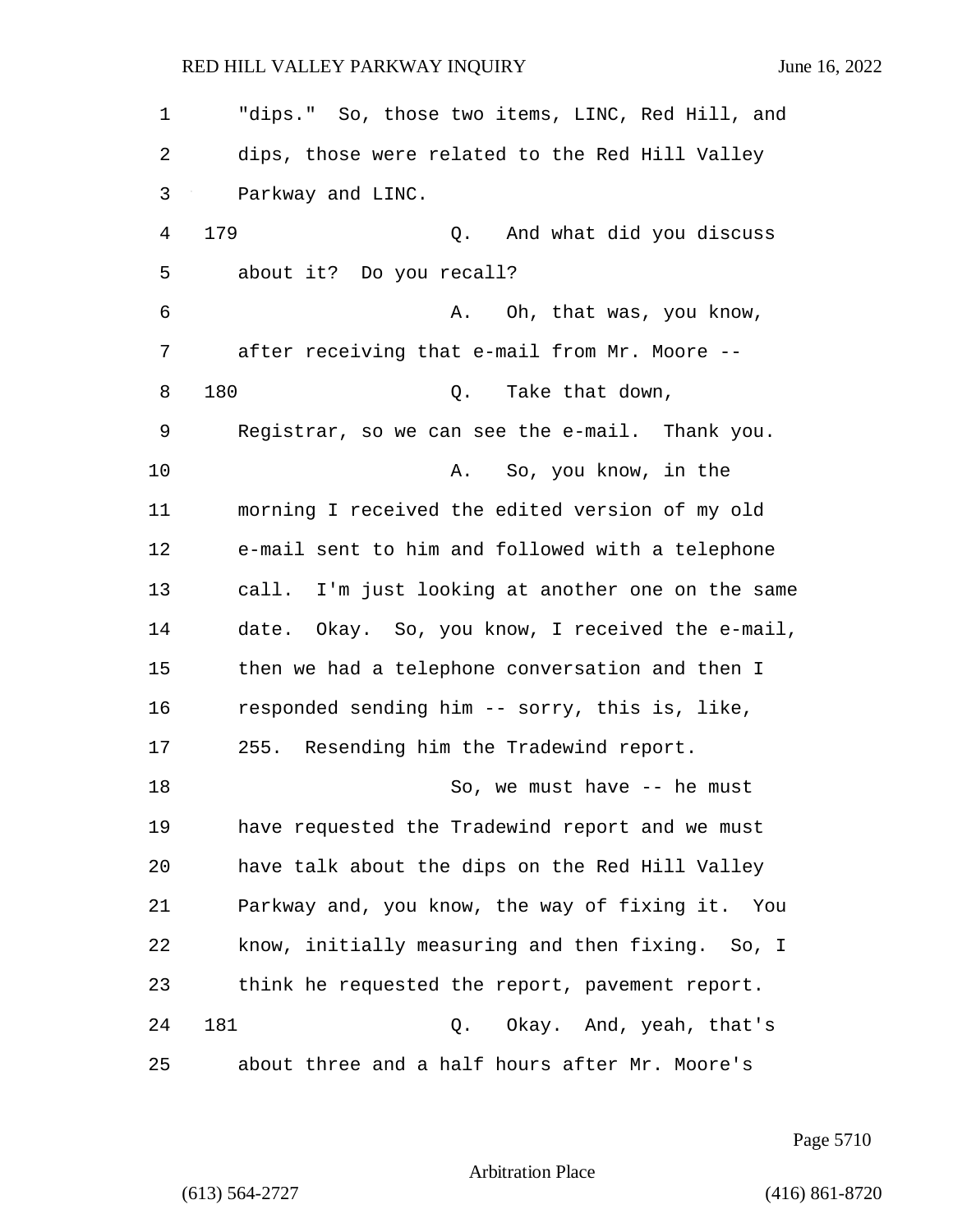| $\mathbf 1$    | e-mail to you that you send him the Tradewind      |
|----------------|----------------------------------------------------|
| 2              | report, and that's just the Tradewind report not   |
| 3              | attached to the Golder report? I can take you to   |
| $\overline{4}$ | it, but that is just the Tradewind report itself,  |
| 5              | not the Golder report. Do you recall if he just    |
| 6              | said, just send me the Tradewind report?           |
| 7              | You know, this is what my<br>Α.                    |
| 8              | e-mail says, so I resended him the Tradewind       |
| 9              | report. So, I understand from that e-mail that he  |
| 10             | must have ask me about some standards or           |
| 11             | anticipated values, so that would be for that,     |
| 12             | what was shown in the Tradewind report.            |
| 13             | 182<br>Q. Okay. And did you have                   |
| 14             | any sense that Mr. Moore had, in your              |
| 15             | conversation, that he had forgotten about the      |
| 16             | Tradewind report? I mean, he already had it. You   |
| 17             | had e-mailed it to him, you had given him a copy   |
| 18             | and then you're sending it to him again, so did    |
| 19             | you have any sense that maybe he forgot about it?  |
| 20             | No. No, he didn't, you<br>Α.                       |
| 21             | know. No, he didn't --                             |
| 22             | 183<br>Q. Okay. But you don't                      |
| 23             | recall specifically why he asked you to send it to |
| 24             | him again?                                         |
| 25             | No, you know, I don't<br>Α.                        |

Page 5711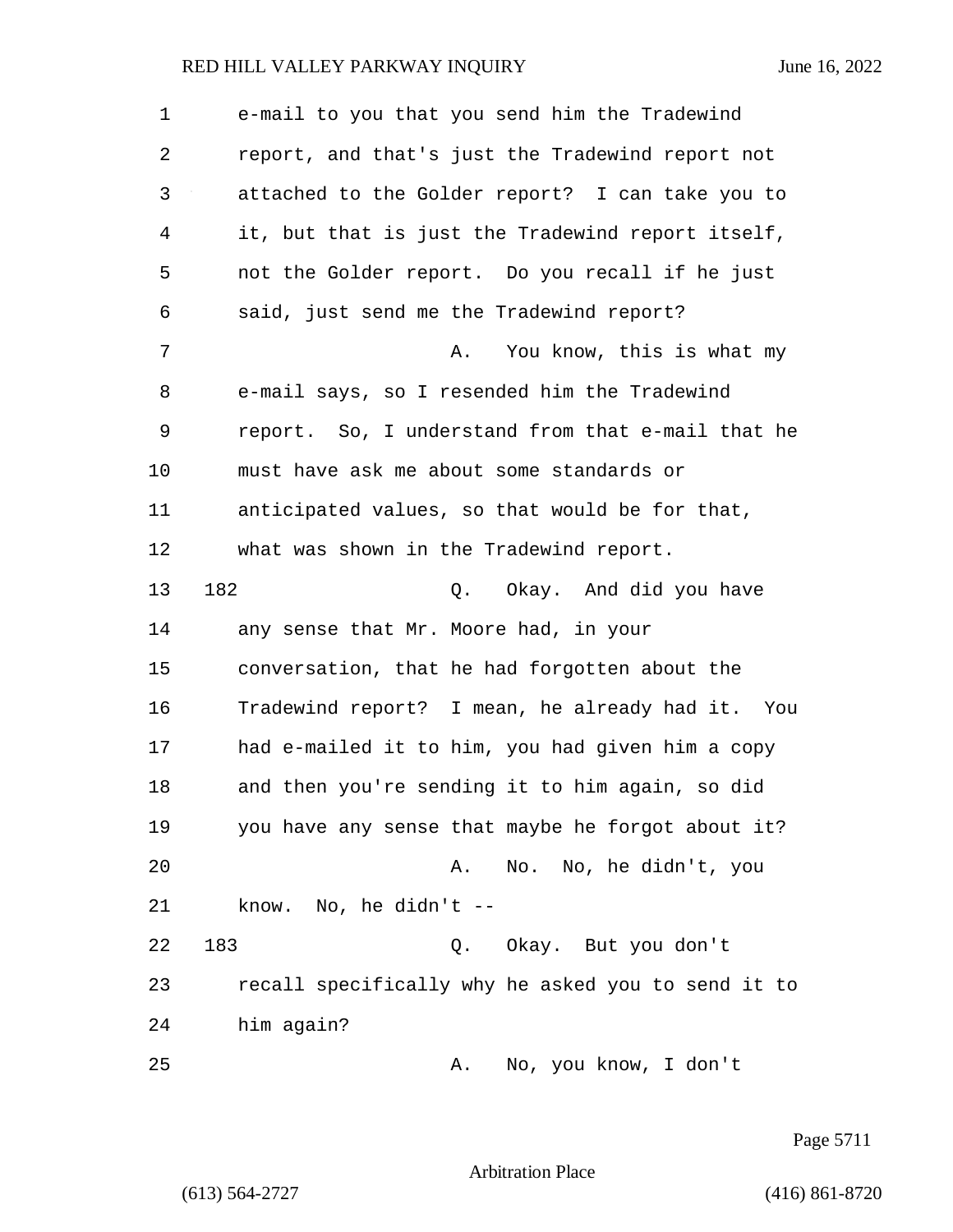| 1  | specifically remember why. I see, yes, he asked   |
|----|---------------------------------------------------|
| 2  | me to resend him the report, but why, I don't --  |
| 3  | the reason, I don't know. Like, he just simply    |
| 4  | ask and he ask about some, you know, standards,   |
| 5  | some comparisons, $so$                            |
| 6  | 184<br>Do you recall if you<br>Q.                 |
| 7  | asked him why he sent you this edited version of  |
| 8  | your January 24, 2014 e-mail?                     |
| 9  | If I ask him why?<br>Α.                           |
| 10 | 185<br>Yeah. He didn't just<br>Q.                 |
| 11 | flip you your prior e-mail or reply to it. Why    |
| 12 | don't we go to it itself.                         |
| 13 | This is Golder 2681,                              |
| 14 | Registrar. There it is.                           |
| 15 | So, it's from Mr. Moore to you                    |
| 16 | on December 17, 2015 at 8:47 a.m., and so it's an |
| 17 | independent self-standing e-mail from Mr. Moore,  |
| 18 | which has the very similar language to your       |
| 19 | January 24, 2014 e-mail, but it's not a reply to  |
| 20 | it. It looks like a cut and paste, to an extent?  |
| 21 | Yes, this is an edited<br>Α.                      |
| 22 | version of -- this is actually, like, what you    |
| 23 | showed yesterday, what he sent me. So, for me, I  |
| 24 | know it was a surprise to me, receive something   |
| 25 | like this at 8:47 in the morning. No, I don't     |

Page 5712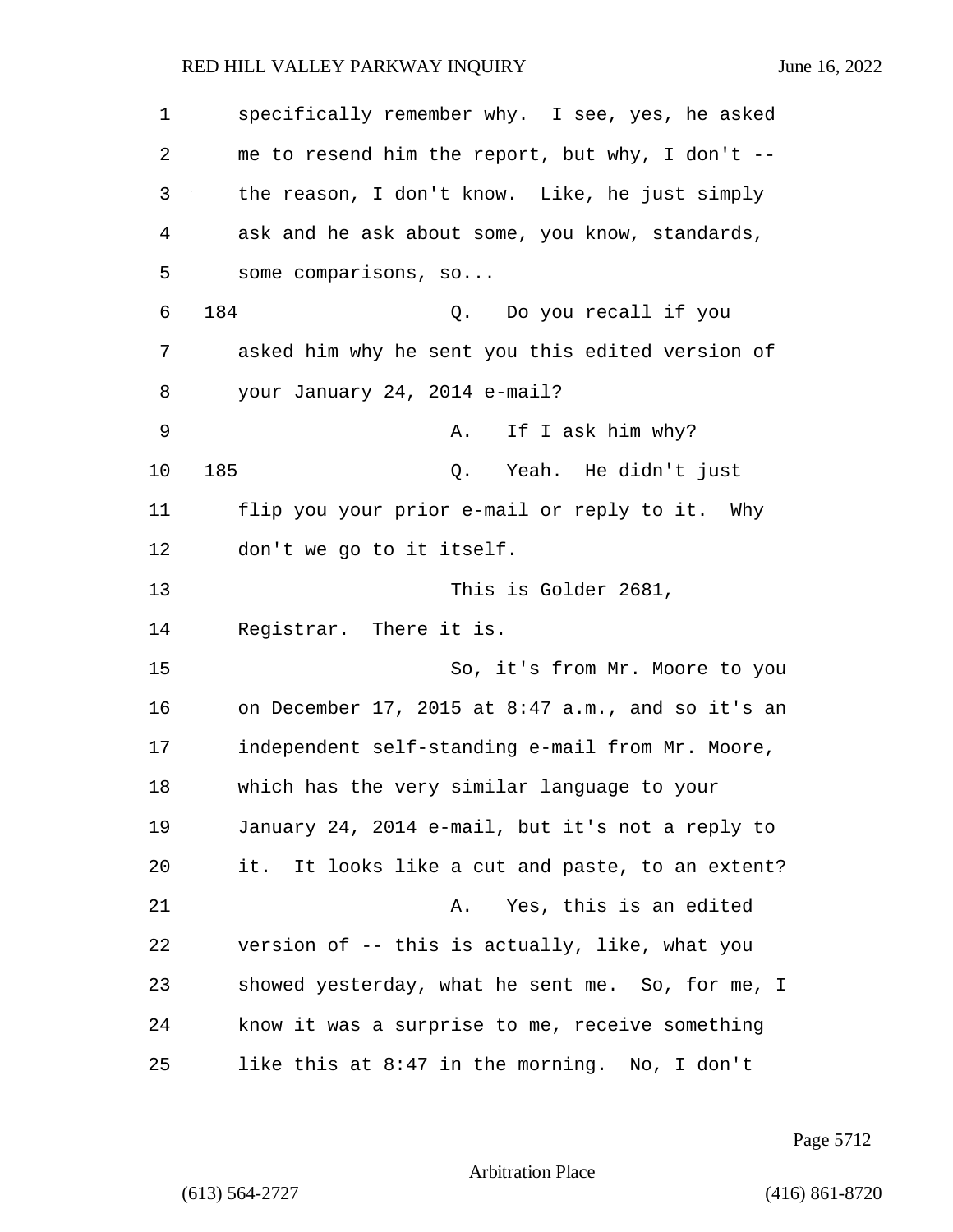| 1  | remember if I ask him why, but I was surprised     |
|----|----------------------------------------------------|
| 2  | that I suddenly received my own e-mail.            |
| 3  | 186<br>But not your actual<br>Q.                   |
| 4  | $e$ -mail?                                         |
| 5  | A. No, no. Okay. Like, not                         |
| 6  | my actual e-mail, but what was in -- edited        |
| 7  | version of what I sent him roughly about two years |
| 8  | ago, so --                                         |
| 9  | 187<br>Q. Okay. You can take that                  |
| 10 | down, please, Registrar, and, sorry, go back to    |
| 11 | overview document 7, image 82, please.             |
| 12 | Then you wrote back, with the                      |
| 13 | Tradewind report, you wrote:                       |
| 14 | "Please find attached the                          |
| 15 | November 2013 report from                          |
| 16 | Tradewind Scientific on                            |
| 17 | friction testing on Red                            |
| 18 | Hill Valley Parkway and                            |
| 19 | Lincoln Alexander                                  |
| 20 | Parkway. I will look at                            |
| 21 | some standards or                                  |
| 22 | anticipated values and                             |
| 23 | call you."                                         |
| 24 | But I think you indicated that                     |
| 25 | I think Mr. Moore asked you to do that. Is that    |

Page 5713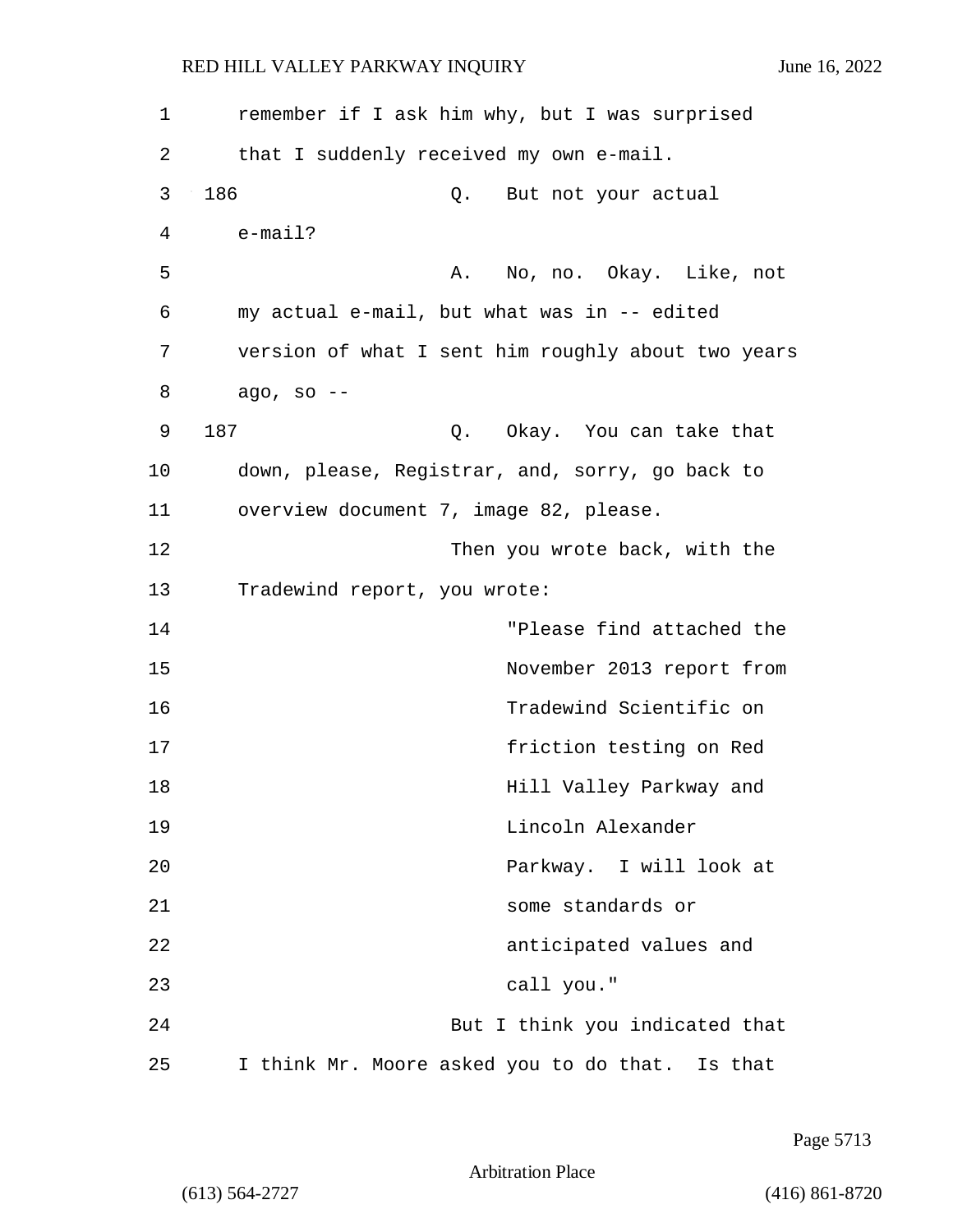| 1  | right?                                             |
|----|----------------------------------------------------|
| 2  | A. Yes, he did.                                    |
| 3  | 188<br>Okay. Did you understand<br>Q.              |
| 4  | why he was looking for that? Did he describe it    |
| 5  | to you?                                            |
| 6  | I understand from that<br>Α.                       |
| 7  | e-mail that he requested Tradewind report and also |
| 8  | he wanted to have some understanding of the        |
| 9  | correlation between the grip tester and            |
| 10 | locked-wheel and the standards in the UK. So, I    |
| 11 | think later on I started talking to Mr. Taylor, so |
| 12 | that was the starting point and he ask for the     |
| 13 | report.                                            |
| 14 | 189<br>Right.<br>Q.                                |
| 15 | The Tradewind report, not<br>Α.                    |
| 16 | my report.                                         |
| 17 | 190<br>He asked for the<br>Q.                      |
| 18 | Tradewind report, right. And you had indicated at  |
| 19 | the February 7 meeting, February 7, 2014 meeting,  |
| 20 | that he had expressed some displeasure about you   |
| 21 | having e-mailed the Golder report to him at this   |
| 22 | time. But, as you indicated, he asked you to       |
| 23 | e-mail him the Tradewind report now. Is that       |
| 24 | right?                                             |
| 25 | Yes.<br>Α.                                         |

Page 5714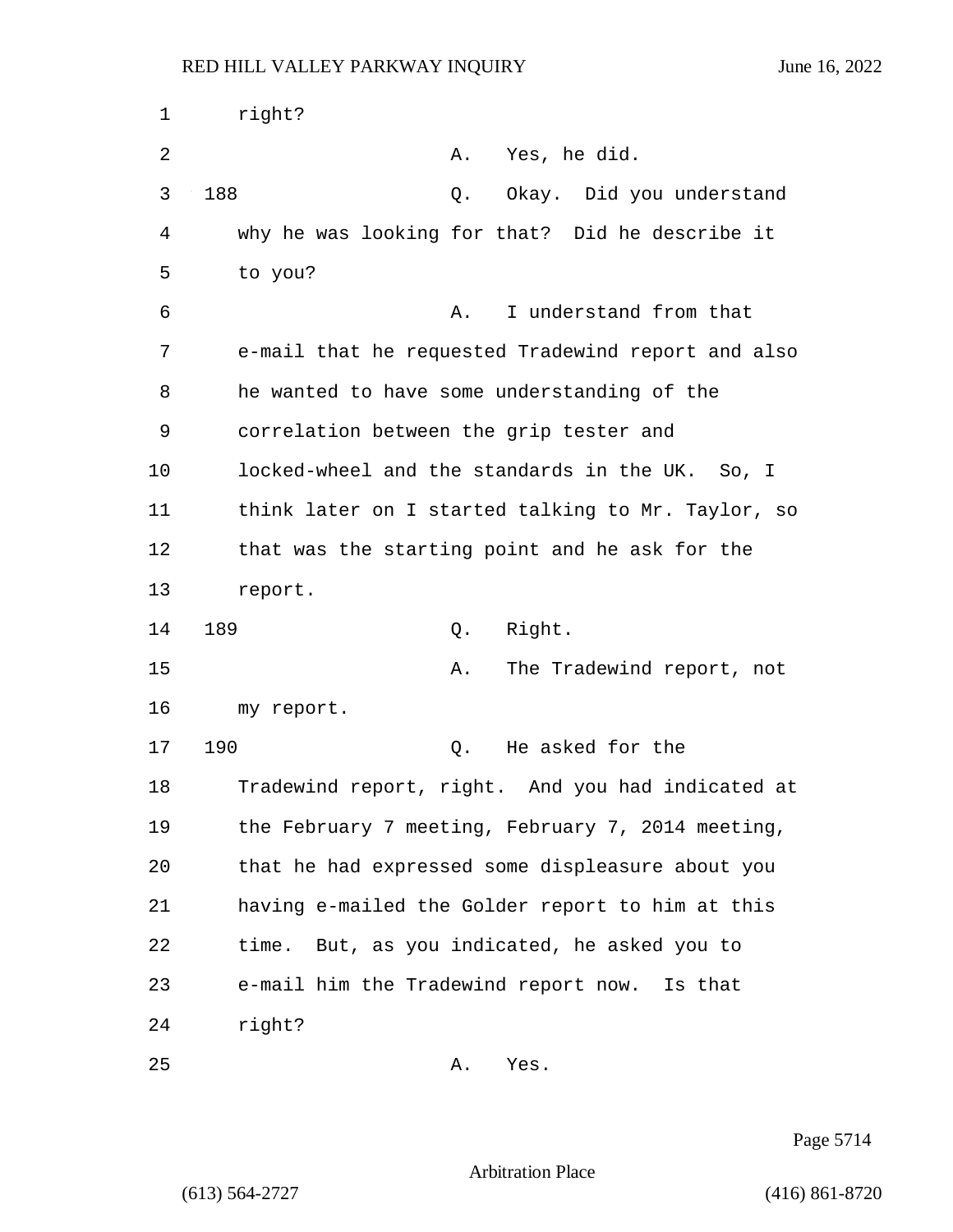| $\mathbf 1$ | 191<br>Okay. And at any time<br>Q.                 |
|-------------|----------------------------------------------------|
| 2           | prior to this date, had Mr. Moore asked you to     |
| 3           | look into standards or anticipated values or ask   |
| 4           | you to conduct any additional work in              |
| 5           | understanding the Tradewind report?                |
| 6           | No, not before this.<br>Α.<br>No,                  |
| 7           | he didn't.                                         |
| 8           | 192<br>All right. Then later<br>Q.                 |
| 9           | than same day, at 2:57 p.m., if we look at         |
| 10          | paragraph 257, thank you, you responded to an      |
| 11          | e-mail from Leonard Taylor of Tradewind titled     |
| 12          | Hamilton Friction Test Results," and<br>"Re:       |
| 13          | Mr. Taylor, his original e-mail was the one that   |
| 14          | he sent providing you with the Tradewind report    |
| 15          | back on January 26, 2014, so he's just replying to |
| 16          | the earlier from almost two years before e-mail.   |
| 17          | And then you asked him a                           |
| 18          | question about standards and specifically you're   |
| 19          | asking about the ASTM1844 standard and friction    |
| 20          | results that you carried out on the Red Hill       |
| 21          | Valley Parkway and Lincoln Alexander Parkway in    |
| 22          | the City of Hamilton in 2013.                      |
| 23          | And then you talk about the                        |
| 24          | ASTM501 standard, so those are the tire standards. |
| 25          | Is that right?                                     |

Page 5715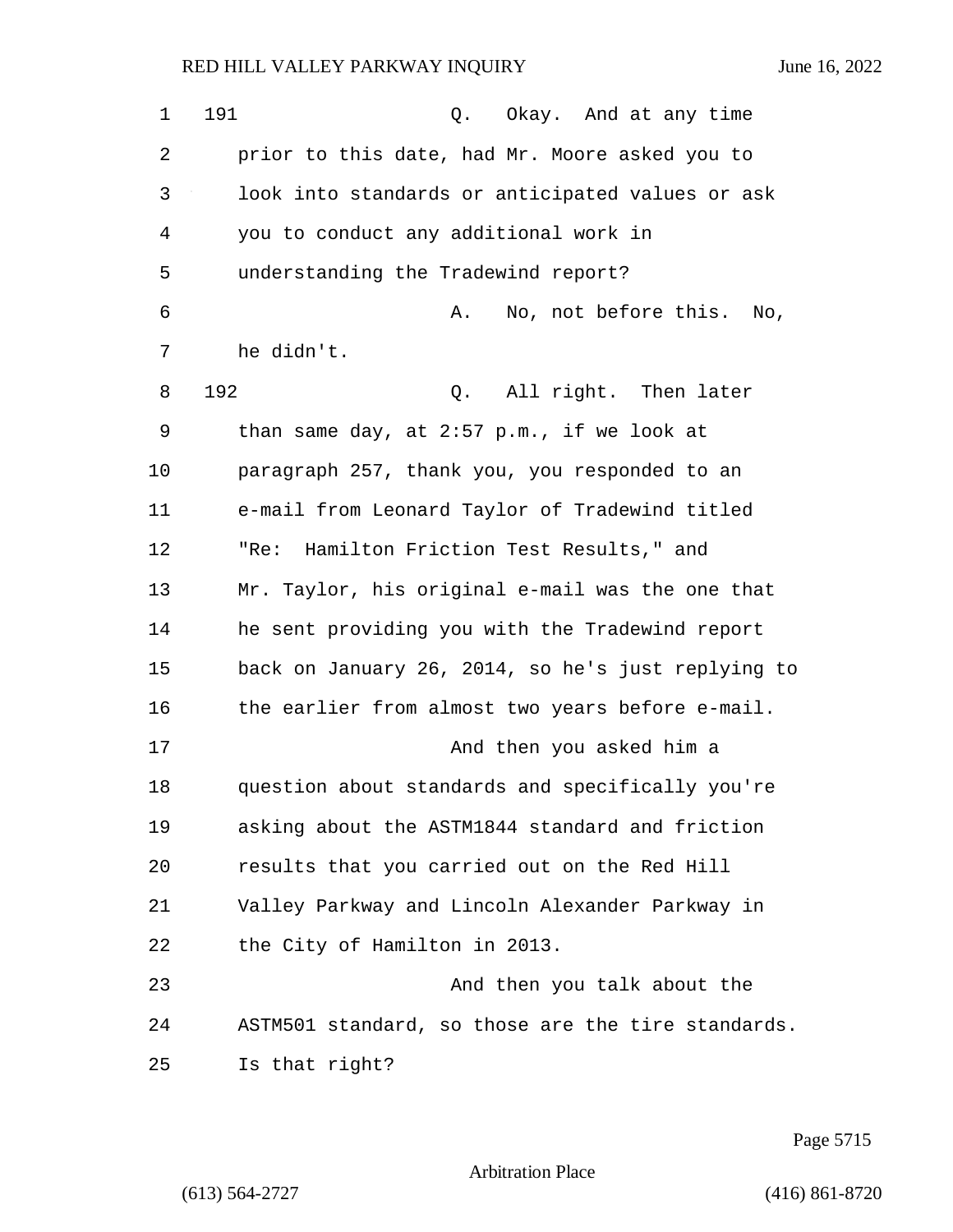| 1  | A. Yeah. You know, that's a                        |
|----|----------------------------------------------------|
| 2  | part of the testing, because, you know, it's 274   |
| 3  | and tire is covered by 501. Yes, so these are the  |
| 4  | standards that MTO used in 2007 and Tradewind used |
| 5  | in 2013.                                           |
| 6  | 193<br>Q. But are those both                       |
| 7  | respecting the tires that are used?                |
| 8  | No, no, no, no. I didn't<br>Α.                     |
| 9  | maybe include everything because I think it was -- |
| 10 | 274 was the test, but 501 covers the type of tires |
| 11 | that should be used in the test.                   |
| 12 | 194<br>Q. Right. That's what I was                 |
| 13 | asking. 501 is the type of tire. What about        |
| 14 | ASTM 1844?                                         |
| 15 | This is for grip tester.<br>Α.                     |
| 16 | 195<br>Okay.<br>Q.                                 |
| 17 | Yeah.<br>Α.                                        |
| 18 | 196<br>All right. And then you<br>Q.               |
| 19 | ask about the correlation:                         |
| 20 | "Is there any correlation                          |
| 21 | between GTN, which is                              |
| 22 | grip test number, and FN,                          |
| 23 | which is friction number?                          |
| 24 | The GTN limits you gave                            |
| 25 | in the report are from                             |

Page 5716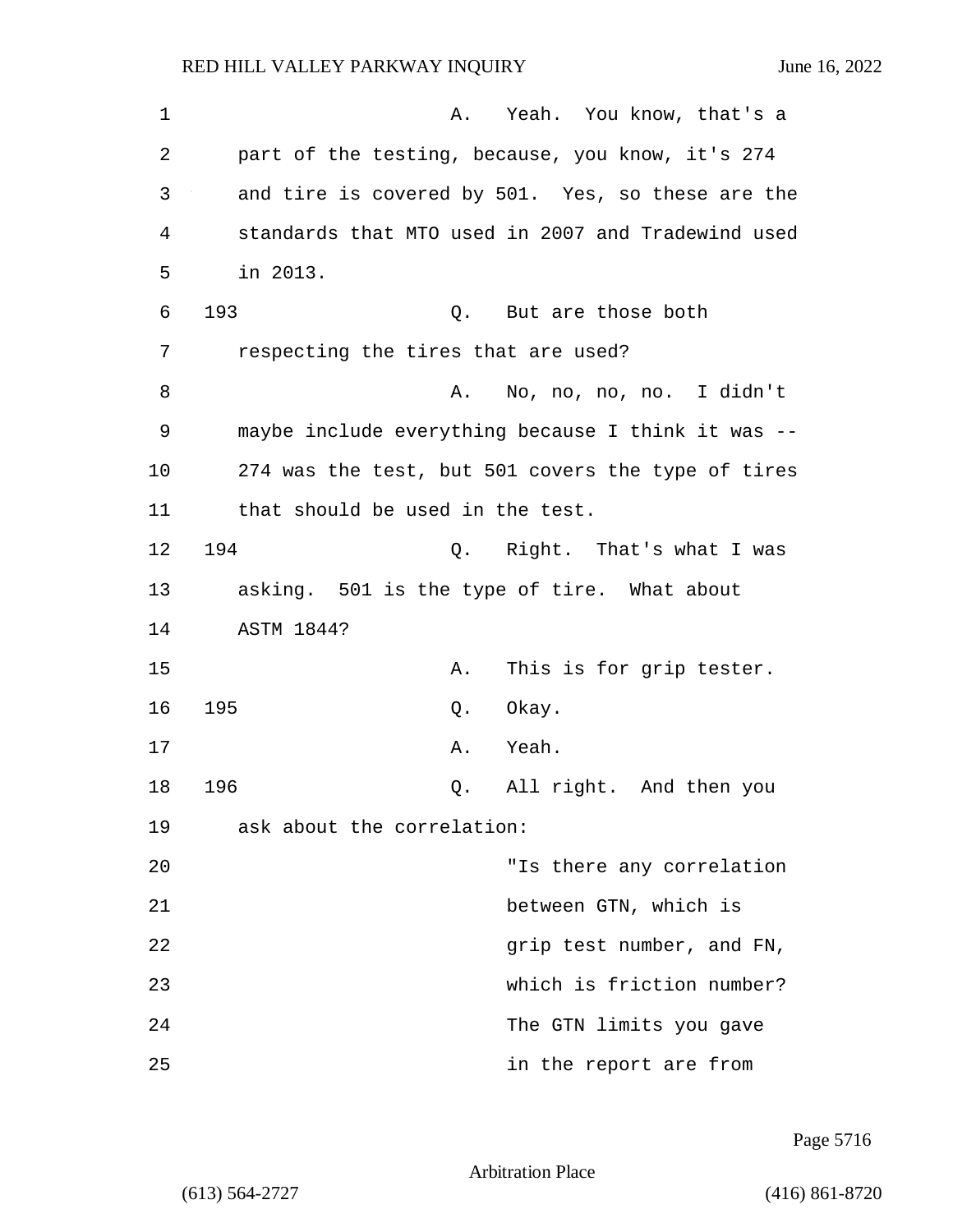1 the UK. Do you know what 2 the limits are typically 3 used in the U.S. or in 4 Canada?" 5 So, is this arising from your 6 discussion with Mr. Moore that you described? 7 A. Yes, it is. 8 197 Q. And do you recall if this 9 is the first time you contacted Mr. Taylor about 10 the UK standards referenced in the Tradewind 11 report? 12 **A.** I think this is the first 13 time that I have documented, so I think it's 14 probably -- you know, after that 2013, 2014, so 15 this is the first time after this two years that I 16 contact -- I think this is the first time after 17 two years that I contacted him about this. 18 198 **Q.** Okay. Just to make sure 19 I understand you, are you suggesting that you 20 contacted him about it at the time the Tradewind 21 report was issued to you? 22 A. No, I don't think about 23 the results. Just about the testing. Or maybe it 24 was only Dr. Henderson. But that was my, at that 25 time, contact with him and, after that, no. I

Page 5717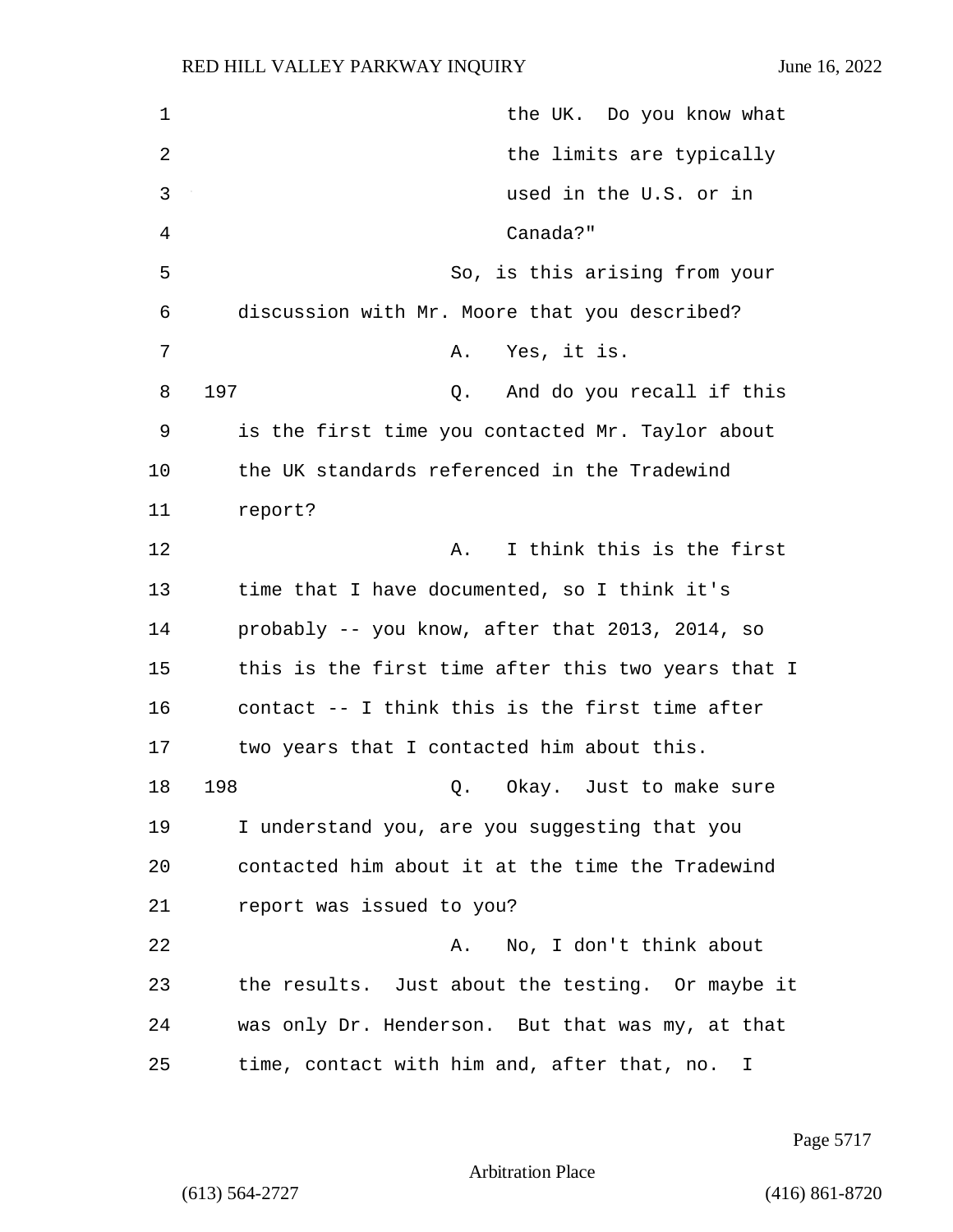1 don't recall anything in between that time and  $2$  this  $-$ 3 199 Q. So, is this the first 4 time that you had contact with Mr. Taylor about 5 the UK standards referenced in the Tradewind 6 report? 7 A. I think it is. 8 200 Q. Okay. And then a couple 9 months later, on February 19, 2016, you followed 10 up with Mr. Taylor. You sent him an e-mail 11 following up on your December 17, 2015 e-mail. Do 12 you recall if you had any discussions or 13 communications with Mr. Taylor or anyone else at 14 Tradewind in between those two dates? 15 A. I would have to rely on 16 the e-mails in my notes, because if I had a 17 conversation with Mr. Taylor, that would end up in 18 my notes. 19 201 Q. Right. And we don't have 20 an e-mail or that, so I just -- 21 A. So --22 202 Q. You don't recall anything 23 in between those two dates? 24 A. No. If it's not in my 25 notes, it's likely that I didn't have any.

Page 5718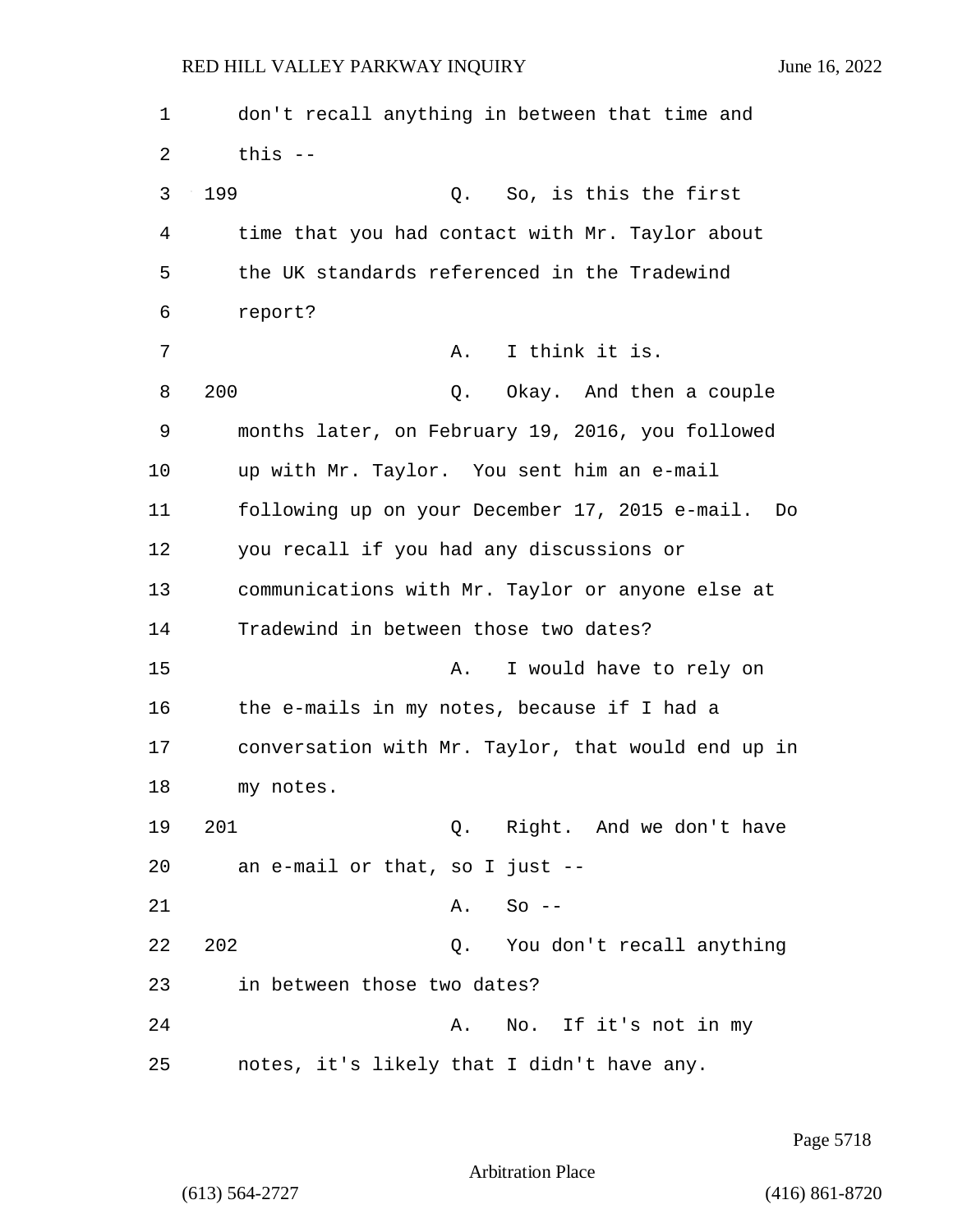| 1  | 203<br>All right. And then if<br>Q.                |
|----|----------------------------------------------------|
| 2  | we could go -- we have 82. If we could pull up 83  |
| 3  | as well.                                           |
| 4  | So, in 258, on December 23,                        |
| 5  | 2015, you e-mailed internally at Golder to a       |
| 6  | number of people, Steven Jagdat, copying Vimy      |
| 7  | Henderson, Ms. Rizvi and Joe Lin about a call with |
| 8  | Mr. Moore. It's at the top of the next page. If    |
| 9  | you could expand that. Thank you. You're           |
| 10 | indicating you had a phone call with Mr. Moore and |
| 11 | say:                                               |
| 12 | "Please go ahead with the                          |
| 13 | inertial profiler scan on                          |
| 14 | the Red Hill. It would                             |
| 15 | be great if we could do                            |
| 16 | it between Christmas and                           |
| 17 | the New Year. I will                               |
| 18 | then need localized                                |
| 19 | roughness analysis. I                              |
| 20 | will have to tell them                             |
| 21 | where to do the repairs                            |
| 22 | and what repairs would be                          |
| 23 | best.<br>We would                                  |
| 24 | definitely need the GPS                            |
| 25 | coordinates."                                      |

Page 5719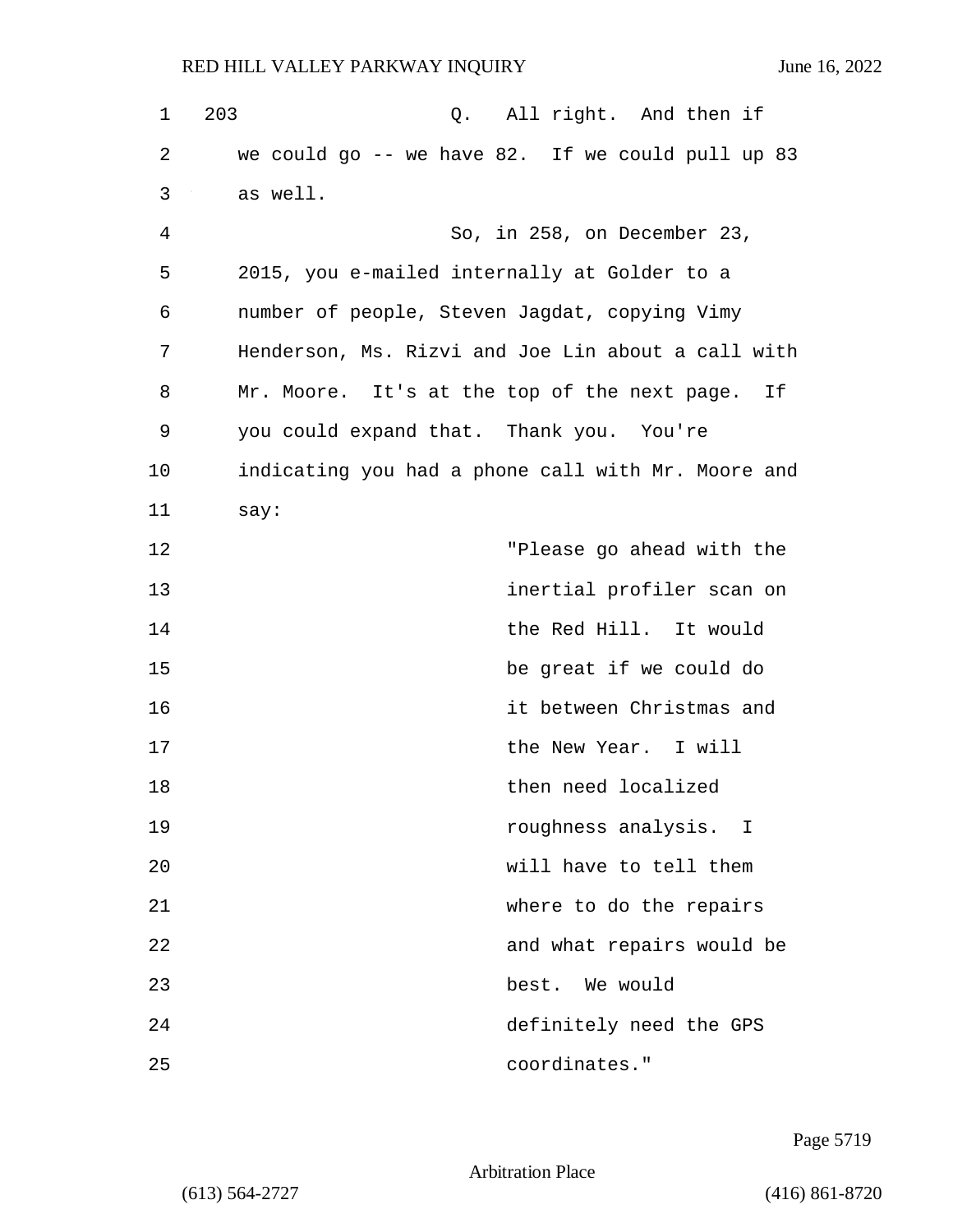1 So, what was this about? You 2 referred earlier, I think, to inertial profiler 3 that was done in 2016 and it not resulting in a 4 report. Is this the lead-in to that? 5 A. Yes, yes. That was the 6 inertial profiler testing in -- so, requested in 7 2015. Yes, this is the one. 8 204 Q. Okay. And was this a 9 separate phone call with Mr. Moore? How did this 10 arise? 11 A. I think it was a separate 12 call. He wanted to know the locations of dips and 13 bumps, so it was a totally separate request, 14 separate call. 15 205 O. Okay. And we actually, 16 Registrar, if we could go to RHV933 -- I think we 17 do have a note -- at image 705. There we go. 18 We have a few. On the 21st 19 and 22nd, we have references to Hamilton and 20 profiler and then Hamilton on December 23, 2015, 21 if that assists you. What can you tell us, 22 though, about what was going on here and what you 23 were asked to do by Mr. Moore? 24 A. So, it must have been at 25 least on December 21 or before because I can see

Page 5720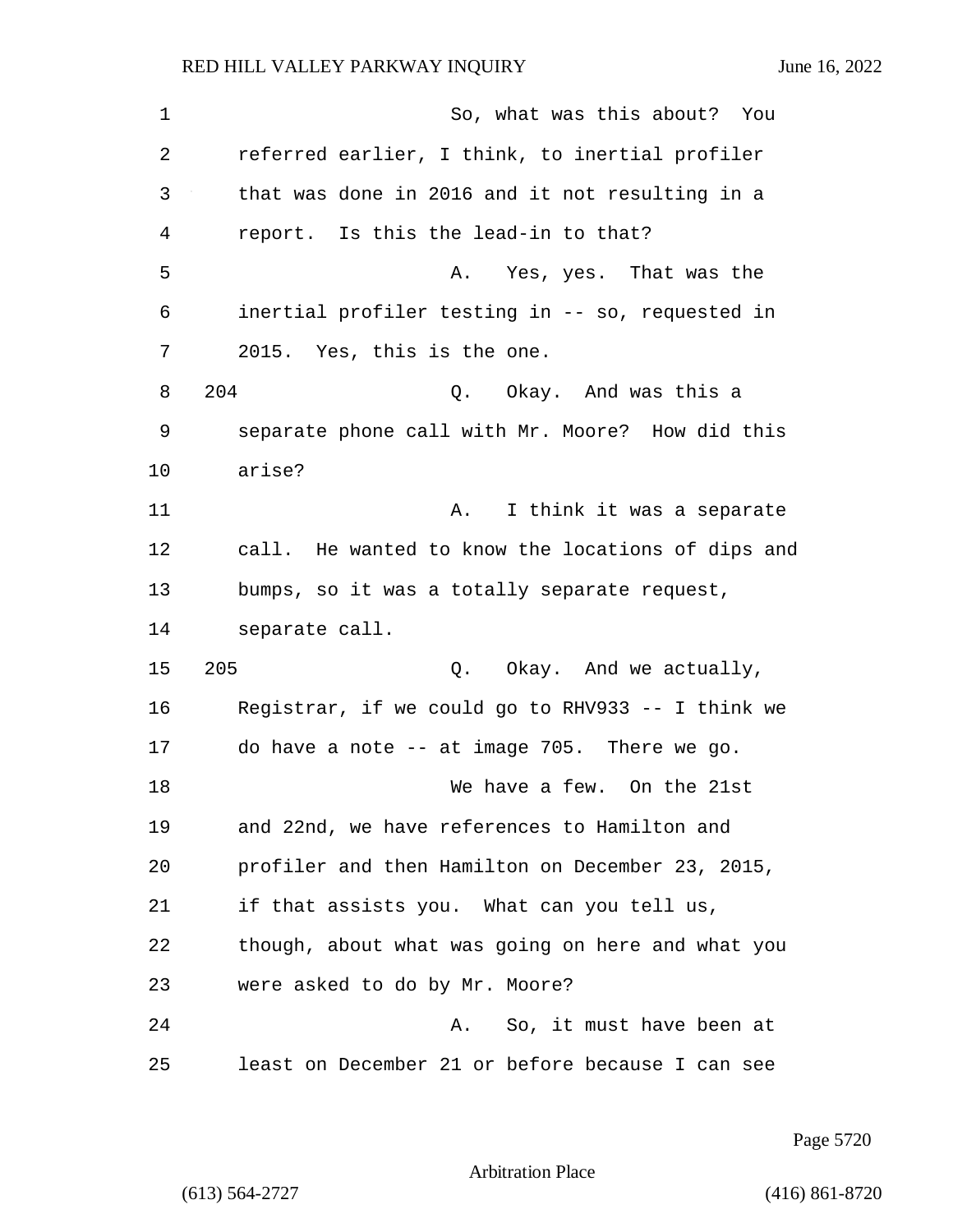| $\mathbf 1$ | Rabiah, so this is Ms. Rizvi. I asked her to      |
|-------------|---------------------------------------------------|
| 2           | arrange profile graph testing, so that must have  |
| 3           | been roughly requested at that time.              |
| 4           | And then following the                            |
| 5           | Hamilton profile LU, just probably discuss, you   |
| 6           | know, what to do. And this was just before        |
| 7           | Christmas, you know, so I think the intention was |
| 8           | to test it before the new year or before,         |
| 9           | actually, the winter setup.                       |
| 10          | 206<br>Q. Okay. And what's the                    |
| 11          | concern that Mr. Moore was asking you to address? |
| 12          | His concern was about the<br>Α.                   |
| 13          | location of dips and bumps and then how to repair |
| 14          | them, but first locate where they are, exactly    |
| 15          | where they are.                                   |
| 16          | 207<br>Q. Okay. And dips and                      |
| 17          | bumps, is that descriptive?                       |
| 18          | Yeah.<br>Α.<br>Actually, you                      |
| 19          | know, we typically call it dips. So, you know, I  |
| 20          | would say irregularities in longitudinal profile  |
| 21          | of the road. So, you know, I think we typically   |
| 22          | called it dips. But sometimes it's possible that  |
| 23          | you may also have a bump and you will have to     |
| 24          | grind it a little bit. So, locate where those     |
| 25          | irregularities are and then determine what to do  |

Page 5721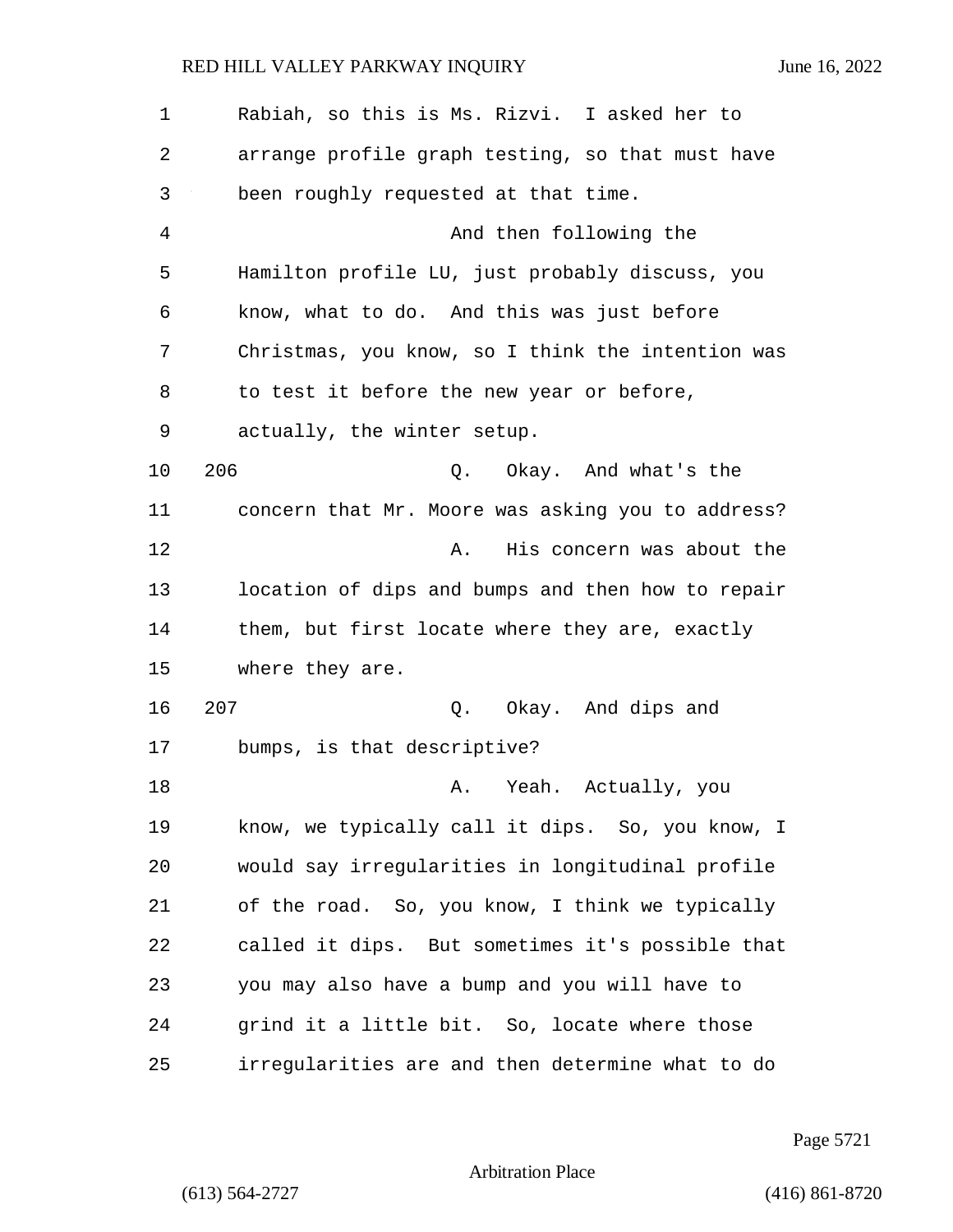1 with them. 2 208 Q. And did these 3 conversations and what Mr. Moore was directing you 4 to do, do these pertain at all to the Tradewind 5 report or friction testing or friction test 6 results or no? 7 A. No, not at all. 8 209 Q. Commissioner, it is 9 almost 11:30. I wonder if this would be a good 10 time to take a break. 11 JUSTICE WILTON-SIEGEL: It 12 certainly would be. Let's take a break until a 13 quarter to 12:00.  $14$  --- Recess taken at  $11:27$  a.m. 15  $---$  Upon resuming at  $11:45$  a.m. 16 MR. LEWIS: We are back. May 17 I proceed, Commissioner? 18 JUSTICE WILTON-SIEGEL: Yes, 19 please do so. 20 MR. LEWIS: Thank you. 21 BY MR. LEWIS: 22 210 2. Just before the break, 23 Dr. Uzarowski, we were talking about the inertial 24 profiler scanning. 25 If we could go back,

Page 5722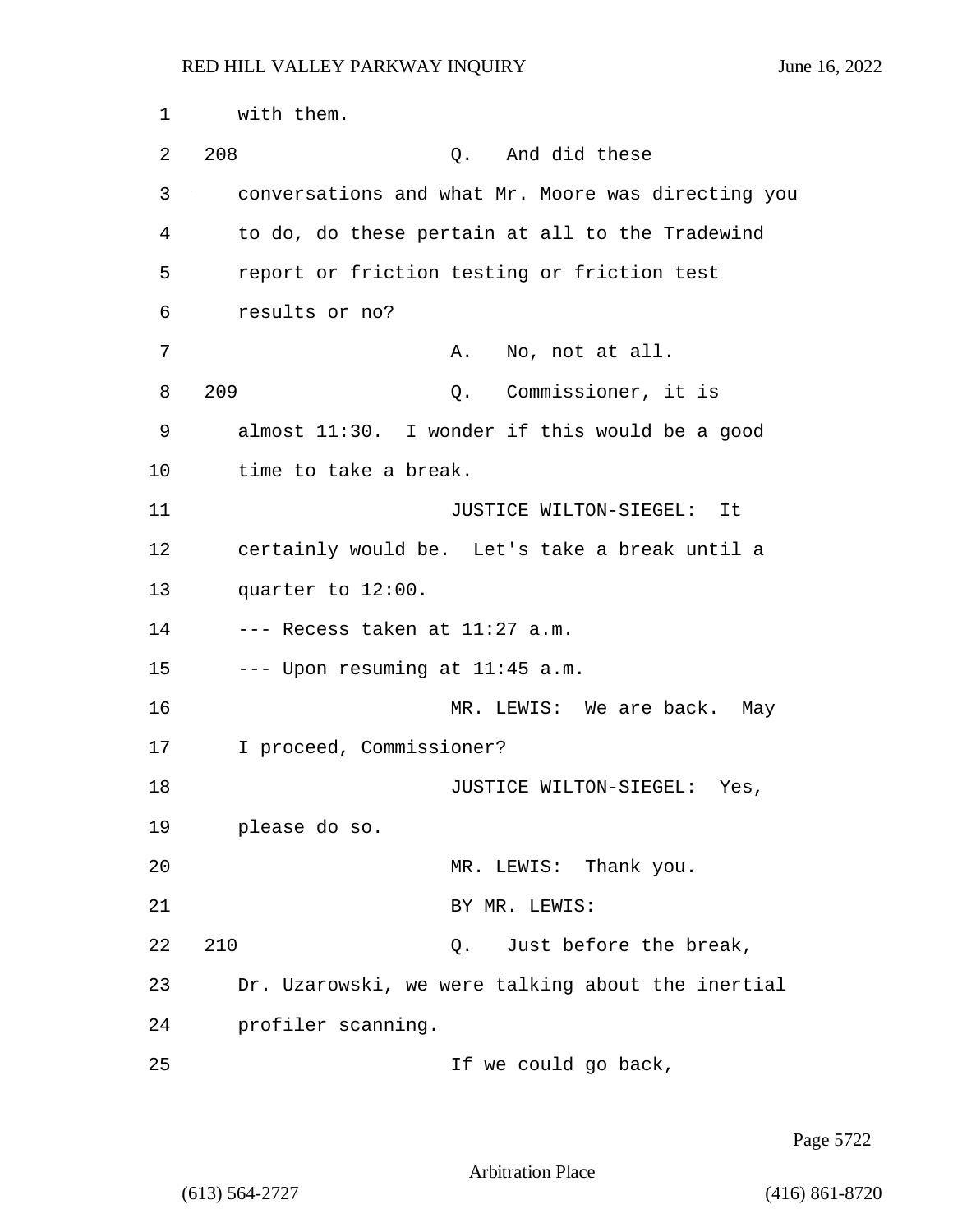1 Registrar, to overview document 7, images 82 and 2 83. 3 And you directed on 4 December 23, as we saw, some of the folks at 5 Golder to proceed with the profile scans. And am 6 I correct that was something that was done back in 7 the 2013 investigations as part of the Golder 8 report investigations. Is that right? 9 A. Correct, yes. 10 211 Q. So, same test, inertial 11 profiler testing. Right? 12 A. Yes, it's the same test. 13 212 Q. Okay. And so, why is it 14 being done again now? What's the difference? 15 A. Let's say the same 16 equipment was used, but the test was slightly 17 different because in 2013 we determined IRI, 18 international roughness index, which would 19 generally evaluate the pavement surface, the 20 roughness of the pavement surface. So, it's for 21 100-metre sections, determine IRI. 22 Here, you will see later on we 23 initially determined IRI, too, but then Mr. Moore 24 wanted the exact location of the dips. IRI will 25 not tell you this. IRI is for 100 metres, but he

Page 5723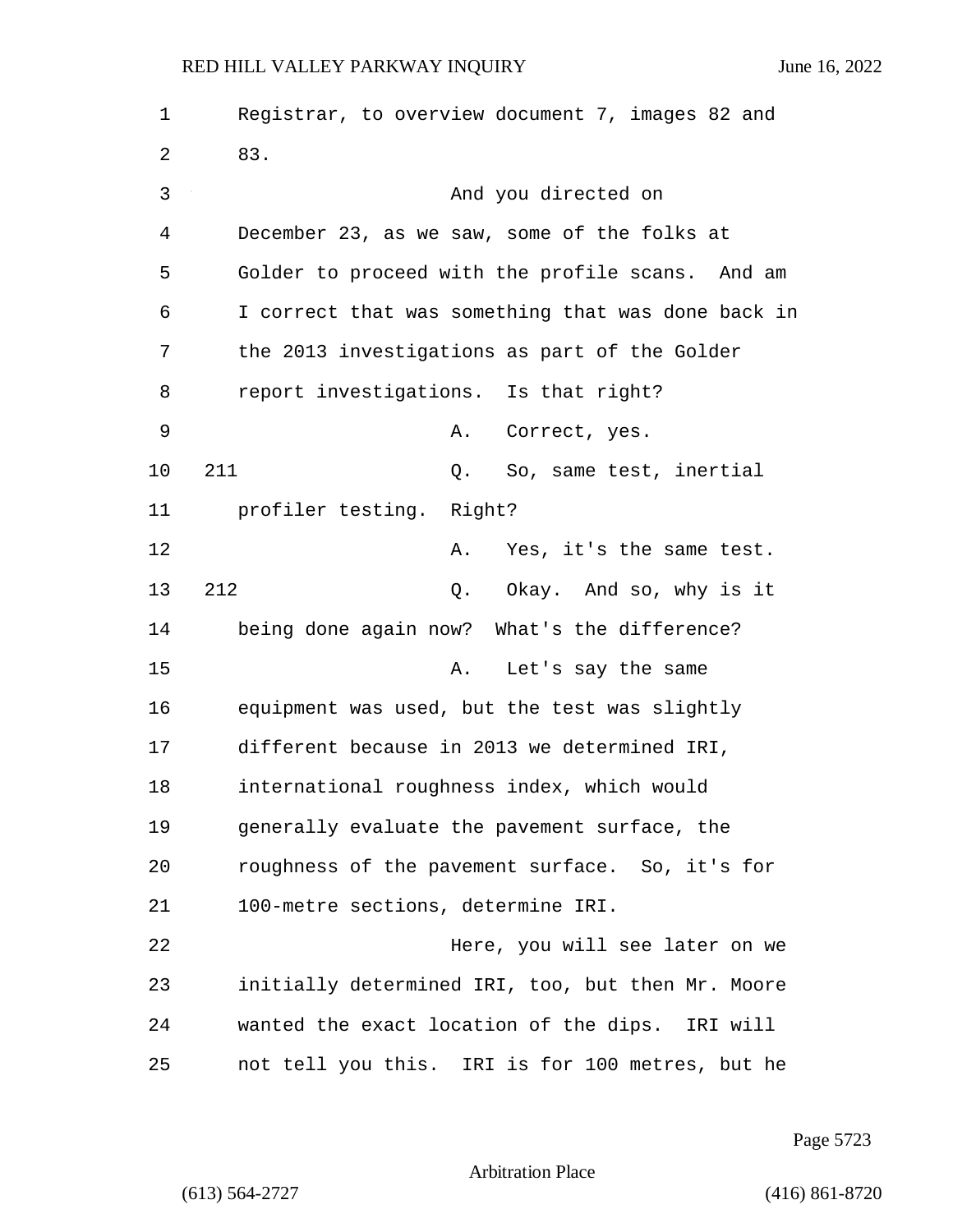| $\mathbf 1$ | wanted the exact location of the dips.             |
|-------------|----------------------------------------------------|
| 2           | 213<br>Okay. That's the precise<br>Q.              |
| 3           | location and that isn't something that you had     |
| 4           | done back in 2013. Is that right?                  |
| 5           | Yeah, exactly.<br>Α.                               |
| 6           | 214<br>Okay. And if we could go<br>Q.              |
| 7           | now to image 84 and 85, the next two pages. In     |
| 8           | paragraph 264, we see that on February 2, 2016,    |
| 9           | you e-mailed Mr. Moore the results of the inertial |
| 10          | profile survey and there was -- you just referred  |
| 11          | to the 100-metre long sections for the IRI, the    |
| 12          | international roughness index, and described the   |
| 13          | results. And what was your view of the results?    |
| 14          | Well, overall the profile<br>Α.                    |
| 15          | was good. You know, it's slightly deteriorated     |
| 16          | compared to 2013, but not too much. So, overall,   |
| 17          | still, you know, the profile was good, the IRI was |
| 18          | low.                                               |
| 19          | 215<br>Q. And did you have a                       |
| 20          | discussion with Mr. Moore about this?              |
| 21          | No. I sent him an<br>Α.                            |
| 22          | e-mail. I sent him an e-mail --                    |
| 23          | 216<br>Q. Yes. This is the e-mail                  |
| 24          | on the 2nd. Maybe if we could pull that down.      |
| 25          | There is a response from Mr. Moore on February 3   |

Page 5724

Arbitration Place

(613) 564-2727 (416) 861-8720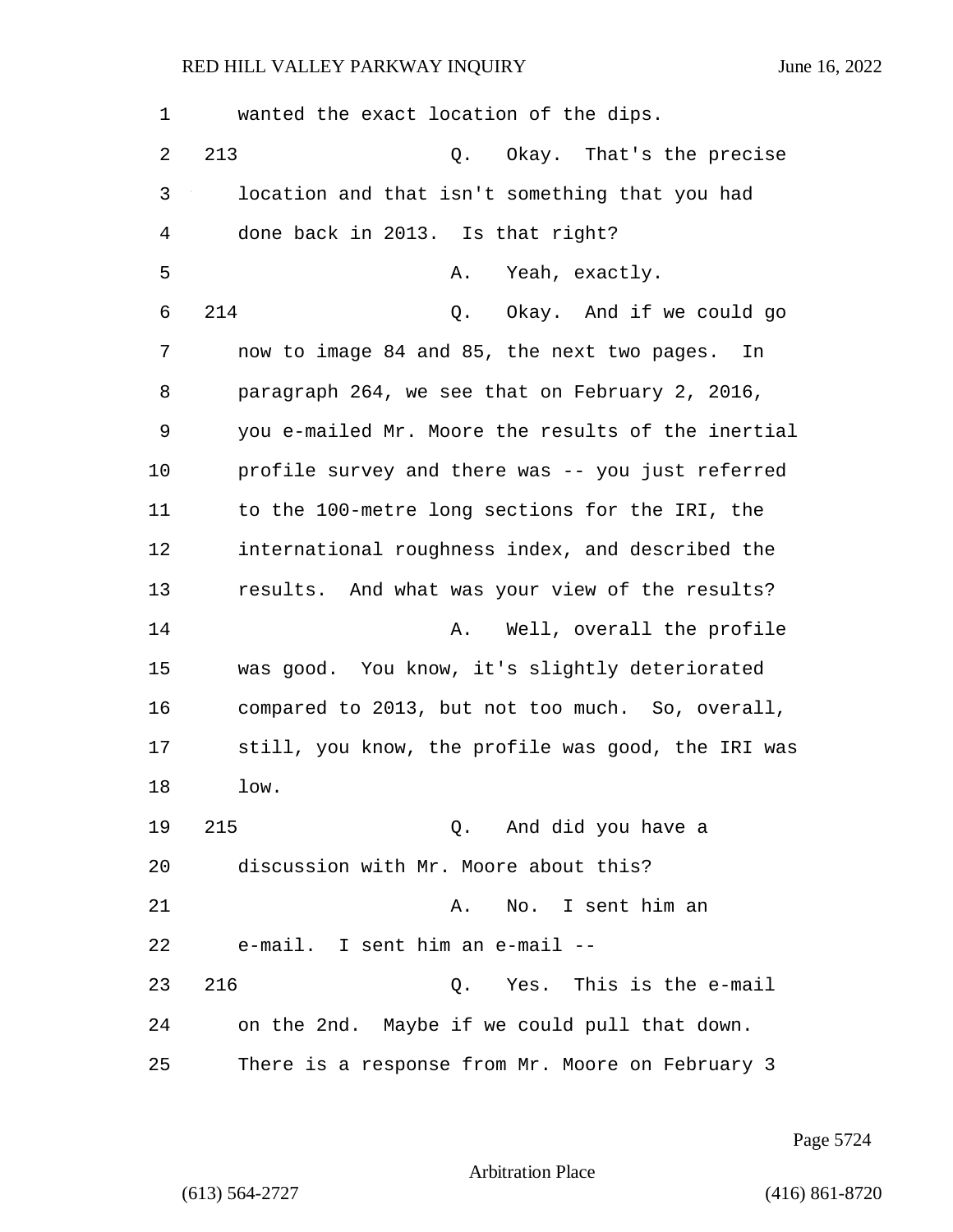| 1  |                                     |    | to your e-mail that we just had up. So, on the     |
|----|-------------------------------------|----|----------------------------------------------------|
| 2  | third, he said:                     |    |                                                    |
| 3  |                                     |    | "This really does nothing                          |
| 4  |                                     |    | for me. We do IRI for                              |
| 5  |                                     |    | our entire roads and our                           |
| 6  |                                     |    | asset management group                             |
| 7  |                                     |    | has an entire pavement                             |
| 8  |                                     |    | management program and                             |
| 9  |                                     |    | process for dealing with                           |
| 10 |                                     |    | this type of input. I am                           |
| 11 |                                     |    | only interested in                                 |
| 12 |                                     |    | dealing with settlements                           |
| 13 |                                     |    | along the Red Hill.                                |
| 14 |                                     |    | Where are they? Are they                           |
| 15 |                                     |    | related to any buried                              |
| 16 |                                     |    | infrastructure, trench,                            |
| 17 |                                     |    | excavation, duct? That's                           |
| 18 |                                     |    | what I want to fix."                               |
| 19 |                                     |    | Is that the response that you                      |
| 20 | were talking about?                 |    |                                                    |
| 21 |                                     |    | A. Yes, it is.                                     |
| 22 | 217                                 | Q. | So, he's not very happy                            |
| 23 |                                     |    | with it and is that what you were describing, that |
| 24 | he wanted the more precise results? |    |                                                    |
| 25 |                                     | Α. | Yes, he wanted. So, you                            |

Page 5725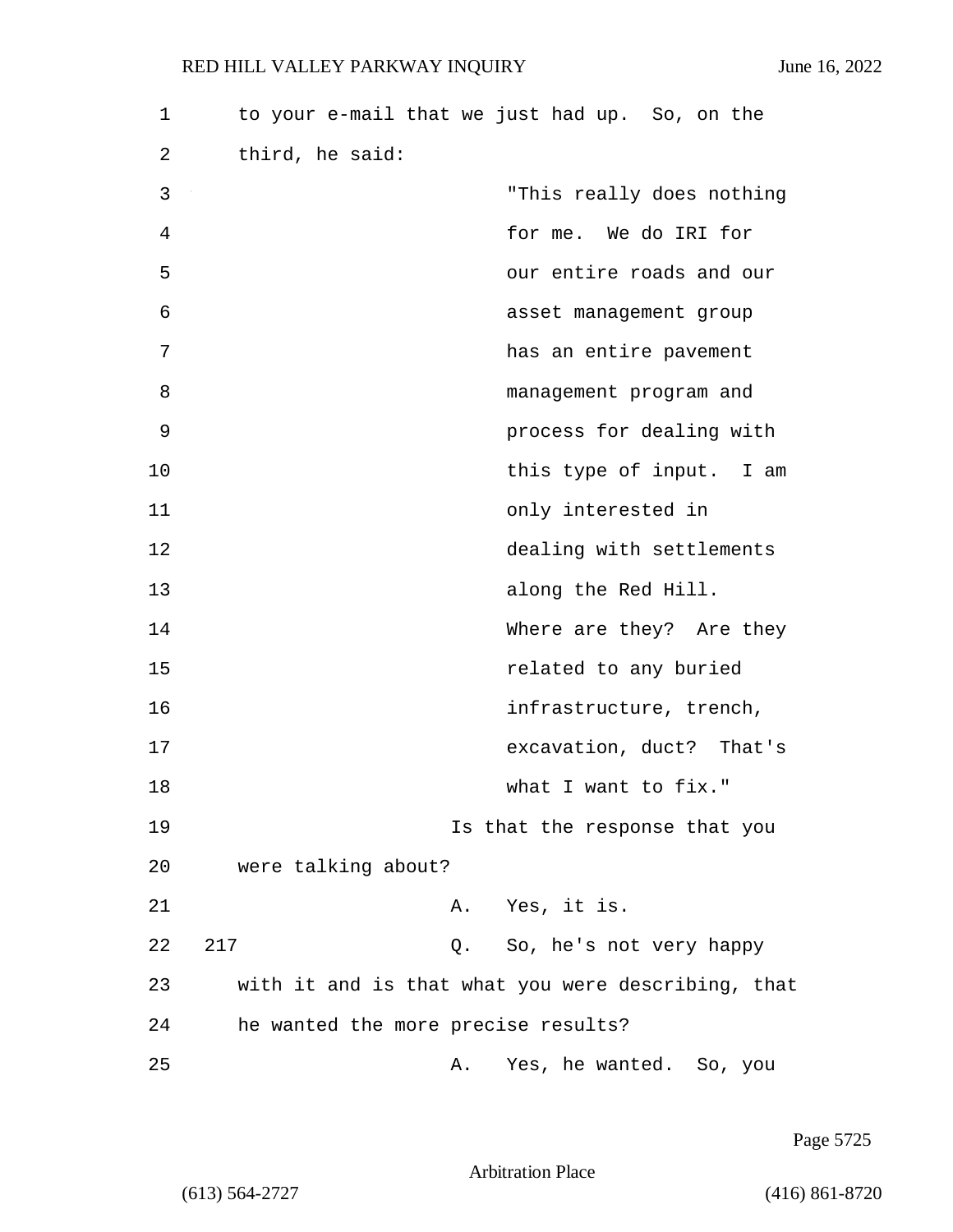| $\mathbf{1}$ | know, what he send him was the initial stuff       |
|--------------|----------------------------------------------------|
| 2            | because, you know, you determine IRI with a click. |
| 3            | It's in a program. But to go into precise          |
| 4            | location of the dips and bumps, you have to do     |
| 5            | more detailed analysis. You have to coordinate     |
| 6            | GPS, et cetera, to determine the location. Yeah,   |
| 7            | but that was obviously that was his response and   |
| 8            | we acted based upon this.                          |
| 9            | 218<br>Q. Okay. And it's quite a                   |
| 10           | blunt response, if I can characterize it that way. |
| 11           | But in terms of the timing of this, is this in     |
| 12           | line with what you described earlier about         |
| 13           | Mr. Moore's typical approach if he had feedback on |
| 14           | work that you had done?                            |
| 15           | Yes. He was -- he<br>Α.                            |
| 16           | typically -- he was very direct responding and     |
| 17           | very promptly.                                     |
| 18           | 219<br>Okay. And then if we<br>Q.                  |
| 19           | could go to 85 and 86. We already have 85 up.      |
| 20           | Pull up 86 as well.                                |
| 21           | And these just describe from                       |
| 22           | paragraphs 266 to 272 -- we don't need to go       |
| 23           | through each of them, but it just describes that   |
| 24           | in February and March 2016, further work was done  |
| 25           | on the profiles on this project that you were      |

Page 5726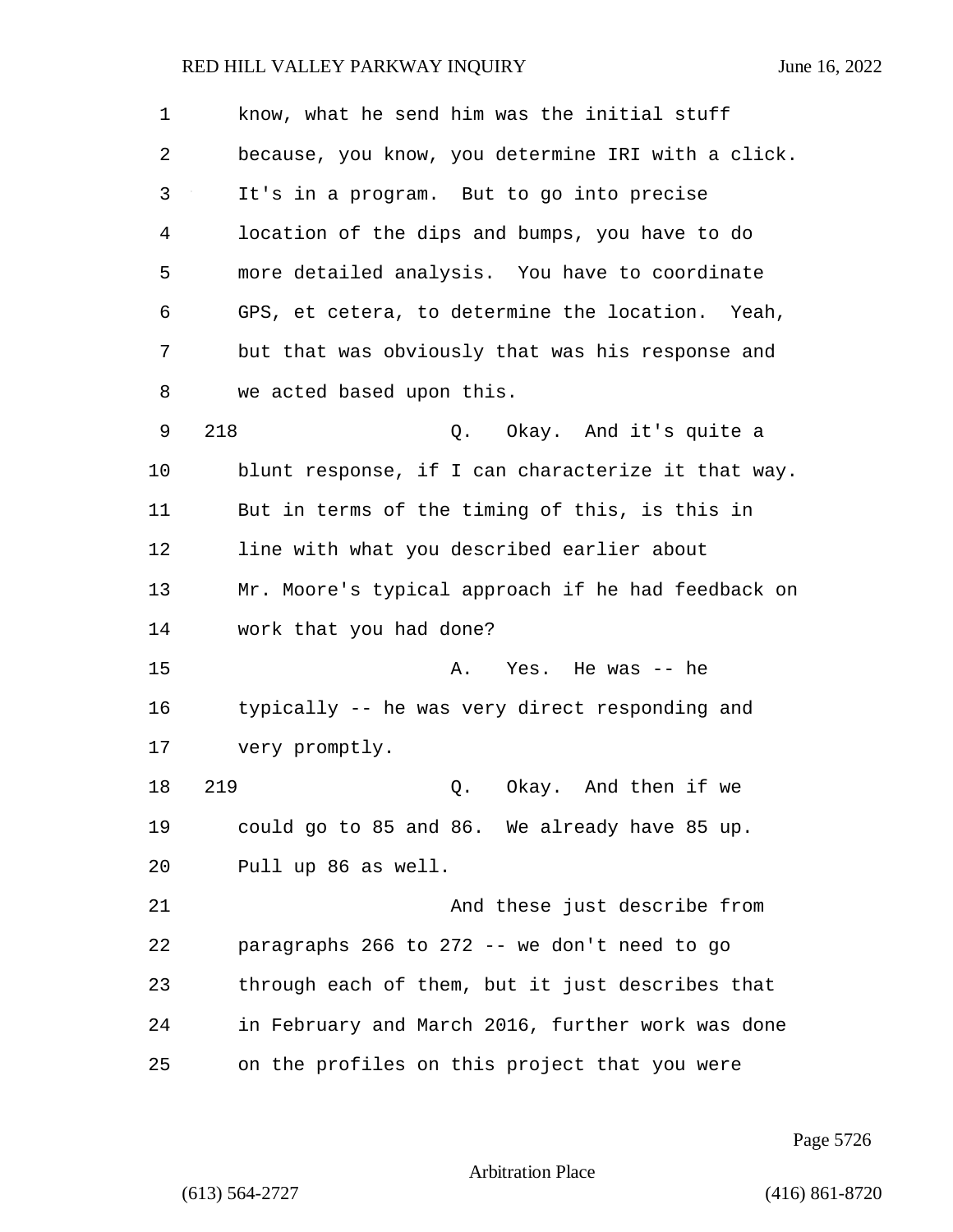1 working on. Is that right? Just in terms of the 2 timing, does that accord with your recollection? 3 A. Yes, it is. And I recall 4 I did it myself, so it was very cumbersome and 5 time-consuming. 6 220 Q. Okay. And then at 274 in 7 the right-hand image, on March 17, 2016 you 8 e-mailed Mr. Moore the proposal for the profile 9 testing, but it had already been done at that 10 point. Is that right? 11 A. Yes, that's right. 12 221 Q. Okay. Just sort of fell 13 behind and then the proposal came after the work? 14 **A.** It was so urgent for him. 15 So, you know, I knew that a proposal and PO from 16 the client, but sometimes if the work was very 17 urgent, then Golder allowed us to do the work 18 based on e-mail or verbal approval. Sometimes if 19 it was very urgent, then Golder allowed me to do 20 it. 21 222 Q. Okay. One moment, 22 please. And during that period that you're 23 working on the inertial profile analysis, you sent 24 Leonard Taylor at Tradewind an e-mail that I 25 alluded to earlier.

Page 5727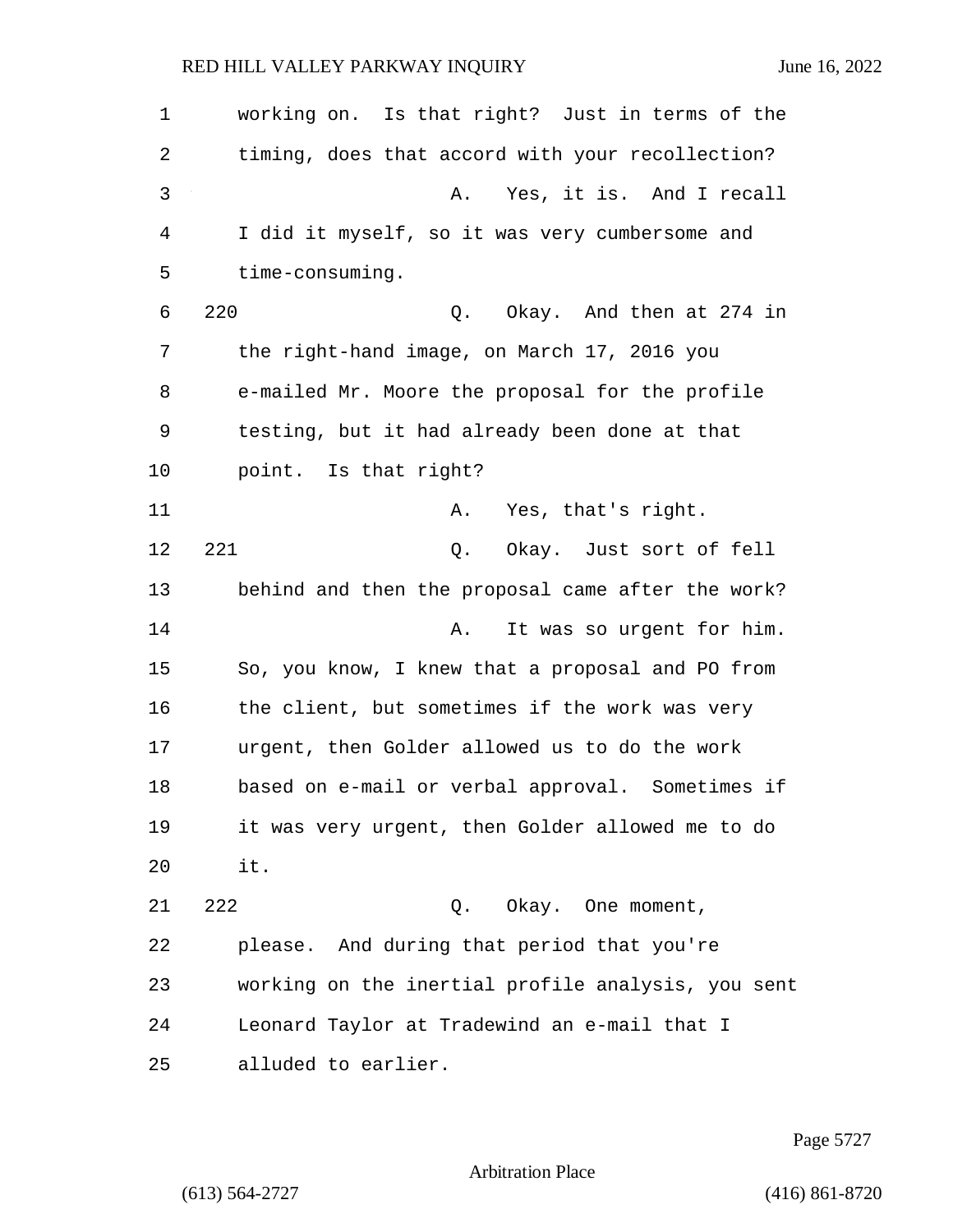| $\mathbf 1$ | If we could go to overview                         |
|-------------|----------------------------------------------------|
| 2           | document 7, image 113, and this is a followup on   |
| 3           | February 19, 2016 to Mr. Taylor under the subject  |
| 4           | line "Re: Contact Information." You just ask:      |
| 5           | "I would very much                                 |
| 6           | appreciate if you could                            |
| 7           | send me some information                           |
| 8           | about the correlation                              |
| 9           | between the locked-wheel                           |
| 10          | tester numbers and the                             |
| 11          | grip tester. My contact                            |
| 12          | information is given                               |
| 13          | below."                                            |
| 14          | You didn't forward or attach                       |
| 15          | your prior e-mail, but am I correct this is a      |
| 16          | followup on your e-mail back on December 17, 2015? |
| 17          | I think yes, it is.<br>Α.                          |
| 18          | And then if we could keep<br>223<br>Q.             |
| 19          | that up but also pull up 114. And in               |
| 20          | paragraph 362, he responds. If you could pull      |
| 21          | that up, the actual e-mail, on both pages.         |
| 22          | Right. And so, this is                             |
| 23          | February 20, 2016. He responds with some           |
| 24          | information about this and he says "per our        |
| 25          | discussion" in that third paragraph. Do you        |

Page 5728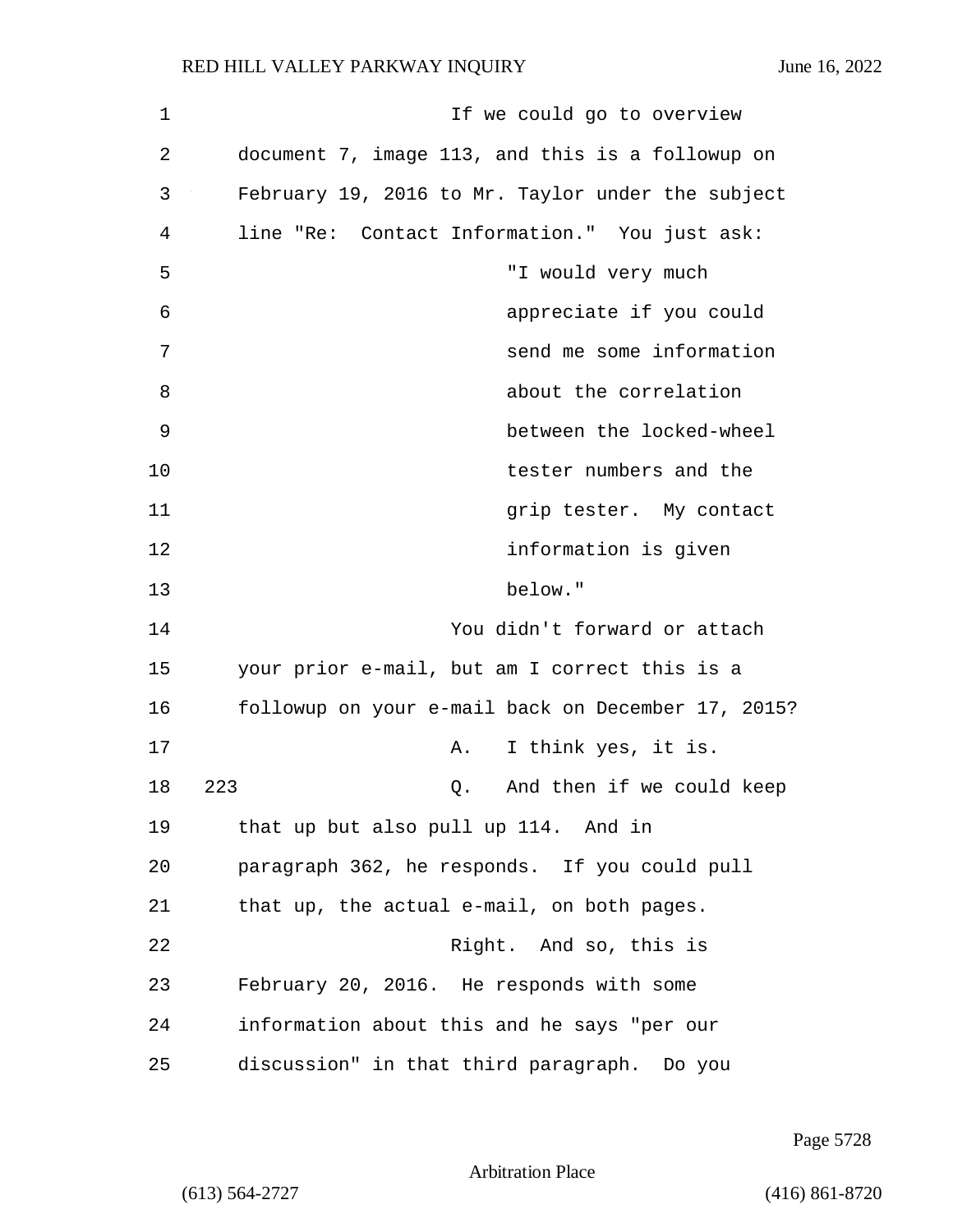1 recall having a discussion with him after your 2 e-mail? 3 A. I think it's in my notes, 4 Leonard Taylor, so, you know, we must have 5 discussed this thing definitely if he says and I 6 think it's in one of my notes I believe. 7 224 Q. Do you have a 8 recollection of it or just -- 9 A. No. You know, probably I 10 don't have detailed recollection. I would have to 11 rely on the notes. 12 225 Q. One second. I'm not sure 13 that we do. We'll see if we can pull it up and, 14 if we can, we will. 15 And he expresses what we would 16 characterize as the advantages of the grip tester 17 over the locked-wheel tester and gives three 18 reasons, and he attaches a paper relating to the 19 correlation of friction values. 20 And if we could pull that up. 21 It's at GOL2687. 22 This is titled "A White Paper 23 on Correlation of the Grip Tester Trailer to the 24 ASTM E274 Skid Trailer" by a Professor James C. 25 Wambold and others dated Apri 18, 2006.

Page 5729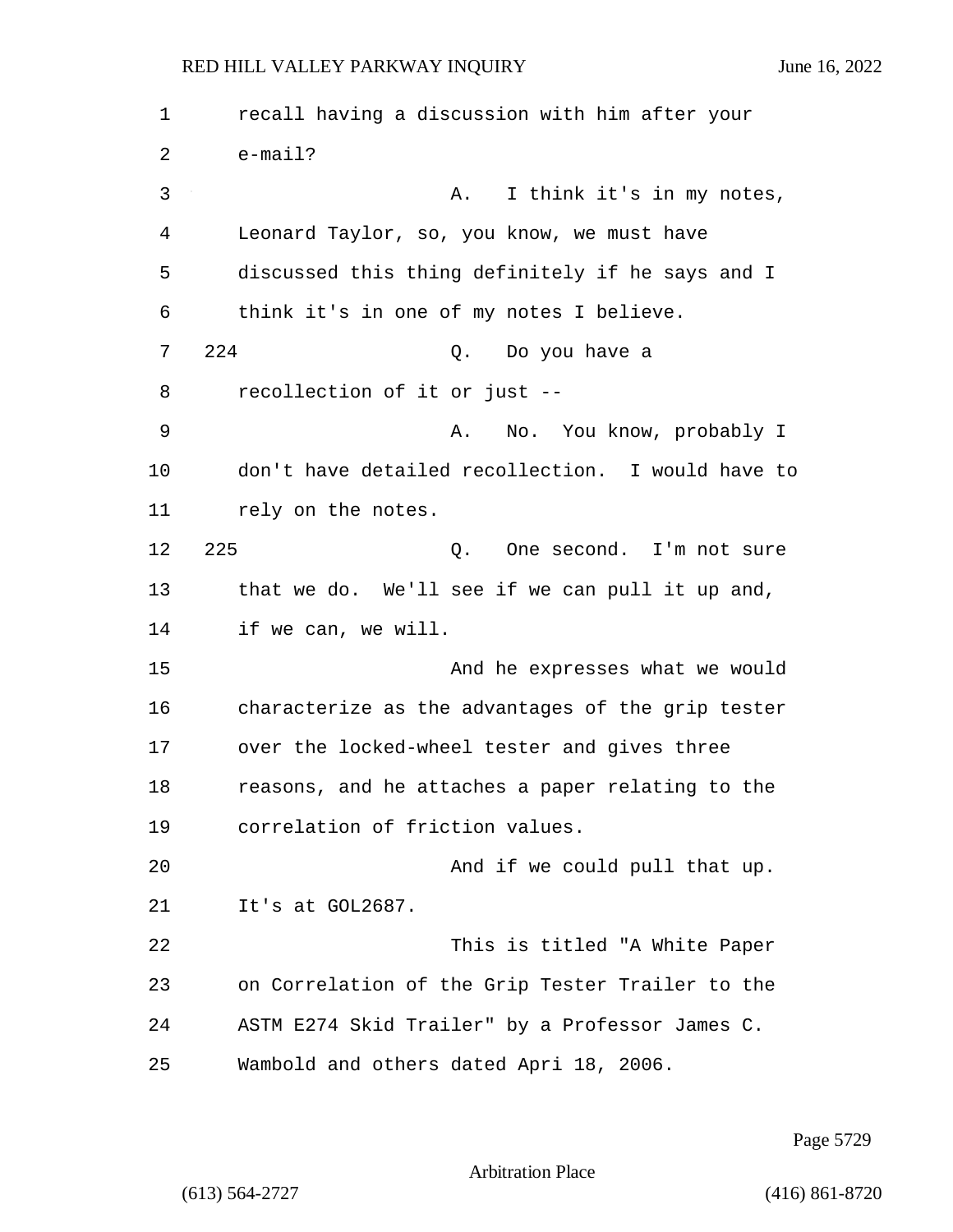1 Was this a paper you were 2 familiar with or unfamiliar with prior to him 3 sending it to you? 4 A. I was familiar with it. 5 226 Q. You were familiar with  $6$  it? 7 A. Yes, I was. 8 227 Q. Okay. And Mr. Taylor 9 referred in his e-mail that: 10 The settlement of the settlement of the settlement of the settlement of the settlement of the settlement of the settlement of the settlement of the settlement of the settlement of the settlement of the settlement of the 11 was achieved under 12 controlled comparative 13 testing." 14 **Referring to this paper.** What 15 was your view of that and of this paper? 16 **A.** It was an academic paper 17 and, you know, good from a academic point of view, 18 but I didn't find any clear correlation. So, for 19 me, like, I appreciate what he said and then, you 20 know, I know some of those people and, you know, 21 the work they did, but I didn't find this paper 22 useful for what I was asking for. 23 228 Q. Okay. And useful in what 24 respect? In actually trying to say, okay, if you

Page 5730

Arbitration Place

25 have a grip number of -- and I'll just toss out

(613) 564-2727 (416) 861-8720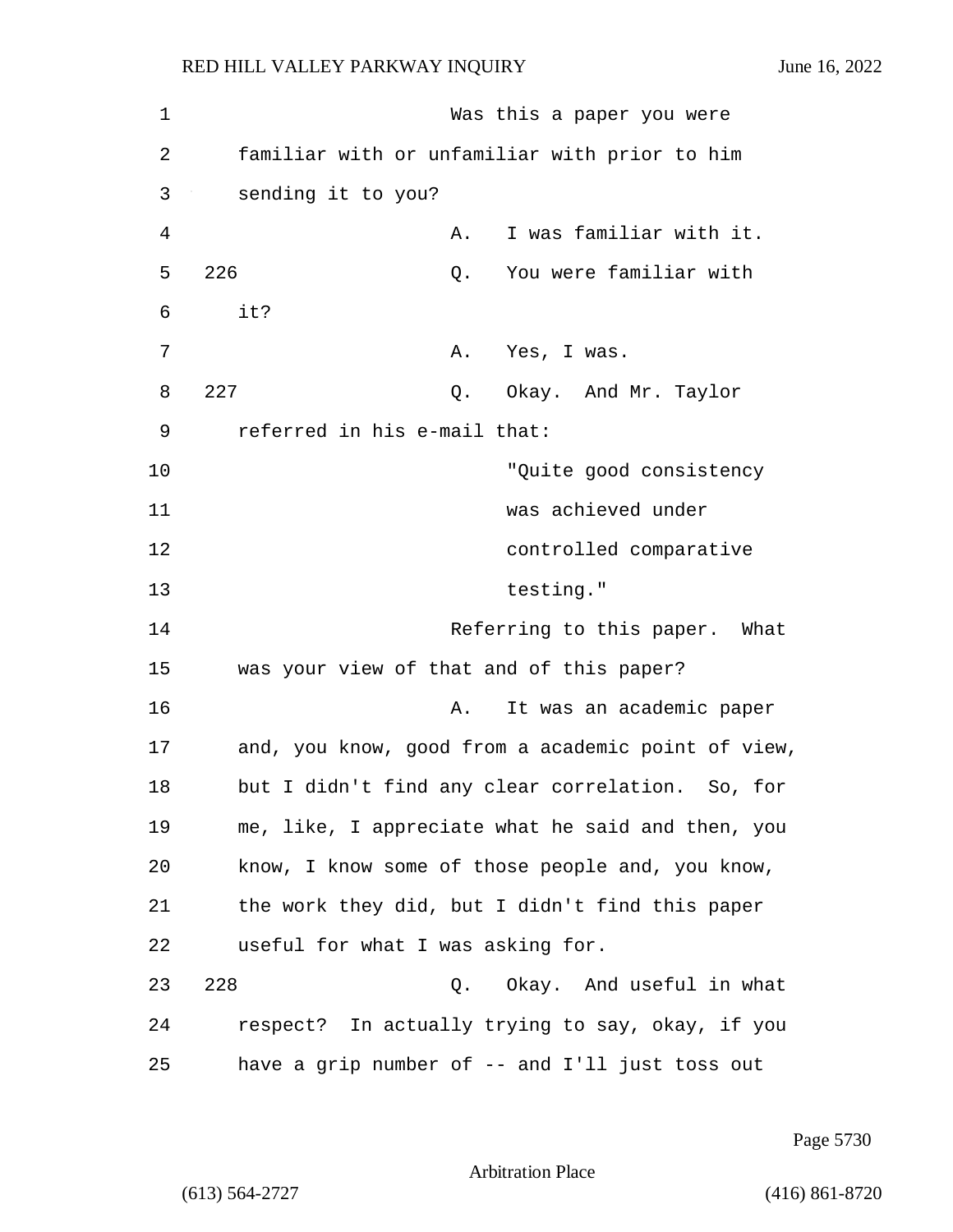1 numbers, I'm not assigning -- 40, that that equals 2 a friction number from the locked-wheel tester of 3 whatever number, 35, that sort of thing. It 4 wasn't helpful -- 5 A. Yes. 6 229 Q. -- for that sort of 7 specific analysis. Is that right? 8 A. Yes, for this sort of 9 correlation because they analyzed different slip 10 speed and different speed, different water level. 11 So, as you say, I didn't find, you know, any 12 similar correlation to what you've just mentioned. 13 230 Q. Okay. But directionally, 14 though, would you agree that it supports the 15 general point that the grip tester is going to 16 return a higher grip number than the locked-wheel 17 tester will return directionally? 18 A. Overall, yes. It was 19 like, you know, the grip tester should show 20 somewhat higher number than the locked-wheel 21 tester. 22 231 Q. Right. And, if we can go 23 to image 12, I'll just give an example of that so 24 that we have a visual. Maybe it's the next image. 25 Maybe it's page 12. There we go.

Page 5731

Arbitration Place

(613) 564-2727 (416) 861-8720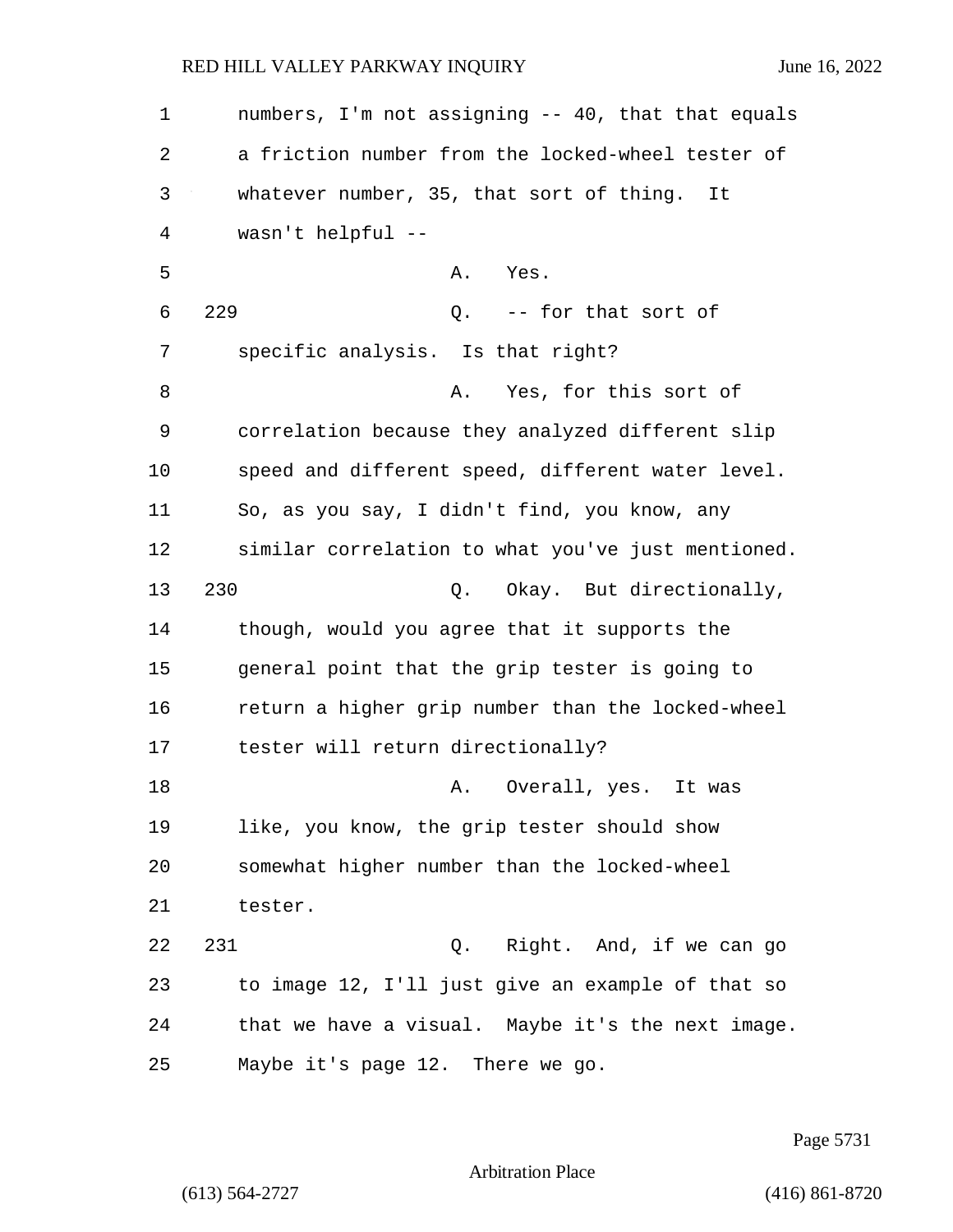| $\mathbf 1$    | So, there's a few graphs of                        |
|----------------|----------------------------------------------------|
| 2              | this. This is just one page. It's showing the      |
| 3              | grip tester on the X axis and the locked-wheel     |
| $\overline{4}$ | tester on the Y axis and plotting the results.     |
| 5              | And, generally speaking, it's showing the higher   |
| 6              | grip tester numbers than locked-wheel. Right?      |
| 7              | Yes, yes. Yeah, it is.<br>Α.                       |
| 8              | 232<br>Okay. Thank you. You<br>Q.                  |
| 9              | can take that down, Registrar. If we go back to    |
| 10             | overview document 7, image 114, and paragraphs 363 |
| 11             | and 364, if you could call those up.               |
| 12             | February 22, you responded to                      |
| 13             | him asking him for the paper and the response and  |
| 14             | asked if there are any values for the grip tester  |
| 15             | used for highway evaluation in Canada or the U.S.  |
| 16             | And he responds same day, February 22:             |
| 17             | "I'm not aware of any                              |
| 18             | official recognized                                |
| 19             | highway GT reference                               |
| 20             | levels in Canada or the                            |
| 21             | U.S. The best approach                             |
| 22             | is probably to use                                 |
| 23             | cross-correlation with                             |
| 24             | values from other                                  |
| 25             | established devices, such                          |

Page 5732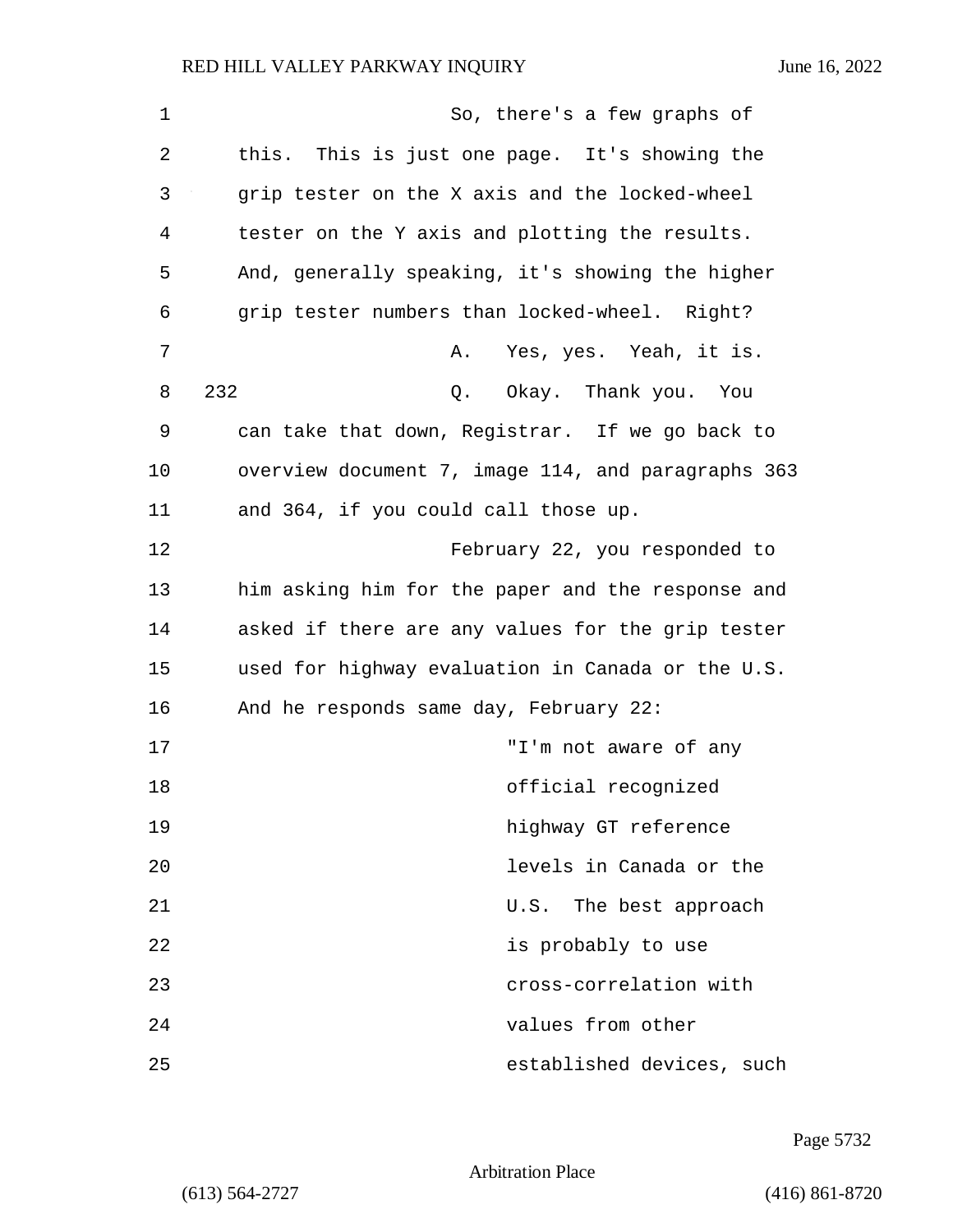| 1  | as the ASTM 274                                    |
|----|----------------------------------------------------|
| 2  | standard."                                         |
| 3  | And do you recall if you had                       |
| 4  | any further discussions or communications with     |
| 5  | Mr. Taylor on this issue?                          |
| 6  | I know I had, you know, a<br>Α.                    |
| 7  | few -- you know, in my notes there are some, but I |
| 8  | don't -- I would have to check my notes if -- I    |
| 9  | know I had some discussions with him about this,   |
| 10 | but, you know, the exact date, I would have to     |
| 11 | check in my notebook.                              |
| 12 | 233<br>Q. Okay. So, just going                     |
| 13 | back to your prior one, I can tell you we do have  |
| 14 | some notes, which we'll get to, from May 2016      |
| 15 | referencing Mr. Taylor, but we don't have anything |
| 16 | back in February, you know, after your call and    |
| 17 | your e-mails with him in February here. I can      |
| 18 | just advise you of that. We don't have anything    |
| 19 | until May in your notebook.                        |
| 20 | Would that suggest to you that                     |
| 21 | you didn't speak with him around this time period, |
| 22 | in February?                                       |
| 23 | Well, I would have to --<br>Α.                     |
| 24 | you know, if I don't have in my notes, then        |
| 25 | probably wouldn't. Probably the conversation, you  |

Page 5733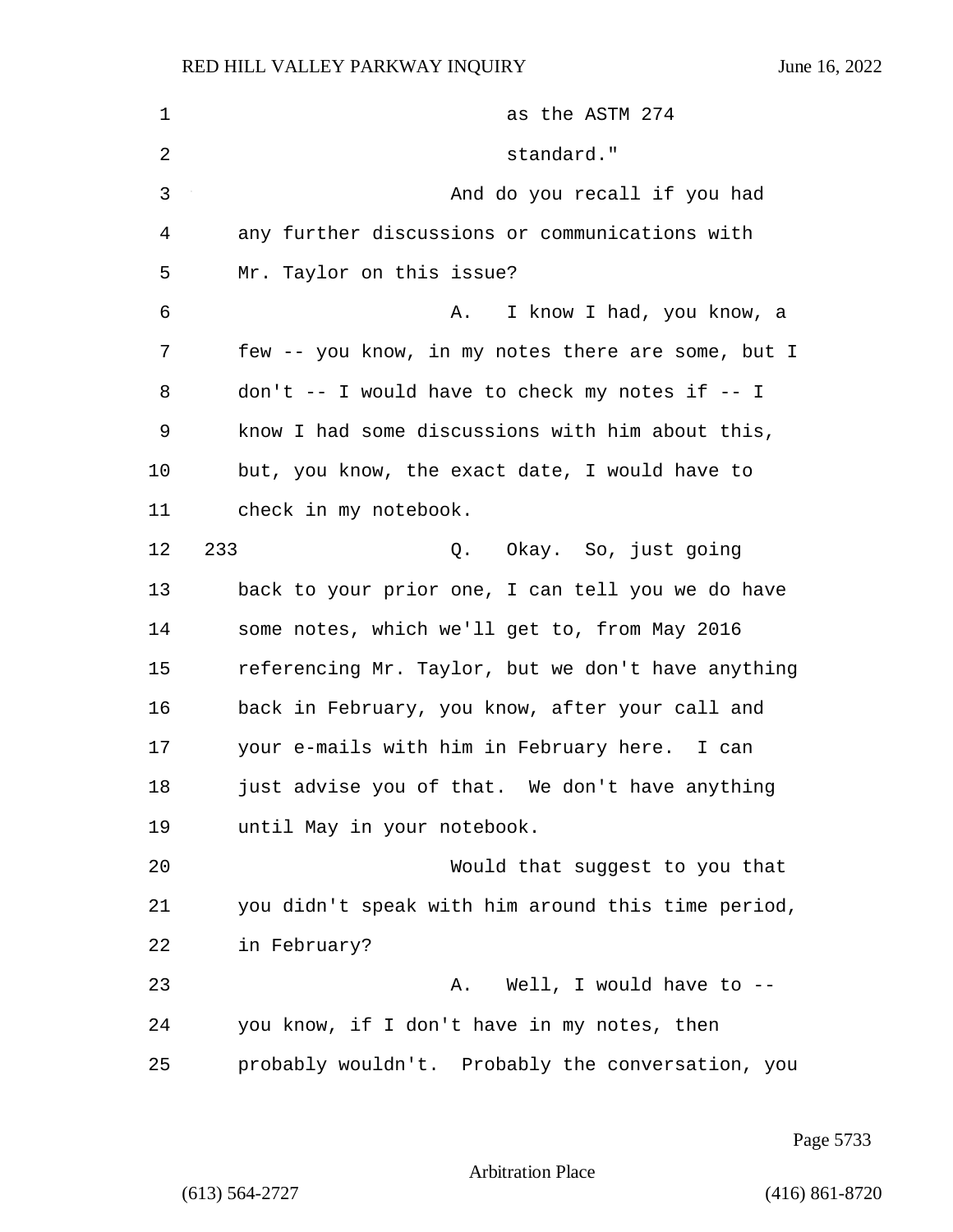| $\mathbf 1$ | know, like, ended somewhere in May. Because if I   |
|-------------|----------------------------------------------------|
| 2           | talked to him, that would be in my notes, so no, I |
| 3           | don't recall anything between.                     |
| 4           | 234<br>Q. Right. And then if you                   |
| 5           | could take that down, Registrar. And then 365 on   |
| 6           | the same page, you'll see that, again, on          |
| 7           | February 22, you have a notebook reference to Gary |
| 8           | Moore, RR-LU-VH. What's that refer to?             |
| 9           | So, I was probably<br>Α.                           |
| 10          | preparing myself for, you know, a meeting with     |
| 11          | Mr. Moore. And RR is Rabiah Rizvi, LU is myself    |
| 12          | and VH is Vimy Henderson, so maybe just to discuss |
| 13          | this thing. But I think it was in, you know,       |
| 14          | preparation for that meeting with Gary Moore that  |
| 15          | I see I had on March 4, so it would be --          |
| 16          | 235<br>Q. Okay. Was that a meeting                 |
| 17          | with Mr. Moore on the fourth or a telephone call?  |
| 18          | Do you recall?                                     |
| 19          | No, it was a face-to-face<br>Α.                    |
| 20          | meeting.                                           |
| 21          | 236<br>A face to face, okay.<br>Q.                 |
| 22          | Take that down, Registrar, and if we could pull up |
| 23          | the next page as well, 115, and if we could call   |
| 24          | up paragraph 366, which continues on to the next   |
| 25          | page.                                              |

Page 5734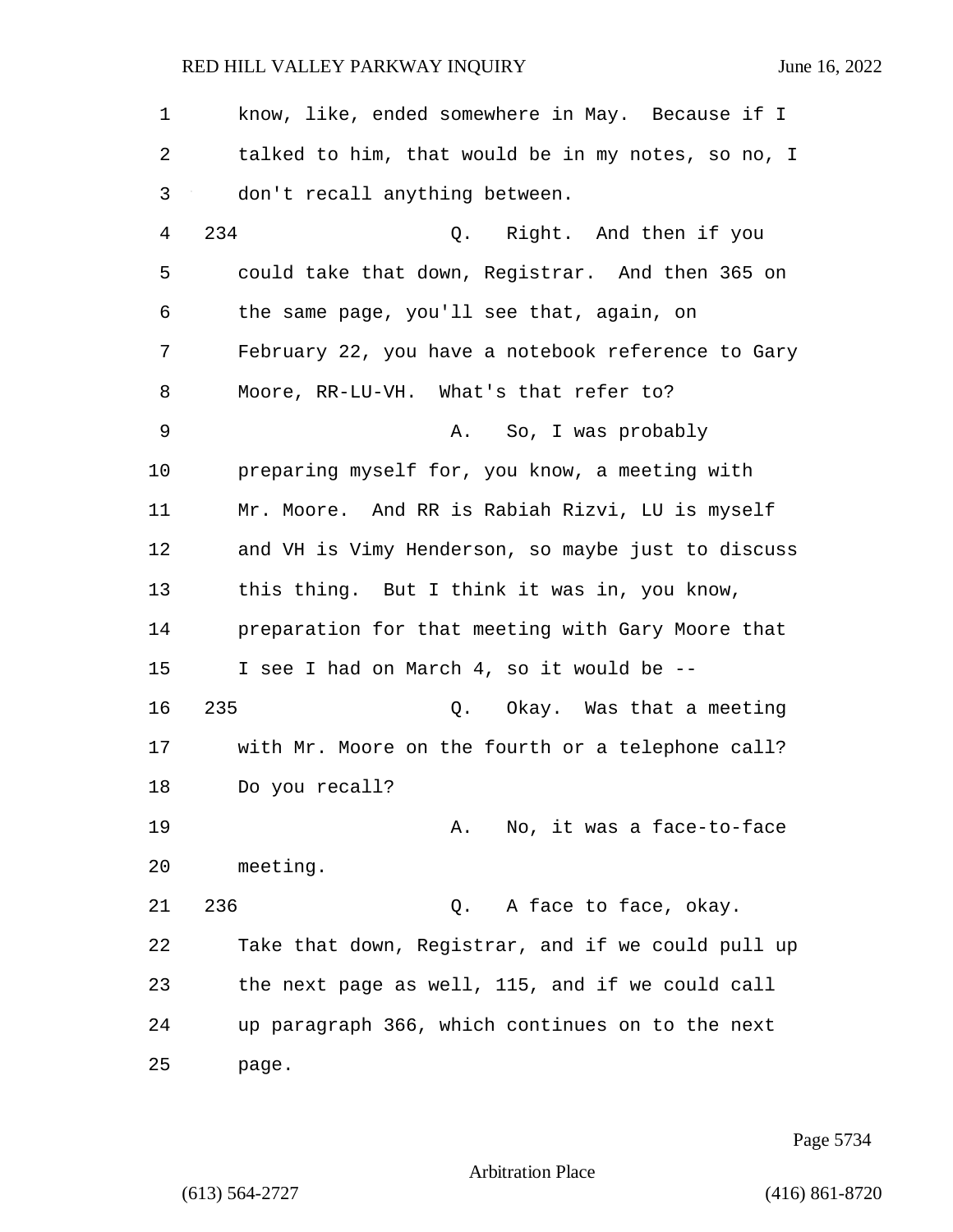| 1  | So, does this note refer to                        |
|----|----------------------------------------------------|
| 2  | the meeting with Mr. Moore that you just described |
| 3  | on March 4?                                        |
| 4  | Yeah, that was a meeting<br>Α.                     |
| 5  | with Mr. Moore.                                    |
| 6  | 237<br>All right. Then, these<br>Q.                |
| 7  | notes, are these taken before or during your       |
| 8  | meeting?                                           |
| 9  | I believe they were<br>Α.                          |
| 10 | after, after the meeting.                          |
| 11 | 238<br>Okay.<br>Q.                                 |
| 12 | Spec, profile, results.<br>Α.                      |
| 13 | I would have to look at my hand notes, how tidy    |
| 14 | they are, but it looks to me it was rough -- and   |
| 15 | from that last item, steve@skidabrader, so that    |
| 16 | was definitely after or maybe it was -- I would    |
| 17 | have to look at my notes, how tidy they are.<br>Ιf |
| 18 | they are tidy, that would be my preparation.<br>Ιf |
| 19 | they are just, you know --                         |
| 20 | 239<br>Understood. I think we<br>Q.                |
| 21 | can get you the number for that and pull it up.    |
| 22 | One moment. You can take that down, Registrar,     |
| 23 | and go to GOL7409, image 25. There we go.          |
| 24 | That's your handwritten note,                      |
| 25 | does your messiness or lack thereof tell you that  |

Page 5735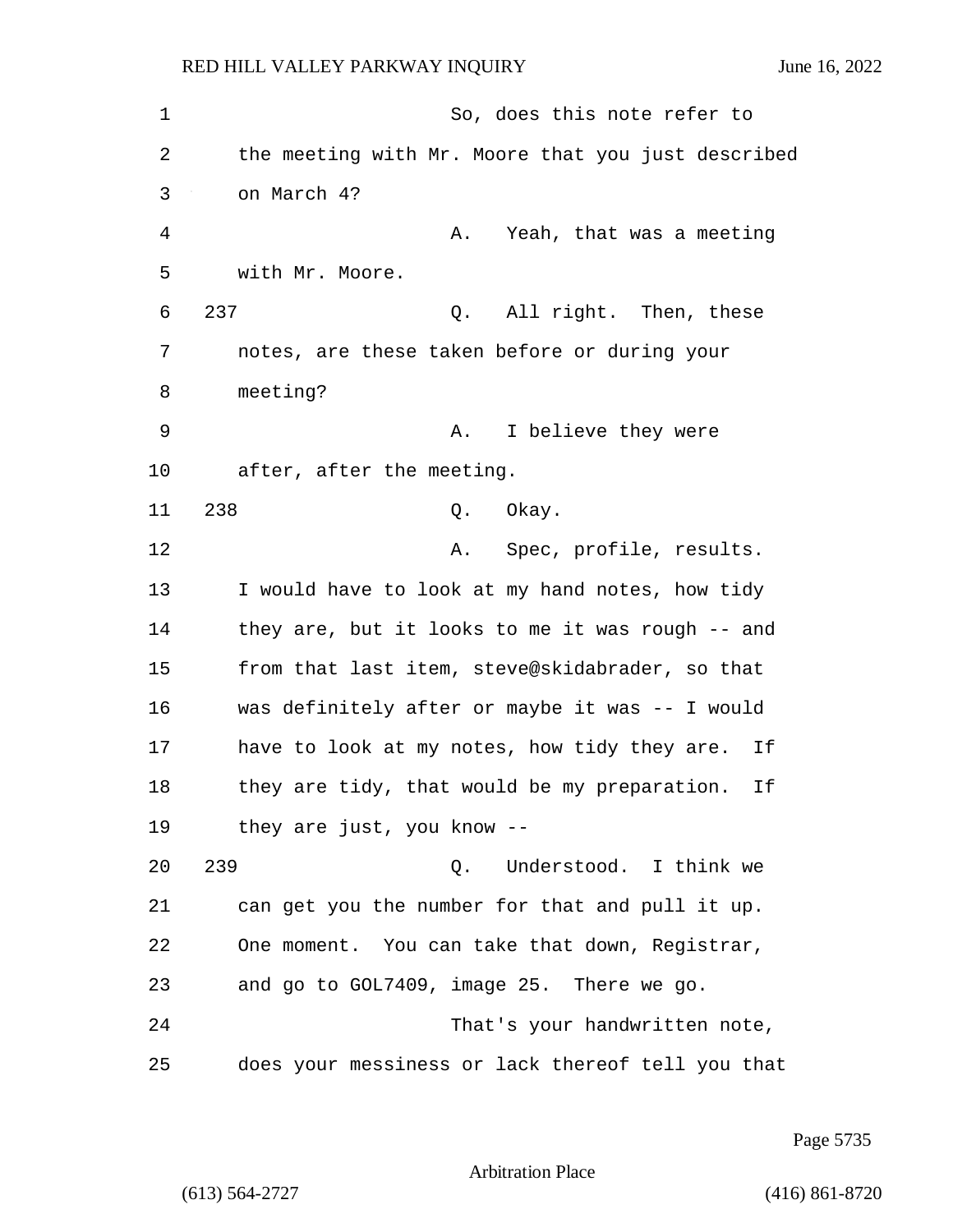1 you took it at, before or after? 2 A. I think it was 3 preparation what to discuss during the meeting, 4 but the last item was added after. I can only, 5 you know -- I see that these are the item I wanted 6 to discuss, so I would say that was probably 7 before. 8 240 Q. Okay. So, what did you 9 talk to Mr. Moore about at this meeting? I guess 10 first, did you talk to him about the issue that he 11 wanted you to look into and that you did look into 12 with Mr. Taylor of Tradewind? 13 A. I think so. So, you 14 know, when I look at those items, so specification 15 is a total different subject, but profile results, 16 blasting and micro, that was related. The results 17 were likely those results that we discussed with 18 Mr. Taylor. So, that was -- I would cover it 19 under results. 20 241 Q. Okay. And do you recall 21 what you told him? 22 A. Sorry, what was your 23 question? 24 242 Q. Do you recall what you 25 told him about on that --

Page 5736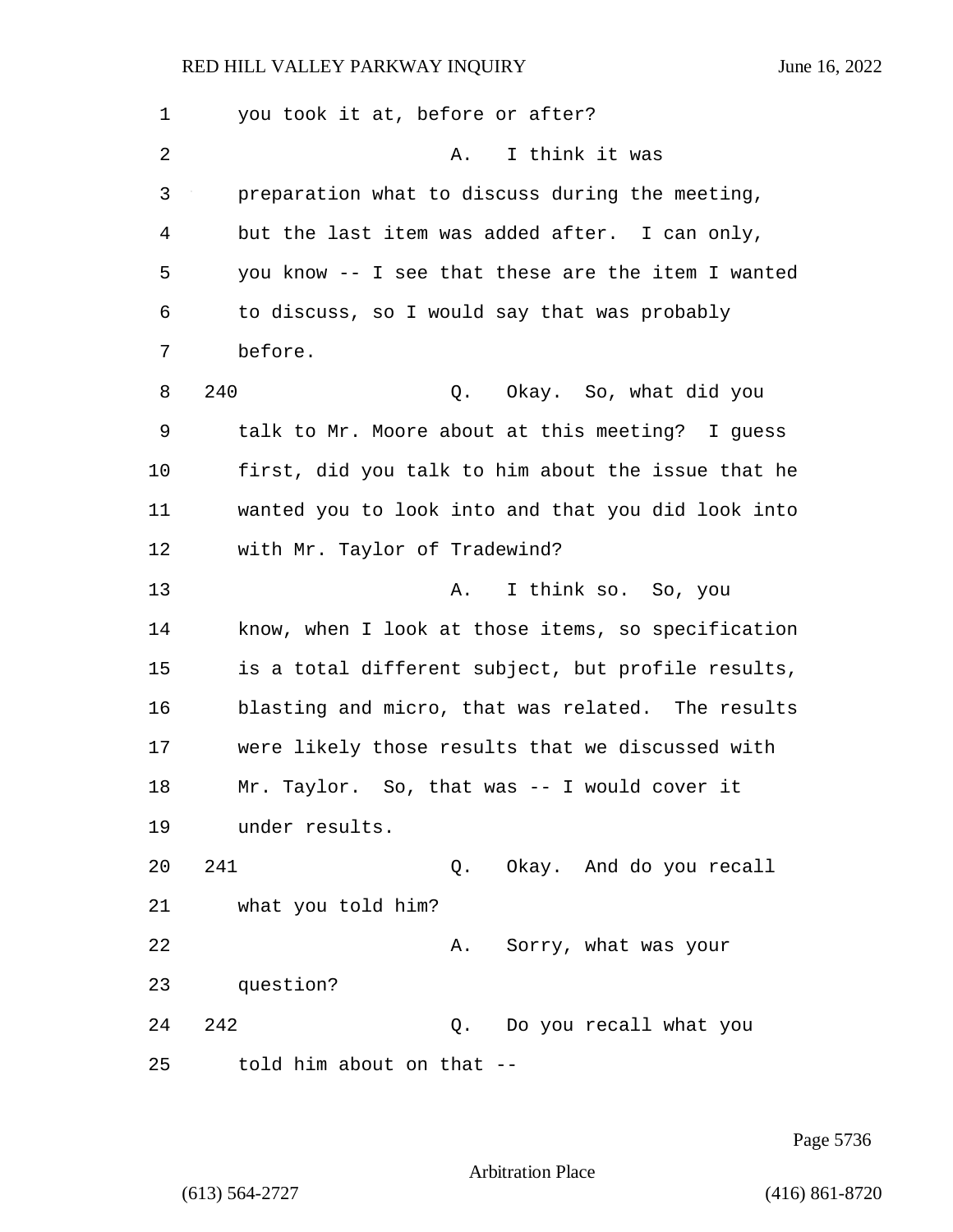| 1  | I told him basically, you<br>Α.                    |
|----|----------------------------------------------------|
| 2  | know, like -- I don't have direct, you know,       |
| 3  | detailed recollection, but I think probably there  |
| 4  | was no clear correlation between the grip tester   |
| 5  | and locked-wheel, so I conveyed this message to    |
| 6  | him and, you know -- so, basically a summary of    |
| 7  | what I discussed with Leonard Taylor and my        |
| 8  | conclusions with that discussion.                  |
| 9  | 243<br>Okay. Profile, does that<br>Q.              |
| 10 | refer to the profiler testing?                     |
| 11 | The profile was the<br>Α.                          |
| 12 | results profile testing and locations of this what |
| 13 | you call dips is and bumps or dips, whatever.      |
| 14 | 244<br>Because you were working<br>Q.              |
| 15 | on that project at that time? You were in the      |
| 16 | middle of that right then. Right?                  |
| 17 | Yes. That was the main<br>Α.                       |
| 18 | subject of the meeting, so, you know, I brought    |
| 19 | the Excel spreadsheet and I brought the maps where |
| 20 | I mark those locations.                            |
| 21 | 245<br>Okay. For the dips and<br>Q.                |
| 22 | bumps?                                             |
| 23 | Α.<br>Yes.                                         |
| 24 | 246<br>All right. And then, as<br>Q.               |
| 25 | you said, you also discussed the correlation       |

Page 5737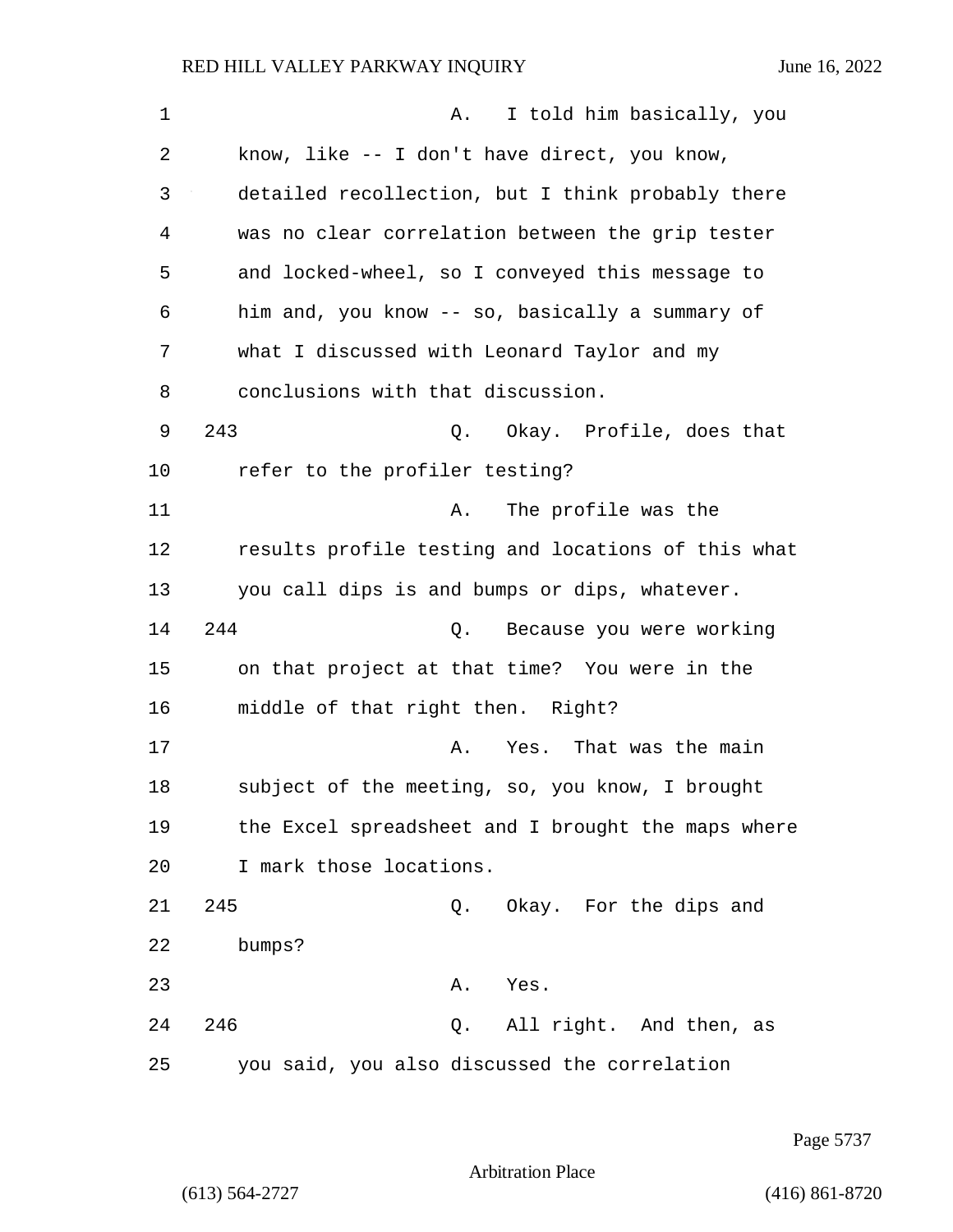| 1  | issues relating to Mr. Taylor. And then blasting   |
|----|----------------------------------------------------|
| 2  | and micro, what's that about?                      |
| 3  | So, again, blasting was,<br>Α.                     |
| 4  | you know, my recommendation. This is what, as I    |
| 5  | said before, you know, this low cost version of    |
| 6  | improving frictional characteristics on the Red    |
| 7  | Hill Valley Parkway in a low cost, but in my       |
| 8  | opinion, very good and very quick. And, you know,  |
| 9  | again, you know, like, you know, microsurfacing is |
| 10 | the option that was recommended in the report.     |
| 11 | And, you know, microsurfacing, that would address  |
| 12 | other aspects, like structural aspects, visual     |
| 13 | aspects, and blasting is only for friction.        |
| 14 | 247<br>Okay. Do you recall<br>Q.                   |
| 15 | exactly what you said to Mr. Moore about the need  |
| 16 | for improving the friction?                        |
| 17 | I think that he -- I<br>Α.                         |
| 18 | don't remember of course the detailed              |
| 19 | conversation, but he was still concerned with, you |
| 20 | know, the police said that it was slippery.<br>It  |
| 21 | didn't go because, you know, unless you do         |
| 22 | something, the friction will not improve, so he    |
| 23 | had concerns. So, that was my response, you know,  |
| 24 | how to improve it quickly and my -- I don't know   |
| 25 | if you want me to just elaborate a little bit      |

Page 5738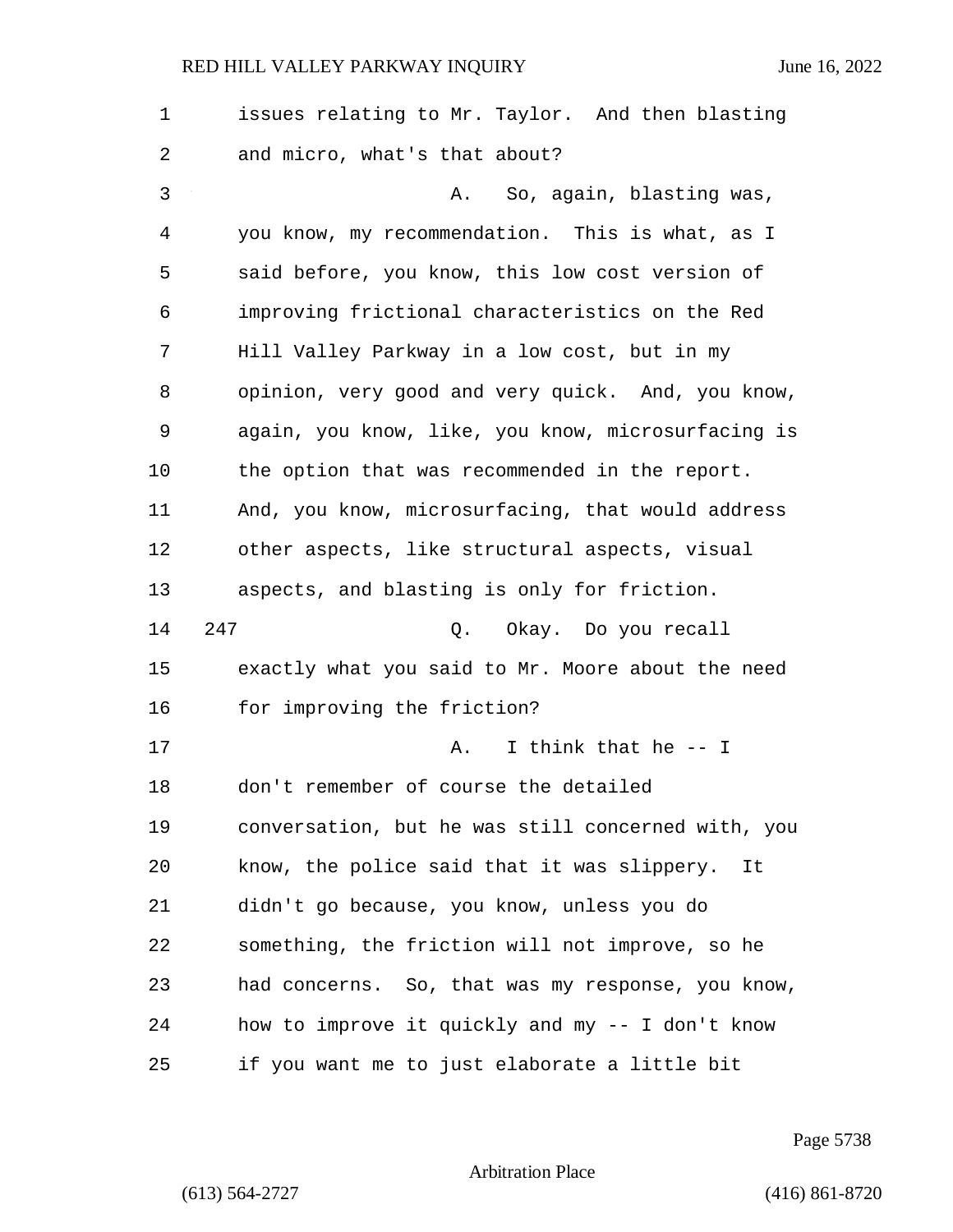| $\mathbf 1$ | more. Because my conclusion was that he was          |
|-------------|------------------------------------------------------|
| 2           | interested in doing this thing. So, you know,        |
| 3           | almost immediately after the meeting, I contacted    |
| 4           | this guy. I don't know when I wrote the last         |
| 5           | line, but almost like immediately after coming       |
| 6           | back to the office I contacted Skidabrader.          |
| 7           | 248<br>You're right. You<br>Q.                       |
| 8           | actually contacted a few different entities about    |
| 9           | it after that meeting. So, while we're on the        |
| 10          | meeting itself, I think what you said was -- was     |
| 11          | it in this meeting you are saying that Mr. Moore     |
| 12          | indicated that he was still concerned with           |
| 13          | slipperiness on the road, with the police and        |
| 14          | slipperiness, or is that something that you          |
| 15          | inferred from your discussion?                       |
| 16          | You know, you know, City<br>Α.                       |
| 17          | employees are, you know, very savvy bureaucrats,     |
| 18          | so, you know, they word this thing carefully.<br>But |
| 19          | I think he said, you know, in a careful way about,   |
| 20          | you know, the police was expressing opinion that     |
| 21          | the pavement was slippery. So, I think it, you       |
| 22          | know, that was my -- this is my recollection.        |
| 23          | And then my immediate                                |
| 24          | conclusion at this thing was that he wanted to do    |
| 25          | something. He wanted me -- he wanted to do           |

Page 5739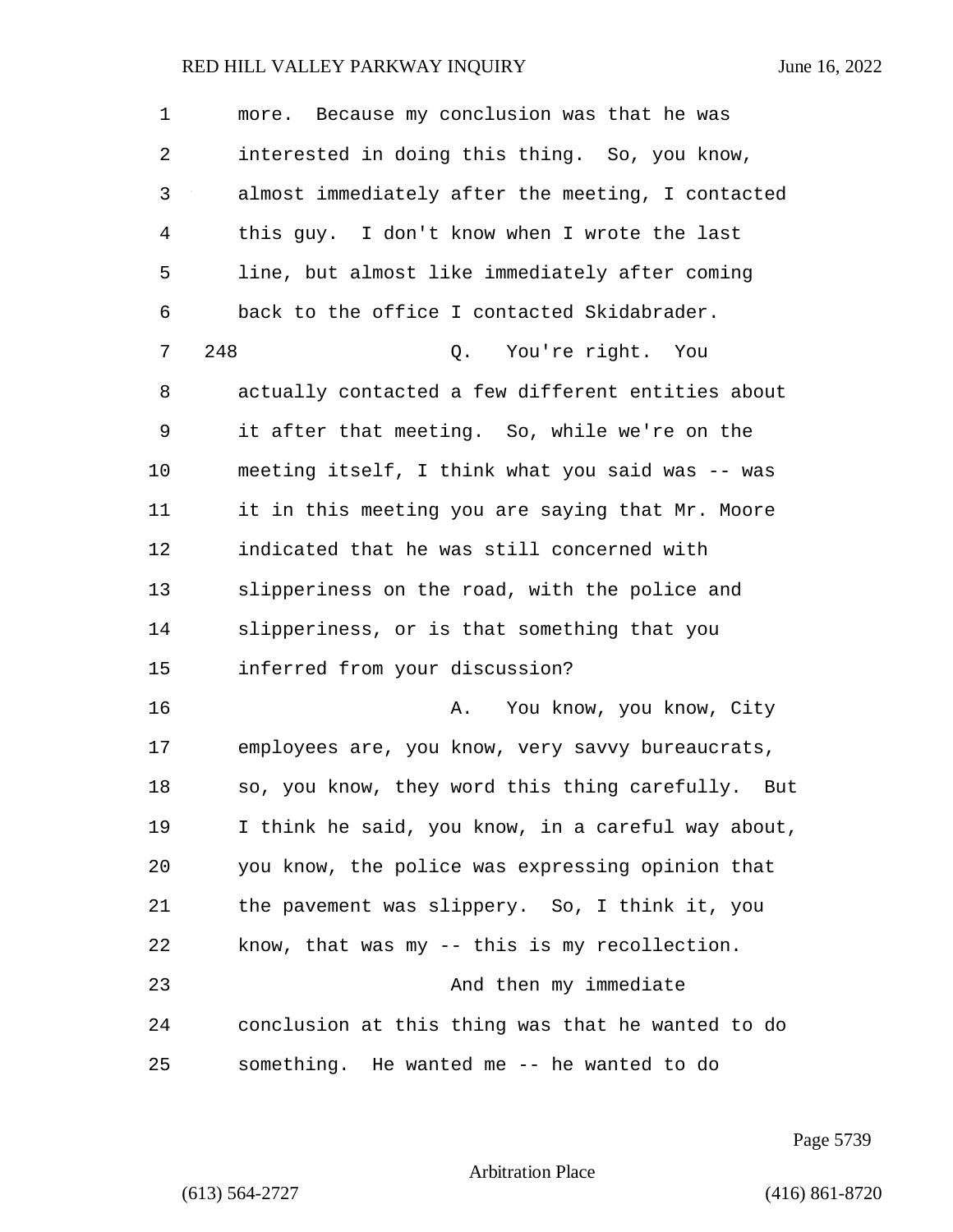| 1  | something, so me to tell him how to do it, yes.    |
|----|----------------------------------------------------|
| 2  | 249<br>All right. If you take<br>Q.                |
| 3  | that down, Registrar, and go back to overview      |
| 4  | document 7, start with 115 and 116. In these       |
| 5  | paragraphs following the meeting, let's start with |
| 6  | 367, on March 4, same day, a gentleman named Garry |
| 7  | Krampien from Blastrac/Diamatic e-mailed you under |
| 8  | the subject line "RP Shot Blasting Quebec." He     |
| 9  | indicates:                                         |
| 10 | "It was very nice to                               |
| 11 | speak with you and                                 |
| 12 | discuss your shot                                  |
| 13 | blasting project here in                           |
| 14 | Toronto. Please                                    |
| 15 | contact."                                          |
| 16 | And then he gives information                      |
| 17 | about RP shot blasting in Quebec. So, do you       |
| 18 | recall how that arose?                             |
| 19 | Yeah. Actually, from my<br>Α.                      |
| 20 | records, I know that almost right away when I came |
| 21 | back to the office and started talking to his guy  |
| 22 | and Blastrac was one of the options. Another one   |
| 23 | was Skidabrader, so, you know, first I called him  |
| 24 | and then followed up. So, you know, I contacted    |
| 25 | these two contractors asking them about, you know, |

Page 5740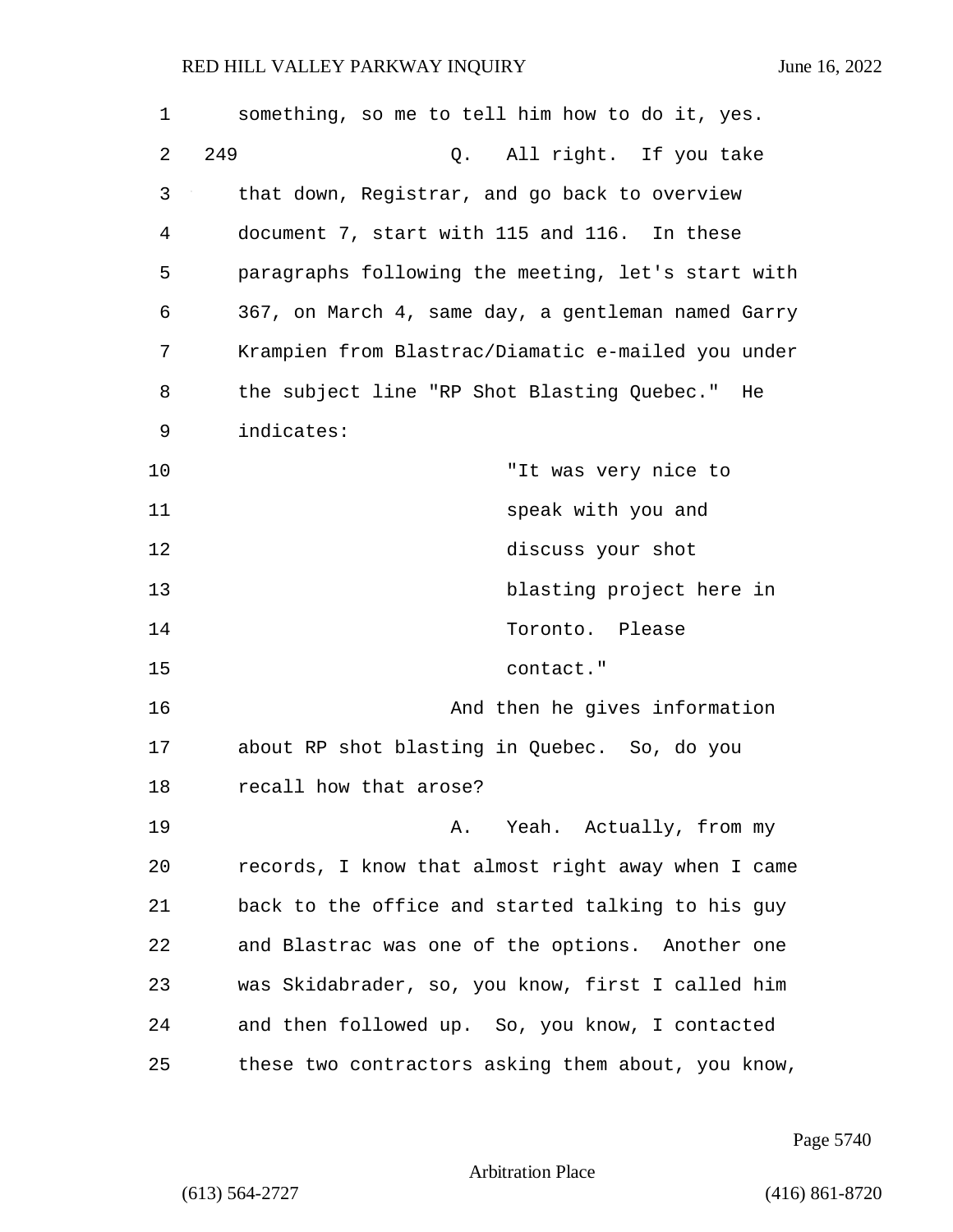| $\mathbf 1$ | possibility of doing shot blasting or skidabrading |
|-------------|----------------------------------------------------|
| 2           | in the area near Toronto, yes.                     |
| 3           | 250<br>Right. So, in 368, 369<br>Q.                |
| 4           | and 370, you have a bit of back and forth.<br>You  |
| 5           | try to contact the person in Quebec, Alex Baudin,  |
| 6           | indicating that you're interested in shot blasting |
| 7           | about 120,000 metres square of asphalt pavement on |
| 8           | a highway near Toronto, "Please let me know how    |
| 9           | you charge for this."                              |
| 10          | But then shortly after you                         |
| 11          | wrote to Mr. Krampien at Blastrac saying that      |
| 12          | Baudin's contact information doesn't work, and he  |
| 13          | responded in 370 attaching a document entitled     |
| 14          | "Shot Blasting Systems, AIRPORT, ROAD & BRIDGE,"   |
| 15          | and recommends you contact Group Lefebvre in       |
| 16          | Quebec.                                            |
| 17          | Then as well in $371$ -- sorry.                    |
| 18          | In 372 it looks like you contacted him because on  |
| 19          | March 10, Alexandre Lefebvre e-mails you. So,      |
| 20          | fair to say you did make contact with him and he   |
| 21          | replied?                                           |
| 22          | I think so. Based on,<br>Α.                        |
| 23          | like, this correspondence, I know I maybe not      |
| 24          | aggressively but it was urgent for me, so I really |
| 25          | followed and wanted to get this information from   |

Page 5741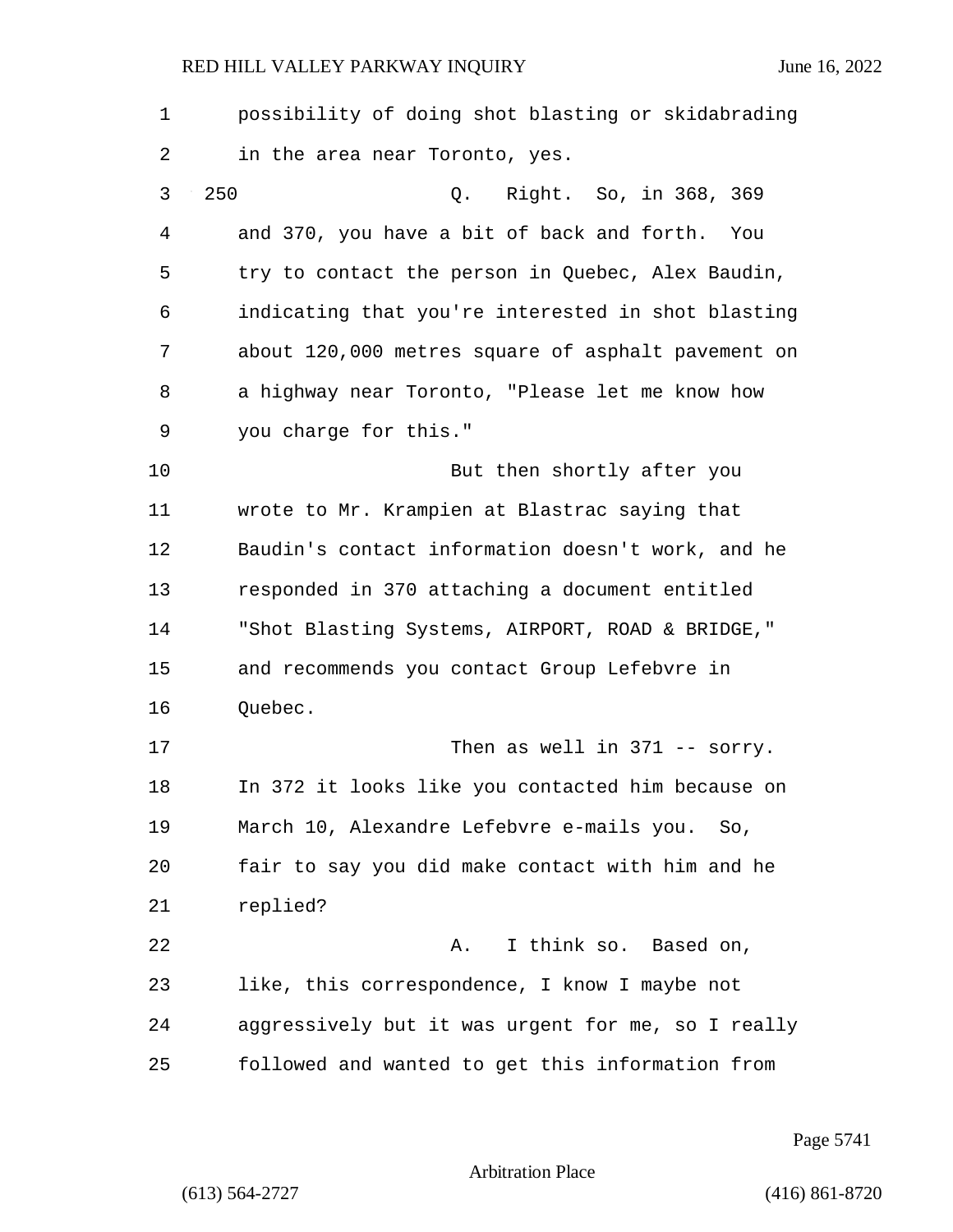| 1  | both of potential contractors as soon as possible. |
|----|----------------------------------------------------|
| 2  | 251<br>All right. And in 371,<br>Q.                |
| 3  | that's your contact on March 4 again with          |
| 4  | steve@skidabrader, is the e-mail address, again    |
| 5  | asking him about skidabrading.                     |
| 6  | And then if we keep 116 up and                     |
| 7  | go to the next page, 117, 373 and 374, you are     |
| 8  | communicating with John Swain at Skidabrader on    |
| 9  | March 10 and 11. So, that was the other one you    |
| 10 | referred to. And he gives you a quote for          |
| 11 | \$301,888. Right?                                  |
| 12 | Α.<br>Yes.                                         |
| 13 | 252<br>And was that quote for<br>Q.                |
| 14 | the entire Red Hill mainline from Mr. Swain at     |
| 15 | Skidabrader?                                       |
| 16 | I think before I<br>Α.                             |
| 17 | mentioned 120,000 metres square, so that was his   |
| 18 | quote for the entire surface. Yeah, for this       |
| 19 | 120,000, yes.                                      |
| 20 | 253<br>Q. Now, I just want to be                   |
| 21 | clear. Was that amount for the entire mainline of  |
| 22 | the Red Hill?                                      |
| 23 | A. Yes, it is.                                     |
| 24 | 254<br>Q. Okay. In paragraph 372,                  |
| 25 | Mr. Lefebvre -- 372 and 375, he actually gives you |

Page 5742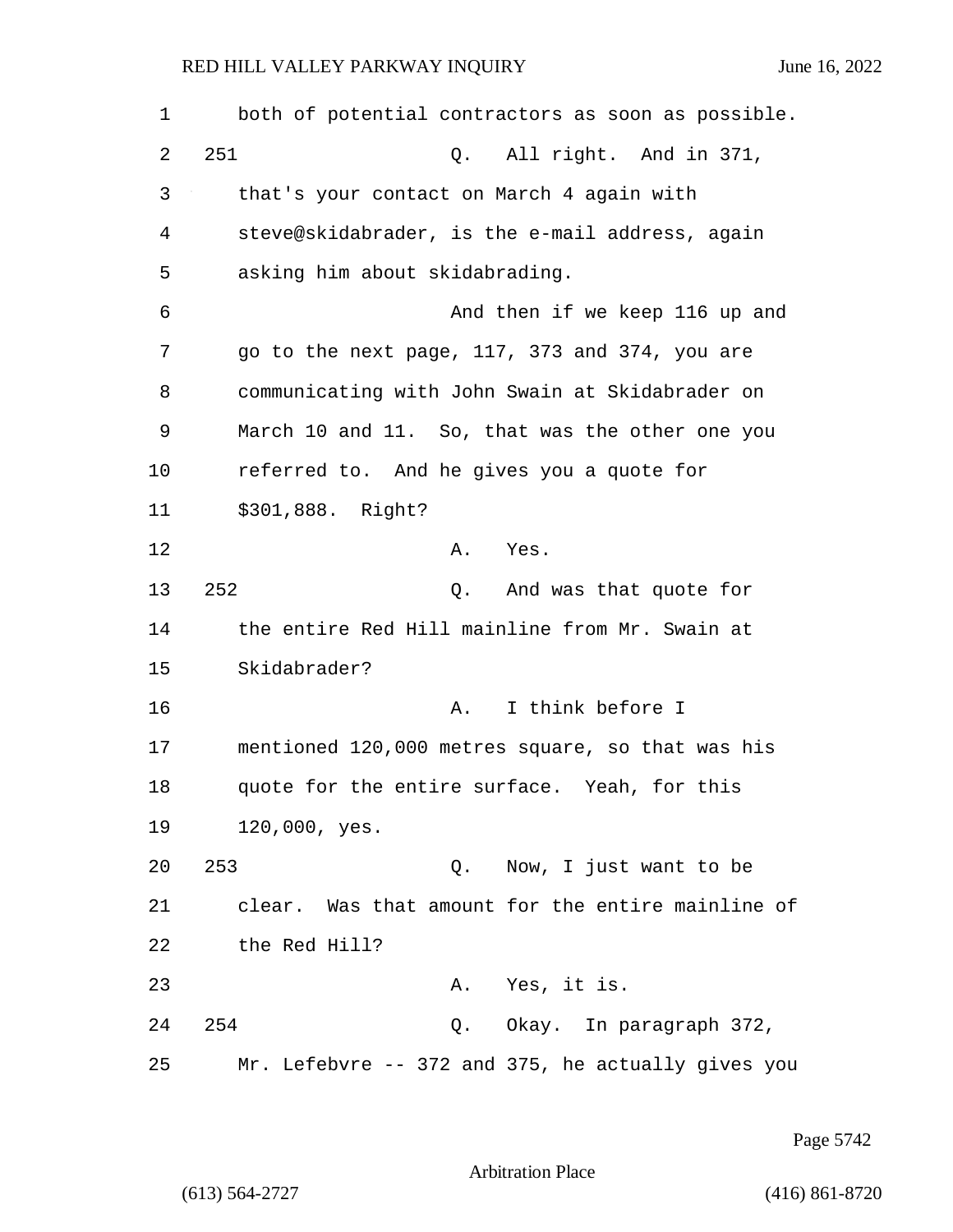| $\mathbf 1$ | a couple of different options. If you can expand   |
|-------------|----------------------------------------------------|
| 2           | that, his e-mail at 372. Thank you.                |
| 3           | He gives you option one, is a                      |
| 4           | high-friction surface treatment, and gives you the |
| 5           | price per square foot without shot blast prep.     |
| 6           | And then option two is shot blasting, which is     |
| 7           | obviously significantly less expensive. I think    |
| 8           | you already referred to that.                      |
| 9           | And so, did you convey this                        |
| 10          | information to Mr. Moore?                          |
| 11          | No. I only conveyed to<br>Α.                       |
| 12          | him the shot blasting part.                        |
| 13          | 255<br>Q. Okay. From                               |
| 14          | Mr. Lefebvre's e-mail, not the high-friction       |
| 15          | surface treatment?                                 |
| 16          | No, not the -- you know,<br>Α.                     |
| 17          | like, both skidabrading and shot blasting, I pass  |
| 18          | it to him, but not for high-friction surface       |
| 19          | treatment, no.                                     |
| 20          | 256<br>Q. Okay. Why is that?                       |
| 21          | Because first it is very<br>Α.                     |
| 22          | expensive. It's roughly about -- the price would   |
| 23          | be, this is per square foot, so it would be almost |
| 24          | \$50 per metre square, so almost twice as high as  |
| 25          | mill and overlay. And this is not technology that  |

Page 5743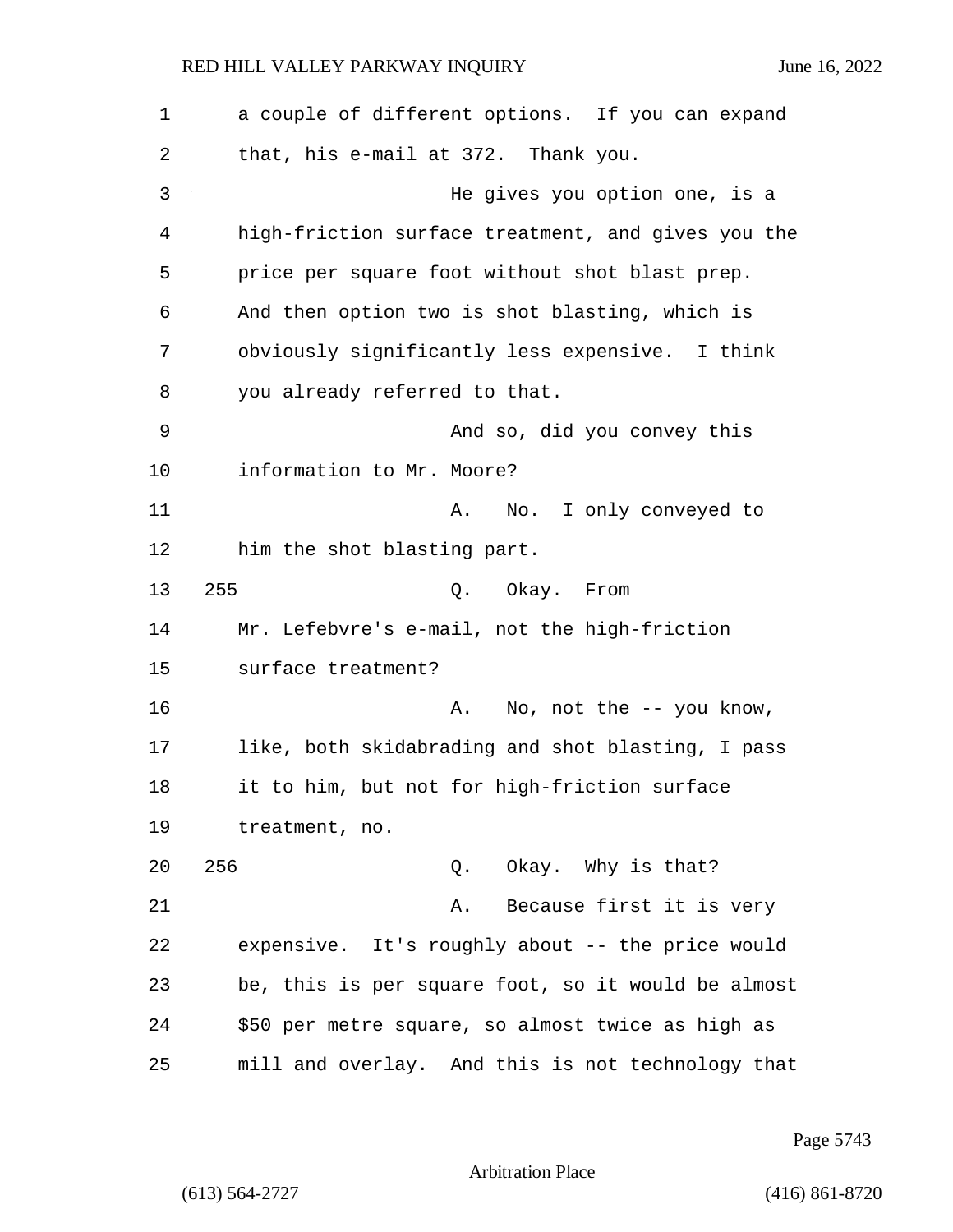| $\mathbf 1$ | is used in Ontario. We have no specification.       |
|-------------|-----------------------------------------------------|
| 2           | It's not used here.                                 |
| 3           | 257<br>Q. Okay. If you could take                   |
| 4           | those down, Registrar.                              |
| 5           | In paragraph 375, you'll see                        |
| 6           | there's a note on March 2013 which simply says,     |
| 7           | "Gary Moore spec, friction, proposals." And then    |
| 8           | the next day, on March 15, in paragraph 376, he     |
| 9           | e-mailed you. If we could expand 375 and 376        |
| 10          | together, please. Okay.                             |
| 11          | Okay. So, can you describe                          |
| 12          | what this note and then Mr. Moore's e-mail          |
| 13          | reflect?                                            |
| 14          | A. So, you know, like I must                        |
| 15          | have sent him this \$300,000 quotation and then his |
| 16          | response was, no, \$300,000 is just a ridiculous    |
| 17          | amount. You know, when I read this thing, I see     |
| 18          | that he was thinking that this \$300,000 quote was  |
| 19          | for testing, so he says, you know, I don't need     |
| 20          | the whole road tested, so he was thinking about     |
| 21          | testing and he says that, actually, he doesn't      |
| 22          | need everything, he only needs four to six spots.   |
| 23          | So, his understanding was different than what I     |
| 24          | sent him. So, in the next e-mail, I clarified       |
| 25          | what I meant in my e-mail, that this \$300,000 was  |

Page 5744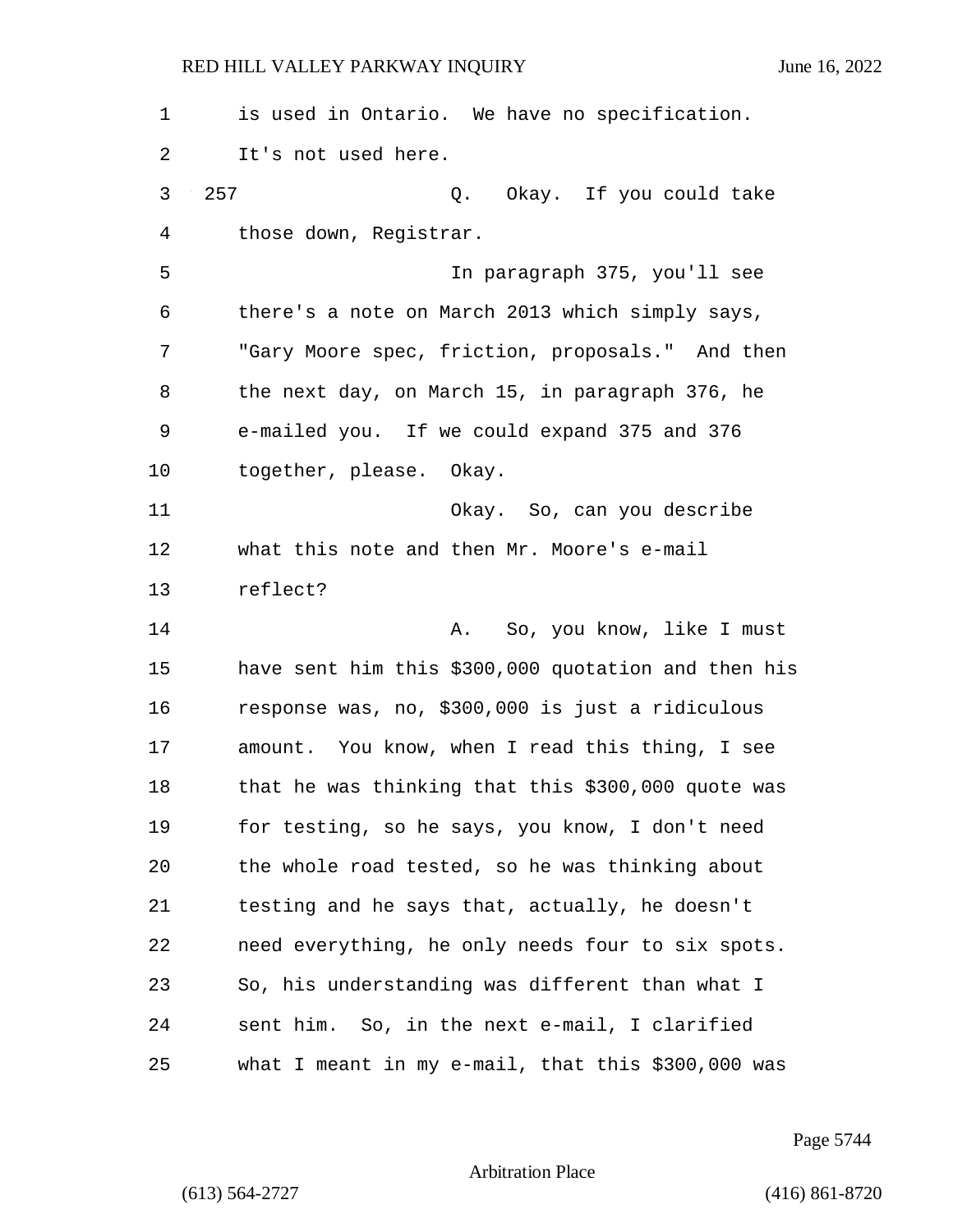1 for skidabrading, yes. So, it was, like, some 2 misunderstanding. 3 258 Q. All right, I don't think 4 that we have an e-mail from you on that. I may be 5 mistaken, but I don't think we do. Give me one 6 moment. Mr. Moore's is just a standalone e-mail. 7 It's not replying to anything. I don't think we 8 have any indication of a specific e-mail from you. 9 We'll confirm that, but I believe that's the case. 10 So, when you say, though, that 11 he only needs four to six spots, what's he 12 referring to? Spots for what? 13 A. I think he -- you know, 14 my cost estimate or let's say not mine, the 15 quotation that I passed to him was for the entire 16 mainline on the Red Hill Valley Parkway, so his 17 response -- but he was thinking that I was writing 18 about testing, so he says he doesn't need 19 everything, he only needs certain locations, you 20 know, these four to six spots that would be 21 representative of our worst case on the mainline. 22 This is my understanding of his e-mail. 23 259 Q. Right. And what sort 24 of -- do you mean friction testing? 25 A. I understand from this

Page 5745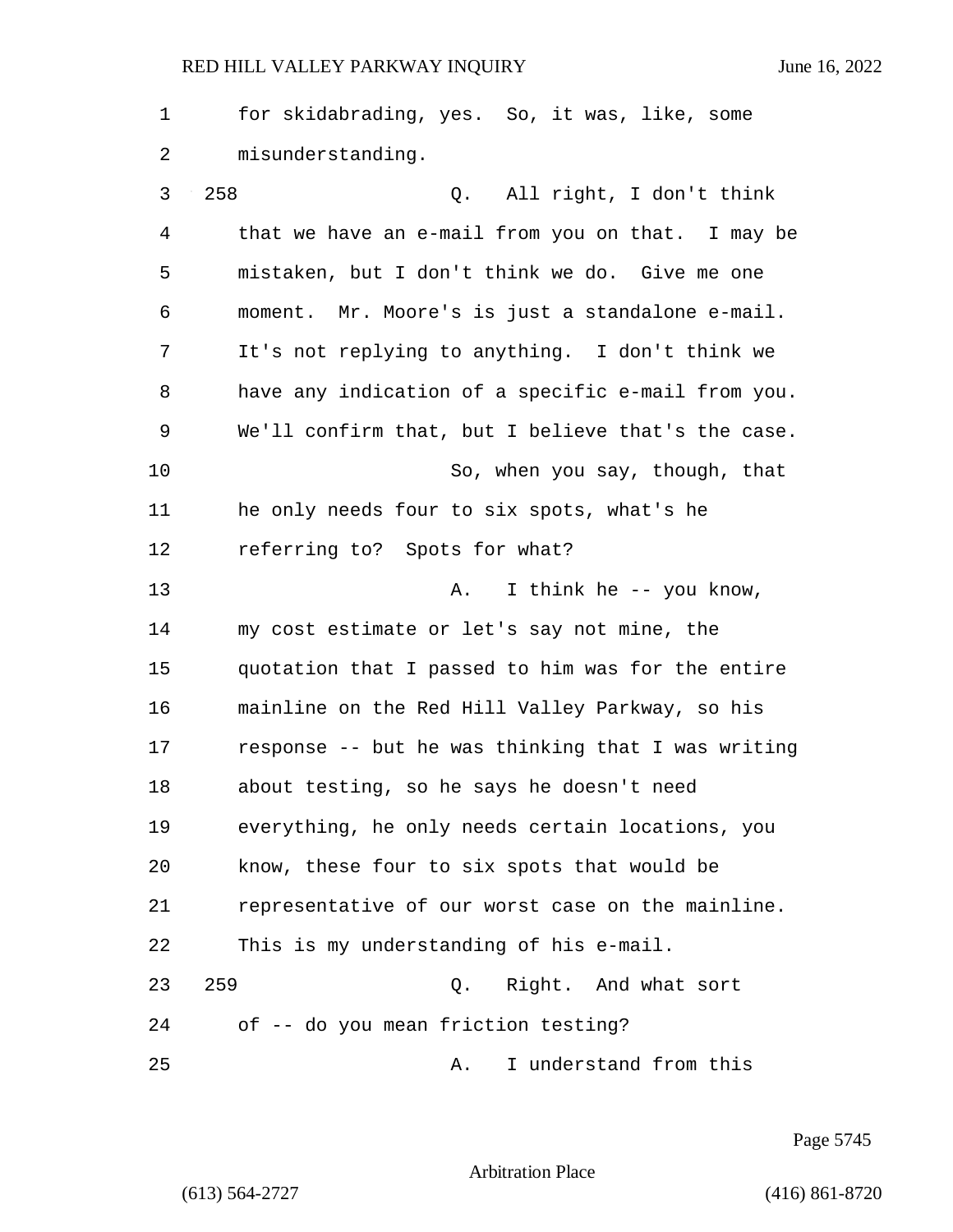| 1  | that he was thinking about friction testing.       |
|----|----------------------------------------------------|
| 2  | 260<br>Okay. In four to six<br>Q.                  |
| 3  | locations?                                         |
| 4  | In four -- yes, four to<br>Α.                      |
| 5  | six locations, I understand on the mainline, yes.  |
| 6  | 261<br>Do you know which<br>Q.                     |
| 7  | locations he was talking about?                    |
| 8  | No.<br>Α.                                          |
| 9  | 262<br>Did you have a discussion<br>Q.             |
| 10 | about that?                                        |
| 11 | No, I don't. Sorry.<br>Α.                          |
| 12 | 263<br>Okay. You can take that<br>Q.               |
| 13 | down, please.                                      |
| 14 | You did respond the next day,                      |
| 15 | if we can pull up 377 and 378. Okay. So, you       |
| 16 | then explain it, as you just have, that this is    |
| 17 | about doing the entire surface with a Skidabrader. |
| 18 | And then Mr. Moore responds that:                  |
| 19 | "Sorry, I thought you                              |
| 20 | were talking about more                            |
| 21 | testing. I have never                              |
| 22 | heard of this technology                           |
| 23 | or what it does.                                   |
| 24 | Besides, it doesn't                                |
| 25 | address the cracking and                           |

Page 5746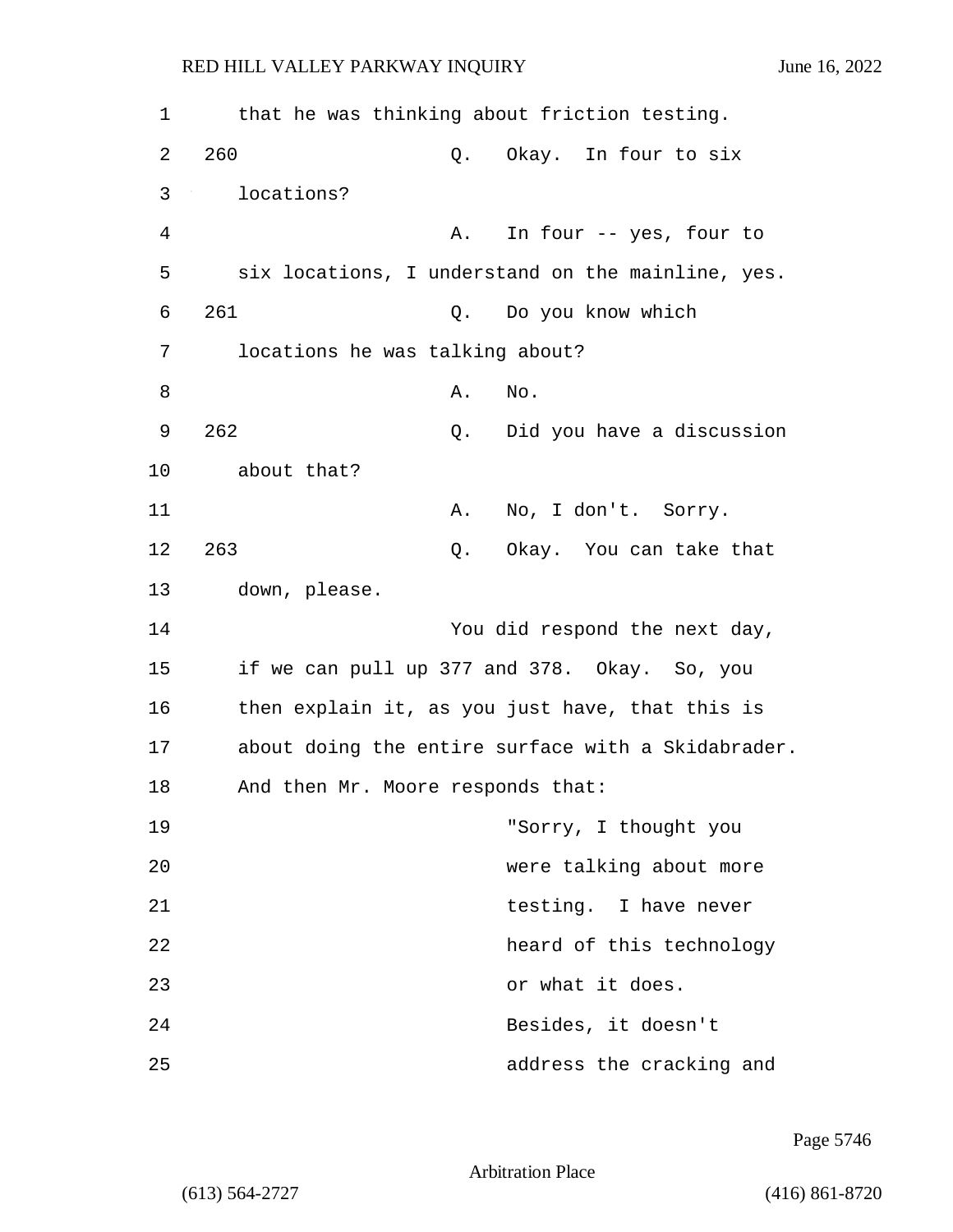| $\mathbf{1}$   | I need to address the                              |
|----------------|----------------------------------------------------|
| $\overline{2}$ | surface distresses and                             |
| 3              | deformations (humps and                            |
| 4              | $sumps)$ ."                                        |
| 5              | Maybe that means bumps. I                          |
| 6              | don't know. Is sump a term of art that I'm not     |
| 7              | aware of?                                          |
| 8              | No, I don't know what he<br>Α.                     |
| 9              | meant. I know that he was thinking about dips and  |
| 10             | bumps. I don't know what sumps --                  |
| 11             | 264<br>Okay. So:<br>Q.                             |
| 12             | "I don't think we are                              |
| 13             | interested. Thanks."                               |
| 14             | Okay. And so, did you have                         |
| 15             | any further discussion with Mr. Moore about this?  |
| 16             | A. About this, no. I was                           |
| 17             | surprised, but no, I didn't have any further --    |
| 18             | because, you know, I know Mr. Moore. If he says    |
| 19             | he's not interested, this is it.                   |
| 20             | 265<br>Q. All right. So, on the                    |
| 21             | 14th, we have your note that we already looked at, |
| 22             | which said, "Gary Moore, spec, friction,           |
| 23             | proposals." I just want to be clear because these  |
| 24             | e-mails on the 15th are after that. Does this      |
| 25             | give you any insight into -- did you discuss       |

Page 5747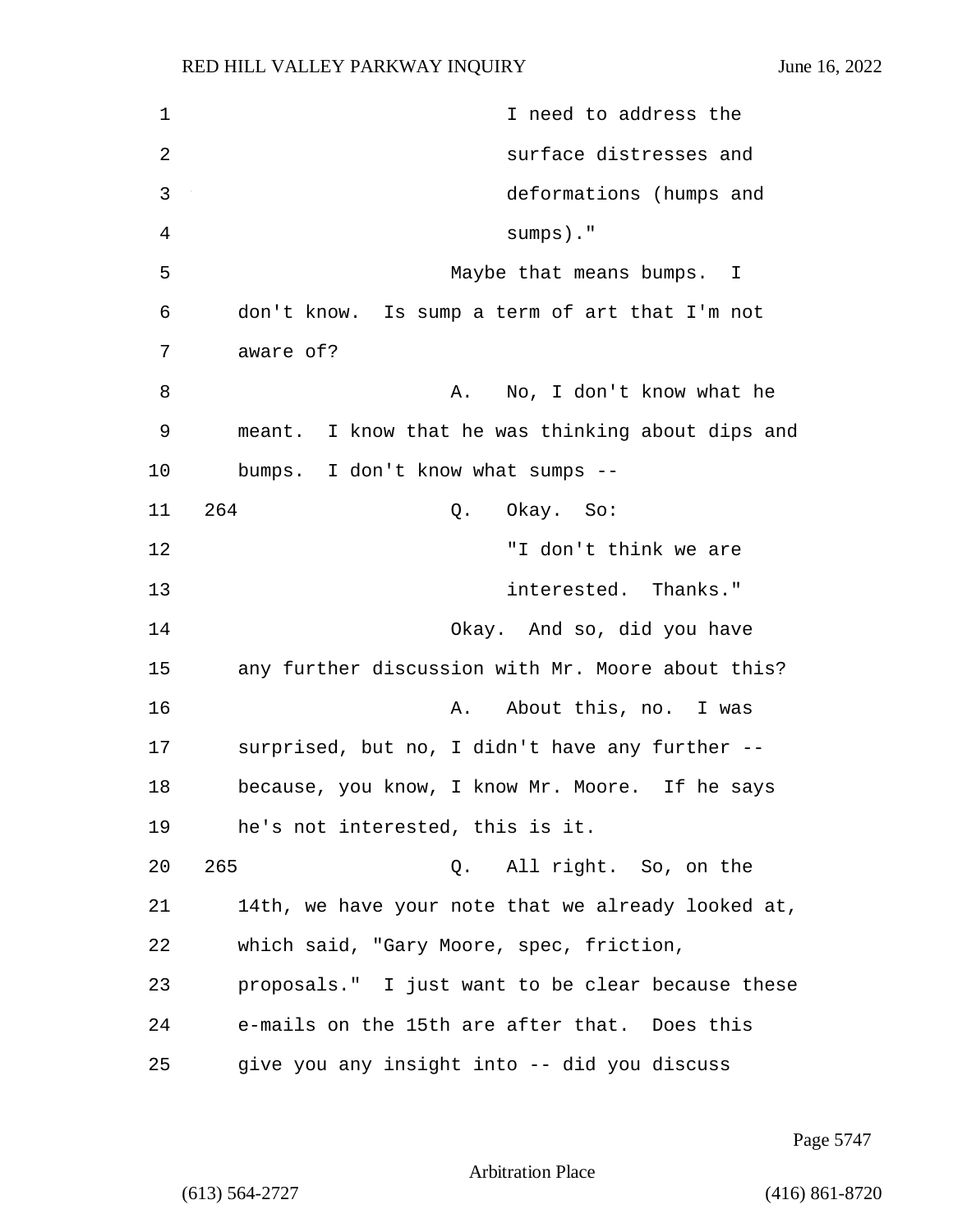1 anything with Mr. Moore on the 14th? 2 A. No, I don't think so, 3 because these notes show that I was still working 4 on this thing, preparing the e-mail and, you know, 5 just dealing with this subject. No, I don't 6 recall any. I think it was -- not with Mr. Moore, 7 because I think I was also trying to -- for 8 Skidabrader, because Skidabrader is mainly used 9 for airports, so airports here get it from 10 Louisiana typically twice a year, so I was 11 thinking that I could match when they come. Then 12 that would cut the demob cost for this, so I was 13 maybe trying to arrange this way. This is why the 14 cost that I stated is about two metres. This area 15 would be relatively low, but that's the only thing 16 that I recollect. I don't have any other memories  $17$  about  $-$ 18 266 Q. I'm just thinking -- we 19 just don't have an e-mail and you must have 20 conveyed that quote of \$300,000 for skidabrading 21 somehow to Mr. Moore, so I'm just trying to figure 22 out what you said to him at the time, but you 23 don't have a specific recollection. Is that fair? 24 A. I think so. I think it 25 must have been -- you know, it was very likely by

Page 5748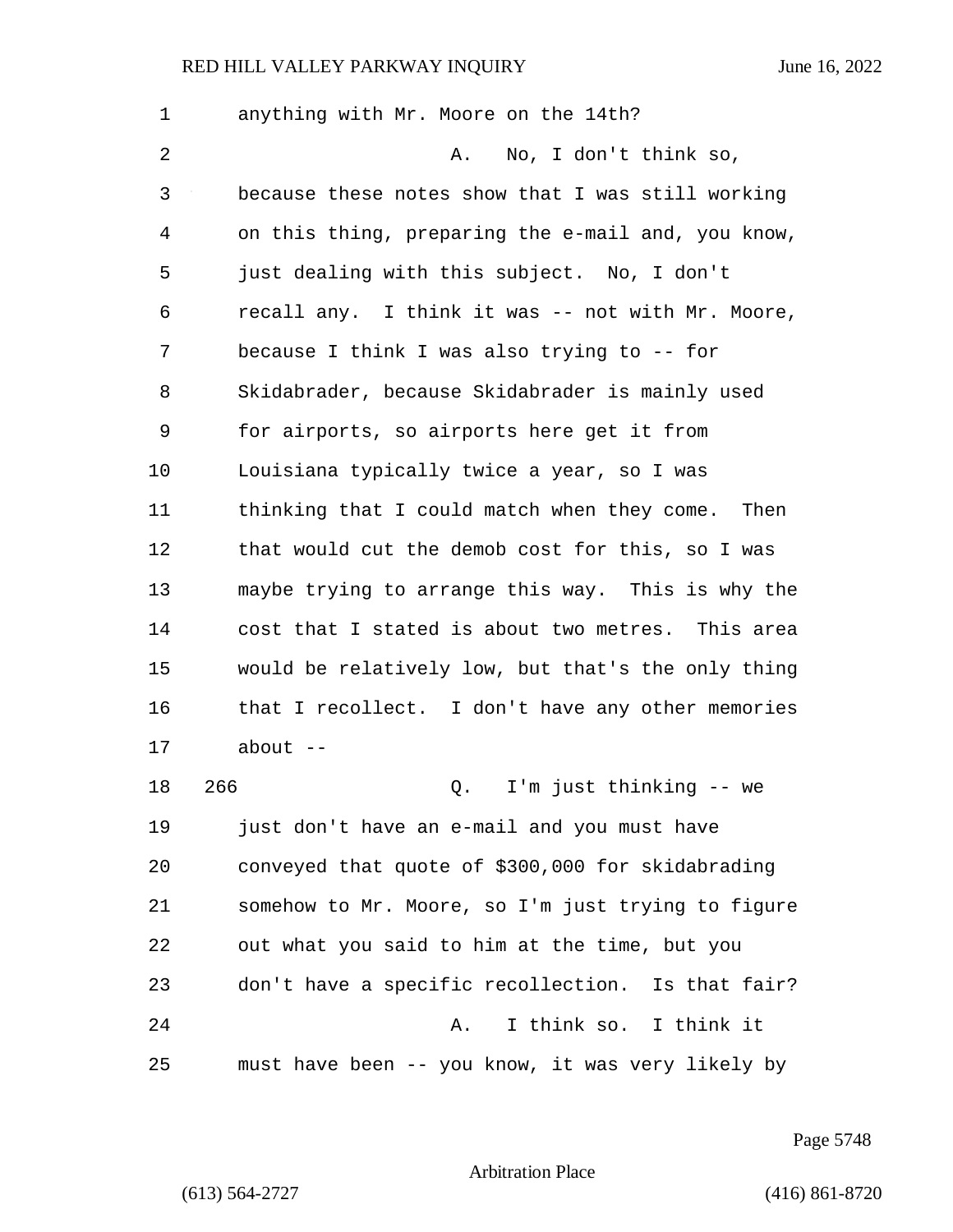| $\mathbf 1$ | e-mail, but no, I don't have any -- I couldn't     |
|-------------|----------------------------------------------------|
| 2           | find any e-mail from me to him with this.          |
| 3           | 267<br>Okay. So, then Mr. Moore<br>Q.              |
| 4           | says in his e-mail on the 15th, after clearing up  |
| 5           | the part about the testing, so he hadn't heard of  |
| 6           | that technology, so he's not interested in the     |
| 7           | options that you presented to him there, being the |
| 8           | skidabrading and shot blasting. Right?             |
| 9           | Yeah.<br>Α.                                        |
| 10          | 268<br>And previously you'd<br>Q.                  |
| 11          | recommended microsurfacing. Right?                 |
| 12          | Yes, I did.<br>Α.                                  |
| 13          | 269<br>Q. Right. And it appears                    |
| 14          | here that what he is doing is focusing on the      |
| 15          | cracking, the distresses and deformations, which   |
| 16          | is of course, back in the Golder report, is        |
| 17          | something that you addressed in concert with the   |
| 18          | friction remediation recommendation. Right?        |
| 19          | A. Are you asking about my                         |
| 20          | interpretation of his --                           |
| 21          | 270<br>Q. Yeah. Well, he appears                   |
| 22          | at this point to have rejected all of your         |
| 23          | suggestions?                                       |
| 24          | I think he justifies.<br>Α.                        |
| 25          | He's justifying why he's not interested.           |

Page 5749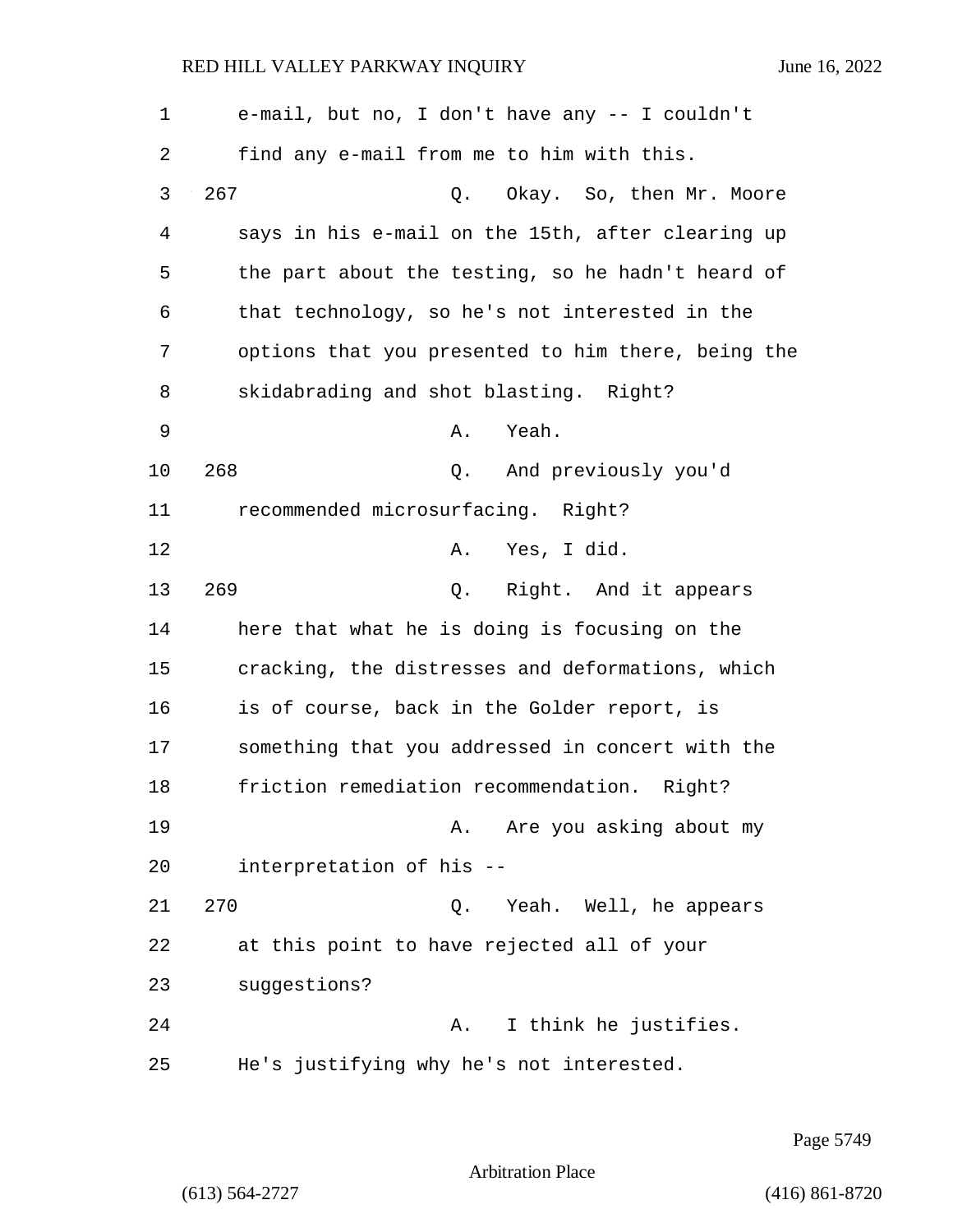| 1  | 271<br>Okay. And that<br>Q.                        |
|----|----------------------------------------------------|
| 2  | justification being that this specific proposal    |
| 3  | that you're giving to him, while maybe it will     |
| 4  | address friction, the doesn't address the other    |
| 5  | issues, the non-friction issues?                   |
| 6  | This is right. No, it<br>Α.                        |
| 7  | doesn't.                                           |
| 8  | 272<br>Okay. And had anything<br>Q.                |
| 9  | in the intervening two years changed that your     |
| 10 | recommendations in the Golder report would no      |
| 11 | longer apply or be sufficient to address the       |
| 12 | surface issues that Mr. Moore was concerned with?  |
| 13 | No. I think, you know,<br>Α.                       |
| 14 | the recommendation that was in our report would    |
| 15 | address -- 2016. It's possible that by 2016 there  |
| 16 | could be some very small localized potholes, very  |
| 17 | small, that would require more than crack filling, |
| 18 | but very small. I don't recall anything.           |
| 19 | So, I think our 2014                               |
| 20 | recommendation would basically be very applicable  |
| 21 | to that condition.                                 |
| 22 | 273<br>And did you follow up<br>Q.                 |
| 23 | with Mr. Moore after his e-mail on March 15, 2016, |
| 24 | when he said he was not interested in the          |
| 25 | skidabrading?                                      |

Page 5750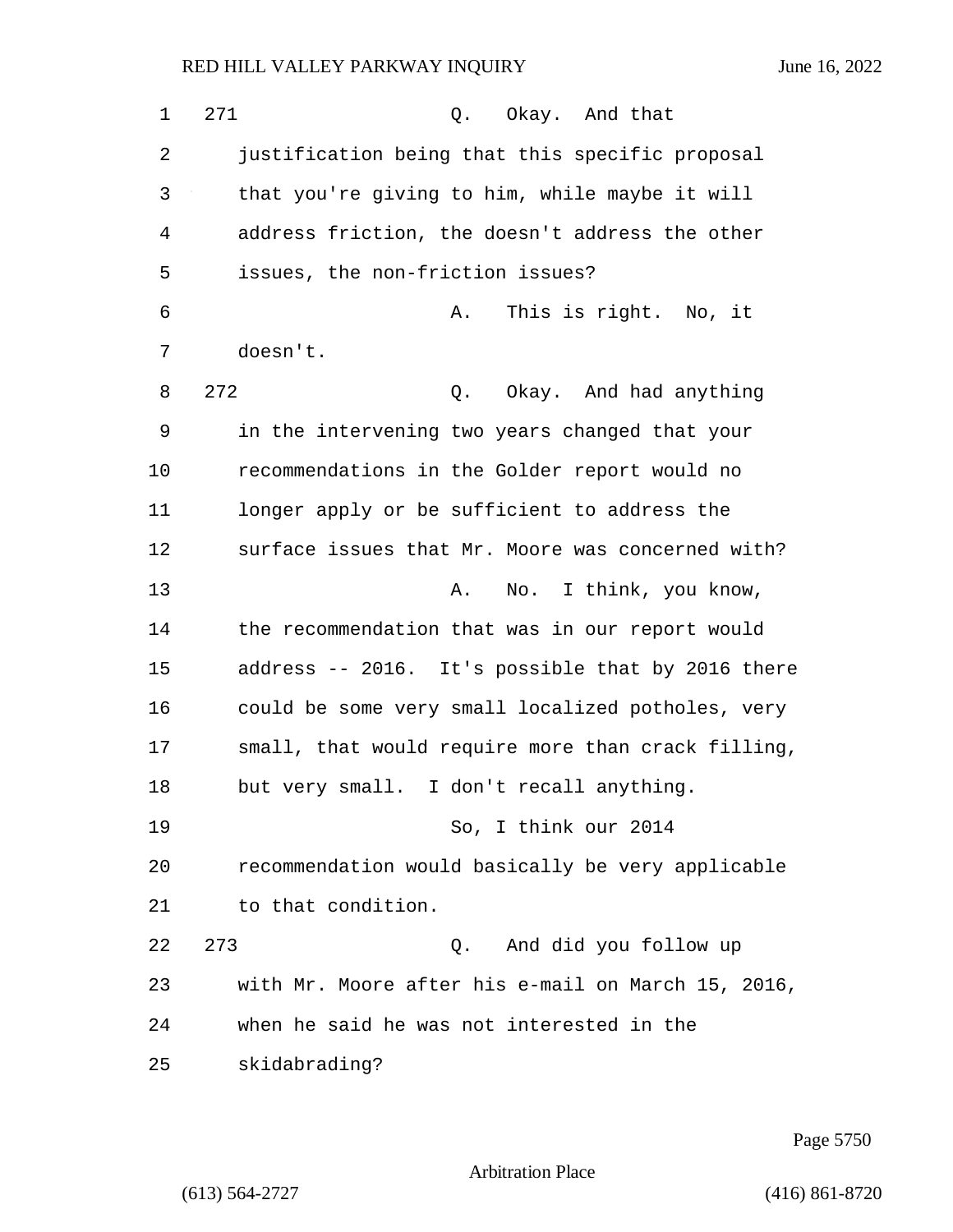1 A. No. I don't recall. It 2 was clear. He responded not interested. This is 3 it. 4 274 Q. And, sorry, is that why 5 you did not follow up, because you took this as, 6 what, a final answer from him? 7 A. Yes. 8 275 Q. But you also didn't say, 9 by the way, we could address your concerns by the 10 measures that we proposed in the Golder report? 11 A. Oh, yeah. I think -- so, 12 he was very familiar with the report. He knew 13 what it was and he mentioned cracks and bumps, et 14 cetera, so he knew that what our recommendation 15 would address it, our recommendation, but shot 16 blasting would not, so I think he was very aware 17 of this thing. But he said -- because the 18 blasting and skidabrading would be for only a 19 narrow piece, only friction. 20 276 Q. Only friction? 21 A. Only friction. So, he 22 said, no, I'm not interested, so no, I didn't 23 follow. I just accepted that he was not 24 interested. 25 277 Q. All right. Now, I had

Page 5751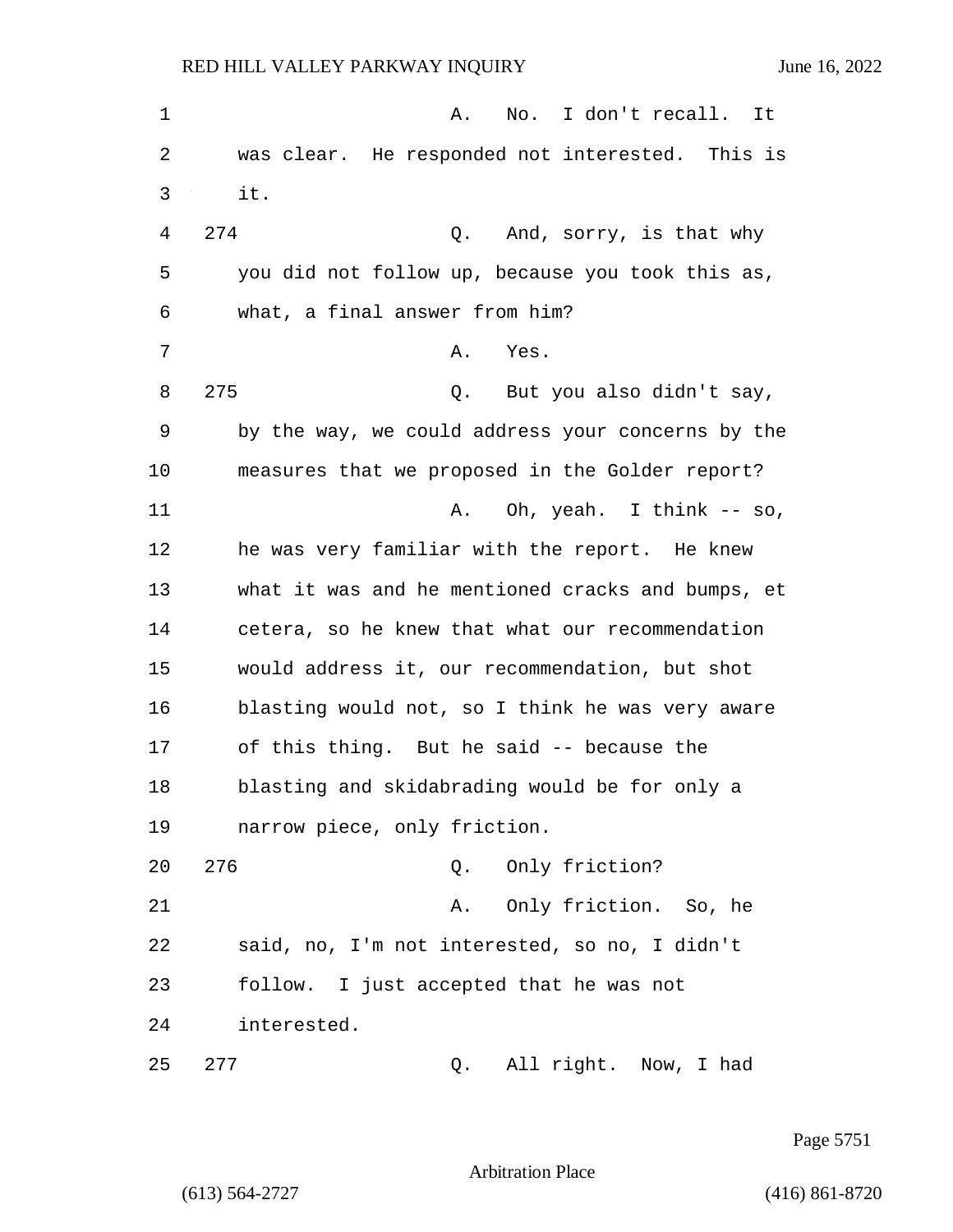1 mentioned that there were a couple of notes of 2 yours showing Mr. Leonard Taylor's name in May. 3 So, if we could go to 4 image 126 and 399. 5 On May 13, you have a note, 6 May 13, 2016, you have a note that says: 7 "15) Hamilton-Leonard 8 Taylor." 9 And then you have a numbered 10 note also in the same notebook for the day: 11 "32) call Gary 12 Moore-pave. perf." 13 Do you have any recollection 14 what these notes were about? 15 A. I see, like, from the 16 numbers that I was probably preparing, you know, a 17 list, what I would have to do, and one of them 18 was, you know, talk to Leonard Taylor and then 19 maybe number 12, no, 15, number 32, Gary Moore, 20 pavement performance. So, I would probably say I 21 prepared, you know, a list, just, you know, make 22 sure that it didn't escape my attention, that I 23 would have to address this and, you know, talk to 24 Leonard Taylor and talk to Gary Moore about 25 pavement performance.

Page 5752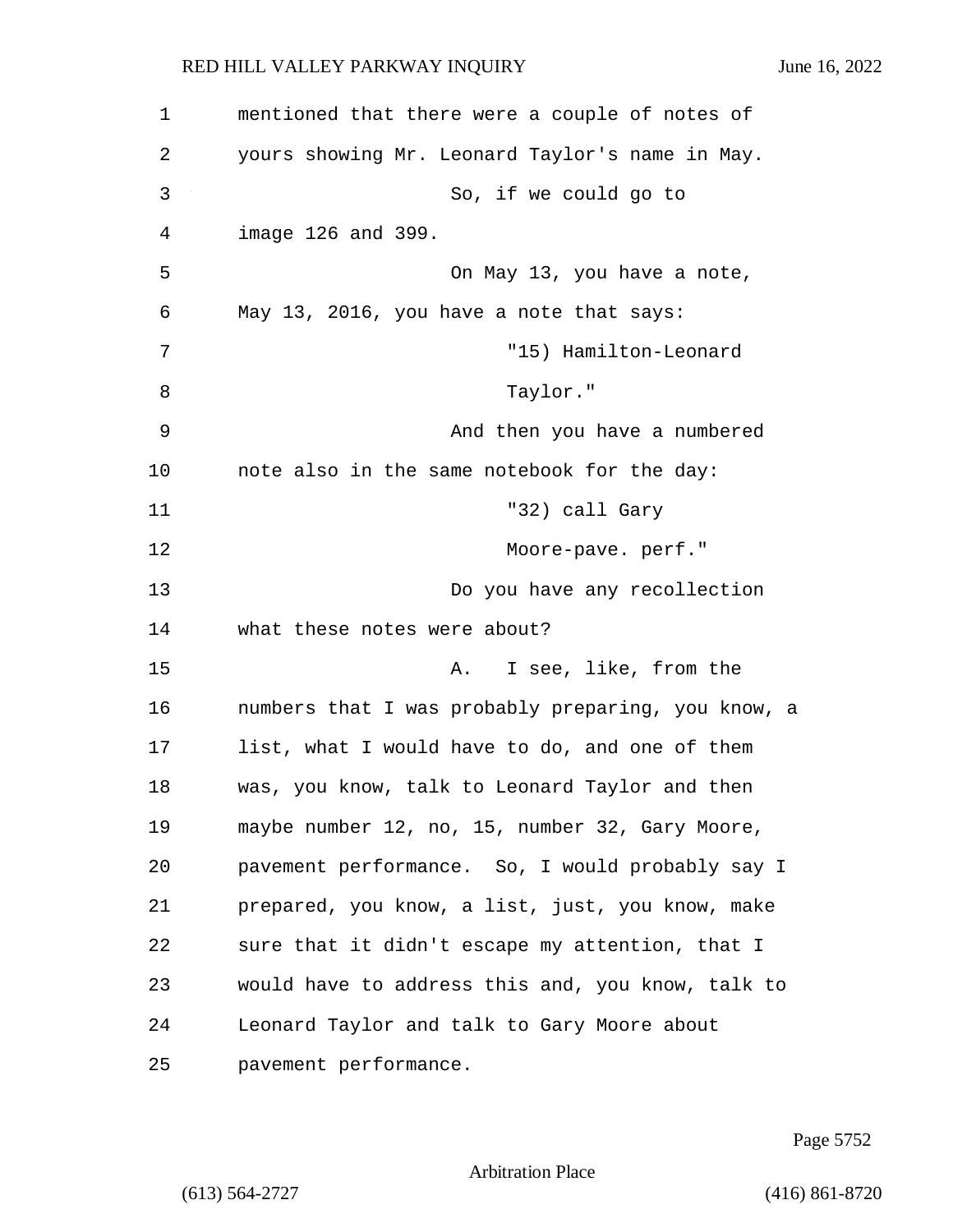| 1  | 278<br>But what did you have to<br>Q.              |
|----|----------------------------------------------------|
| 2  | talk to Mr. Taylor about on this now with          |
| 3  | Mr. Moore having, as you said, he said, well, no?  |
| 4  | What was left to talk about at that point?         |
| 5  | Leonard Taylor didn't<br>Α.                        |
| 6  | know about, like, shot blasting or skidabrading,   |
| 7  | so that would not be the subject. The subject was  |
| 8  | still, you know, this correlation. I think         |
| 9  | correlation between grip tester and locked-wheel   |
| 10 | and, you know, this, you know, standards in Canada |
| 11 | and the U.S. just to, you know, probably, you      |
| 12 | know, exchanging opinion, opinions, between him    |
| 13 | and me, you know, what would be his final stand on |
| 14 | this.                                              |
| 15 | 279<br>Q. If we could go to                        |
| 16 | image 127, the next page, and paragraph 402,       |
| 17 | sorry, 401.                                        |
| 18 | On May 24, you made a note,                        |
| 19 | 2016, stating "meeting in Hamilton." Then on       |
| 20 | May 26, 2016, your note is, "Hamilton-Leonard      |
| 21 | Taylor." Again, do you have any recollection if    |
| 22 | you spoke with or met with Mr. Taylor on that day? |
| 23 | I definitely didn't meet<br>Α.                     |
| 24 | with him. I think it was probably telephone        |
| 25 | conversation. And as far as I recall, on the same  |

Page 5753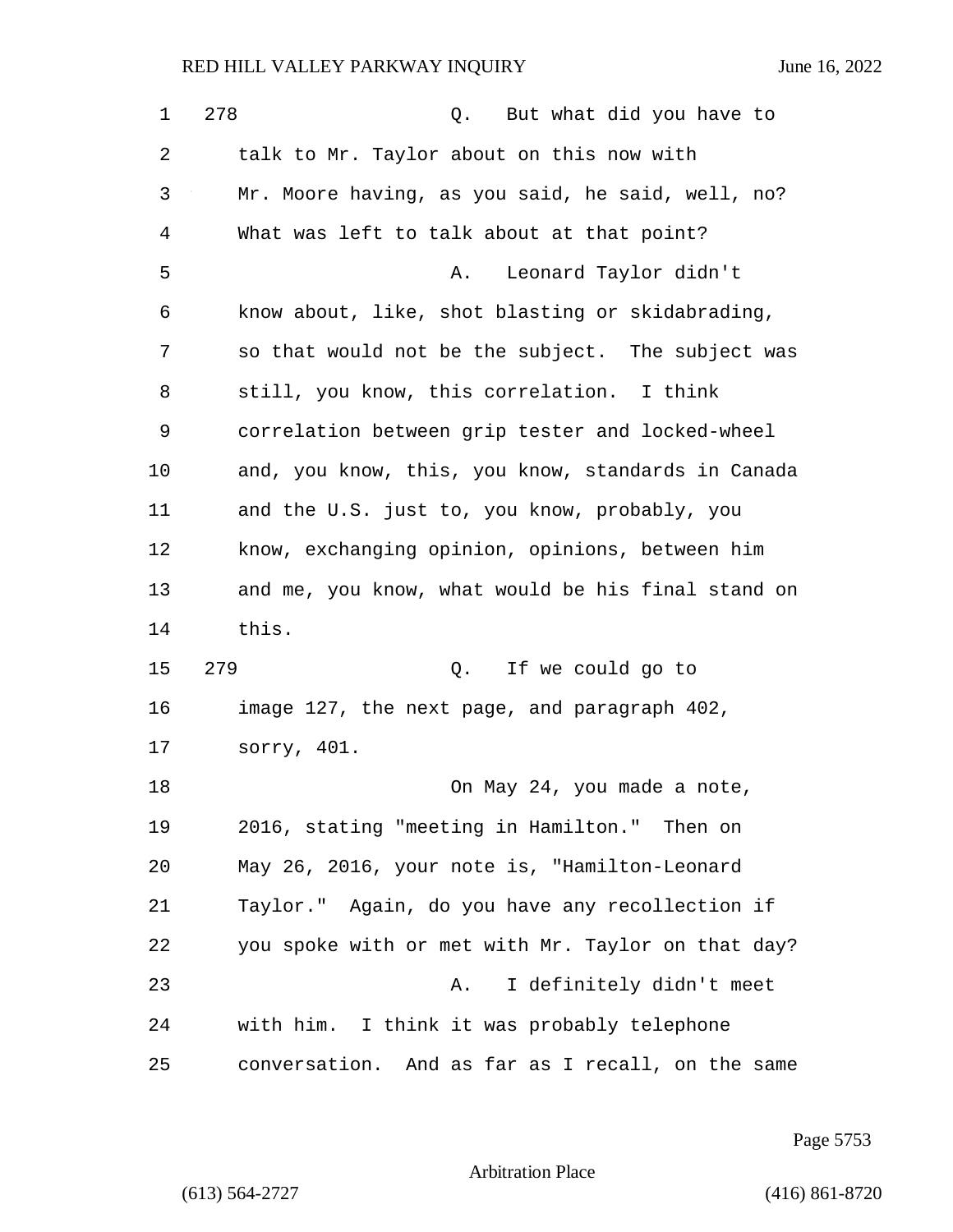1 day, where I have a note Hamilton, and that 2 probably I passed this thing to Gary and, for me, 3 the subject was Mr. Leonard Taylor was close. 4 280 Q. Sorry, it's not the same 5 day. It's just May 24 it says meeting in 6 Hamilton. May 26 is the note with Mr. Taylor. I 7 just want to make sure that you're clear there. 8 A. Maybe I -- I know that 9 definitely after this conversation with Leonard 10 Taylor, I had a note Hamilton and it was probably 11 the subject was closed. 12 281 O. Well, the next one, on 13 August 2, if you look at paragraph 402, you have a 14 note, Hamilton, but that's more than three months 15 later. Sorry, not three months. Two and a half 16 month later. And there's no indication of what 17 that's about, so are you suggesting that there's a 18 relationship between your note on May 26 and the 19 note on August 2? 20 A. No, I don't think so. I 21 think, as far as I recall, after my note, 22 Hamilton, Leonard Taylor, on the same day I had a 23 note Hamilton and that would be likely when I 24 passed the final observation to Hamilton. The 25 subject was Leonard Taylor. In my opinion, it was

Page 5754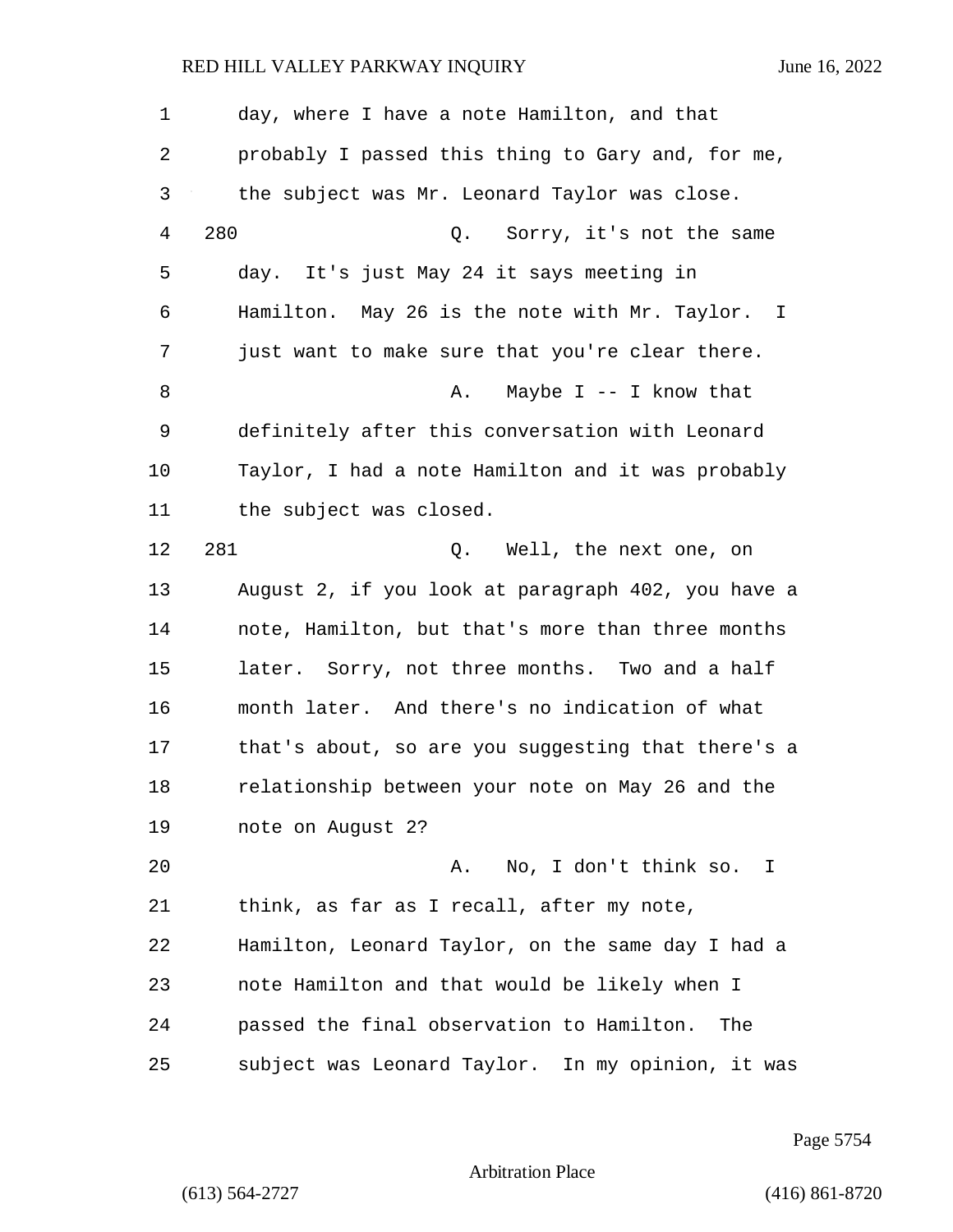| 1  | closed.                                                      |
|----|--------------------------------------------------------------|
| 2  | 282<br>Q. Okay. Hold on. I can                               |
| 3  | tell you that --                                             |
| 4  | MR. LEDERMAN: Sorry to                                       |
| 5  | interrupt. I'm just having some difficulty with              |
| 6  | some of the evidence as to what this witness is              |
| 7  | recalling is based on recollection or what is                |
| 8  | speculation. I've been following the evidence all            |
| 9  | morning to that effect and I've had some                     |
| 10 | difficulty with the degree to which Dr. Uzarowski            |
| 11 | is recalling events as opposed to speculating as             |
| 12 | to what may or may not or probably occurred.                 |
| 13 | And so, I'm just raising it,                                 |
| 14 | Commissioner, as to whether or not perhaps as part           |
| 15 | of the questioning of the witness, greater clarity           |
| 16 | could be obtained as to whether this is something            |
| 17 | that he has an independent recollection of or                |
| 18 | whether or not he is speculating as to whether               |
| 19 | something occurred or not.                                   |
| 20 | JUSTICE WILTON-SIEGEL: Okay.                                 |
| 21 | Mr. Registrar, could you take down the document on           |
| 22 | the screen, please, so that I can see Mr. Lederman           |
| 23 | and respond.                                                 |
| 24 | I understand your problem.                                   |
| 25 | Again, I don't see this as a systemic issue.<br>$\mathbf{I}$ |

Page 5755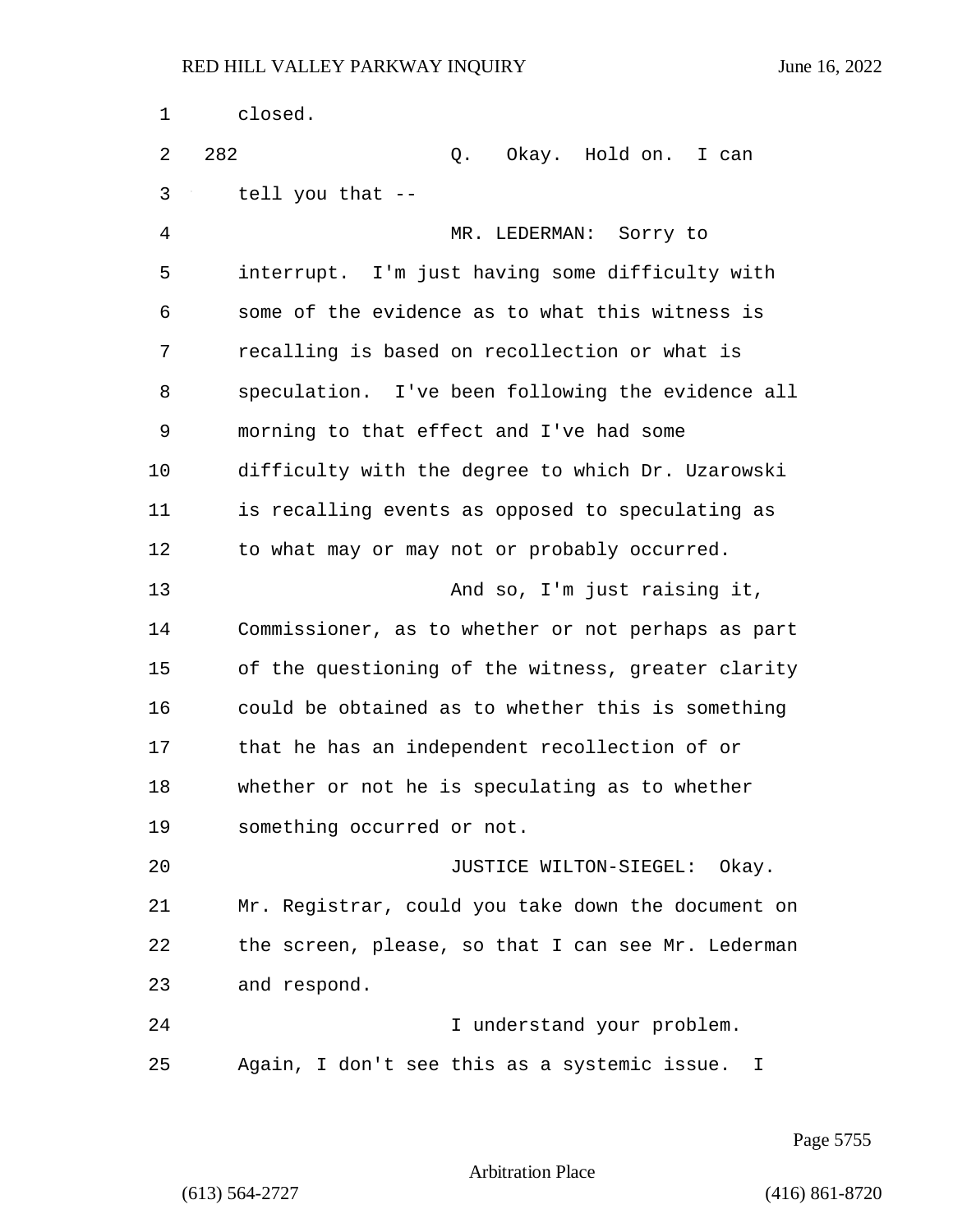| $\mathbf{1}$ | think you go case by case or instance by instance. |
|--------------|----------------------------------------------------|
| 2            | I've been following this fairly closely and noting |
| 3            | whether or not Dr. Uzarowski is able to recall on  |
| 4            | the basis of a note something more specific or is  |
| 5            | simply indicating what he thinks had happened. I   |
| 6            | think we had a lot of that from witnesses for the  |
| 7            | City as well. It's a long time ago in a lot of     |
| 8            | cases and so we have to work with it.              |
| 9            | So, I'm not sure if, in your                       |
| 10           | view, something turns specifically on a particular |
| 11           | answer to a particular question. I have no         |
| 12           | problem with your raising it, but I think we just  |
| 13           | have to be pragmatic and understanding. And, as    |
| 14           | much as possible, Mr. Lewis should be putting up   |
| 15           | the actual note before Dr. Uzarowski answers the   |
| 16           | question rather than afterwards, so I'll ask       |
| 17           | Mr. Lewis in connection with this particular       |
| 18           | matter to put the note up on the screen that we    |
| 19           | have, the notes that we have, and Dr. Uzarowski    |
| 20           | can comment on whether or not he thinks any of     |
| 21           | these notes are somehow misplaced or out of        |
| 22           | sequence.                                          |
| 23           | MR. LEDERMAN: That's fine.                         |
| 24           | Thank you.                                         |
| 25           | BY MR. LEWIS:                                      |

Page 5756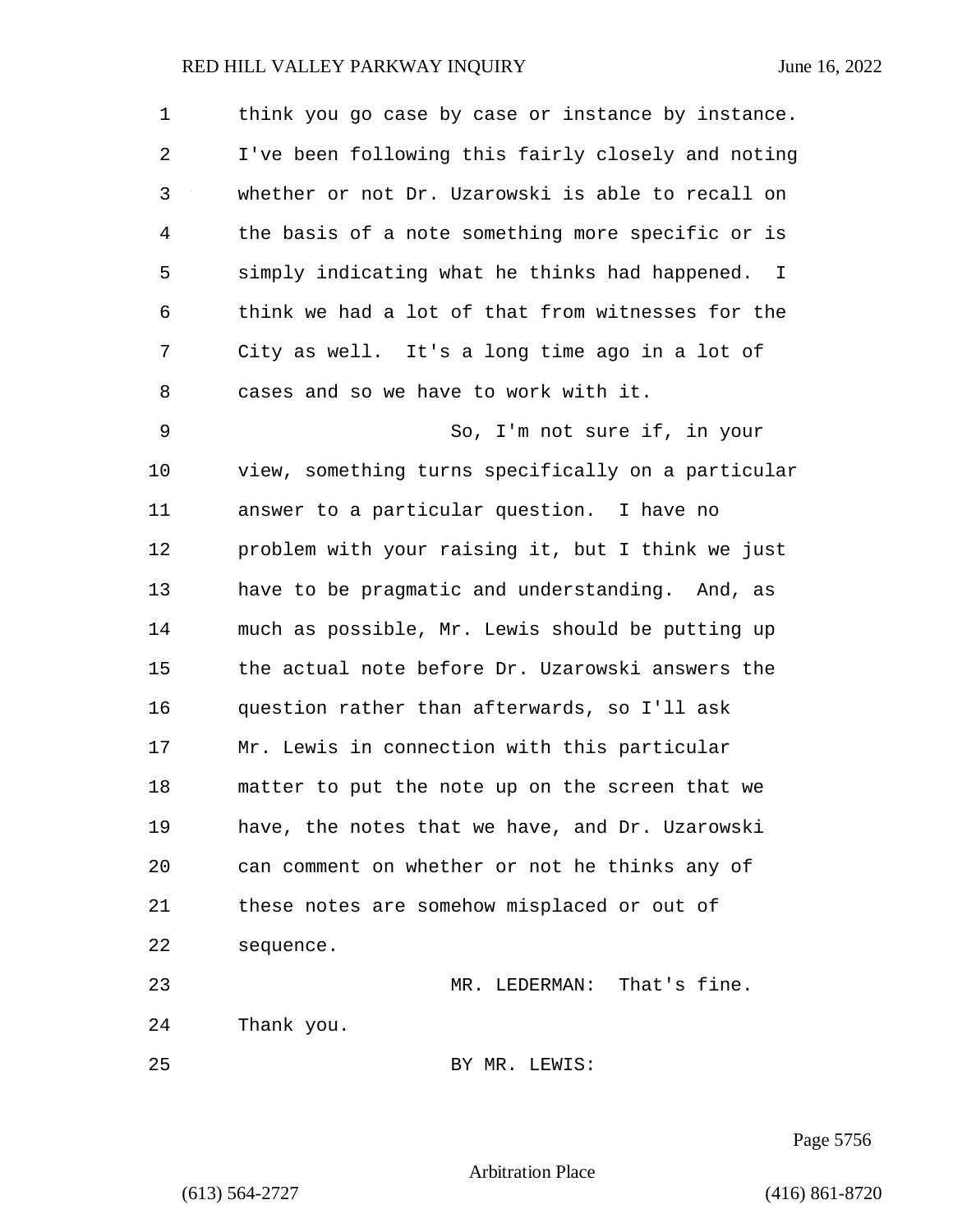| 1  | 283<br>I can tell you,<br>Q.                       |
|----|----------------------------------------------------|
| 2  | Dr. Uzarowski, that we do not have another note on |
| 3  | May 26 referring to the City. We simply have       |
| 4  | yours on May 26 referring to Hamilton-Leonard      |
| 5  | Taylor. There's the prior one on May 24 referring  |
| 6  | to meeting in Hamilton, but not on that day. The   |
| 7  | next one, as I had mentioned, was on August 2,     |
| 8  | 2016.                                              |
| 9  | So, with that, what I thought                      |
| 10 | you were saying was that you may have referred     |
| 11 | to -- sorry, that you may have passed on some      |
| 12 | information to Mr. Moore following your            |
| 13 | discussion, if that's what it was, on May 24, 2016 |
| 14 | with Mr. Taylor. Is that what you were saying?     |
| 15 | Yes. Yes, it is.<br>Α.                             |
| 16 | 284<br>Q.<br>Do you have a                         |
| 17 | recollection of having done so and, if so, what    |
| 18 | did you pass on?                                   |
| 19 | I don't have detailed<br>Α.                        |
| 20 | recollection. I think it happened and I don't      |
| 21 | have, you know, like, detailed, because this was   |
| 22 | basically -- you know, it would be like almost a   |
| 23 | replication of my previous observation about       |
| 24 | correlation or, let's say, lack of good            |
| 25 | correlation between the two.                       |

Page 5757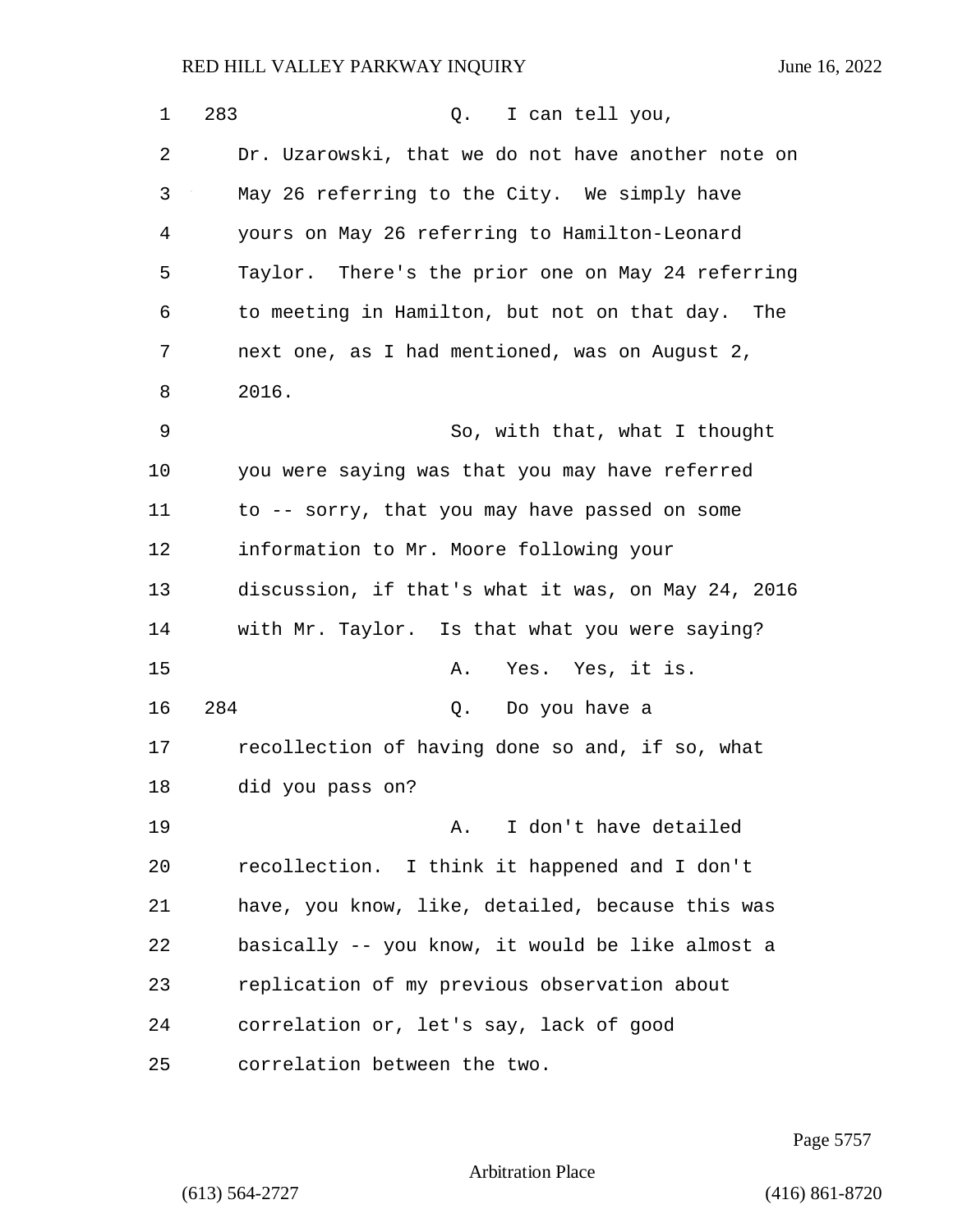| $\mathbf 1$ | 285<br>Q. Okay. Can we go to                       |
|-------------|----------------------------------------------------|
| 2           | overview document 7, image 108.                    |
| 3           | And this is a slightly                             |
| 4           | different topic but it's within the same time      |
| 5           | frame, in the first half of 2016. And you recall   |
| 6           | when you testified in April you referenced         |
| 7           | recalling some communications with Becca Lane of   |
| 8           | the MTO -- at the time you were going from         |
| 9           | memory $--$ in 2015 and 2016.                      |
| 10          | And so, indeed, if we call up                      |
| 11          | 339 and 340, 339, you'll see that on January 22,   |
| 12          | 2016, Ms. Lane e-mailed you under the subject line |
| 13          | "Red Hill Valley Parkway" and she wrote:           |
| 14          | "I received a strange                              |
| 15          | media request about                                |
| 16          | performance of the Red                             |
| 17          | Hill Valley Parkway. Do                            |
| 18          | you keep in touch with                             |
| 19          | Hamilton on that project?                          |
| 20          | Are you aware of any                               |
| 21          | performance issues?                                |
| 22          | Perhaps there is an                                |
| 23          | asphalt cement cracking                            |
| 24          | issue. I'm in the dark                             |
| 25          | on this one."                                      |

Page 5758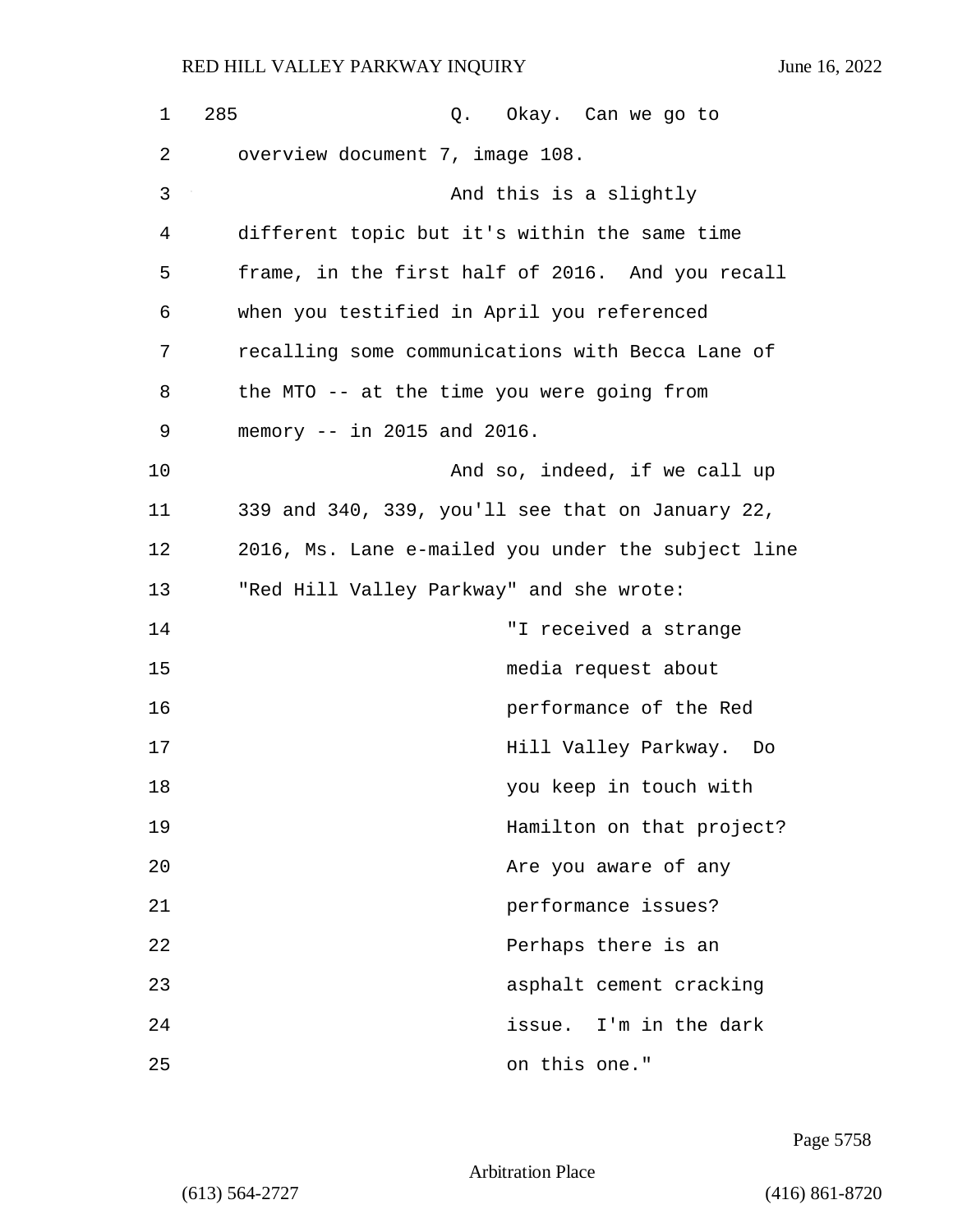| 1  | And, first of all, is this                         |
|----|----------------------------------------------------|
| 2  | what you -- last time, back in April, is this what |
| 3  | you were talking about, the later communications   |
| 4  | with Ms. Lane?                                     |
| 5  | Yes. Yes, it is.<br>Α.                             |
| 6  | 286<br>Q. All right. And before                    |
| 7  | receiving this e-mail, have you discussed this     |
| 8  | media request with Ms. Lane?                       |
| 9  | No, I don't think so.<br>Α.                        |
| 10 | No. I don't recall.                                |
| 11 | 287<br>Q. Okay. And then you                       |
| 12 | forwarded, on January 25, Ms. Lane's e-mail to     |
| 13 | Mr. Moore indicating that you had received that    |
| 14 | from Becca on Friday afternoon:                    |
| 15 | "I was onsite and not                              |
| 16 | able to pass it to you                             |
| 17 | immediately. Obviously                             |
| 18 | she does not know                                  |
| 19 | anything about any                                 |
| 20 | issues. The profile                                |
| 21 | surveys are done and I                             |
| 22 | should have the results                            |
| 23 | on Wednesday. Please                               |
| 24 | call me if you want to                             |
| 25 | discuss."                                          |

Page 5759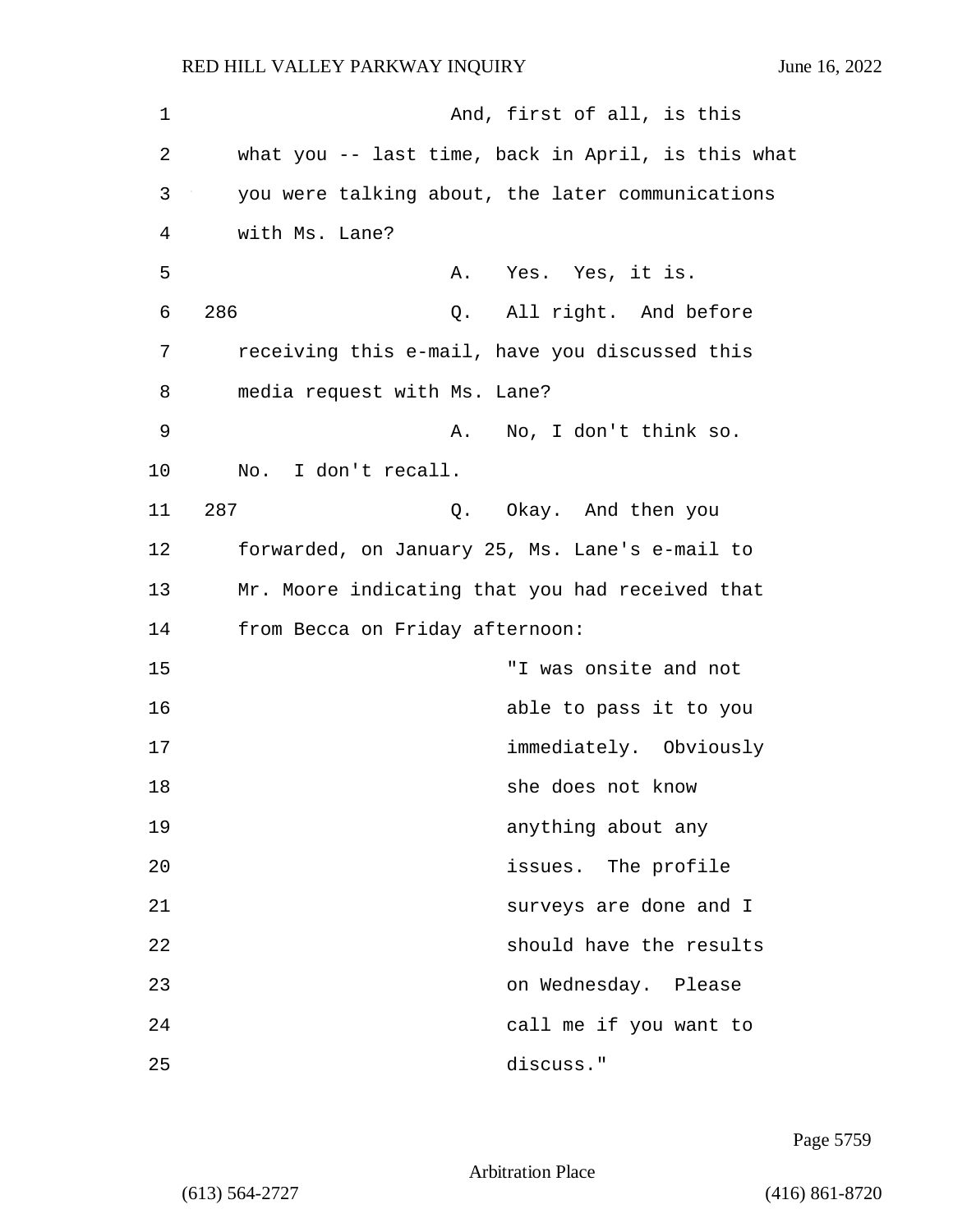1 So, first of all, the middle 2 paragraph, the profile surveys are done, is that 3 what we were just talking about, about the 4 inertial profiler surveys that you were doing for 5 Mr. Moore? 6 A. Yes, so I'm talking about 7 the results of the inertial profiler testing. 8 Yes. 9 288 Q. Okay. And there is a 10 couple of responses from you to Ms. Lane on 11 January 25, but I think we need to go to the 12 actual documents. And they're not in the OD, so 13 if we could pull up two of them, the first is 14 MTO9526 and the other is MTO9528. 15 And in 9526, which is the one 16 on the left, you'll see that it originates on the 17 bottom with Ms. Lane's e-mail to you. And then 18 you respond at 11:54 a.m., it's the middle one: 19 "Hi Becca. Thank you for 20 the e-mail. I will talk 21 **b** to the City. There are 22 short dips and surface 23 cracking. It's an 24 interesting question 25 whether the cracking is

Page 5760

Arbitration Place

(613) 564-2727 (416) 861-8720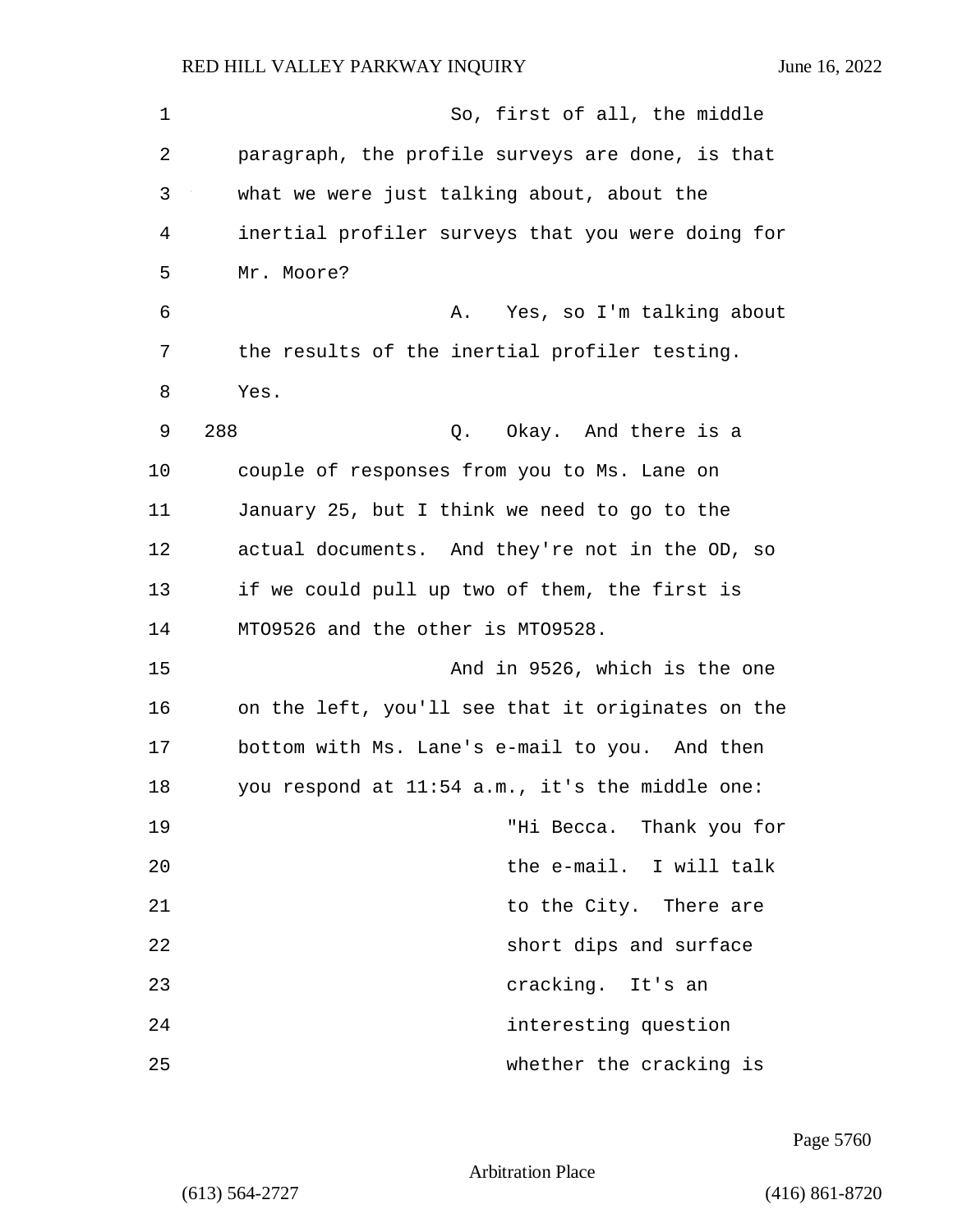| $\mathbf 1$    | related to asphalt                                |
|----------------|---------------------------------------------------|
| $\overline{2}$ | cement. RHVP was paved                            |
| 3              | in 2007 and the asphalt                           |
| 4              | cement came from                                  |
| 5              | Bitumar."                                         |
| 6              | And then she responds at $12:04$                  |
| 7              | p.m.:                                             |
| 8              | "I don't know what the                            |
| 9              | media are fishing for,                            |
| 10             | but certainly MTO is not                          |
| 11             | aware of any issues."                             |
| 12             | And then we can take that down                    |
| 13             | because there are sort of two diverging chains.   |
| 14             | In the other one, you respond                     |
| 15             | at 11:54. There's the same one, the bottom e-mail |
| 16             | that we see in the other chain, but then Ms. Lane |
| 17             | replies:                                          |
| 18             | "Do you have Gary Moore's                         |
| 19             | phone number? I thought                           |
| 20             | I should give him a                               |
| 21             | call."                                            |
| 22             | And then you reply at the top                     |
| 23             | and give her Gary Moore's phone number and say:   |
| 24             | "I've already passed your                         |
| 25             | e-mail to Gary and will                           |

Page 5761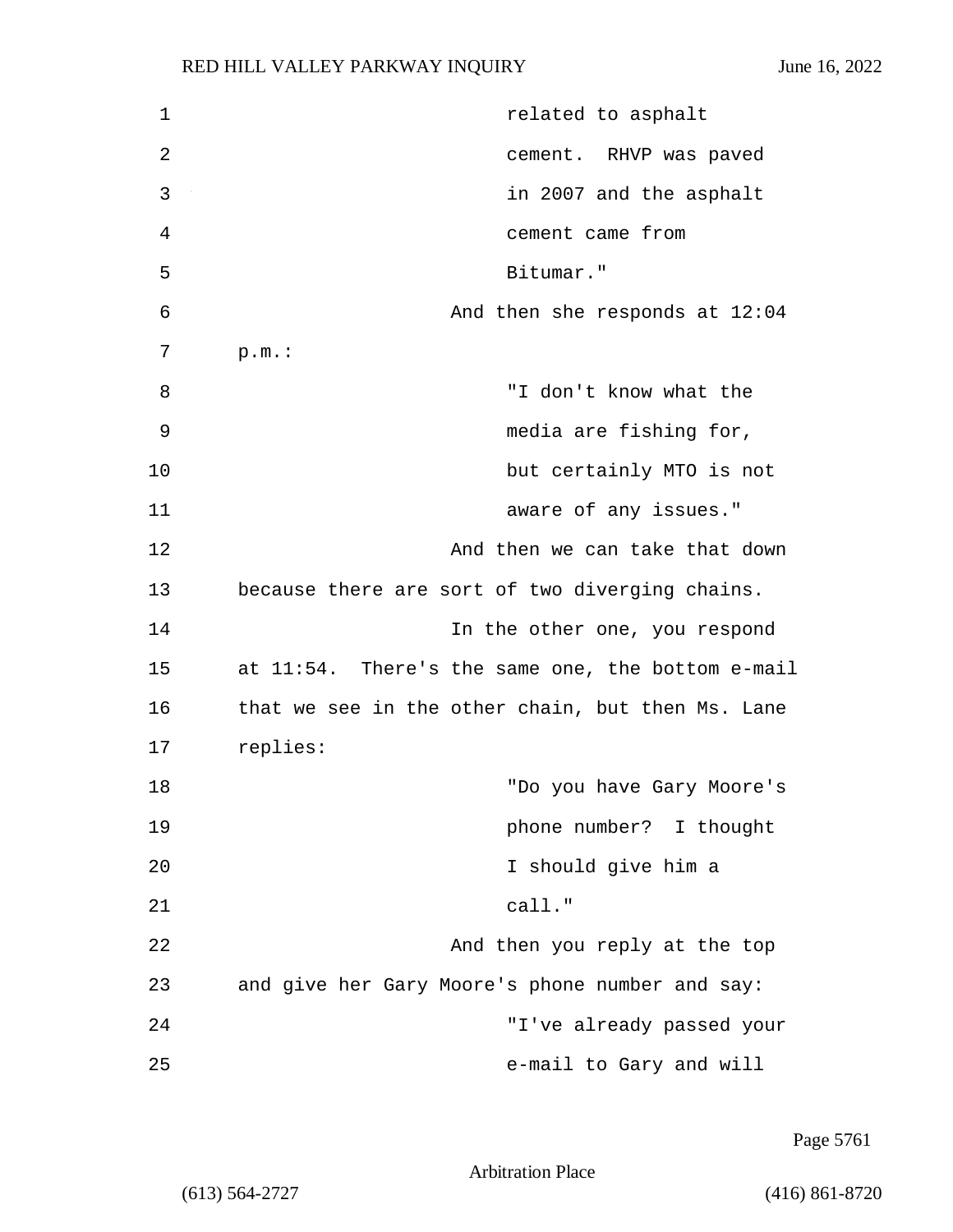| $\mathbf 1$    | call him after lunch."                             |
|----------------|----------------------------------------------------|
| $\overline{2}$ | Do you recall if you had any                       |
| 3              | further communications with Mr. Moore about this   |
| 4              | media request?                                     |
| 5              | No, I don't think so. I<br>Α.                      |
| 6              | think it's only what's in the e-mail, because the  |
| 7              | subject was different. The subject was asphalt     |
| 8              | cement cracking. No, I don't recall.               |
| 9              | 289<br>Q. Okay. Well, you                          |
| 10             | speculated as to whether -- about cracking being   |
| 11             | related to -- I guess she lays that as a potential |
| 12             | issue, perhaps there is an asphalt cement cracking |
| 13             | issue, and you say it's an interesting question,   |
| 14             | but did you actually know that that's what it was  |
| 15             | related to?                                        |
| 16             | At that time, Ms. Becca<br>Α.                      |
| 17             | Lane, (indiscernible), myself and other people     |
| 18             | were involved in -- that was organized by OHMPA,   |
| 19             | pavement -- asphalt pavement quality group or      |
| 20             | something. And they were evaluating the impact of  |
| 21             | the addition of recycled engine oil on asphalt     |
| 22             | pavement performance and premature cracking        |
| 23             | because of this. So, that was that time.<br>That   |
| 24             | was the time that it was a very hot subject and    |
| 25             | Ms. Lane was very heavily involved. So, that was   |

Page 5762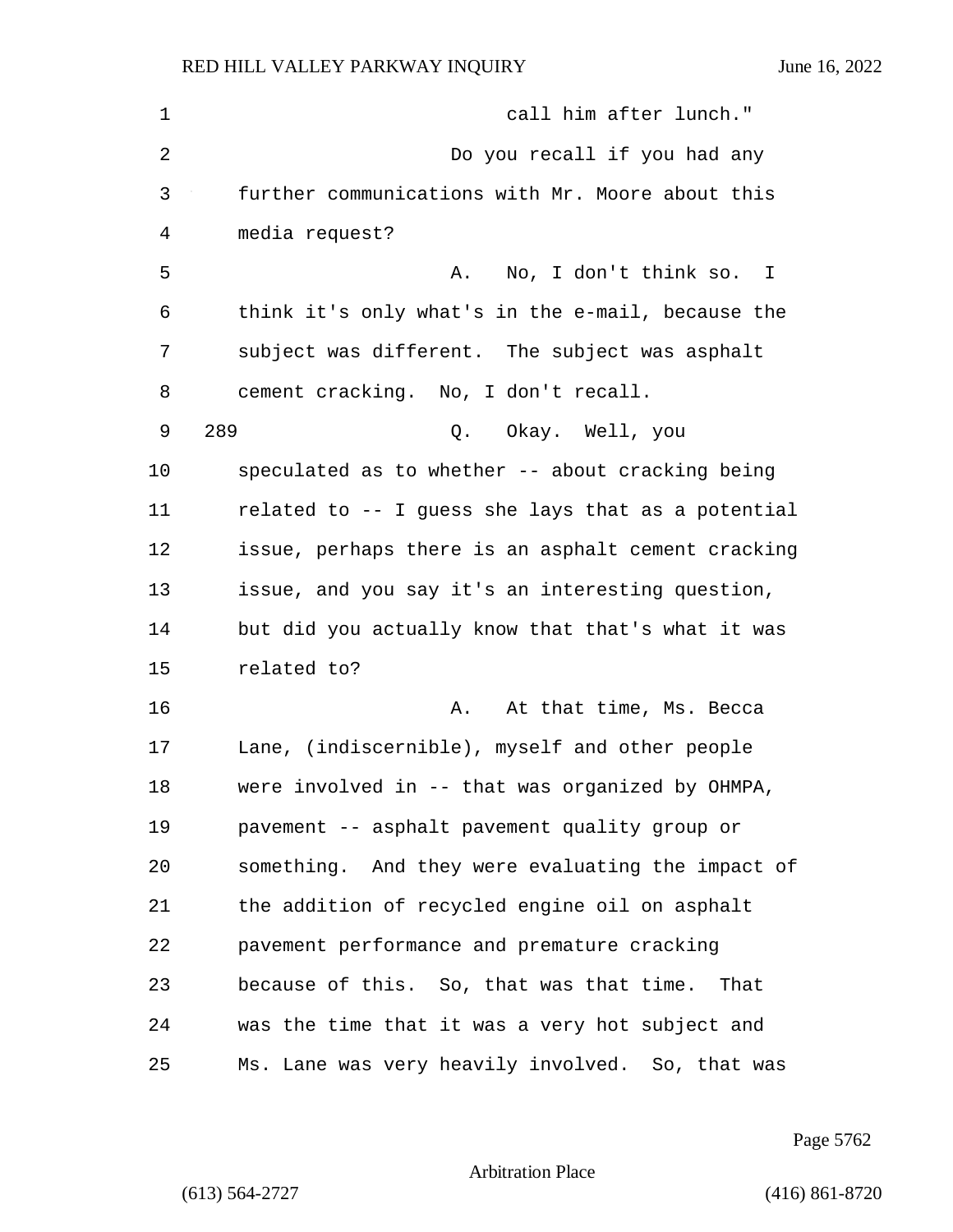| 1  | her understanding and that was my understanding, |
|----|--------------------------------------------------|
| 2  | that it was likely related to cracking.          |
| 3  | 290<br>Did the media ever<br>Q.                  |
| 4  | contact you about the Red Hill in early 2016?    |
| 5  | No, they $--$ me myself?<br>Α.                   |
| 6  | 291<br>Yeah.<br>Q.                               |
| 7  | No, they didn't.<br>Α.                           |
| 8  | 292<br>And did you ever come to<br>Q.            |
| 9  | learn the source of this media request or the    |
| 10 | information being sought?                        |
| 11 | No. No, I didn't ask<br>Α.                       |
| 12 | about it.                                        |
| 13 | 293<br>Thanks. If we could make<br>Q.            |
| 14 | those, I guess 9526, Commissioner, if we could   |
| 15 | make that the next exhibit, 79, and then 9528,   |
| 16 | MT09528, I guess, would be 80.                   |
| 17 | THE REGISTRAR:<br>Noted,                         |
| 18 | counsel. Thank you.                              |
| 19 | EXHIBIT NO. 79: E-mail                           |
| 20 | from Becca Lane to Dr.                           |
| 21 | Uzarowski dated January                          |
| 22 | 25, 2016, MT09526.                               |
| 23 | EXHIBIT NO. 80: E-mail                           |
| 24 | response from                                    |
| 25 | Dr. Uzarowski to Becca                           |

Page 5763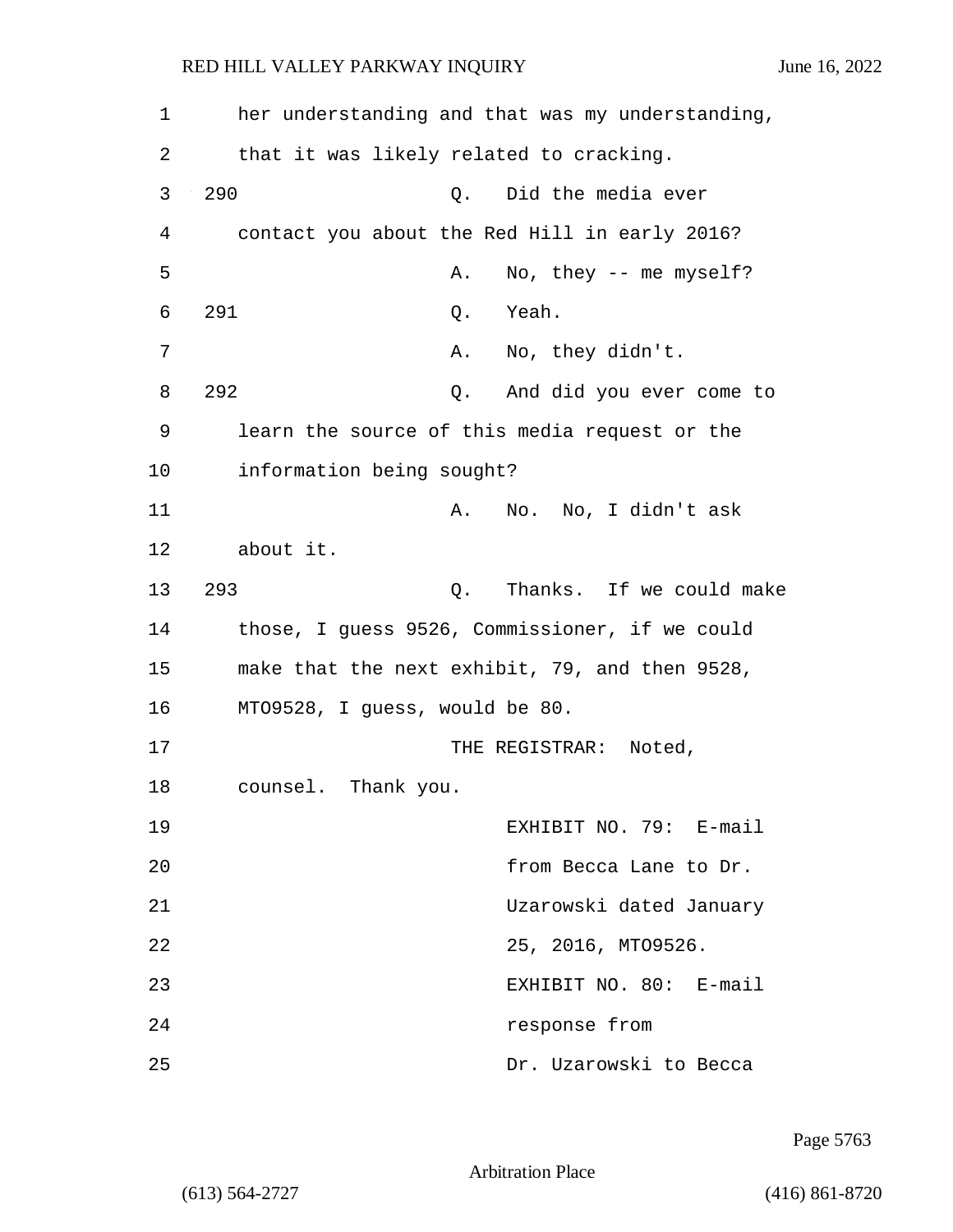| $\mathbf{1}$   | Lane on January 25, 2016,                         |
|----------------|---------------------------------------------------|
| $\overline{2}$ | MT09528.                                          |
| 3              | MR. LEWIS: Thank you. We're                       |
| 4              | coming near to lunch, but I have one very short   |
| 5              | topic and then perhaps it would be a good time to |
| 6              | break, if that works for you, Commissioner?       |
| 7              | JUSTICE WILTON-SIEGEL: Okay.                      |
| 8              | MR. LEWIS: It's quite a short                     |
| 9              | topic.                                            |
| 10             | BY MR. LEWIS:                                     |
| 11             | 294<br>Q. If we could go to                       |
| 12             | overview document 7, images 119 and 120.          |
| 13             | And in paragraphs 382 to 384,                     |
| 14             | these aren't e-mails that you're party to. These  |
| 15             | are City e-mails. And it's indicating -- these    |
| 16             | are on April 15, 2016 and they're indicating that |
| 17             | the City has internally decided that they are     |
| 18             | going to rehabilitate the Red Hill Valley Parkway |
| 19             | and the Lincoln Alexander Parkway, including      |
| 20             | improving skid resistance.                        |
| 21             | And did you have any knowledge                    |
| 22             | of these communications or this intent by the     |
| 23             | City?                                             |
| 24             | A. No, only during this                           |
| 25             | inquiry.                                          |

Page 5764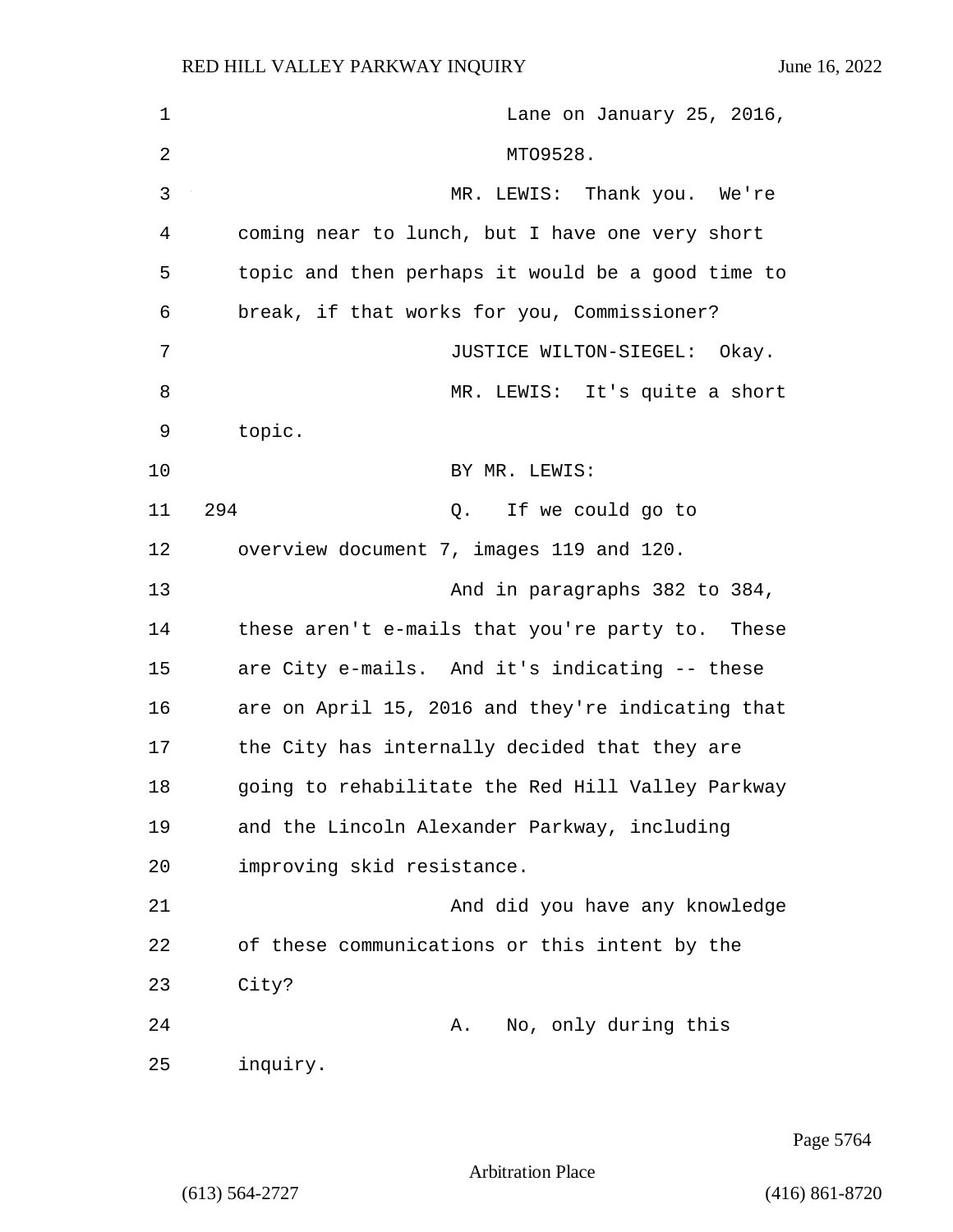| 1  | 295<br>Q. But not at that time?                      |
|----|------------------------------------------------------|
| 2  | No. No, I didn't.<br>Α.                              |
| 3  | 296<br>Perhaps that would be a<br>Q.                 |
| 4  | good time to break, Commissioner.                    |
| 5  | JUSTICE WILTON-SIEGEL: Okay.                         |
| 6  | So, let's break, then, until ten past 2:00. We       |
| 7  | stand adjourned until that time.                     |
| 8  | --- Luncheon recess taken at 12:51 p.m.              |
| 9  | --- Upon resuming at 2:10 p.m.                       |
| 10 | MR. LEWIS: We're back. May I                         |
| 11 | proceed, Commissioner?                               |
| 12 | JUSTICE WILTON-SIEGEL: Yes,                          |
| 13 | please do so.                                        |
| 14 | MR. LEWIS: Thank you.                                |
| 15 | BY MR. LEWIS:                                        |
| 16 | 297<br>Q. I would like to jump                       |
| 17 | ahead into 2017 now, Dr. Uzarowski. And if we        |
| 18 | could go to overview document 7, image 188.<br>And   |
| 19 | this is a July 15 -- paragraph $554$ -- 2017 article |
| 20 | in the Hamilton Spectator titled "Highway Traffic    |
| 21 | Tragedies: Why are there so many crashes on the      |
| 22 | Red Hill?" and it contains a number of statements    |
| 23 | attributed to Mr. Moore, which are excerpted here.   |
| 24 | If you could expand the                              |
| 25 | article. Thank you.                                  |

Page 5765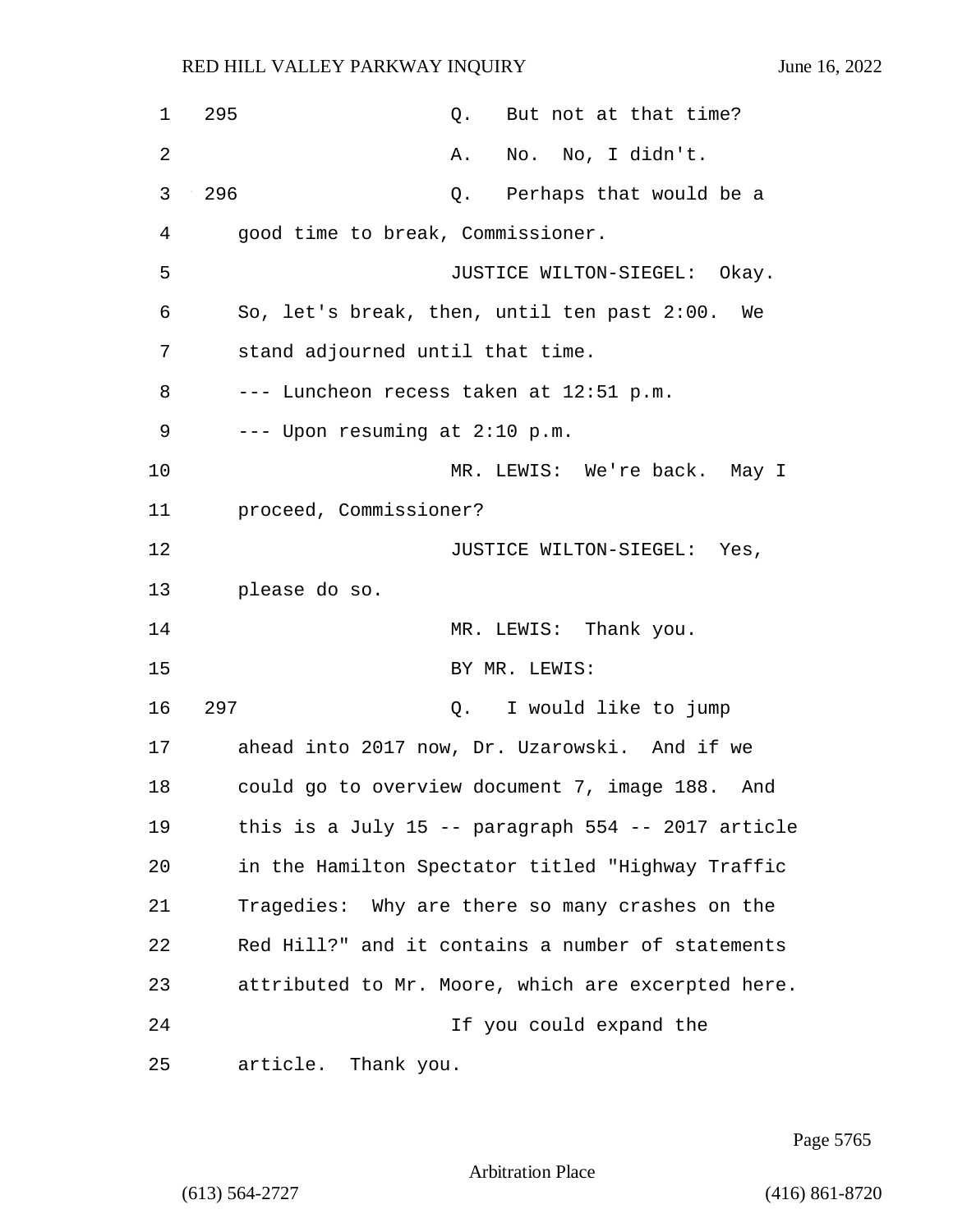1 And the first three paragraphs 2 of this excerpt refer to friction testing on the 3 Red Hill Valley Parkway in 2015. Are you aware of 4 any friction testing conducted by or for the City 5 in 2015? 6 A. No, I'm not. 7 298 Q. And I should have asked 8 this off the top. Were you aware of this article 9 at the time it was published? 10 A. No. No, I wasn't. 11 299 Q. Okay. Do you recall -- 12 do you know when you became aware of it? 13 A. Is this the one that 14 talks about fatalities? Because then I received a 15 link from Mr. Hein in January 2018. Then I read 16 that report, but I don't know whether this is -- 17 300 Q. That's a different 18 article. 19 A. So, probably maybe 20 somewhere in 2018, but not -- like as a part of 21 this inquiry, but -- 22 301 Q. Certainly not around this 23 time, is what you're saying? 24 A. No, no. 25 302 Q. Okay. And then the

Page 5766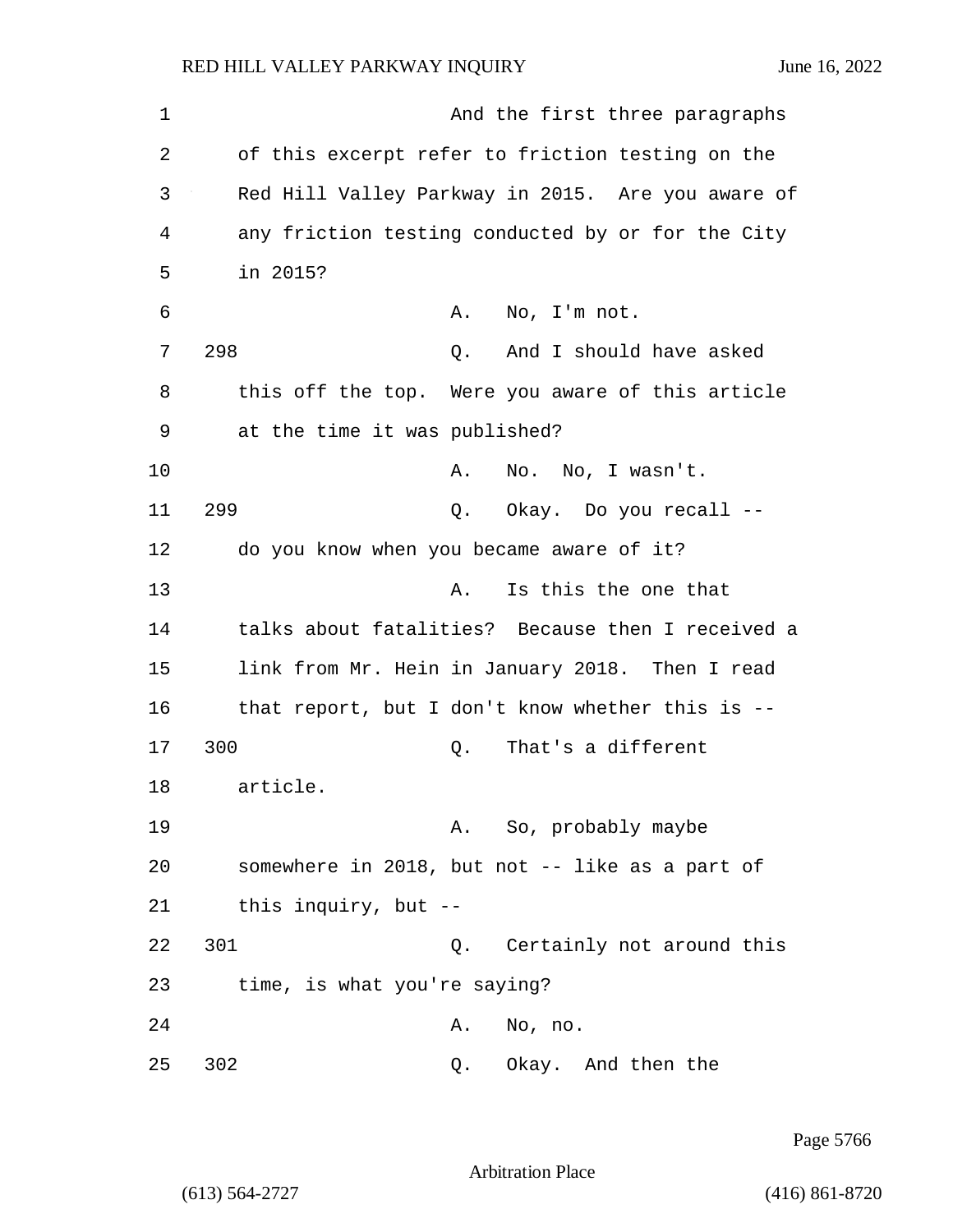1 article also refers in the subsequent paragraphs 2 to repaving of the Red Hill Valley Parkway. By 3 July 15, 2017, were you aware of a decision in the 4 City to repave? 5 A. Sorry, by what, you said? 6 303 Q. July 15, 2017. 7 A. No. No, I was not. 8 304 Q. Okay. And then if we 9 could go to a note of yours. This is at RHV933, 10 image 783. Maybe go to the next one. There we 11 go, August 15. Thank you. 12 This note of yours on 13 August 15, 2017 refers to: 14 "RHVP - northbound lanes  $15$  - crack -  $2km - v$ . 16 noticeable, centre of the 17 shoulder lane. Any crack 18 Sealing. Crack sealing -19 1/2 inch." 20 Do you recall what this is 21 about? 22 A. You know, this is -- I 23 understand that this is my observations from 24 driving on the Red Hill Valley Parkway northbound 25 lane, that I notice very noticeable crack and no

Page 5767

Arbitration Place

(613) 564-2727 (416) 861-8720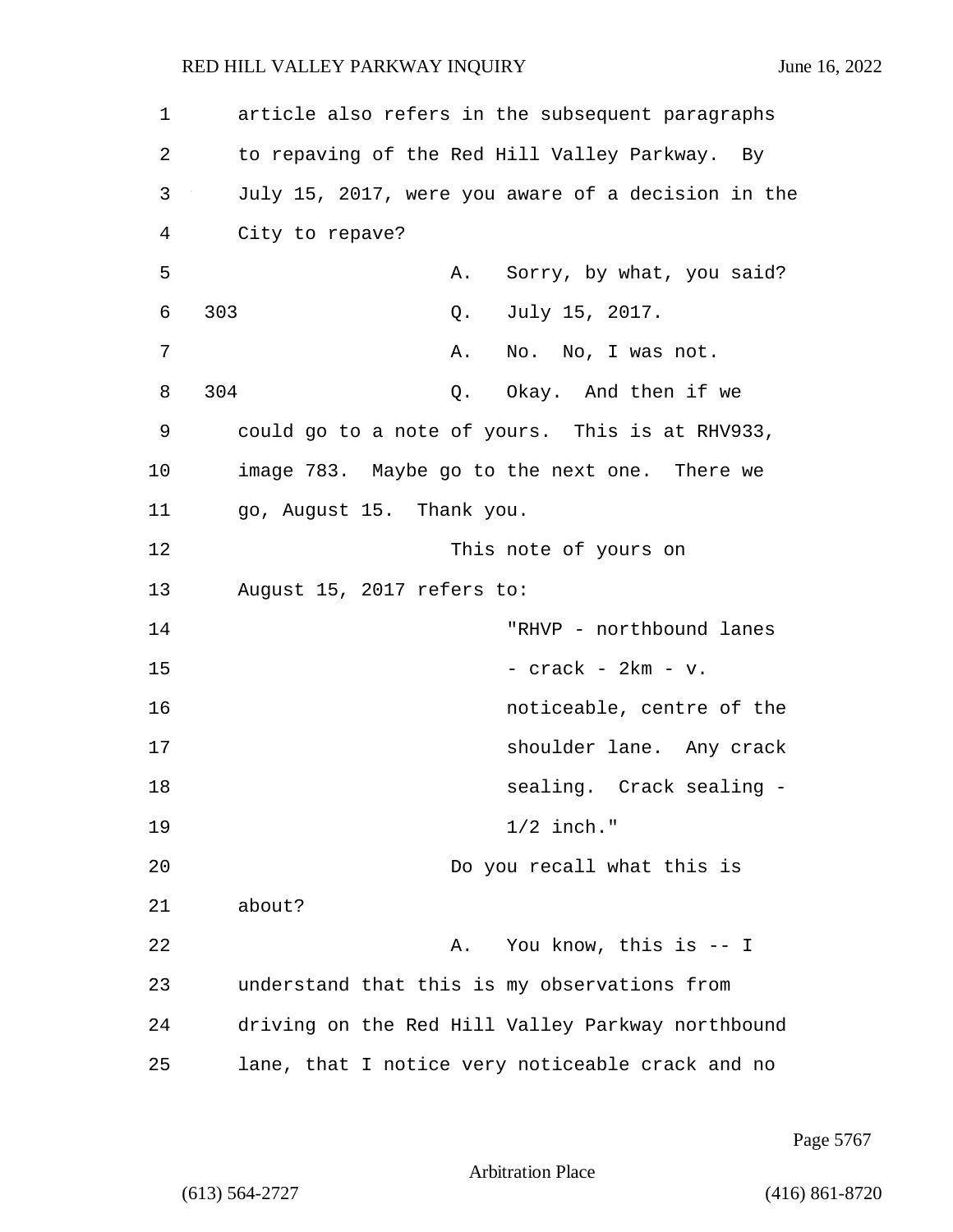1 crack sealing. So, the crack was about half an 2 inch, so that was my observations, my observation 3 from driving on the Red Hill Valley Parkway. 4 305 Q. Okay. It doesn't reflect 5 a meeting or a phone call or anything like that; 6 it's just your personal observations? 7 A. That is my observation. 8 I don't recall whether I had a meeting, no. 9 306 Q. All right. Were you 10 reviewing it for a particular project at the time 11 relating to the Red Hill Valley Parkway or did you 12 just happen to be on it? 13 A. You know, my opinion, you 14 know, I happened to be on it and I was, you know, 15 concerned with the presence of such a big crack, 16 particular that it is a perpetual pavement, so, 17 you know, they should, you know, City should do 18 something to mitigate the crack, apply some 19 maintenance. So, yeah, I was concerned about the 20 condition and that I observed such a crack. 21 307 Q. Okay. And if we could go 22 to overview document 7, images 192 and 193, 23 please. 24 And this reflects, in 25 paragraph 570, 571 and 572, e-mails and an

Page 5768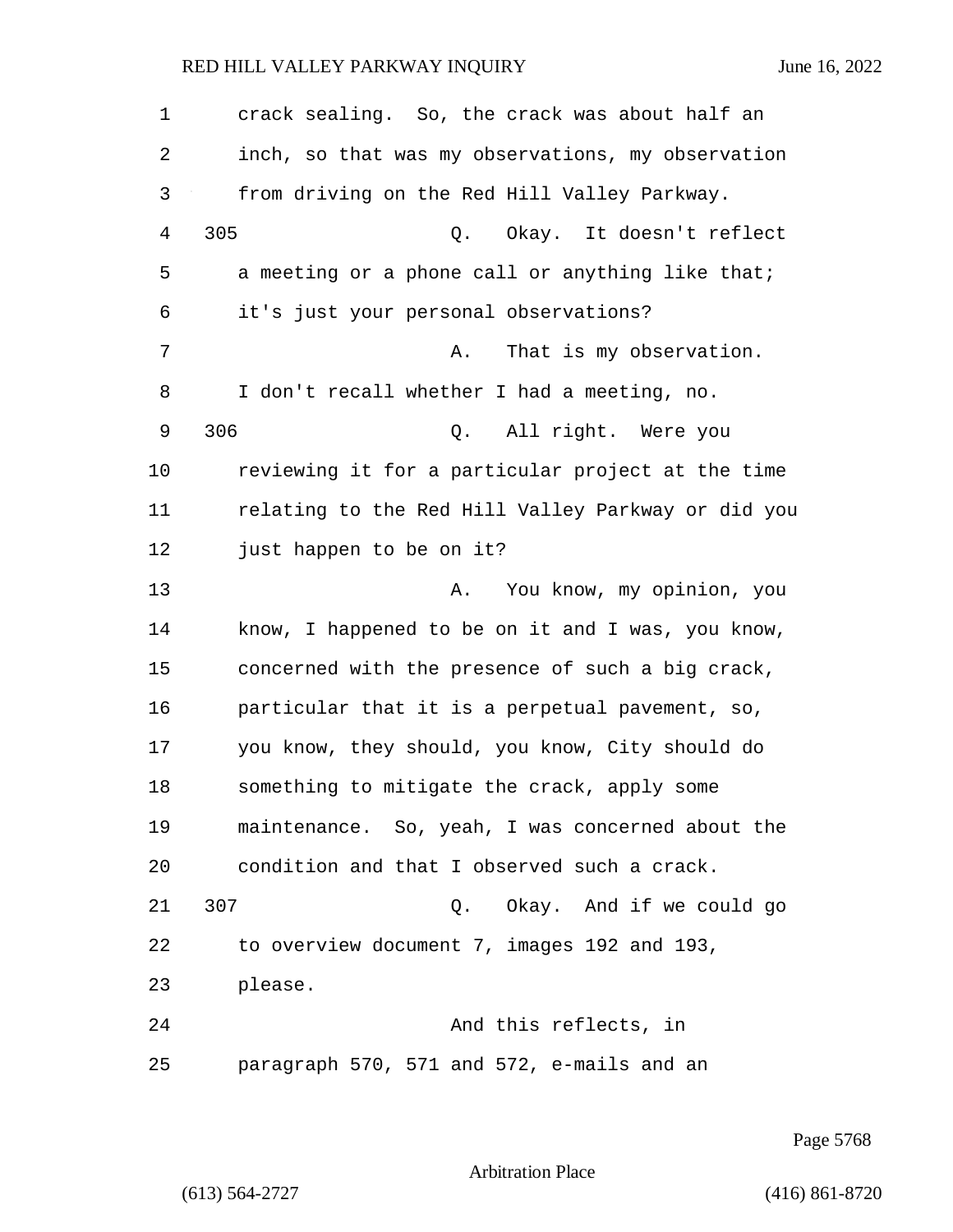| $\mathbf 1$ | appointment for a meeting with the City that you  |
|-------------|---------------------------------------------------|
| 2           | ultimately had on August 31, 2017. We can see     |
| 3           | that in paragraph 570 that an invitation for the  |
| 4           | meeting on August 31 under the subject line       |
| 5           | "Review of Asphalt Specifications with Ludomir"   |
| 6           | was sent to Mr. Moore, Ms. Jacob, Mr. Oddi,       |
| 7           | Mr. Becke and to you. And then Claudio Leon, in   |
| 8           | the e-mail referred to below that, just speaks of |
| 9           | the meeting time and some other items.            |
| 10          | And then in 571, there is an                      |
| 11          | e-mail from you to Trevor Moore at Miller Paving  |
| 12          | and you're referring to having a major meeting    |
| 13          | with the City of Hamilton on August 31 and you    |
| 14          | indicate -- maybe we could just call it out so we |
| 15          | don't have to strain our eyes. Just take a second |
| 16          | to read that:                                     |
| 17          | "Gary is organizing the                           |
| 18          | meeting on August 31 and                          |
| 19          | although it is about a                            |
| 20          | different subject, I                              |
| 21          | would have a chance to                            |
| 22          | talk to him about it. I                           |
| 23          | would have to know if you                         |
| 24          | already discussed it with                         |
| 25          | the City if you still                             |

Page 5769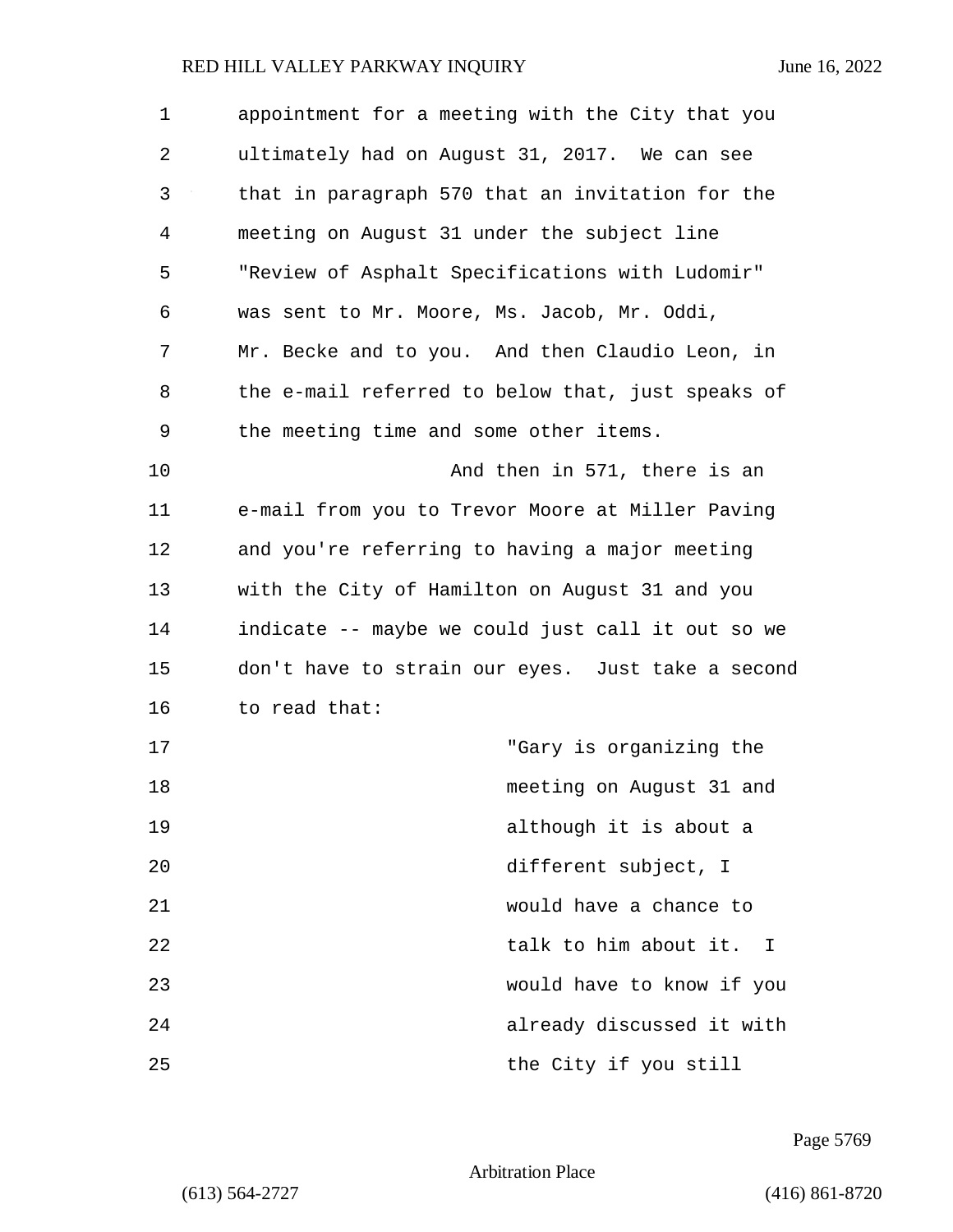| 1  | want me to go ahead and                          |
|----|--------------------------------------------------|
| 2  | do it."                                          |
| 3  | What are you referring to                        |
| 4  | there?                                           |
| 5  | If it is with Miller<br>Α.                       |
| 6  | Paving, that would be microsurfacing.            |
| 7  | 308<br>Q. Okay.                                  |
| 8  | A. Yeah, Miller, that would                      |
| 9  | be on the microsurfacing.                        |
| 10 | 309<br>Q. Okay. All right. And                   |
| 11 | so, the meeting itself -- you can take that      |
| 12 | down -- Mr. Cifelli of Miller Paving responds in |
| 13 | 572. And can you pull up 194 as well so we have  |
| 14 | 193 and 194. He does mention surface treatment   |
| 15 | and microsurfacing saying that:                  |
| 16 | "On March 21, 2016, I                            |
| 17 | presented our Lunch &                            |
| 18 | Learn in Hamilton on the                         |
| 19 | following."                                      |
| 20 | And then he gives a list of a                    |
| 21 | number of items that includes surface treatment  |
| 22 | and microsurfacing. And then May 20, 2016:       |
| 23 | "Trevor and Tony at                              |
| 24 | McAsphalt followed up                            |
| 25 | with a presentation on                           |

Page 5770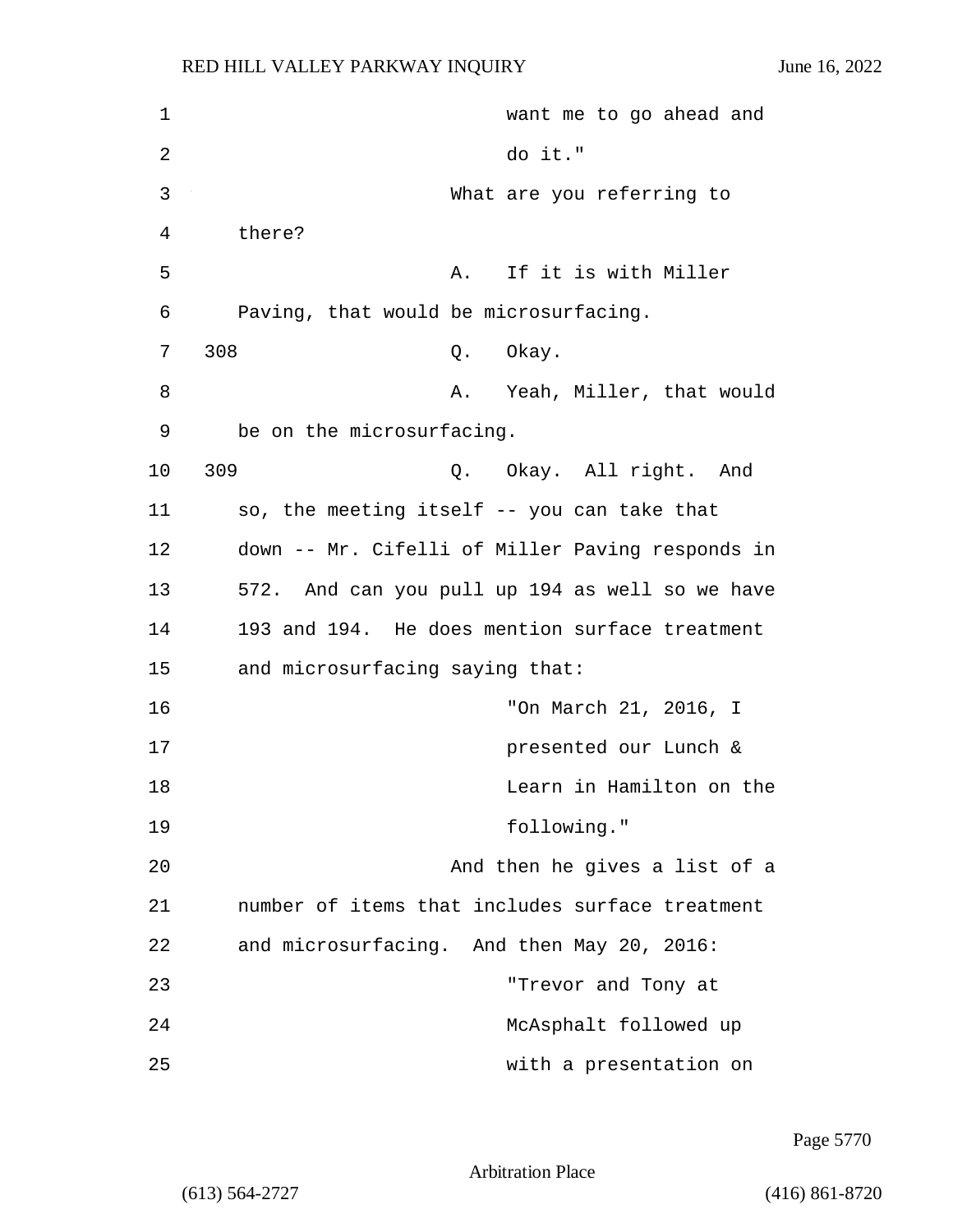| 1  | hot mix asphalt                                      |
|----|------------------------------------------------------|
| 2  | (distresses and best                                 |
| 3  | practices) and asphalt                               |
| 4  | cements."                                            |
| 5  | Take that down, please. And                          |
| 6  | then you have some further discussions. Until        |
| 7  | 575, Mr. Moore says to you -- sorry, this is         |
| 8  | Mr. Trevor Moore, not Gary Moore, writing:           |
| 9  | "We have not met or had                              |
| 10 | any discussions with                                 |
| 11 | Hamilton since our                                   |
| 12 | discussion on fibre                                  |
| 13 | micro. If you still need                             |
| 14 | to talk before your                                  |
| 15 | discussions with them,                               |
| 16 | you can call my office at                            |
| 17 | the number below or                                  |
| 18 | cell."                                               |
| 19 | Then he e-mails you again on                         |
| 20 | August 25, giving you a price for single fibre       |
| 21 | reinforcement microsurfacing. Okay. So, in that      |
| 22 | lead-up, there's a PowerPoint presentation in        |
| 23 | paragraph 577 that you presented on August 31.<br>Do |
| 24 | you recall that presentation? We're going to pull    |
| 25 | it up. And do you recall the event?                  |

Page 5771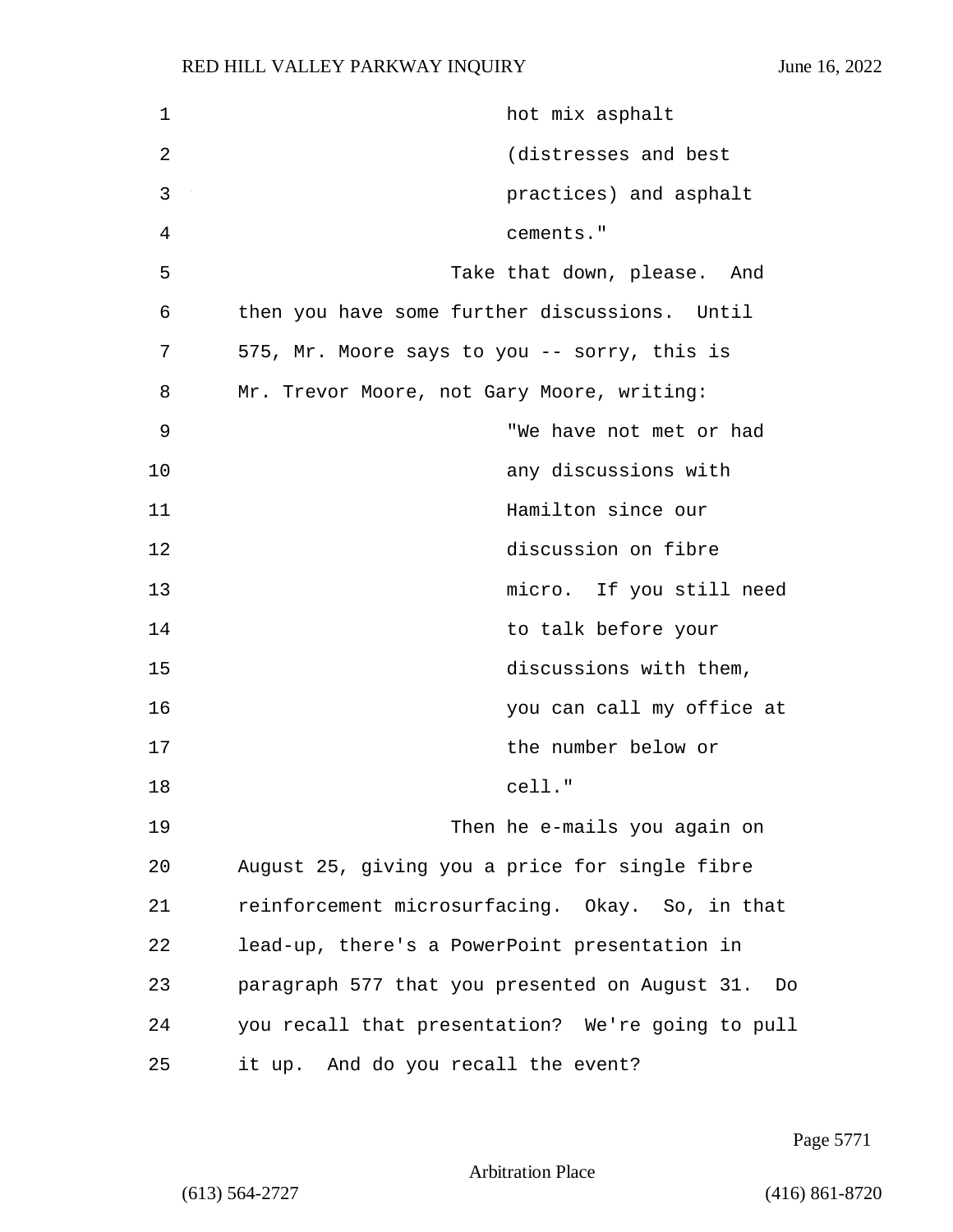1 A. Yes, I do recall the 2 presentation. Yes. 3 310 Q. Okay. So, if we could 4 pull up the actual presentation. It's GOL3921. 5 That's not it. Sorry. It is RHV703. There we 6 go. 7 So, what's the primary purpose 8 of this presentation? 2017 MSCR Asphalt 9 Specification, what's MSCR? 10 A. The City, you know, 11 wanted to implement a new asphalt cement 12 specification. MSCR means multiple stress creep 13 recovery, so that was a new way of grading the 14 quality of asphalt cement. So, the City asked me 15 and I work on this thing and I prepare the change 16 or changed, you know, recommended the changes in 17 the specification that would be based on this 18 MSCR, and this presentation was for their 19 technical staff to show them what was the new 20 approach to asphalt cement specification, like 21 technical aspects of the changes in the 22 specification. 23 311 Q. I got everything from the 24 acronym MSCR. Multiple stress, and I got the 25 recovery. What is the C?

Page 5772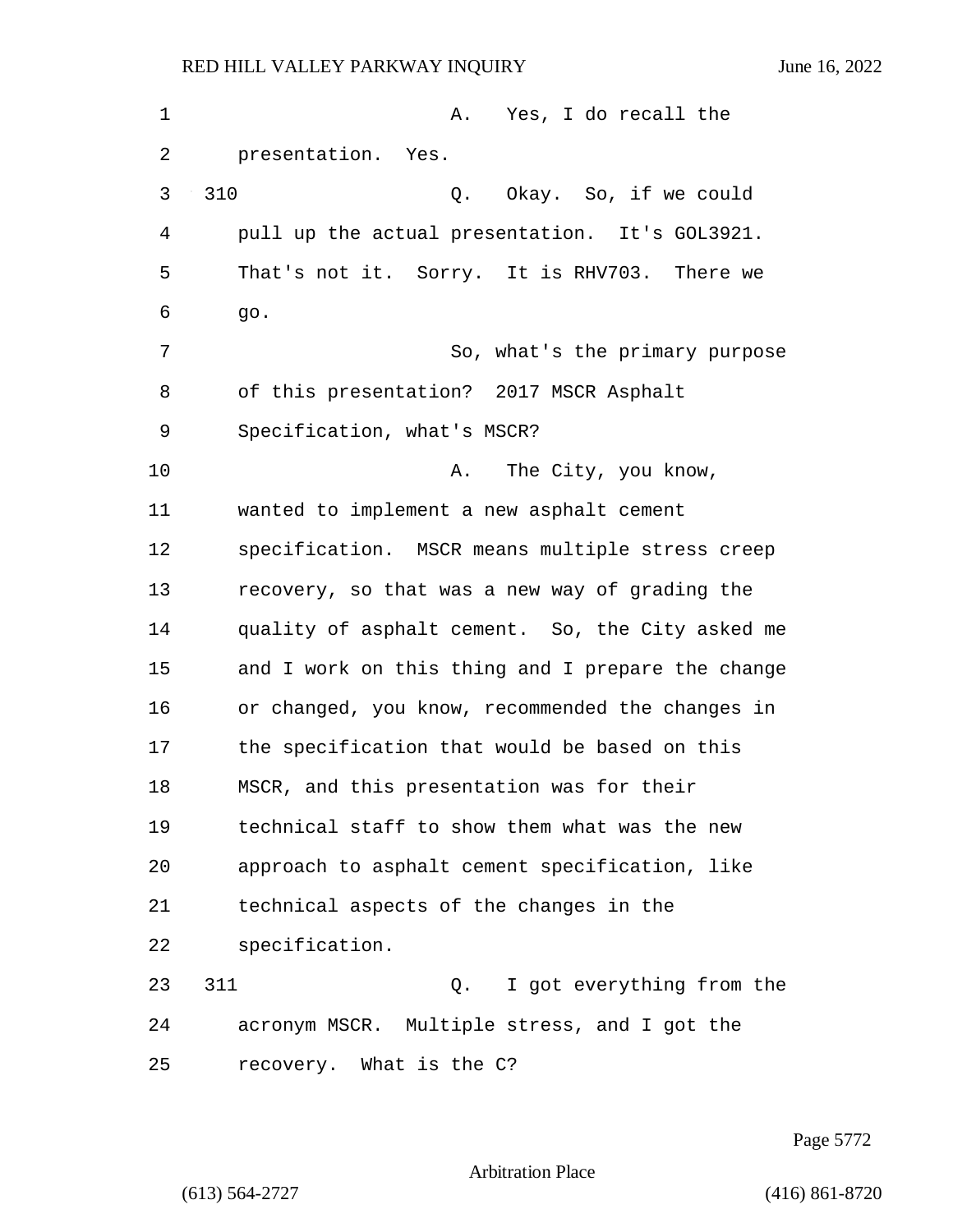| $\mathbf 1$    | Α.<br>Creep, creep.                                |
|----------------|----------------------------------------------------|
| 2              | 312<br>Crib?<br>Q.                                 |
| 3              | Creep, C-R-E-E-P.<br>Α.                            |
| $\overline{4}$ | 313<br>Creep, got it. Okay.<br>Q.                  |
| 5              | Yeah.<br>Α.                                        |
| 6              | 314<br>Multiple stress creep --<br>Q.              |
| 7              | Α.<br>Recovery, yes.                               |
| 8              | 315<br>Okay. Thank you. So,<br>Q.                  |
| 9              | that's the main thrust of it. And at whose         |
| 10             | request were you presenting this? I think in that  |
| 11             | earlier e-mail you mentioned this was Mr. Moore's  |
| 12             | request. Is that right?                            |
| 13             | This was Mr. Moore's<br>Α.                         |
| 14             | request because he was interested in -- this was   |
| 15             | like a step ahead of what was currently being used |
| 16             | in Ontario, a step ahead. So, he requested that    |
| 17             | the direct request came from Claudio Leon, who was |
| 18             | in charge of specifications in the City of         |
| 19             | Hamilton, and that was to the large technical      |
| 20             | audience. But that was -- this was from the City   |
| 21             | only, I believe.                                   |
| 22             | 316<br>Q. Yeah. So, the                            |
| 23             | appointment, as indicated, was Claudio Leon who    |
| 24             | sent it, but then Mr. Gary Moore, Susan Jacob,     |
| 25             | Marco Oddi, Michael Becke and you. Were those      |

Page 5773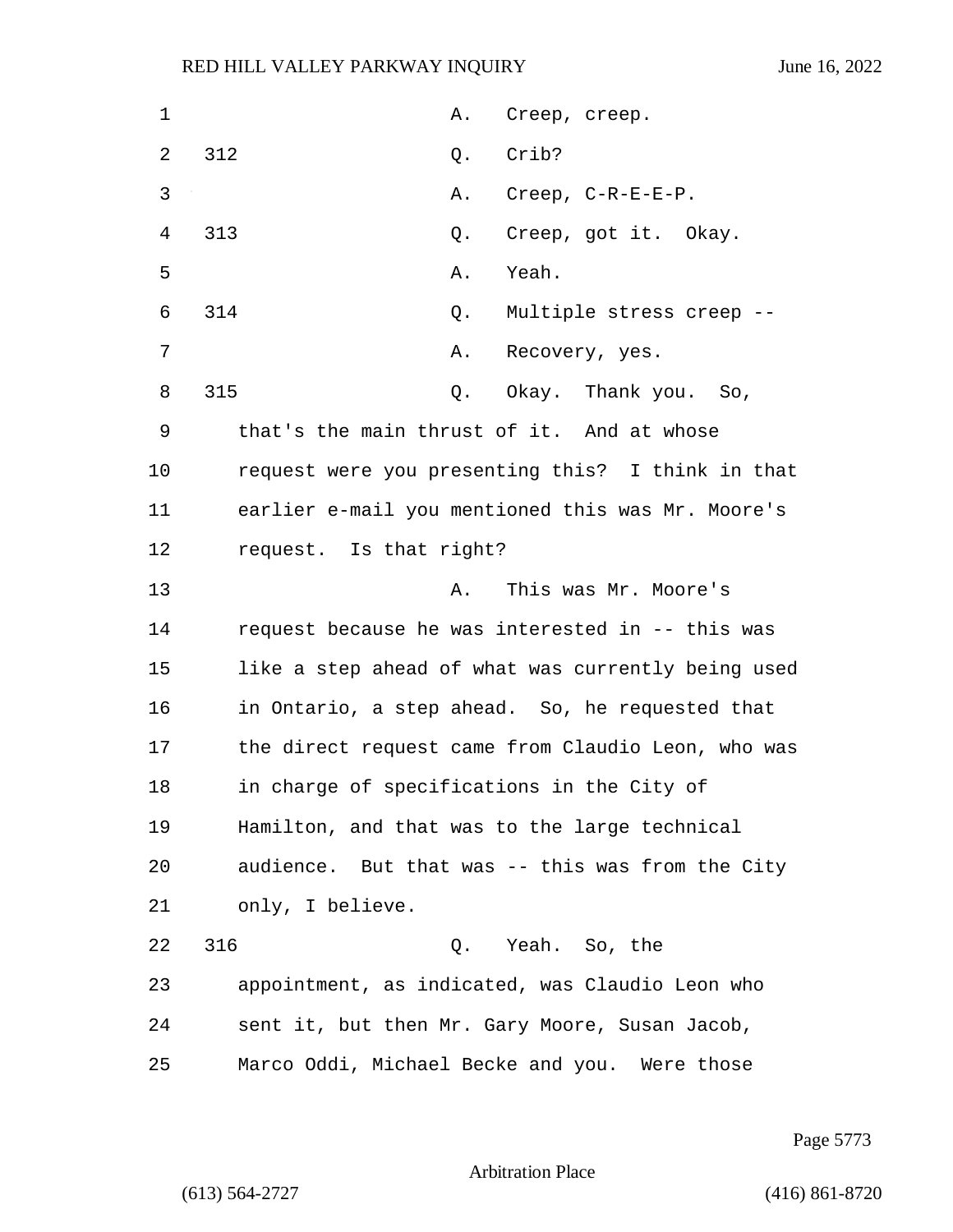| 1  | individuals, other than you, at the presentation?  |
|----|----------------------------------------------------|
| 2  | I think, yes, at least<br>Α.                       |
| 3  | these people. It's possible there were more        |
| 4  | people because that was the new, totally new,      |
| 5  | approach to asphalt specification, but at least    |
| 6  | the people listed in the invite, they were         |
| 7  | present.                                           |
| 8  | 317<br>All right. There may<br>Q.                  |
| 9  | have been others. Do you have any specific         |
| 10 | recollection of others who were there?             |
| 11 | I had so many<br>Α.                                |
| 12 | presentations. No --                               |
| 13 | 318<br>Q.<br>I don't you want you to               |
| 14 | guess.                                             |
| 15 | No, I don't.<br>Α.                                 |
| 16 | 319<br>Okay. And then if we<br>Q.                  |
| 17 | could go to the image 30, which is the second last |
| 18 | slide, it refers to other subjects and references  |
| 19 | fibre reinforced microsurfacing and dips on RHVP.  |
| 20 | And as well, if you could, while keeping that up,  |
| 21 | Registrar, if we could go to RHV -- actually, no,  |
| 22 | we don't need to. Paragraph 578, my apologies.     |
| 23 | It's at OD 7, image 194. Sorry, if we could keep   |
| 24 | the presentation up, too, RHV703. Both, yes.       |
| 25 | Okay. So, you see in                               |

Page 5774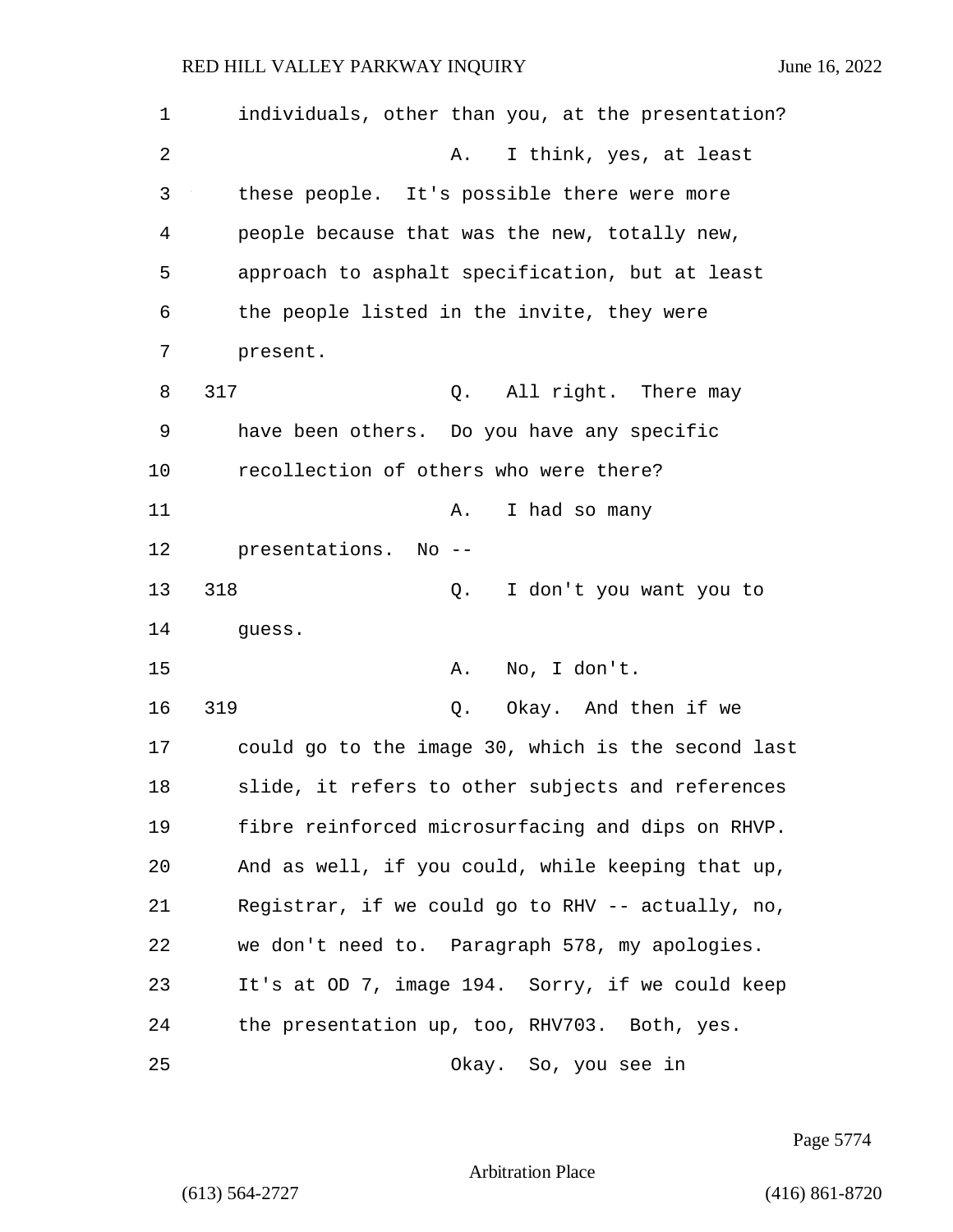| $\mathbf 1$ | paragraph 578 at the bottom it starts off with     |
|-------------|----------------------------------------------------|
| 2           | your note. It refers to Hamilton, 6,500 KM, 5      |
| 3           | billion. If you go to the next image, 195, while   |
| 4           | keeping the presentation up and then expand the    |
| 5           | note, the rest of the note, there. Okay.           |
| 6           | So, this is a note from the                        |
| 7           | 31st and does the note relate to the meeting or    |
| 8           | your presentation at all?                          |
| 9           | Yes, it does.<br>Α.                                |
| 10          | 320<br>Okay. And in what<br>Q.                     |
| 11          | respect? And if you could describe -- I'll back    |
| 12          | up. On that one -- the balance of your             |
| 13          | presentation, we skipped over it, the first 29     |
| 14          | pages, deal with the new specification that you're |
| 15          | talking about, but then you have the other         |
| 16          | subjects listed on this slide.                     |
| 17          | What is it that you were                           |
| 18          | talking about there and did you discuss it at the  |
| 19          | meeting?                                           |
| 20          | A. So, like, you know, maybe                       |
| 21          | briefly. The purpose was to introduce this new     |
| 22          | specification as a way of improving the pavement   |
| 23          | performance in Hamilton. So, at the very           |
| 24          | beginning -- I don't know if you want me to go     |
| 25          | this way. So, at the very beginning, Mr. Moore     |

Page 5775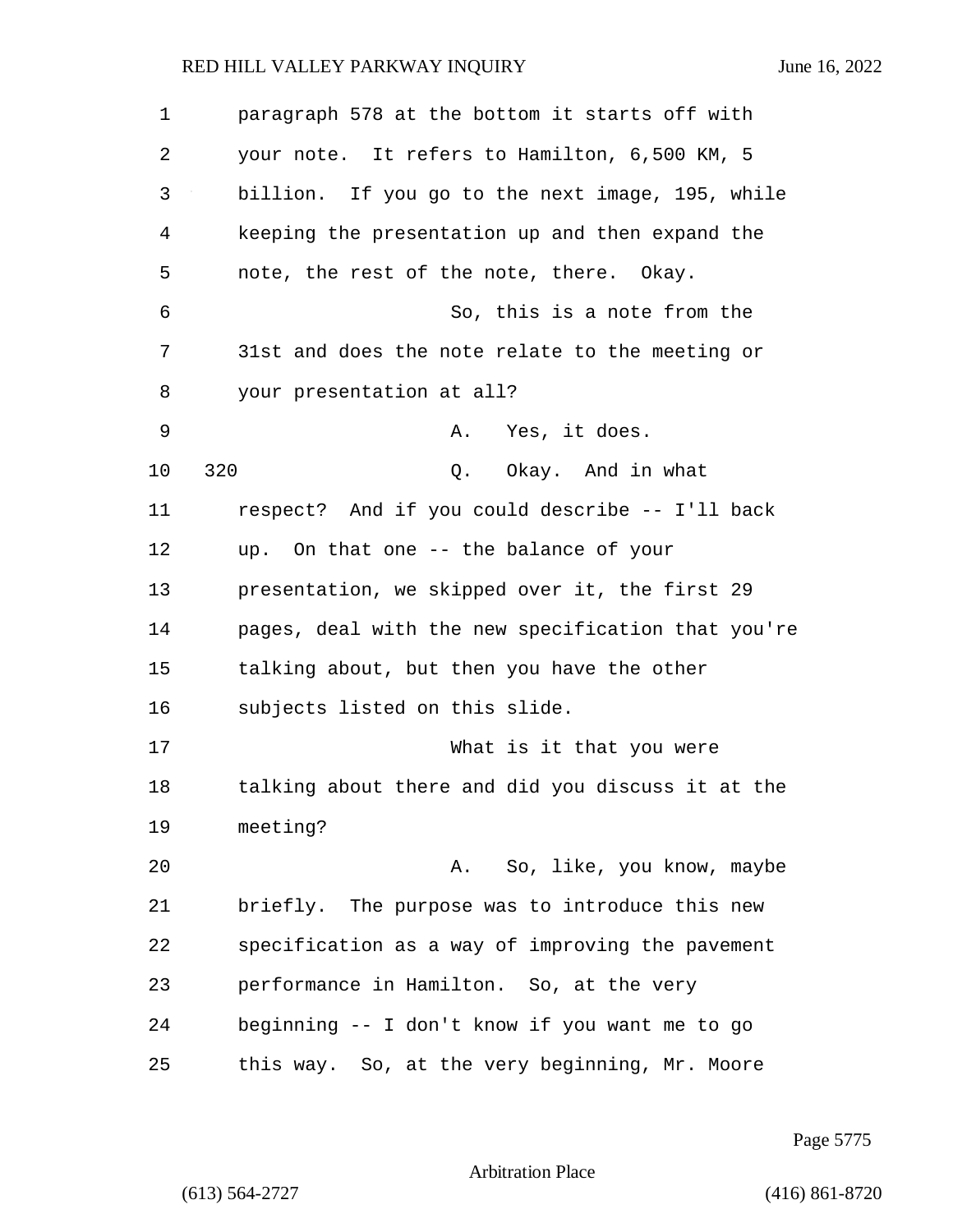| $\mathbf 1$ | introduced, made the introduction, so he said,     |
|-------------|----------------------------------------------------|
| 2           | this is our network, this is the value of the      |
| 3           | network, we would require \$200 million a year for |
| 4           | maintaining. We only have \$30 million, so we have |
| 5           | to do -- this is, you know, we have to improve our |
| 6           | technology to improve the condition of the         |
| 7           | pavement. And we, you know, talk about subjects    |
| 8           | like, you know, the necessity of trial batch and   |
| 9           | other aspect, surface, you know, like at least     |
| 10          | asset management, using mastic.                    |
| 11          | Miller in Hamilton, I wrote                        |
| 12          | because I believed at that time Mr. Trevor Moore   |
| 13          | came to -- I think when we had this meeting, he    |
| 14          | probably met with Rick Andoga, because I know I    |
| 15          | arranged this thing and this is the probably day   |
| 16          | with he met with Rick.                             |
| 17          | And then subject, skid                             |
| 18          | resistance, so                                     |
| 19          | 321<br>Q. What's the skid                          |
| 20          | resistance in reference to?                        |
| 21          | So, skid resistance, you<br>Α.                     |
| 22          | know, skid resistance was I believe it must have   |
| 23          | been Red Hill Valley Parkway and the               |
| 24          | microsurfacing.                                    |
| 25          | And then steel slag would be                       |

Page 5776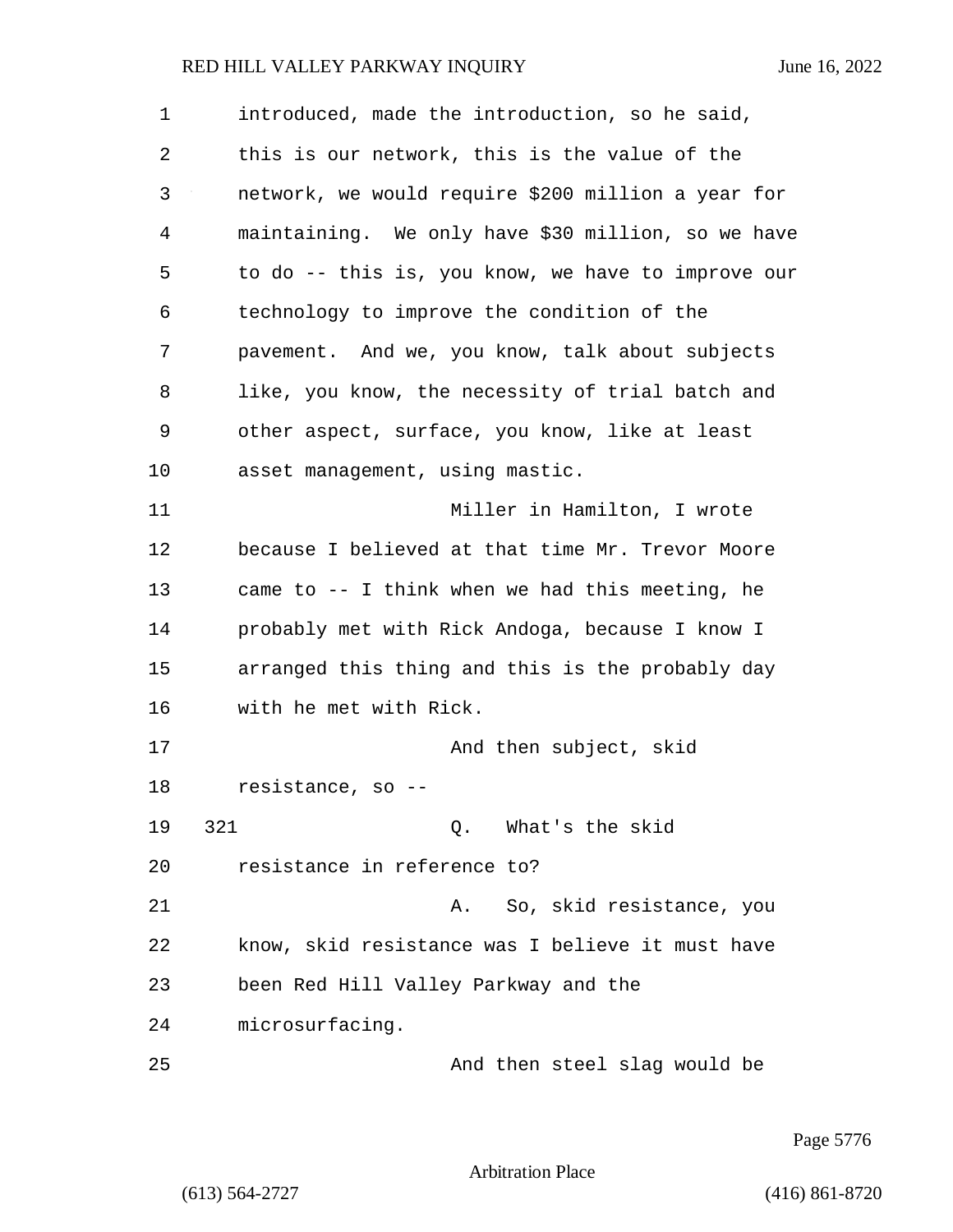| 1  | linked to that subject of fibre reinforced         |
|----|----------------------------------------------------|
| 2  | microsurfacing because I think that was -- that's, |
| 3  | I think, as far as I wanted Trevor to discuss with |
| 4  | Rick Andoga of applying fibre microsurfacing to    |
| 5  | pavement. And then, you know, some other           |
| 6  | information about, you know, this. MG50S, that     |
| 7  | would be a new way of grading asphalt cement. If   |
| 8  | they put 80 millimetres, it should be in two       |
| 9  | lifts, not in one, and when the results are deemed |
| 10 | rejectable and, you know, what asphalt cement to   |
| 11 | use. So, that would be my summary of that          |
| 12 | meeting.                                           |
| 13 | 322<br>So, were these notes<br>Q.                  |
| 14 | taken before or during the meeting?                |
| 15 | MS. JENNIFER ROBERTS:<br>Sorry,                    |
| 16 | may I suggest that we actually go to the notes     |
| 17 | since how the notes are written down is relevant,  |
| 18 | if not sometimes important, to what the witness    |
| 19 | recalls of the events? I think it's Golder 7416,   |
| 20 | image 44.                                          |
| 21 | JUSTICE WILTON-SIEGEL: I                           |
| 22 | think that's fair. Thank you very much.            |
| 23 | MS. JENNIFER ROBERTS: 7414,                        |
| 24 | sorry.                                             |
| 25 | BY MR. LEWIS:                                      |

Page 5777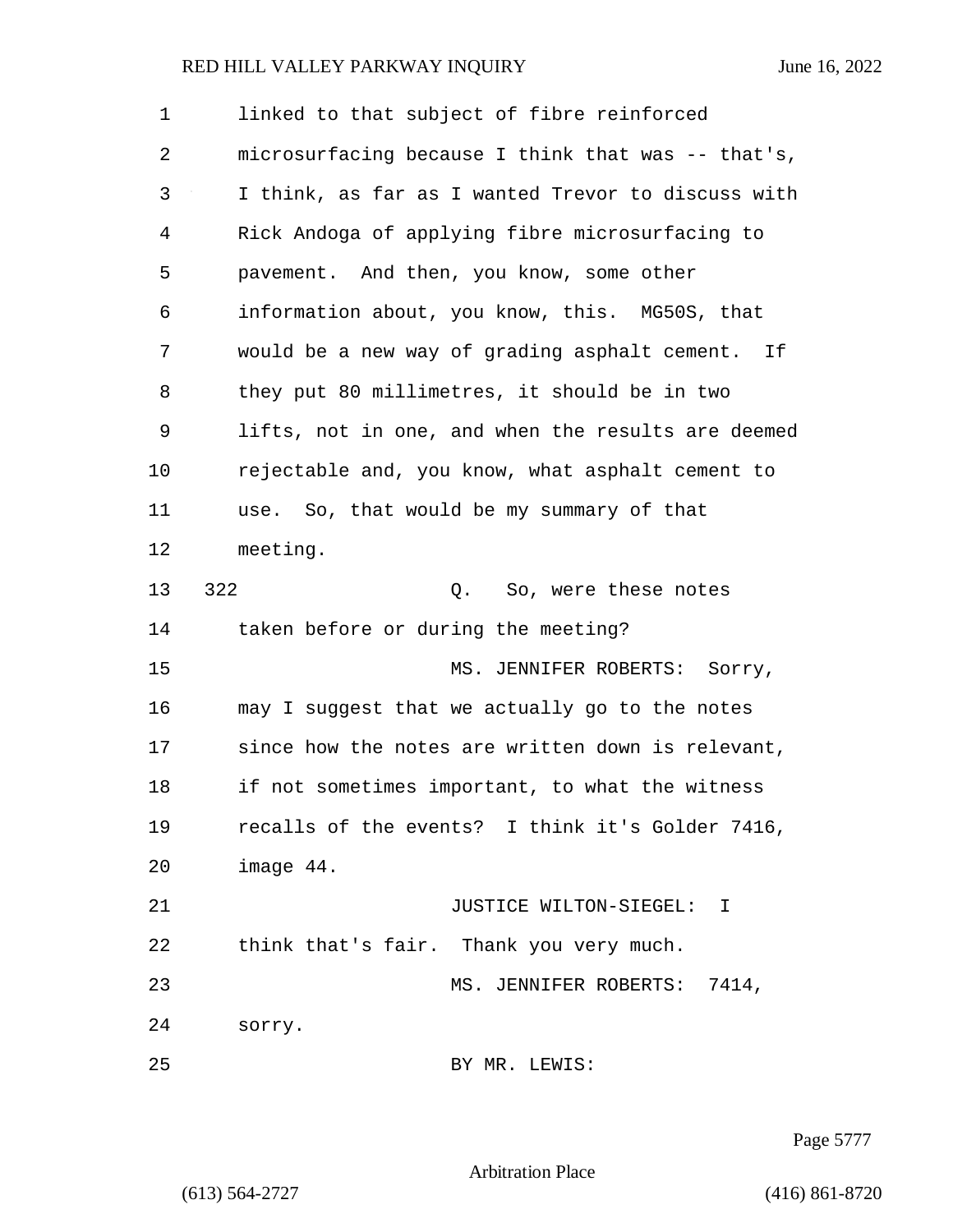1 323 Q. It's the one on the 2 right, Registrar. 3 A. Yeah. So, definitely 4 these notes are not the preparation, but this is 5 during or -- I think it was during the meeting 6 because, you know, like, I didn't anticipate this 7 introduction from Gary, so that was during the 8 meeting. 9 324 Q. I see, okay. And so, the 10 reference, then, in the presentation to fibre 11 reinforced microsurfacing, that was what you had 12 been talking to Miller in those e-mails we looked 13 back earlier in August. That was part of what 14 your discussion was with Miller Paving. Correct? 15 A. Yeah. I think that was, 16 I think, innovative idea that, in my opinion, 17 would be very cost effective and, you know, proper 18 way of pavement steel slag -- let's say old steel 19 slag pavement rehabilitation method. 20 325 Q. Okay. But I think you 21 said, though, that the microsurfacing at one hand 22 was related to the Red Hill Valley Parkway, but 23 then you spoke about steel slag, which the Red 24 Hill Valley Parkway was not, so that's where I'm 25 confused here.

Page 5778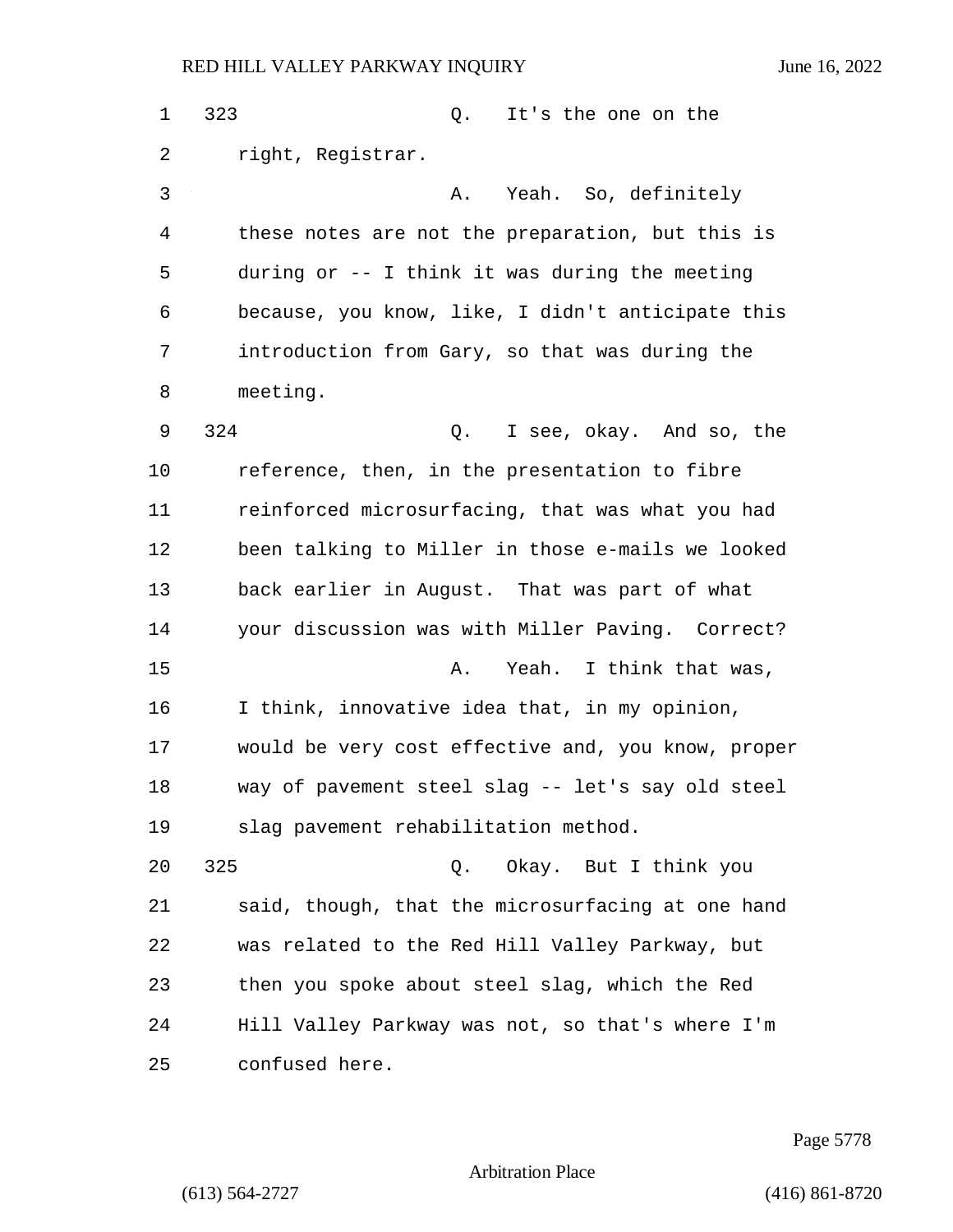| 1  | Well, these are two<br>Α.                          |
|----|----------------------------------------------------|
| 2  | different --                                       |
| 3  | 326<br>Is microsurfacing<br>Q.                     |
| 4  | discussed in the context of the Red Hill Valley    |
| 5  | Parkway or in something else?                      |
| 6  | No. You know, here what<br>Α.                      |
| 7  | I said fibre reinforced microsurface has nothing   |
| 8  | to do with Red Hill Valley Parkway.                |
| 9  | 327<br>Okay.<br>Q.                                 |
| 10 | Whenever we have fibre,<br>Α.                      |
| 11 | that would be steel slag, old steel slag pavement, |
| 12 | because the new one was good. Old one. So, no,     |
| 13 | it would not be Red Hill Valley.                   |
| 14 | 328<br>Okay. Did you discuss<br>Q.                 |
| 15 | microsurfacing in relation to the Red Hill Valley  |
| 16 | Parkway?                                           |
| 17 | Oh, I discussed this<br>Α.                         |
| 18 | thing before with Gary Moore, applying --          |
| 19 | 329<br>I know you did before.<br>Q.                |
| 20 | I'm asking about at this meeting.                  |
| 21 | I think under item skid<br>Α.                      |
| 22 | resistance that we -- you know, if it's in my      |
| 23 | notes, we must have talked about skid resistance   |
| 24 | and that would be on the Red Hill Valley Parkway,  |
| 25 | so it would be skid resistance, you know, what we  |

Page 5779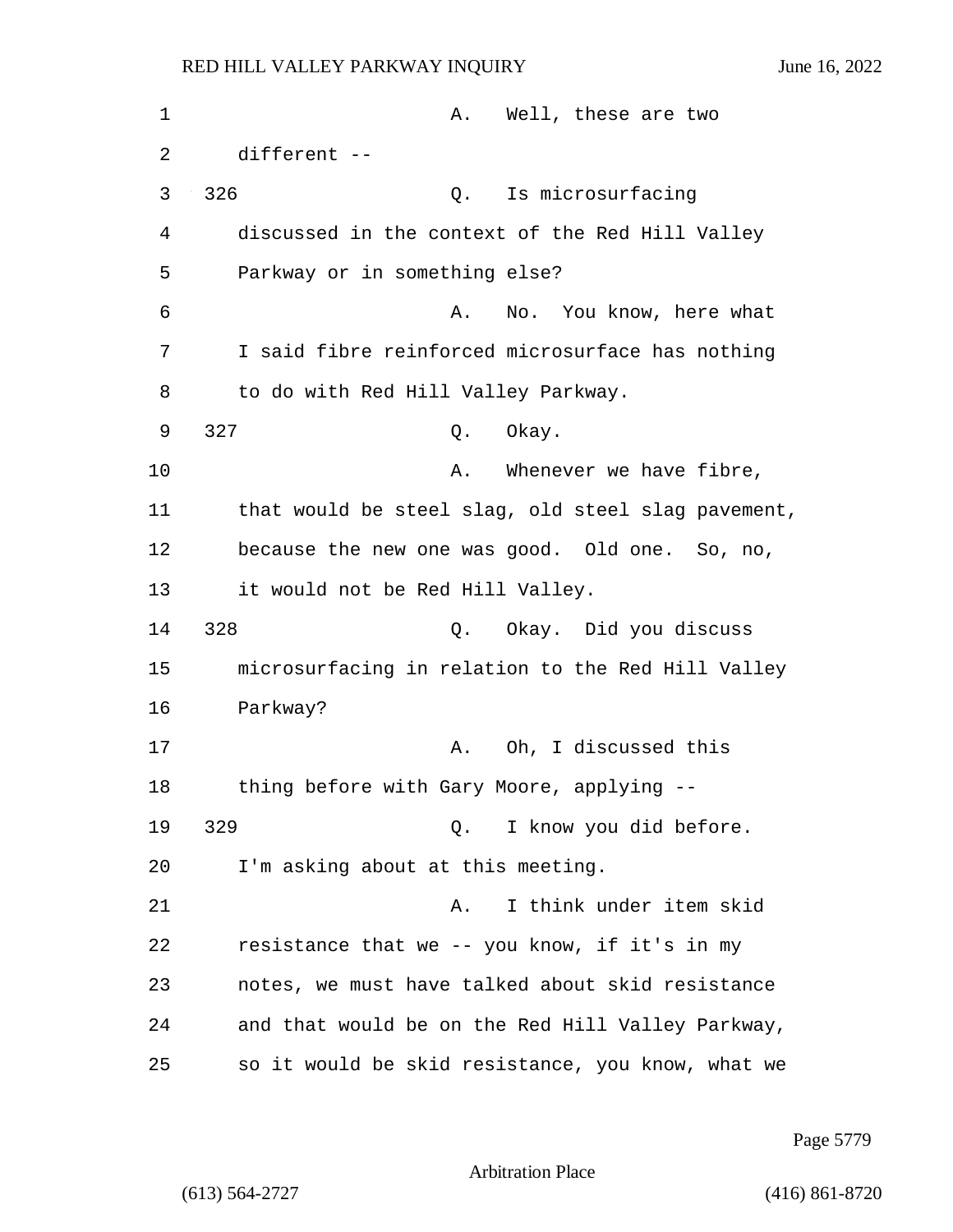| $\mathbf 1$ | observed and the way of improving would be        |
|-------------|---------------------------------------------------|
| 2           | microsurfacing or shot blasting, but I don't have |
| 3           | further notes. But there was a discussion about   |
| 4           | skid resistance on the Red Hill Valley Parkway,   |
| 5           | because that would have to be Red Hill Valley     |
| 6           | Parkway.                                          |
| 7           | 330<br>Okay. Now, if you were<br>Q.               |
| 8           | taking those notes during the meeting, as you     |
| 9           | described, does that mean that you raised it or   |
| 10          | that someone else raised it?                      |
| 11          | I would say that that was<br>Α.                   |
| 12          | the subject of conversation between them and      |
| 13          | myself. Who raised, I don't know, but, you know,  |
| 14          | it was a subject of conversation between those    |
| 15          | people and myself.                                |
| 16          | 331<br>And do you recall<br>Q.                    |
| 17          | anything else about that conversation, then, as   |
| 18          | you've already described it respecting            |
| 19          | specifically skid resistance on the Red Hill      |
| 20          | Valley Parkway and microsurfacing or any other    |
| 21          | remediation method?                               |
| 22          | So, you know, because I<br>Α.                     |
| 23          | had so many meetings, so it's hard to put this    |
| 24          | thing in the right time. But, you know, I think   |
| 25          | that it would be, you know, relatively low skid   |

Page 5780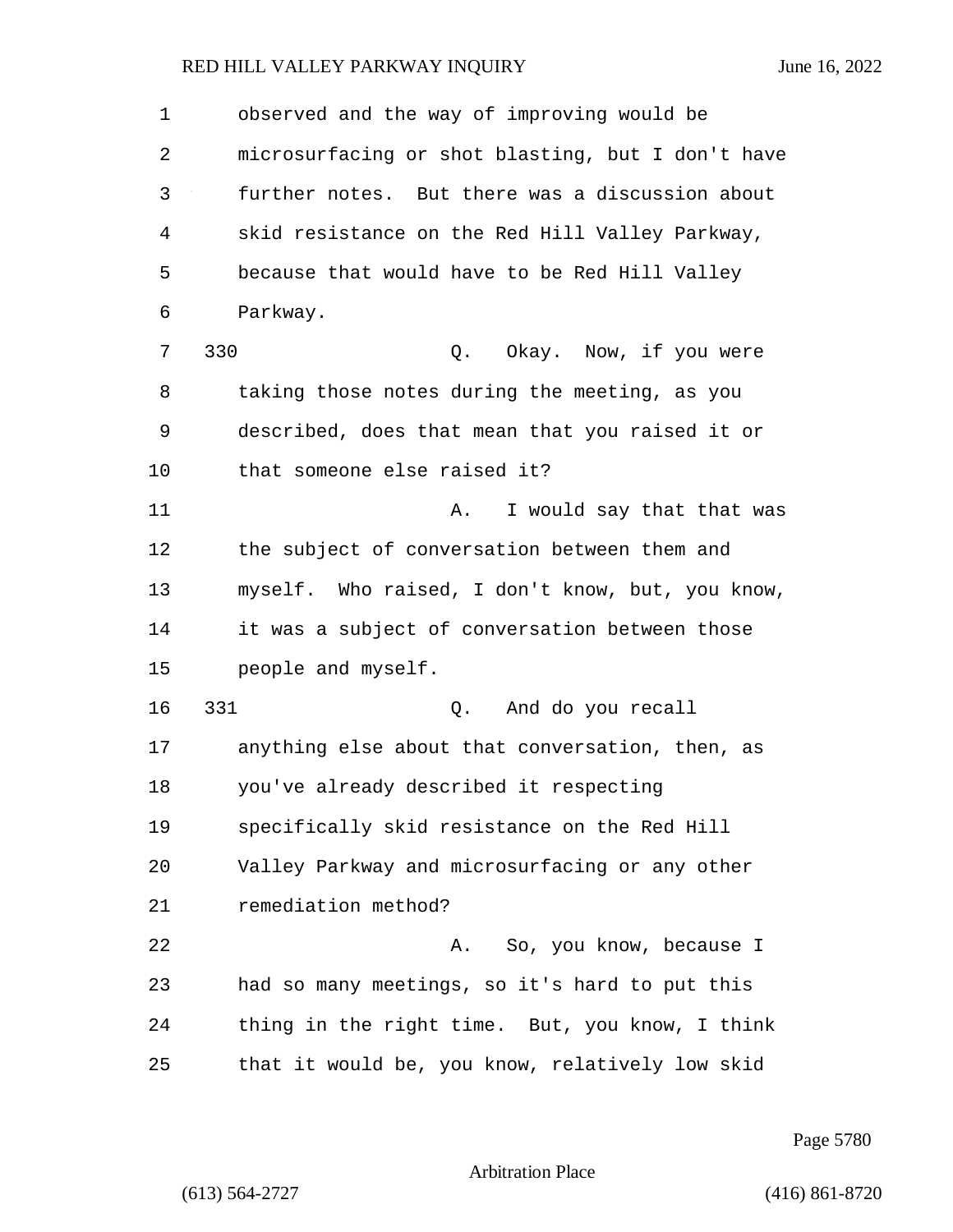| $\mathbf 1$ | resistance and what to do on the Red Hill Valley   |
|-------------|----------------------------------------------------|
| 2           | Parkway. So, this would be the only thing that I   |
| 3           | think was discussed.                               |
| 4           | 332<br>Q. Okay. Do you recall was                  |
| 5           | there any resolution arising out of that, any      |
| 6           | further work to be done? Do you recall anything    |
| 7           | else about that issue?                             |
| 8           | A. No, I don't -- you know,                        |
| 9           | like, I don't recall any resolution, but I         |
| 10          | think -- I would say probably, you know, that was, |
| 11          | you know, I probably raised this just to make sure |
| 12          | that it didn't disappear from the screen, so that  |
| 13          | was a subject to -- how can I say? -- make sure it |
| 14          | doesn't disappear. Keep it, not fresh because it   |
| 15          | was old, but, you know, it doesn't disappear, so   |
| 16          | it is there.                                       |
| 17          | 333<br>Q. All right. You can take                  |
| 18          | those down, Registrar, please.                     |
| 19          | And before we leave that                           |
| 20          | topic, did anyone in the meeting raise with you at |
| 21          | that City was planning to repave the Red Hill?     |
| 22          | That was 2017?<br>Α.                               |
| 23          | 334<br>August 31, 2017.<br>Q.                      |
| 24          | You know, I don't recall<br>Α.                     |
| 25          | exactly when I found out that they wanted to       |

Page 5781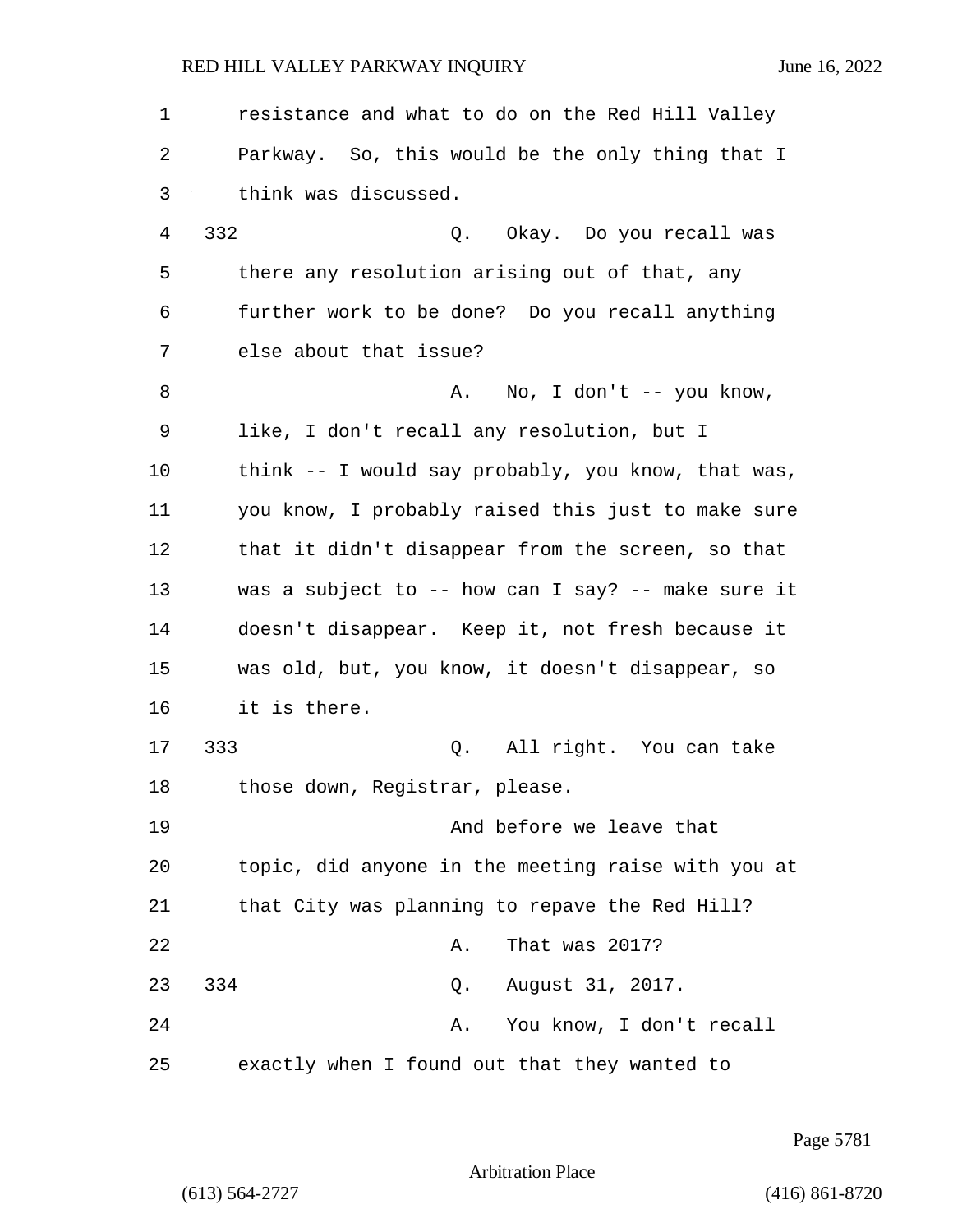| $\mathbf 1$ | resurface the Red Hill Valley Parkway, but it must |  |
|-------------|----------------------------------------------------|--|
| 2           | have been roughly around that time because it was  |  |
| 3           | 2017, so in November 2017, there was the CTAA      |  |
| 4           | conference when we talk about hot in-place         |  |
| 5           | recycling, so it must have been somewhere around   |  |
| 6           | that time that, you know, I found out that they    |  |
| 7           | wanted to do resurfacing, yes. Resurfacing.        |  |
| 8           | 335<br>So, we might be able to<br>Q.               |  |
| 9           | place it a little closer in time. The CTAA         |  |
| 10          | conference that you're talking about, as I         |  |
| 11          | understand it, that was held in Halifax from       |  |
| 12          | November 12 to 15, 2017. Does that sound right?    |  |
| 13          | Yes. Yes, it is.<br>Α.                             |  |
| 14          | 336<br>Q. Okay. And so, before                     |  |
| 15          | that, if we could go to HAM63122.                  |  |
| 16          | And this is an e-mail exchange                     |  |
| 17          | internal to the City with the subject line "Red    |  |
| 18          | Hill Valley Parkway (CPMS 10986) - Rehabilitation  |  |
| 19          | Project." And in the originating e-mail at the     |  |
| 20          | bottom from Sarath Vala, on October 12, 2017, to a |  |
| 21          | number of individuals, it refers in the second     |  |
| 22          | paragraph -- after the first paragraph, it talks   |  |
| 23          | about the limits for the Red Hill Valley Parkway   |  |
| 24          | rehabilitation, but then it says:                  |  |
| 25          | "In a meeting Tuesday                              |  |

Page 5782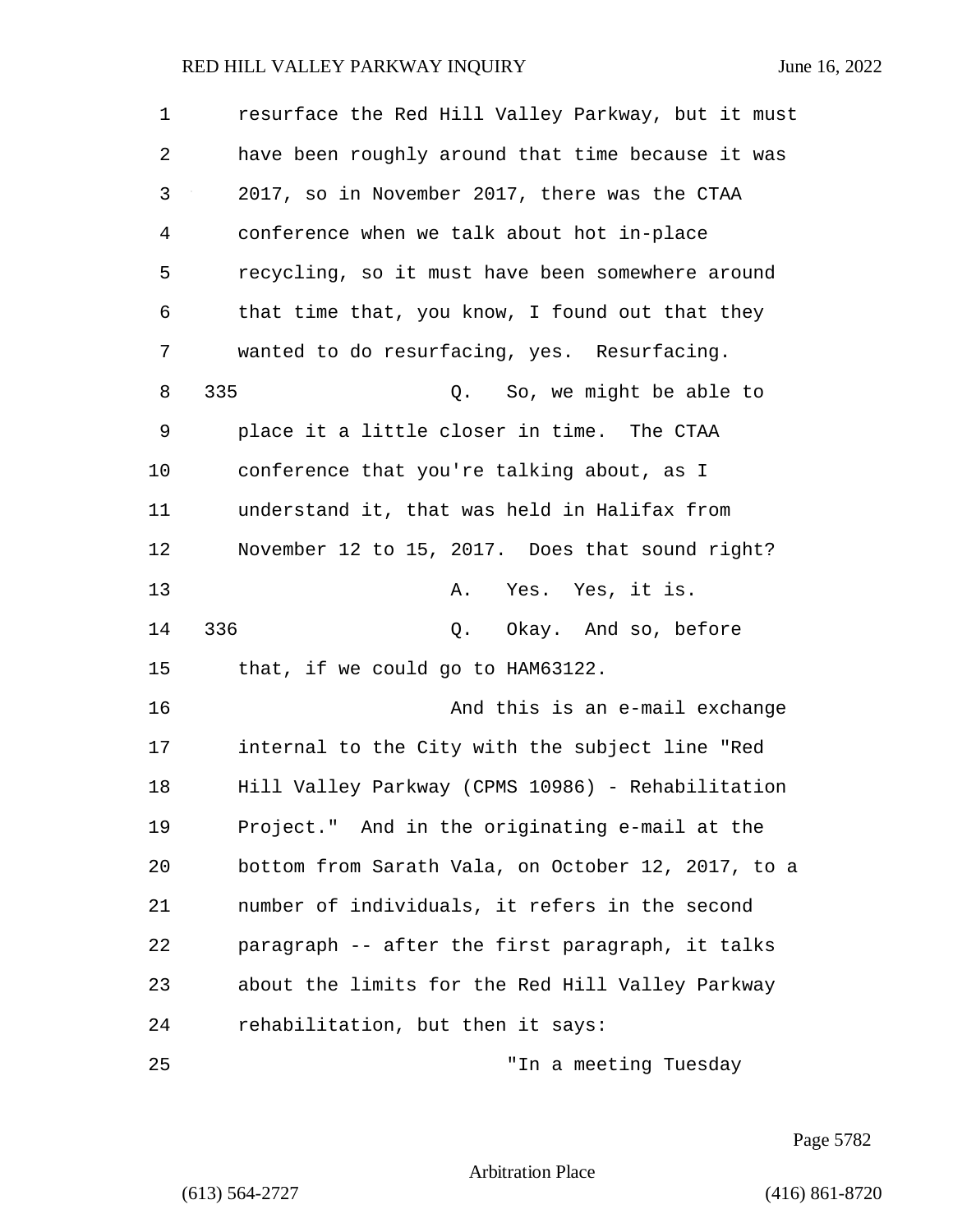| 1  | morning with Ludomir      |
|----|---------------------------|
| 2  | Uzarowski (a pavement     |
| 3  | specialist with Golder    |
| 4  | Associates who was        |
| 5  | closely involved in the   |
| 6  | LINC and the Red Hill     |
| 7  | from project              |
| 8  | construction), he         |
| 9  | recommended that the      |
| 10 | shoulders also be         |
| 11 | resurfaced along with the |
| 12 | mainlines. There was a    |
| 13 | dip analysis/pavement     |
| 14 | smoothness survey using   |
| 15 | an inertial profiler      |
| 16 | completed along the Red   |
| 17 | Hill and to identify      |
| 18 | locations with dips/bumps |
| 19 | that need to be addressed |
| 20 | during rehabilitation by  |
| 21 | (padding the surface      |
| 22 | after the initial milling |
| 23 | and) additional depth     |
| 24 | milling. The general      |
| 25 | observation is that most  |

Page 5783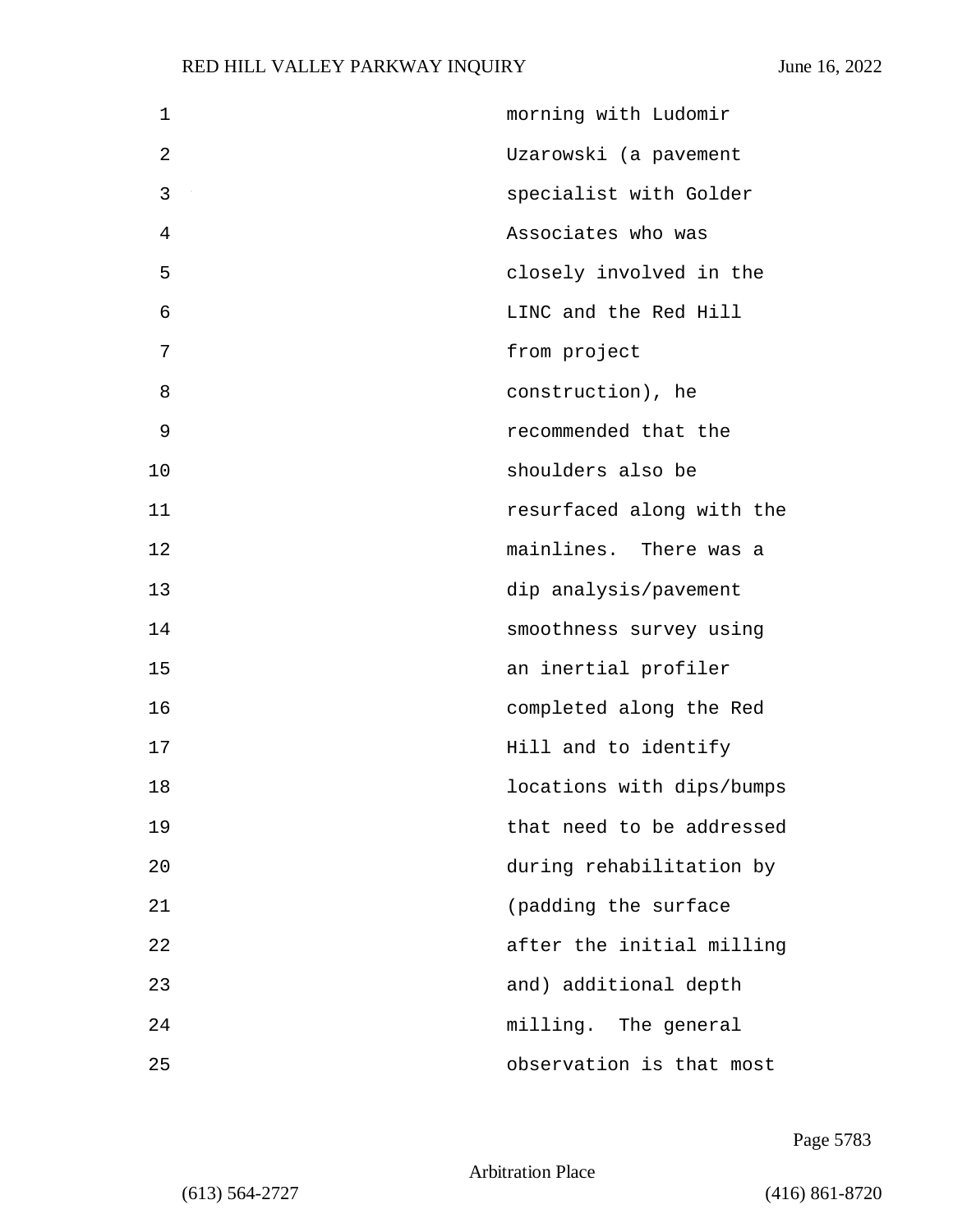| $\mathbf 1$    | of the dips are due to                             |
|----------------|----------------------------------------------------|
| $\overline{2}$ | the presence of utilities                          |
| 3              | under the pavement or in                           |
| 4              | the transition slab areas                          |
| 5              | of structures."                                    |
| 6              | Do you recall that meeting                         |
| 7              | Tuesday morning? That would have been October 10.  |
| 8              | Do you recall the meeting that is referred to by   |
| 9              | Sarath Vala?                                       |
| 10             | I don't have<br>Α.                                 |
| 11             | recollection, but it's obvious I must have         |
| 12             | attended that meeting. And it looks like that      |
| 13             | comment, it looks like mine about the dips and the |
| 14             | shoulders.                                         |
| 15             | 337<br>And so, just in trying to<br>Q.             |
| 16             | place when your knowledge was about becoming aware |
| 17             | of the City planning to resurface, if you are      |
| 18             | recommending that the shoulders be resurfaced also |
| 19             | along with the mainlines, at that point you must   |
| 20             | have known. Is that fair?                          |
| 21             | Yeah. So, I think<br>Α.                            |
| 22             | roughly at that time I must have been informed     |
| 23             | that they were planning resurfacing, but I wanted  |
| 24             | to -- I recommended that on top of resurfacing,    |
| 25             | also include the shoulders. So, yeah, I must have  |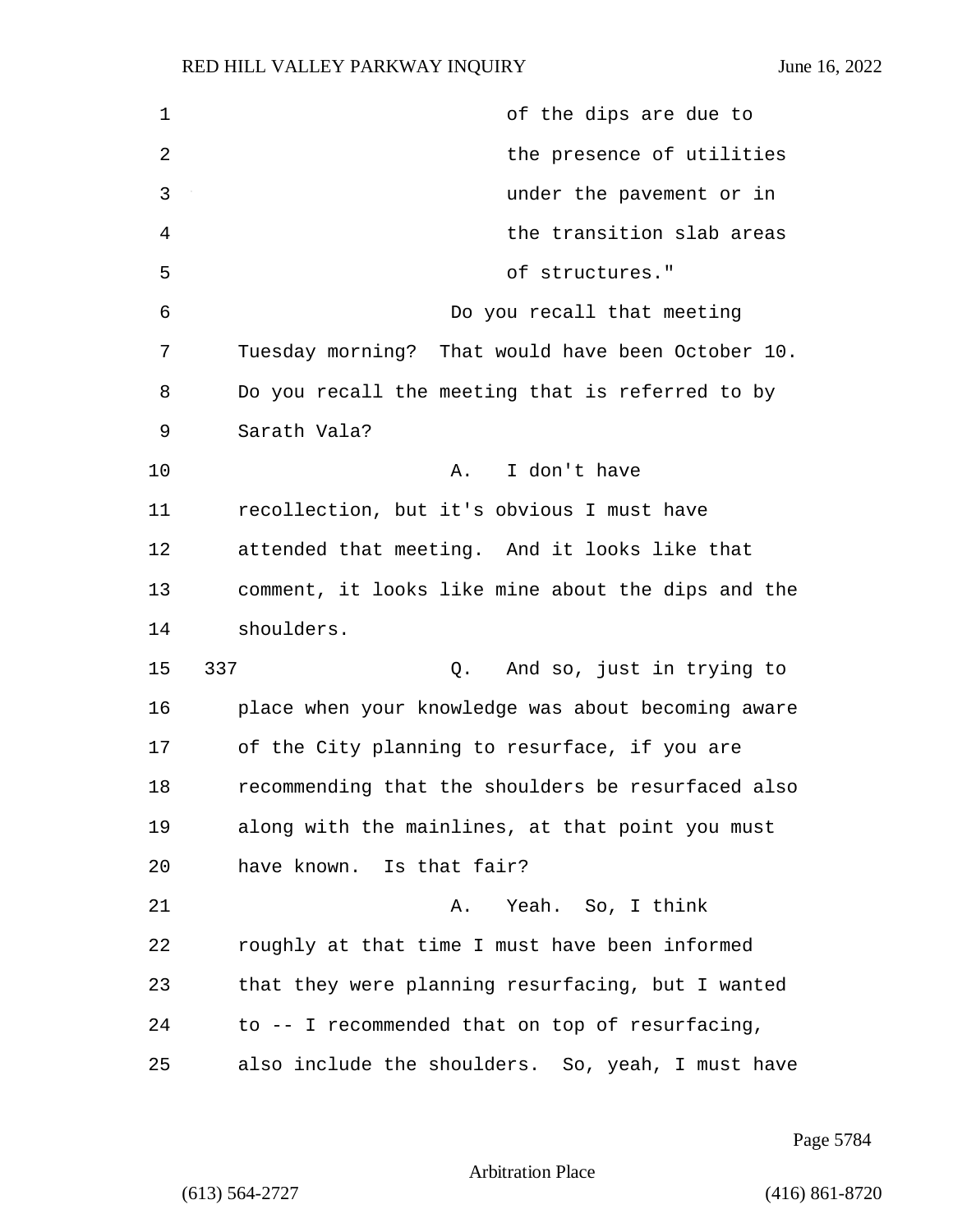| 1  | been informed about this roughly about that time.  |
|----|----------------------------------------------------|
| 2  | 338<br>And if we could make that<br>Q.             |
| 3  | an exhibit. That is not an overview document       |
| 4  | incorporated e-mail, Commissioner. I believe that  |
| 5  | would be 81.                                       |
| 6  | JUSTICE WILTON-SIEGEL: 81.                         |
| 7  | THE REGISTRAR: Noted,                              |
| 8  | counsel. Thank you.                                |
| 9  | EXHIBIT NO. 81: E-mail                             |
| 10 | exchange, subject line                             |
| 11 | "Red Hill Valley Parkway                           |
| 12 | (CPMS 10986) -                                     |
| 13 | Rehabilitation Project,"                           |
| 14 | HAM63122.                                          |
| 15 | BY MR. LEWIS:                                      |
| 16 | 339<br>All right. Do you recall<br>Q.              |
| 17 | who you found out from that the resurfacing was    |
| 18 | going to be taking place?                          |
| 19 | So, I understand there<br>Α.                       |
| 20 | was a meeting and somebody must have informed      |
| 21 | about this plan of resurfacing. I don't recall     |
| 22 | personally, but I understand that there was a team |
| 23 | of people that --                                  |
| 24 | MS. JENNIFER ROBERTS:                              |
| 25 | (Inaudible).                                       |

Page 5785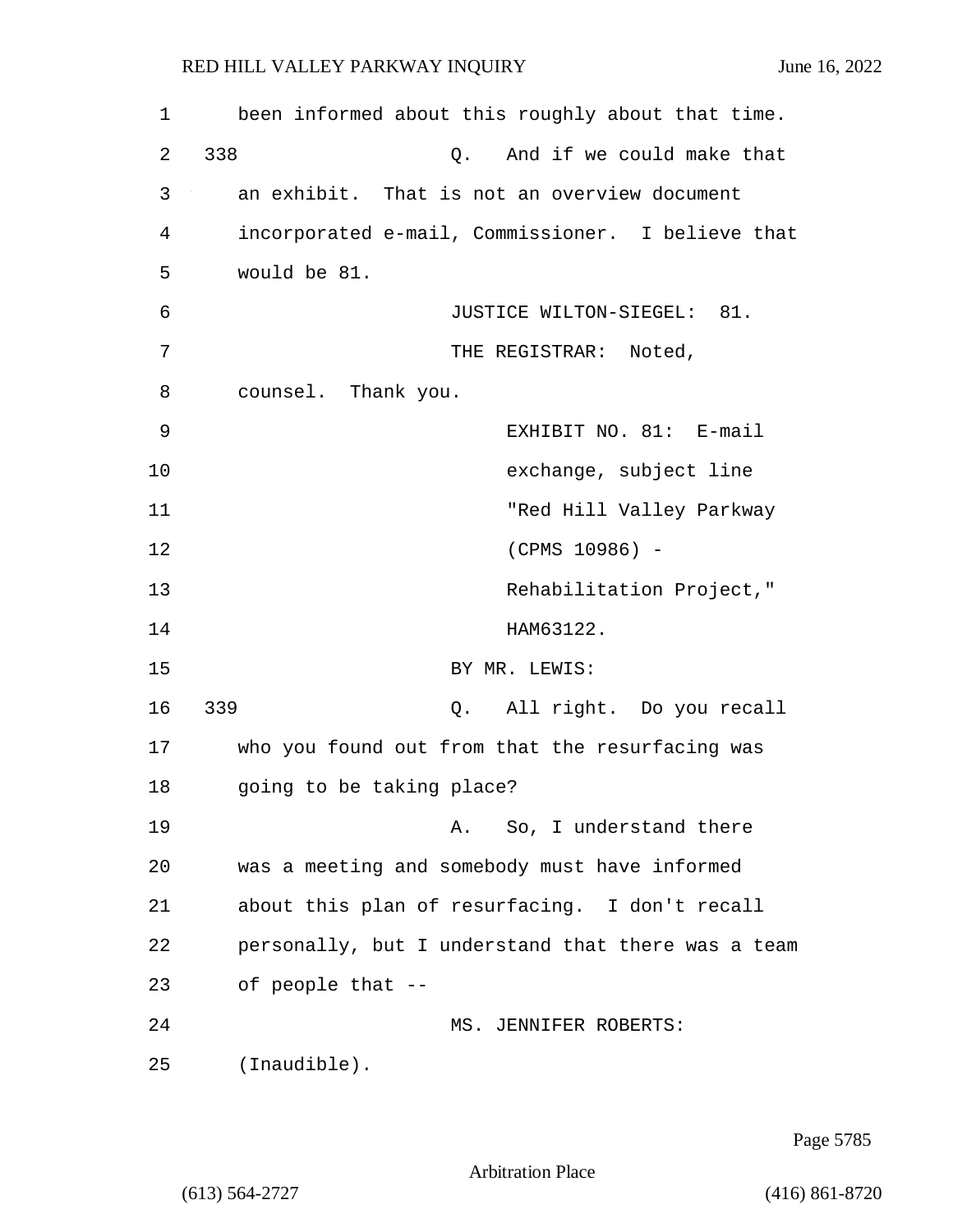1 THE WITNESS: Who, personally, 2 I don't recall. 3 MS. JENNIFER ROBERTS: 4 Commissioner, there is a note on October 10, 7414. 5 It's image 50. 6 JUSTICE WILTON-SIEGEL: 7 Mr. Lewis, are you -- 8 MR. LEWIS: Yes. 9 JUSTICE WILTON-SIEGEL: -- 10 taking us there? 11 MR. LEWIS: I thought the 12 registrar was. There we go. 13 **JUSTICE WILTON-SIEGEL:** Yes. 14 BY MR. LEWIS: 15 340 Q. All right. So, there's 16 October 10, 2017. I believe that says Hamilton, 17 Mike Becke. Is that local roads, 58-28? 18 A. Yes, it's there, but 19 local roads had nothing to do with this. So, it 20 looks like, you know, at least I talked to Mike 21 Becke on October 10 and Mike was the PM, project 22 manager, on resurfacing. So, it is likely that 23 I -- but it would have to be -- because the e-mail 24 suggested there was a meeting. But it's possible 25 I learned this from Mike, Mike Becke.

Page 5786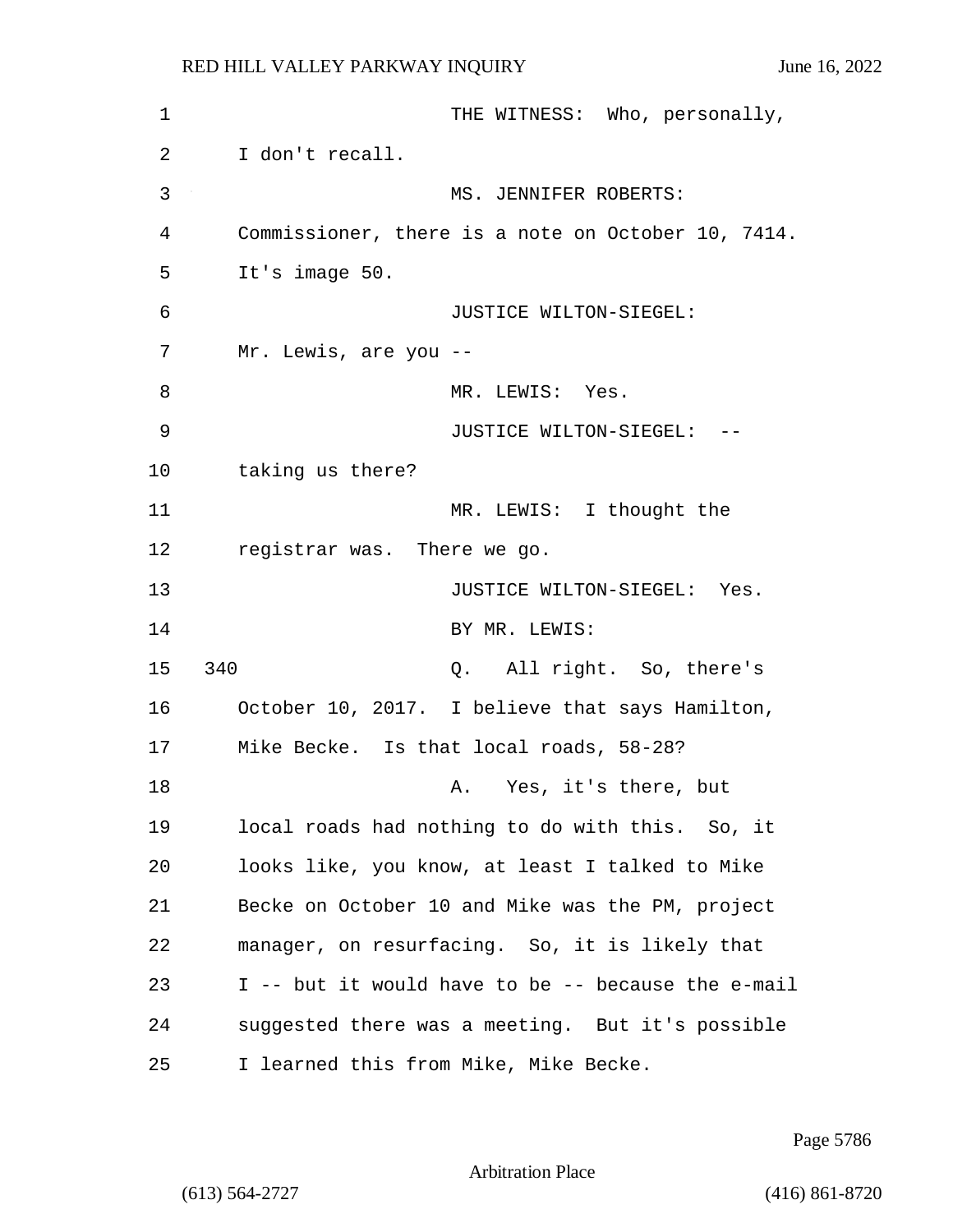1 341 Q. Okay. Possible but you 2 don't recall specifically? 3 A. No. I think it is 4 likely, but I don't recall specifically. 5 342 Q. Okay. Thank you. You 6 can take that down. Thank you, Ms. Roberts. 7 And I note that on the 8 October 12 e-mail, Mr. Becke is one of the people 9 that is on that e-mail chain that I was referring 10 you to. 11 Okay. So, if we could take 12 that down, Registrar, and if we could go to 13 overview document 8, images 15 and 16. 14 In paragraph 33, it indicates 15 that on November 10, 2017, you e-mailed Mr. Moore 16 about hot in-place recycling, informing him of a 17 discussion you had with Patrick Wiley, who is the 18 president of Ecopave Asphalt Recycling Inc. 19 And if you could call that 20 e-mail up, Registrar. 21 And while he's doing that, 22 this is a couple of days before the CTAA 23 conference which you already mentioned, which 24 began on the 12th of November, and you had 25 indicated that it was around the time of the CTAA

Page 5787

Arbitration Place

(613) 564-2727 (416) 861-8720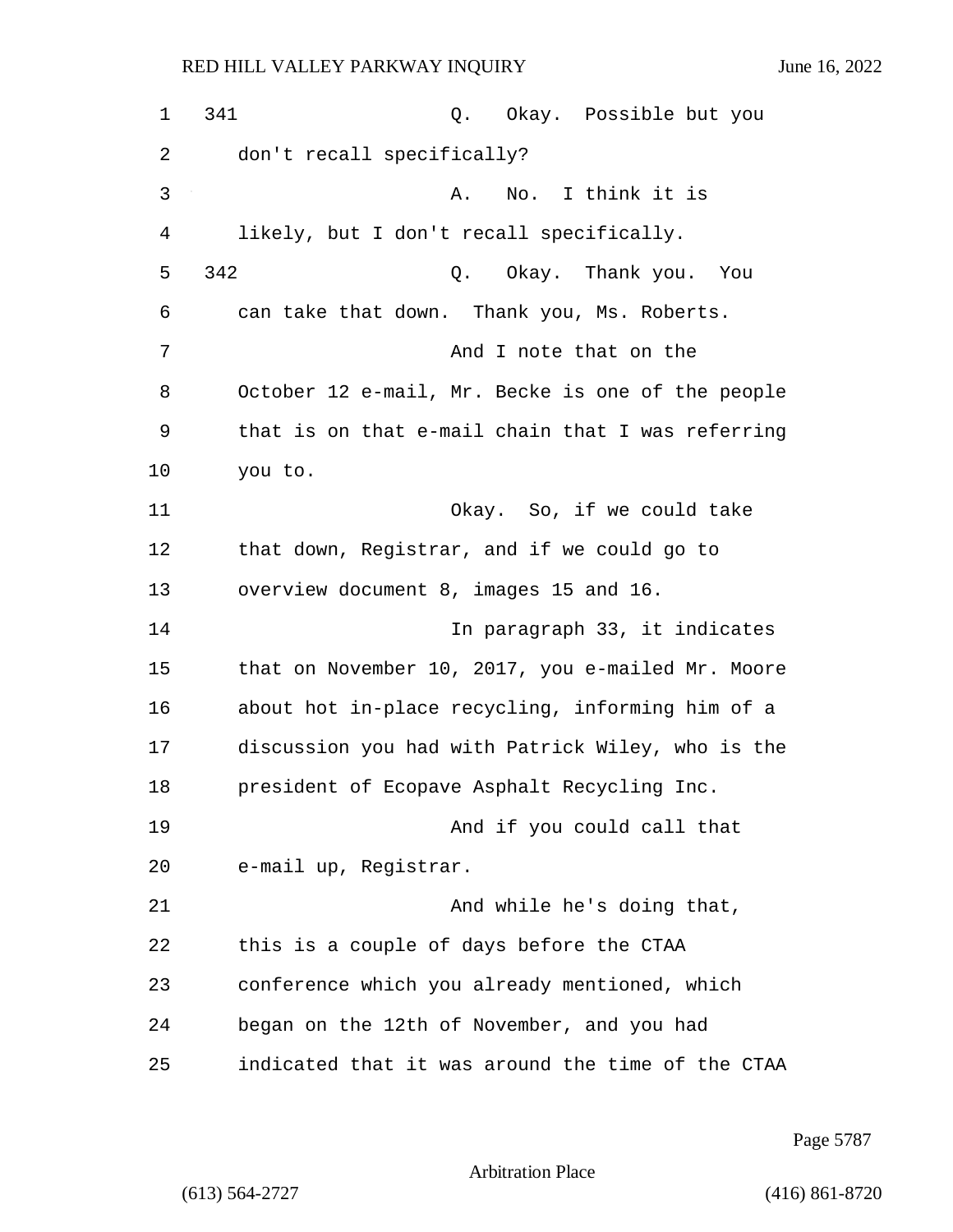| 1  | conference that you became aware of the City     |
|----|--------------------------------------------------|
| 2  | considering hot in-place recycling. Is that      |
| 3  | right?                                           |
| 4  | Α.<br>Yes, yes. So, it was                       |
| 5  | mutual interest.                                 |
| 6  | 343<br>Sorry, what was mutual<br>Q.              |
| 7  | interest?                                        |
| 8  | You know, the City was<br>Α.                     |
| 9  | interested in hot in-place recycling and Ecopave |
| 10 | was interested in getting into hot in-place      |
| 11 | recycling in Ontario, particularly municipal hot |
| 12 | in-place recycling --                            |
| 13 | 344<br>Q. Okay. All right. And                   |
| 14 | you indicate in the bottom of your e-mail:       |
| 15 | "See you in Halifax. I'm                         |
| 16 | going there Monday early                         |
| 17 | morning."                                        |
| 18 | So, that's the CTAA conference                   |
| 19 | you were talking about?                          |
| 20 | Yes. Yes, it is.<br>Α.                           |
| 21 | 345<br>Q. And Mr. Wiley was going                |
| 22 | to be there as well. Is that right?              |
| 23 | Yes.<br>Α.                                       |
| 24 | 346<br>Q. Okay. So, it's just at                 |
| 25 | some point prior to this e-mail was when you     |

Page 5788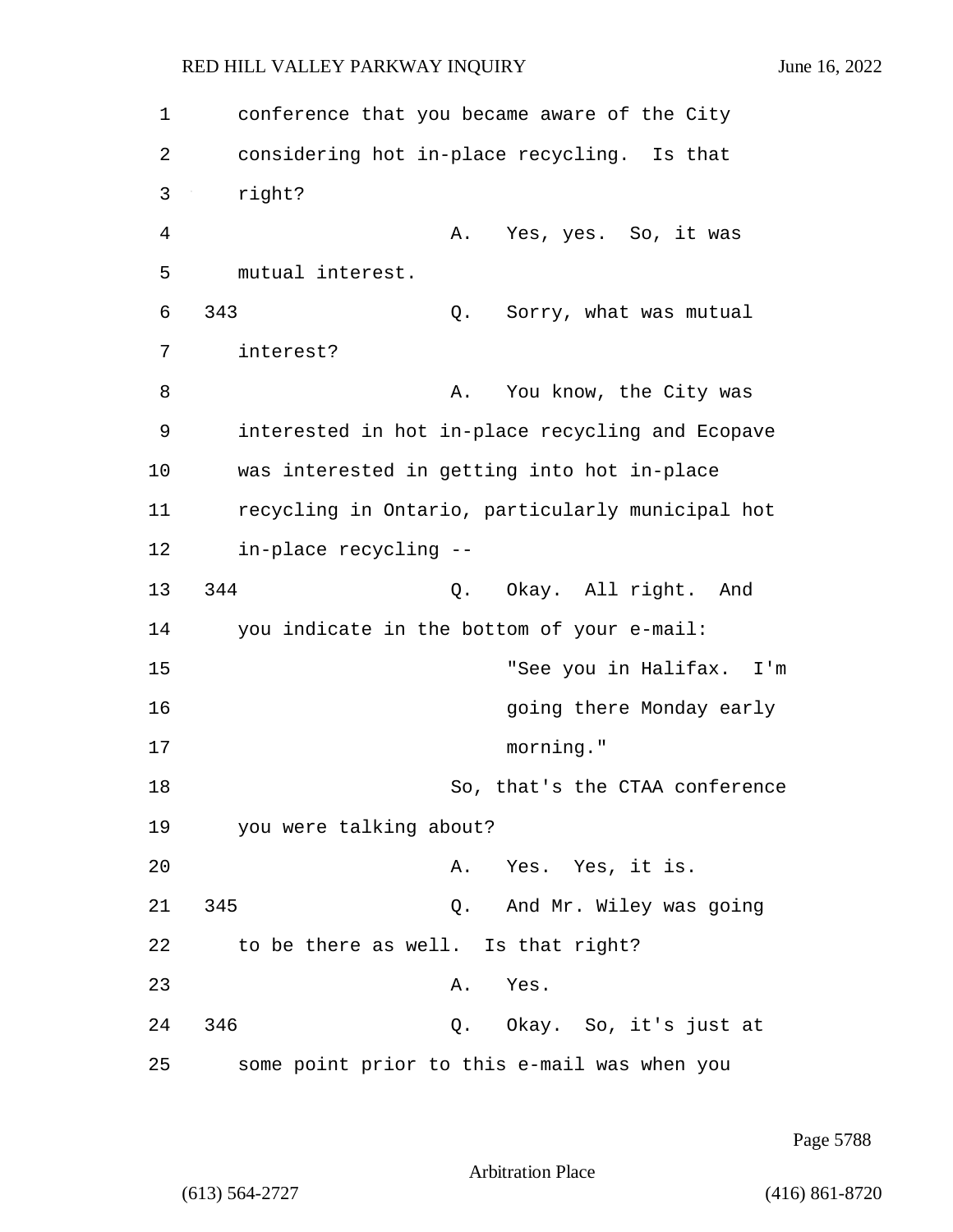| 1              | became aware the City was considering the use of   |
|----------------|----------------------------------------------------|
| 2              | hot in-place recycling?                            |
| $\mathfrak{Z}$ | A. Oh, hot in-place                                |
| 4              | recycling had been, you know, a subject for -- the |
| 5              | City was very interested. They had a very --       |
| 6              | 347<br>Q. Sorry, that's not what I                 |
| 7              | asked. Was it at some point shortly before this    |
| 8              | e-mail that you became aware of the City's         |
| 9              | intention or that the City was considering the use |
| 10             | of hot in-place recycling to resurface the Red     |
| 11             | Hill Valley Parkway?                               |
| 12             | No, it wasn't before.<br>It<br>Α.                  |
| 13             | was the result of that meeting or after that       |
| 14             | meeting. I don't think it was before. Before       |
| 15             | they wanted to resurface and the meeting with Pat  |
| 16             | was just to bring this technology to               |
| 17             | municipalities in Ontario, and I believe as a      |
| 18             | result of this, then Gary got an idea of doing hot |
| 19             | in-place recycling on the Red Hill Valley Parkway. |
| 20             | 348<br>I see. So, it's the<br>Q.                   |
| 21             | other way around. It was the opposite of how I     |
| 22             | put it, that the idea came from your setting up    |
| 23             | this meeting with Mr. Wiley at the CTAA            |
| 24             | conference. Is that right?                         |
| 25             | Yes. I knew that Pat<br>Α.                         |

Page 5789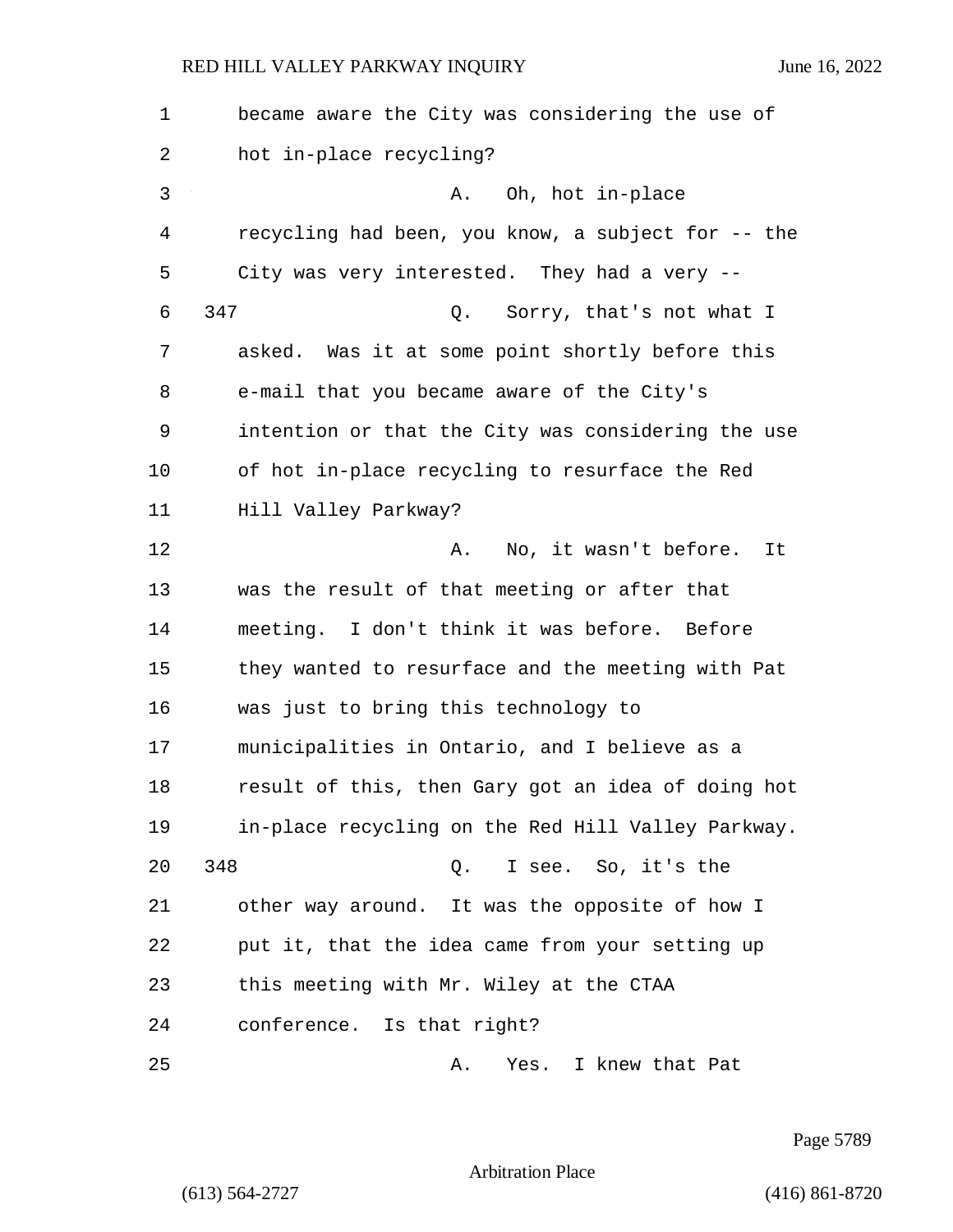| $\mathbf 1$ | Wiley was very interested in this, so I knew he    |
|-------------|----------------------------------------------------|
| 2           | would be there because I was presenting a paper.   |
| 3           | I knew about this and I let Gary Moore knew, to    |
| 4           | let him know about this so they could meet and we  |
| 5           | could meet and discuss about -- but at that time I |
| 6           | think it wasn't $-$ at the time of this e-mail, it |
| 7           | wasn't about hot in-place recycling on the Red     |
| 8           | Hill Valley Parkway.                               |
| 9           | 349<br>I see. Okay. Thank you.<br>Q.               |
| 10          | And then if you could take that down and go to     |
| 11          | images, I guess, 17, so keep up 16 and go to 17.   |
| 12          | And paragraph 37, on                               |
| 13          | November 21, so following the CTAA conference or a |
| 14          | little bit after that, Mr. Moore e-mailed you      |
| 15          | under the subject "Red Hill testing for hot        |
| 16          | in-place" and he wrote:                            |
| 17          | "Ludomir, I was expecting                          |
| 18          | to see a proposal and                              |
| 19          | timeline for cores, BPT                            |
| 20          | and PSV testing for the                            |
| 21          | Red Hill. This has to                              |
| 22          | get done before snowfall                           |
| 23          | and freeze up."                                    |
| 24          | And then there's a note of                         |
| 25          | yours referred to there in paragraph 38 that just  |

Page 5790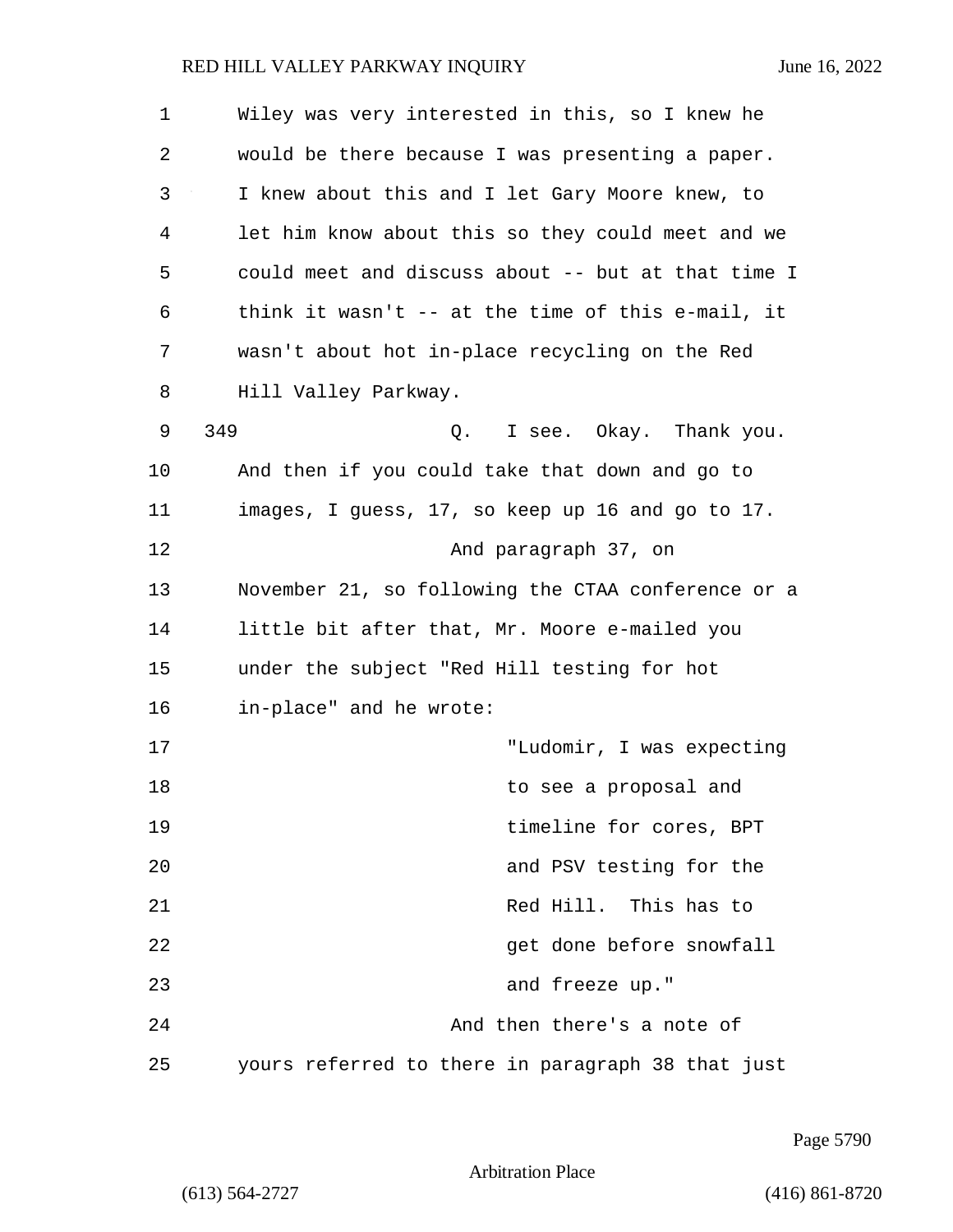| $\mathbf 1$ | simply says, on the same day, "Gary Moore."        |
|-------------|----------------------------------------------------|
| 2           | So, do you recall what                             |
| 3           | prompted this and what was going on?               |
| 4           | Yeah. So, that was very<br>Α.                      |
| 5           | late in the year, so, you know, PSV was obvious.   |
| 6           | PSV was entirely for feasibility of hot in-place   |
| 7           | recycling. Polished stone value, as I mentioned    |
| 8           | before, actually what we had there. And then       |
| 9           | British pendulum was, you know, friction testing   |
| 10          | and I think we also talk about sand patch and      |
| 11          | macrotexture, so that was -- I know that           |
| 12          | definitely he was very interested in, you know,    |
| 13          | testing PSV and seeing if hot in-place was         |
| 14          | feasible. And other two tests was just for         |
| 15          | information.                                       |
| 16          | 350<br>The PSV of this was to<br>Q.                |
| 17          | see if hot in-place was feasible and the other two |
| 18          | tests were just for information. Sorry, the other  |
| 19          | two tests being what?                              |
| 20          | BPT is British pendulum<br>Α.                      |
| 21          | testing. That is friction testing. And I think     |
| 22          | we also talk about macrotexture testing using sand |
| 23          | patch method, but they had nothing to do with hot  |
| 24          | in-place recycling. No, nothing.                   |
| 25          | 351<br>All right. So, just to<br>Q.                |

Page 5791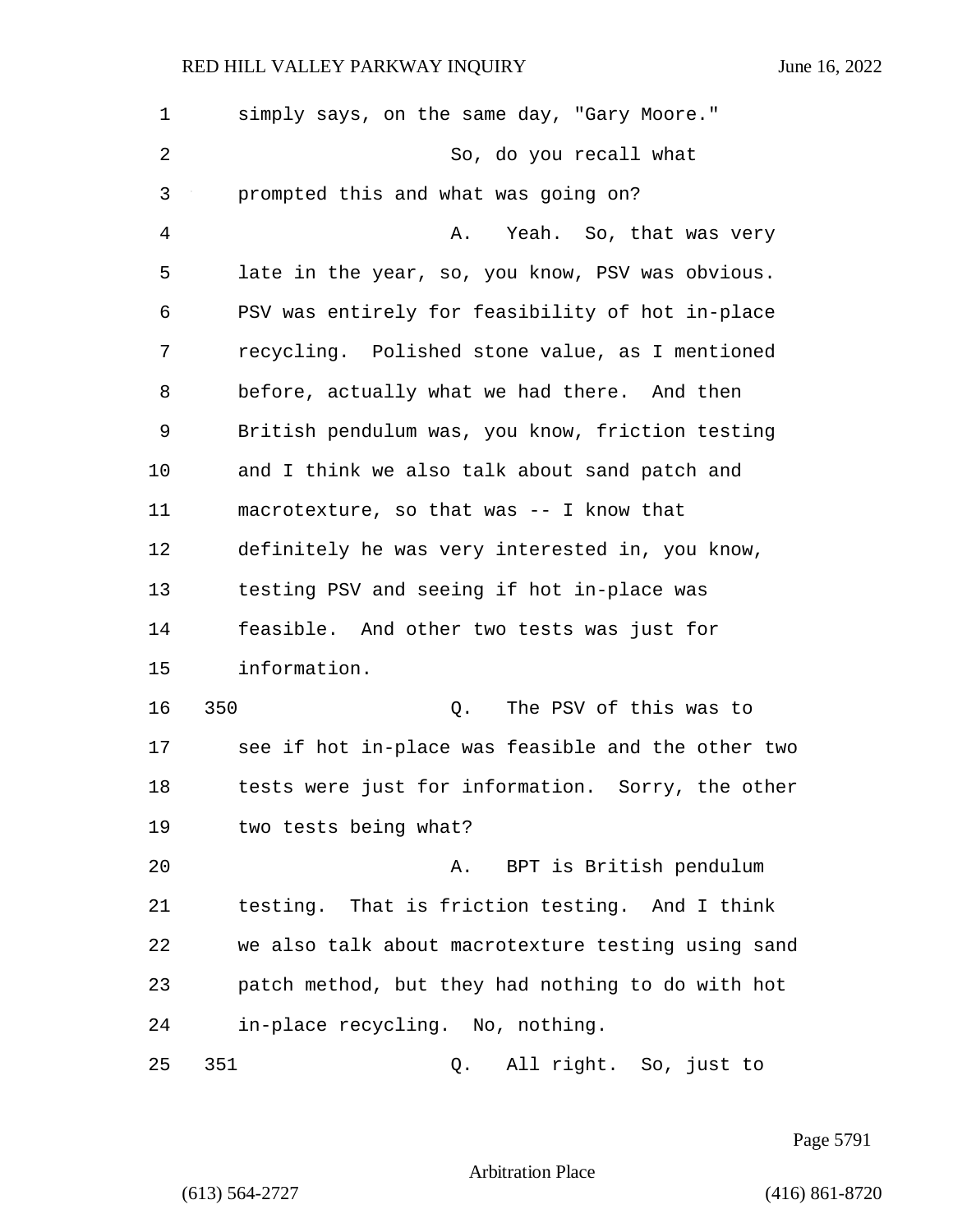| 1  | be clear, whose idea was it to do that testing?    |
|----|----------------------------------------------------|
| 2  | The testing, this is what<br>Α.                    |
| 3  | Mr. Gary Moore requested.                          |
| 4  | 352<br>But did you suggest it to<br>Q.             |
| 5  | him or did he independently suggest it of you?     |
| 6  | I think he request it.<br>Α.                       |
| 7  | 353<br>Q. Okay. All of the                         |
| 8  | different types of testing, PSV, British pendulum, |
| 9  | sand patch?                                        |
| 10 | Α.<br>No. PSV was -- no.<br>That                   |
| 11 | was the only way to determine what the quality of  |
| 12 | aggregate was, so that was the only way. Now,      |
| 13 | British pendulum testing, you know, this is a      |
| 14 | friction testing, so there were -- you know, there |
| 15 | are a few different methods, like including        |
| 16 | locked-wheel and grip tester or BPT, so these were |
| 17 | the three that I had in mind. And sand patch is    |
| 18 | the most commonly used method of macrotexture      |
| 19 | testing, yes.                                      |
| 20 | 354<br>Q. I'm aware of what they                   |
| 21 | I'm asking if he, Mr. Moore, requested all<br>are. |
| 22 | those tests?                                       |
| 23 | I think, you know, he<br>Α.                        |
| 24 | did.<br>He wanted macrotexture because he had some |
| 25 | concerns that maybe the asphalt was filled with    |

Page 5792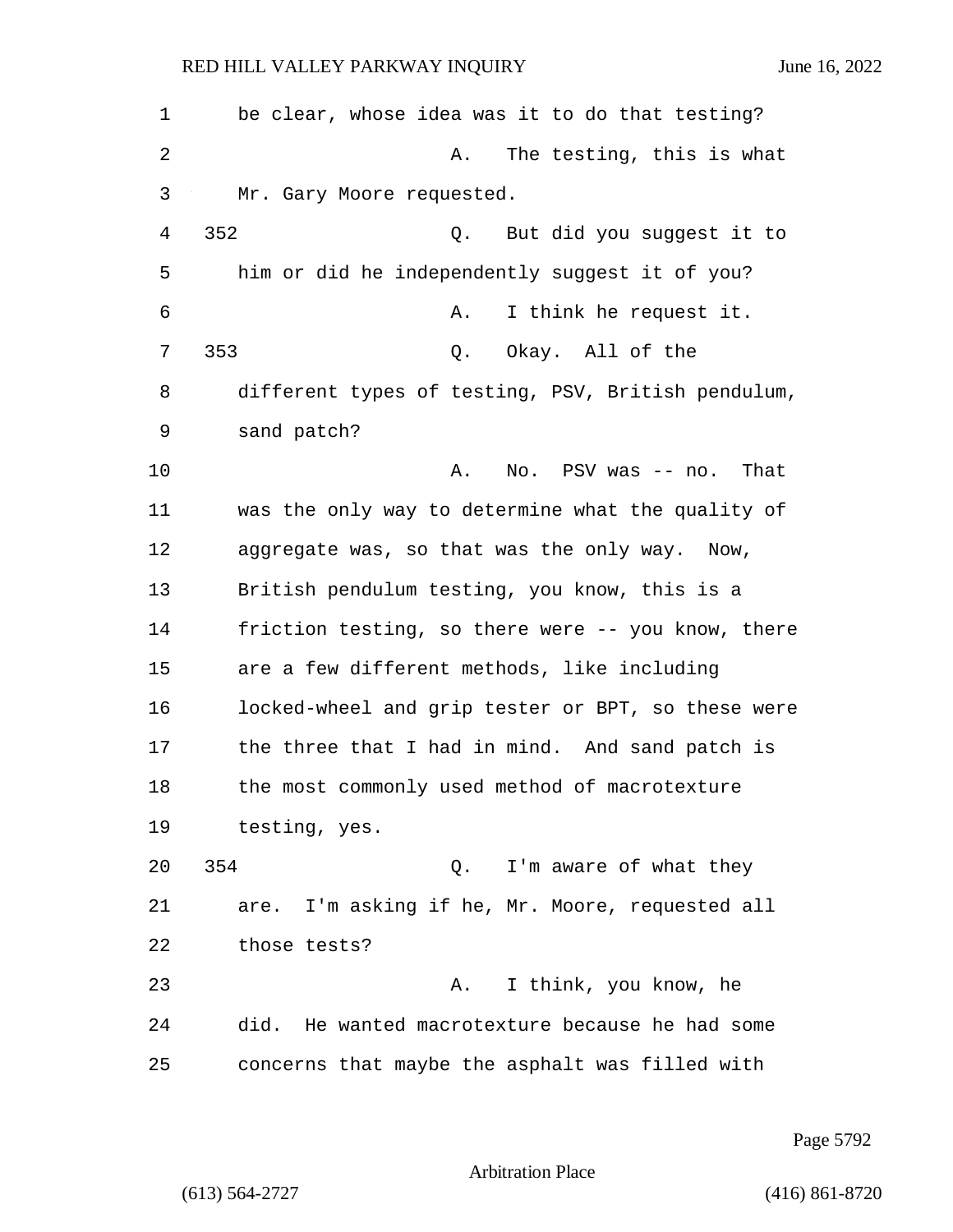1 rubber, that I don't -- I've never seen anything 2 like that, but he wanted to do this, check this. 3 And also friction. You know, so, friction, just 4 can we test friction? And the winter was coming 5 and the winter and the resurfacing was coming at 6 that time. But he ask if we can test friction. 7 355 Q. Okay. And why testing 8 friction at that point? If resurfacing is planned 9 and hot in-place recycling being contemplated, do 10 you know why he was asking you to do that? 11 A. I think obviously that's 12 a good question why would you do this thing before 13 resurfacing because resurfacing was coming soon, 14 but probably he wanted to know what it was before 15 it was resurfaced -- 16 356 Q. Are you speculating or 17 did he say that? 18 A. No, I'm speculating. He 19 just ask me can we do friction testing and quickly 20 because the winter is coming, so we would have to 21 do it very quickly. 22 357 Q. Okay. I just want to be 23 very clear. You're saying that this is 24 Mr. Moore's, it was at his instance to conduct 25 this testing, not yours. Correct?

Page 5793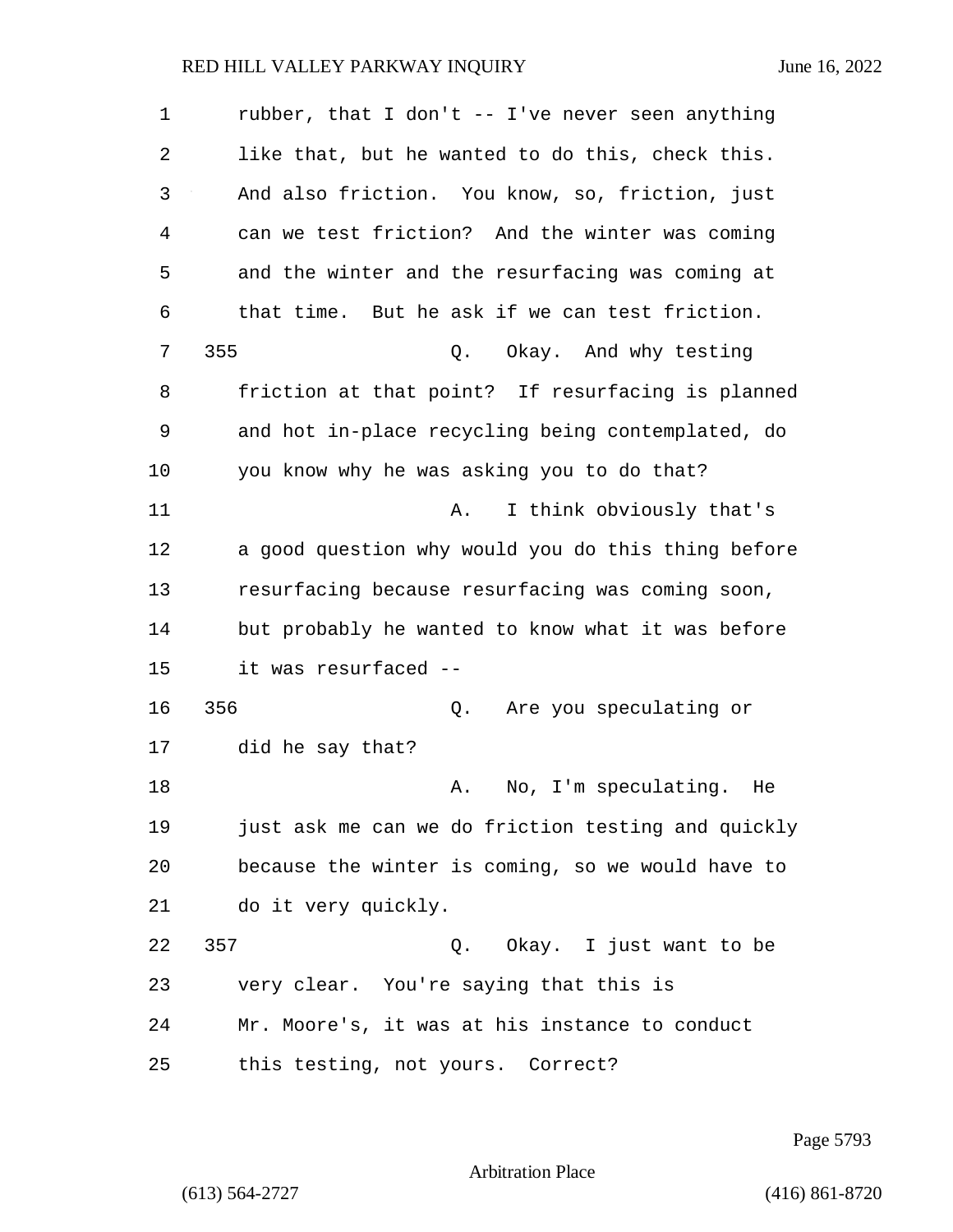| $\mathbf 1$ | The friction testing?<br>Α.                        |
|-------------|----------------------------------------------------|
| 2           | 358<br>Yes.<br>Q.                                  |
| 3           | Friction testing, yes, it<br>Α.                    |
| 4           | was his. Yes, it was -- yeah, friction was his --  |
| 5           | PSV was likely mine. Macrotexture, I think was     |
| 6           | likely mine in response to his concern about       |
| 7           | rubber.                                            |
| 8           | 359<br>Okay. So, then to talk<br>Q.                |
| 9           | about the PSV testing for a moment and the         |
| 10          | relationship to the hot in-place recycling, is     |
| 11          | that because when you're recycling asphalt, part   |
| 12          | of what you're recycling is the aggregate, and if  |
| 13          | the aggregate has low PSV and low projected        |
| 14          | frictional qualities, that that's going to be      |
| 15          | reflected in the recycled pavement. Is that the    |
| 16          | reason why you're looking at PSV in that           |
| 17          | circumstance?                                      |
| 18          | I wanted to know<br>Α.<br>Yes.                     |
| 19          | what it was when recycled, because you recycle not |
| 20          | what's at the quarry but what's in the road.       |
| 21          | 360<br>Q. Right.                                   |
| 22          | So, I knew that the<br>Α.                          |
| 23          | aggregate was on the DSM list, but that was the    |
| 24          | aggregate at the quarry. But what was on the road  |
| 25          | could be significantly -- could be different.      |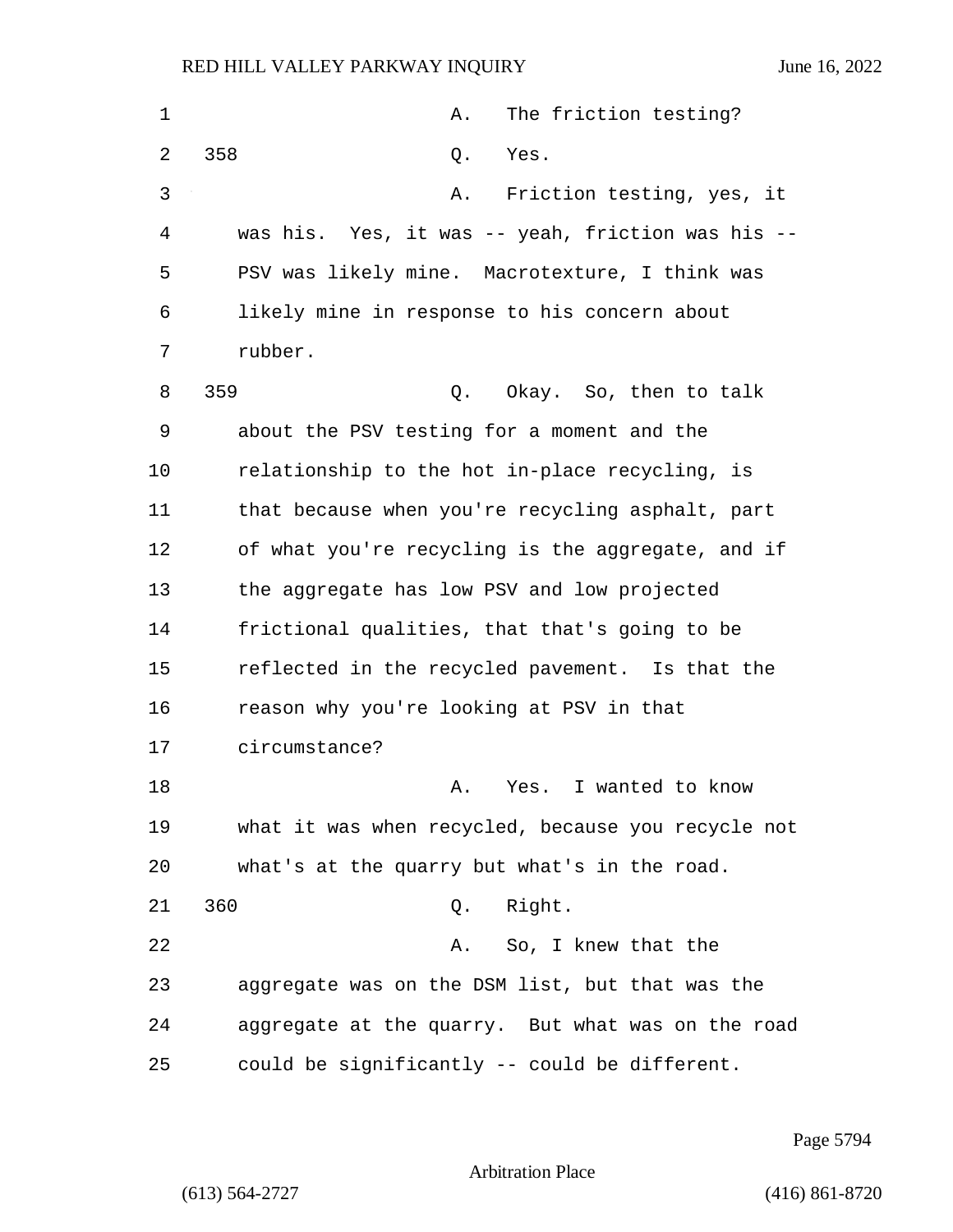1 361 Q. Right. Because what's in 2 the quarry could be taken at a different time or 3 from a different place in the quarry than the 4 aggregate that's actually in the pavement. Is 5 that right? 6 A. It's possible but not 7 only, because I think if you -- if the 8 aggregate -- maybe it was 2017. 2017, so 9 aggregate was onsite for, you know, ten years. 10 Some degradation will take place and I did the 11 research when I was with John Emery or let's say 12 JEGEL, the company, did research on the damage of 13 asphalt mixes because of deicing chemical. So, I 14 knew that mix including the aggregate can 15 deteriorate while being in service. And I don't 16 know if you want -- 17 362 Q. No, I got your point. 18 There's a reason that I postulated that if it's 19 from a different place in the quarry at a 20 different time, but also from being in service 21 from deicing chemicals, that can cause 22 deterioration of the aggregate during service.

23 Right?

24 A. It's not only the deicing 25 chemicals. It's also, you know, SMA is a stone

Page 5795

Arbitration Place

(613) 564-2727 (416) 861-8720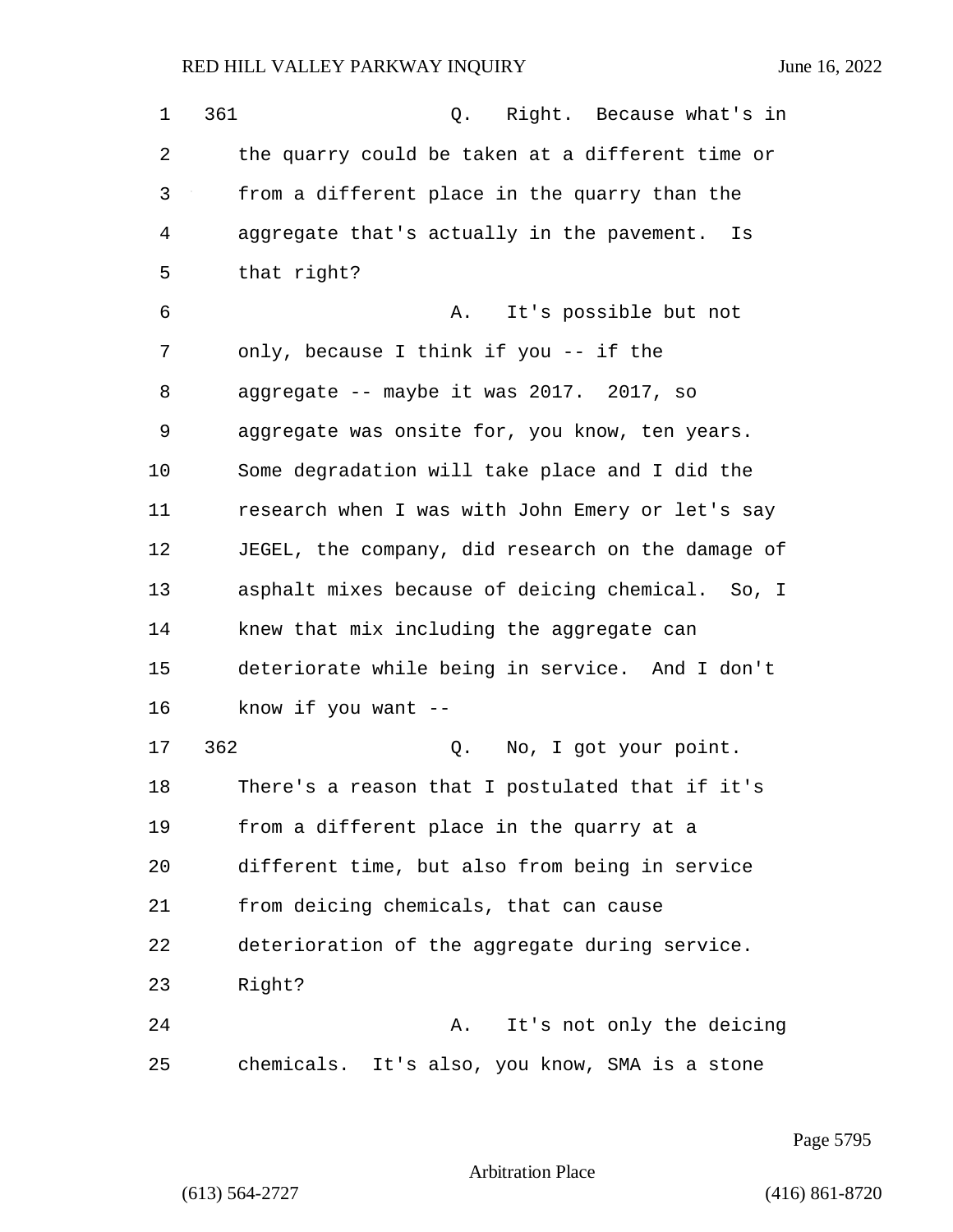| 1  | mix, so we have stone-on-stone reaction, so each   |
|----|----------------------------------------------------|
| 2  | time a vehicle passes, the stone will touch stone  |
| 3  | and it will abrade. Actually, I notice in 2000     |
| 4  | when we did the testing that there was a little    |
| 5  | bit more dust, so that dust comes from the         |
| 6  | abrasion and also some metal dust, you know. I     |
| 7  | don't know if the metal top extraction has some    |
| 8  | impact on this because it was very strong solvent. |
| 9  | But overall, I didn't anticipate that that would   |
| 10 | be the same aggregate on the road that was taken   |
| 11 | from the quarry.                                   |
| 12 | 363<br>Q. Okay. Why was it decided                 |
| 13 | to conduct British pendulum rather than using a    |
| 14 | grip tester as in 2013 or a locked-wheel trailer   |
| 15 | as in 2007? And, as part of that, I should ask     |
| 16 | you if the friction testing was Mr. Moore's idea,  |
| 17 | his direction, did he direct you as to a           |
| 18 | particular type of friction testing or just said   |
| 19 | do friction testing?                               |
| 20 | No, he didn't direct me<br>Α.                      |
| 21 | to a particular type. He asked if we could do a    |
| 22 | friction test. It was very late in the season      |
| 23 | because it was towards the end of November, so,    |
| 24 | you know, basically we had three options. Like,    |
| 25 | you know, locked-wheel, that would be MTO and MTO  |

Page 5796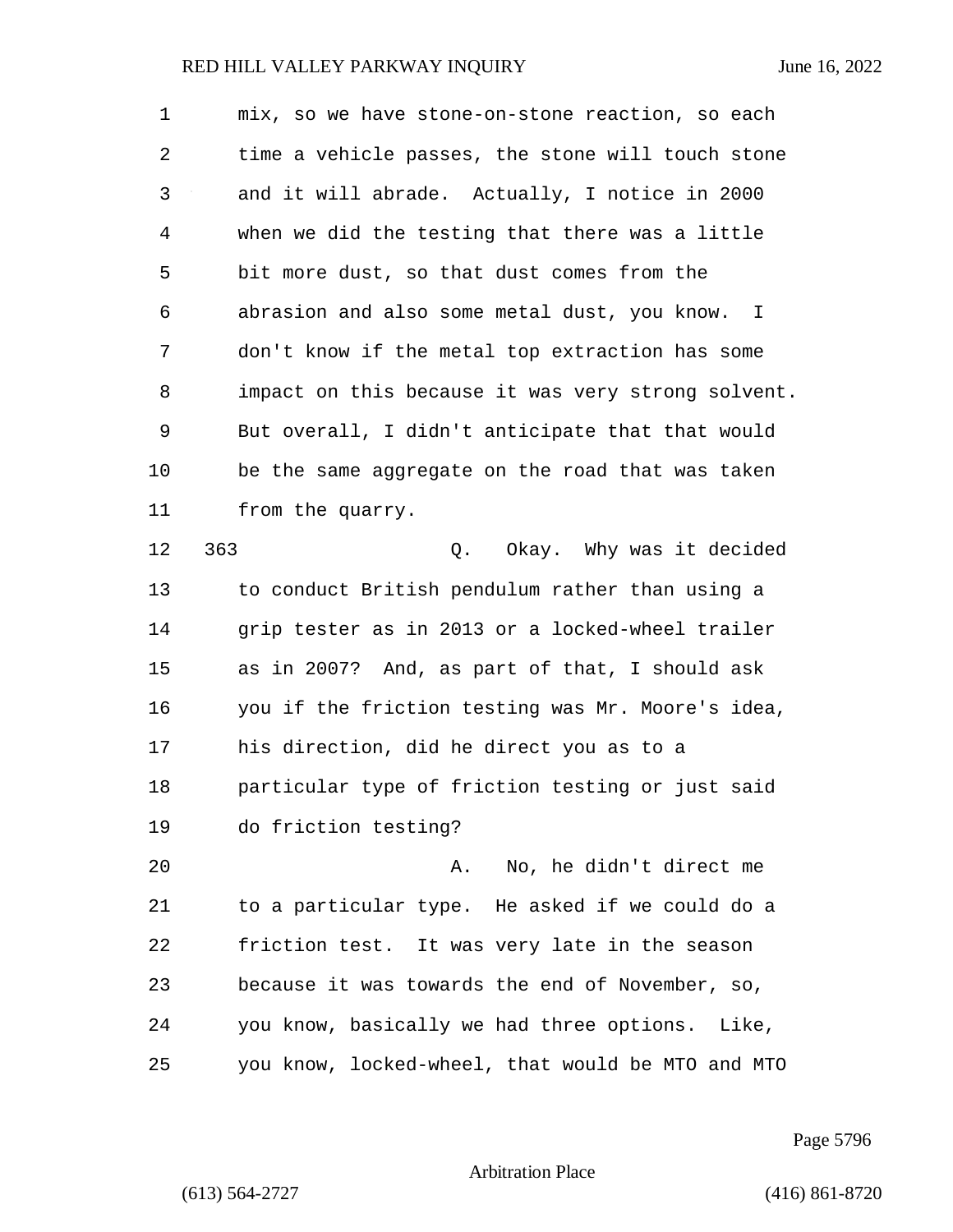1 liked to put it to sleep or to bed, you know, at 2 the end of the season. 3 Another option would be grip 4 tester and Tradewind, but -- Tradewind is a great 5 company, but, you know, you can see from the 6 records the problems that we had with getting the 7 results from them and the pressure, how much we 8 had to apply and delay and delay and delay. 9 So, you know, the option that 10 was feasible was, you know, using the British 11 pendulum test so that I could lend from the 12 University of Waterloo, had very good 13 relationship. And also it is a very well 14 established method of testing friction and I did 15 it in the past. When I was with John Emery 16 Geotechnical, we used grip tester for friction 17 testing and I used it. 18 364 Q. Sorry, I think you mean 19 British pendulum testing? 20 A. British pendulum testing. 21 Sorry if I said something different. Yeah, BPT or 22 British pendulum test. JEGEL had a British 23 pendulum tester and I was involved in projects 24 where BPT was used. 25 365 Q. Right. And you've told

Page 5797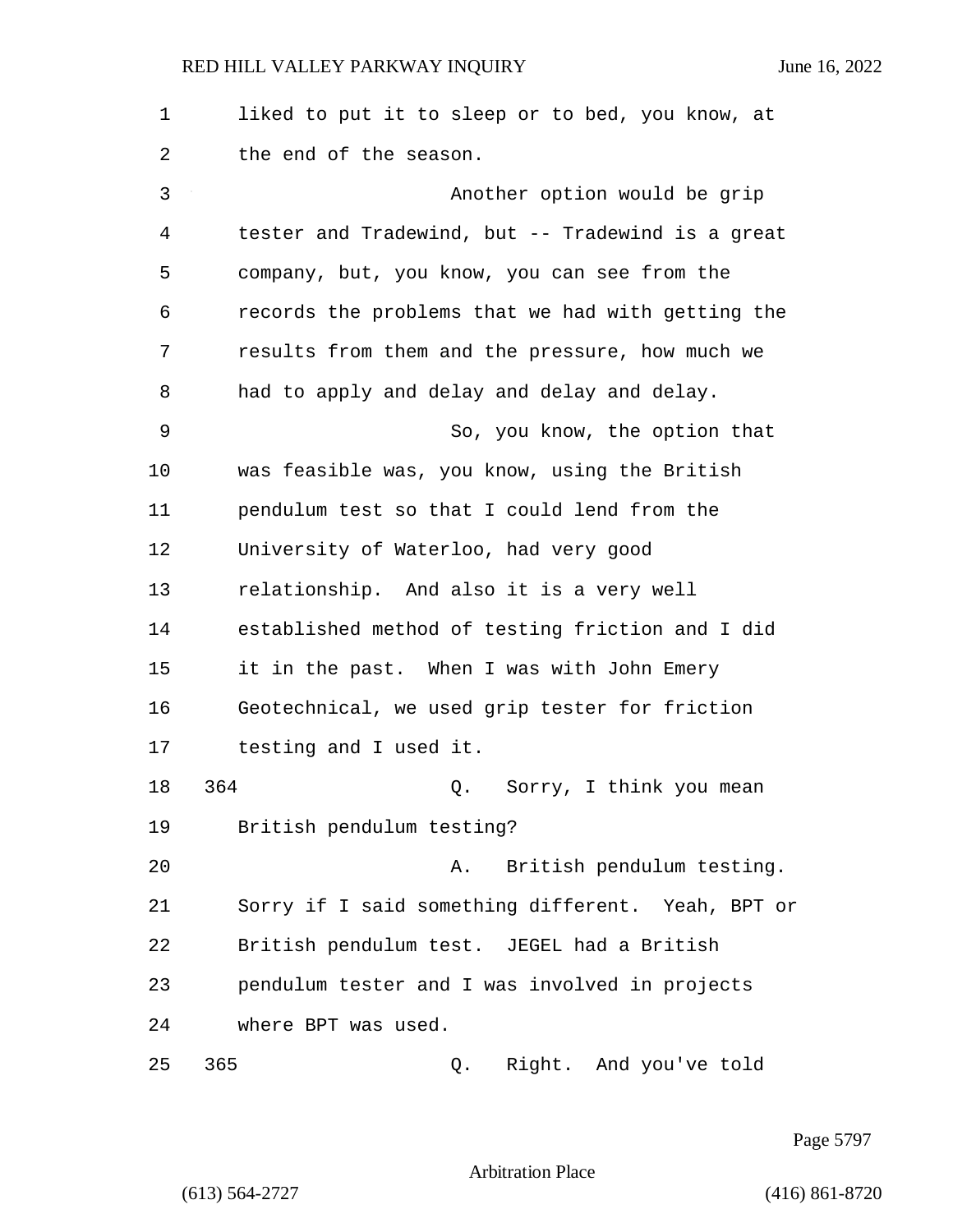1 us that, but it does create an issue again with 2 correlation, does it not, if you have done prior 3 tests again and you've been through this whole 4 issue of how do you correlate friction tests and 5 now you're going to be doing British pendulum 6 testing? Is that something you considered? 7 A. No, I didn't see the 8 problem with correlation because, you know, we 9 used BPT in the past and also, you know, Hamilton 10 use it because there were certain values. So, 11 whatever is low in BPT, whether it's BPT or a grip 12 tester or whatever, if it's low, so friction 13 numbers are low and I knew roughly what numbers to 14 anticipate from British pendulum testing that 15 would reflect good friction, poor friction or 16 excellent friction, because I used this thing. 17 So, no, the correlation was not the subject, not a 18 concern for me. 19 366 Q. All right. So, if you go 20 to image 18 and keeping 17 up, paragraph 40 and 41 21 reflect that on November 22, 2017, Ms. Rizvi 22 e-mailed you a draft proposal for the RHVP testing 23 requested by Mr. Moore, which then is referred to 24 in the overview document as the 2017 Golder

Page 5798

Arbitration Place

25 Pavement Evaluation. And she sent the draft to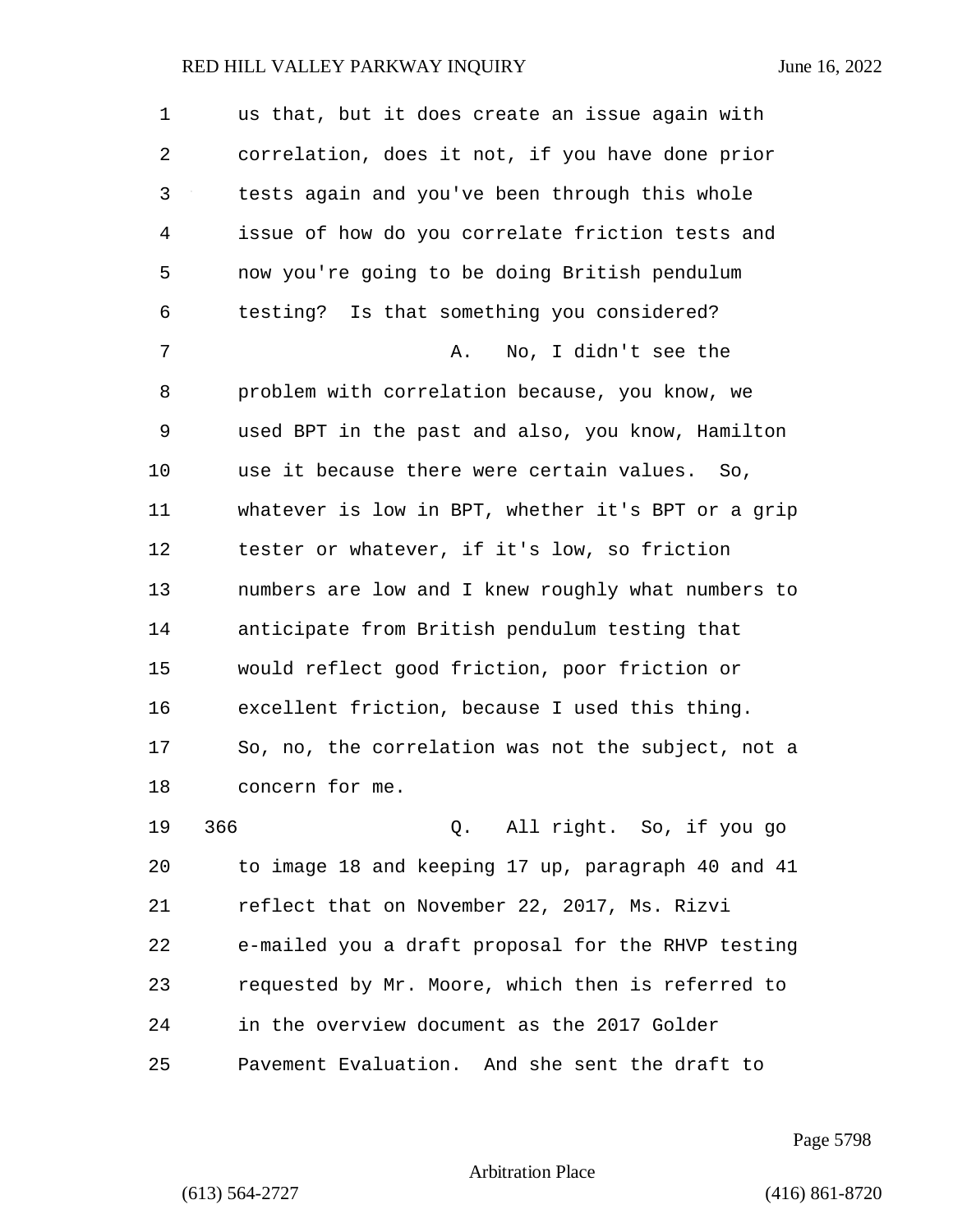| 1  | Dr. Henderson that same day.                      |
|----|---------------------------------------------------|
| 2  | And then the proposal                             |
| 3  | described the scope of work as we've set out      |
| 4  | there, which includes the surface frictional      |
| 5  | properties using the British pendulum tester,     |
| 6  | pavement texture measurements using a volumetric  |
| 7  | technique, which is the sand patch method. That's |
| 8  | what you described. Is that correct?              |
| 9  | Yes, it is.<br>Α.                                 |
| 10 | 367<br>And the coring of the<br>Q.                |
| 11 | surface course layers. And then it refers to them |
| 12 | doing the polished stone value testing.           |
| 13 | And the title of this, we                         |
| 14 | don't have it up there, is called "Evaluation of  |
| 15 | Pavement Surface and Skid Resistance, Red Hill    |
| 16 | Valley Parkway." And following this -- sorry, I   |
| 17 | should back up.                                   |
| 18 | Did you then review this                          |
| 19 | draft?                                            |
| 20 | I remember I reviewed and<br>Α.                   |
| 21 | I made changes.                                   |
| 22 | 368<br>Okay. And we'll get to<br>Q.               |
| 23 | the changes, but do you recall -- did you think   |
| 24 | that this described in any way inaccurately what  |
| 25 | was going to be done?                             |

Page 5799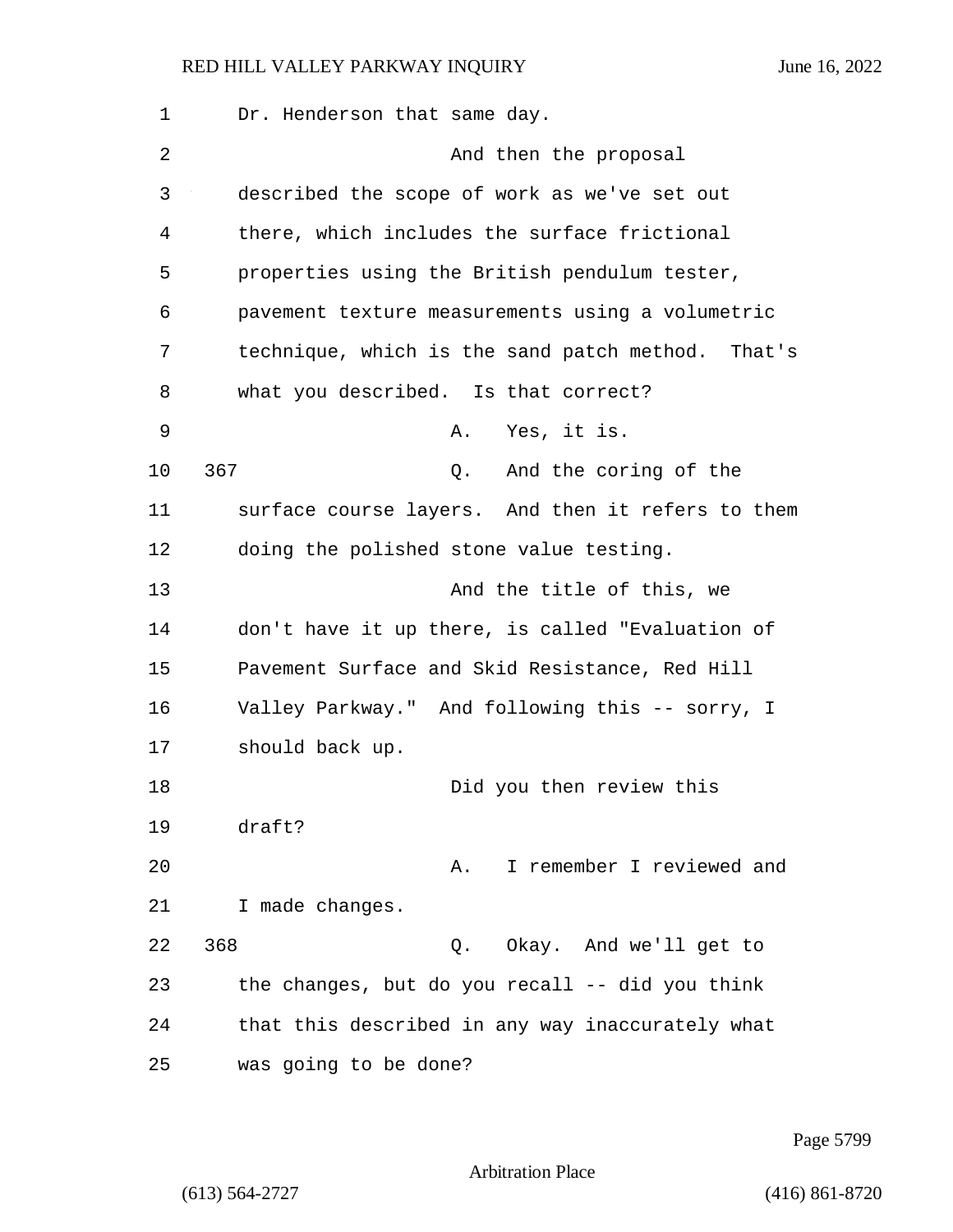| 1              | I think when I did<br>No.<br>Α.                    |
|----------------|----------------------------------------------------|
| 2              | the changes, the changes reflected what it was     |
| 3              | supposed to be and in this initial version this is |
| $\overline{4}$ | what -- you know, that was Rabiah's understanding. |
| 5              | So, you know, I ask her, she prepare, she send it  |
| 6              | to me for review and then I made the changes to    |
| 7              | what it should be.                                 |
| 8              | 369<br>Q. Okay. And we'll look at                  |
| 9              | your changes in a few minutes. I want to -- first  |
| 10             | on this one, am I correct that the focus here is   |
| 11             | skid resistance and hot in-place recycling?<br>Is  |
| 12             | that the focus? A?                                 |
| 13             | Yeah. It was pavement<br>Α.                        |
| 14             | evaluation that included these three aspects, yes. |
| 15             | 370<br>Q. Okay. Now, if we could                   |
| 16             | go to GOL5923.                                     |
| 17             | And these are e-mails. I                           |
| 18             | think it's four images, four pages of e-mails,     |
| 19             | between you and Ms. Rizvi about the proposal.      |
| 20             | Just give me one moment.                           |
| 21             | And if we could go to images 3                     |
| 22             | and 4. Thank you.                                  |
| 23             | So, it starts at the bottom of                     |
| 24             | 4 with Mr. Moore's e-mail asking for the proposal  |
| 25             | for the timeframe for cores, BPT and PSV testing.  |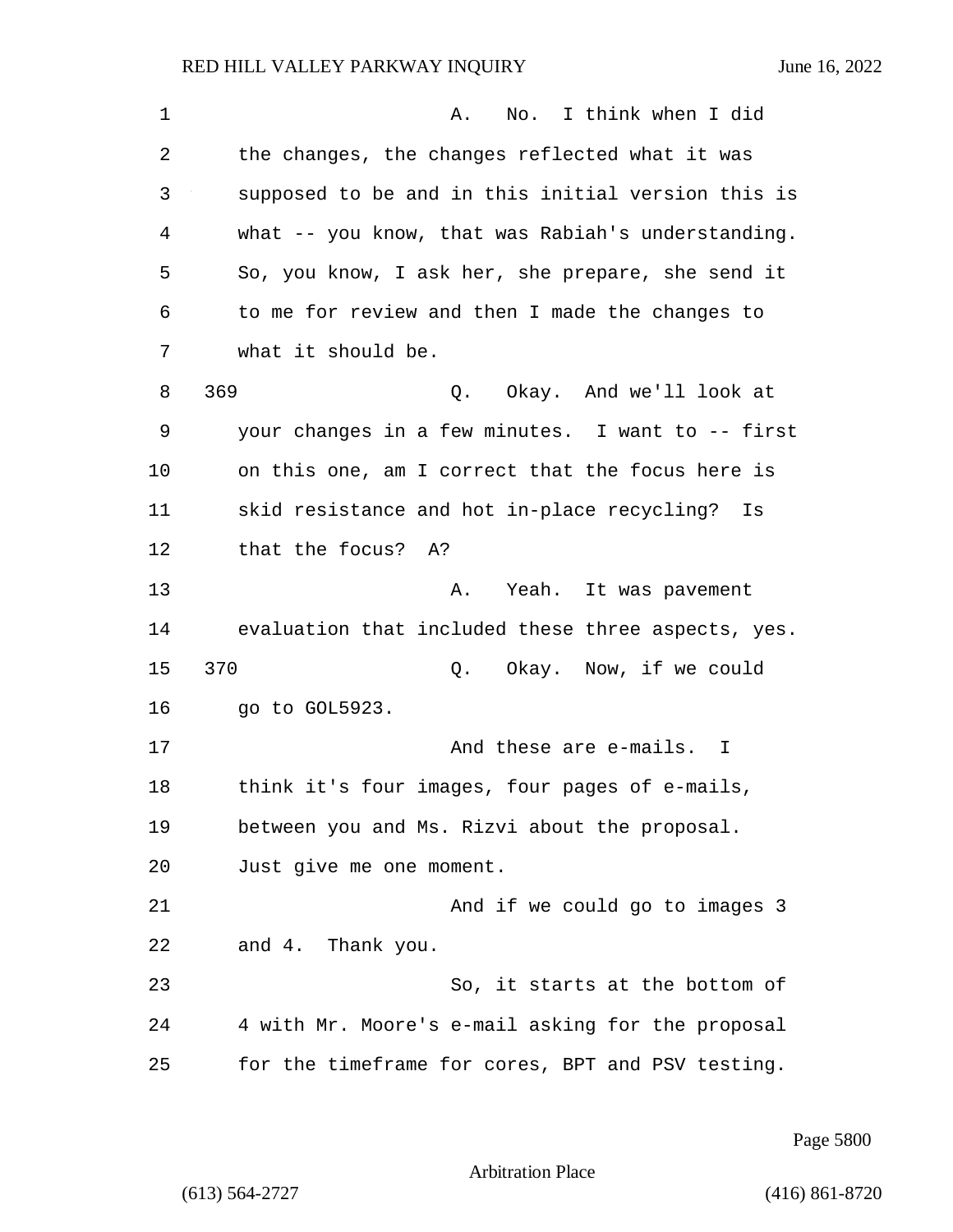| 1  | Then at the top of that image 4, it's an e-mail    |
|----|----------------------------------------------------|
| 2  | from Ms. Rizvi to you on the 22nd at $1:06$ p.m.   |
| 3  | If you could expand that for                       |
| 4  | us, Registrar. Thank you.                          |
| 5  | And so then, Ms. Rizvi is                          |
| 6  | questioning testing for polished stone value for   |
| 7  | aggregates that have been in place for a while and |
| 8  | have already been polished. She asked:             |
| 9  | "Can we just not test the                          |
| 10 | aggregate from the source                          |
| 11 | quarry?"                                           |
| 12 | She says she understands that                      |
| 13 | there would be variability even within one quarry: |
| 14 | "but I think that                                  |
| 15 | would give us more useful                          |
| 16 | information than testing                           |
| 17 | aggregates that have                               |
| 18 | already been polished."                            |
| 19 | And then she refers to while                       |
| 20 | PSV testing uses the British pendulum and we're    |
| 21 | already going to be doing that, the British        |
| 22 | pendulum, so those are the questions that she      |
| 23 | raises.                                            |
| 24 | Then if you could keep that up                     |
| 25 | but also pull up the next e-mail, Registrar, which |

Page 5801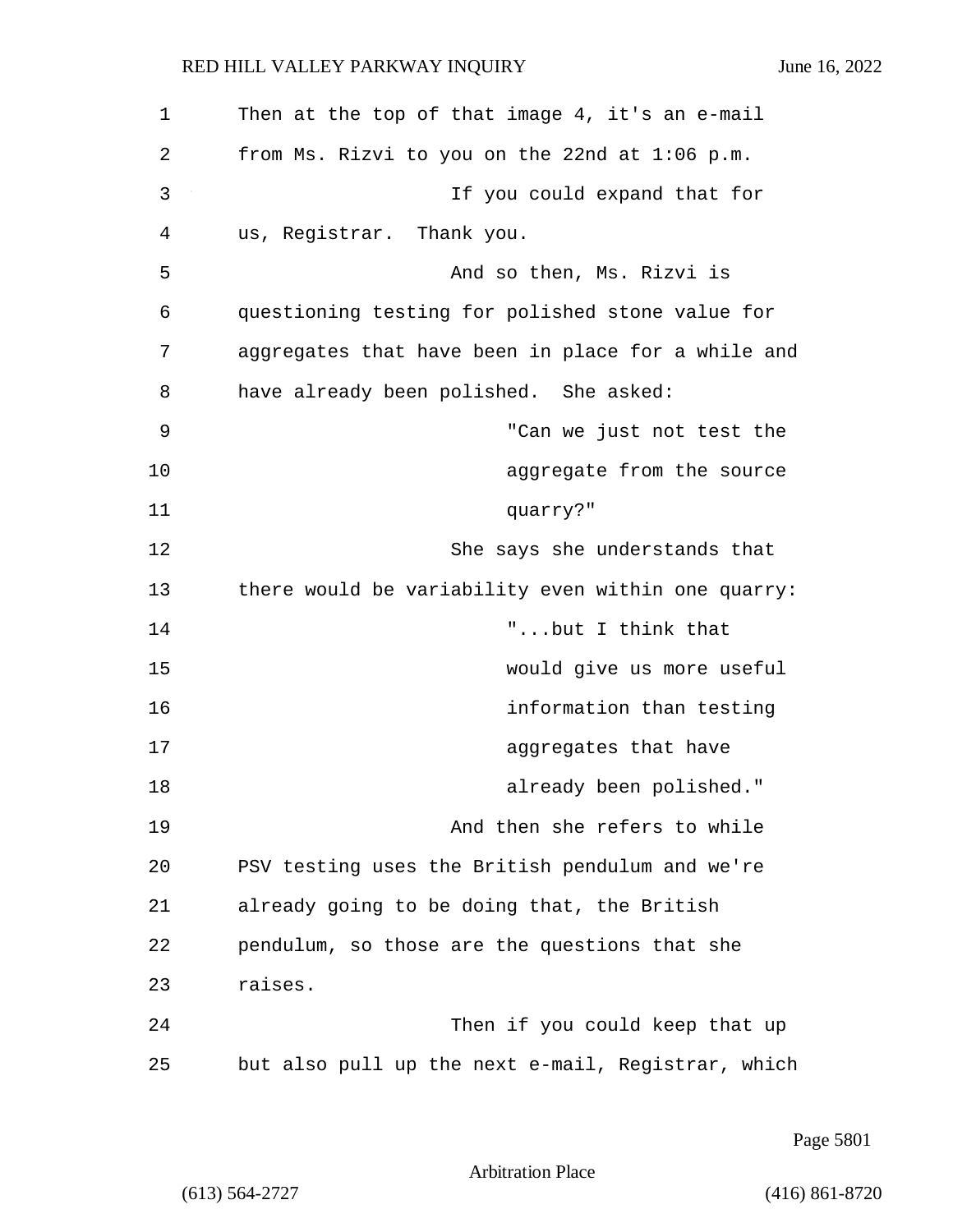| 1  | is at image 3, which is Dr. Uzarowski's response.  |
|----|----------------------------------------------------|
| 2  | Yes. Same day.                                     |
| 3  | So, you reply to her and                           |
| 4  | you're addressing her comments. And, as I          |
| 5  | understand this, and it's along the lines of what  |
| 6  | we were already discussing. In point 1 and 2       |
| 7  | you're addressing her comments about doing the PSV |
| 8  | testing on the inservice aggregates as opposed to  |
| 9  | from the quarry. Right?                            |
| 10 | Α.<br>Yes.                                         |
| 11 | 371<br>And you make the point<br>Q.                |
| 12 | that I suggested to you, which is the pavement is  |
| 13 | ten years old and you don't know if you'll have    |
| 14 | the same material or if the quarry still operates. |
| 15 | So, that's the issue about is it the same          |
| 16 | aggregate. Right?                                  |
| 17 | Yes. Yes. So, we know<br>Α.                        |
| 18 | the source but I'm interested what's actually on   |
| 19 | the road, because I would recycle this. Yes.       |
| 20 | 372<br>Right. And then you<br>Q.                   |
| 21 | indicate to address her concern about the          |
| 22 | aggregates already been polished, you say in 2:    |
| 23 | "When we get cores we                              |
| 24 | will extract the                                   |
| 25 | aggregates. Some of the                            |

Page 5802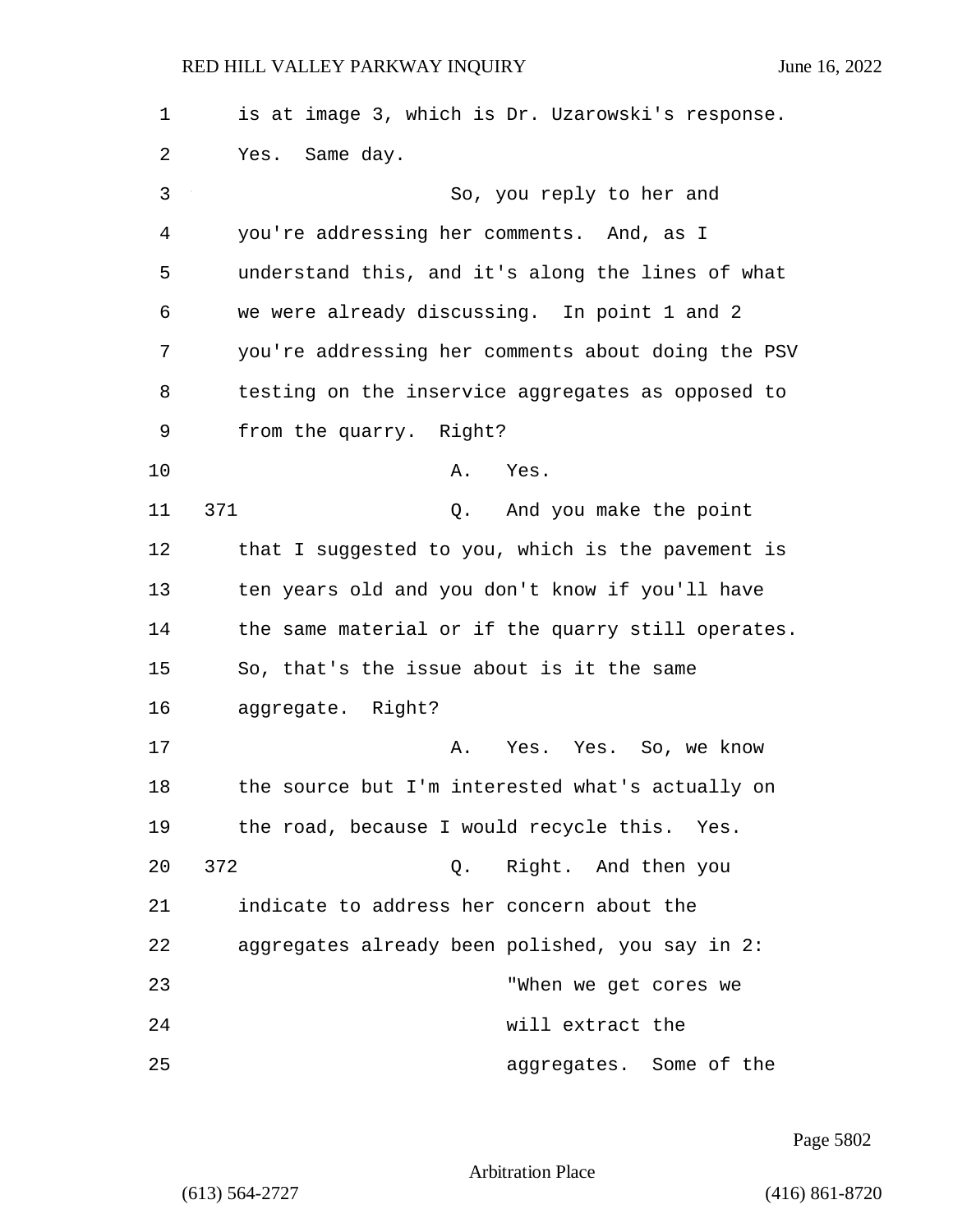| 1  | particles will obviously                             |
|----|------------------------------------------------------|
| 2  | have the faces polished                              |
| 3  | but the majority will                                |
| 4  | not."                                                |
| 5  | Do I understand what you're                          |
| 6  | saying there is most of them will not be polished    |
| 7  | because they're in the asphalt? It's the faces       |
| 8  | that are exposed to the traffic that may be          |
| 9  | polished but most of them are not going to be.<br>Is |
| 10 | that correct?                                        |
| 11 | Yes, that's correct.<br>Α.                           |
| 12 | 373<br>And so, you're saying<br>Q.                   |
| 13 | that you are expecting the PSV results will still    |
| 14 | be reliable. Is that correct?                        |
| 15 | Is your question related<br>Α.                       |
| 16 | to that e-mail?                                      |
| 17 | 374<br>Well, you don't say that<br>Q.                |
| 18 | there. I'm trying to get to your point. She's        |
| 19 | questioning the utility of the PSV testing and       |
| 20 | what you're saying -- I understand what you're       |
| 21 | saying, Ms. Rizvi, but I think we're still going     |
| 22 | to have accurate PSV results for these reasons.      |
| 23 | Is that fair?                                        |
| 24 | I understand her<br>Α.                               |
| 25 | question. That was a very good question, a very      |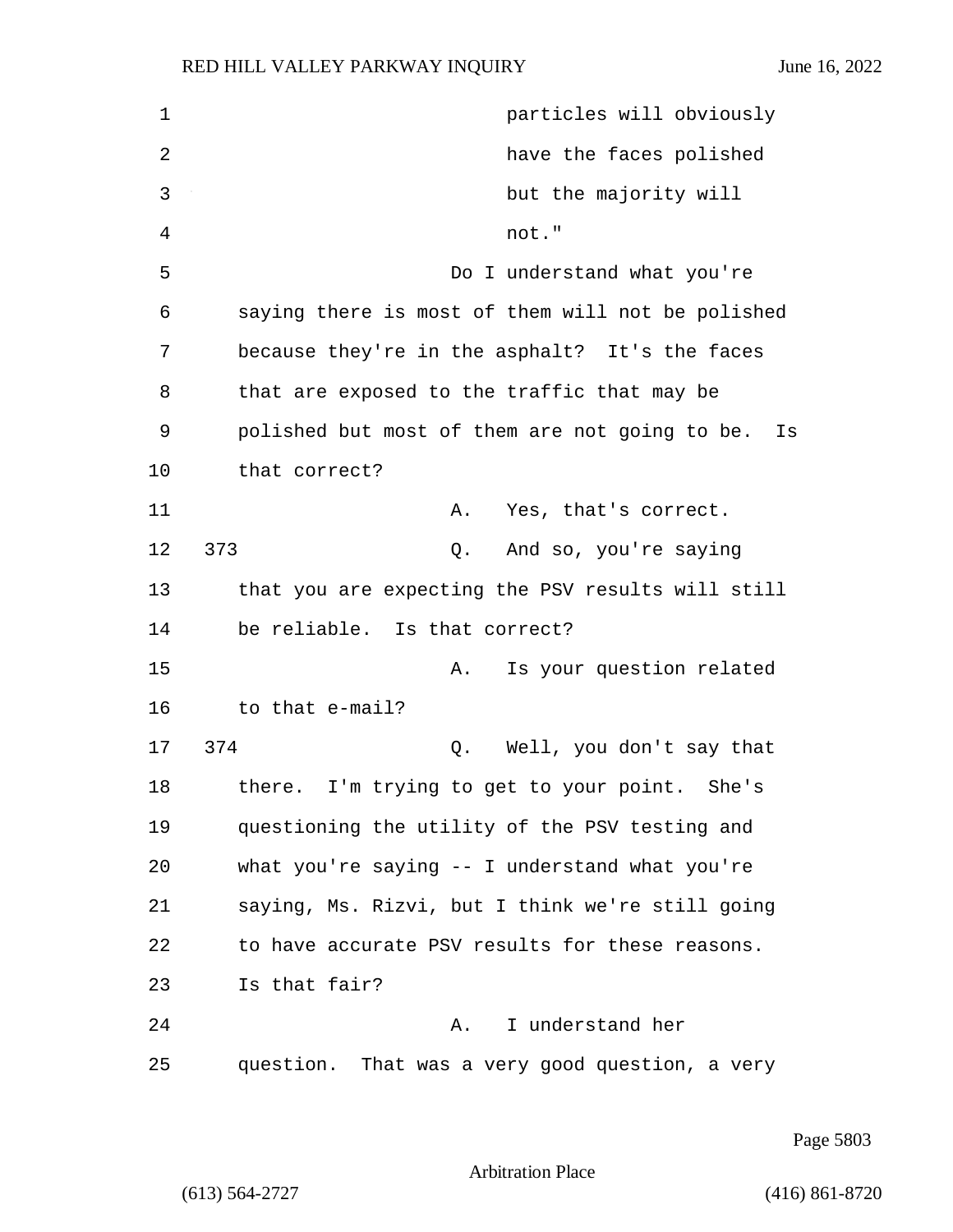| 1  | good suggestion. However, my interest was          |
|----|----------------------------------------------------|
| 2  | different. The quarry is different from the        |
| 3  | material I have there. Yes, the polishing will     |
| 4  | occur on the surface only, but on polishing there  |
| 5  | were also some abrasion of the aggregate and, you  |
| 6  | know, some change because of aggregates. But my    |
| 7  | interest was what's on the road, so that's why I   |
| 8  | insisted, you know, maybe not as consistent, but I |
| 9  | insisted on testing that particular material.      |
| 10 | 375<br>Right. And that's<br>Q.                     |
| 11 | because if you're doing the hot in-place           |
| 12 | recycling, you want to make sure that the recycled |
| 13 | aggregate has a good polished stone value. Right?  |
| 14 | Yes. I know, I want to<br>Α.                       |
| 15 | make sure that, you know, if, you know, the        |
| 16 | requirement is for 50, it should be 50. Yes.       |
| 17 | 376<br>Right. Well, that's the<br>Q.               |
| 18 | MTO requirement?                                   |
| 19 | The MTO requirement, yes.<br>Α.                    |
| 20 | 377<br>Q. And that's the thing.                    |
| 21 | PSV measures, if as I understand it correctly and  |
| 22 | maybe I don't, the terminal polished state.        |
| 23 | Right? Once the aggregate has been polished, what  |
| 24 | is its terminal polished state. It's not           |
| 25 | measuring the current state. It's what's           |

Page 5804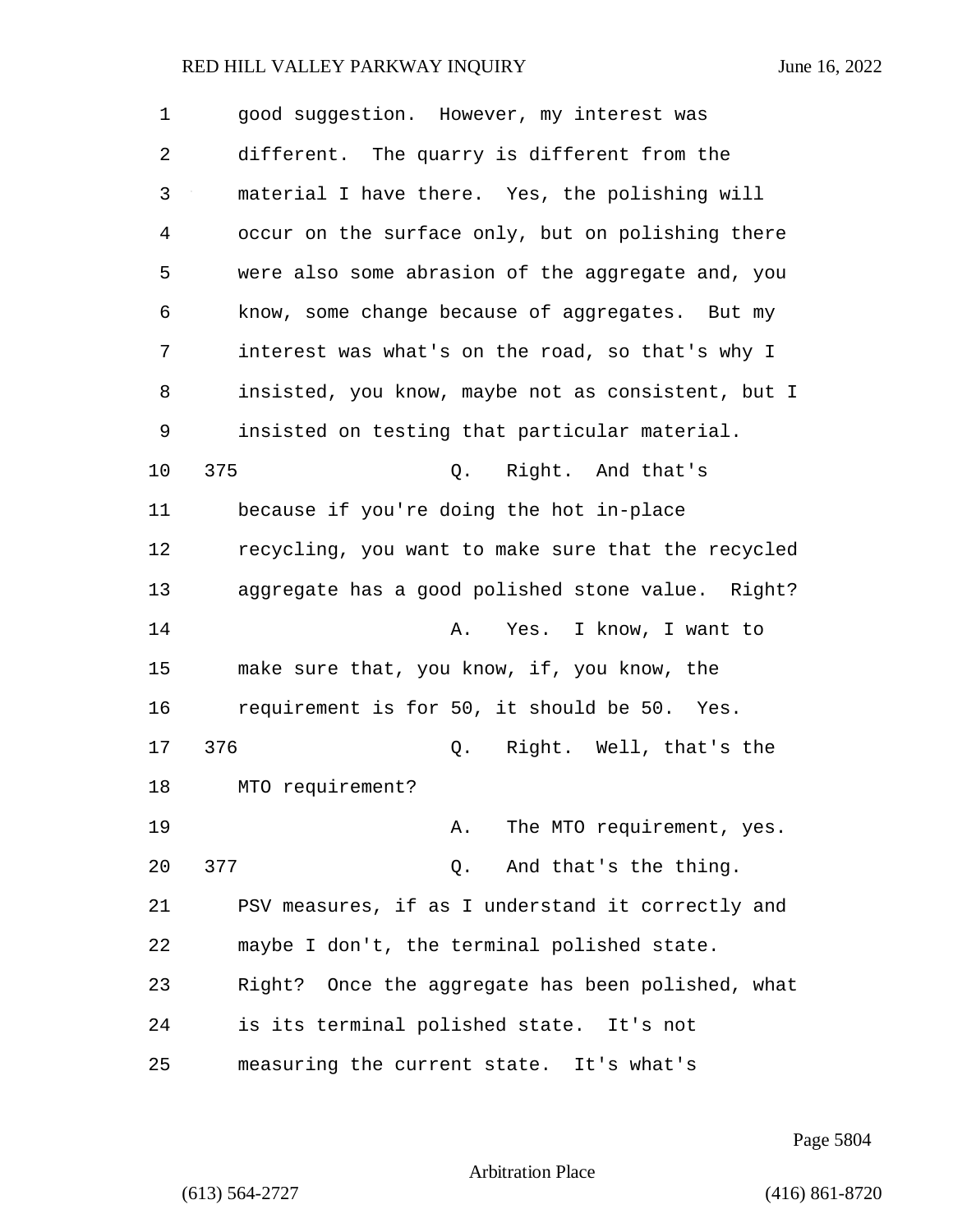| 1  | projecting into the future, that right? After      |
|----|----------------------------------------------------|
| 2  | it's been polished?                                |
| 3  | This is the idea, but<br>Α.                        |
| 4  | actually, you know, it's important what is the     |
| 5  | material that you test. Because when you get that  |
| 6  | material from the stockpile at the quarry, it's    |
| 7  | what you call virgin aggregate that was just       |
| 8  | crushed. It has sharp edges. Everything is         |
| 9  | perfect.                                           |
| 10 | Now, if you have this                              |
| 11 | aggregate in the pavement, it polishes on the top, |
| 12 | it abrades, et cetera, and then it can also change |
| 13 | some, you know, chemical composition. It can have  |
| 14 | some damage.                                       |
| 15 | So, and on top of this, during                     |
| 16 | PSV testing of that recovered aggregate, you apply |
| 17 | again the same procedure, the same polishing       |
| 18 | procedure, to the aggregate that has been already  |
| 19 | deteriorated.                                      |
| 20 | 378<br>Q. Right. But here, you                     |
| 21 | say, if we look at paragraphs 3 and 4 in your      |
| 22 | e-mail, you say:                                   |
| 23 | "Gary wants to know what                           |
| 24 | he has onsite. He's                                |
| 25 | asked me about PSV.<br>He                          |

Page 5805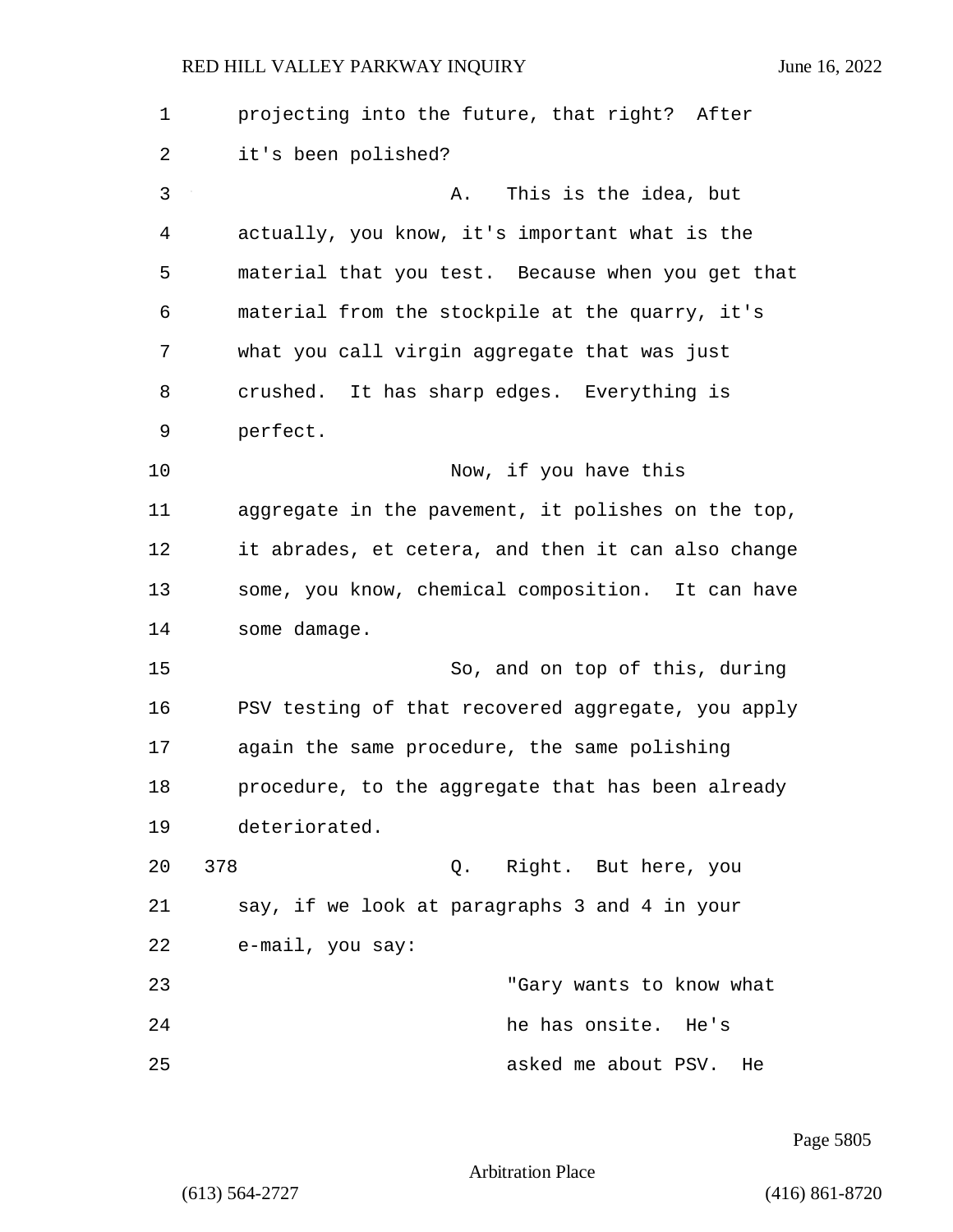| 1  | is considered the hot                             |
|----|---------------------------------------------------|
| 2  | in-place recycling there.                         |
| 3  | My first concern would be                         |
| 4  | to make sure the recycled                         |
| 5  | material is suitable from                         |
| 6  | PSV point of view."                               |
| 7  | Which is what we discussed.                       |
| 8  | And then you say:                                 |
| 9  | "I am not too keen on HIP                         |
| 10 | there for three reasons.                          |
| 11 | If we use the same rock,                          |
| 12 | we will not improve                               |
| 13 | friction for a longer                             |
| 14 | period of time. I                                 |
| 15 | anticipate low PSV."                              |
| 16 | That's the first thing. Why                       |
| 17 | did you anticipate low PSV?                       |
| 18 | A. Because in my opinion,                         |
| 19 | this PSV could only go down. It will not improve  |
| 20 | because we also polish, it will abrade, so those  |
| 21 | sharp edges that were originally there, in my     |
| 22 | opinion, they are maybe not 100 percent gone, but |
| 23 | they will be compromised. So, this good           |
| 24 | characteristics of the aggregate that you have,   |
| 25 | they are already compromised. So, you know, I     |

Page 5806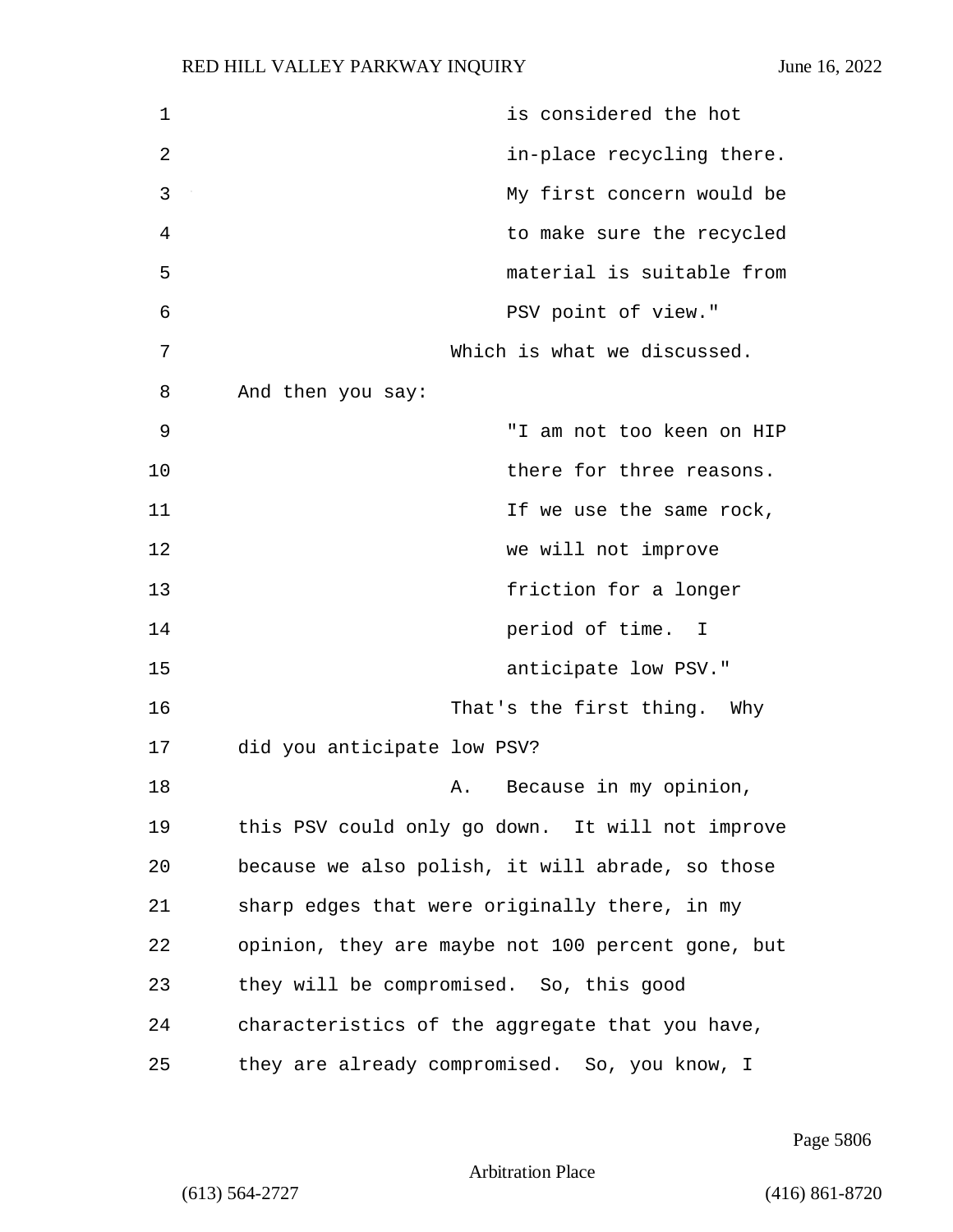1 anticipate, you know, PSV will go -- in my 2 opinion, it will go down. And, you know, plus 3 this, you know, I knew from my research when I was 4 with JEGEL that aggregate will deteriorate also 5 because of the icing chemical, so that was another 6 concern. 7 379 Q. Isn't with hot in-place 8 recycling, aren't you always going to have -- 9 isn't it always the case you're doing new 10 pavement, you're taking old pavement and recycling 11 it into new pavement. Isn't that always an issue 12 with the aggregates, that they would be degraded? 13 How is that any different here? 14 A. Yeah. That's a very good 15 point. This is why, you know, doing hot in-place 16 recycling on major highway or high-speed, 17 high-volume, high-speed highway was, as I 18 expressed, a concern for me. 19 380 Q. Okay. And then if we 20 could go back to the overview document, images 18 21 and 19. 22 And, at paragraph 43, it 23 indicates that you sent Mr. Moore the draft 24 proposal, but it was the version that you revised 25 from Ms. Rizvi's original that we looked at. And

Page 5807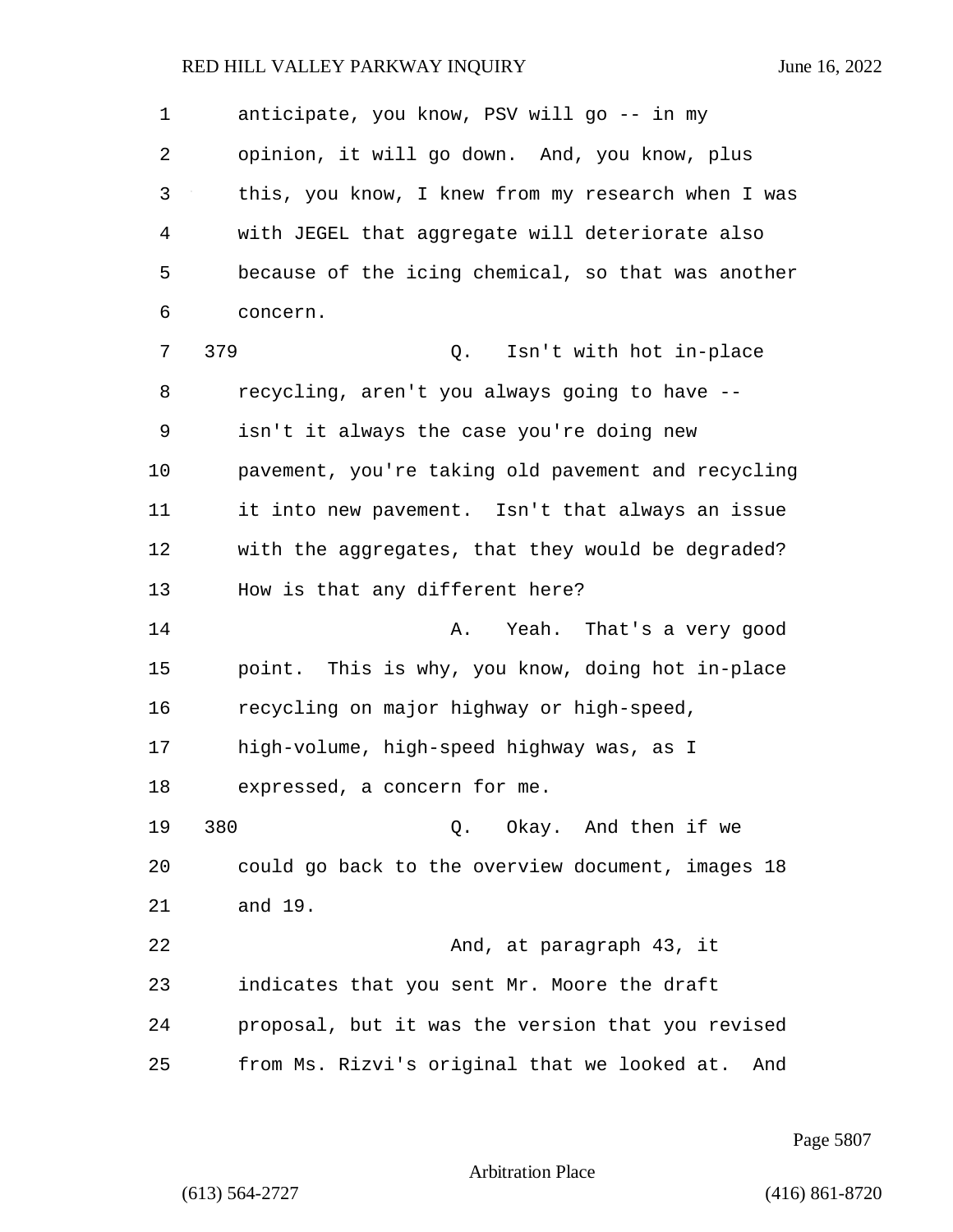| 1  | you indicate to Mr. Moore:                         |
|----|----------------------------------------------------|
| 2  | "Please find attached the                          |
| 3  | initial version of the                             |
| 4  | proposal for pavement                              |
| 5  | surface and aggregates                             |
| 6  | evaluation on the Red                              |
| 7  | Hill Valley Parkway in                             |
| 8  | Hamilton."                                         |
| 9  | And then at the top of                             |
| 10 | image 19:                                          |
| 11 | "We would like to do the                           |
| 12 | field testing ASP. I                               |
| 13 | will confirm the                                   |
| 14 | timeframe tomorrow."                               |
| 15 | Then if you could expand 44                        |
| 16 | there, Registrar -- actually, could you do the     |
| 17 | entire paragraph. Yeah, thank you.                 |
| 18 | So, this isn't in what you                         |
| 19 | sent to Mr. Moore, the track changes, but we did a |
| 20 | comparison of Ms. Rizvi's draft to yours and the   |
| 21 | first paragraph of page 1 and then the second      |
| 22 | paragraph of page 2. And the red strikeouts are    |
| 23 | what, as we understand it, you deleted from        |
| 24 | Ms. Rizvi's initial draft and that the blue        |
| 25 | underlining is your additions. Is that correct?    |

Page 5808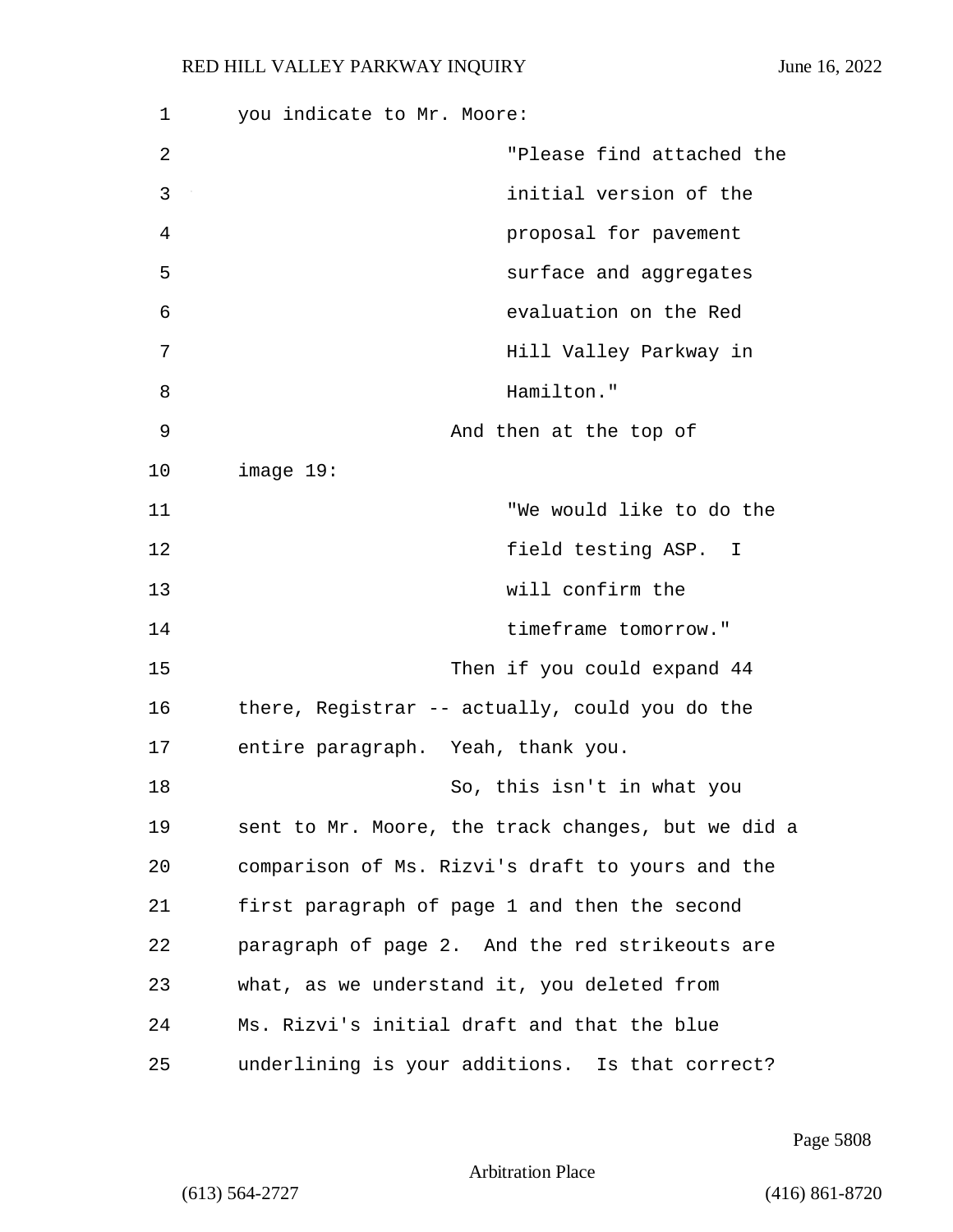1 A. Yes. Yeah. The red was, 2 yeah, what was -- what I suggested removing and 3 the blue is my suggestion, my changes. 4 381 Q. I just want to be clear, 5 Commissioner, that's not what Mr. Moore saw. It's 6 a clean copy that was sent to him, but this just 7 shows the changes as between the original and this 8 one. 9 So, the first thing I want to 10 ask about is the change to the title of the 11 proposal. Ms. Rizvi's draft had "Evaluation of 12 Pavement Surface Skid Resistance" and you changed 13 it to "Evaluation of Pavement Surface and 14 Aggregates." Why did you make that change? 15 A. Because that was -- this 16 is what he requested, yes. Pavement surface -- 17 382 0. Sorry, Mr. Moore 18 requested the title change? No. 19 A. No. This is what Gary 20 Moore request. You know, that was the purpose of 21 the project, of the assignment. 22 383 Q. Okay. Although the skid 23 resistance via the British pendulum test was 24 something that he asked -- you said that he had 25 asked to be done. Correct?

Page 5809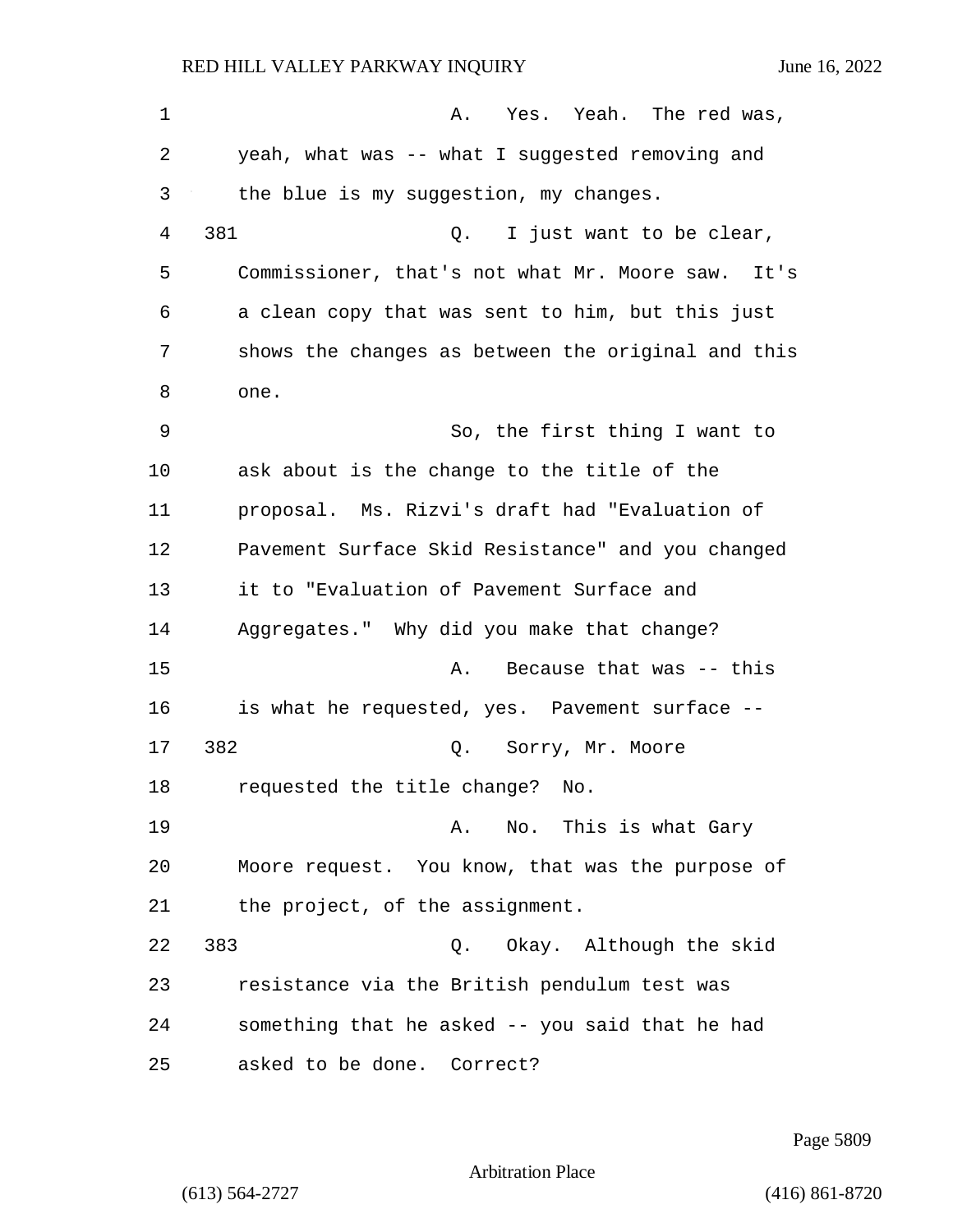| 1  | Α.<br>Yes.                                         |
|----|----------------------------------------------------|
| 2  | 384<br>Okay.<br>Q.                                 |
| 3  | Α.<br>But $--$ mm-hmm.                             |
| 4  | 385<br>Okay. As for the rest of<br>Q.              |
| 5  | it, can you describe what was the purpose of your  |
| 6  | revisions overall? You made a bunch of changes.    |
| 7  | We can see what they are. What were you trying to  |
| 8  | accomplish?                                        |
| 9  | Because, you know, this<br>Α.                      |
| 10 | is what, you know -- that's what was my            |
| 11 | understanding what he wanted. And, actually, you   |
| 12 | know, this pavement was close to resurfacing, so,  |
| 13 | you know, this was -- this is what was to be done. |
| 14 | So, that's what he wanted. He wanted to evaluate   |
| 15 | the surface and evaluate pavement surface and he   |
| 16 | wanted to be pavement rehabilitation just -- you   |
| 17 | know, I understood it was in the couple of months, |
| 18 | in 2018. So, that's why I made the changes, yeah.  |
| 19 | Q. Okay. Although skid<br>386                      |
| 20 | resistance was still something that was being      |
| 21 | evaluated, is it fair to say you were              |
| 22 | de-emphasizing that aspect of it in favour of      |
| 23 | emphasizing the HIR side of things?                |
| 24 | No, I think maybe not<br>Α.                        |
| 25 | de-emphasizing, but obviously the main purpose was |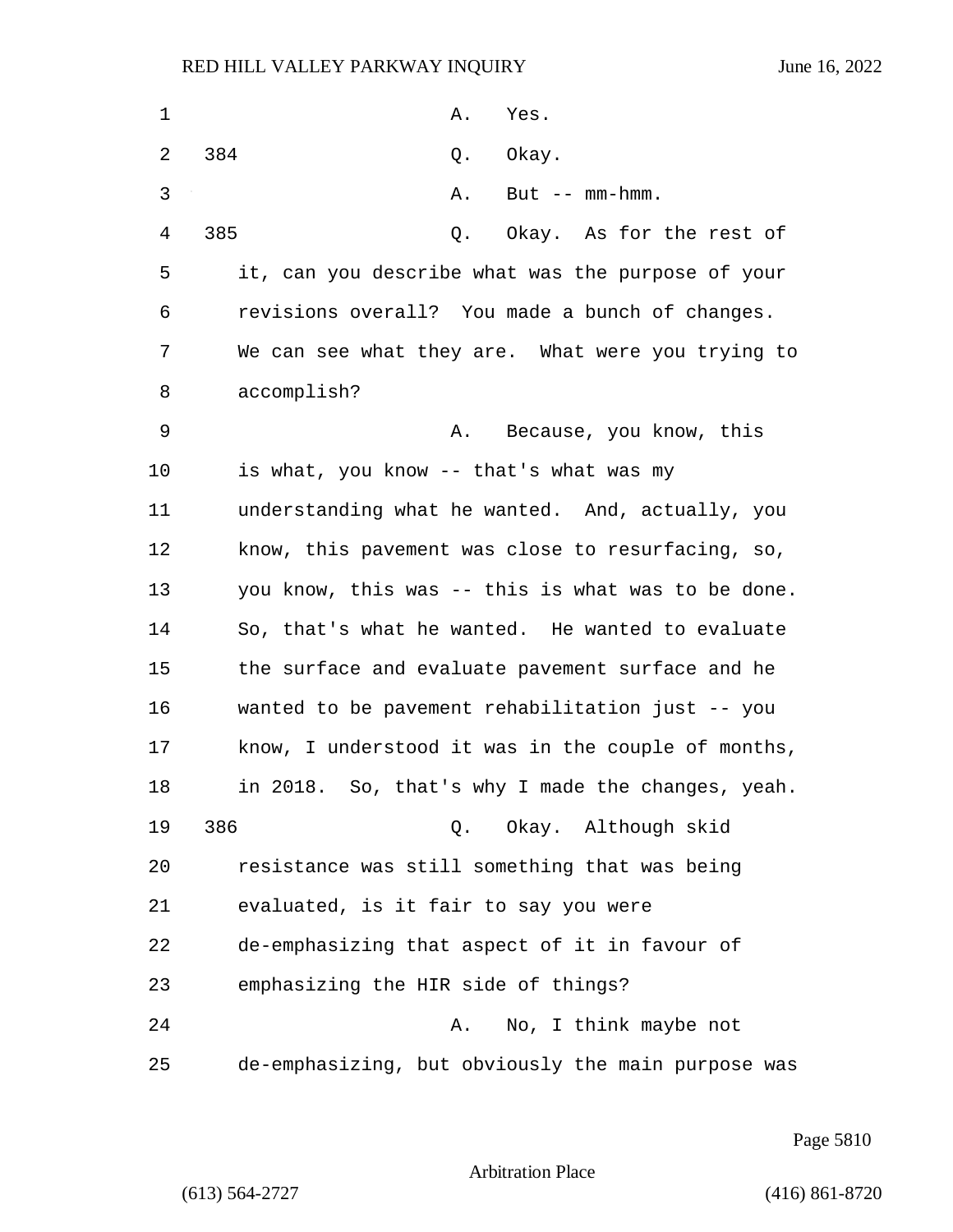| 1              | hot in-place recycling. But the other subject      |
|----------------|----------------------------------------------------|
| $\overline{2}$ | were just for information, you know, so it was not |
| 3              | the main purpose, just for information, what it    |
| 4              | Because, you know, in my opinion at that<br>was.   |
| 5              | time, very soon it would be changed. Whether it    |
| 6              | was hot in-place recycling or resurfacing within,  |
| 7              | you know, a few months or several months, this     |
| 8              | would be changed.                                  |
| 9              | 387<br>Apart from anything else,<br>Q.             |
| 10             | that would deal with any frictional shortcomings.  |
| 11             | Correct?                                           |
| 12             | Yeah. That would be<br>Α.                          |
| 13             | changed, yeah. That would be addressed.            |
| 14             | 388<br>All right. And do you<br>Q.                 |
| 15             | recall if you had any discussions with Mr. Moore   |
| 16             | after sending him the draft proposal? You send     |
| 17             | him the final signed proposal --                   |
| 18             | I think he also -- I<br>Α.                         |
| 19             | don't recall. I think he -- as far as I recall,    |
| 20             | he just said go ahead as quickly as possible.      |
| 21             | 389<br>And then, if you could<br>Q.                |
| 22             | keep that up, Registrar, and keep up 19 and pull   |
| 23             | up 20.                                             |
| 24             | So, November 23, you had a                         |
| 25             | back and forth with Ms. Rizvi.                     |

Page 5811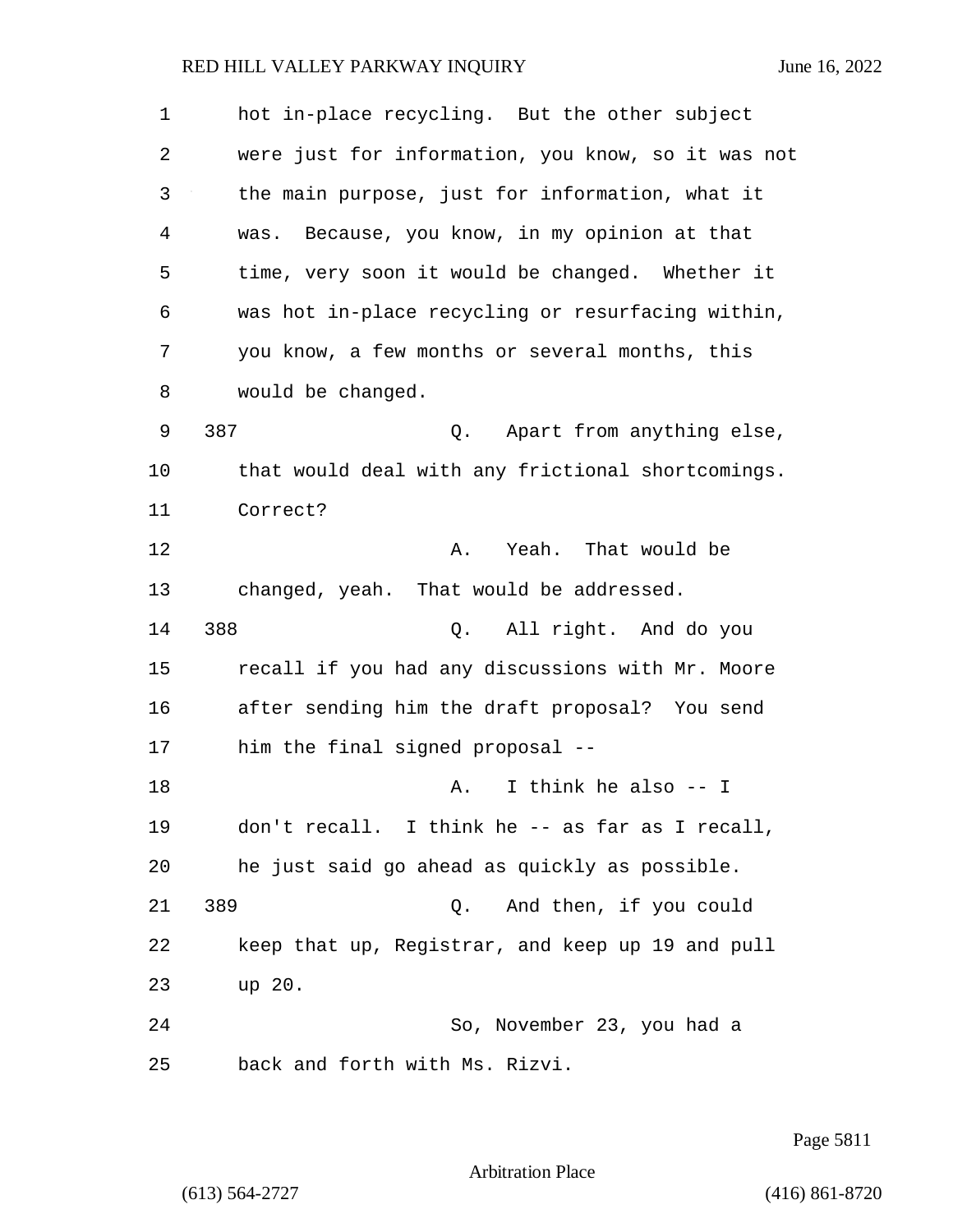| 1  | If you could pull that up from                     |
|----|----------------------------------------------------|
| 2  | paragraph 46, please, Registrar, the top of the    |
| 3  | next page as well.                                 |
| 4  | You're going back and forth                        |
| 5  | with her about the timeframe and getting it done.  |
| 6  | And in the last communication from you, you state: |
| 7  | "I'm concerned with the                            |
| 8  | BPN testing. We have to                            |
| 9  | use water for it and will                          |
| 10 | not we able to use it if                           |
| 11 | the temperature drops                              |
| 12 | significantly below 0."                            |
| 13 | So, is that to do if the water                     |
| 14 | applied to conduct the British pendulum testing    |
| 15 | freezes, then the test is going to be inaccurate?  |
| 16 | Is that the issue?                                 |
| 17 | Yes, that was my concern.<br>Α.                    |
| 18 | You know, it can be a dry test and wet test, but   |
| 19 | you do dry test in the lab but in the field you do |
| 20 | a wet test. So, yeah, that was my concern.         |
| 21 | 390<br>I mean, the ASTM standard<br>Q.             |
| 22 | is that you apply the water film?                  |
| 23 | Yes, you apply the water<br>Α.                     |
| 24 | film for the field test.                           |
| 25 | 391<br>Field test, right. But<br>Q.                |

Page 5812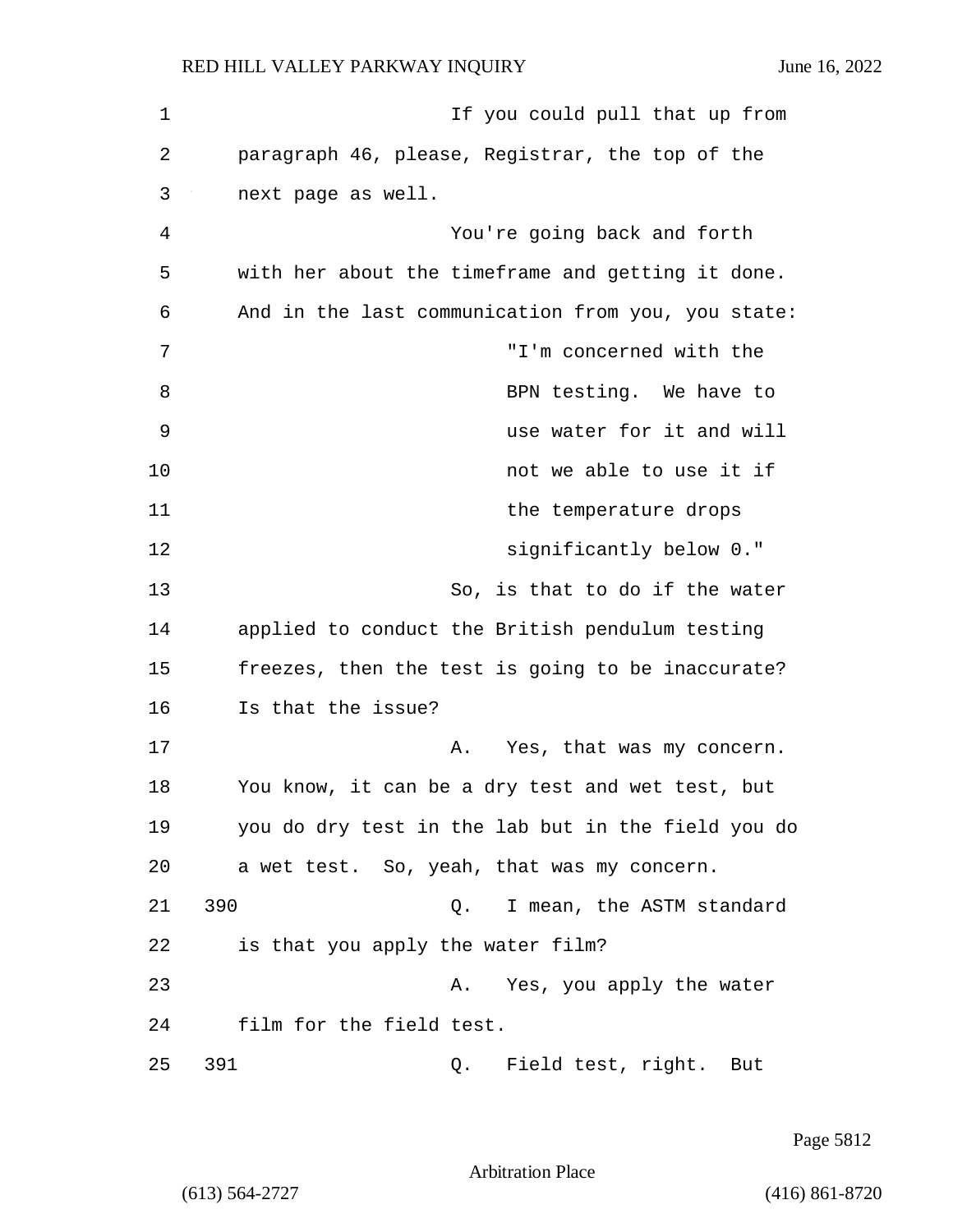| $\mathbf 1$ | the issue isn't that it's cold. The issue is the   |
|-------------|----------------------------------------------------|
| 2           | water freezing. Is that correct?                   |
| 3           | Yeah. So, you know,<br>Α.                          |
| 4           | there are three concerns that I had. Like, you     |
| 5           | know, the temperature, the water can freeze, and   |
| 6           | also if the temperature is low, that, you know,    |
| 7           | the owner can apply some deicing chemical, so it   |
| 8           | can snow. So, that was my concern when I was       |
| 9           | expressing -- I had in my mind when I send it to   |
| 10          | Rabiah.                                            |
| 11          | 392<br>Q. Okay. You don't mention                  |
| 12          | deicing as an issue there nor did you in your      |
| 13          | earlier e-mail, but you're saying that was in your |
| 14          | mind at the time?                                  |
| 15          | Yeah. You know,<br>Α.                              |
| 16          | typically you don't know what they apply and you   |
| 17          | don't see it, but, you know, you anticipate that   |
| 18          | the temperature is below 0, the owner will likely  |
| 19          | do something, like maybe -- yes. Of course,        |
| 20          | depending on the weather. But I think you can      |
| 21          | anticipate some deicers to be used.                |
| 22          | 393<br>Q. Just on the freezing                     |
| 23          | point, though, you used the word significantly     |
| 24          | below 0. It's not going to freeze the second the   |
| 25          | water hits the pavement. Is that right?            |

Page 5813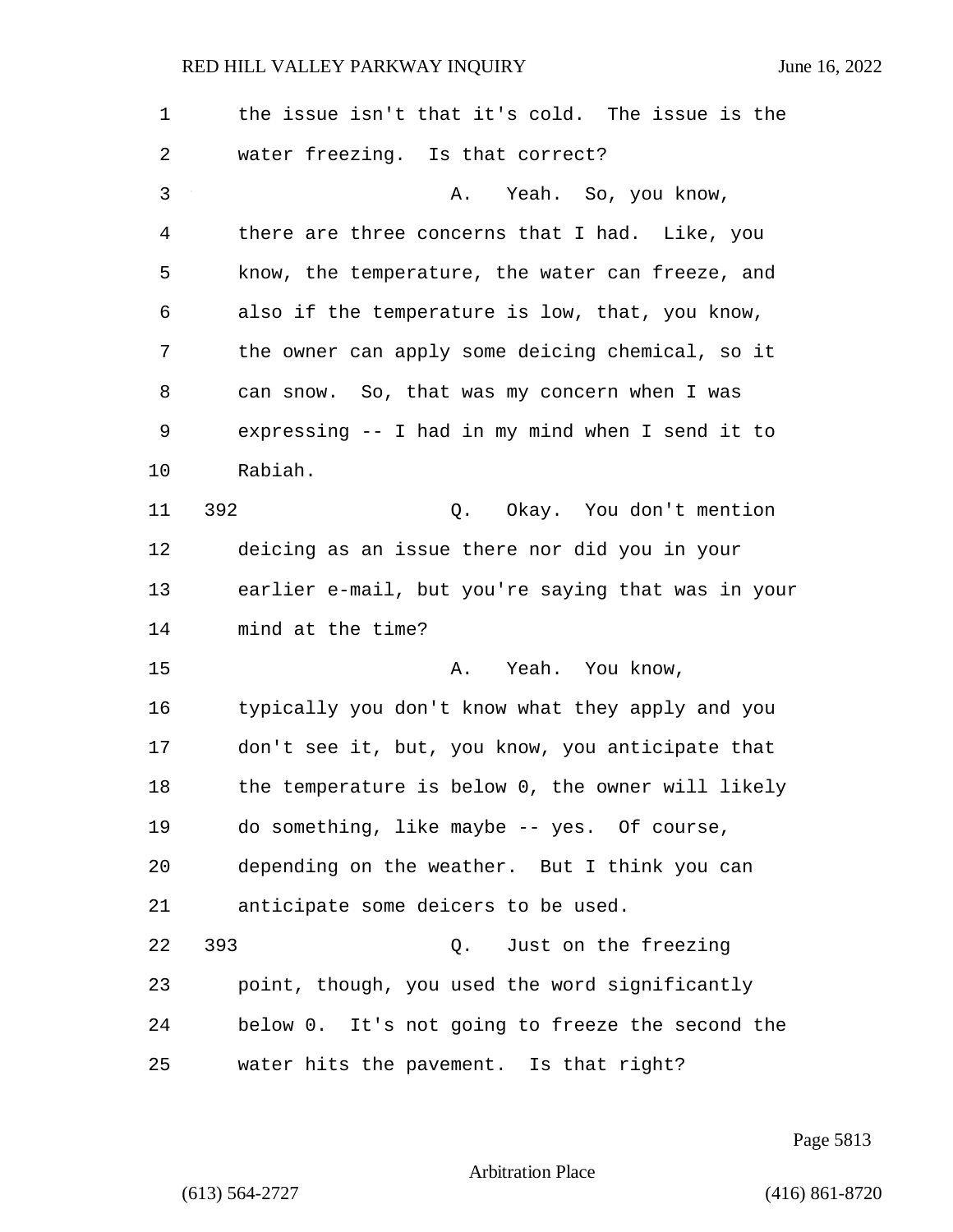| 1  | That's right.<br>Α.                                |
|----|----------------------------------------------------|
| 2  | 394<br>Q.<br>Okay. So, how                         |
| 3  | significantly below 0 in your experience does it   |
| 4  | have to be before it freezes and renders the       |
| 5  | British pendulum testing inaccurate?               |
| 6  | No, I don't have any<br>Α.                         |
| 7  | particular numbers in my mind, but it was my       |
| 8  | concern. Yes, it was my concern. And then it       |
| 9  | depends whether you do it in nighttime, daytime.   |
| 10 | So, I wanted to express my concern.                |
| 11 | 395<br>Q. Okay. And then take that                 |
| 12 | down, Registrar, please. In paragraph 47, you      |
| 13 | sent the final proposal to Mr. Moore that day, the |
| 14 | 23rd of November, and indicating that work could   |
| 15 | be performed in the first or second week of        |
| 16 | December and that Golder would monitor the weather |
| 17 | to ensure the field work could be conducted        |
| 18 | without frost.                                     |
| 19 | And then we can go to it if                        |
| 20 | you want, but would you agree with me is that      |
| 21 | final version, the executed version you sent to    |
| 22 | Mr. Moore, actually reverted to Ms. Rizvi's        |
| 23 | original draft?                                    |
| 24 | Yes, I think so. By<br>Α.                          |
| 25 | accident, it was -- the change wasn't saved, so    |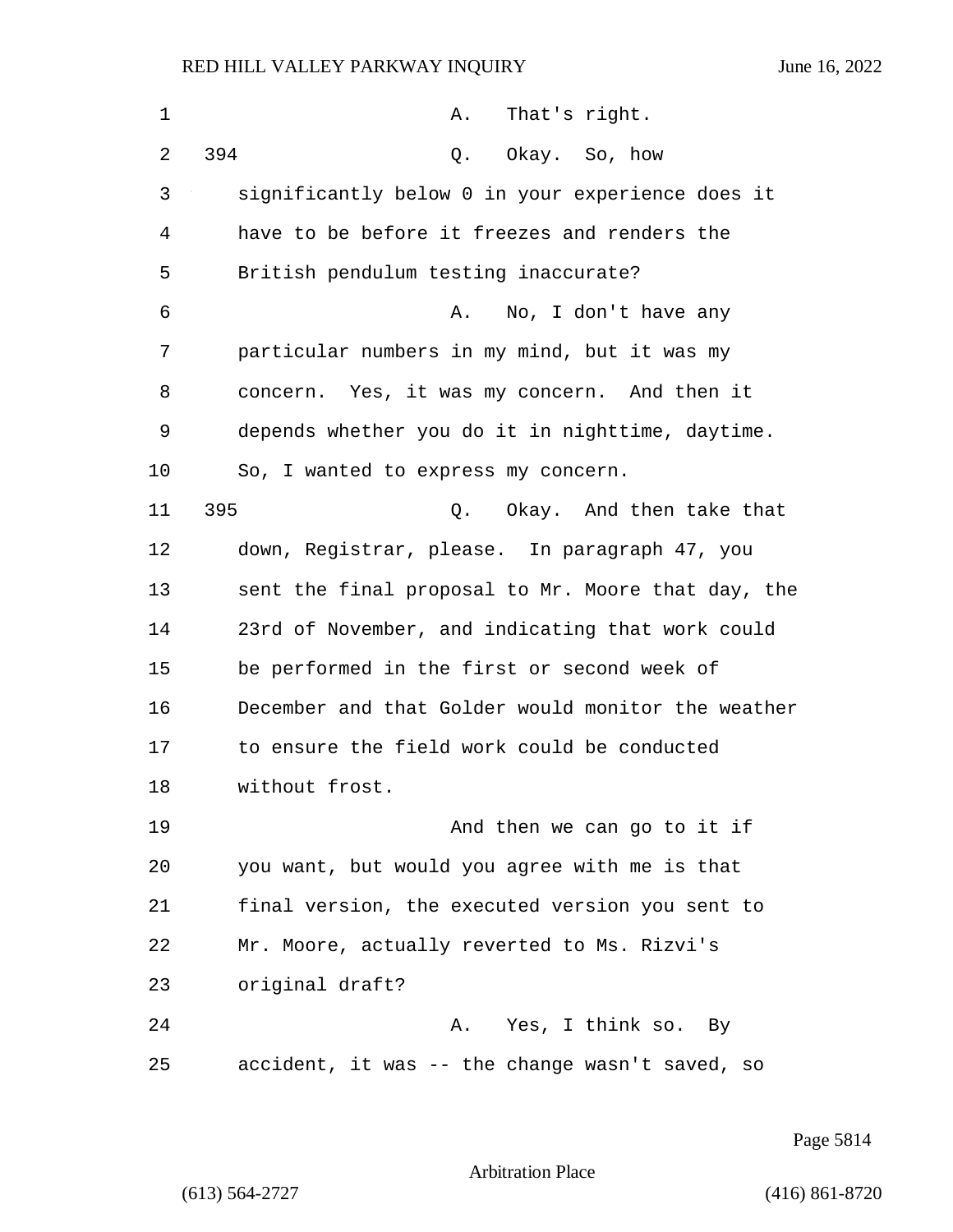| 1  | the original version that Rabiah sent to me was    |
|----|----------------------------------------------------|
| 2  | sent to the client instead of what I changed.      |
| 3  | 396<br>All right. And did that<br>Q.               |
| 4  | change anything in terms of what Golder was going  |
| 5  | to do, the terms of the testing that was going to  |
| 6  | be done and --                                     |
| 7  | A. No, we didn't. It was                           |
| 8  | still the same test.                               |
| 9  | 397<br>Q. Fair to say it was more                  |
| 10 | the framing of it? What we looked at in            |
| 11 | paragraph 44 was, again, the description of        |
| 12 | purposes and the focus as opposed to the actual    |
| 13 | testing that was going to be done?                 |
| 14 | Yeah, so that would be,<br>Α.                      |
| 15 | you know -- no, it didn't change. Look, in my      |
| 16 | mind, it was still what's here in item 44. That    |
| 17 | was the objective.                                 |
| 18 | 398<br>Okay. And just as we see<br>Q.              |
| 19 | in 48, Mr. Moore approved the proposal the         |
| 20 | following day. And am I correct that the testing   |
| 21 | for the pavement evaluation took place on the      |
| 22 | night of December 6 and 7, 2017?                   |
| 23 | Yes. Yes, it did.<br>Α.                            |
| 24 | 399<br>Q. If we go to image 27,                    |
| 25 | paragraph 63 indicates that the testing took place |

Page 5815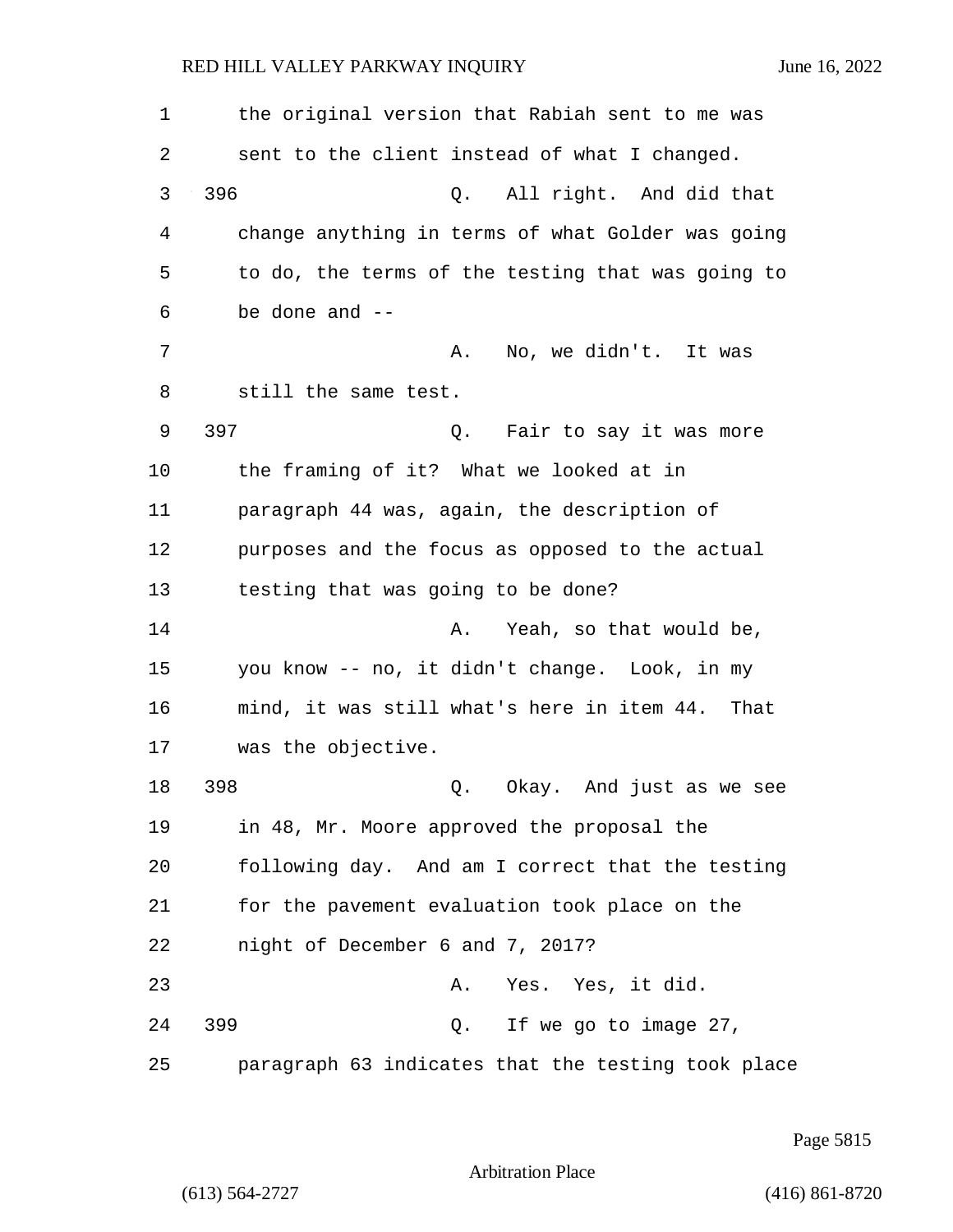| 1  | that night in the handwritten notes, the field     |
|----|----------------------------------------------------|
| 2  | notes, from the testing?                           |
| 3  | Yes.<br>Α.                                         |
| 4  | 400<br>And the field notes<br>Q.                   |
| 5  | provided the results from the British pendulum and |
| 6  | sand patch testing at each core location and that  |
| 7  | Golder staff removed 30 cores. Right?              |
| 8  | Yes.<br>Α.                                         |
| 9  | 401<br>And am I correct that the<br>Q.             |
| 10 | British pendulum and sand patch testing were done  |
| 11 | in each of those locations, the core locations?    |
| 12 | Yeah. Yes, the British<br>Α.                       |
| 13 | pendulum testing and then sand patch and core.     |
| 14 | Yeah, they were taking each at the same location,  |
| 15 | at each location, yeah. All three were done at     |
| 16 | the same location.                                 |
| 17 | 402<br>All right. And the notes<br>Q.              |
| 18 | also included a comment that three collisions      |
| 19 | occurred during the testing?                       |
| 20 | Yes.<br>Α.                                         |
| 21 | 403<br>And just generally<br>Q.                    |
| 22 | speaking at Golder, field notes, is the practice   |
| 23 | that you want to take down, of course, the results |
| 24 | of any testing that you have done and to take down |
| 25 | any other relevant information that might be       |

Page 5816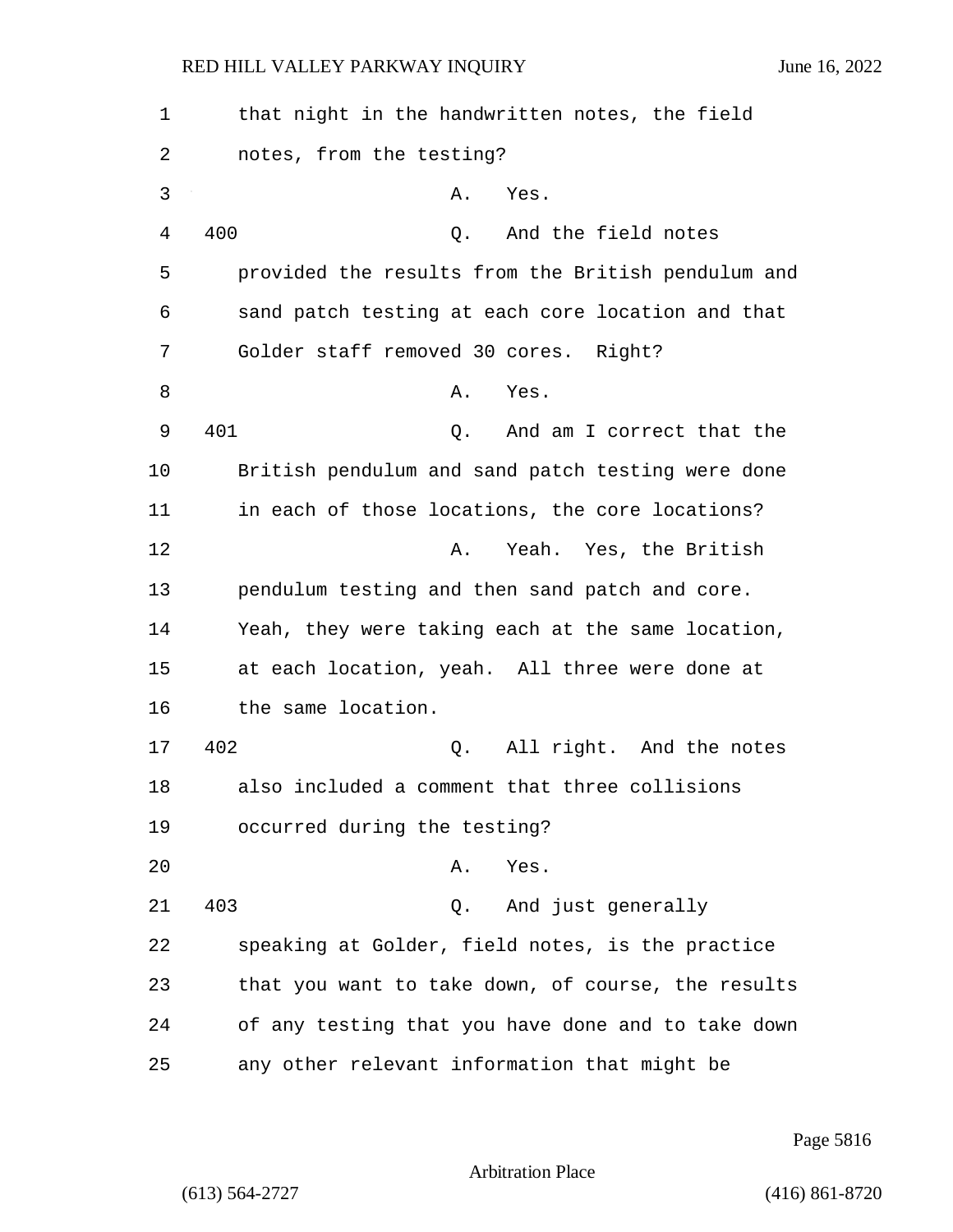1 relevant to the test results? Is that the usual 2 practice? 3 A. Yes, it is. 4 404 Q. And that would be your 5 expectation of the people conducting the tests? 6 A. Yes, it is. Yeah. 7 405 Q. Okay. Commissioner, I 8 want to finish off one topic. I think I'll just 9 be a few more minutes and then it might be a good 10 time to break, as Ms. Roberts and Dr. Uzarowski 11 would prefer to finish at 3:30. 12 **JUSTICE WILTON-SIEGEL:** That 13 would be fine. 14 MR. LEWIS: A couple more 15 things, but I'll try to be brief. 16 BY MR. LEWIS: 17 406 Q. If we could pull up 28 as 18 well as 27. At paragraph 64 and 65, you contacted 19 Stephen Lee of the MTO on December 11, 2017 to 20 enquire about who conducted PSV testing at the 21 MTO. Do you recall that? 22 A. Yes, I do. 23 407 Q. And at the top is your 24 e-mail to him and it -- if you call that out, 25 Registrar, the top of 28. You say:

Page 5817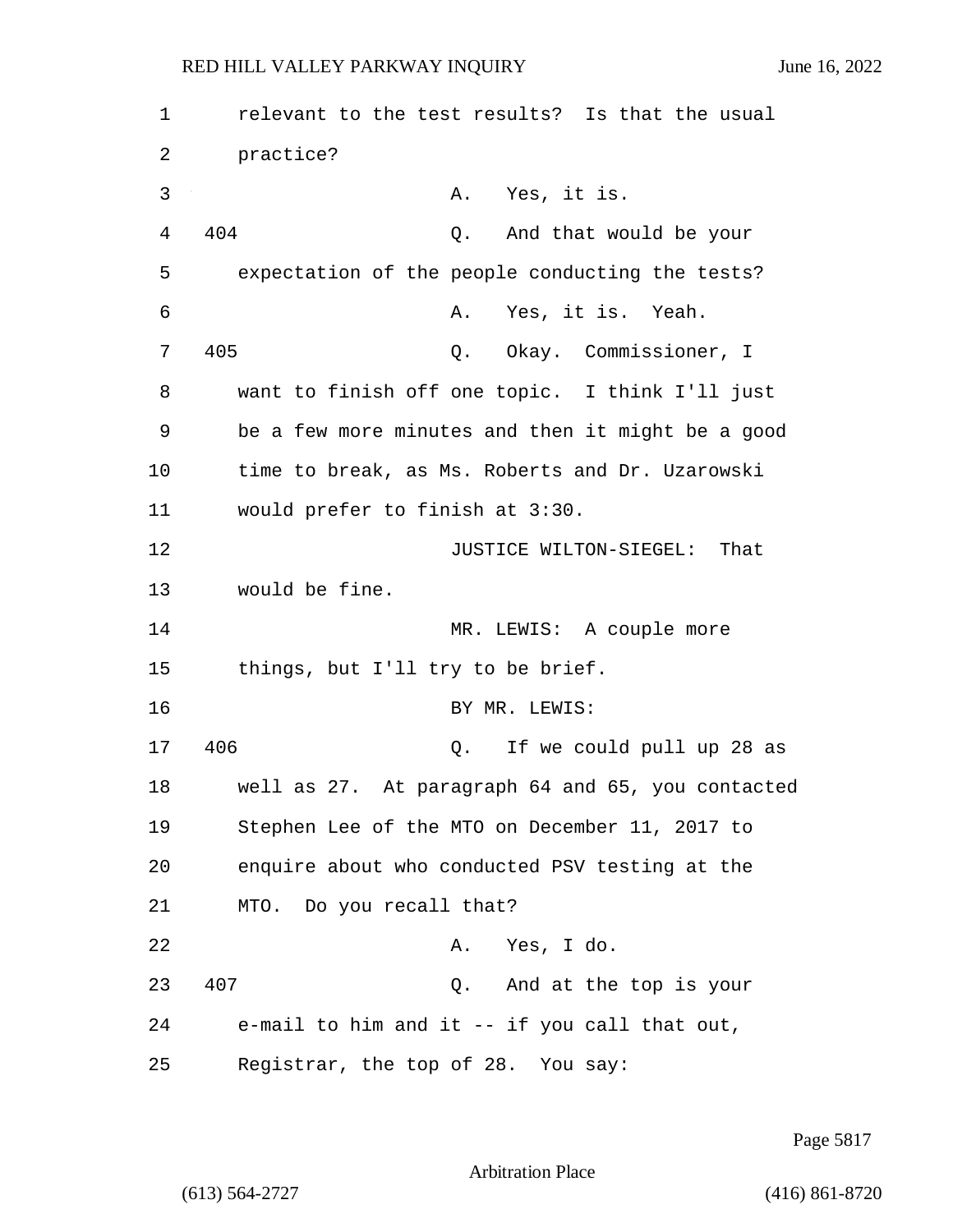| $\mathbf 1$    | "Typically we would send                          |
|----------------|---------------------------------------------------|
| $\overline{2}$ | the samples to Ireland or                         |
| 3              | the UK, but due to                                |
| 4              | urgency, I wonder if this                         |
| 5              | could be done by the                              |
| 6              | MTO."                                             |
| 7              | And the proposal referred to                      |
| 8              | having the testing done by Testconsult Ireland    |
| 9              | Ltd., which is based in Dublin, Ireland, and that |
| 10             | was in the proposal. What was the urgency in the  |
| 11             | interim that caused you to contact the MTO?       |
| 12             | The urgency was because<br>Α.                     |
| 13             | the City wanted to do it. At that point, the City |
| 14             | wanted to do it in 2018, but, you know, the first |
| 15             | step would have to be -- would be to know PSV if  |
| 16             | it's feasible. The first step before they do      |
| 17             | anything, they would have to know this, so that   |
| 18             | was the urgency. Not to mention that the mix      |
| 19             | procedure and hot in-place recycling is complex   |
| 20             | and takes time.                                   |
| 21             | 408<br>Right. Okay. And I'm<br>Q.                 |
| 22             | just wondering what changed in between the        |
| 23             | proposal where it stated that Testconsult Ireland |
| 24             | would be doing the PSV testing and when you       |
| 25             | contacted Mr. Lee, if anything changed in the     |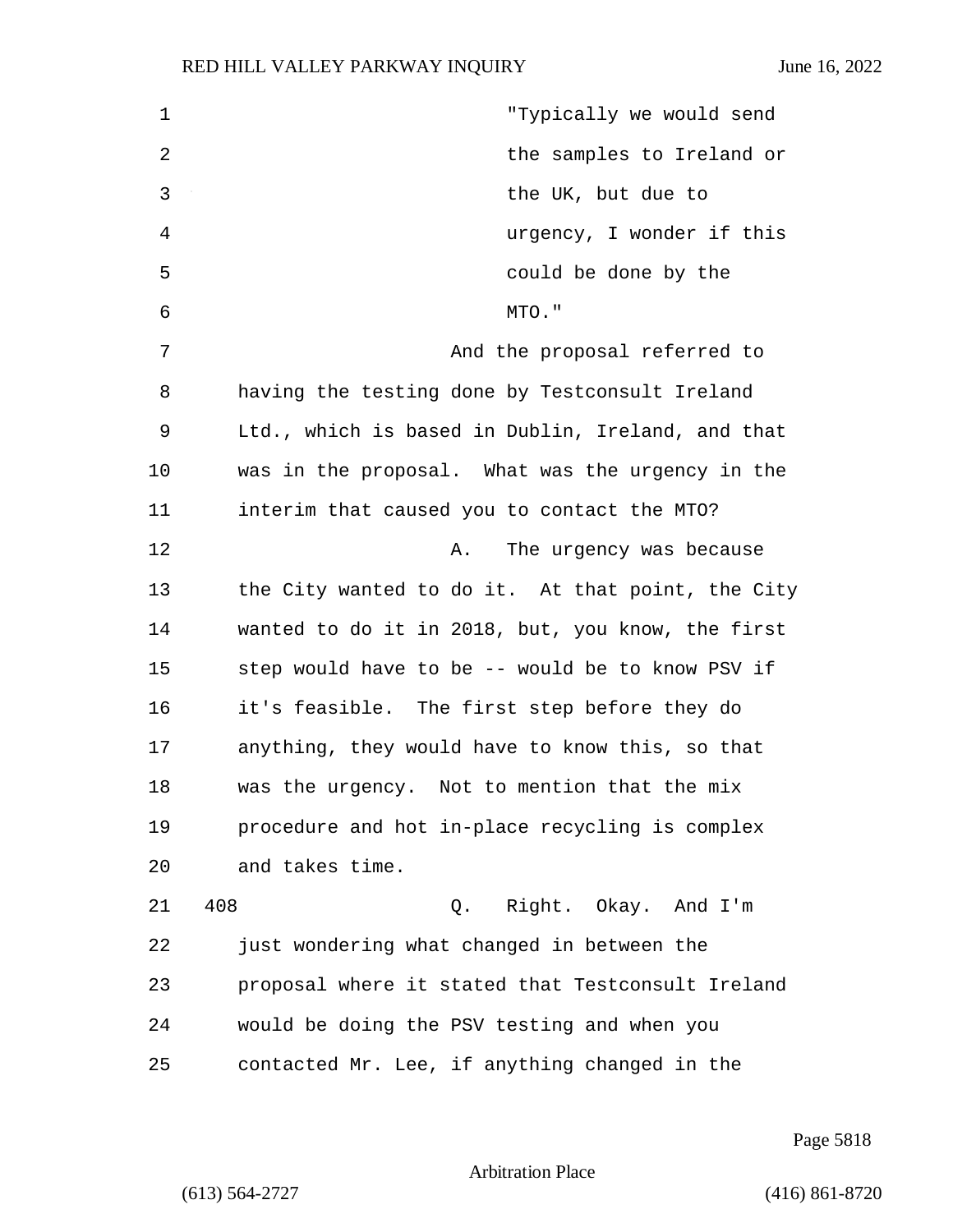| $\mathbf{1}$ | interim?                                          |
|--------------|---------------------------------------------------|
| 2            | No. You know, that would<br>Α.                    |
| 3            | be -- I would -- you know, we would save          |
| 4            | significant amount of time. If MTO did the        |
| 5            | testing, then no need to ship the material. That  |
| 6            | would save a significant amount of time. And the  |
| 7            | time, you know, was, ticking. You know, if they   |
| 8            | wanted to decide, I would have to know ASAP.      |
| 9            | 409<br>And without going<br>Q.                    |
| 10           | through -- you can pull that down, Registrar --   |
| 11           | and looking at each of the e-mails, the MTO gets  |
| 12           | back to you. Mr. Joel Magnan replies that the MTO |
| 13           | doesn't have the capacity to do it and gives you  |
| 14           | some options, including AMEC in Hamilton. You     |
| 15           | have a bit of back and forth with him.<br>He      |
| 16           | reiterates that AMEC does PSV testing at a lab in |
| 17           | Hamilton.                                         |
| 18           | And then at paragraph 69 --                       |
| 19           | those are the e-mails at 65 through 67. If you go |
| 20           | to the next image, Registrar. Thank you. You      |
| 21           | forwarded that e-mail exchange to Ms. Rizvi and   |
| 22           | state:                                            |
| 23           | "The MTO is too busy to                           |
| 24           | do the PSV testing for us                         |
| 25           | for the Hamilton project.                         |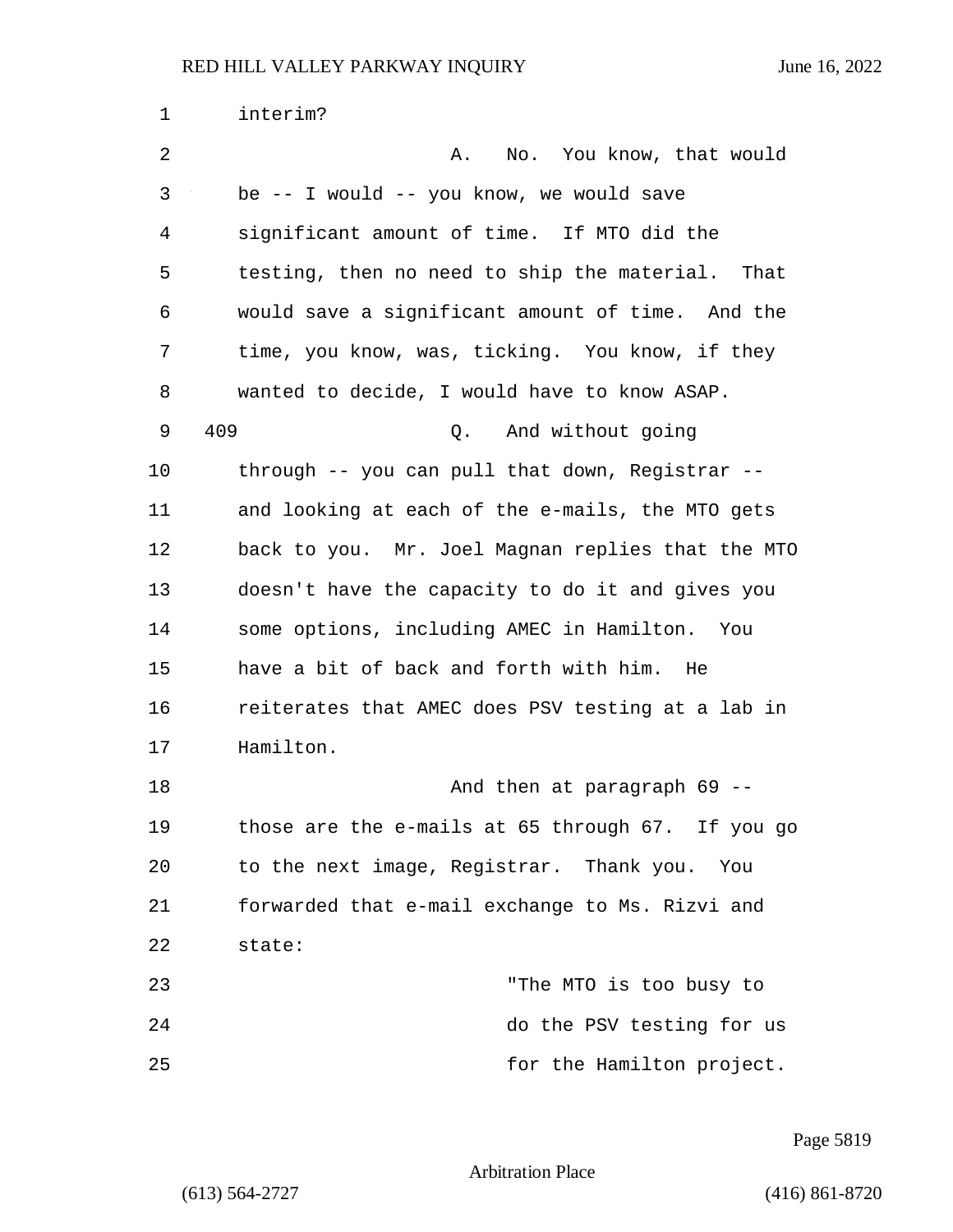| $\mathbf 1$    | Please see the e-mail                              |  |  |  |  |  |  |  |  |  |
|----------------|----------------------------------------------------|--|--|--|--|--|--|--|--|--|
| 2              | below. We will have to                             |  |  |  |  |  |  |  |  |  |
| 3              | send it to Ireland or the                          |  |  |  |  |  |  |  |  |  |
| $\overline{4}$ | UK."                                               |  |  |  |  |  |  |  |  |  |
| 5              | Do you recall why you didn't                       |  |  |  |  |  |  |  |  |  |
| 6              | consider AMEC in Hamilton?                         |  |  |  |  |  |  |  |  |  |
| 7              | I considered AMEC. I<br>Α.                         |  |  |  |  |  |  |  |  |  |
| 8              | called AMEC and I ask them. I have a friend        |  |  |  |  |  |  |  |  |  |
| 9              | there. I called her and then she send me to the    |  |  |  |  |  |  |  |  |  |
| 10             | person who was doing the lab testing and they told |  |  |  |  |  |  |  |  |  |
| 11             | me that they only had British pendulum but didn't  |  |  |  |  |  |  |  |  |  |
| 12             | have the equipment to do polished stone, so they   |  |  |  |  |  |  |  |  |  |
| 13             | couldn't do it.                                    |  |  |  |  |  |  |  |  |  |
| 14             | 410<br>Okay. And if we go to<br>Q.                 |  |  |  |  |  |  |  |  |  |
| 15             | the next image, 30, and it's paragraph 73, if you  |  |  |  |  |  |  |  |  |  |
| 16             | could expand that.                                 |  |  |  |  |  |  |  |  |  |
| 17             | And on December 19, 2017,                          |  |  |  |  |  |  |  |  |  |
| 18             | Ms. Rizvi sent an e-mail to Mr. Rose, another      |  |  |  |  |  |  |  |  |  |
| 19             | employee at Golder, regarding the extraction of    |  |  |  |  |  |  |  |  |  |
| 20             | the aggregate to be sent to Ireland and she wrote: |  |  |  |  |  |  |  |  |  |
| 21             | "Is there any way it can                           |  |  |  |  |  |  |  |  |  |
| 22             | be started the week of                             |  |  |  |  |  |  |  |  |  |
| 23             | January 2? I hate to be                            |  |  |  |  |  |  |  |  |  |
| 24             | a pain, but the                                    |  |  |  |  |  |  |  |  |  |
| 25             | aggregates then have to                            |  |  |  |  |  |  |  |  |  |

Page 5820

Arbitration Place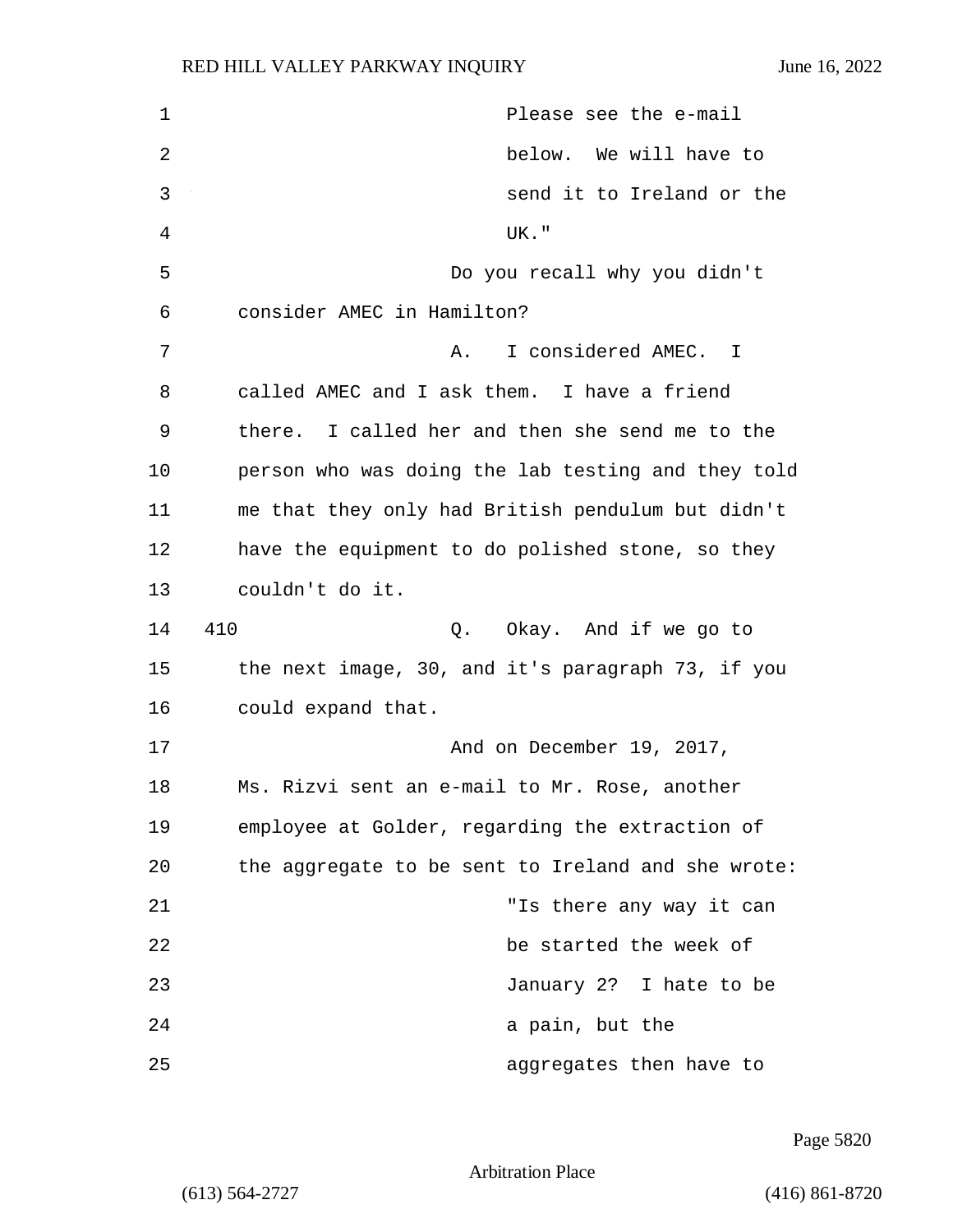## RED HILL VALLEY PARKWAY INQUIRY June 16, 2022

| $\mathbf{1}$ | be shipped to Ireland and                          |
|--------------|----------------------------------------------------|
| 2            | the testing there will                             |
| 3            | take another couple                                |
| 4            | weeks. The client is                               |
| 5            | facing an urgent safety                            |
| 6            | issue with their road and                          |
| 7            | would like an answer                               |
| 8            | before further issues                              |
| 9            | arise. Please let me                               |
| 10           | know if that will be                               |
| 11           | possible. Also, how long                           |
| 12           | do you think the                                   |
| 13           | extraction will take?"                             |
| 14           | Was there an urgent safety                         |
| 15           | issue that you were aware of?                      |
| 16           | You know, not that I was<br>Α.                     |
| 17           | aware. I think she wanted to put some pressure on  |
| 18           | the lab.<br>No, I -- oh, there was a concern       |
| 19           | obviously discussed and then she knew that I was   |
| 20           | frustrated. The City didn't follow my advice and   |
| 21           | so she knew about this, but nobody told me about   |
| 22           | urgent safety issue.                               |
| 23           | 411<br>Q. Okay. And when you                       |
| 24           | described that there was a concern obviously that  |
| 25           | was discussed and she knew you were frustrated, am |

Page 5821

Arbitration Place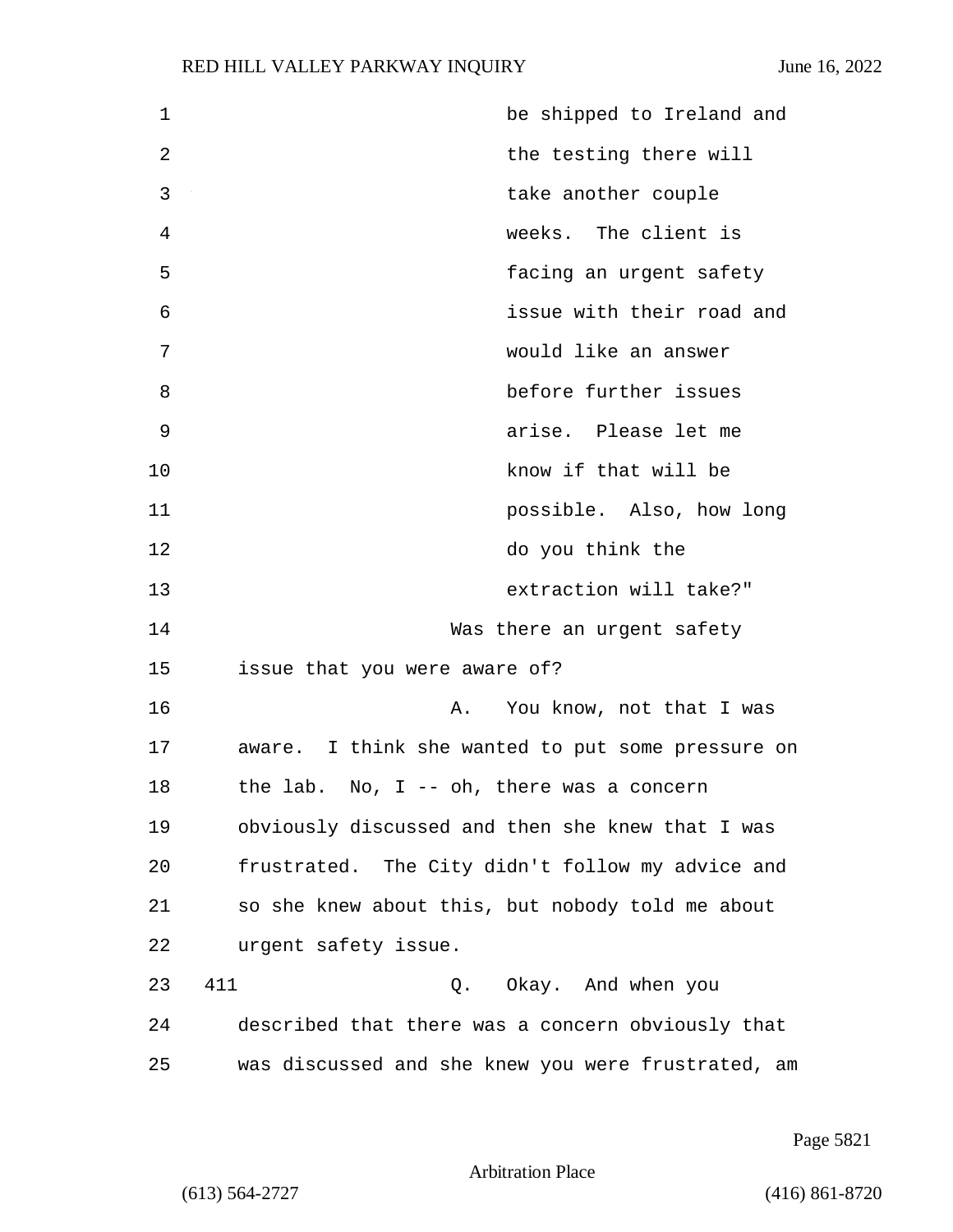## RED HILL VALLEY PARKWAY INQUIRY June 16, 2022

| 1  | I correct you're talking about what we've been     |
|----|----------------------------------------------------|
| 2  | discussing for the last couple of days, your       |
| 3  | recommendations to the City about friction         |
| 4  | remediation and improvement? Is that what you're   |
| 5  | talking about?                                     |
| 6  | Α.<br>Yes. As I say, I can                         |
| 7  | advise the client but I can't force them to follow |
| 8  | my advice, so obviously, you know, I knew about,   |
| 9  | you know, this issue with the police opinion, et   |
| 10 | cetera. So, I was frustrated. I, you know,         |
| 11 | contacted the contractors, gave them the price,    |
| 12 | provided recommendations and nothing was done, so  |
| 13 | I was frustrated, yes, and I had concerns.         |
| 14 | 412<br>All right. I think it is<br>Q.              |
| 15 | 3:33 and I would be moving on to the new year, in  |
| 16 | 2018, so this may be a good time to stop,          |
| 17 | Commissioner.                                      |
| 18 | JUSTICE WILTON-SIEGEL:<br>Okay.                    |
| 19 | So, we will stand adjourned, then, until Monday at |
| 20 | 9:30. Is there anything that counsel should be     |
| 21 | discussing, Mr. Lewis?                             |
| 22 | MR. LEWIS: Yes. If we could                        |
| 23 | have the breakout room for a couple of minutes,    |
| 24 | that would be helpful.                             |
| 25 | JUSTICE WILTON-SIEGEL: Thank                       |

Page 5822

Arbitration Place